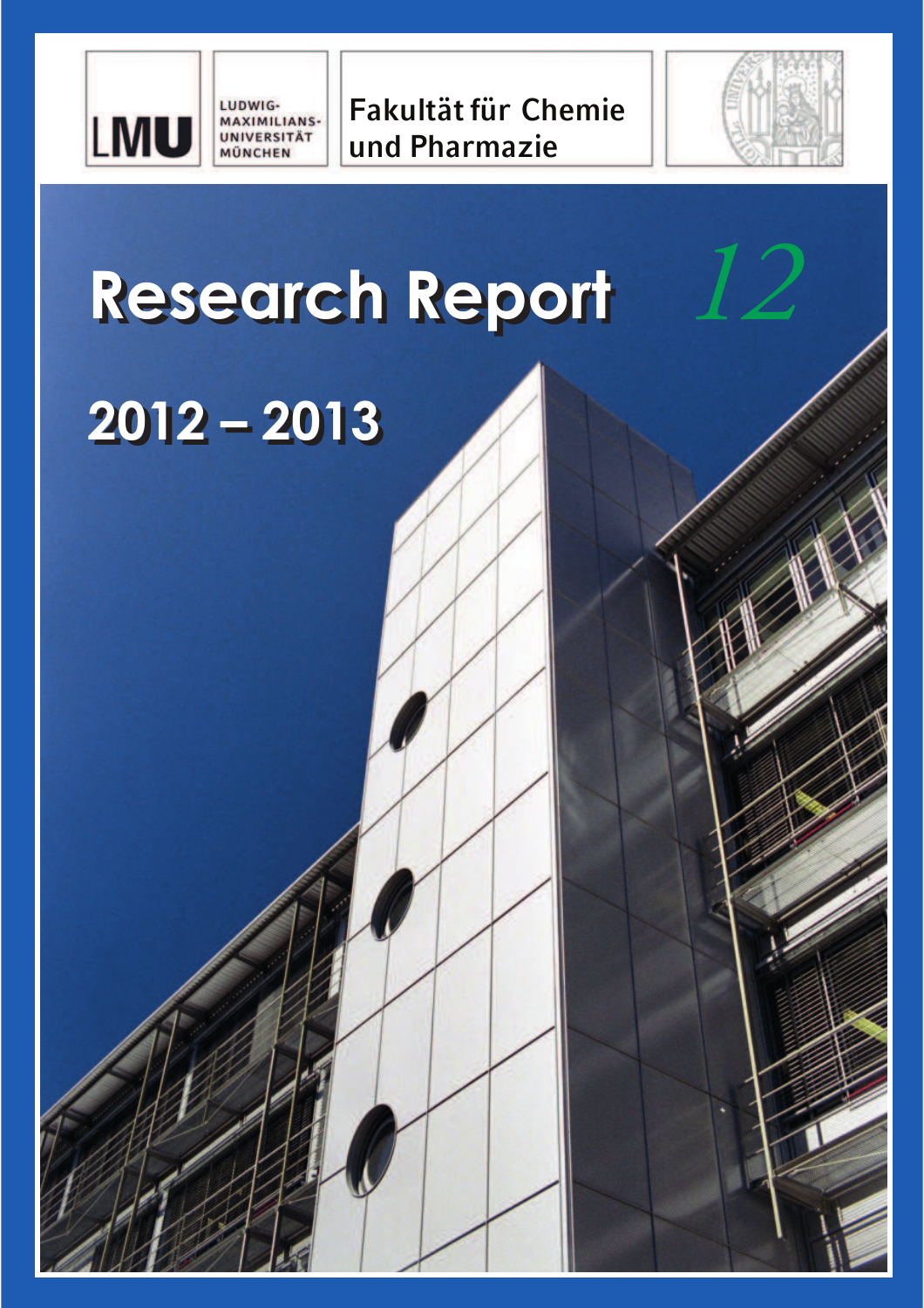## Research Report

Faculty for Chemistry and Pharmacy 2012 - 2013 Volume 12

Ludwig-Maximilians-Universität München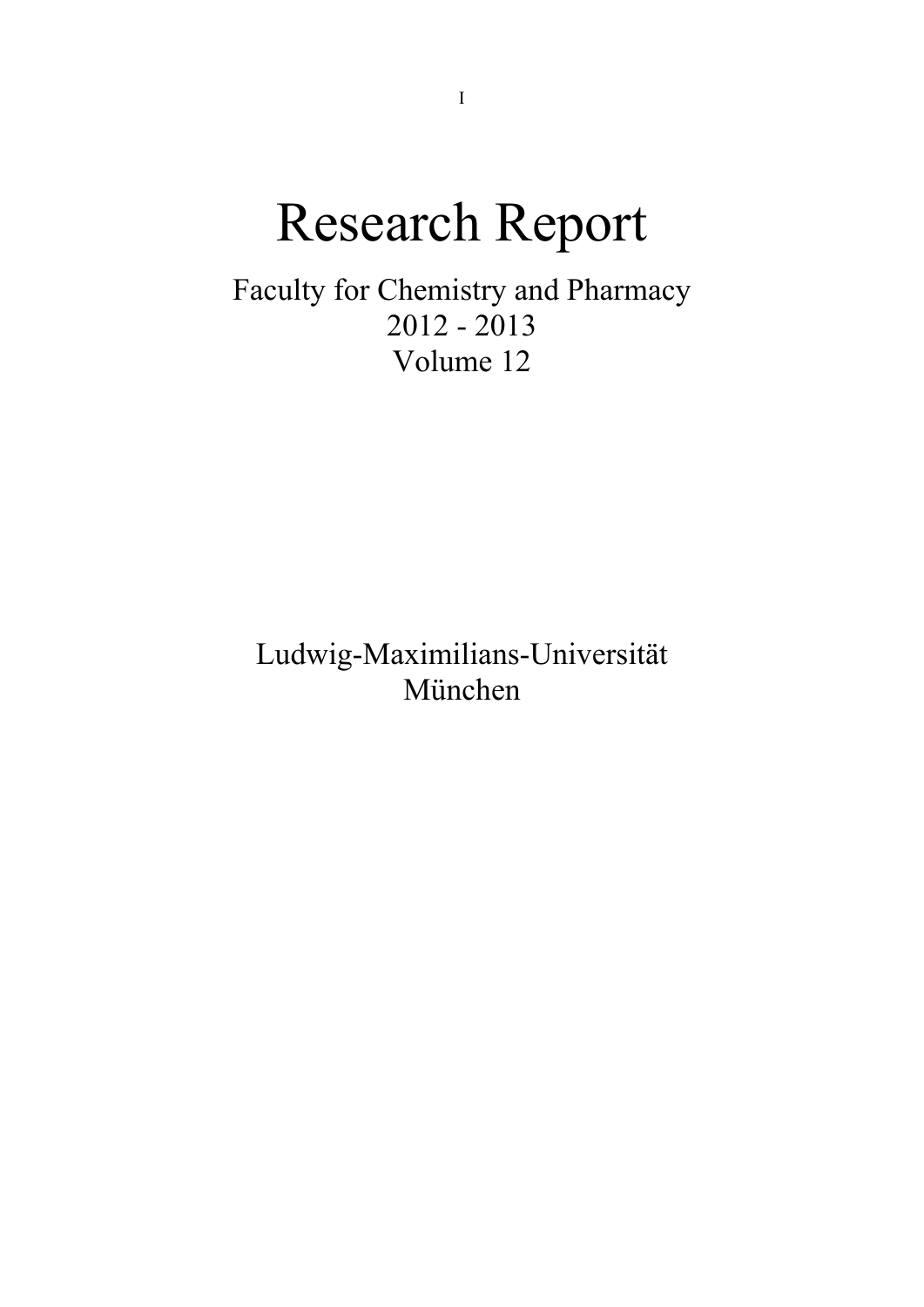Publisher: Faculty of Chemistry and Pharmacy Ludwig-Maximilians-Universität München München, 2014

Group leaders are responsible for the contents.

Co-ordination: Gertrud Adelmann Office of the Dean Faculty of Chemistry and Pharmacy Ludwig-Maximilians-Universität München Butenandtstr. 5–13 (Haus F), 81377 München

Print: REPRODUKT digital GmbH Freisinger Landstraße 21 80939 München Part of RCOM gruppe www.rcom-gruppe.de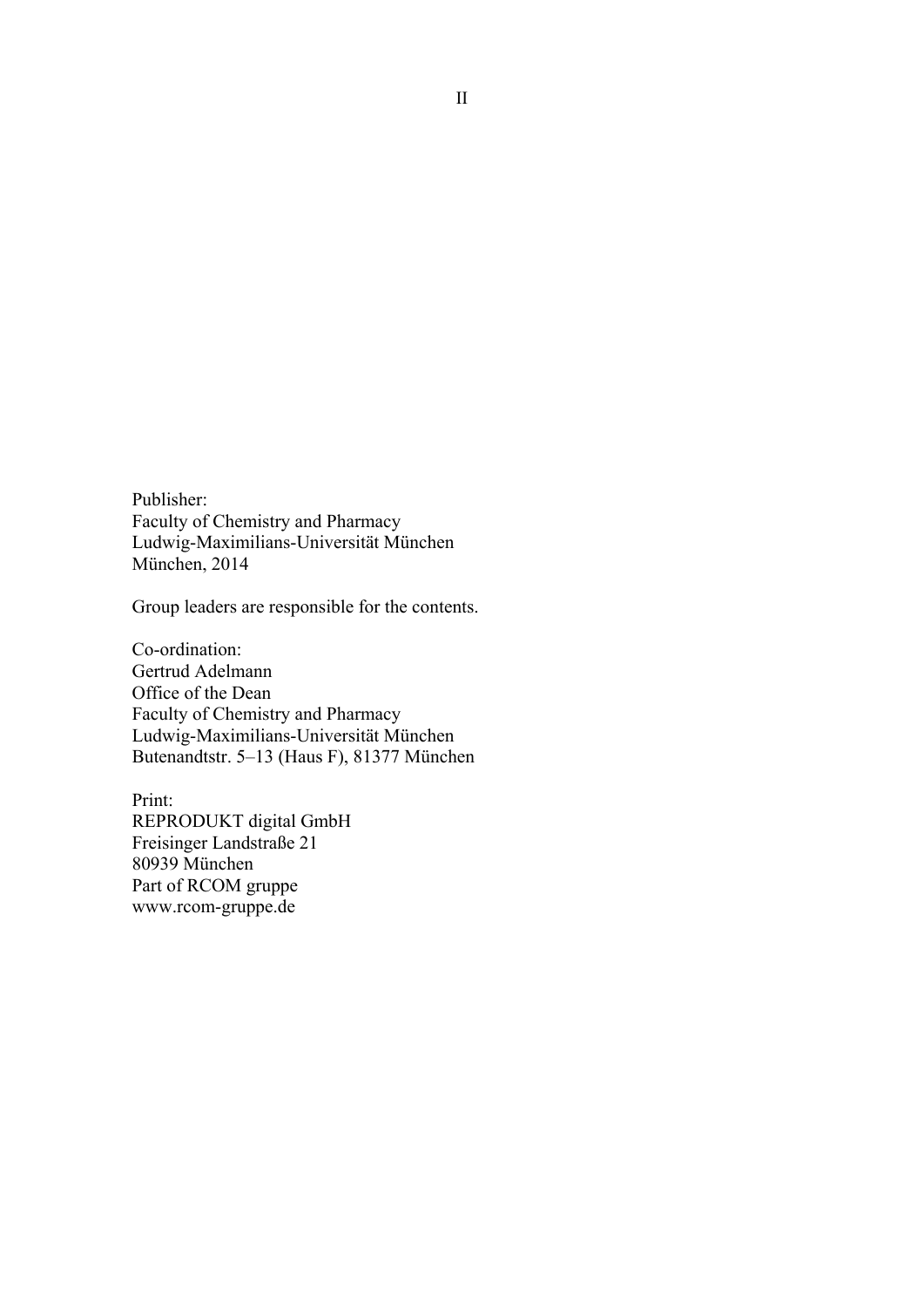#### Dear Reader:

The last two years have seen a lot of exciting research and a rich academic life at our faculty. The success of our faculty members has been rewarded with publications in leading scientific journals, prestigious awards and high-level grants. This report documents the activities of the faculty in its mission to advance the sciences.

We are particularly proud of our achievements in the second round of the German Excellence Initiative. The excellence cluster *Center for Integrated Protein Sciences Munich* (CIPSM) was renewed and, with the graduate school *Quantitative Biosciences Munich* (QBM), we brought a second excellence program to the faculty. Members made seminal contributions to the successful renewal of the excellence cluster *Nanosystems Initiative Munich* (NIM) as well as to other initiatives. The renewal or establishment of collaborative research clusters, research units, graduate research training programs as well as numerous individual grants from the German Research Council and several prestigious ERC grants further demonstrated the innovative research in our laboratories.

*Universitas magistrorum et scholarium* – the success of our research is not possible without the excellent work of our students and postdocs. Our graduate programs have focused on advanced cross-disciplinary training with an eye to the future of educating a competitive next generation of scientists. With the important help of government grants, we improved undergraduate teaching and implemented innovative elements. The first undergraduate research conference brought together undergraduates with faculty, allowing for a more direct exposure of undergraduates to ongoing research projects. Research days organized by the excellence programs and highly visible seminar series fostered intellectual exchange with leading scientists from all over the world.

We also needed to cope with substantial and unexpected difficulties. The discovery of construction errors in the fume hoods led to the temporary shutdown of research and teaching laboratories. Despite severe hindrances, our members maintained not only their teaching programs but also their competitive research activities.

I would especially like to thank my predecessor Dean Prof. Mayr, the LMU Governing Board, the Bavarian Ministry of Science and Education, and all persons involved for their tremendous efforts in overcoming that difficult situation!

The next two years will bring important responsibilities and opportunities to shape the future of the faculty's research and teaching. The foundation stone for the new research building Biosys M was laid and we are excited to soon be bringing scientists together to explore the new area of molecular systems biology. Bachelor and Master programs are currently being revised and improved. Most importantly, due to faculty retirements and transfers, an unusually large number of new professorships as well as new professorships from the excellence programs will allow us to further develop existing foci and implement new research directions.

My thanks to all faculty members, including technical and administrative staff and our supporters, for their contributions toward creating a fantastic research and teaching environment. I am honored to be a part of it and look forward very much to working together with you to shape our faculty in the years to come.

Kod-Pel

Karl-Peter Hopfner Dean of Faculty of Chemistry and Pharmacy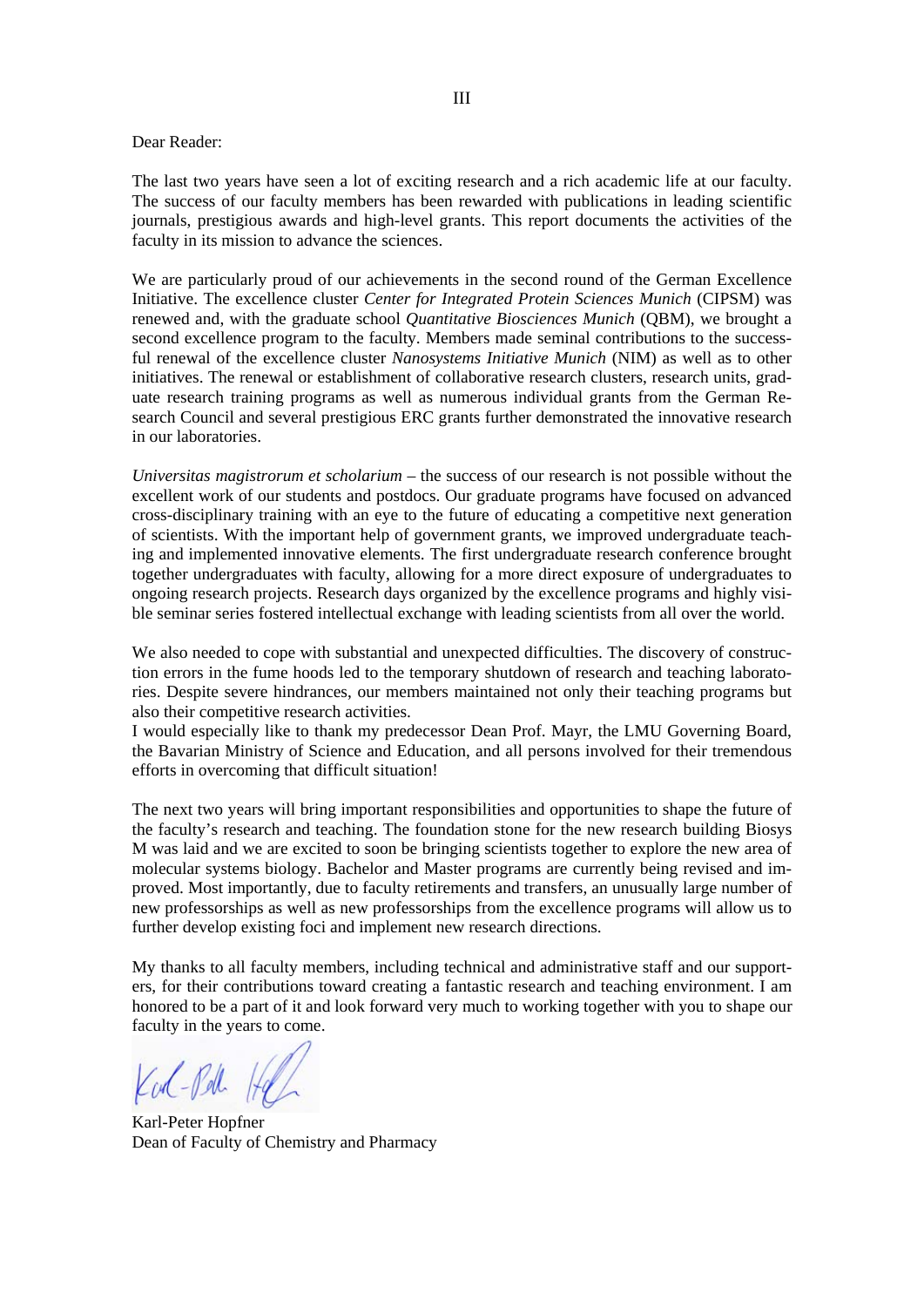IV

The following belong to the Faculty of Chemistry and Pharmacy:

## **Department of Biochemistry/Gene Center**

Feodor-Lynen-Straße 25, Haus A 81377 München tel. 089/2180-0

## **Department of Chemistry**

Butenandtstraße 5–13 81377 München tel. 089/2180-0 Inorganic Chemistry: Haus D Organic Chemistry: Haus F Physical Chemistry: Haus E

## **Department of Pharmacy – Center for Pharmaceutical Research**

Butenandtstr. 5–13 81377 München tel. 089/2180-0 Pharmaceutical/Medicinal Chemistry: Haus C Pharmaceutical Biology and Biotechnology: Haus B and D Pharmaceutical Technology and Biopharmaceutics**:** Haus B Pharmacology: Haus C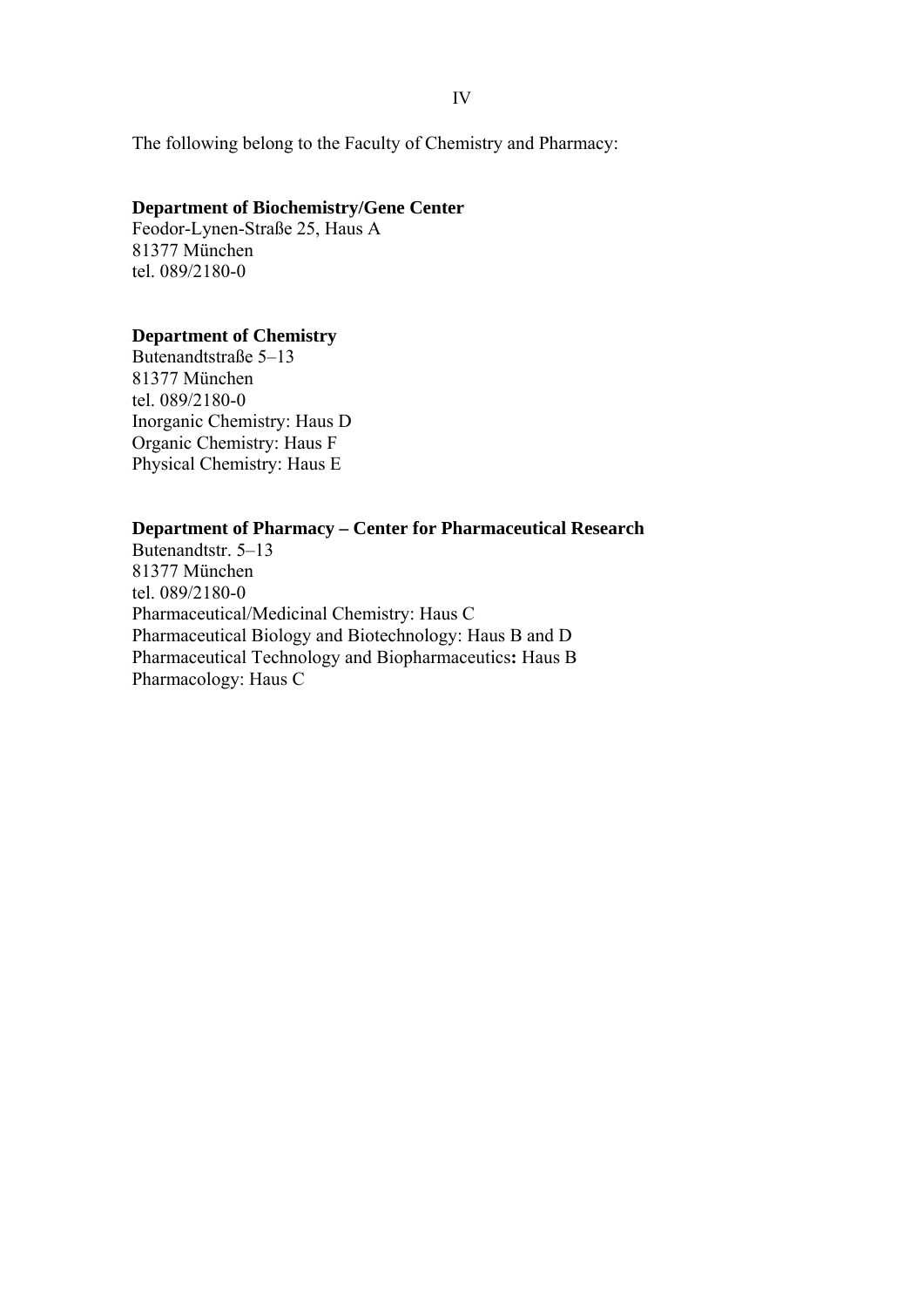| <b>Inorganic Chemistry</b> | Pages     |
|----------------------------|-----------|
| Beck, Wolfgang             |           |
| Bräuniger, Thomas          | $2 - 3$   |
| Böttcher Hans-Christian    | $4 - 5$   |
| Herres-Pawlis, Sonja       | $6 - 9$   |
| Hoch, Constantin           | $10 - 11$ |
| Johrendt, Dirk             | $12 - 14$ |
| Karaghiosoff, Konstantin   | $15 - 17$ |
| Klapötke, Thomas           | $18 - 25$ |
| Klüfers, Peter             | $26 - 30$ |
| Kornath, Andreas           | 31        |
| Lotsch, Bettina            | $32 - 35$ |
| Schnick, Wolfgang          | $36 - 41$ |
| Sünkel, Karlheinz          | $42 - 43$ |

## **Biochemistry**

| Beckmann, Roland    | 44–46     |
|---------------------|-----------|
| Conti, Elena        | $47 - 49$ |
| Cramer, Patrick     | $50 - 53$ |
| Fässler, Reinhold   | $54 - 57$ |
| Förstemann, Klaus   | $58 - 59$ |
| Gagneur, Julien     | $60 - 61$ |
| Gaul, Ulrike        | $62 - 63$ |
| Halic, Mario        | 64        |
| Hartl, F. Ulrich    | $65 - 67$ |
| Hopfner, Karl-Peter | $68 - 72$ |
| Mann, Matthias      | $73 - 81$ |
| Perocchi, Fabiana   | $82 - 83$ |
| Schäffner, Anton    | $84 - 85$ |
| Söding, Johannes    | $86 - 87$ |
| Sträßer, Katja      | $88 - 89$ |
| Turck, Christoph    | $90 - 92$ |
| Wilson, Daniel      | $93 - 96$ |
|                     |           |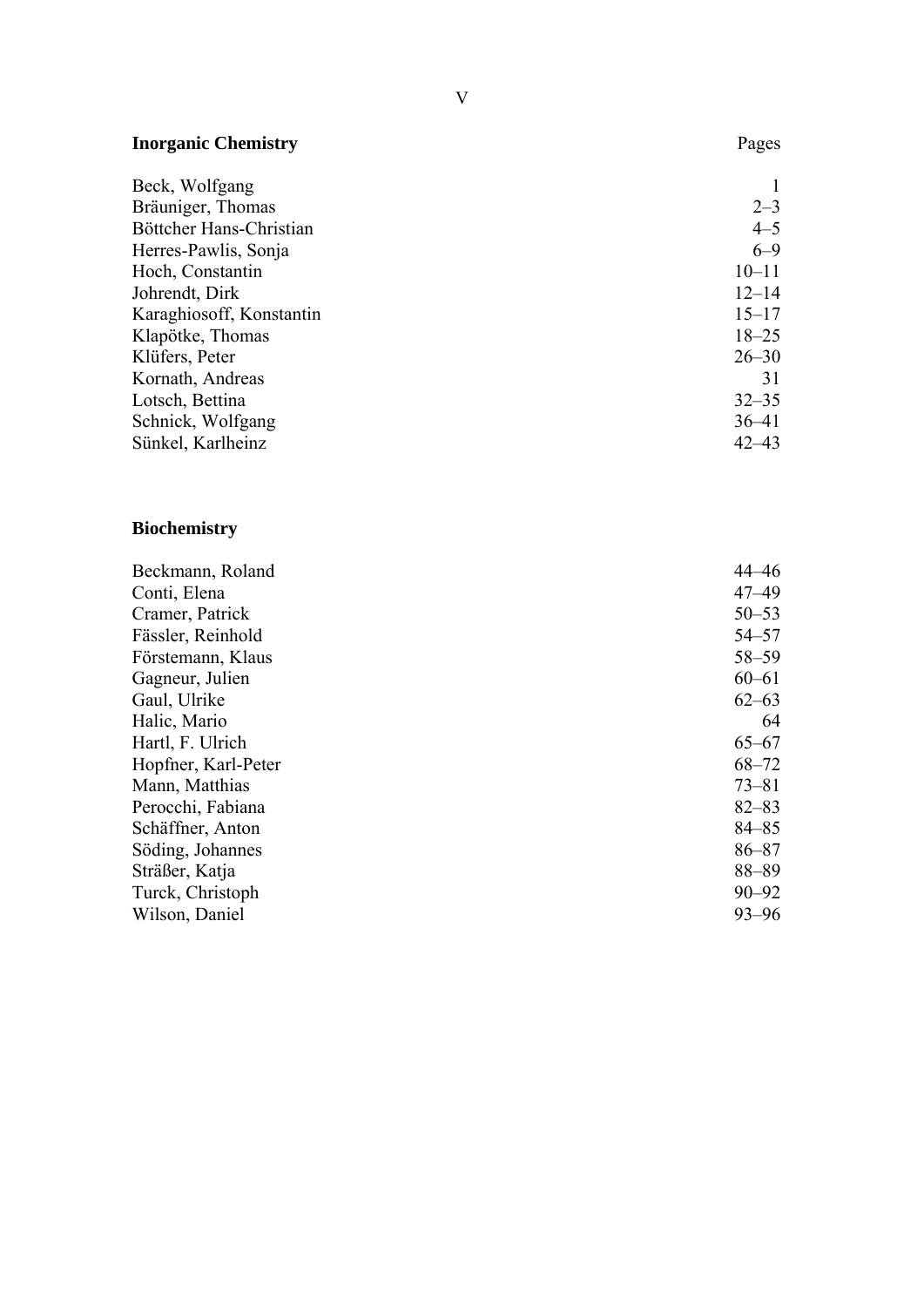## **Organic Chemistry**

| Carell, Thomas       | $97 - 100$  |
|----------------------|-------------|
| Dube, Henry          | 101         |
| Heuschmann, Manfred  | 102         |
| Hoffmann-Röder, Anja | $103 - 104$ |
| Huisgen, Rolf        | 105         |
| Knochel, Paul        | $106 - 111$ |
| Langhals, Heinz      | $112 - 115$ |
| Magauer, Thomas      | 116         |
| Mayr, Herbert        | $117 - 121$ |
| Ofial, Armin         | $122 - 123$ |
| Steglich, Wolfgang   | 124         |
| Trauner, Dirk        | $125 - 129$ |
| Zipse, Hendrik       | $130 - 132$ |

## **Physical Chemistry**

| Bein, Thomas              | $133 - 138$ |
|---------------------------|-------------|
| Bräuchle, Christoph       | $139 - 142$ |
| Ebert, Hubertus           | $143 - 147$ |
| Fattakhova-Rohlfing, Dina | $148 - 149$ |
| Hartschuh, Achim          | $150 - 151$ |
| Ködderitzsch, Diemo       | $152 - 153$ |
| Lamb, Don C.              | $154 - 156$ |
| Minar, Jan                | $157 - 160$ |
| Ochsenfeld, Christian     | $161 - 163$ |
| Scheu, Christina          | $164 - 166$ |
| de Vivie-Riedle, Regina   | $167 - 170$ |
| Wintterlin, Joost         | $171 - 172$ |
| Wuttke, Stefan            | $173 - 174$ |
|                           |             |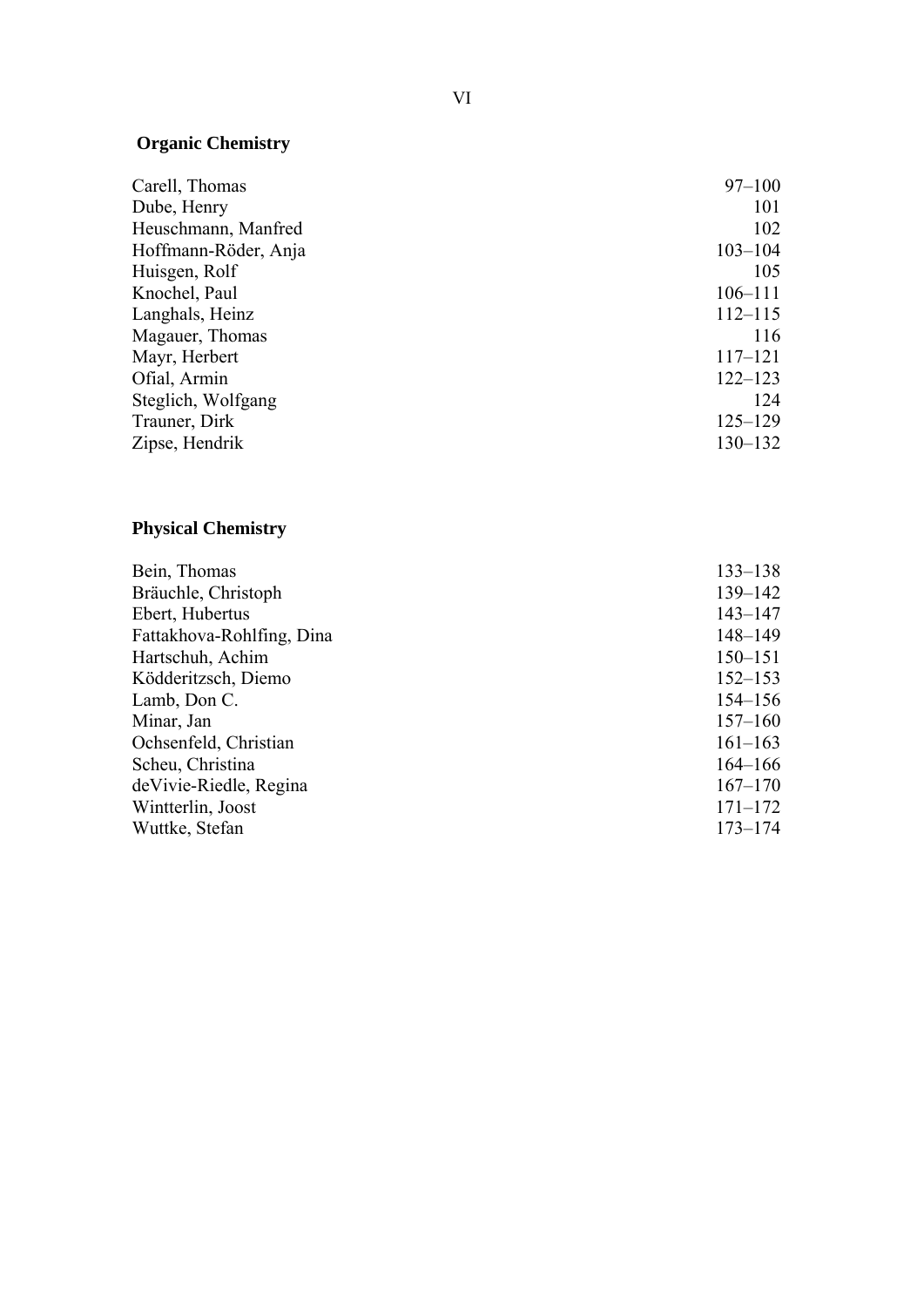| Bracher, Franz | $175 - 178$ |
|----------------|-------------|
| Krauß, Jürgen  | $179 - 180$ |
| Wanner, Klaus  | $181 - 183$ |

## **Pharmaceutical Biology and Biotechnology**

| 184–186     |
|-------------|
| $187 - 189$ |
| $190 - 192$ |
| $193 - 198$ |
| $199 - 200$ |
| $201 - 203$ |
|             |

## **Pharmaceutical Technology and Biopharmaceutics**

| Engert, Julia   | $204 - 205$ |
|-----------------|-------------|
| Frieß, Wolfgang | $206 - 209$ |
| Winter, Gerhard | $210 - 214$ |

## **Pharmacology**

| Biel, Martin             | $215 - 218$ |
|--------------------------|-------------|
| Grimm, Christian Michael | $219 - 220$ |
| Michalakis, Stylianos    | $221 - 222$ |
| Wahl-Schott, Christian   | 223–224     |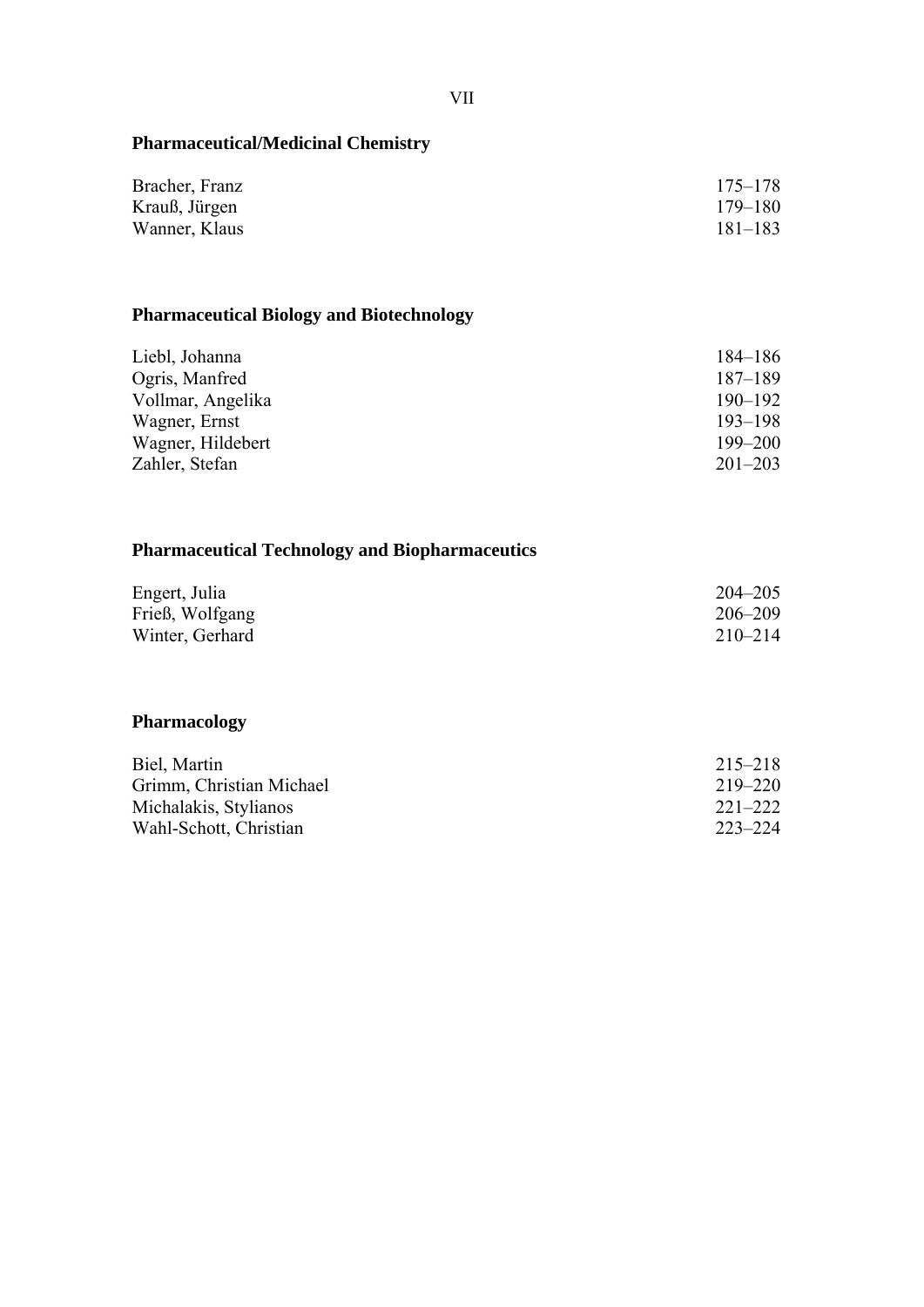## **Univ.-Prof. Dr. rer. nat. Dr. h.c. Wolfgang Beck, em.**

Born 1932 in München, study of chemistry at Technische Hochschule München (now TUM), 1960 PhD degree with Prof. Walter Hieber, 1963 Habilitation and Privatdozent at TH München, since 1968 o. Professor and Vorstand of Institut für Anorganische Chemie LMU München, 1973-1974 Dean of Fakultät für Chemie und Pharmazie, 1977 Guest Professor at University of Wisconsin, Madison, 1992-1994 Member of Senat and Versammlung at LMU, 1981-1992 Referee of Deutsche Forschungsgemeinschaft, since 2000 Emeritus, 2011 Dr.h.c. TU München.

## **Research Topics**

Organometallic and Coordination Chemistry. History of Chemistry at LMU

## **Memberships**

GDCh, American Chemical Society, The Royal Society of Chemistry.

## **Publications – Scientific Papers**

St.Schiesser, P. Mayer, Th. Carell, W. Beck. Molecular and Crystal Structure of Potassium-L-alaninato-dichloridoplatinate(II), K[Pt(L-alaO)Cl<sub>2</sub>]. *Z. Naturforsch.* **2012**, *67b*, 849 - 852.

M. Graf, K. Karaghiosoff, P. Mayer, W. Beck. Synthesis and Characterization of New Bis-Cyclometalated Rhodium and Iridium Complexes Containing the Glycinamidato Ligand. *Z*. *Anorg*. *Allg*. *Chem*. **2013**, *639*, 1117 - 1121.

W. P..Fehlhammer, W. Beck. Azide Chemistry - An Inorganic Perspective, Part I Metal Azides: Overview, General Trends and Recent Developments. *Z*. *Anorg*. *Allg*. *Chem*. **2013**, *639,* 1053 - 1082.

W. Beck, G. Fischer, M. Göbel, J. Evers, Th. M. Klapötke. A Review on Nitrosyl Metal Halides and Mass Spectroscopic Support for the Dimeric Structure of  $[Ni(NO)I]_2$  and  $[Pd(NO)Cl]_2$ . A Tribute to Walter Hieber (1895 – 1976) and Fritz Seel (1915 – 1987). *Z*. *Anorg*. *Allg*. *Chem*. **2013**, *639*, 1132 – 1139.

W. Beck. A Glance on Pentacarbonylrhenate(-I)  $[Re(CO)_5]$  and on the (umgepolte) Penatcarbonylrhenium(+I) Cation  $[Re(CO)_5]^+$  (as  $Re(CO)_5FBF_3$ ) and their Reactions. *Z. Anorg*. *Allg*. *Chem*. **2013**, *639*, 2117 – 2124.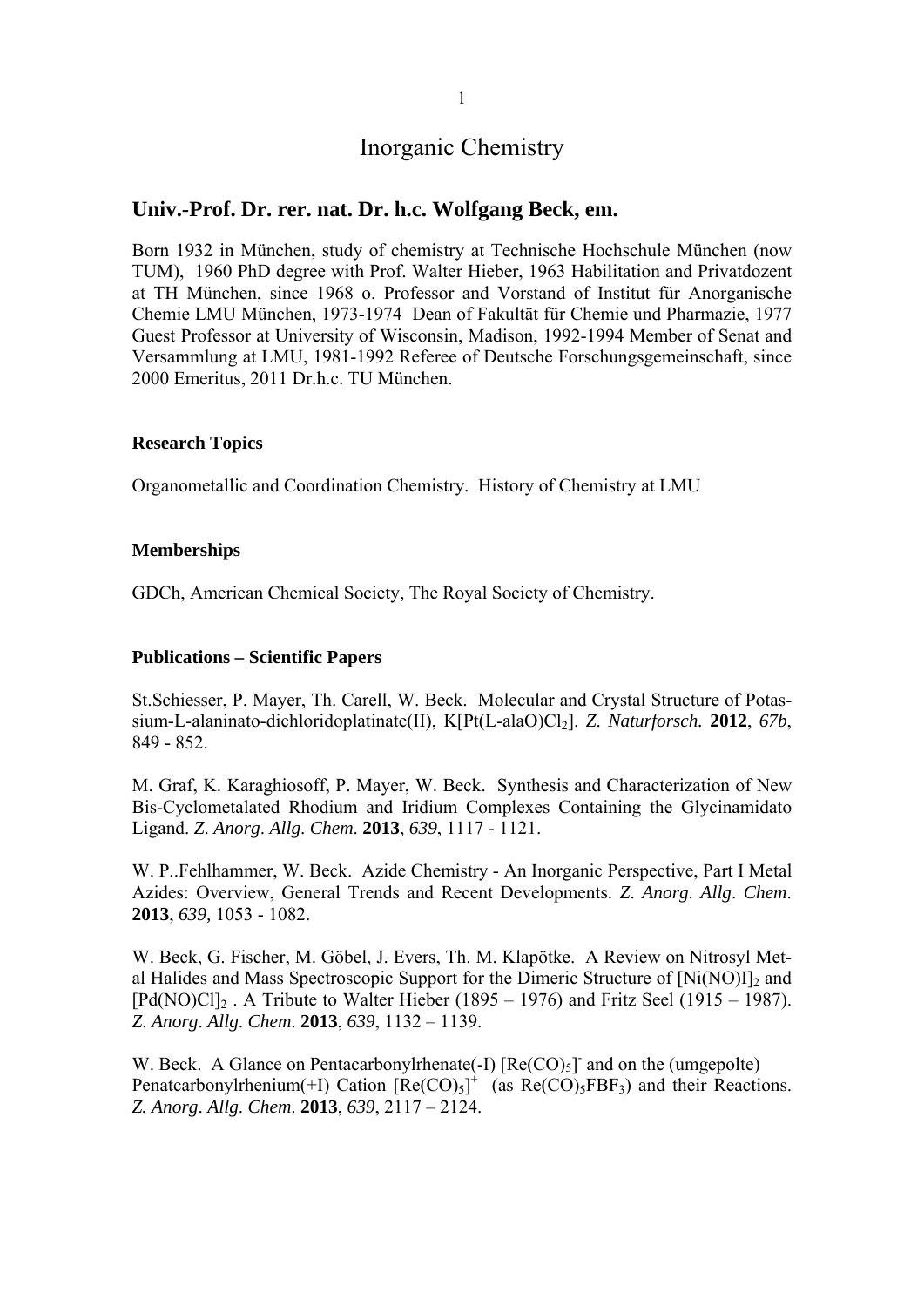## **Dr. Thomas Bräuniger**

Born 1968 in Dresden/Germany, 1988-1993 study of chemistry at Humboldt and Technical University Berlin, 1993-1994 M. Sc. student at the University of Oklahoma, Norman (USA), 1995-2000 Ph. D. student at The Weizmann Institute, Rehovot (Israel), 2001-2002 postdoctoral fellow at the University of Durham (UK), 2003-2008 postdoctoral fellow and project leader at the University of Halle-Wittenberg, 2009-2013 Head of NMR group at the Max-Planck-Institute for Solid-State Research, Stuttgart, since June 2013 Head of Solid-State NMR at the Inorganic Chemistry Department (AK Schnick) at LMU Munich.

## **Research Topics**

Application of solid-state NMR for structure elucidation and characterization of dynamics. Development of solid-state NMR methods to improve sensitivity and resolution in solid-state NMR of quadrupolar nuclei with half-integer spin, which also includes studies about the efficiency of heteronuclear spin decoupling for solid samples.

## **Memberships**

Member of the National Magnetic Resonance Society (NMRS) of India Member of the Editorial Board of *The Open Magnetic Resonance Journal* 

#### **Publications – Scientific Papers**

## 2013

Bräuniger T, Jansen M. Solid-state NMR Spectroscopy of Quadrupolar Nuclei in Inorganic Chemistry. Z. Anorg. Allg. Chem. 2013; 639:857-879.

### 2012

Issac I, Heinzmann R, Becker SM, Bräuniger T, Zhao-Karger Z, Adelhelm C, Chakravadhanula VSK, Kübel C, Ulrich AS, Indris S. Synthesis of nanocrystalline solid solutions  $Al_ySn_{1-y}O_{2-y/2}$  (y=0.57, 0.4) investigated by XRD, <sup>27</sup>Al/<sup>119</sup>Sn MAS NMR, and Mössbauer spectroscopy. RSC Adv. 2012; 2:10700-10707.

Bräuniger T, Pilz T, Vinod Chandran C, Jansen M. Full differentiation and assignment of boron species in the electrolytes  $Li_2B_6O_9F_2$  and  $Li_2B_3O_4F_3$  by solid-state <sup>11</sup>B-NMR spectroscopy. J. Solid State Chem. 2012; 194:245-249.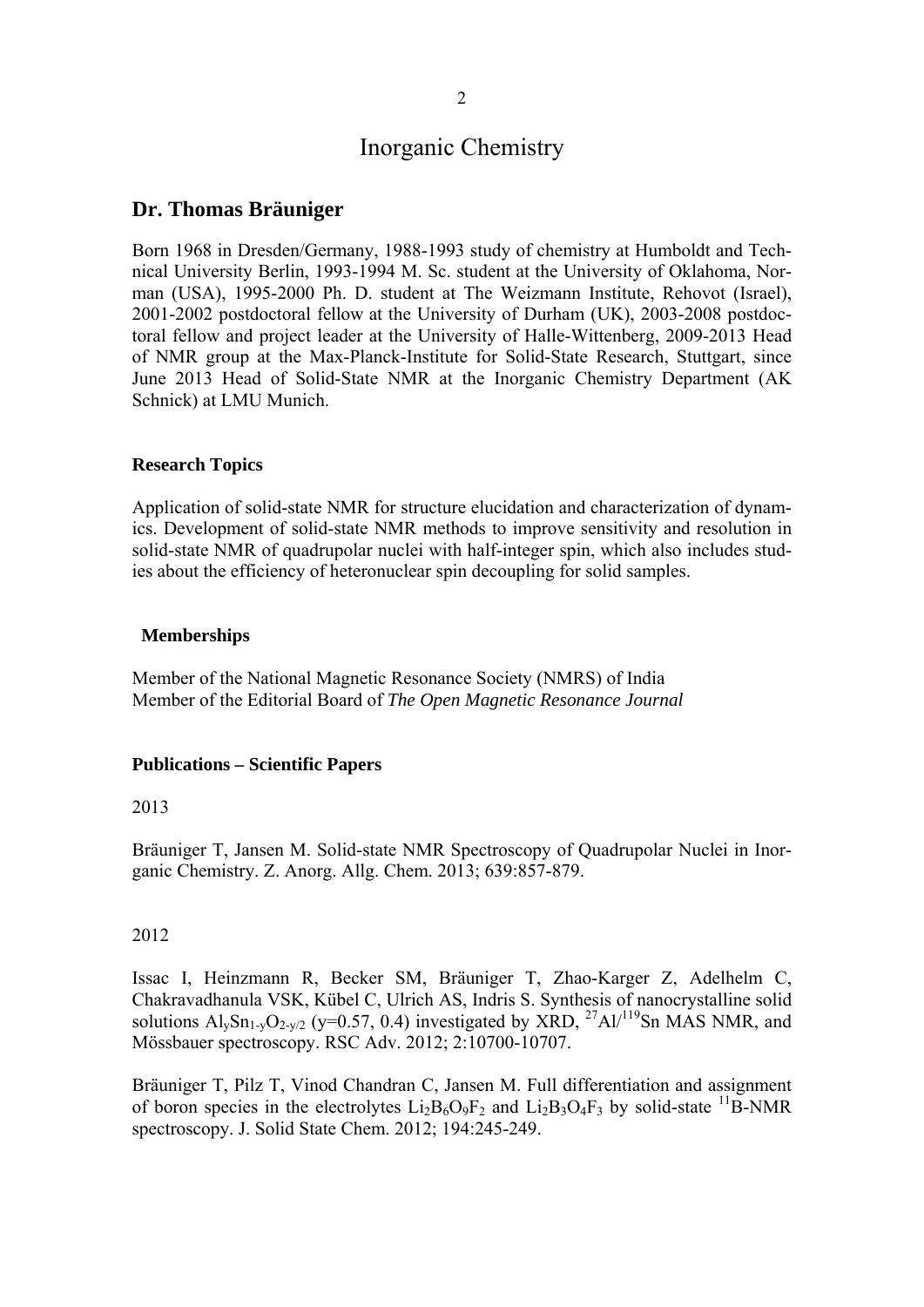Bräuniger T. Enhancing the central-transition NMR signal of quadrupolar nuclei by spin population transfer using SW-FAM pulse trains with a tangent-shaped sweep profile. Solid State Nucl. Magn. Reson. 2012; 45-46:16-22.

## **Other Activities**

Grant reviewer for Deutsche Forschungsgemeinschaft (DFG), Reviewer for Scientific Journals: Solid State Nuclear Magnetic Resonance, Magnetic Resonance in Chemistry, Journal of Solid State Chemistry, Zeitung für Allgemeine und Angewandte Chemie, Chemistry – a European Journal, Inorganic Chemistry, Journal of Physical Chemistry, Solid State Ionics, Physical Review Letters, Zeitschrift für Physikalische Chemie.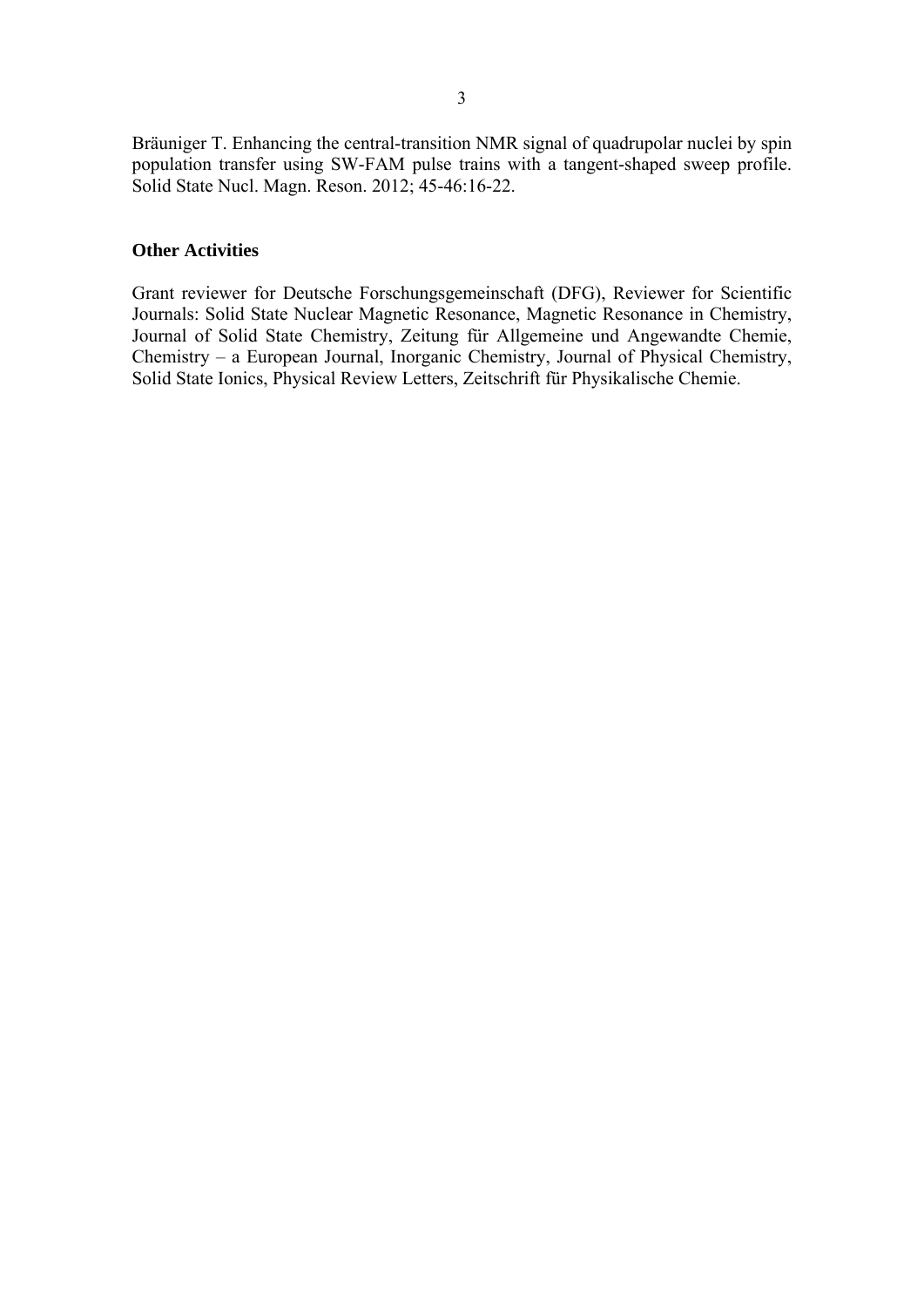## **Apl. Prof. Dr. rer. nat. Hans-Christian Böttcher**

Born 1957 in Zwickau, 1978-1983 study of chemistry at Martin Luther University Halle-Wittenberg, 1985 PhD degree in the group of B. Walther (metal cluster chemistry), scientific assistent at the University of Halle, 1991-1992 Postdoctoral fellow in the group of Prof. G. Süss-Fink at the University of Neuchâtel/Switzerland (homogenous catalysis), 1992-1993 research in homogenous catalysis for BASF-AG/Ludwigshafen (at University of Neuchâtel), 1995 research stay in the group of Prof. R. Schmutzler (Technical University of Braunschweig), 1996 Habilitation at the Halle University (coordinatively unsaturated metal cluster compounds), Privatdozent (C2) in Halle, 1999 representative professor (C4) at the University of Karlsruhe (TH), since 2004 scientific assistant at the Department of Chemistry at LMU Munich (group of Prof. P. Klüfers), since 2005 Privatdozent in Munich, since 2011 apl. Prof. at the Department of Chemistry in Munich.

#### **Research Topics**

Fixation and activation of small molecules in the coordination sphere of di- and multinuclear metal carbonyl complexes. Protonation of metal-metal bonds in dinuclear metal complexes. Synthesis of coordination compounds containing nitrosyl ligands. Hyponitrito complexes as model compounds of active sites in processes of enzymatic nitric oxide reductases (NOR). Studies of dynamic effects in complexes with sterically demanding phosphane ligands using NMR spectroscopy (rhodium, iridium).

## **Memberships**

Member of the Gesellschaft Deutscher Chemiker.

## **Publications Scientific Papers**

Activation of C-Cl bonds: Synthesis and Characterization of  $\left[\text{Ru}_2(\mu-\text{Cl})(\mu-\text{P}'\text{Bu}_2)(\mu-\text{H}'\text{Bu}_1)\right]$ Ph<sub>2</sub>PN(H)PPh<sub>2</sub>)(CO)<sub>4</sub>]. T. Mayer, H.-C. Böttcher, *Z. Naturforsch.* **2013**, *68b*, 743–746.

Protonation of metal-metal bonds in coordinatively unsaturated diruthenium cores. T. Mayer, H.-C. Böttcher, *Polyhedron* 2013, 50, 507–511.

Eine effektive Synthese von  $cis$ - $[IrCl<sub>2</sub>(CO)<sub>2</sub>]$ <sup>-</sup> unter Verwendung von Ameisensäure als Carbonylierungsagenz. H.-C. Böttcher, P. Mayer, *Z. Anorg. Allg. Chem.* **2013**, *639*,  $234 - 236$ .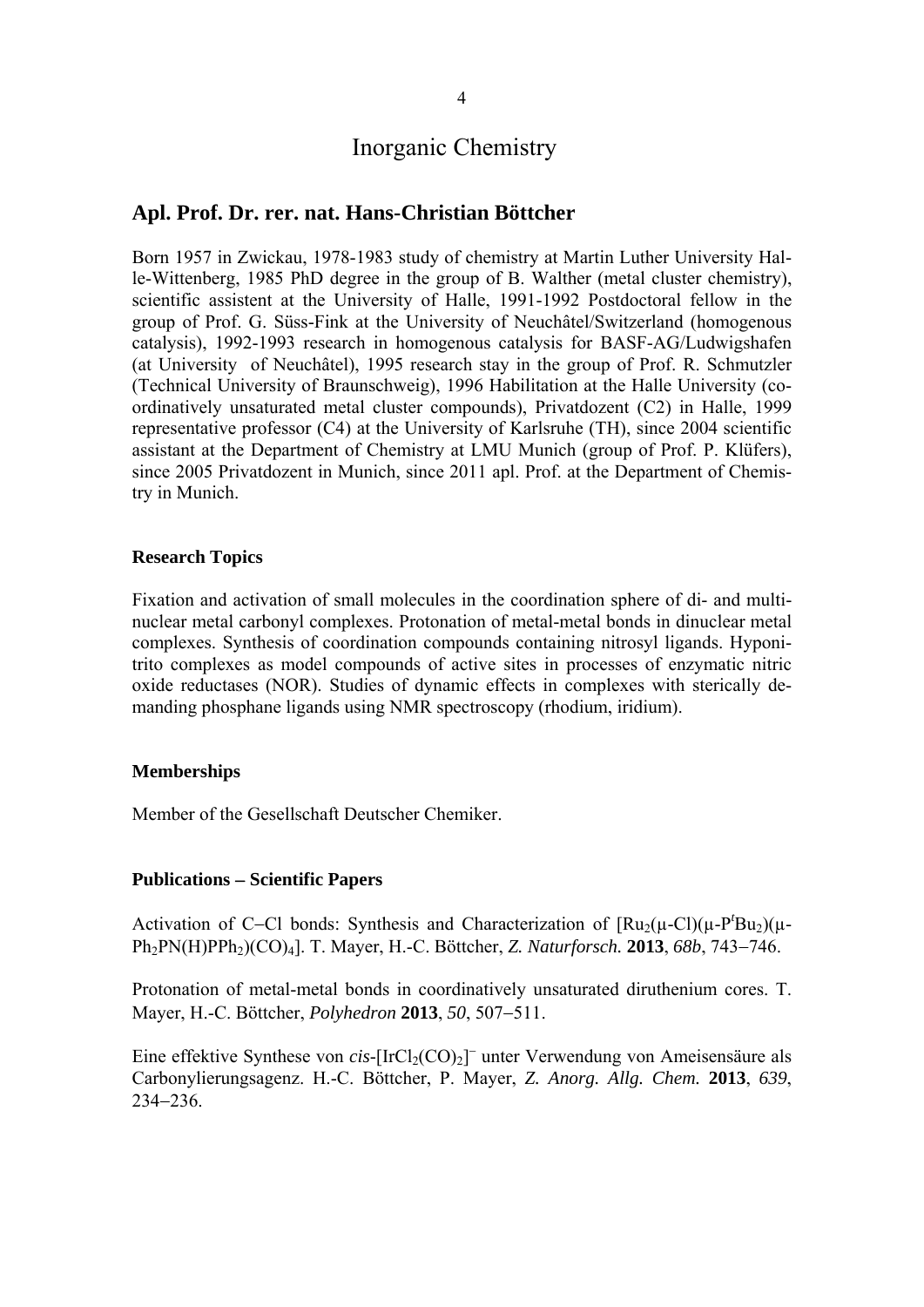Synthesis and structural characterization of bis-cyclometalated complexes  $[M(\text{ptpy})_2(S_2\text{COCH}_3)]$  (M = Rh, Ir; ptpy = 2-(*p*-tolyl)pyridinato). M. Graf, H.-C. Böttcher, K. Sünkel, *Inorg. Chim. Acta* 2013, 715, 363-366.

Luminescent diiridium(III) complex with a bridging biuretato ligand in unprecedented *N*,*N*':*O*,*O*' coordination. M. Graf, K. Sünkel, R. Czerwieniec, H.-C. Böttcher, *J. Organomet. Chem.* **2013**,  $745 - 746$ ,  $341 - 346$ .

Synthesis and Molecular Structure of  $[Fe<sub>2</sub>(\mu-PtBu<sub>2</sub>)<sub>2</sub>(NO)<sub>4</sub>]$ . H.-C. Böttcher, P. Mayer, T. Mayer, *Z. Anorg. Allg. Chem.* **2013**, *639*, 2609–2611.

Reductive NO dimerization to *trans*-hyponitrite in diruthenium complexes: intramolecular attack of hyponitrite on a CO ligand. T. Mayer, P. Mayer, H.-C. Böttcher, *J. Organomet. Chem.* **2012**, *700*, 41-47.

Combining two coordinatively unsaturated diruthenium cores by the tetradentate ligand (Ph2P)2NCH2C6H4CH2N(PPh2)2. T. Mayer, H.-C. Böttcher, *J. Organomet. Chem.* **2012**, 715, 64–68.

Structural characterization of *N,N*-Bis(diphenylphosphanyl)propylamine. T. Mayer, H.- C. Böttcher, *Z. Naturforsch.* **2012**, *67b*, 504-506.

Synthese und Kristallstruktur des Komplexsalzes [Au('Bu<sub>2</sub>PH)<sub>2</sub>][HCl<sub>2</sub>]. H.-C. Böttcher, P. Mayer, H. Schmidbaur, *Z. Naturforsch.* **2012**, *67b*, 543-548.

Reduktive Dimerisierung von NO an Dirutheniumkomplexen und Bildung eines tridentaten 2,2-Bis(diphenylphosphanyl)-ethanolato-Liganden. T. Mayer H.-C. Böttcher, *Z. Anorg. Allg. Chem.* **2012**, *638*, 1755-1760.

Crystal and Molecular Structures of the *trans*-Hyponitrite Compounds  $Ph_3E(\mu-$ ONNO)EPh3 (E = Ge, Pb). T. Mayer H.-C. Böttcher, *Z. Anorg. Allg. Chem.* **2012**, *638*,  $1071 - 1074$ .

#### **Other Activities**

Reviewer for: Dalton Transactions; Organometallics; Journal of Organometallic Chemistry; Zeitschrift für Anorganische und Allgemeine Chemie; Phosphorus, Sulfur, Silicon and Related Elements.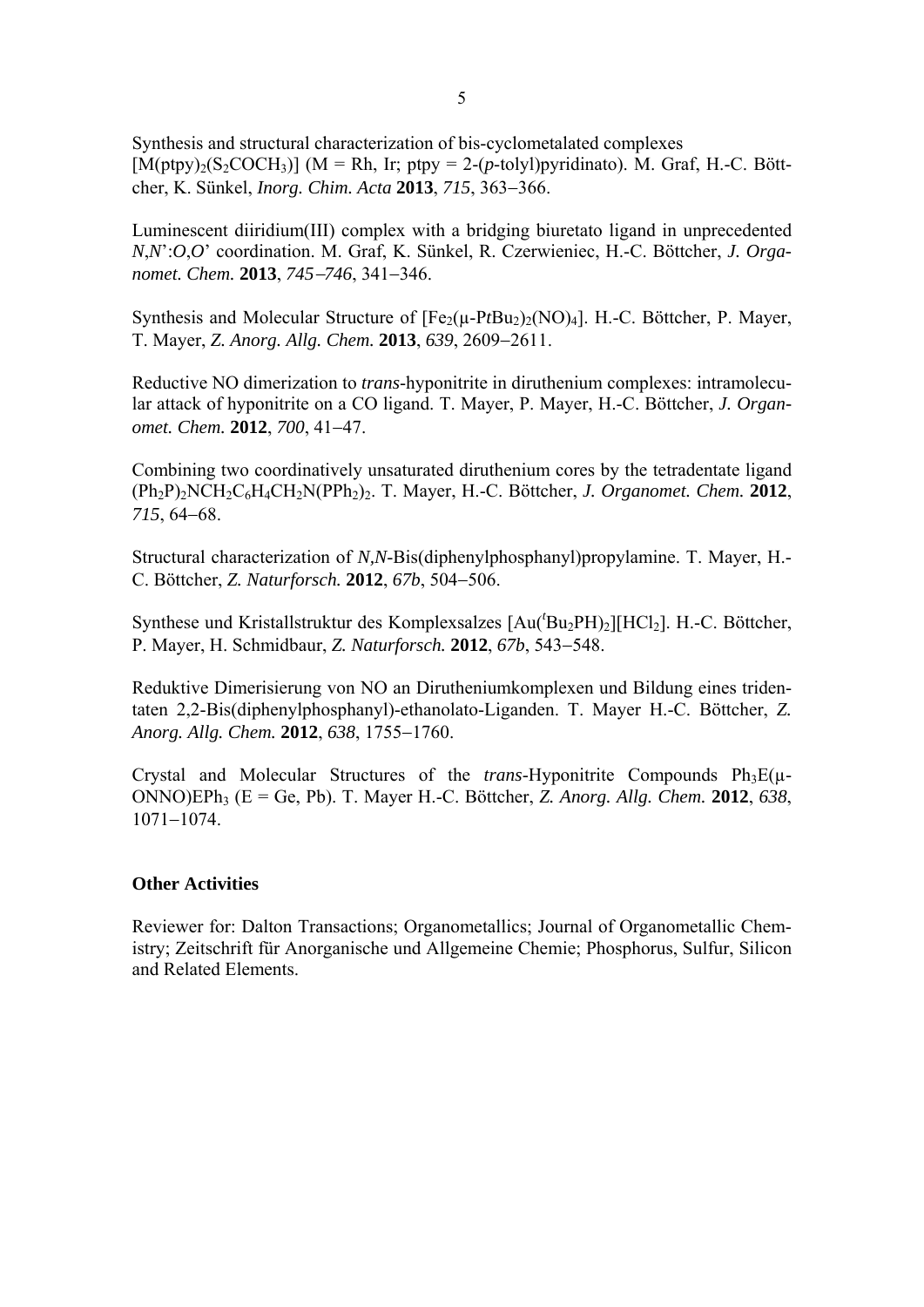## **Prof. Dr. rer. nat. Sonja Herres-Pawlis**

Born 1979 in Schwelm/NRW, 1998-1902 study of chemistry at University of Paderborn and Ecole de Chimie de Montpellier (France), 2005 PhD degree in the group of Prof. Dr. Gerald Henkel, University of Paderborn, 2006 Postdoctoral fellow in the group of Prof. Dr. T. Daniel P. Stack at Stanford University, California, USA, 2007-2008 Postdoctoral fellow in the group of Prof. Dr. Gerald Henkel, University of Paderborn, 2009-2011 Habilitand in the group of Prof. Dr. Klaus Jurkschat, TU Dortmund, since 2011 W2 tenure track professor LMU Munich.

## **Research Topics**

Bioinorganic coordination chemistry: development of functional Tyrosinase models and electron transfer systems (aided by synthetic, spectroscopic and theoretical methods), polymerization catalysis: catalysts for ring-opening polymerization of cyclic lactones, atom transfer radical polymerization, workflows in bioinorganic quantum chemistry

## **Honors, Awards, Memberships**

Member of the "Junges Kolleg" of the Northrhine-Westphalian Academy of Science and Arts

Member of the German Chemical Society

Member of the American Chemical Society

## **Extramural Research Funding**

State Major Instrumentation Programme "UV-Resonance-Raman Setup"

European Research Council Support Action "Building a European Research Community through Interoperable Workflows and Data (ER-flow)"

Research Unit 1405 (German Research Council) "Dynamics of Electron Transfer Processes within Transition Metal Sites in Biological and Bioinorganic Systems"

Collaborative Research Center 749 (German Research Council) "Dynamics and Intermediates of Molecular Transformations"

Normal Grant of German Research Council "Experimental and theoretical investigations on ring-opening polymerisation of renewable cyclic esters mediated by N donor zinc complexes"

Federal Ministery of Education and Research "Molecular Simulation Grid"

Mercator Funding "New catalysts for sustainable polymerisation"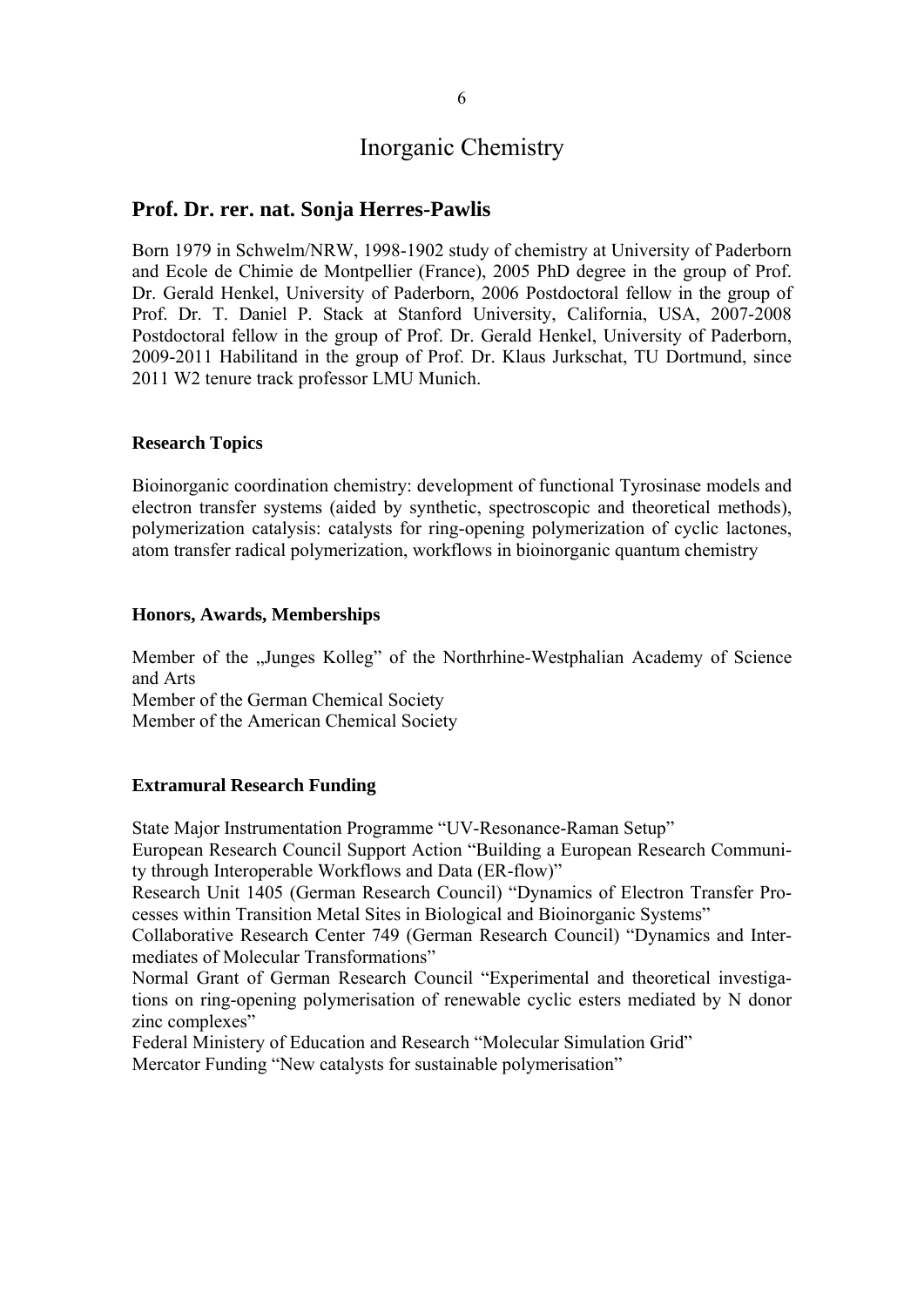## **Publications – Scientific Papers**

## 2013

I. dos Santos Vieira, E. L. Whitelaw, M. D. Jones. S. Herres-Pawlis, Synergistic Empirical and Theoretical Study on the Stereoselective Mechanism for the Aluminium Salalen Complex mediated Polymerisation of rac-Lactide, Chem. Eur. J. 2013, 19, 4712 - 4716.

P. K. Eckert, I. dos Santos Vieira, V. H. Gessner, J. Börner, C. Strohmann, S. Herres-Pawlis, Simple is best: diamine zinc complexes as unexpected catalysts in lactide polymerization, Polyhedron, 2013, 49, 151 - 157.

I. dos Santos Vieira, C. Dietz, F. Mohr, R. Beckert, S. Herres-Pawlis, Oxalic Amidines – Protonation Studies and Activity in Lactide Polymerisation, Eur. J. Inorg. Chem. 2013, 99 - 108.

M. Rohrmüller, S. Herres-Pawlis, M. Witte, W. G. Schmidt, Bis  $\mu$ -oxo and  $\mu$ - $\mu^2$ : $\mu^2$ peroxo dicopper complexes studied within (time-dependent) density functional and many-body perturbation theory, J. Comput. Chem. 2013, 34, 1035 - 1045.

M. Wagner, V. Deáky, C. Dietz, J. Martincová, B. Mahieu, R. Jambor, S. Herres-Pawlis, K. Jurkschat, Insights into the Intramolecular Donor Stabilisation of Organostannylene Palladium and Platinum Complexes: Syntheses, Structures and DFT Calculations, Chem. Eur. J. 2013, 19, 6695 - 6708.

A. Hoffmann, C. Citek, S. Binder, A. Goos, M. Rübhausen, O. Troeppner, I. Ivanović-Burmazović, E. C. Wasinger, T. D. P. Stack, S. Herres-Pawlis, Catalytic Phenol Hydroxylation with Dioxygen: Extension of the Tyrosinase Mechanism Beyond the Protein Matrix, Angew. Chem. 2013, 125, 5508 - 5512 ; Angew. Chem. Int. Ed. 2013, 52, 5398 - 5401. (with Cover)

A. Hoffmann, S. Herrres-Pawlis, Dissection of Different Donor Abilities Within Bis(pyrazolyl)pyridinylmethane Transition Metal Complexes, Z. Anorg. Allg. Chem. 2013, 639, 1426 - 1432.

A. Jesser, I. dos Santos Vieira, S. Herres-Pawlis, Novel Tin(IV) Complexes with the Hybrid Guanidine Ligand DMEGqu, Z. Naturforsch. 2013, 68b, 653 - 665.

P. von Grebe, K. Suntharalingam, R. Vilar, P. J. Sanz Miguel, S. Herres-Pawlis, B. Lippert, A Conformationally Flexible Dinuclear PtII Complex with Differential Behavior of its Two States toward Quadruplex DNA, Chem. Eur. J. 2013, 19, 11429 – 11438.

L. Iovkova-Berends, M. Seiger, T. Westfeld, A. Hoffmann, S. Herres-Pawlis, K. Jurkschat, Extending the Family of N-Heterocyclic Heavy Carbene Analogues: Synthesis and Crystal and Molecular Structures of MeN $[CH_2C(O)N(R)]_2$ Sn (R =  $Me<sub>2</sub>NCH<sub>2</sub>CH<sub>2</sub>$ , PhCH<sub>2</sub>, Me<sub>3</sub>CCH<sub>2</sub>), Eur. J. Inorg. Chem. 2013, 34, 5836 - 5842.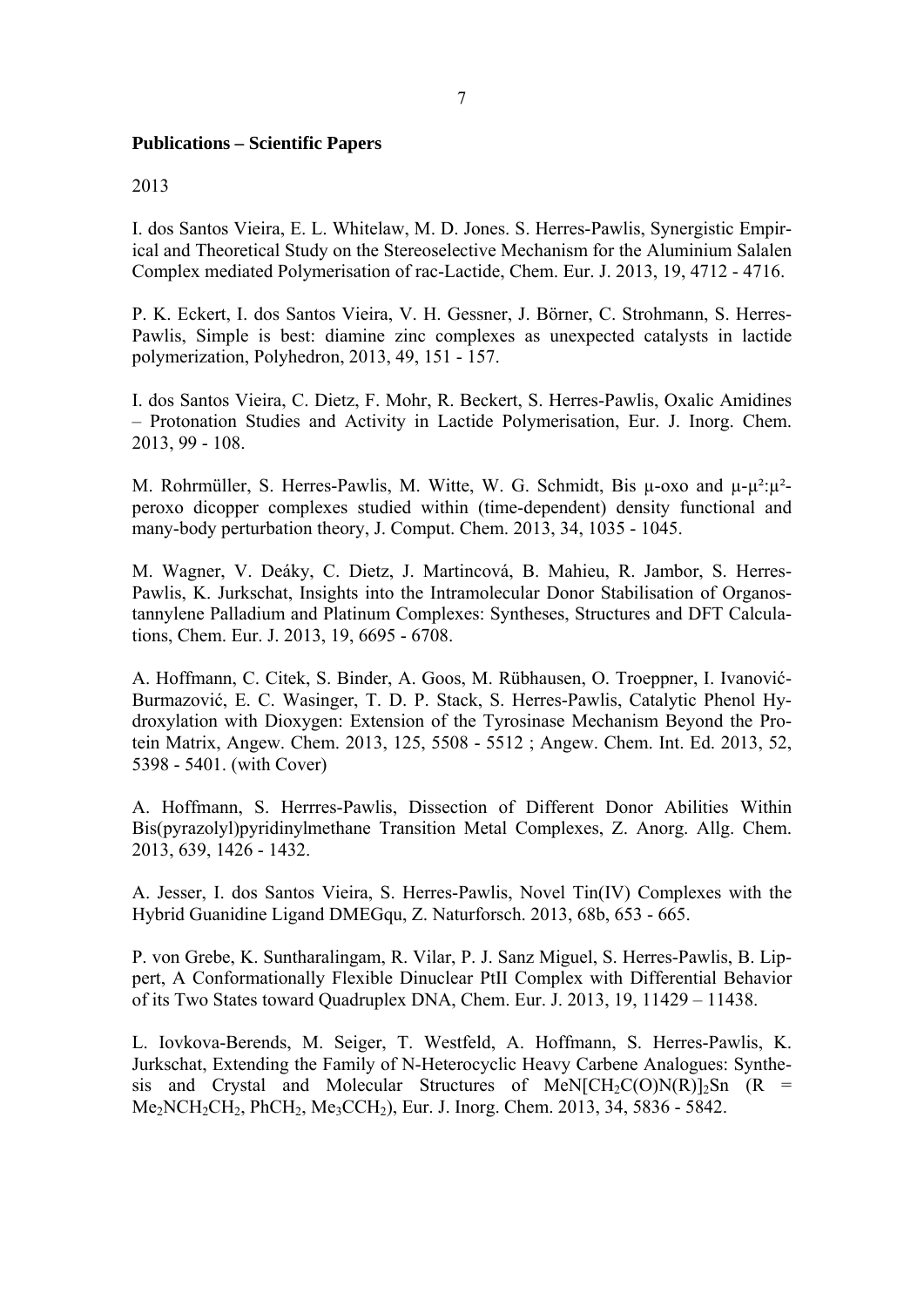S. Herres-Pawlis, A. Hoffmann, R. Grunzke, Lars Packschies, Orbital analysis of Oxo and Peroxo Dicopper Complexes via Quantum Chemical Workflows in MoSGrid, CEUR Workshop Proceedings 2013, 993, Paper 3.

S. Herres-Pawlis, A. Hoffmann, S. Gesing, J. Krüger, A. Balasko, P. Kacsuk, R. Grunzke, G. Birkenheuer, L. Packschies, User-Friendly Workflows in Quantum Chemistry, CEUR Workshop Proceedings 2013, 993, Paper 14.

2012

I. dos Santos Vieira, S. Herres-Pawlis, Lactide Polymerisation with Complexes of Neutral N Donors – New Strategies for Robust Catalysts, Eur. J. Inorg. Chem. 2012, 765 - 774.

M. Bouska, L. Dostal, Z. Padelkova, A. Lycka, S. Herres-Pawlis, K. Jurkschat, R. Jambor, Intramolekular koordinierte Organozinntelluride: stabil oder labil?, Angew. Chem. 2012, 124, 3535 – 3540; Angew. Chem. Int. Ed. 2012, 51, 3478 - 3482.

A. Hoffmann, U. Flörke, S. Herres-Pawlis, Syntheses and characterisation of tris(3- (pyridin-2-yl)-1H-pyrazol-1-yl)methane and its bis(µ-hydroxo) dicobalt(II) complex, ARKIVOC 2012, 3, 333 - 355.

I. dos Santos Vieira, S. Herres-Pawlis, Novel Guanidine-Quinoline Hybrid Ligands and the Application of their Zinc Complexes in Lactide Polymerisation, Z. Naturforsch. 2012, 67b, 320 - 330.

S. Herres-Pawlis, G. Birkenheuer, A. Brinkmann, S. Gesing, R. Grunzke, R. Jäkel, O. Kohlbacher, J. Krüger, I. dos Santos Vieira, Workflow-enhanced conformational analysis of guanidine zinc complexes via a science gateway, Studies in Health Technology and Informatics 2012, 175, 142 - 151.

O. Bienemann, A-K Froin, I. dos Santos Vieira, R. Wortmann, A. Hoffmann, S. Herres-Pawlis, Structural Aspects of Copper-Mediated Atom Transfer Radical Polymerisation with a Novel Tetradentate Bisguanidine Ligand, Z. Anorg. Allg. Chem. 2012, 638, 1683 - 1690.

J. Martincová, L. Dostál, A. Růžička, S. Herres-Pawlis, R. Jambor, Stabilization of an Intramolecularly Coordinated Stannylidenium Cation, Z. Anorg. Allg. Chem. 2012, 638, 1672 - 1675.

L. Iovkova-Berends, T. Berends, T. Zöller, G. Bradtmöller, S. Herres-Pawlis, K. Jurkschat Jurkschat, Novel Tin(II) and Tin(IV) Complexes with Scorpion-shaped Ligands: Intramolecular N-->Sn versus Intermolecular O->Sn Coordination, Eur. J. Inorg. Chem. 2012, 3191 - 3199.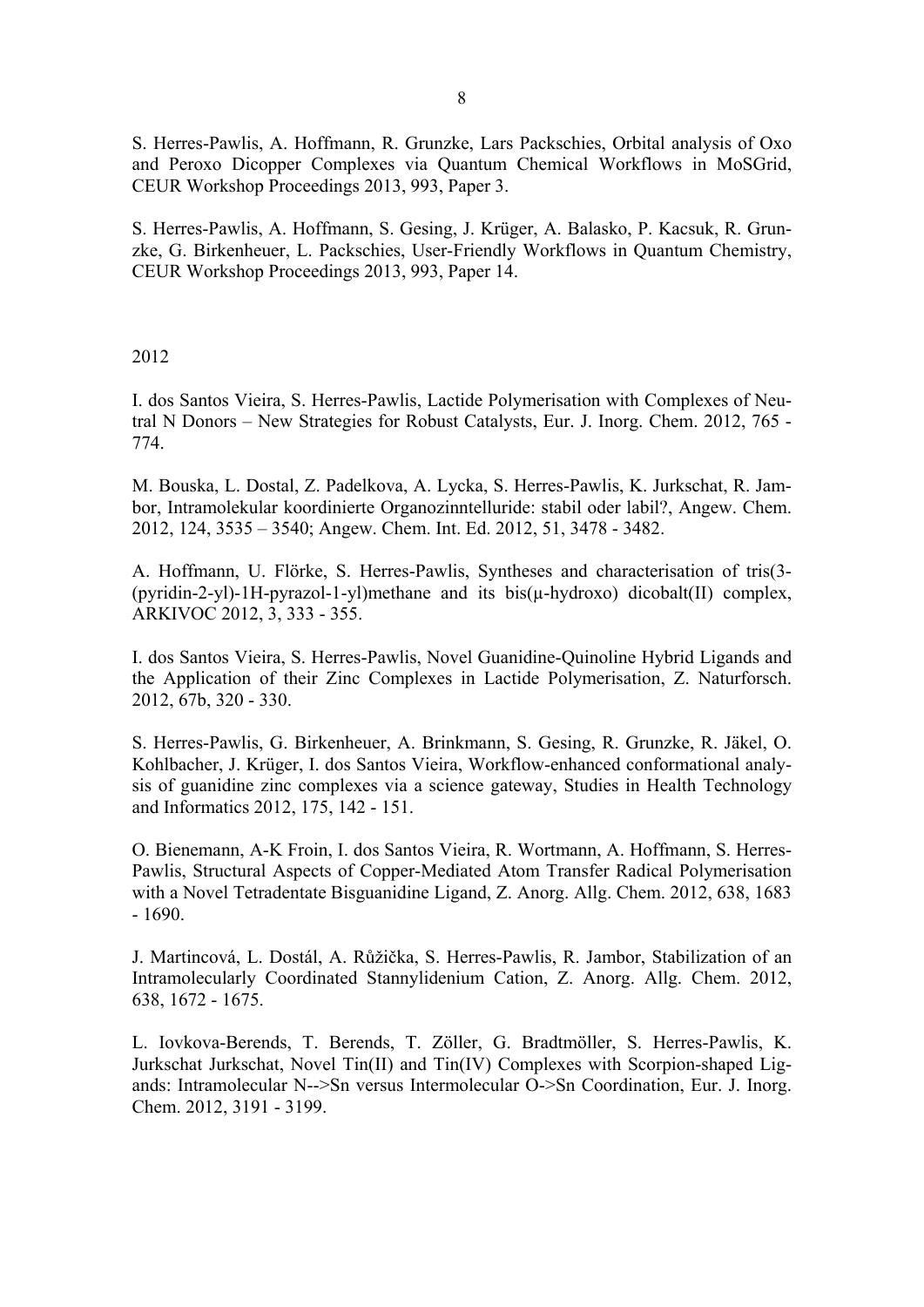B. Nelson, S. Herres-Pawlis, W. Hiller, H. Preut, C. Strohmann, M. Hiersemann, Palladium(II)-Catalyzed Cycloisomerization of Substituted 1,5-Hexadienes: A Combined Experimental and Computational Study on an Open and an Interrupted Hydropalladation/Carbopalladation/β-Hydride Elimination (HCHe) Catalytic Cycle, J. Org. Chem. 2012, 77, 4980 - 4995.

A. Hoffmann, U. Flörke, S. Herres-Pawlis, Tris-phenyl substituted tris(pyrazolyl)mehane: Victim of a novel rearrangement in a cobalt(II) complex, Inorg. Chem. Commun. 2012, 22, 154 - 157.

S. Baba Haj, M. Schürmann, L. Iovkova-Berends, S. Herres-Pawlis, K. Jurkchat, [Me<sub>2</sub>(i-PrO)SiCH<sub>2</sub>]<sub>2</sub>SnBr<sub>2</sub>: Evidence for Intramolecular Si–O Bond Activation, Organometallics 2012, 31, 4716 - 4721.

S. Kisslinger, H. Kelm, S. Zheng, A. Beitat, C. Würtele, R. Wortmann, S. Bonnet, S. Herres-Pawlis, H.-J. Krüger, S. Schindler, Synthesis and Characterization of Iron(II) Thiocyanate Complexes with Derivatives of the Tris(pyridine-2-ylmethyl)amine (tmpa) Ligand, Z. Anorg. Allg. Chem. 2012, 638, 2069 - 2077.

S. Gesing, S. Herres-Pawlis, G. Birkenheuer, A. Brinkmann, R. Grunzke, P. Kacsuk, O. Kohlbacher, M. Kozlovszky, J. Krüger, R. Müller-Pfefferkorn, P. Schäfer, T. Steinke, A Science Gateway Getting Ready for Serving the International Molecular Simulation Community, Proceedings of Science 2012 (EGICF12-EMITC2) 050.

S. Gesing, R. Grunzke, J. Krüger, G. Birkenheuer, M. Wewior, P. Schäfer, B. Schuller, J. Schuster, S. Herres-Pawlis, S. Breuers,•Á. Balaskó, M. Kozlovszky, A. Szikszay Fabri, L. Packschies, P. Kacsuk, D. Blunk, T. Steinke, A. Brinkmann, G. Fels, R. Müller-Pfefferkorn, R. Jäkel, O. Kohlbacher, A Single Sign-On Infrastructure for Science Gateways on a Use Case for Structural Bioinformatics, J. Grid Computing 2012, 10, 769 - 790.

#### **Other Activities**

Co-Organizer: Coordination Chemistry Conference 2012 in Dortmund Organizer: First Munich Bioinorganic Symposium 2013

Reviewer for Angewandte Chemie, Journal of the American Society of Chemistry, Chemical Communications, Chemistry - a European Journal, Inorganic Chemistry, European Journal of Inorganic Chemistry, European Journal of Organic Chemistry, Chemical Physics Letters, Dalton Transactions, Organometallics, Catalysis Communications, Journal of Molecular Catalysis A, Polyhedron, Journal of Organometallic Chemistry, Journal of Coordination Chemistry, Journal of Heterocyclic Chemistry, Inorganica Chimica Acta, Zeitschrift für Anorganische und Allgemeine Chemie, Journal of Luminescence, Journal of Grid Computing, Journal of Molecular Modelling, Sensors & Actuators: B. Chemical.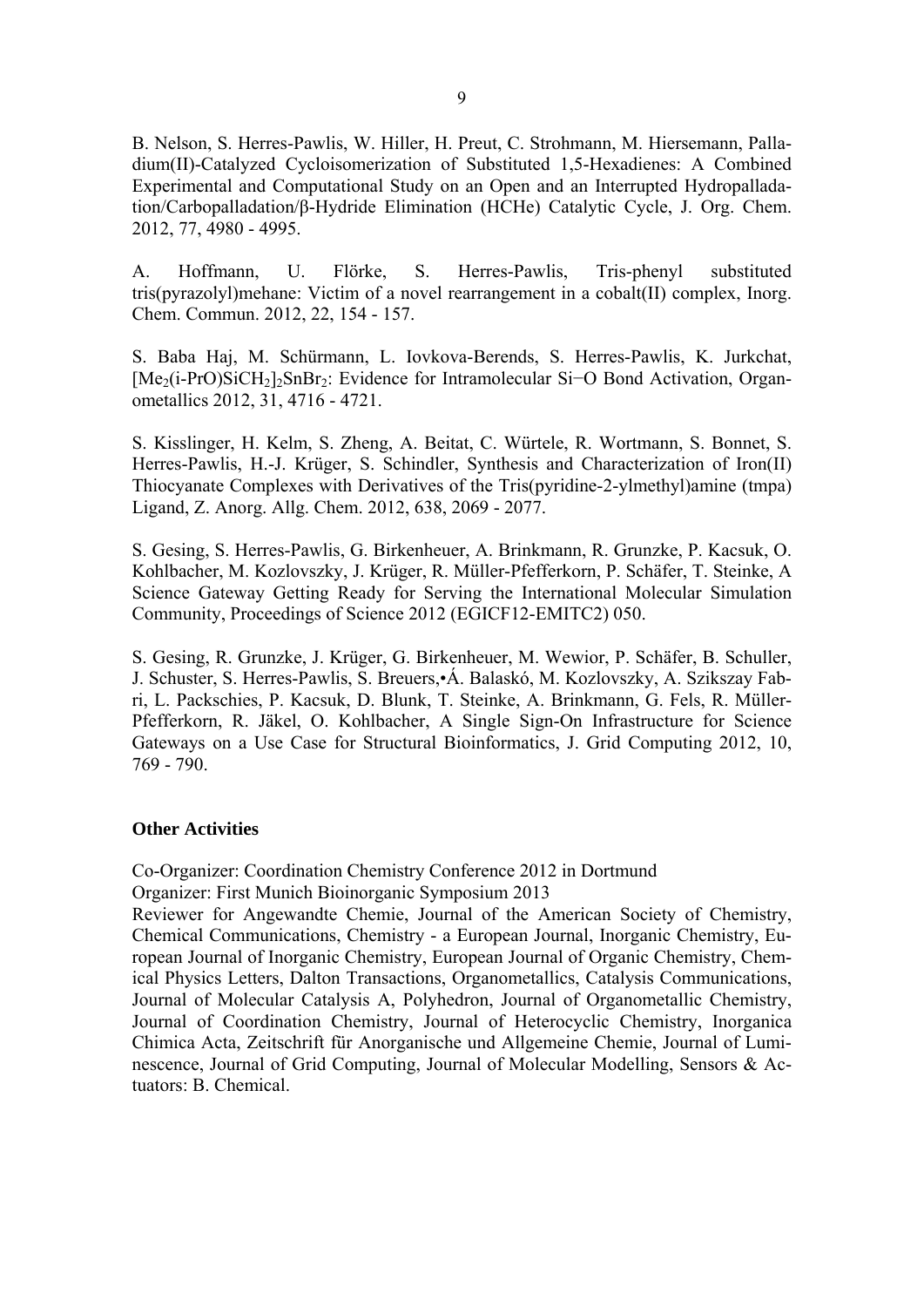## **Dr. rer. nat. Constantin Hoch**

Born 1971 in Rodalben/Rheinland-Pfalz, 1993 – 1999 studies of chemistry at the University of Freiburg im Breisgau, 2003 PhD degree in the group of Prof. Dr.-Ing. Caroline Röhr at the University of Freiburg im Breisgau, 2004 – 2006 Postdoctoral fellow at the Max-Planck-Institut für Festkörperforschung in Stuttgart in the group of Prof. Dr. Dr. h.c. mult. Arndt Simon, 2006 – 2011 research assistant and leader of the single crystallography service of Prof. Dr. Simons group at the Max-Planck-Institut für Festkörperforschung in Stuttgart. 2011 – 2012 research assistant at the University in Stuttgart in the group of Prof. Dr. Thomas Schleid. Since 01.04.2012 scientific coworker and Habilitand at the chair of inorganic solid state chemistry in the department Chemie und Biochemie at the LMU München, supervised by Prof. Dr. Wolfgang Schnick.

## **Research Topics**

Intermetallic chemistry, polar metal-metal bonding, bad metal behaviour, amalgams of less noble metals, subvalent alkali metal compounds, suboxometallates, potential thermoelectric properties of polar intermetallic phases, electrocrystallisation of intermetallic compounds at low temperatures from aprotic polar solutions. Solvates of thermodynamically less stable metal halides and their decomposition to the binary halides. Novel cathode materials for lithium ion batteries with high cycle life, in-situ tomography with neutrons and X-rays on lithium batteries. X-ray single crystal structure analyses, crystal growth, thermoanalysis, band structure calculations, electrochemical characterisation of cathode materials.

#### **Honors, Awards, Memberships**

Stipendiate of the "Leni-Schöninger-Stiftung zur Förderung akademischen Nachwuchses" (2011 – 2012), Member of the Deutsche Kristallographische Gesellschaft DGK, Member of the Gesellschaft Deutscher Chemiker GDCh, Member of the American Chemical Society ACS. Heinrich-Düker-Preis für besonders gelungene Vermittlung von Wissenschaft und Technik (Kepler-Seminar der Heidehof-Stiftung Stuttgart, 2012).

#### **Extramural Research Funding**

Leni-Schöninger-Stiftung zur Förderung akademischen Nachwuchses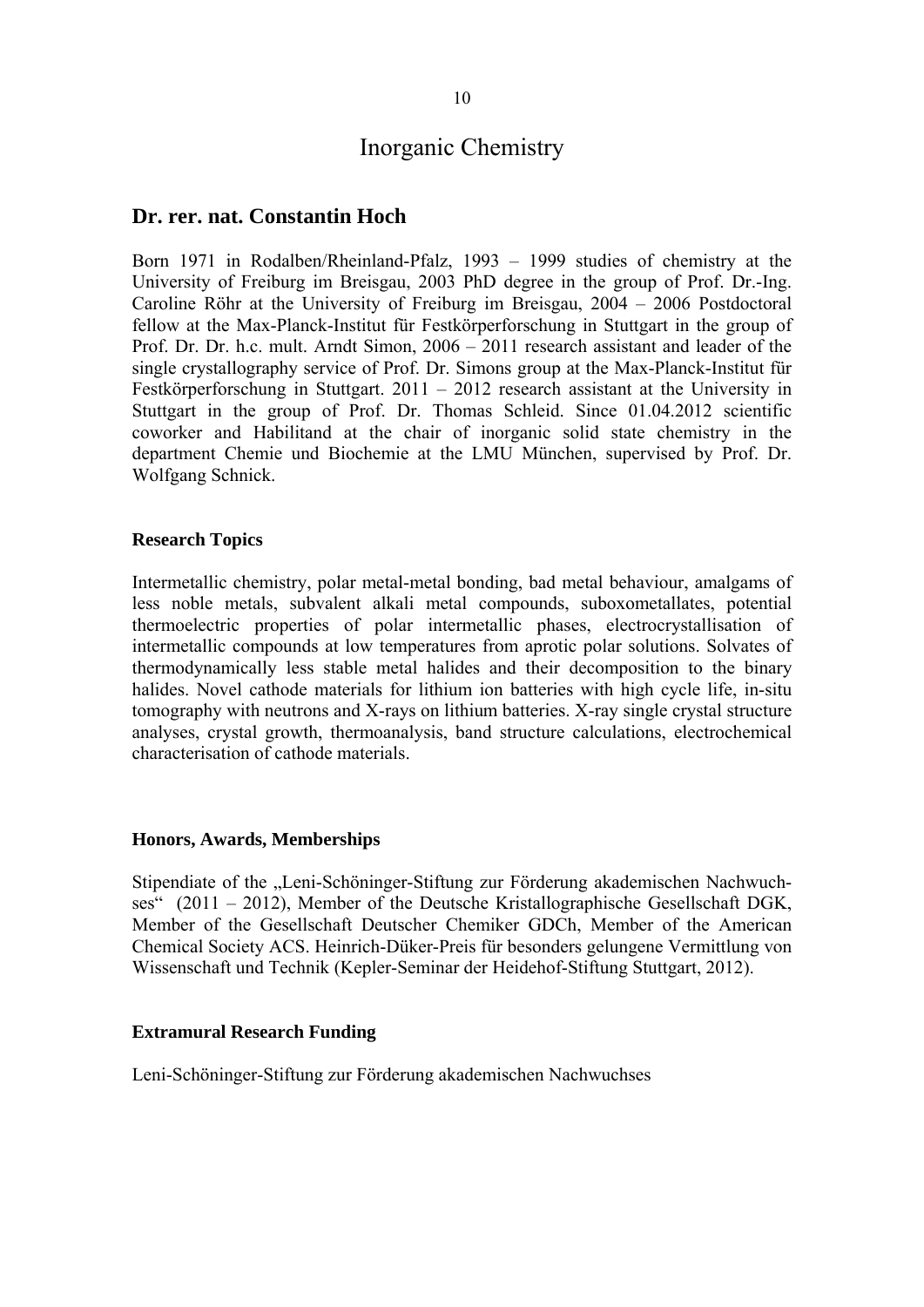## **Publications – Scientific Papers**

## 2013

M. Bykow, J. Zhang, A. Schönleber, A. Wölfel, S. I. Ali, S. van Smaalen, R. Glaum, H.-J. Koo, M.-H. Whangbo, P. G. Reuvekamp, J. M. Law, C. Hoch, R. K. Kremer, "Spin-Peierls distortion in TiPO4", *Phys. Rev. B* **88**, 184420 (2013).

F. Wieder, Ch. Kallfaß, I. Manke, A. Hilger, C. Tötzke, C. Hoch, H. Schier, K. Graf, J. Banhart, "Electrolyte distribution and discharge time - a combined study of X-ray tomography and electrical measurements of a commercially available Li-ion capacitor", *ECS Transactions* **53**, 211 (2013).

F. Tambornino, C. Hoch, "The new potassium amalgam KHg6"*, Z. Kristallogr. Suppl.*  **32** (2013).

F. Tambornino, C. Hoch, "The Hg-richest europium amalgam, Eu10Hg55"*, Z. Kristallogr. Suppl.* **32** (2013).

Ch. Kallfaß, C. Hoch, A. Hilger, I. Manke, "Short-circuit and overcharge behaviour of some lithium ion batteries", *Transactions on Systems, Signals and Devices* (Issues on Power Electrical Systems, accepted).

2012

C. Hoch, "Vom Mineral lernen", *Nachr. Chem.* **60,** 1181 (2012).

M. J. Eom, S. W. Na, C. Hoch, R. K. Kremer, J. S. Kim, "Evolution of transport properties of BaFe $2_xRu_xAs_2$  in a wide range of isovalent Ru substitution", *Phys. Rev.* **B85**, 024536/1.

C. Hoch, A. Simon, "Na11Hg52 - Komplexität in einem polaren Metall", *Angew. Chem.*  **124**, 3316 (2012); *Angew. Chem. Int. Ed.* **51**, 3262 (2012).

C. Zheng, J. Köhler, Hj. Mattausch, C. Hoch, A. Simon, "A five-membered Ru5 ring in a hexagonal La<sub>14</sub> cage: the La<sub>14</sub>Cl<sub>20</sub>Ru<sub>5</sub> structure", *J. Am. Chem. Soc.* **134**, 5026 (2012).

C. Hoch, H. Schier, Ch. Kallfaß, Ch. Tötzke, A. Hilger, I. Manke, "Electrode deterioration processes in lithium ion capacitors monitored by in-situ X-ray radiography on the micrometer scale", *Micro & Nano Lett.* **7**, 262 (2012).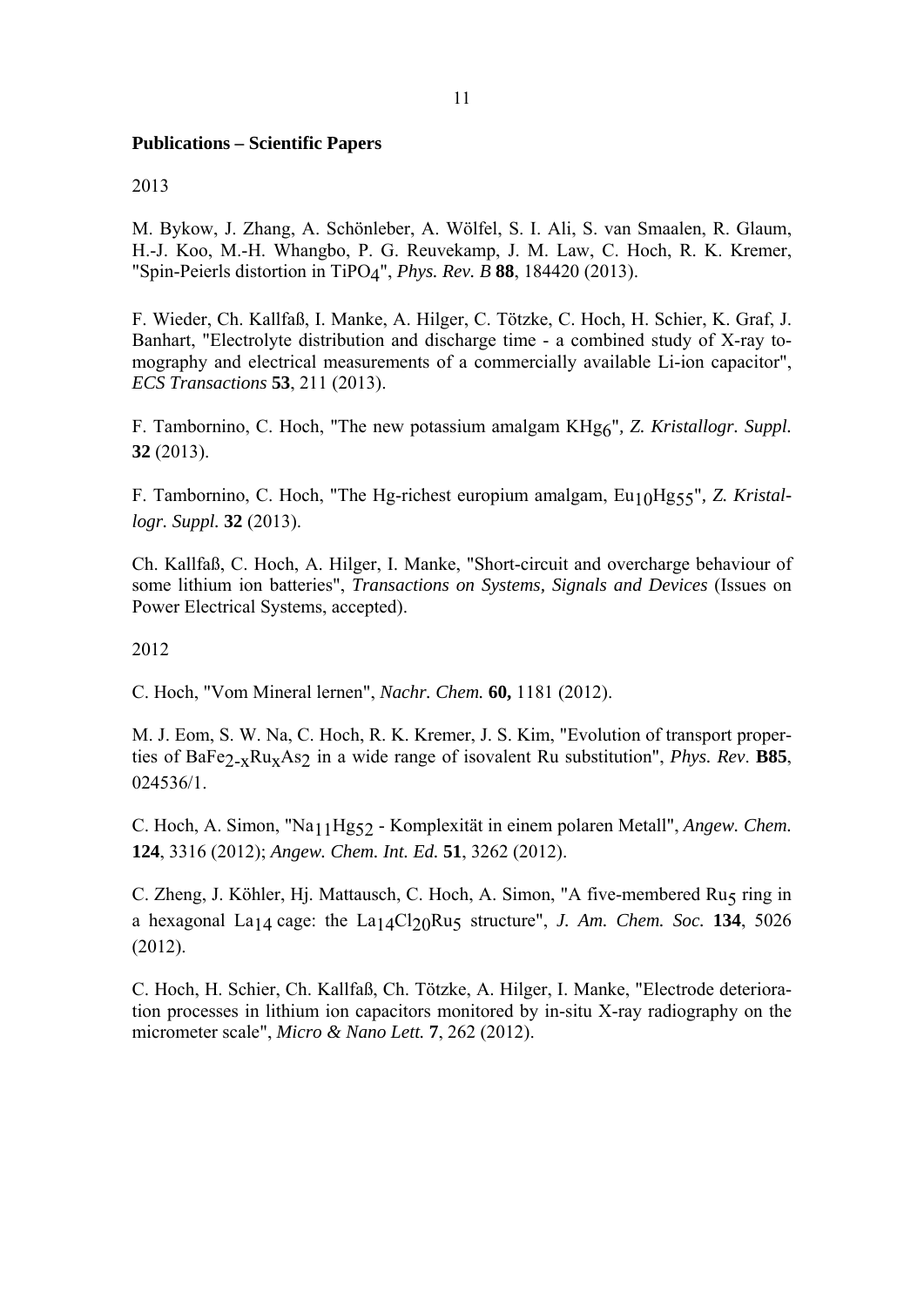## **Univ.-Prof. Dr. Dirk Johrendt**

Born 1963 in Oberhausen/NRW, 1984-1990 study of chemistry at Universität zu Köln, 1993 PhD in the group of Prof. A. Mewis, Inorganic Chemistry at Universität zu Köln, 1995-1996 Postdoctoral fellow in the group of Jean Rouxel at IMS CNRS Nantes (France); 1997-2002 Assistant professor (C1) at Universität Düsseldorf, Habilitation in inorganic chemistry 2001, since 2002 C3-professor for inorganic solid state chemistry LMU München.

#### **Research Topics**

Our research at the interface of solid state chemistry, physics and materials science, is focused on crystal chemistry - physical property relations in inorganic compounds. One special interest concerns materials with highly correlated electrons, among them magnetic compounds, Mott insulators, and iron based high- $T_c$  superconductors. The discovery of new materials with so far unknown crystal structures, as well as compositional tuning of the properties of existing materials through solid solution are our main tasks. We extensively research iron arsenide superconductors focusing on basic and application-oriented aspects.

#### **Honors, Awards, Memberships**

2012 Bernd T. Matthias Prize M<sup>2</sup>S International Advisory Committee EUCAR Conference International Advisory Committee Scientific Advisory Board of the Heinz-Maier-Leibniz Center (MLZ), Neutron Facility FRM II, Garching Deutsche Physikalische Gesellschaft Gesellschaft Deutscher Chemiker Münchener Chemische Gesellschaft

#### **Extramural Research Funding**

DFG: *High-Temperature Superconductivity in Iron Pnictides* EU: *FP7-NMP-2011-Eu-Japan: SUPER-IRON-Exploring the Potential of Iron-based Superconductors* BaCaTeC: *Explorative synthesis of new magnetic and possibly superconducting phosphorus compounds*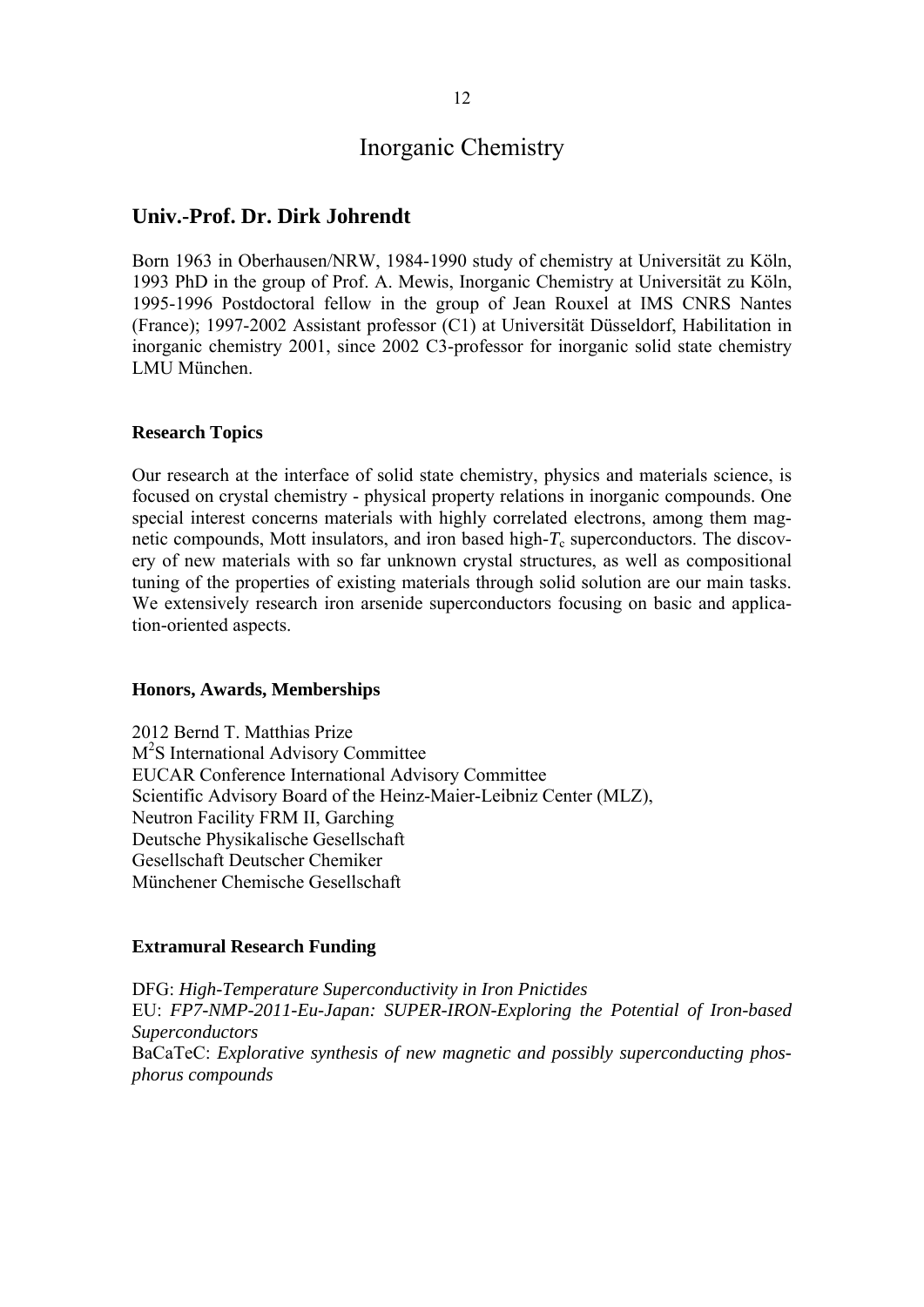## **Publications**

*Weak magnetism and the Mott-state of vanadium in superconducting Sr<sub>2</sub>VO<sub>3</sub>FeAs.* F. Hummel, Y. Su, A. Senyshyn, D. Johrendt. *Phys. Rev. B* **2013,** *88***,** 140505**.** *Why T<sub>c</sub>* of  $(CaFeAs)_{10}Pt_{3.58}As_8$  *is twice as high as*  $(CaFe_{0.95}Pt_{0.05}As)_{10}Pt_3As_8$ 

S. Thirupathaiah, T. Stürzer, V. B. Zabolotnyy, B. Büchner, S. V. Borisenko, *Phys. Rev. B. 2***013**, *88*, 140505.

*Superconductivity and Crystal Structure of the Palladium-Iron-Arsenides Ca10(Fe1-xPdxAs)10Pd3As8.* C. Hieke, J. Lippmann, T. Stürzer, G. M. Friederichs, F. Nitsche, F. Winter, R. Pöttgen and D. Johrendt, *Philos. Mag.* **2013**, *93*, 3680.

 $Ce<sub>4</sub>Ag<sub>3</sub>Ge<sub>4</sub>O<sub>0.5</sub>$  - chains of oxygen-centered  $[OCe<sub>2</sub>Ce<sub>2/2</sub>]$  tetrahedra embedded in a *[CeAg3Ge4] intermetallic matrix*. G. Heymann, J. F. Riecken, D. Johrendt, S. Rayaprol, R. Pöttgen, H. Huppertz, *Dalton Trans.* **2013**, *42*, 5207.

*Phosphide Oxides RE2AuP2O (RE = La, Ce, Pr, Nd): Synthesis, Structure, Chemical Bonding, Magnetism, and 31P and 139La Solid State NMR*. T. Bartsch, T. Wiegand, J. J. Ren, H. Eckert, D. Johrendt, O. Niehaus, M. Eul, R. Pöttgen, *Inorg. Chem.* **2013**, *52*, 2094.

*Structural and magnetic phase transitions in triclinic Ca<sub>10</sub>(FeAs)<sub>10</sub>(Pt<sub>3</sub>As<sub>8</sub>). T. Stürzer,* G. M. Friederichs, H. Luetkens, A. Amato, H. H. Klauss, D. Johrendt, *J. Phys.: Condens. Matter* **2013**, *25*, 122203.

*The specific heat of the electron-doped La-1038 compound (Ca0.85La0.15)10(FeAs)10(Pt3As8)*. J. S. Kim, T. Stürzer, D. Johrendt, G. R. Stewart, *J. Phys.: Condens. Matter* **2013**, *25*, 135701.

*Ferromagnetism and the Formation of Interlayer As<sub>2</sub> Dimers in Ca(Fe<sub>1-x</sub>Ni<sub>x</sub>)<sub>2</sub>As<sub>2</sub>.* R. Pobel, R. Frankovsky, D. Johrendt, *Z. Naturforsch. B* **2013**, *68*, 581.

*Evidence for superconductivity with broken time-reversal symmetry in locally noncentrosymmetric SrPtAs*, P. K. Biswas, H. Luetkens, T. Neupert, T. Stürzer, C. Baines, G. Pascua, A. P. Schnyder, M. H. Fischer, J. Goryo, M. R. Lees, H. Maeter, F. Bruckner, H. H. Klauss, M. Nicklas, P. J. Baker, A. D. Hillier, M. Sigrist, A. Amato, D. Johrendt, *Phys. Rev. B* **2013**, *87*, 180503.

*Short-range magnetic order and effective suppression of superconductivity by manganese doping in LaFe1-xMnxAsO1-yFy*. R. Frankovsky, H. Luetkens, F. Tambornino, A. Marchuk, G. Pascua, A. Amato, H. H. Klauss, D. Johrendt, *Phys. Rev. B* **2013**, *87*, 174515.

*Rare earth-zinc-germanides*  $RE_4Zn_5Ge_6$  *(RE = Y, Dy, Ho, Er) and RE<sub>5</sub>Zn<sub>4-x</sub>Ge<sub>6</sub> (RE = Er, Tm, Lu)*, B. Reker, D. Johrendt, R. Pöttgen, *Intermetallics* **2013**, *38*, 36.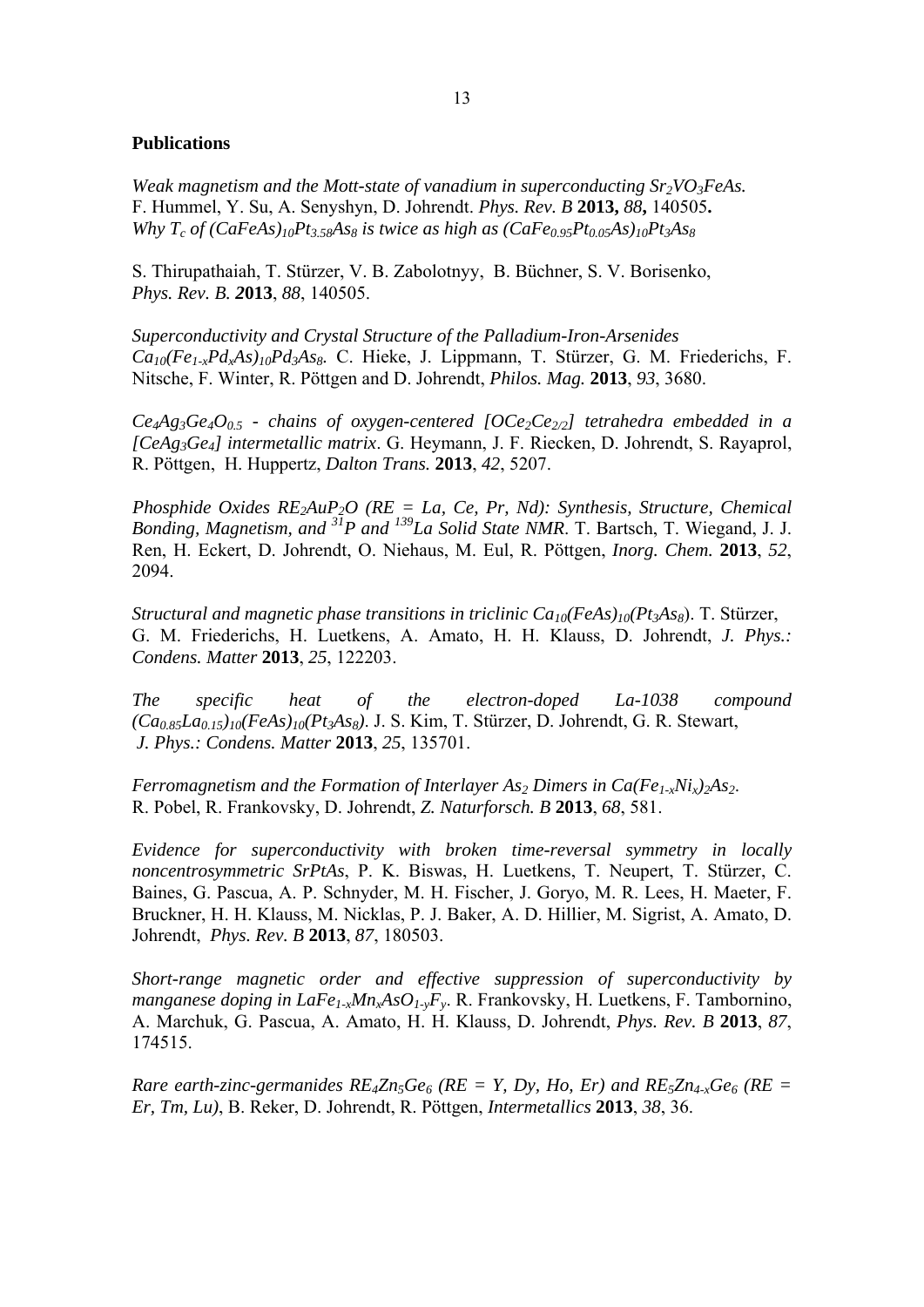*Synthesis of LaO1-xFxFeAs (x=0-0.15) via solid state metathesis reaction*, R. Frankovsky, A. Marchuk, R. Pobel, D. Johrendt, *Solid State Commun.* **2012**, *152*, 632.

*The interplay of electron doping and chemical pressure in Ba(Fe<sub>1-y</sub>Co<sub>y</sub>)<sub>2</sub>(As<sub>1-x</sub>P<sub>x</sub>)<sub>2</sub>.* V. Zinth, D. Johrendt, *Europhys. Lett.* **2012**, *98*, 57010.

*Ca3Sm3Si9N17 and Ca3Yb3Si9N17 Nitridosilicates with Interpenetrating Nets that Consist of Star-Shaped N4(SiN3)4 Units and Si5N16 Supertetrahedra*. H. Huppertz, O. Oeckler, A. Lieb, R. Glaum, D. Johrendt, M. Tegel, R. Kaindl, W. Schnick, *Chem. Eur. J.* **2012**, *18*, 10857.

*Metastable 11 K Superconductor Na1-yFe2-xAs2*. G. M. Friederichs, I. Schellenberg, R. Pöttgen, V. Duppel, L. Kienle, J. S. auf der Günne, D. Johrendt, *Inorg. Chem.* **2012**, *51*, 8161.

*Role of different negatively charged layers in Ca10(FeAs)10(Pt4As8) and superconductivity at 30 K in electron-doped*  $(Ca_0sLa_0<sub>2</sub>)_{10}(FeAs)_{10}Pt<sub>3</sub>As$ *.* T. Stürzer, G. Derondeau, D. Johrendt, *Phys. Rev. B* **2012**, *86*, 060516(R).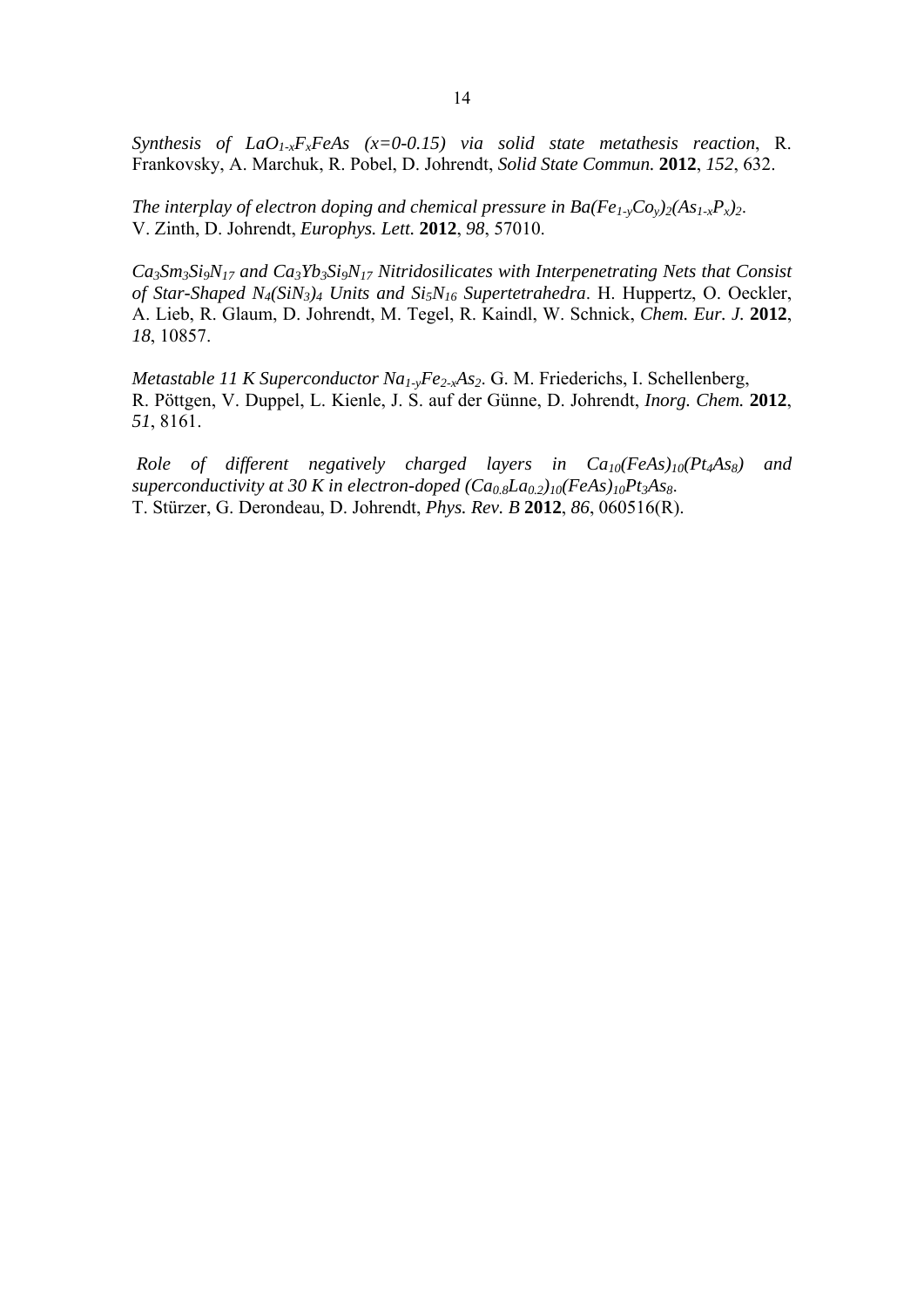## **Apl. Prof. Dr. rer. nat. Konstantin Karaghiosoff**

Born 1956 in Sofia (Bulgaria), 1975-1981 study of chemistry at Ludwig-Maximilian University in Munich, 1986 PhD degree in the group of Prof. Dr. Alfred Schmidpeter, LMU Munich (Heterophospholes), 1997 habilitation at LMU Munich in inorganic chemistry (Diversity of a simple motif:  $(RP)_{n}Se_{m}$  rings), 1999-2001 representation of a C3 professorship in inorganic chemistry at LMU, 2000 teaching authorization for inorganic chemistry and appointment as Privatdozent at LMU, 2006 appointment as apl. Professor for inorganic chemistry at LMU.

## **Research Topics**

Phosphorus sulfur, phosphorus selenium and phosphorus tellurium heterocycles, quasibinary and binary phosphorus chalcogen cations, selenophosphinates and selenophosphonates, thio-, seleno- and tellurophosphates, heterophospholes, functionalized and electron rich phosphines, fluorescent phosphine complexes, NMR spectroscopy of main group elements and metals, analysis of the NMR spectra of high order spin systems and isotopomeric systems, multinuclear NMR spectroscopy of colloids, inorganic frameworks with phosphonates and phosphinates, phosphonate based porous materials.

#### **Honors, Awards, Memberships**

Member of the German Chemical Society (GDCh) Member of the Munich Chemical Society (MChG) Member of the Section "Magnetic Resonance" of the German Chemical Society Member of the German Association of Universities

## **Publications – Scientific Papers**

A Convenient Alumination of Functionalized Aromatics by Using the Frustrated Lewis Pair Et<sub>3</sub>Al and TMPMgCl-LiCl.

A. Unsinn, S. H. Wunderlich, A. Jana, K. Karaghiosoff, P. Knochel, *Chem. Eur. J.* **2013**, *19*, 14687-14696.

Ion-Pairing of Phosphonium Salts in Solution: C–H···Halogen and C–H···π Hydrogen Bonds.

J. Ammer, Ch. Nolte, K. Karaghiosoff, S. Thallmair, P. Mayer, R. de Vivie-Riedle, H. Mayr, *Chem. Eur. J.* **2013**, *19*, 14612-14630.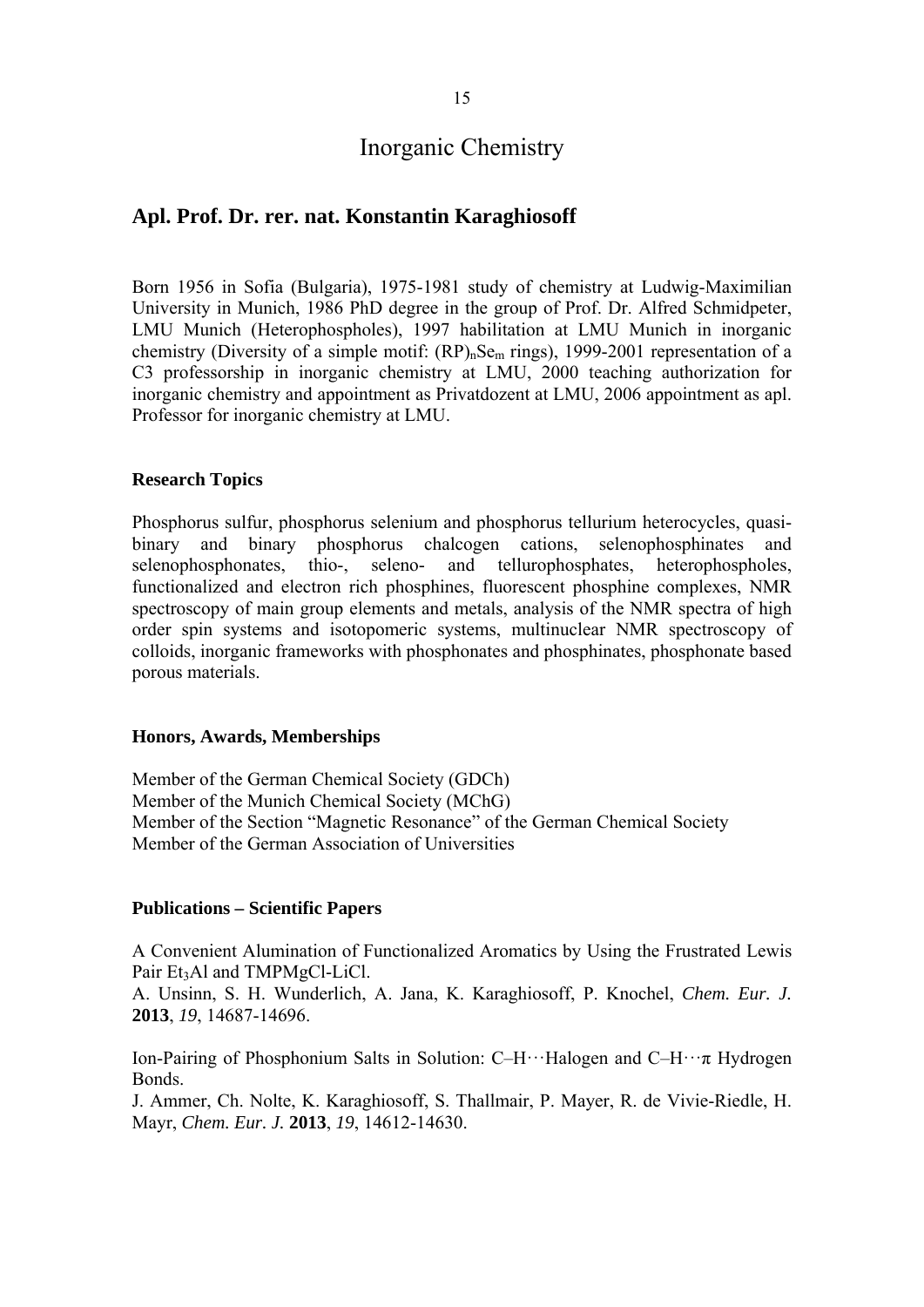Full Functionalization of the 7-Azaindole Scaffold by Selective Metalation and Sulfoxide/Magnesium Exchange.

N. M. Barl, E. Sansiaume-Dagousset, K. Karaghiosoff, P. Knochel, *Angew. Chem. Int. Ed.*, **2013**, *52*, 10093-10096.

Proton NMR Investigations of Intermediate Spin Iron(III) Complexes with Macrocyclic N<sub>4</sub><sup>2</sup> Chelate Ligands.

B. Weber, A. F. Walker, K. Karaghiosoff, *Z. Anorg. Allg. Chem.* **2013**, *639*, 1498-1503.

Regioselective Metalations of Pyrimidines and Pyrazines by Using Frustrated Lewis Pairs of  $BF_3 \cdot OEt_2$  and Hindered Magnesium- and Zinc-Amide Bases.

K. Groll, S. M. Manolikakes, X. M. du Jourdin, M. Jaric, A. Bredihhin, K. Karaghiosoff, Th. Carell, P. Knochel, *Angew. Chem. Int. Ed.* **2013**, *52*, 6776-6780.

Synthesis and Characterization of New Bis-Cyclometalated Rhodium and Iridium Complexes Containing the Glycinamidato Ligand.

M. Graf, K. Karaghiosoff, P. Mayer, W. Beck, *Z. Anorg. Allg. Chem.* **2013**, *639*, 1117- 1121.

The Aza-Morita-Baylis-Hillman Reaction: A Mechanistic and Kinetic Study. Ch. Lindner, Y. Liu, K. Karaghiosoff, B. Maryasin, H. Zipse, *Chem. Eur. J.* **2013**, *19*, 6429-6434.

Metalated *N*-Heterocyclic Reagents Prepared by the Frustrated Lewis Pair TMPMgCl·BF3 and Their Addition to Aromatic Aldehydes and Activated Ketones. S. M. Manolikakes, M. Jaric, K. Karaghiosoff, P. Knochel, *Chem. Commun.* **2013**, *49*, 2124-2126.

Preparation of Stereodefined Secondary Alkyllithium Compounds. S. Seel, G. Dagousset, T. Thaler, A. Frischmuth, K. Karaghiosoff, H. Zipse, P. Knochel, *Chem. Eur. J.* **2013**, *19*, 4614-4622.

New Anellated 4*H*-1,4,2-Diazaphospholes. W. Betzl, Ch. Hettstedt, K. Karaghiosoff, *New J. Chem.* **2013**, *37*, 481-487.

Selective C-H Activations Using Frustrated Lewis Pairs. Applications in Organic Synthesis.

P. Knochel, K. Karaghiosoff, S. Manolikakes, *Top. Curr. Chem.* **2013**, *334*, 171-90.

Highly Sensitive and Selective Fluoride Detection in Water Through Fluorophore Release From a Metal-Organic Framework.

F. M. Hinterholzinger, B. Ruhle, S. Wuttke, K. Karaghiosoff, T. Bein, *Sci. Rep.* **2013**, *3*, 2562.

Phosphorus-31 NMR.

K. Karaghiosoff in: *Encyclopedia of Nuclear Magnetic Resonance*, R. K. Harris, R. E. Wasylishen Eds., Wiley, Chichester, **2012**, *Vol. 6*, 3379-3385.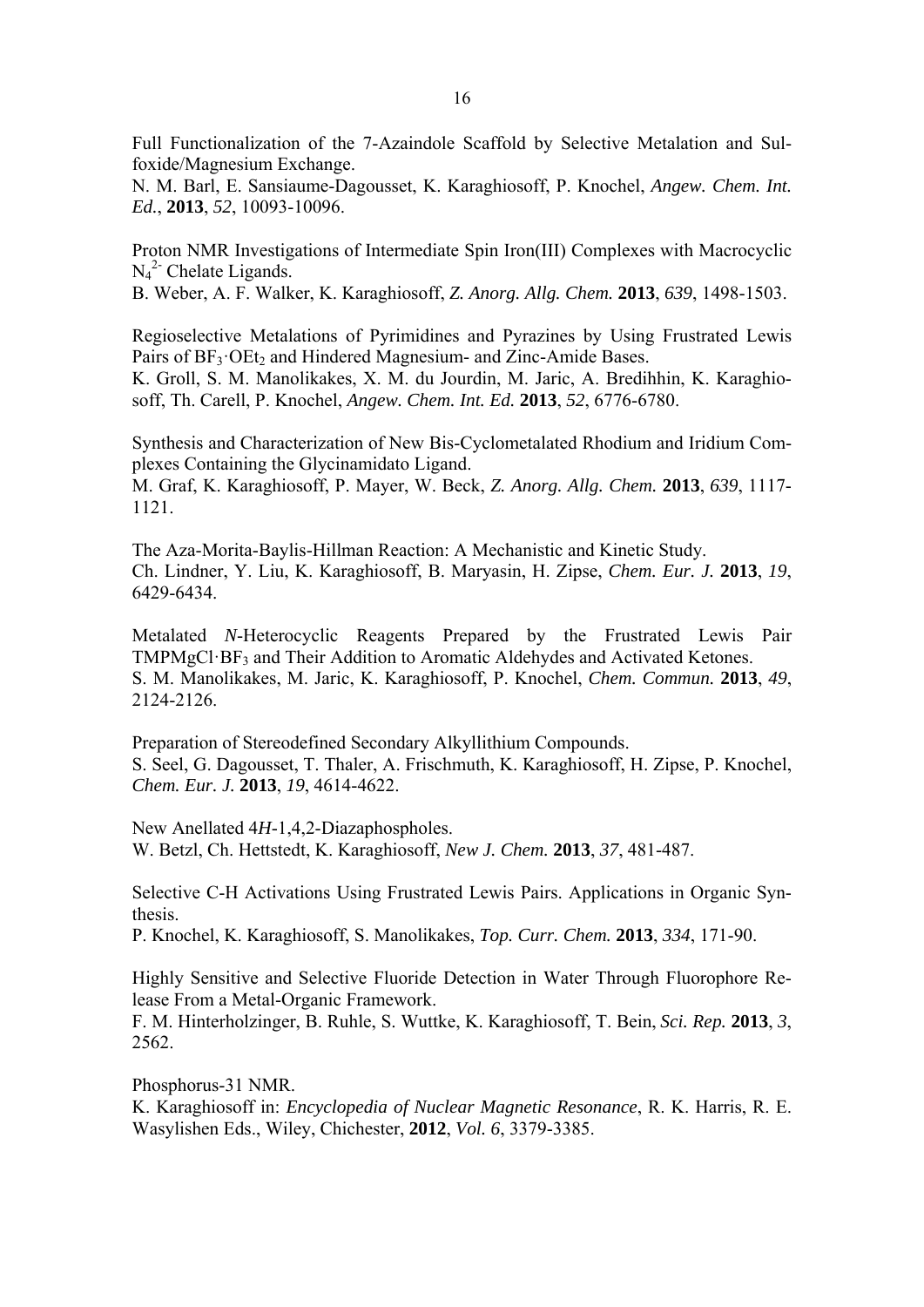2-Nitro and 4-Nitro-*N*-nitroso-*N*-ethylaniline: NMR Spectroscopy, Crystal Structures and Quantum Chemical Calculations.

C. Evangelisti, Th. M. Klapötke, K. Karaghiosoff, M. Bohn, *Proceedings of the 43th International Annual Conference of ICT (Energetic Materials)*, **2012**, 63/1-63/10.

Lewis Acid-Triggered Selective Zincation of Chromones, Quinolones, and Thiochromones: Application to the Preparation of Natural Flavones and Isoflavones. L. Klier, T. Bresser, T. A. Nigst, K. Karaghiosoff, P. Knochel, *J. Am. Chem. Soc.* **2012**, *134*, 13584-13587.

Synthesis and Characterization of (-)-Menthyl Containing *N*-Alkyl Cycloimmonium Salts. Ch. Hettstedt, W. Betzl, K. Karaghiosoff, *Z. Anorg. Allg. Chem.* **2012**, *638*, 377-382.

## **Other Activities**

2006-2013 vice chairman of the Munich Chemical Society, manager of the NMR facilities, vice chairman of the IT commission of the Faculty of Chemistry and Pharmacy, since 2005 European Editor of *Phosphorus, Sulfur, Silicon and the Related Elements*.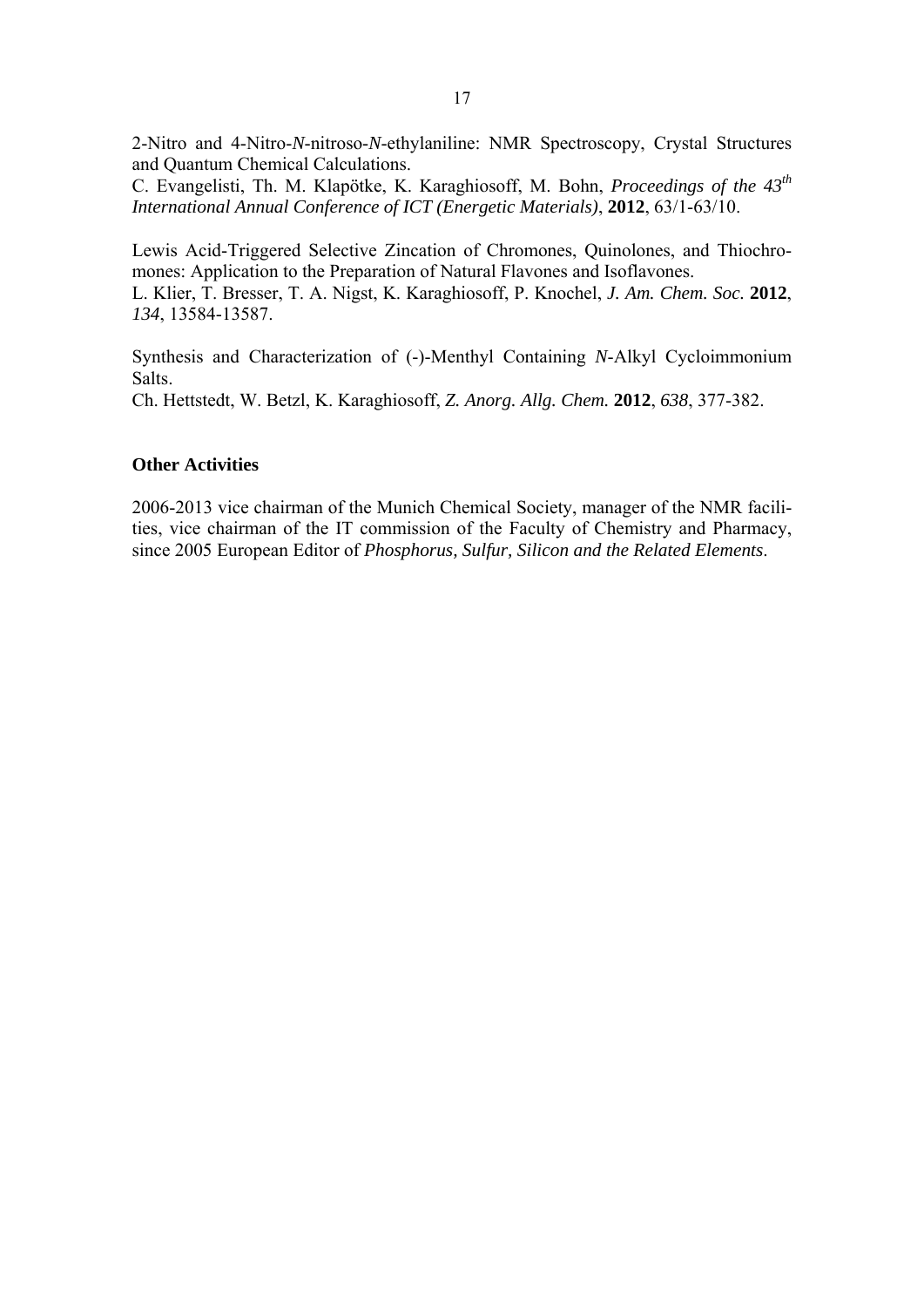## **Prof. Dr. rer. nat. Thomas M. Klapötke**

Thomas M. Klapötke is received his Ph.D. in 1986 (TU Berlin), post-doc in Fredericton, New Brunswick, habilitation in 1990 (TU Berlin). From 1995 until 1997 Klapötke was Ramsay Professor of Chemistry at the University of Glasgow in Scotland. Since 1997 he has held the Chair of Inorganic Chemistry at LMU Munich. In 2009 Klapötke was appointed a Visiting Professor at CECD, University of Maryland. Klapötke is a Fellow of the RSC (C.Sci., C.Chem. F.R.S.C.), a member of the ACS and the Fluorine Division of the ACS, a member of the GDCh, and a Life Member of both the IPS and the National Defense Industrial Association. Most of Klapötke's scientific collaborations are between LMU and ARL in Aberdeen, MD and ARDEC in Picatinny, NJ. Klapötke also collaborates with ERDC in Champaign, IL. And Prof Ang, How-Ghee (NTU, Singapore). He is the executive editor of Zeitschrift für Anorganische und Allgemeine Chemie, the Subject Editor in the area of explosives synthesis of the Central European Journal of Energetic Materials and an editorial board member of Propellants, Explosives and Pyrotechnics, the Journal of Energetic Materials, and the International Journal of Energetic Materials and Chemical Propulsion. Klapötke has published over 600 papers, 28 book chapters and eight books..

## **Research Topics**

Energetic material, secondary (high) explosives, primary explosives, propellants, propellant charges, rocket propellants, gun propellants, agent defeat weapons, laser initiation, night vision, decoy flares, visible flares, colored smokes, oxidizers, computational chemistry (semiempirical, ab initio, DFT), non-metal chemistry, fluorine chemistry.

#### **Honors, Awards, Memberships**

Executive editor of Z. Anorg. Allg. Chem. (ZAAC) Subject editor Central Europ. J. Energ. Mat. (CEJEM) Member of the Editorial Board *J. Energetic Materials (JEM)*  Member of the Editorial Board *Propellants Explosives Pyrotechnics (PEP)*  Member of the Editorial Board *J. Fluorine Chem. (JFC)*  Member of the Editorial Board *Bulletin of the Korean Chemical Society* Member of the following professional societies: RSC (CSci, F.R.S.C., CChem), GDCh, ACS, ACS Fluorine Division, NDIA (life member)

#### **Extramural Research Funding**

U.S. Army Research Laboratory (ARL), grant no. W911NF-09-2-0018, Armament Research, Development and Engineering Center (ARDEC), grant nos. W911NF-12-1-0467 and W911NF-12-1-0468,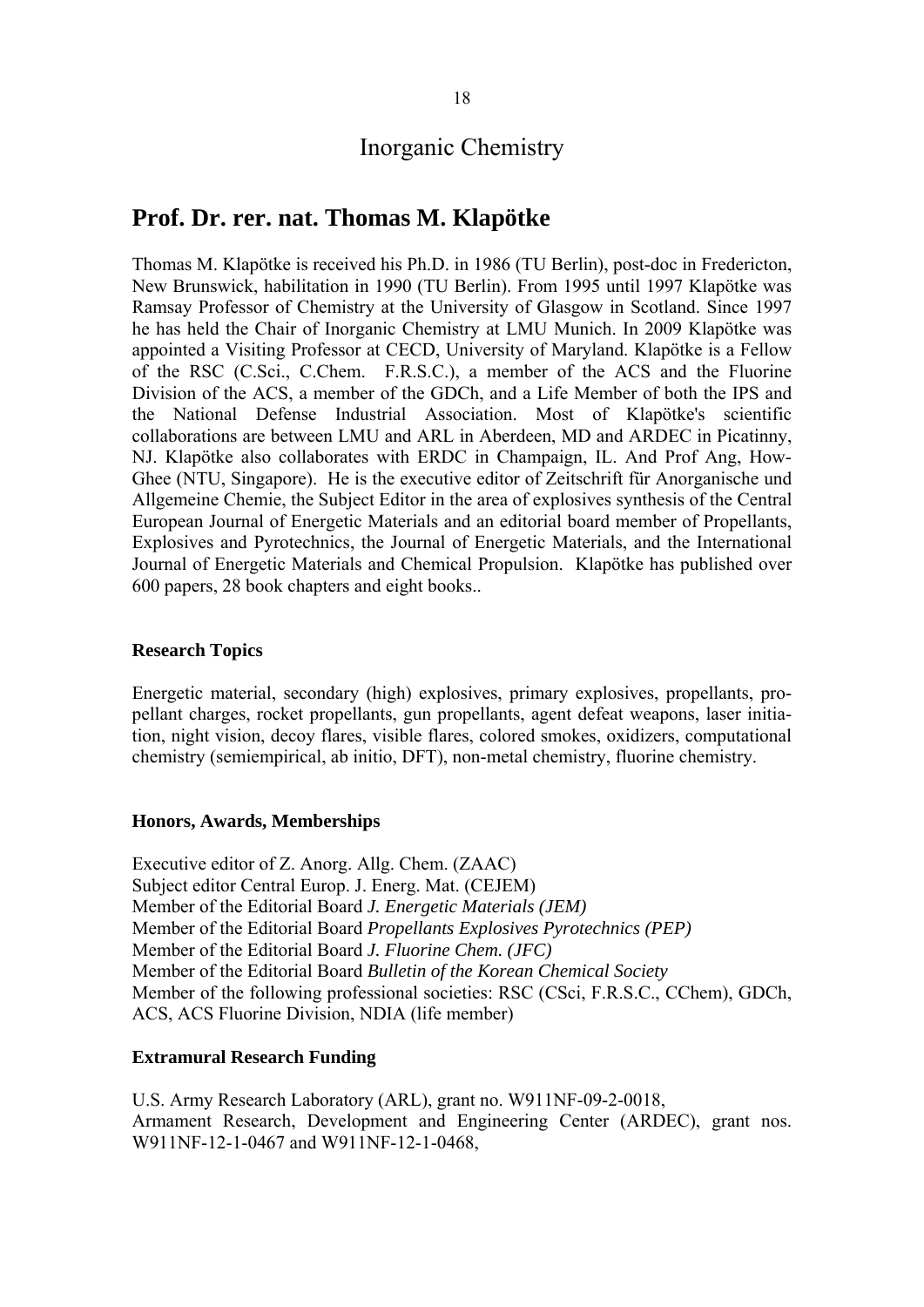Office of Naval Research (ONR) grant nos. ONR.N00014-10-1-0535 and ONR.N00014-12-1-0538 Bundesministerium für Bildung und Forschung (BMBF), grant no. 13N12583.

## **Publications – Scientific Papers**

2013

Synthesis and Characterization of the New Heterocycle 5-(4-Amino-1,2,4-triazol-3-on-5´-yl)-1H-tetrazole and Some Ionic Nitrogen-Rich Derivatives, N.- Fischer, K. Hüll, T. M. Klapötke, J. Stierstorfer, J. Heterocyclic Chem. 2013, in press.

The 1,3-Diamino-1,2,3-Triazolium Cation: A Highly Energetic Moiety, T. M. Klpötke, D. G. Piercey, J. Stierstorfer, Eur. J. Inorg. Chem., 2013, 1509 – 1517.

Synthesis of Glycidyl-5-(carboxyethyl-1H-tetrazol)polymer and 1,2-Bis-(5 carboxyethyl-1H-tetrazolyl)ethane as Polymeric Precursor, F. Betzler, T. M. Klapötke, S. Sproll, Eur. J. Org. Chem., 2013, 509 - 514.

Energetic Salts of 5,5´-Bis(tetrazole-2-oxide) in a Comparison to 5,5´-Bis(tetrazole-1 oxide) Derivatives, N. Fischer, L. Gao, T. M. Klapötke, J. Stierstorfer, Polyhedron, 2013, 51, 201 - 210.

Synthesis, Characterization, and Derivatives of Cyanotetrazole Oxides, F. Boneberg, A. Kirchner, T. M. Klapötke, D. Piercey, M. J. Poller, J. Stierstorfer, Chemistry an Asian J. 2013, 148 - 159.

A Selection of Alkali and Alkaline Earth Metal Salts of 5,5´-Bis(1-hydroxytetrazole) in Pyrotechnic Compositions, N. Fischer, T. M. Klapötke, S. Marchner, M. Rusan, S. Scheutzow, J. Stierstorfer, Prop. Expl. Pyrotech., 2013, 38, 448 - 459.

Nitrogen-Rich Salts of 1H,1'H-5,5'-Bitetrazole-1,1 -diol: Energetic Materials with High Thermal Stability, N. Fischer, T. M. Klapötke, M. Reymann, J. Stierstorfer, Eur. J. Inorg. Chem., 2013, 2167 - 2180

Transition metal complexes of 3-amino-1-nitroguanidine as laser ignitible primary explosives – structures and properties, J. Stierstorfer, T. M. Klapötke, N. Fischer, M. Joas, T. Stürzer, Inorg. Chem. 2013, in press.

Binary Flash Compositions - A Theoretical and Practical Study, T. M. Klapötke, F. X. Steemann, M. Suceska, Prop. Expl. Pyrotech., 2013, 38, 29 – 34.

Structures of energetic acetylene derivatives HC≡CCH2ONO2, (NO2)3CCH2C≡CCH2C(NO2)3 and trinitroethane, (NO2)3CCH3, T. M. Klapötke, B. Krumm, R. Moll, A. Penger, S. M. Sproll, R. J. F. Berger, S. A. Hayes, N. W. Mitzel, Z. Naturforsch. 2013, 68b, 719 - 731.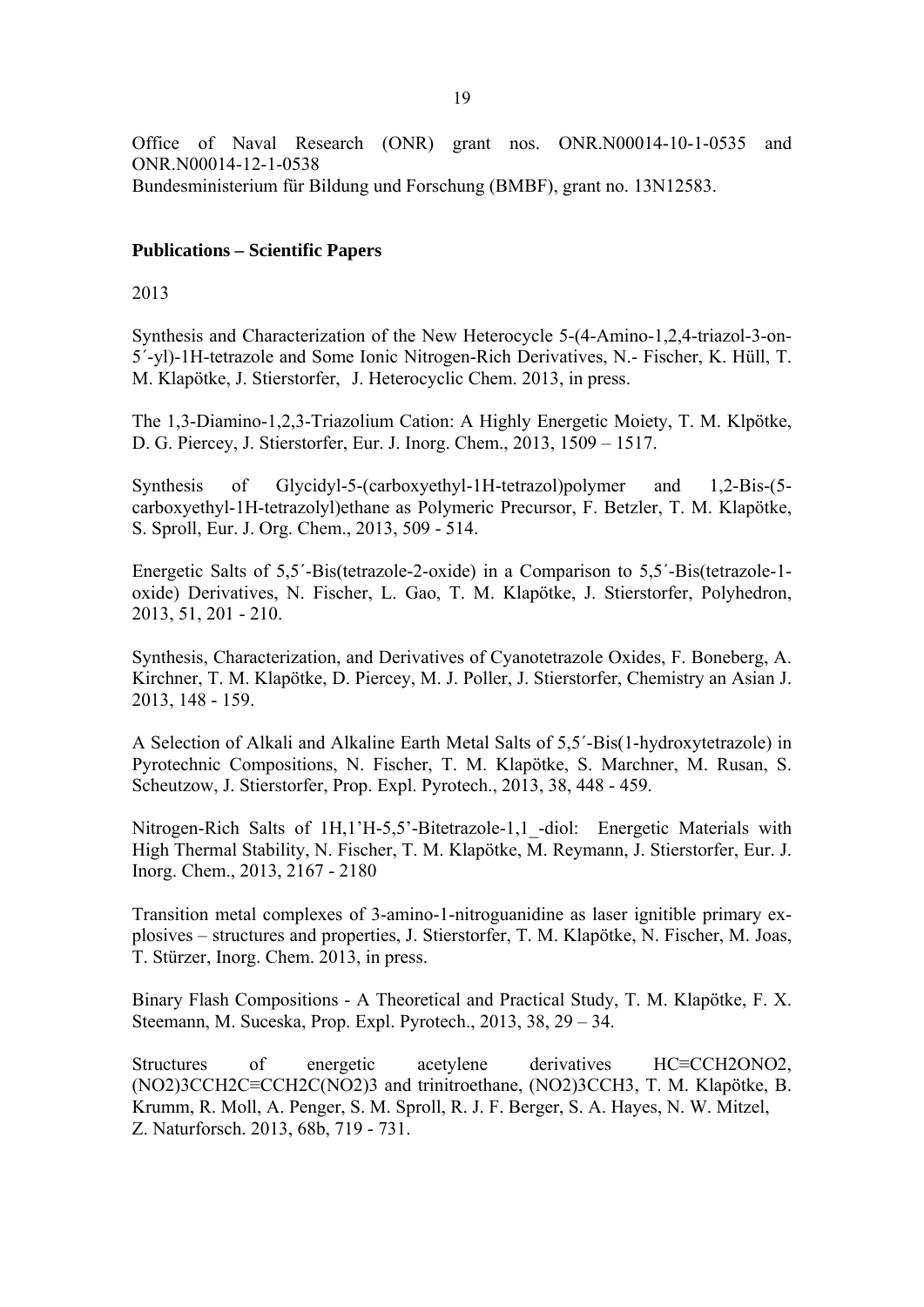A Review on Nitrosyl Metal Halides and Mass Spectroscopic Support for the Dimeric Structure of [Ni(NO)I]2 and [Pd(NO)Cl]2. A Tribute to Walter Hieber (1895-1976) and Fritz Seel (1915-1987), W. Beck, G. Fischer, M. Göbel, J. Evers, T. M. Klapötke, Z. Anorg. Allg. Chem. 2013, 639, 1332 - 1339.

Polynitroethyl- and Fluorodinitroethyl Substituted Boron Esters, T. M. Klapötke, B. Krumm, R. Moll, Chem. – Europ. J. 2013, 19, 12113 – 12123.

Preparation of High Purity Sodium 5-Nitrotetrazolate (NaNT): An Essential Precursor to the Environmentally Acceptable Primary Explosive, DBX-1,

T. M. Klapötke, D. G. Piercey, N. Mehta, K. D. Oyler, M. Jorgensen, S. Lenahan, J. S. Salan, J. W. Fronabarger, M. D. Williams, Z. Anorg. Allg. Chem. 2013, 639 (5), 681 – 688.

Silver Salts and Derivatives of 5-Azido-1H-1,2,4-triazole-3-carbonitrile, D. Izsák, T. M. Klapötke, S. Reuter, T. Rösener, Z. Anorg. Allg. Chem. 2013, 639, 899 - 905.

5-(1,2,4-Triazol-3-yl)tetrazoles with various functionalities, A. Dippold, T. M. Klapötke, Chemistry – An Asian Journal, in press, DOI: 10.1002/asia.201300063.

Chemistry and Structures of Hexakis(halogenomethyl)-, Hexakis(azidomethyl)- and Hexakis(nitratomethyl)disiloxanes, B. Krumm, L. Ascherl, C. Evangelisti, T. M. Klapötke, B. Krumm, J. Nafe, A. Nieder, S. Rest, C. Schütz, M. Suceska, M, Trunk, Chemistry – Europ J. 2013, 19, 9198 - 9210.

Synthesis and Structure of 2,2,2-Nitrilotriacetyl Chloride with Nearly Planar Nitrogen, T. M. Klapötke, B. Krumm, R. Moll, Z. Naturforsch. B. 2013, 68b, 735 - 738.

Energetic Materials Based on the 5-Azido-3-nitro-1,2,4-triazolate Anion, D. Izsak, T. M. Klapötke, R. Scharf, J. Stierstorfer, Z. Anorg. Allg. Chem.. 2013, 639, 1746 - 1755.

Highly Energetic Salts of 3,6-Bishydrazino-1,2,4,5-tetrazine, T. M. Klapötke, A. Preimesser, S. Schedlbauer, J. Stierstorfer, Central Europ. J. Energ. Mat. 2013, 10(2), 151 - 170.

Advanced Open-chain Nitramines as Energetic Materials: Heterocyclic-substituted 1,3- Dichloro-2-nitrazapropane, T. M. Klapötke, A. Penger, C. Pflüger, J. Stierstofer, M. Sućeska, Eur. J. Inorg. Chem. 2013, 4667 - 4678.

Multiply nitrated high energy dense oxidizers derived from the simple amino acid glycine, A. Baumann, A. Erbacher, C. Evangelisti, T. Klapötke, B. Krumm, S. Rest, M. Reynders, V. Sproll, Chemistry – Europ. J..2013, 19, 15627 - 15638.

The Chemistry of 5-(Tetrazol-1-yl)-2H-tetrazole: An Extensive Study of Structural and Energetic Properties, N. Fischer, D. Izsak, T. M. Klapötke, J. Stierstorfer, Chemistry – Europ. J., in press.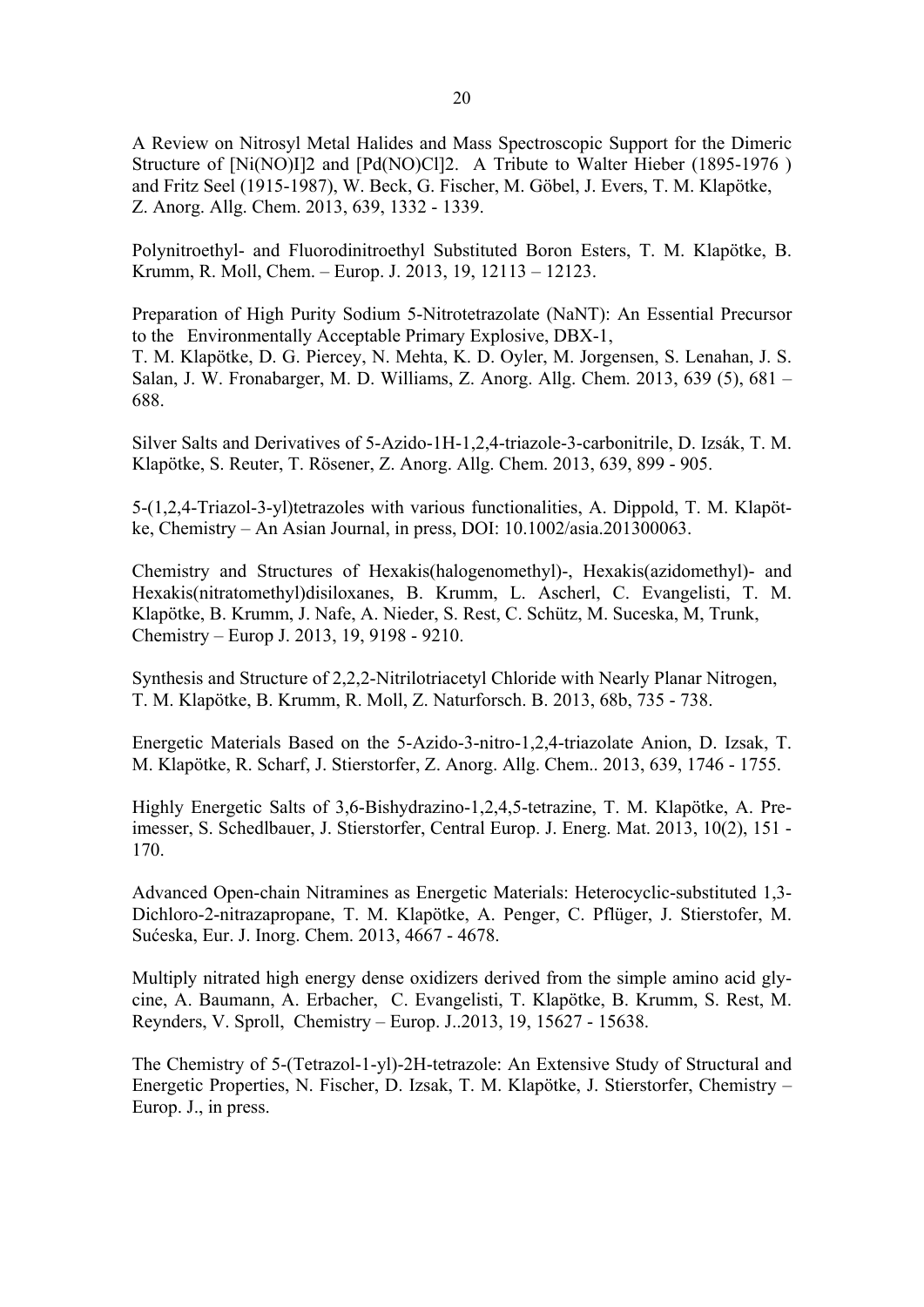Novel Insensitive Energetic Nitrogen-rich Polymers Based on Tetrazoles, F. M. Betzler, R. Boller, A. Grossmann, T. M. Klapötke, Z. Naturforsch B 2013, 68B, 714 - 718.

A Study of Dinitro-Bis-1,2,4-triazole-1,1-diol and Derivatives – Design of High Performance Insensitive Energetic Materials by the Introduction of N-Oxides, A. A. Dippold, T. M. Klapötke, J. Am. Chem. Soc. 2013, 135, 9931 - 9938.

Asymmetrically substituted 5,5'-Bistriazoles – Nitrogen-Rich Matreials with Various Energetic Groups, A. A. Dippold, T. M. Klapötke, M. Oswald, Dalton Trans. 2013, DOI: 10.1039/c3dt51205c.

Preparation of Energetic Poly(azolyl)borates as New Environmentally Benign Green-Light-Emitting Species for Pyrotechnics, T. M. Klapötke, M. Rusan, V. Sproll, Z. Anorg. Allg. Chem. 2013, 639, 2433 - 2443.

Maximum Compaction of Ionic Organic Explosives – Characterization of Bis-hydroxylammonium 5,5´-Dinitromethyl-3,3'-bis(1,2,4-oxadiazolate), T. M. Klapötke, N. Mayr, J. Stierstorfer, M. Weyrauther, Chemistry – Europ. J., in press.

A Study of 5-(1,2,4-Triazol-C-yl)tetrazol-1-ols: Combining the Benefits of Different Heterocycles for the Design of Energetic Materials", A. Dippold, D. Iszak, T. M. Klpötke, Chemistry – Europ J., DOI: 10.1002/chem.201301339.

Detection of High-Energy Compounds Using Photoluminescent Silicon Nanocrystal Based Paper Sensors, C. M. Gonzalez, M. Iqbal, M. Dasog, D. Piercey, T. M. Klapötke, J. G. C, Veinot, Nanoscale, in press.

Asymmetric fluorodinitromethyl derivatives of 2,2,2-trinitroethyl N-(2,2,2 trinitroethyl)carbamate, T. M. Klapötke, B. Krumm, R. Moll, S. F. Rest, W. Schnick, M. Seibald, J. Fluorine Chem. 2013, 156, 253 - 261.

A comparative study on insensitive energetic derivatives of 5-(1,2,4-triazol-C-yl) tetrazoles and their 1-hydroxy-tetrazole analogues, M. Dachs, A. A. Dippold, J. Gaar, M. Holler, T. M. Klapötke, Z. Anorg. Allg. Chem., 2013, 639, 2171 – 2180.

Valence Bond Structures for Spiral-Chain O4 Polymer, R. D. Harcourt, T. M. Klapötke, Research Trends, in press.

2-Fluoro-2,2-dinitroethyl 2,2,2-trinitroethylnitramine, a possible high energy dense oxidizer, T. M. Klapötke, B. Krumm, S. F. Rest, M. Reynders. R. Scharf, Eur. J. Inorg. Chem. 2013, 5871 - 5878.

Spectroscopic Investigations of High-Nitrogen Compounds for Near-Infrared Illuminants, N. Fischer, M. Feller, T. M. Klapötke, M. Kowalewski, S. Scheutzow, J. Stierstorfer, Prop. Expl. Pyrotech., 2014, 39, 166 – 172.

Lead-Free Primary Explosives (Editorial), T. M. Klapötke, N. Mehta, Prop. Expl. Pyrotech., 2014, 39, 7 - 8..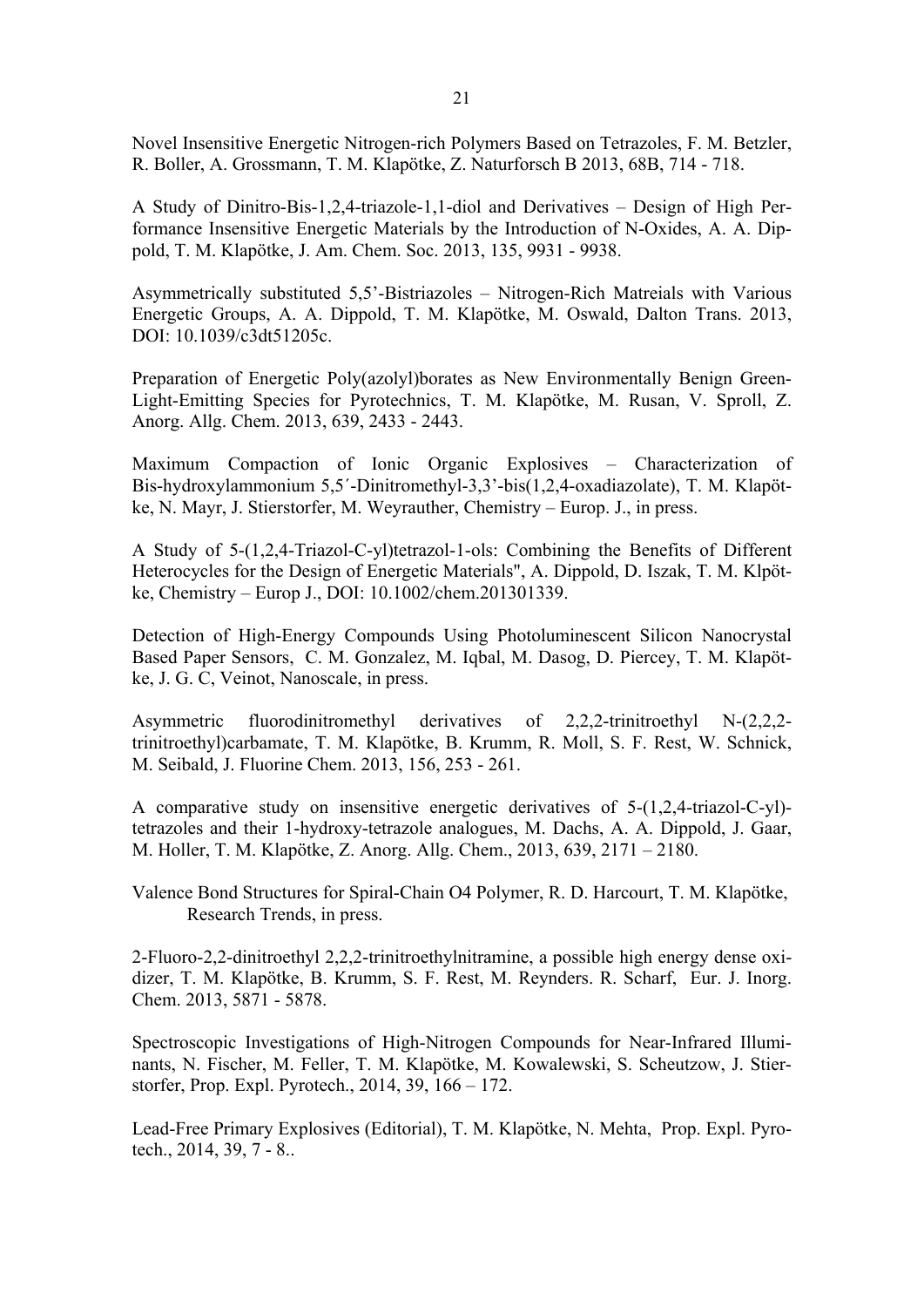Synthesis and Crystal Structure of an Alcohol Substituted Thiodiphosphate: [pyH]2[P2S6(OEt)2,] S. Schönberger, S. Krönauer, Thomas M. Klapötke, K. Karaghiosoff, Z. Anorg. Allg. Chem., in press.

New Linear Neutral Phosphorus Sulfides and Sulfide Oxides, S. Schönberger, C. Evangelisti, C. Rotter, C. Jagdhuber, L. Ascherl, T. M. Klapötke, K. Karaghiosoff, Z. Anorg. Allg. Chem., in press.

Asymmetric carbamate derivatives containing secondary nitramine, 2,2,2-trinitroethyl and 2-fluoro-2,2-dinitroethyl moieties, Bianca Aas, M.A. Kettner, T. M. Klapötke, M. Sućeska, Christoph Zoller, Eur. J. Inorg. Chem., in press.

Thermally Stable Disubstituted 1,2,4,5-Tetrazine Derivatives, T. M. Klapötke, A. Preimesser, J. Stierstorfer, Z. Naturforsch B, 2013, 68b, 1310 - 1320.

Photosensitive Metal(II) Perchlorates with 1,2-Bis(5-(1-methylhydrazinyl)tetrazol-1 yl)ethane as Ligand: Synthesis, Characterization and Laser Ignition, M. Joas, T. M. Klapötke, N. Szimhardt, Eur. J. Inorg. Chem. 2013, in press .

Theoretical Study on H3N3O3 for Solid Rocket Propellant, T. M. Klapötke, W. K. Seok, Bull. Korean Chem. Soc. 2013, 34, 3189 – 3190.

Bis(trinitromethyl) bis-(1,2,4-oxadiazole): an energetic CNO-compound with recordbreaking density, M. A. Kettner, T. M. Klapötke, Chem. Commun., in press.

## 2012

In Vitro Approach to Rapid Toxicity Assessment of Novel High-Nitrogen Energetics, C. J. Cao, M. S. Johnson, T. M. Klapötke, JANNAF 2012, 5(1), 39-49.

Valence Bond Structures for  $N_3$ ,  $N_3$  and N<sup>-</sup>, R. Harcourt, T. M. Klapötke, Z. Naturforsch 2012, 67b, 935 - 943.

2-Nitro and 4-Nitro-N-nitroso-N-ethylaniline: NMR Spectroscopy, Crystal Structures and Quantum Chemical Calculations, C. Evangelisti, T. M. Klapötke, K. Karaghiosoff, M. Bohn, in Energetic Materials: Synthesis, Characterization, Processing, ICT, Karlsruhe,  $2012, 63-1-63-10$ .

New azidotetrazoles – Structurally interesting and extremely sensitive, T. M. Klapötke, B. Krumm, F. A. Martin, J. Stierstorfer, Chemistry – An Asian Journal 2012, 7, 214 - 224.

N-bound Primary Nitramines based on 1,5-Diaminotetrazole, T. M. Klapötke, F. A. Martin, J. Stierstorfer, Chemistry – A European Journal, 2012, 18, 1487 - 1501.

Nitraminoazoles based on ANTA – A comprehensive study of structural and energetic properties, A. Dippold, T. M. Klapötke, F. A. Martin, Sandra Wiedbrauk, Europ. J. Inorg. Chem., 2012, 14, 2429-2443.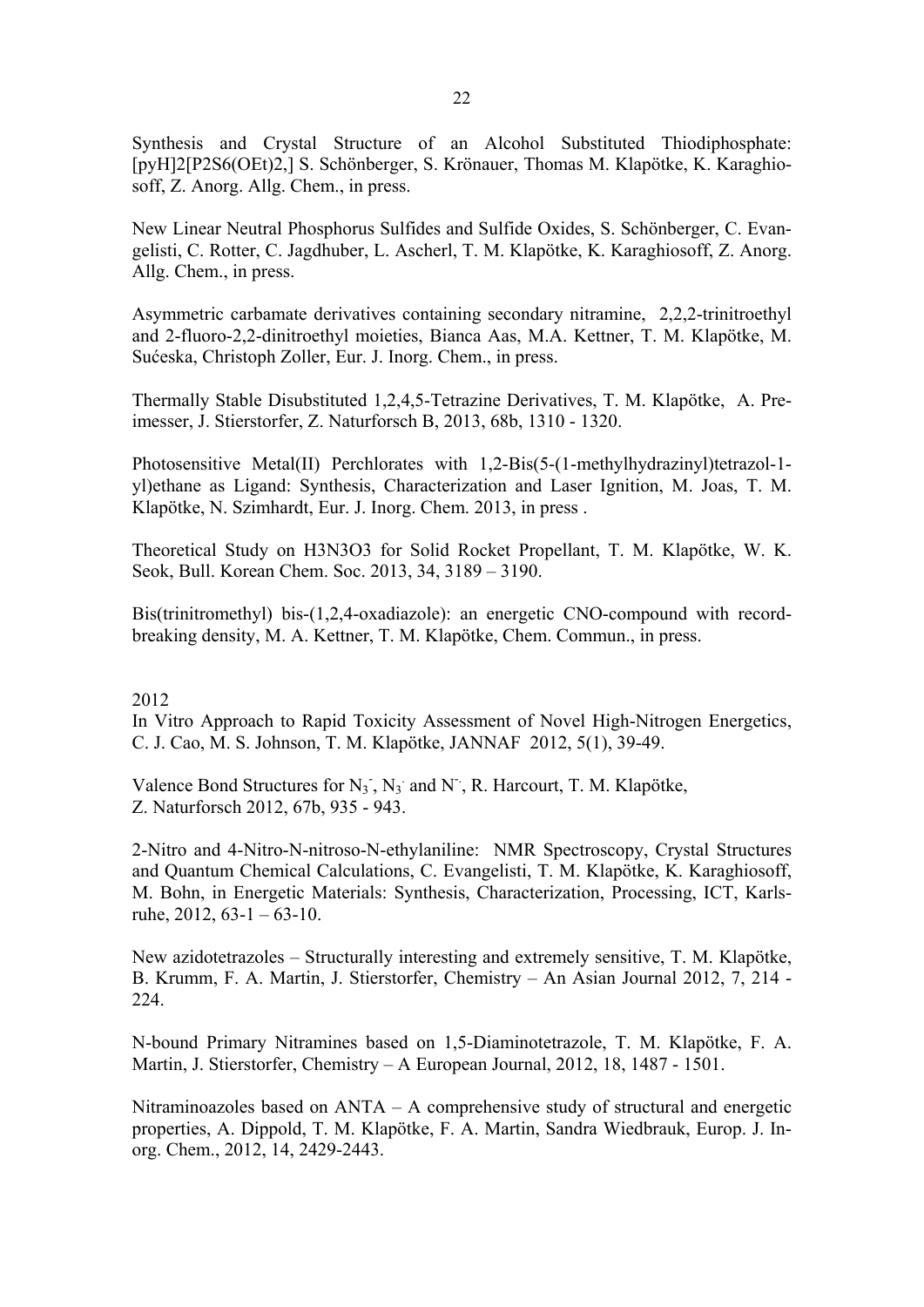Salts of Tetrazolone – Synthesis and Properties of Insensitive Energetic Materials, D. Fischer, T. M. Klapötke, J, Stierstorfer, Prop., Expl., Pyrotech., 2012, 37, 156 - 166.

Copper Salts of Halo Tetrazoles: Laser-Ignitable Primary Explosives, D. Fischer, T. M. Klapötke, D. G. Piercey, J. Stierstorfer, J. Energ. Mat. 2012, 30, 40 - 54.

High-Nitrogen-Based Pyrotechnics: Longer and Brighter Burning Perchlorate-Free Green Light Illuminants for Military and Civilian Applications, J. J. Sabatini, CDT J. Raab, COL R. K. Hann Jr., R. Damavarapu, T. M. Klapötke, Chemistry Asian Journal, 2012, 7, 1657 - 1663.

Hydroxylammonium 5-Nitriminotetrazolates, N. Fischer, T. M. Klapötke, D. G. Piercey, J. Stierstorfer, Z. Allg. Anorg. Chem., 2012, 638, (2), 302–310.

The Sensitivities of Some Imidazole-1-sulfonyl Azide Salts, N. Fischer, E. D. Goddard-Borger, R. Greiner, T. M. Klapötke, B. W. Skelton, J. Stierstorfer, J. Org. Chem. 2012, 77, 1760 - 1764.

The Syntheis and Energetic Properties of an energetic 1,2,3,4-tetrazine-1,3-dioxide: 5,7 dinitrobenzo-1,2,3,4-tetrazine-1,3-dioxide: DNBTDO, T. M. Klapötke, D. Piercey. J. Stierstorfer, H, Weyrauther, Prop., Expl., Pyrotech., 2012, 37, 527 - 535.

Nitrogen-rich 5,5'-bistetrazolates and their potential use in propellant systems – a comprehensive study, N. Fischer, Dániel Izsák, T. M. Klapötke, J. Stierstorfer, S. Rappenglück, Chemistry Europ. J. 2012, 18, 4051 - 4062.

Boron-based High Explosives, E.-C. Koch, T. M. Klapötke, Prop., Expl., Pyrotech. 2012, 37, 335 - 344.

1-Amino-3-nitroguanidine (ANQ) in high-performance ionic energetic materials, N. Fischer,T: M. Klapötke; J: Stierstorfer, Z. Naturforsch. B, 2012, 67b, 573 - 588.

Synthesis and Crystal Structures of New 5,5'-Azotetrazolates, T. M. Klapötke, J. Stierstorfer, N. Fischer, G. Laus, H. Schottenberger, V. Kahlenberg, K. Wurst, Crystals, 2012, 2, 127-136.

Inorganic Amino-Nitro-Guanidinium (ANQ) Derivatives, N. Fischer, T. M. Klapötke, K. Lux, F. A. Martin, J. Stierstorfer, Crystals 2012, 2, 675 - 689.

Pressure-tuned vibrational resonance coupling of intramolecular fundamentals in ammonium azide (NH4N3), S.A. Medvedev, T. Palasyuk, I.A. Trojana, P.G. Naumov, J. Evers, T.M. Klapötke, M.I., Vibrational Spectroscopy, 2012, 58, 188 - 192.

Silicon-Containing Explosives: Syntheses and Sensitivity Studies of (Azidomethyl)-, Bis(azidomethyl)-, and Tris(azidomethyl)silanes, T. M. Klapötke, B. Krumm, A. Nieder, O. Richter, D. Troegel, R. Tacke, Z. Allg. Anorg. Chem. 2012, 638, 1075 - 1079.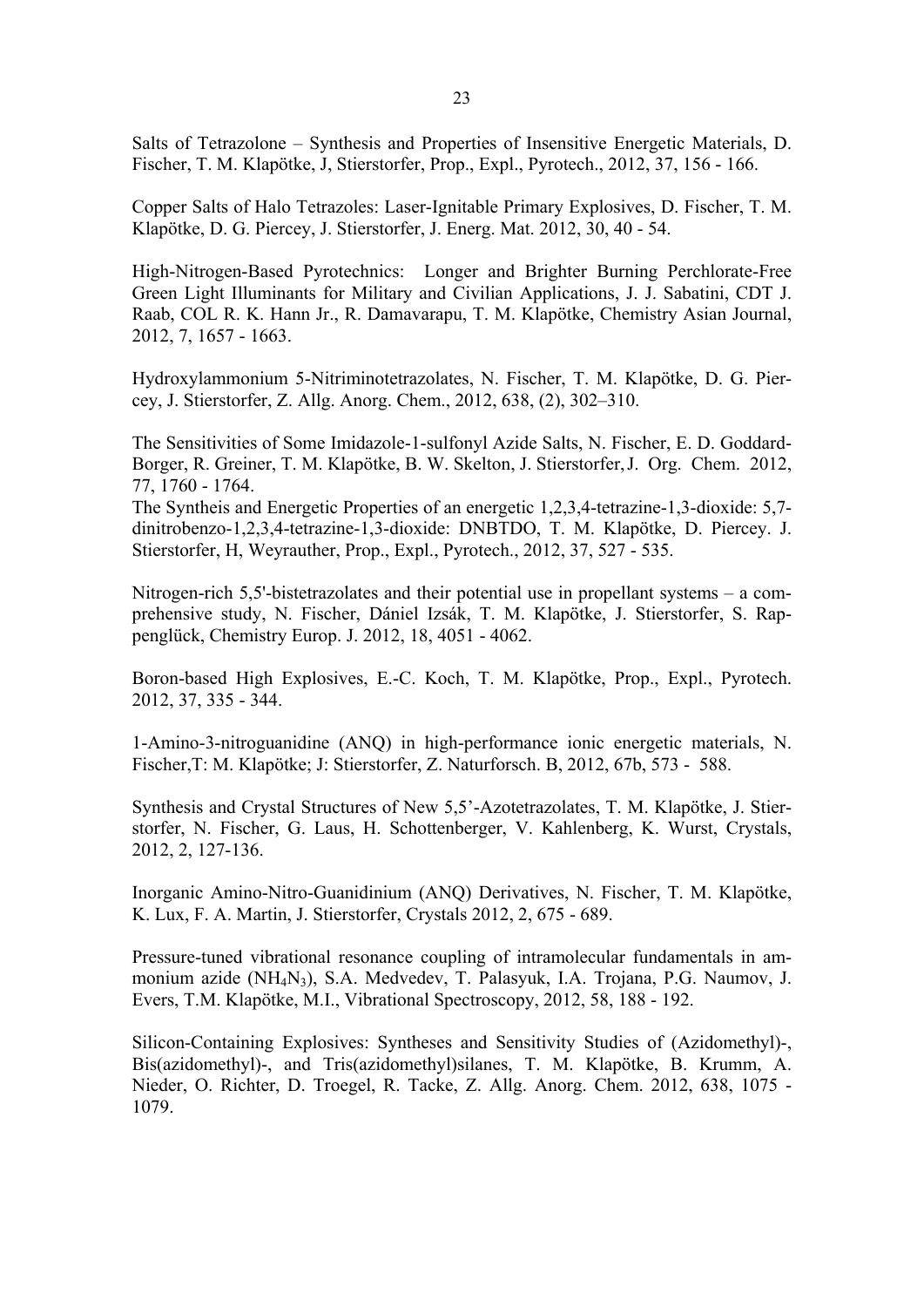Novel insensitive nitrogen-rich energetic compounds based on the 3,3'-dinitro-5,5'-bis-1,2,4-triazolate anion, A. A. Dippold, T. M. Klapötke, N. Winter, Eur. J. Inorg. Chem. 2012, 21, 3474 - 3484.

Synthesis and Reactivity of Unexpected Highly Sensitive 1-Carboxymethyl-3-diazonio-5-nitrimino-1,2,4-triazole, T. M. Klapötke, A. Nordheider, J. Stierstorfer, New J. Chem., 2012, 36, 1463 - 1468.

Oxalylhydrazinium Nitrate – Efficiency meets Performance D. Fischer, T. M. Klapötke, J. Stierstorfer, J. Energ. Mat., in press.

Synthesis and Cheracterization of Alkaline and Alkaline Earth Salts of the Nitrotetrazolate-2N-oxide Anion, M. Härtel, T. M. Klapötke, D. G. Piercey, J. Stierstorfer, Z. Allg. Anorg. Chem., 2012, 638, 2008 - 2014.

Synthesis and Crystal Structure of 5-Azido-3-nitro-1H-1,2,4-triazole and its Potassium Salt, D. Izsak, T. M. Klapötke, Crystals 2012, 2, 294 - 305.

Amination of Energetic Anions: High-Performing Energetic Materials, T. M. Klapötke, D. G. Piercey. J. Stierstorfer, Dalton Trans. 2012, 41, 9451 - 9459.

How High Can You Go? Pushing the Limits of Explosive Performance, N. Fischer, D. Fischer, T. M. Klapötke, D. G. Piercey, J. Stierstorfer, J. Mater. Chem, 2012, 22 (38), 20418 - 20422.

Synthesis, antimicrobial and cytotoxicity study of 1,3-disubstituted-1H-naphtho[1,2 e][1,3]oxazines, V. Verma, K. Singh, T. M. Klapötke, J. Stierstorfer, B. Narasimhan, A. Khurshid Qazi, A. Hamid, S. Jaglan, European Journal of Medicinal Chemistry 2012, 56, 195 - 202.

Energetic Derivatives of 4,4',5,5'-Tetranitro-2,2'-bisimidazole (TNBI), T. M. Klapötke, A. Preimesser, J. Stierstorfer, Z. Anorg. Allg. Chem., 2012, 637, 1278 - 1286.

The 1,4,5-Triaminotetrazolium Cation (CN7H6+): A Highly Nitrogen-Rich Moiety,J. Stierstorfer, T. M. Klapötke, D. Piercey. Eur. J. Inorg. Chem. 2012, 5694 - 5700.

Diaqua(5,5'-bistetrazolato-N1,N2,N5,N6)copper(II), M. Joas, T. M. Klapötke, J. Stierstorfer, Crystals 2012, 2, 958 - 966.

The Reactivity of 5-Cyanotetrazole towards Water and Hydroxylamine, N. Fischer, T. M. Klapötke, S. Rappenglück, J. Stierstorfer, Chem. Plus Chem., 2012, 77(10), 877– 888.

5,5'-Azoxytetrazolates – a new nitrogen-rich dianion and its comparison to 5,5'-azotetrazolate, N. Fischer, K. Hüll, T. M. Klapötke, J. Stierstorfer, G. Laus, M. Hummel, C. Froschauer, K. Wurst, H. Schottenberger, J. Chem Soc., Dalton Trans. 2012, 41, 11201 - 11211.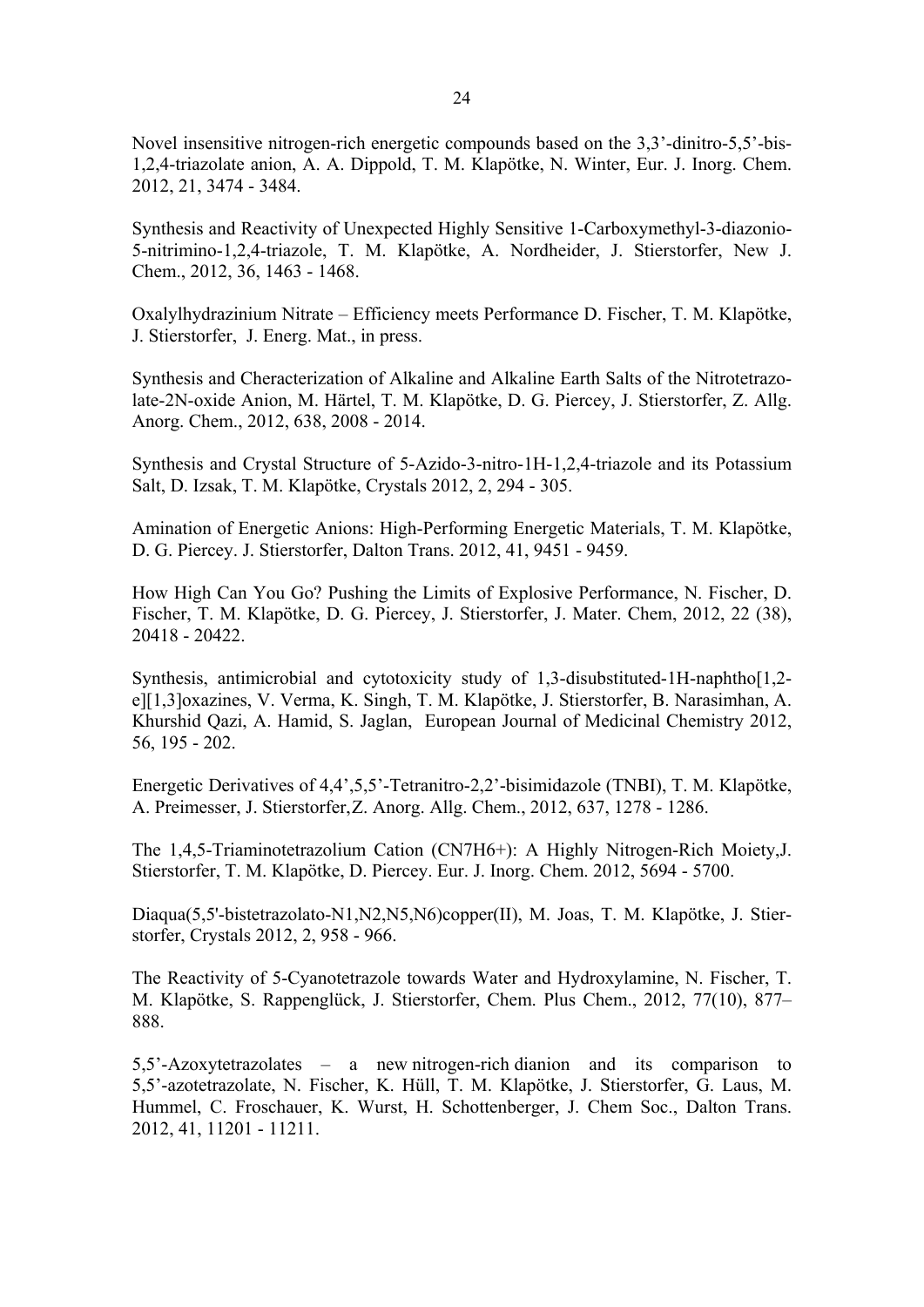Synthesis and Characterization of Energetic Salts of the C4N122- Dianion, T. M. Klapötke, D. G. Piercey, F. Rohrbacher, J. Stierstorfer, Z. Anorg. Allg. Chem. 2012, 638, 2235 - 2242.

Synthesis of 5-Aminotetrazole-1N-oxide and its Azo-Derivatives - A Key Step in the Development of New Energetic Materials, J. Stierstorfer, T. M. Klapötke, D. Piercey, D. Fischer, Chem. – Eur. J., DOI: 10.1002/chem.201203493.

Nitrogen-rich Bistriazoles: A comparative study of structural and energetic properties, A. Dippold, T. M. Klapötke, Chemistry – Europ J. 2012, 18, 16742 - 16753.

The 1,3-bis(nitroimido)-1,2,3-triazolate anion, the N-nitroimide moiety, and the strategy of alternating positive and negative charges in the design of energetic materials. T. M. Klapötke, C. Petermayer, D. G. Piercey, J. Stierstorfer, J. Am. Chem. Soc. 2012, 134, 20827 – 20836.

Two text books

Chemistry of High Energy Materials, 2nd edn., T. M. Klapötke, Walter de Gruyter, Berlin/New York, 2012.

Allgemeine und Anorganische Chemie, N. Kuhn, T. M. Klapötke, Springer-Spektrum, Berlin, Heidelberg, 2013.

## **Patents**

A. Hahma, E. Karvinen, J. Stierstorfer, T. M. Klapötke, Hochenergetischer laserempfindlicher Initialsprengstoff" (VIII.3/033/12 bzw. B72111), 2012.

T. M. Klapötke, D. G. Piercey, J. W. Fronabarger, M. D. Williams, Method for Preparation of a lead-free Primary Explosive, US Patent Application No. 61/680,766, 2012.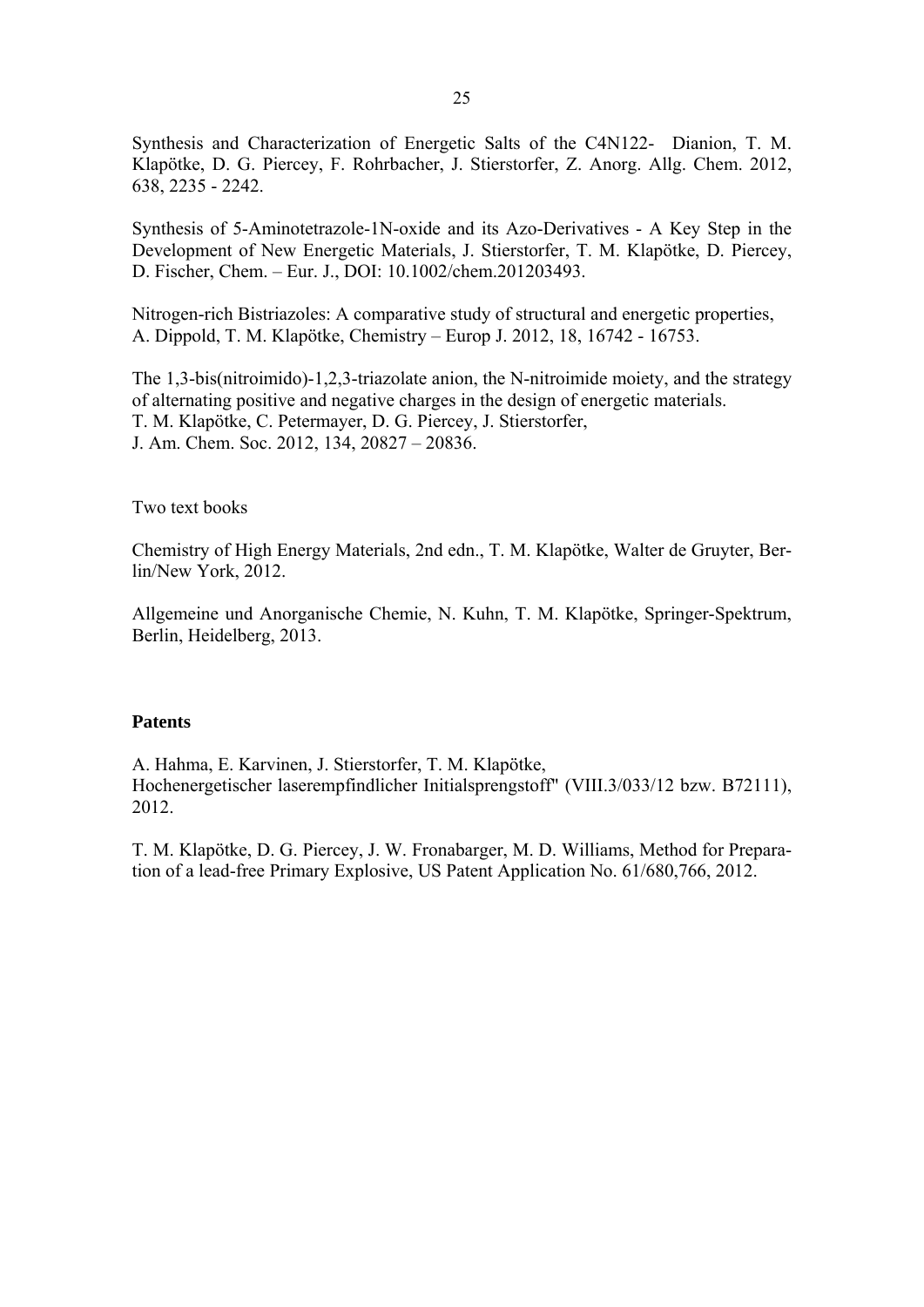## **Prof. Dr. rer. nat. Peter Klüfers**

Born 1951 in Uerdingen, 1969–1974 study of chemistry at Cologne University, 1978 PhD degree in the group of Prof. Dr. H.-U. Schuster, Cologne University, 1981–1983 study of pharmacy, Bonn University, 1983 *habilitation* under the supervision of Prof. Dr. H.-U. Schuster, Cologne University, 1983–1986, research assistant, Institute of Inorganic Chemistry, Cologne University, 1986–1987 employed by Enka-AG (now AkzoNobel), 1988–1989 professor of inorganic chemistry, Karlsruhe University, 1999 present professor and chair of bioinorganic chemistry and coordination chemistry, Ludwig-Maximilians-Universität München.

#### **Research Topics**

Coordination chemistry, bioinorganic chemistry, structure determination, supramolecular chemistry, carbohydrate-metal complexes, nitrosyl complexes.

#### **Memberships**

Chairman, Konferenz der Fachbereiche Chemie (KFC) Member of the Editorial Board, ZAAC Member of the Advisory Board, Mathematisch-Naturwissenschaftlicher Fakultätentag (MNFT)

#### **Publications – Scientific Papers**

S. Albrecht, P. Klüfers: The Structural Chemistry of Text-Book Species: the Tartrato-Cuprates in Fehling's Solution. *Z. Anorg. Allg. Chem.* **2013**, *639*, 280–284.

S. Illi, J. Schulten, P. Klüfers: Metal-binding Sites of *N*-Acetylneuraminic Acid. *Z. Anorg. Allg. Chem.* **2013**, *639*, 77–83.

M. Pfister, S. Illi, P. Klüfers: Cobalt(III)-Binding of Gluconate and 2-Amino-2-Deoxy-Gluconate. *Z. Naturforsch. B* **2013**, *68*, 739–742.

M. Steinborn, M. Suhanji, P. Klufers: Mixed sugar-core-phosphate chelation of Dfructose 1,6-bisphosphate with the ReVO(tmen) metal fragment. *Dalton Trans.* **2013**, *42*, 5749–5754.

X. Wurzenberger, C. Neumann, P. Klüfers: Enticing Cobalt into Planarity: Can a Pair of Diolato Ligands Make It Happen? *Angew. Chem. Int. Ed.* **2013**, *52*, 5159–5161; X.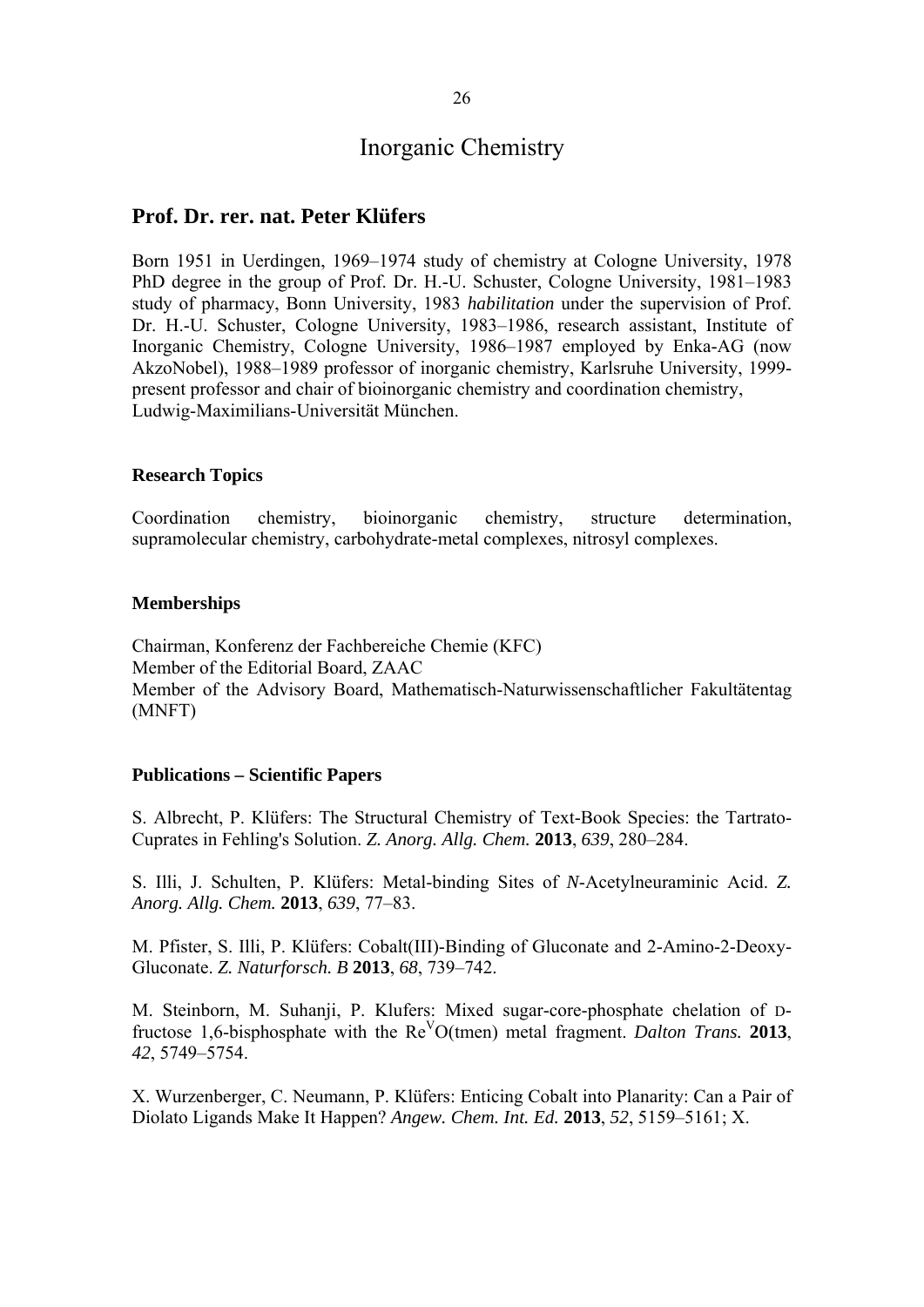Wurzenberger, C. Neumann, P. Klüfers: Kann ein Diolato-Ligandenpaar Cobalt(II) zu planarer Koordination bewegen? *Angew. Chem.* **2013**, *125*, 5264–5266.

T. Allscher, P. Klüfers: Carbohydrate Chelation in Neutral Aqueous Solution: The *threo*-Tetritolato-Pd4 Butterfly Motif. *Chemistry – A European Journal* **2012**, *18*, 10571–10584.

## **Publications by other group members**

Efficient Synthesis of cis- $[IrCl<sub>2</sub>(CO)<sub>2</sub>]$ <sup>-</sup> Using Formic Acid as the Carbonylating Agent. H.-C. Böttcher, P. Mayer, *Z. Anorg. Allg. Chem.* **2013,** *639,* 234–236.

Intramolecular hydrogen bond effect on keto-enolization of aroylhydrazone in copper(II) complexes. H. Hosseini-Monfared, H. Falakian, R. Bikas, P. Mayer, *Inorg. Chim. Acta* **2013,** *394,* 526–534.

Rhenium(I) tricarbonyl complexes with multidentate nitrogen-donor derivatives. K. Potgieter, P. Mayer, T. Gerber, N. Yumata, E. Hosten, I. Booysen, R. Betz, M. Ismail, B. van Brecht, *Polyhedron* **2013,** *49,* 67–73.

Synthesis, structure and catalytic activity of an oxo-bridged dinuclear oxovanadium complex of an isonicotinohydrazide ligand. H. Hosseini-Monfared, A. Farrokhi, S. Alavi, P. Mayer, *Transition Met. Chem.* **2013,** *38,* 267–273.

Annelated Pyridines as Highly Nucleophilic and Lewis Basic Catalysts for Acylation Reactions. R. Tandon, T. Unzner, T. A. Nigst, N. De Rycke, P. Mayer, B. Wendt, O. R. P. David, H. Zipse, *Chem. Eur. J.* **2013,** *19,* 6435–6442.

Electrophilic Aromatic Substitutions of Aryltrifluoroborates with Retention of the BF3- Group: Quantification of the Activating and Directing Effects of the Trifluoroborate Group. G. Berionni, V. Morozova, M. Heininger, P. Mayer, P. Knochel, H. Mayr, *J. Am. Chem. Soc.* **2013,** *135,* 6317–6324.

Studies toward the Biomimetic Total Synthesis of (-)-PF-1018. R. Webster, B. Gaspar, P. Mayer, D. Trauner, *Org. Lett.* **2013,** *15,* 1866–1869.

Nucleophilic Reactivities and Lewis Basicities of 2-Imidazolines and Related N-Heterocyclic Compounds. B. Maji, M. Baidya, J. Ammer, S. Kobayashi, P. Mayer, A. R. Ofial, H. Mayr, Eur. *J. Org. Chem.* **2013,** *2013,* 3369–3377.

Novel bright-blue luminescent complex of Zn(II) with 7-amino-methylchromen-4-one: Synthesis, photophysical properties and DFT calculations. B Kupcewicz, A. Kaczmarek-Kedziera, K. Lux, P. Mayer, E. Budzisz, *Polyhedron* **2013,** *55,* 259–269.

Synthesis and Characterization of New Bis-Cyclometalated Rhodium and Iridium complexes Containing the Glycin-amidato Ligand. M. Graf, K. Karaghiosoff, P. Mayer, W. Beck, *Z. Anorg. Allg. Chem.* **2013,** *639,* 1117–1121.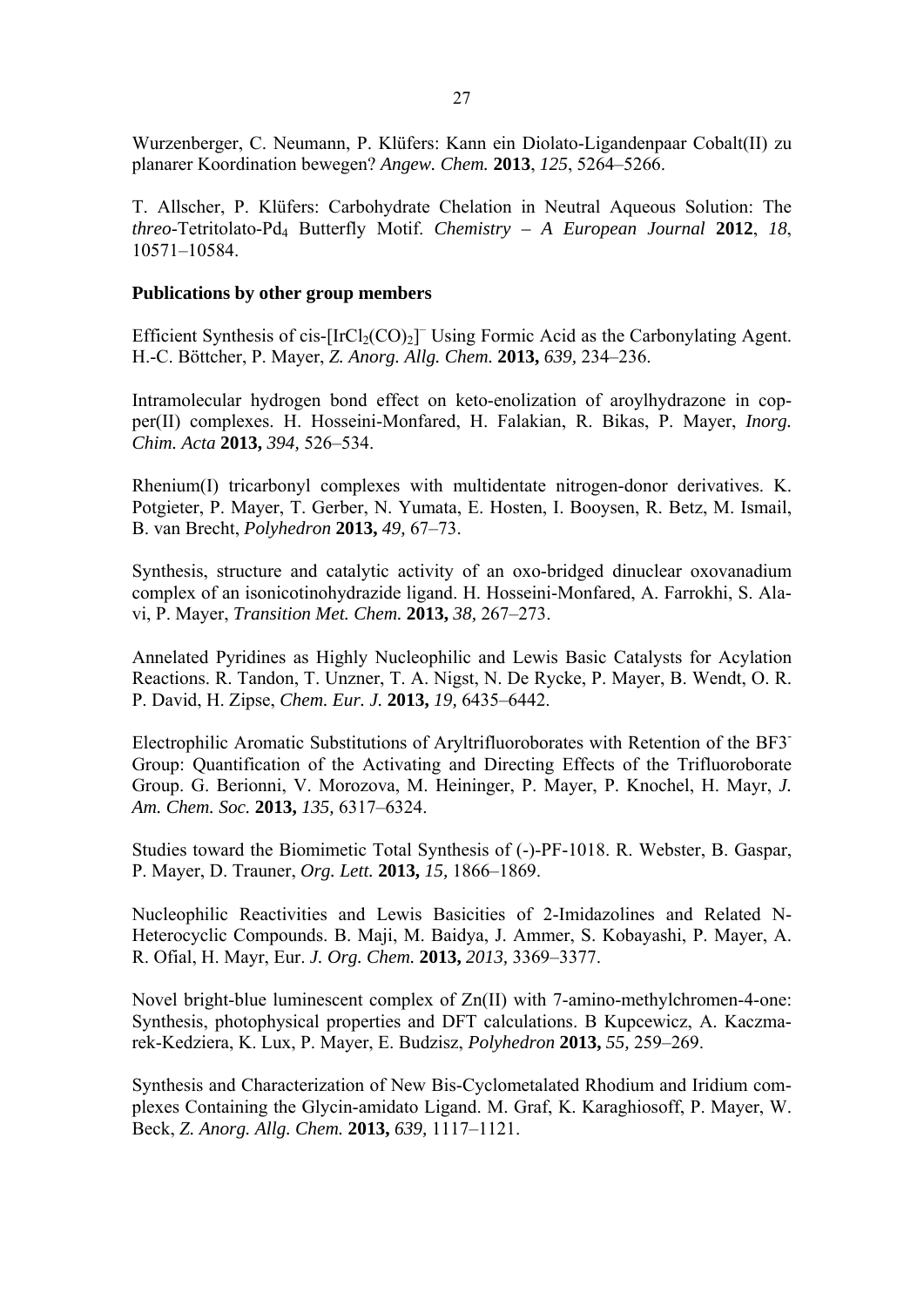Rhodium(III), Palladium(II) and Rhenium(I) Complexes with 7-(Diphenylphosphine) indole and –indolate. S. Kammerer, B. Neumann, B. Köhler, P. Mayer, I.-P. Lorenz, *Z. Anorg. Allg. Chem.* **2013,** *639,* 1173–1180.

Corrigendum: Exploring the Pharmacology and Action Spectra of Photochromic Open-Channel Blockers. T. Fehrentz, C. A. Kuttruff, F. M. E. Huber, M. A. Kienzler, P. Mayer, D. Trauner, *ChemBioChem* **2013,** *14,* 1157.

Syntheses, structures and magnetic properties of azido- and phenoxo-bidged complexes of manganese containing tridentate aroylhydrazone based ligands. H. Hosseini-Monfared, R. Bikas, J. Sanchiz, T. Lis, M. Siczek, J. Tucek, R. Zboril, P. Mayer, *Polyhedron* **2013,** *61,* 45–55.

How Many Molecular Layers of Polar Solvent Molecules Control Chemistry? The Concept of Compensating Dipoles. H. Langhals, P. Braun, C. Dietl, P. Mayer, *Chem. Eur. J.* **2013,** *19,* 13511–13512.

Intramolecular diastereoselective cascade cyclization reaction of N,N' bis(salicylidene)cyclohexenediimine with phosphoryltrichloride to a bis(chlorophosphorylated)decahydro-2,4-di(2-hydroxyphenyl)benzo[d][1,3,6]oxadiazepine. H. Hosseini-Monfared, M. Ghorbanloo, C. Janiak, P. Mayer, *Phosphorus, Sulfur, Silicon, Relat. Elem.* **2013,** ahead of print.

Diazald: An entry to diruthenium complexes containing bdridging nitrosyl ligands. T. Mayer, P. Mayer, H.-C. Böttcher, *Organomet. Chem.* **2013,** ahead of print.

Ultrafast Intramolecular Charge Transfer with Strongly Twisted Aminobenzonitriles: 4- (Di-tert-butylamino)benzonitrile and 3-(Di-tert-butylamino)benzonitrile. S. I. Druzhinin, S. R. Dubbaka, P. Knochel, S. A. Kovalenko, P. Mayer, T. Senyushkina, K. A. Zachariasse. *J. Phys. Chem. A* **2013,** *117,* 9113–9114.

Ion-Pairing of Phosphonium Salts in Solution: C-H…Halogen and C-H…n Hydrogen Bonds. J. Ammer, C. Nolte, K. Karaghiosoff, S. Thallmair, P. Mayer, R. de-Vivie-Riedle, H. Mayr, *Chem. Eur. J.* **2013,** *19,* 14612–14630.

Nucleophilicity Parameters of Pyridinium Ylides and Their Use in Mechanistic Analyses. D. S. Allgäuer, P. Mayer, H. Mayr, *J. Am. Chem. Soc.* **2013,** *135,* 15216–15224.

Total Synthesis of Herbicidin C and Aureonuclemycin: Impasses and New Avenues. D. Hager, C. Paulitz, J. Tiebes, P. Mayer, D. Trauner, *J. Org. Chem.* **2013,** *78,* 10784– 10801.

Iron-catalyzed Generation of α-Amino Nitriles from Tertiary Amines. A. Wagner, W. Han, P. Mayer, A. R. Ofial, *Adv. Syn. Cat.* **2013,** *355,* 3058–3070.

Synthesis and Molecular Structure of  $[Fe<sub>2</sub>(\mu-PtBu<sub>2</sub>)<sub>2</sub>(NO)<sub>4</sub>]$ . H.-C. Böttcher, P. Mayer, T. Mayer, *Z. Anorg. Allg. Chem.* **2013,** *639,* 2609–2611.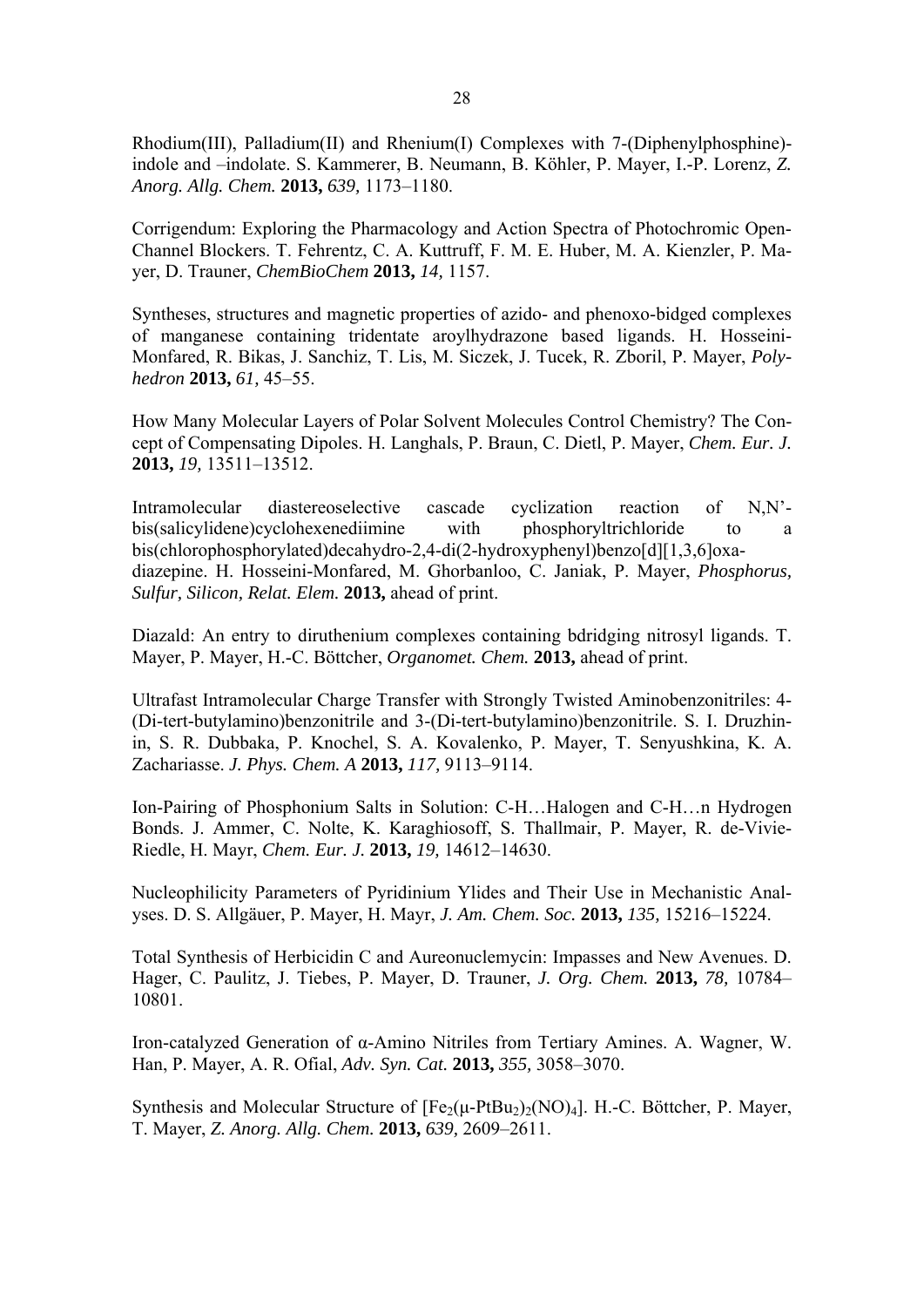Copper(II) complexes with pyrazole derivatives – Synthesis, crystal structure, DFT calculations and cytotoxic activity. B. Kupcewicz, M. Ciolkowski, B. T. Karwowski, M. Rozalski, U. Krajewska, I.-P. Lorenz, P. Mayer, E. Budzisz, *J. Mol. Struct.* **2013,** *1052,*  $32 - 37$ .

Convenient synthesis, antibacterial activity, and crystal structure of some biologically important hydrazinecarbonyl benzenesulfonamides. G. Thiyagarajan, H. S. P. Rao, A. Thamaraichelvan, P. Mayer, A. Pandey, *Res. Chem. Intermed.* **2013,**

Synthesis, structure, electrochemical properties, cytotoxic effects and antioxidantactivity of 5-amino-8-methyl-4H-benzopyran-4-one and its copper(II) complexes. M. Grazul, A. Kufelnicki, M. Wozniczka, I.-P. Lorenz, P. Mayer, A. Jozwiak, M. Czyz, E. Budzisz, *Polyhedron* **2012,** *31,* 150–158.

An Approach to Aminonaphthoquinone Ansamycins Using a Modified Danishefsky Diene. C. A. Kuttruff, S. Geiger, M. Cakmak, P. Mayer, D. Trauner, *Org. Lett.* **2012,** *14,* 1070–1073.

Reductive NO dimerization to *trans*-hyponitrite in diruthenium complexes: Intramolecular attack of hyponitrite on a CO ligand. T. Mayer, P. Mayer, H.-C. Böttcher, *J. Organomet. Chem.* **2012,** *700,* 41–47.

1-[2,2-Bis(phenyl-sulfon-yl)ethen-yl]-4-methoxy-benzene. H. Asahara, P. Mayer, H. Mayr, *Acta. Crystallogr, Sect. E: Struct. Rep. Online* **2012,** *E68,* o470.

How does Palladium Coordination Affect the Electrophilicities of Allyl Cations? Development of a Robust Kinetic Method for Following Reactions of  $[(\eta^3 -$ Diarylallyl)Pd(PPh<sub>3</sub>)<sub>2</sub>]<sup>+</sup> with Nucleophiles. K. Troshin, P. Mayer, H. Mayr, Organome*tallics* **2012,** *31,* 2416–2424.

2-(4-Methoxybenzylidene)-2*H*-1,3-benzodithiole 1,1,3,3-tetraoxide. H. Asahara, P. Mayer, H. Mayr, *Acta. Crystallogr, Sect. E: Struct. Rep. Online* **2012,** *E68,* o567.

Potassium [1-(*tert*-butoxycarbonyl)-1*H*-indol-3-yl]trifluoroborate hemihydrate. G. Berionni, P. Mayer, H. Mayr, *Acta. Crystallogr, Sect. E: Struct. Rep. Online* **2012,** *E68,* m551–m552.

Stereoselective Total Syntheses of Herbicidin C and Aureonuclemycin through Late-Stage Glycosylation. D. Hager, P. Mayer, C. Paulitz, J. Tiebes, D. Trauner, *Angew. Chem. Intl. Ed. Engl.* **2012,** *51,* 6525–6528.

A Unified Approach to *trans*-Hydrindane Sesterterpenoids. D. T. Hog, P. Mayer, D. Trauner, *J. Org. Chem.* **2012,** *77,* 5838–5843.

Noncovalent Control of Absorption and Fluorescence Spectra. H. Langhals, C. Dietl, A. Zimpel, P. Mayer, *J. Org. Chem.* **2012,** *77,* 5965–5970.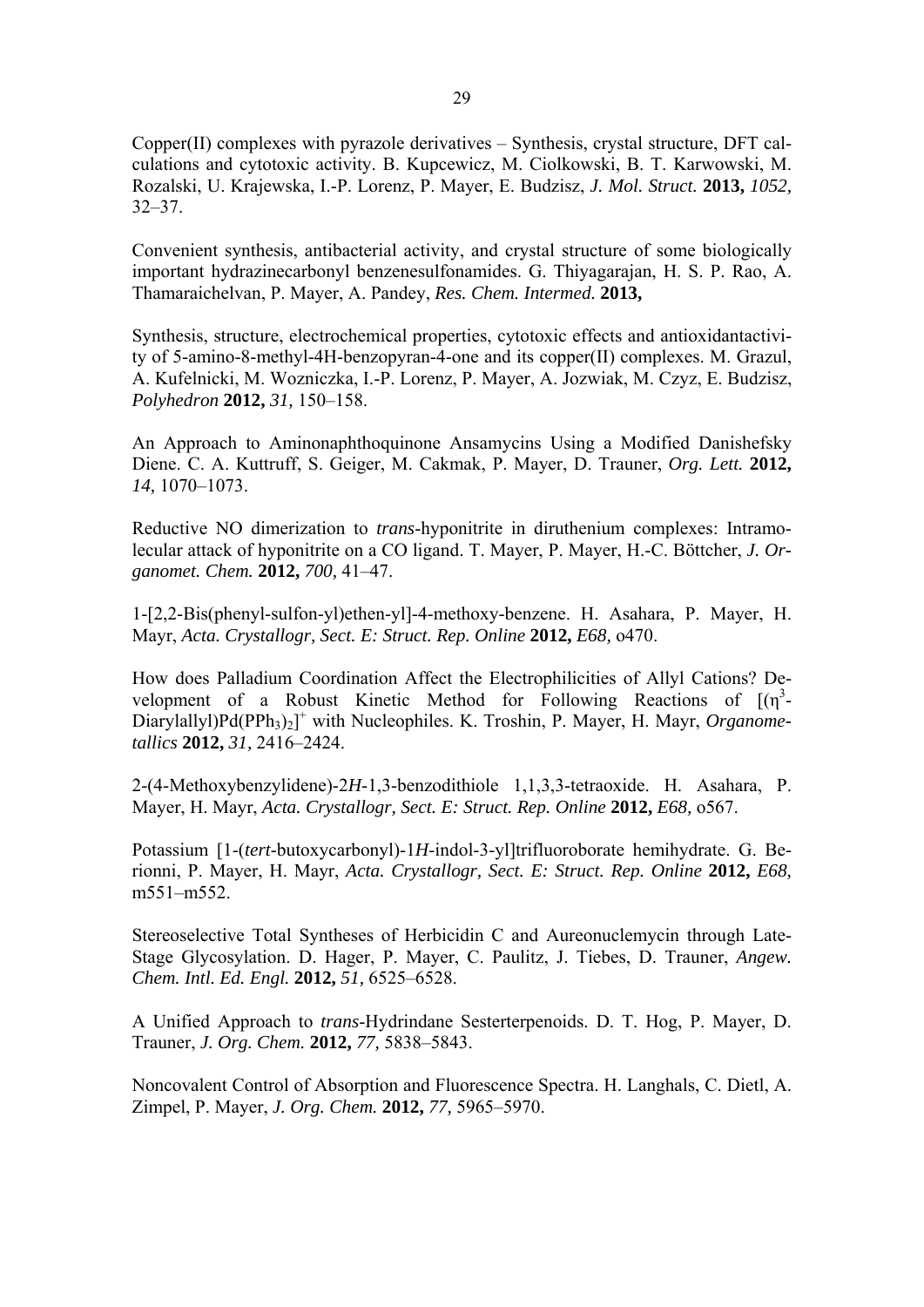Exploring the Pharmacology and Action Spectra of Photochromic Open-Channel Blockers. T. Fehrentz, C. A. Kuttruff, F. M. Huber, M. A. Kienzler, P. Mayer, D. Trauner, *ChemBioChem* **2012,** *13,* 1746–1749.

*(R,E)*-3-(4-Chlorophenyl)-1-phenylallyl 4-nitrobenzoate. K. Troshin, P. Mayer, H. Mayr, *Acta. Crystallogr, Sect. E: Struct. Rep. Online* **2012,** *E68,* o2549.

Evolution of a Synthetic Strategy for the Variecolortides. C. A. Kuttruff, P. Mayer, D. Trauner, *Eur. J. Org. Chem.* **2012,** *2012,* 5151–5161.

Synthesis and crystal structure of the complex  $[Au(tBu_2Ph)_2][HCl_2]$ . H.-C. Böttcher, P. Mayer, H. Schmidbaur, *Z. Naturforsch. B.* **2012,** *67,* 543–548.

**(**Z)-2-[Methoxy(phenyl)methylidene]-3,4,5-trimethyl-2,3-dihydro-1,3-thiazole. B. Maji, H. Mayr, P. Mayer, *Acta. Crystallogr, Sect. E: Struct. Rep. Online* **2012,** *E68,* o2644.

The crystal structure of the Dess-Martin-periodinane. A. Schröckeneder, D. Stichnoth, P. Mayer, D. Trauner, *Beilstein J. Org. Chem.* **2012,** *8,* 1523–1527.

Molecular and crystal structure of potassium-L-alaninato-dichloridoplatinate(II), K[Pt(L-alaO)Cl<sub>2</sub>]. S. Schiesser, P. Mayer, T. Carell, W. Beck, *Z. Naturforsch. B.* 2012, *67,* 849–852.

5-[(*E*)-Methoxy(phenyl)methylidene]-1,3,4-triphenyl-4,5-dihydro-1*H*-1,2,4-triazole. B. Maji, G. Berionni, H. Mayr, P. Mayer, *Acta. Crystallogr, Sect. E: Struct. Rep. Online* **2012,** *E68,* o3307.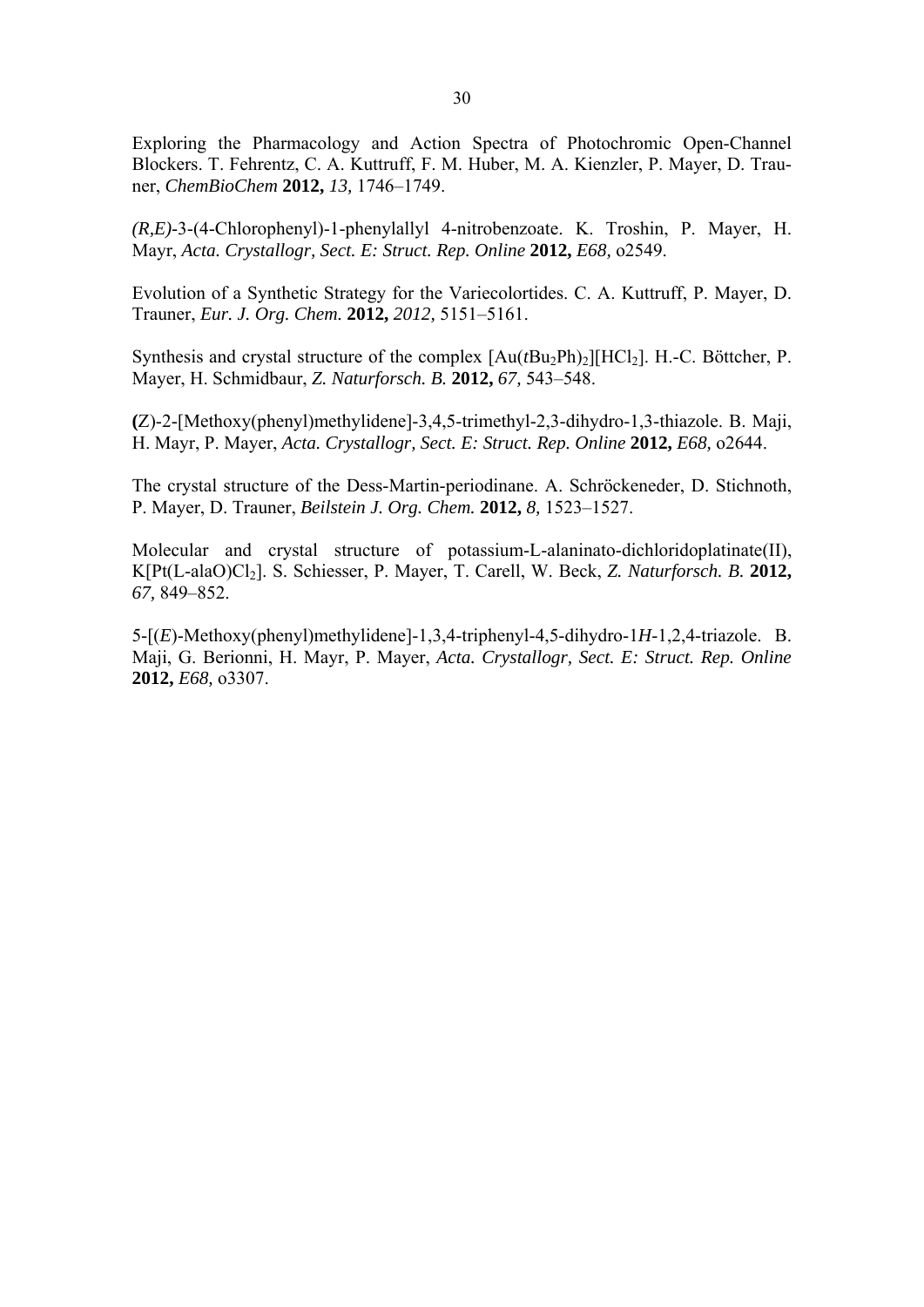# Inorganic Chemistry

# **Prof. Dr. rer. nat. Andreas Kornath**

Born 1965 in Hohenstein/Danzig, 1985 – 1990 study of chemistry at Univ. Dortmund, 1993 PhD degree in the group of Prof. Dr. Rolf Minkwitz at Univ. Dortmund, 1994 Postdoctoral fellow in the group of Prof. Dr. Joseph Thrasher at University of Alabama, Tuscaloosa, 1999 Research visitor in the group of Prof. Dr. Karltto at USC, Los Angeles, 2000 habilitation at the Univ. Dortmund, 2000-2005 lecturer at the Univ. Dortmund, 2005 substitute professor at Univ. Rostock, 2005-2006 substitute professor at LMU, since 2007 W2-professor at LMU.

## **Research Topics**

Synthesis and characterization of protonated species in superacidic media. Development of fluorinating and fluoromethylating agents. Synthesis of siliconhydrides as precursor for silicon layers. Matrix isolation spectroscopy of highly reactive molecules and metal clusters

## **Honors, Awards, Memberships**

Member of the Gesellschaft Deutscher Chemiker

## **Extramural Research Funding**

Collaborative Research Project BMBF 13N11347 "Soluble polysilanes as polymerprecursor for semiconductive silicon layers"

Collaborative Research with ABCR Dr. Braunagel GmbH "Fluoromethylating agents" Collaborative Research with ABCR Dr. Braunagel GmbH "Gas filling methods"

## **Publications – Scientific Papers**

Hopfinger M, Lux K, Kornath A, The protonation of dimethylsuloxide: Spectroscopic examinations of  $[(CX<sub>3</sub>)<sub>2</sub>SOX]<sup>+</sup>MF<sub>6</sub> (X=H,D; M=As, Sb)$  and the x-ray structure of  $[(CH<sub>3</sub>)<sub>2</sub>SOH<sup>+</sup>]<sub>4</sub>Ge<sub>3</sub>F<sub>16</sub>$ , ChemPlusChem, **77**, 476 (2012).

Axhausen J, Rühl G, Kornath A, The protonation of dithiocarbamic acid in superacids HF/MF5: Synthesis and Characterization of  $H_2NC(SH)_2^+MF_6$  (M=As,Sb), Z. Naturforsch. **67b**, 1235 (2012).

Axhausen J, Ritter C, Lux K, Kornath A, The protonation of acetamide and thioacetamide in superacidic solutions: crystal structures of  $[H<sub>3</sub>CC(OH)NH<sub>2</sub>]<sup>+</sup> AsF<sub>6</sub>$  and [H3CC(SH)NH2] + AsF6 - , Z. Anorg. Allg. Chem. **639**, 65 (2013).

## **Other Activities**

Board member of the Münchener Chemische Gesellschaft.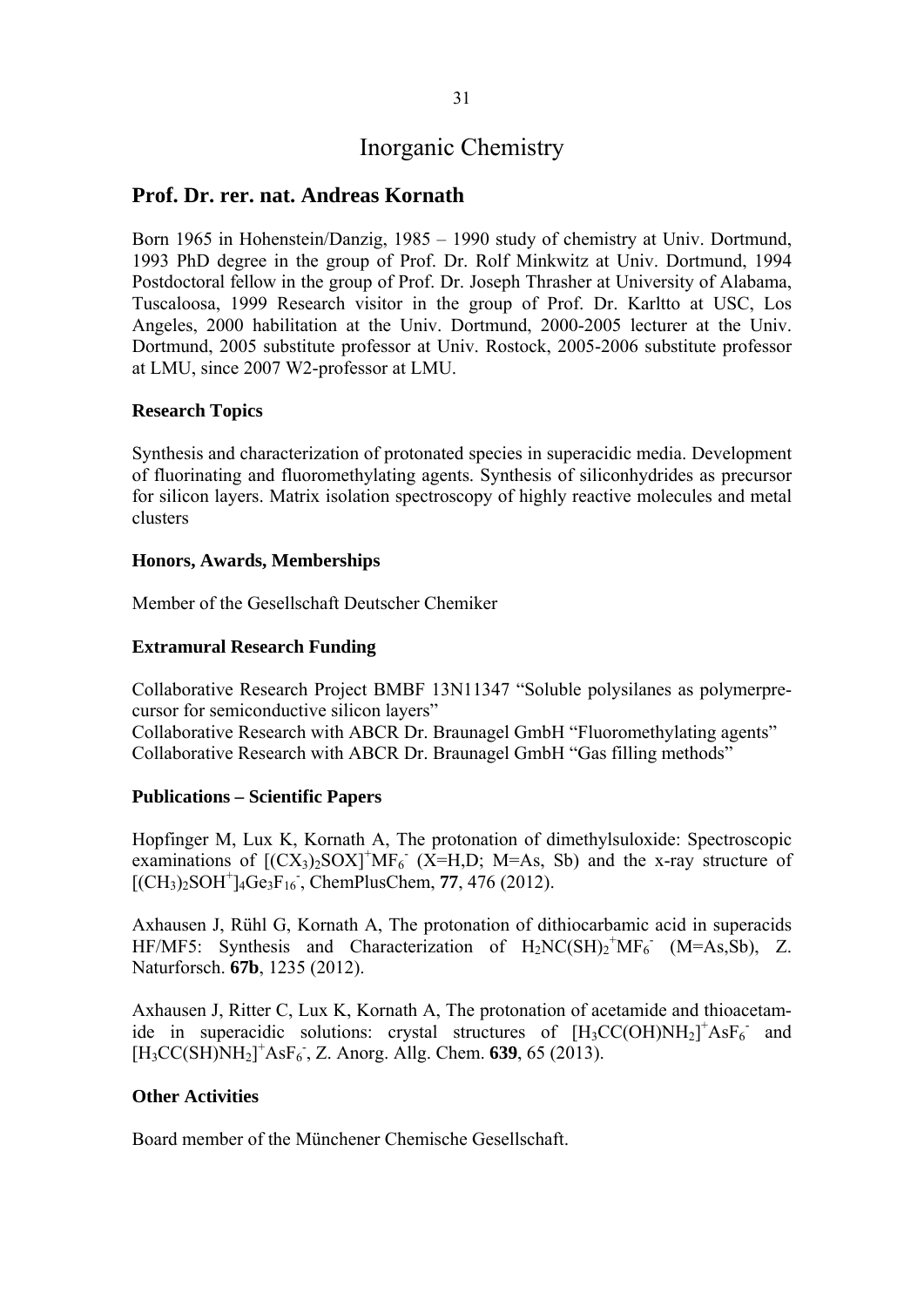# Inorganic Chemistry

# **Univ.-Prof. Dr. rer. nat. Bettina Valeska Lotsch**

Born 1977 in Frankenthal/Pfalz, 1997-2002 study of chemistry at LMU Munich and University of Oxford, 2006 PhD degree in the group of Prof. Dr. Wolfgang Schnick, LMU Munich, 2007-2008 Postdoctoral fellow in the group of Prof. Dr. Geoffrey Ozin, University of Toronto, Canada, since 2009 W2 tenure track professor LMU Munich, since 2011 director track and independent research group leader at the Max Planck Institute for Solid State Research, Stuttgart.

## **Research Topics**

Rational design of functional materials at the intersection between solid-state and nanochemistry: Functional frameworks, 2D nanosheet materials and artificial heterostructures, photonic nanostructures for optical sensing, new concepts for energy conversion and storage with a special focus on artificial photosynthesis and high performance solid electrolytes for battery applications.

### **Honors, Awards, Memberships**

Member of the Gesellschaft Deutscher Chemiker (GDCh) Member of the Deutsche Gesellschaft für Kristallographie (DGK) Member of the International Max Planck Research School ..Condensed Matter Science" Member of the Advisory Board *Journal of Materials Chemistry A* Member of the Editorial Board *Annual Review of Materials Research* Member of the cluster of excellence *Nanosystems Initiative Munich* (NIM)

## **Extramural Research Funding**

Max Planck-EPFL Center for Molecular Nanoscience and Technology, Grant "Photoelectroechemical Water splitting by GsAs Nanowire Arrays on Si" Max Planck-EPFL Center for Molecular Naoscience and Technology, Grant "Novel materials for Li-ion batteries: A combined experimental and theoretical approach, and the challenge of mixed-valence transition-metal oxides" Excellence Cluster *Nanosystems Initiative Munich, NIM* (DFG and the Federal Ministry of Education and Research) NIM seed funding "Exfoliated layered Perovskites as 2D building blocks for hybrid superlattices" DFG, project LO 1801/2-1, Priority Program 1362 "Metal-Organic Frameworks" DFG, project LO 1801/1-1 "Kohlenstoffnitrid-Netzwerke: Synthesestrategien, komplementäre Strukturaufklärung und Materialeigenschaften" Fonds der Chemischen Industrie (FCI), young researcher grant Fonds der Chemischen Industrie, PhD scholarship Linus Stegbauer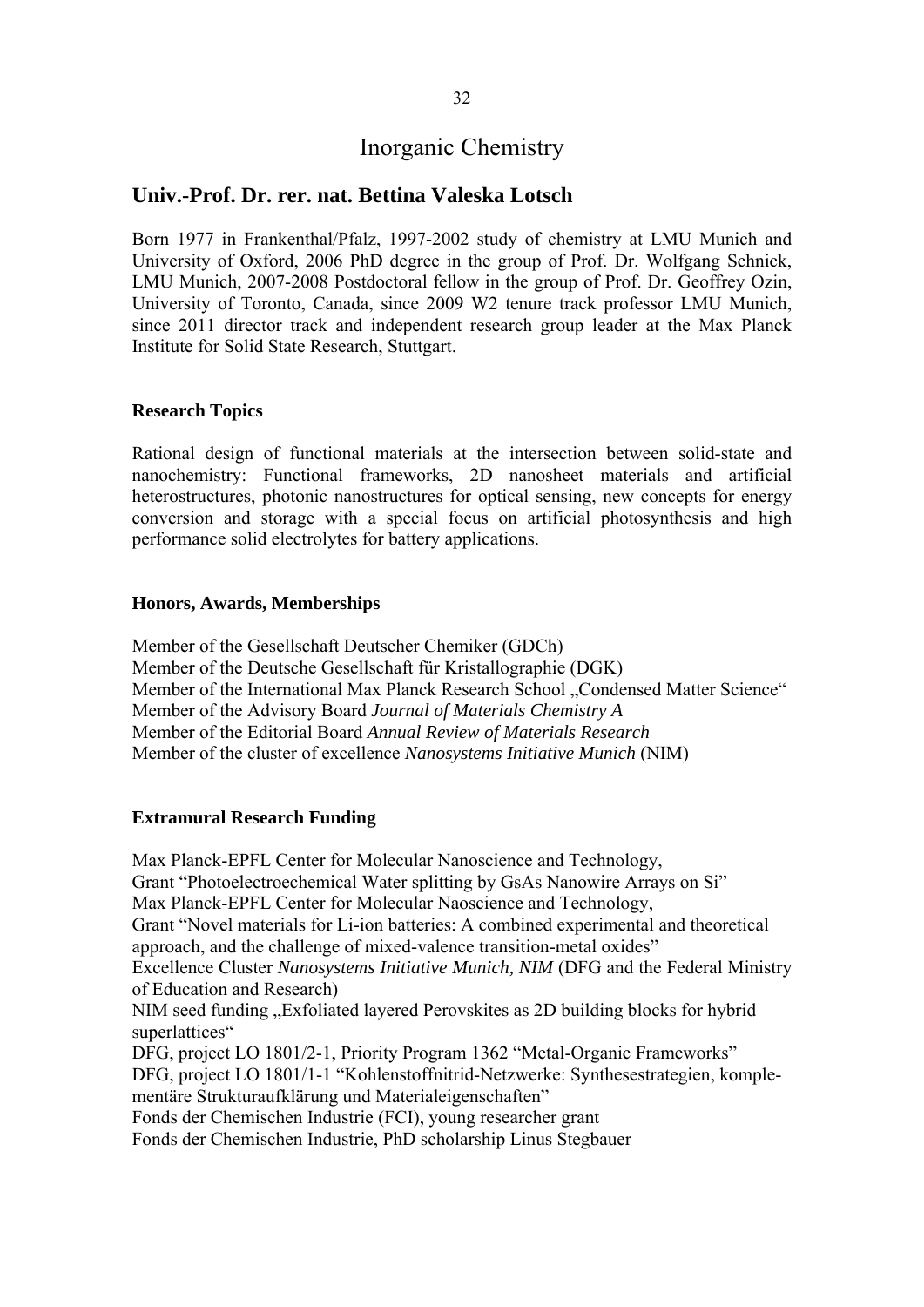Alexander von Humboldt Postdoc Fellowship, Dr. Cheng Li Elite Network Bavaria, IDK-NBT followship, Ida Pavlichenko

# **Publications – Scientific Papers**

# 2013

C. Ziegler, S. Werner, M. Bugnet, K. Virdi, M. Wörsching, V. Duppel, G. A. Botton, C. Scheu, B. V. Lotsch, Artificial solids by Design: Assembly and Electron Microscopy Study of Nanosheet Derived Heterostructures, Chem. Mater. 2013, 25, 4892-4900.

A. Kuhn, V. Duppel and B. V. Lotsch, Tetragonal  $Li_{10}GeP_2S_{12}$  and  $Li_7GePS_8$  – exploring the Li ion dynamics in LGPS Li Electrolytes, Energy Environ. Sci. 2013, 6, 3548- 3552.

A. Ranft, S. Betzler, F. Haase, B. V. Lotsch, Additive-mediated size control of MOF nanoparticles, CrystEngComm 2013, 15, 9296–9300.

M. Rose, D. Weber, B. V. Lotsch, R. K. Kremer, R. Goddard, R. Palkovits, Micro. Meso, Biogenic metal-organic frameworks: 2,5-furandicarboxylic acid as versatile building block, Micro. Meso. Mater. 2013, 181, 217–221.

S. Werner, V. W-h. Lau, S. Hug, V. Duppel, H. Clausen-Schaumann, B. V. Lotsch, Cationacally charged MnIIAlIII LDH nanosheets by chemical exfoliation and their use as building blocks in graphene oxide-based materials, Langmuir 2013, 29, 9199–9207.

A. Kuhn, R. Eger, J. Nuss and B. V. Lotsch, Synthesis and Crystal Structures of the Alkali Aluminium Thiohypodiphosphate  $M^{I}A_{I}P_{2}S_{6}$  ( $M^{I} = Li$ , Na), Z. Anorg. Allg. Chem. 2013, 639, 1087–1089.

A. Kuhn, J. Köhler, B. V. Lotsch, Single-Crystal X-ray Structure Analysis of the Superionic Conductor  $Li_{10}GeP_2S_{12}$ , Phys. Chem. Chem. Phys. 2013, 15, 11620-11622.

S. C. Junggeburth, L. Diehl, S. Werner, V. Duppel, W. Sigle, B. V. Lotsch, Ultrathin 2D Coordination Polymer Nanosheets by Surfactant-Mediated Synthesis, J. Am. Chem. Soc. 2013, 135, 6157-6164

V. Hrkac, L. Kienle, S. Kaps, A. Lotnyk, Y. K. Mishra, U. Schurmann, V. Duppel, B. V. Lotsch, R. Adelung, Superposition Twinning Supported by Texture - the Showcase of ZnO Nanospikes, J. Appl. Cryst. 2013, 46, 396-403.

K. Schwinghammer, B. Tuffy, M. B. Mesch, E. Wirnhier, C. Martineau, F. Taulelle, W. Schnick, J. Senker, B. V. Lotsch, Triazine-based Carbon Nitrides for Visible-Light Driven Hydrogen Evolution, Angew. Chem. Int. Ed. 2013, 52, 2435-2439.

G. von Freymann, V. Kitaev, B. V. Lotsch, G. A. Ozin, Bottom-up Assembly of Photonic Crystals, Chem. Soc. Rev. 2013, 42, 2528- 2554.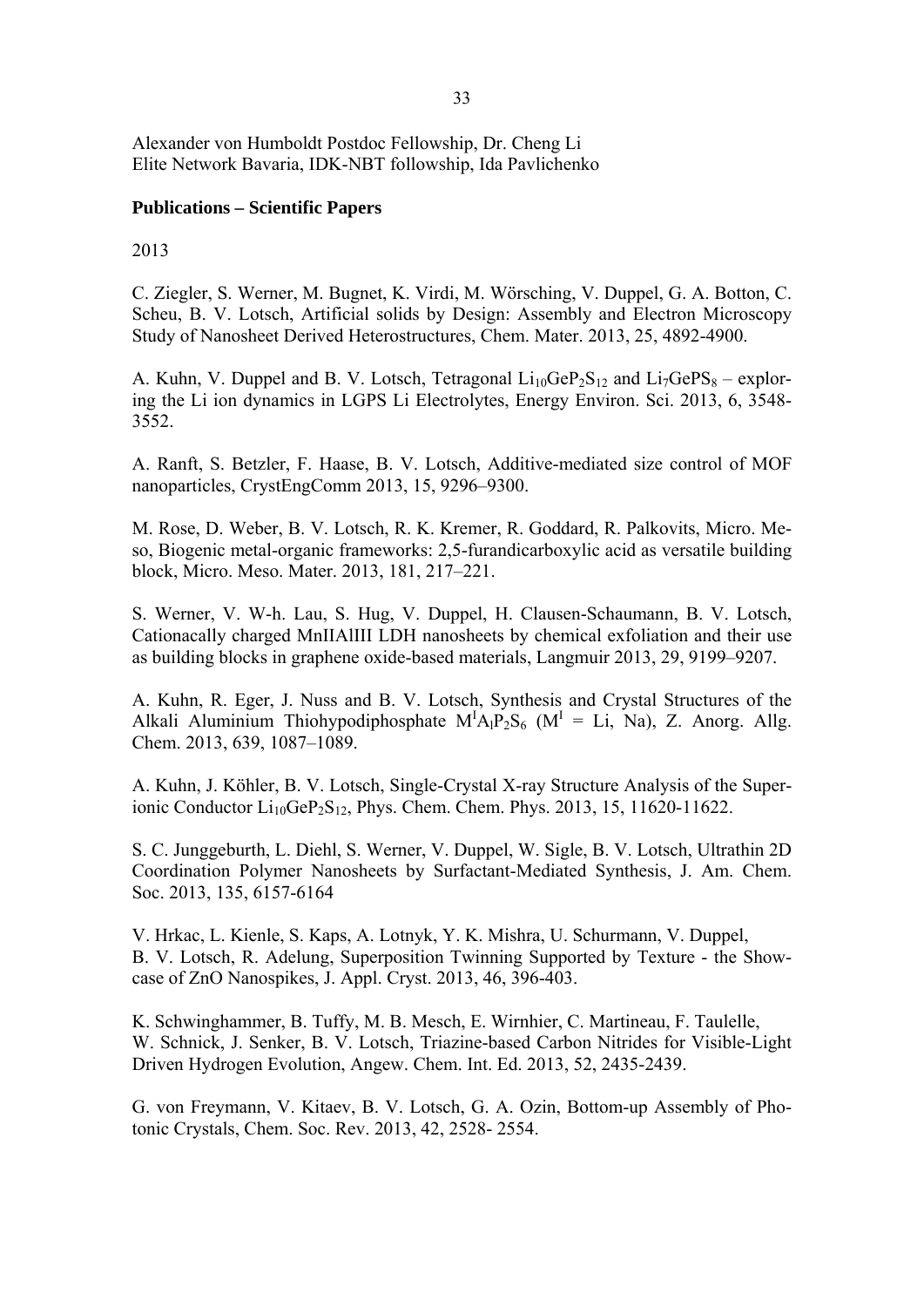K. S. Virdi, Y. Kauffmann, C. Ziegler, P. Ganter, W. D. Kaplan, B. V. Lotsch, P. Blaha, C. Scheu, Electronic structure of  $KCa_2Nb_3O_{10}$  as envisaged by density functional theory and valence electron energy loss spectroscopy, Phys. Rev. B 2013, 87, 115108.

A. T. Exner, I. Pavlichenko, B. V. Lotsch, G. Scarpa, P. Lugli, Low-Cost Thermo-Optic Imaging Sensors: A Detection Principle Based on Tunable 1D Photonic Crystals, ACS Appl. Mater. Interfaces 2013, 5, 1575–1582.

I. Pavlichenko, A. T. Exner, P. Lugli, G. Scarpa, B. V. Lotsch, Tunable Thermoresponsive TiO2/SiO2 Bragg Stacks Based on Sol-Gel Fabrication Methods, J. Intell. Mater. Struct. 2013, 24, 2203–2213.

## 2012

I. Pavlichenko, A. T. Exner, G. Logvenov, G. Scarpa, P. Lugli, B. V. Lotsch, Nanomorphology tuning of the thermal response of TiO2/SiO2 Bragg stacks, Can. J. Chem. 2012, *90*, 1069-1077 (Special Issue in honour of Professor Geoffrey A. Ozin).

M. Bareiß, D. Kälblein, C. Jirauschek, A. Exner, I. Pavlichenko, B. Lotsch, U. Zschieschang, H. Klauk, G. Scarpa, B. Fabel, W. Porod, P. Lugli, Ultra-thin titanium oxide, Appl. Phys. Lett. 2012, 101, 083113.

S. Hug*,* M. E. Tauchert*,* S. Li*,* U. E. Pachmayr, B. V. Lotsch, A functional triazine framework based on *N*-heterocyclic building blocks, J. Mater. Chem. 2012, 22, 13956- 13964.

C. Li, B. V. Lotsch, Stimuli-responsive 2D polyelectrolyte photonic crystals for optically encoded pH sensing, Chem. Commun. 2012, 48, 6169-6171.

B. V. Lotsch, I. Pavlichenko, Colour from structure, from nature to the lab bench: "Smart" photonic crystals for optical sensing, The Irish Times (Atomium Culture) 2012. El Pais, Sociedad (Atomium Culture), 2012.

F. M. Hinterholzinger, A. Ranft, J. M. Feckl, B. Rühle, T. Bein, B. V. Lotsch, Onedimensional metal-organic framework photonic crystals used as platforms for vapor sorption, J. Mater. Chem. 2012, 22, 10356-10362.

E. Flügel, A. Ranft, F. Haase, B. V. Lotsch, Synthetic routes toward MOF nanomorphologies, J. Mater. Chem. 2012, 22, 10119-10133.

S. C. Junggeburth, K. Schwinghammer, K. S. Virdi, C. Scheu, B. V. Lotsch, Towards mesostructured zinc imidazolate frameworks, Chem. Eur. J. 2012, 18, 2143-2152.

I. Pavlichenko, A. T. Exner, M. Guehl, P. Lugli, G. Scarpa, B. V. Lotsch, Humidityenhanced thermally tunable  $TiO<sub>2</sub>/SiO<sub>2</sub>$  Bragg stacks, J. Phys. Chem. C 2012, 116, 298-305.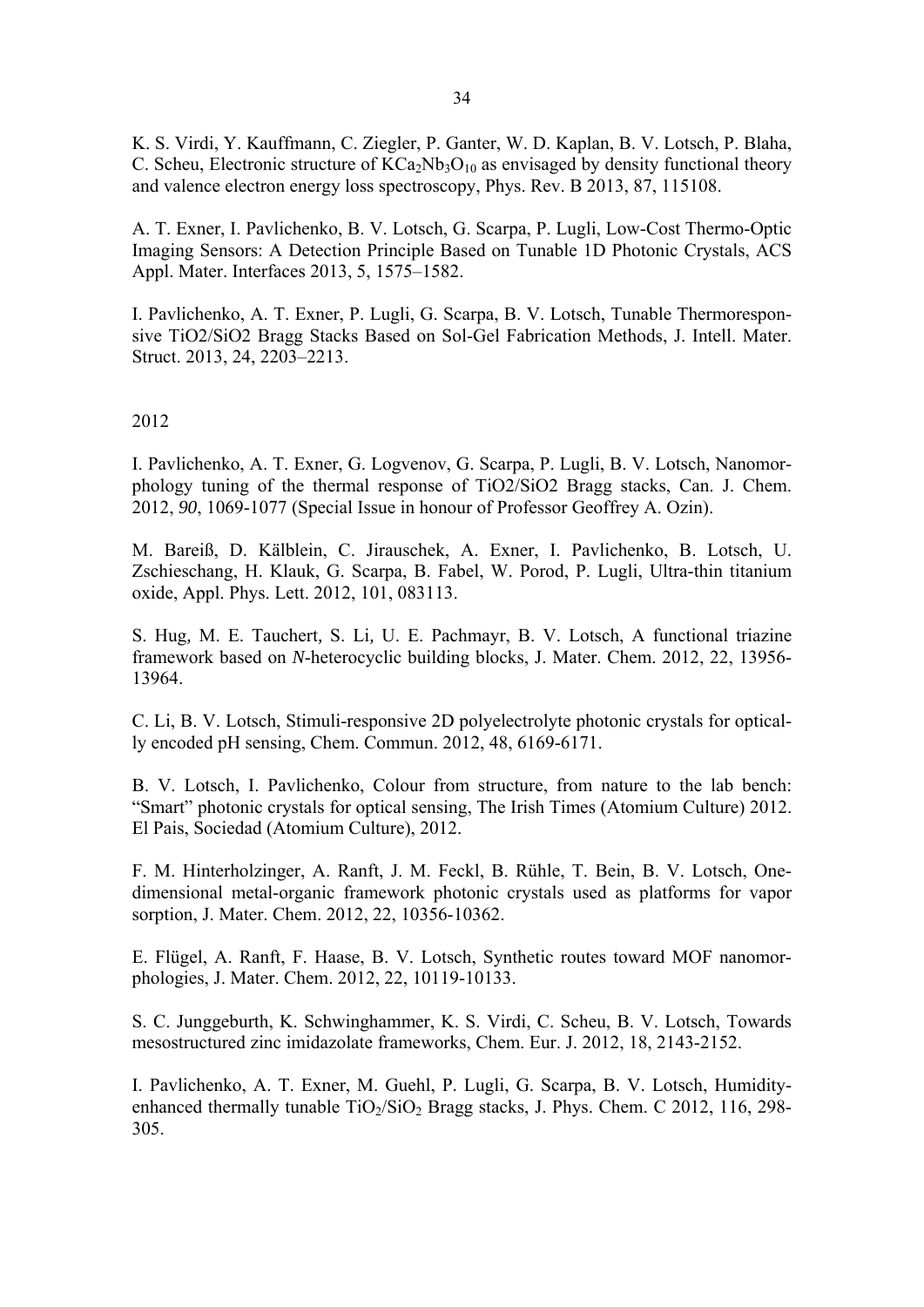#### **Other Activities**

Co- or Session-Organizer: International NIM Winterschool, Kirchberg, Austria, March 3 – 9, 2013; Sigma-Aldrich Workshop on Materials Chemistry, MPI-FKF Stuttgart, Germany, September 25, 2012; Grant reviewer for Deutsche Forschungsgemeinschaft, Alexander von Humboldt-foundation, Reaxys PhD Prize, Studienstiftung des Deutschen Volkes; Reviewer for Advanced Materials, Angewandte Chemie, Chemical Communications, Chemistry – A European Journal, Chemistry of Materials, ACS Applied Materials & Interfaces, CrystEngComm, Inorganic Chemistry, Journal of Materials Chemistry, Journal of the American Chemical Society, Microporous & Mesoporous Materials, Nanoscale, Nano Letters, Nature Communications, Scientific Reports, Sensors, Small, Solid State Sciences, The Journal of Physical Chemistry, The Journal of Physical Chemistry Letters, Zeitschrift für Anorganische und Allgemeine Chemie.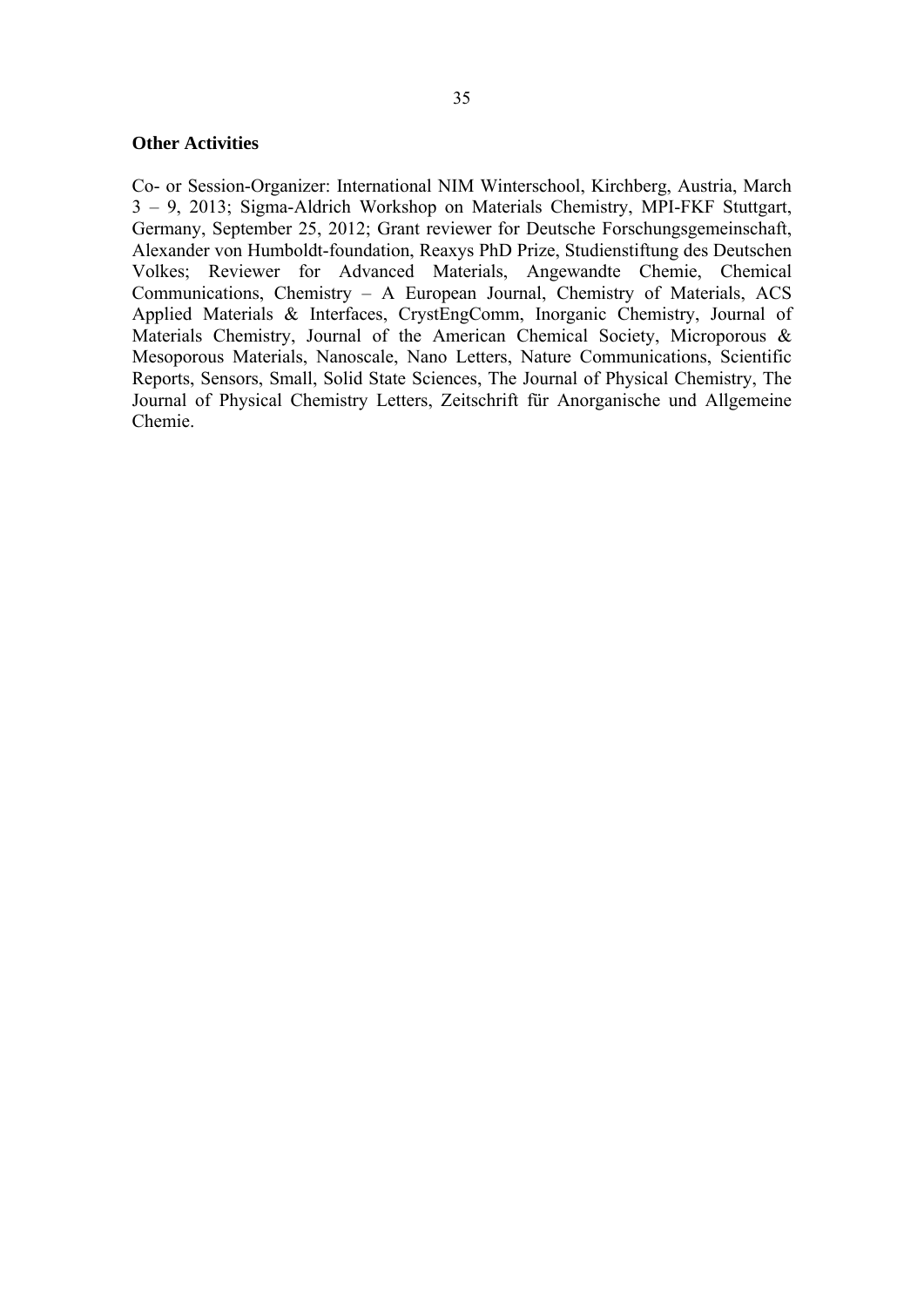# Inorganic Chemistry

# **Univ.-Prof. Dr. rer. nat. Wolfgang Schnick**

Born 1957 in Hannover; 1983 Diploma in chemistry, University of Hannover; 1986 Dr. rer. nat., inorganic chemistry, University of Hannover; 1992 habilitation in inorganic chemistry, University of Bonn; 1986 - 87 scientific assistant (C1), University of Hannover; 1987 - 88 guest scientist, Max-Planck Institute for Solid-State Research MPI-FKF, Stuttgart; 1988 - 93 scientific assistant (C1), University of Bonn; 1992 offer C4-professor (chair) for inorganic and general chemistry, Humboldt University Berlin, declined; 1993 - 98 C4-professor (chair) for inorganic chemistry, University of Bayreuth; 1998 - 2006 C4-professor (chair) for inorganic solid-state chemistry, University of Munich (LMU); 2005 offer scientific member of the Max-Planck Society and director at the Max-Planck Institute for Metals Research MPI-MF, Stuttgart, declined; 2005 offer W3-professor (chair) for fundamentals of ceramic materials, University of Stuttgart, declined; since 2006 W3-professor (chair) for inorganic solidstate chemistry, University of Munich (LMU).

### **Research Topics**

Inorganic solid-state and materials chemistry; discovery, development and application of novel functional materials based on nitrides and oxonitrides of group 13 – 15 elements in combination with alkali, alkaline earth, rare earth metals or hydrogen. Nitridosilicates, nitridophosphates, nitridoaluminates, nitridogallates, nitridic zeolites,  $C_3N_4$ -precursor compounds. A major application breakthrough has been achieved by the discovery and development of highly efficient  $Eu^{2+}$ -doped nitride luminescent materials that are now being industrially used for phosphor converted (pc)-LEDs.

#### **Honors, Awards, Memberships**

Elected fellow of the *Berlin-Brandenburg Academy of Sciences and Humanities* (since 2002) Elected corresponding fellow *Bavarian Academy of Sciences* (since 2006) Elected fellow of the *German Academy of Sciences Leopoldina* (since 2009) Nomination *Deutscher Zukunftspreis 2013 des Bundespräsidenten für Technik und Innovation* 

#### **Extramural Research Funding**

Deutsche Forschungsgemeinschaft DFG (German Research Foundation); Fonds der Chemischen Industrie FCI (German Chemical Industry Fund);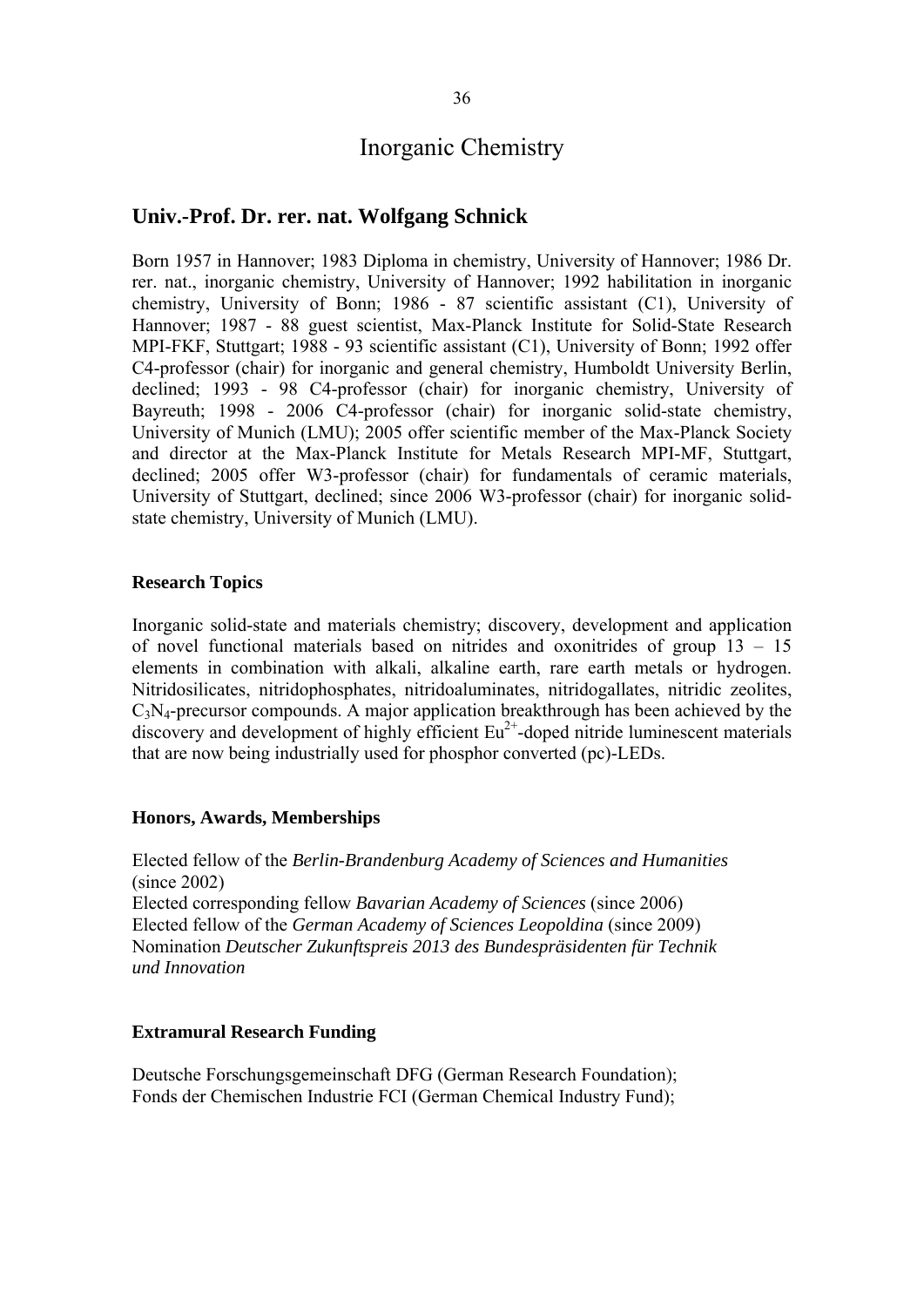### **Publications – Scientific Papers**

#### 2013

Intermediates in Ammonothermal GaN Crystal Growth under Ammonoacidic Conditions; S. Zhang, F. Hintze, W. Schnick, R. Niewa; Eur. J. Inorg. Chem. 2013, 5387

Two Synthetic Approaches to  $Ag_{3,4}In_{3,7}Sb_{76,4}Te_{16,5}$  Bulk Samples and their Transport Properties; T. Schröder, T. Rosenthal, C. Gold, E.-W. Scheidt, W. Schnick, O. Oeckler; Z. Anorg. Allg. Chem. 2013, 639, 2868

High-Pressure Synthesis and Characterization of  $Li_2Ca_3[N_2]_3$  – An Uncommon Metallic Diazenide with [N2]2– Ions; S.B. Schneider, M. Seibald, V.L. Deringer, R.P. Stoffel, R. Frankovsky, G.M. Friederichs, H. Laqua, V. Duppel, G. Jeschke, R. Dronskowski, W. Schnick; J. Am. Chem. Soc. 2013, 135, 16668

Electronic and Ionic Conductivity in Alkaline Earth Diazenides  $M_{AF}N_2$  ( $M_{AF}$  = Ca, Sr, Ba) and in Li<sub>2</sub>N<sub>2</sub>; S.B. Schneider, M. Mangstl, G.M. Friederichs, R. Frankovsky, J. Schmedt auf der Günne, W. Schnick; Chem. Mater. 2013, 25, 4149

Aperiodic CrSc Multilayer Mirrors for Attosecond Water Window Pulses; A. Guggenmos, R. Rauhut, M. Hofstetter, S. Hertrich, B. Nickel, J. Schmidt, E.M. Gullikson, M. Seibald, W. Schnick, U. Kleineberg; OpEx 2013, 21, 21728

Magnesium Double Nitride Mg<sub>3</sub>GaN<sub>3</sub> as New Host Lattice for  $Eu^{2+}$  Doping: Synthesis, Structural Studies, Luminescence, and Band-Gap Determination; F. Hintze, N.W. Johnson, M. Seibald, D. Muir, A. Moewes, W. Schnick; Chem. Mater. 2013, 25, 4044

Asymmetric Fluorodinitromethyl Derivatives of 2,2,2-trinitroethyl N-(2,2,2 trinitroethyl)carbamate; T.M. Klapötke, B. Krumm, R. Moll, S.F. Rest, W. Schnick, M. Seibald; J. Fluor. Chem. 2013, 156, 253

Metal-Organic Framework Luminescence in the Yellow Gap by Codoping of the Homoleptic Imidazolate [BaIm<sub>2</sub>] with Divalent Europium; J.-C. Rybak, M. Hailmann, P.R. Matthes, A. Zurawski, J. Nitsch, A. Steffen, J. Heck, C. Feldmann, S. Götzendörfer, J. Meinhardt, G. Sextl, H. Kohlmann, S.J. Sedlmaier, W. Schnick, K. Müller-Buschbaum; J. Am. Chem. Soc. 2013, 135, 6896

Band Gap Tuning in Poly(triazine imide), a Nonmetallic Photocatalyst; E. McDermott, E. Wirnhier, W. Schnick, K. Singh Virdi, C. Scheu, Y. Kauffmann, W.D. Kaplan, E. Kurmaev, A. Moewes; J. Phys. Chem. C. 2013, 117, 8806

Ammonothermal Synthesis and Crystal Structure of  $BaAl<sub>2</sub>(NH<sub>2</sub>)<sub>8</sub>$  • 2NH<sub>3</sub>; P. Pust, S. Schmiechen, F. Hintze, W. Schnick; Z. Anorg. Allg. Chem. 2013, 639, 1185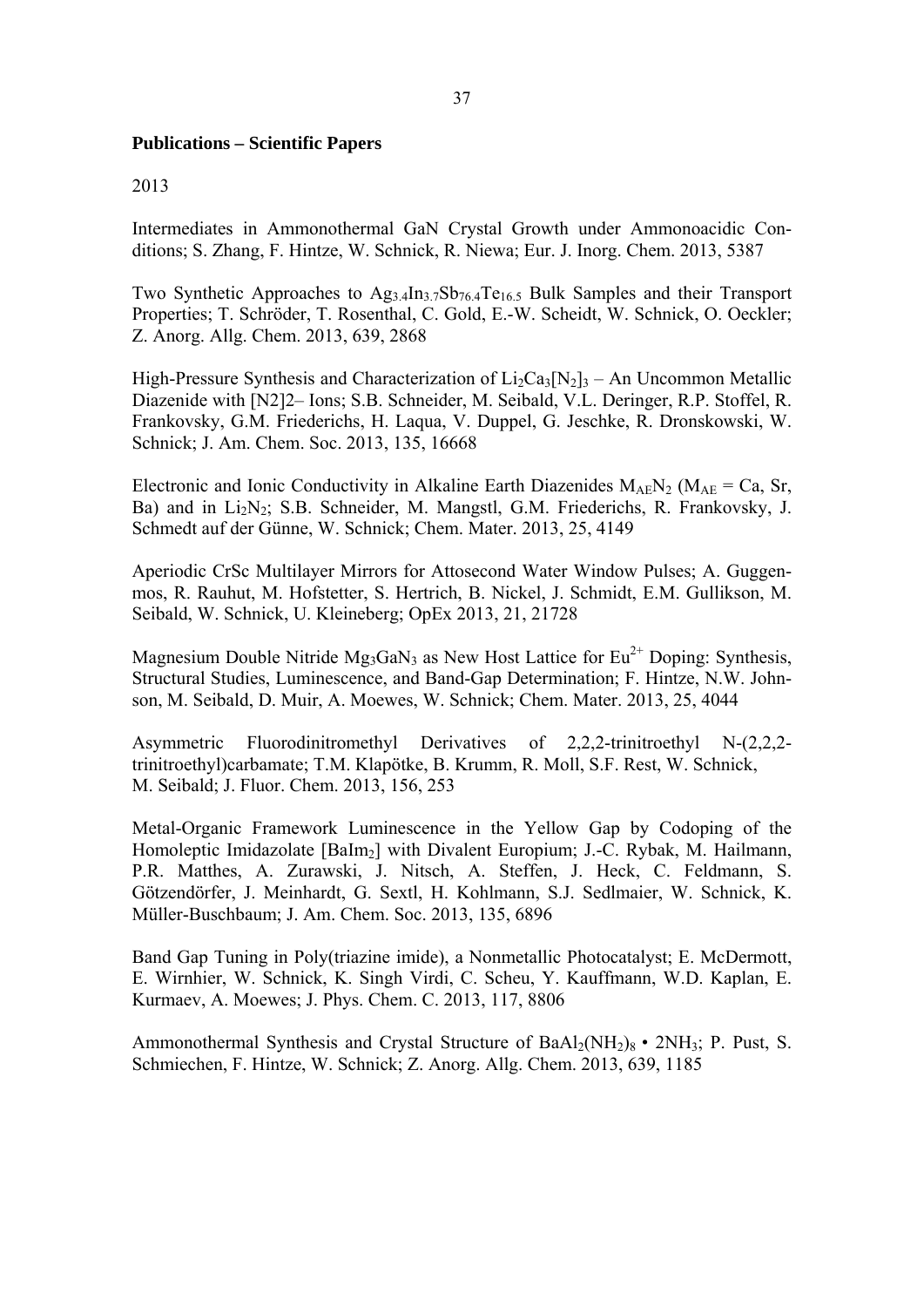New Polymorph of the Highly Efficient LED-Phosphor  $Srsi<sub>2</sub>O<sub>2</sub>N<sub>2</sub>:Eu<sup>2+</sup> – Polytypism of$ a Layered Oxonitridosilicate; M. Seibald, T. Rosenthal, O. Oeckler, C. Maak, A. Tücks, P.J. Schmidt, D. Wiechert, W. Schnick; Chem. Mater. 2013, 25, 1852

Triazine-based Carbon Nitrides for Visible-Light-Driven Hydrogen Evolution; K. Schwinghammer, B. Tuffy, M.B. Mesch, E. Wirnhier, C. Martineau, F. Taulelle, W. Schnick, J. Senker, B.V. Lotsch; Angew. Chem. 2013, 125, 2495; Angew. Chem. Int. Ed. 2013, 52, 2435

Ca[LiAlN<sub>2</sub>]: A Quaternary Nitridoaluminate; P. Pust, S. Pagano, W. Schnick; Eur. J. Inorg. Chem. 2013, 1157

Formation and Characterization of Melam, Melam Hydrate and a Melam-Melem Adduct; E. Wirnhier, M.B. Mesch, J. Senker, W. Schnick; Chem. Eur. J. 2013, 19, 2041

New Heptazine Based Materials with a Divalent Cation –  $Sr[HC_6N_7O_3] \cdot 4H_2O$  and  $Sr[HC<sub>6</sub>N<sub>7</sub>(NCN)<sub>3</sub>]$  • 7H<sub>2</sub>O; N.E. Braml, W. Schnick; Z. Anorg. Allg. Chem. 2013, 639, 275

2012

 $Ca<sub>2</sub>Ga<sub>3</sub>MgN<sub>5</sub> - A$  Highly Condensed Nitridogallate; F. Hintze, W. Schnick; Z. Anorg. Allg. Chem. 2012, 638, 2243

Materials Properties of Ultra-Incompressible Re<sub>2</sub>P; S.B. Schneider, D. Baumann, A. Salamat, Z. Konopkova, W. Morgenroth, H.-P. Liermann, M. Schwarz, L. Bayarjargal, A. Friedrich, B. Winkler, W. Schnick; Chem. Mater. 2012, 24, 3240

Unexpected Luminescence Properties of  $Sr<sub>0.25</sub>Ba<sub>0.75</sub>Si<sub>2</sub>O<sub>2</sub>N<sub>2</sub>:Eu<sup>2+</sup> - A Narrow Blue$ Emitting Oxonitridosilicate with Cation Ordering; M. Seibald, T. Rosenthal, O. Oeckler, F. Fahrnbauer, A. Tücks, P.J. Schmidt, W. Schnick; Chem. Eur. J. 2012, 18, 13446

Template-free Inorganic Synthesis of Silica-based Nanotubes and their Self-Assembly to Mesocrystals; S.J. Sedlmaier, T. Dennenwaldt, C. Scheu, W. Schnick; J. Mater. Chem. 2012, 22, 15511

 $BaSi<sub>4</sub>O<sub>6</sub>N<sub>2</sub> - A Hexacelsian-Type Layered Oxonitridosilicate; C. Braun, H. Ehrenberg,$ W. Schnick; Eur. J. Inorg. Chem. 2012, 3923

 $Ca_3Sm_3[Si_9N_{17}]$  and  $Ca_3Yb_3[Si_9N_{17}]$  - Nitridosilicates with Interpenetrating Nets Consisting of Star-Shaped  $[N^{[4]}(SiN_3)_4]$ -Units and  $[Si_5N_{16}]$ -Supertetrahedra; H. Huppertz, O. Oeckler, A. Lieb, R. Glaum, D. Johrendt, M. Tegel, R. Kaindl, W. Schnick; Chem. Eur. J. 2012, 18, 10857

 $Li<sub>14</sub>Ln<sub>5</sub>[Si<sub>11</sub>N<sub>19</sub>O<sub>5</sub>]O<sub>2</sub>F<sub>2</sub> with Ln = Ce, Nd – Representatives of a Family of Potential$ Lithium Ion Conductors; S. Lupart, G. Gregori, J. Maier, W. Schnick; J. Am. Chem. Soc. 2012, 134, 10132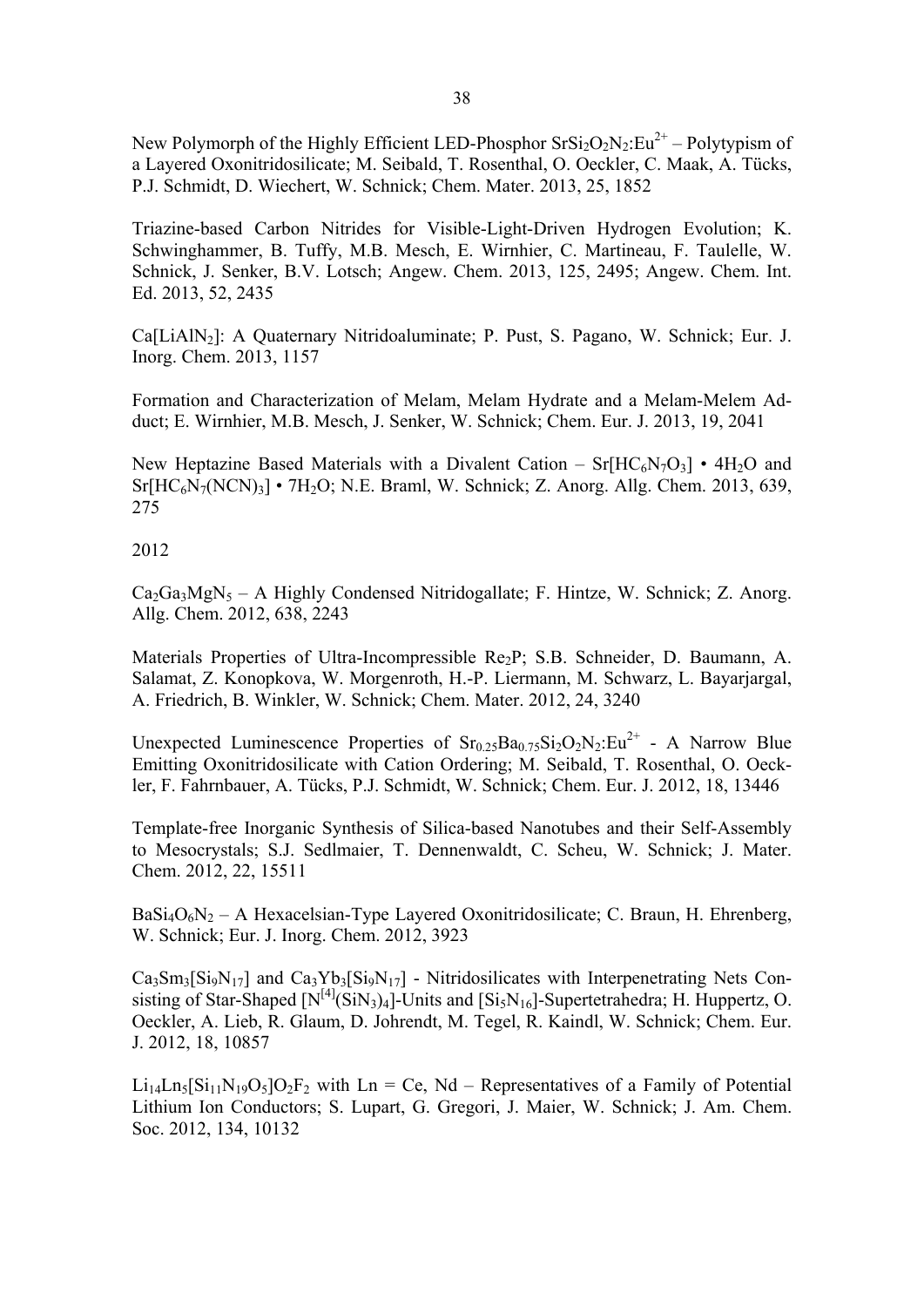Ammonothermal Synthesis of Alkali N,N'-bis(aminocarbonyl)-phosphorodiamidates  $M[PO<sub>2</sub>(NHCONH<sub>2</sub>)<sub>2</sub>]$  (M = Na, K, Rb); E. Wirnhier, R.D. Boller, W. Schnick; Eur. J. Inorg. Chem. 2012, 3296

Reversible High-Pressure Phase Transition in LaN; S.B. Schneider, D. Baumann, A. Salamat, W. Schnick; J. Appl. Phys. 2012, 111, 093503

LiCa<sub>3</sub>Si<sub>2</sub>N<sub>5</sub> – A Lithium Nitridosilicate with a  $[Si<sub>2</sub>N<sub>5</sub>]<sup>7</sup>$  Double-Chain; S. Lupart, W. Schnick; Z. Anorg. Allg. Chem. 2012, 638, 2015

 $Ca[PO<sub>2</sub>(NH)<sub>3</sub>(CO)<sub>2</sub>]$  – The First Biuretooxophosphate with a Divalent Cation; E. Wirnhier, W. Schnick; Z. Anorg. Allg. Chem. 2012, 638, 920

An Unprecedented AB<sub>2</sub> Tetrahedra Network Structure Type in a High-Pressure Phase of Phosphorus Oxonitride PON; D. Baumann, S.J. Sedlmaier, W. Schnick; Angew. Chem. 2012, 124, 4785; Angew. Chem. Int. Ed. 2012, 51, 4707

Rare-Earth Melonates  $LnC_6N_7(NCN)_3 \cdot xH_2O$  (Ln = La, Ce, Pr, Nd, Sm, Eu, Tb;  $x = 8$ -12): Synthesis, Crystal Structures, Thermal Behavior, and Photoluminescence Properties of Heptazine Salts with Trivalent Cations; S.J. Makowski, A. Schwarze, P.J. Schmidt, W. Schnick; Eur. J. Inorg. Chem. 2012, 1832

A Systematic Approach to Alkali Biuretooxophosphates; E. Wirnhier, W. Schnick; Eur. J. Inorg. Chem. 2012, 1840

Crystal Structure of Barium Oxonitridophosphate, Ba<sub>3</sub>P<sub>6</sub>O<sub>6</sub>N<sub>8</sub>; S.J. Sedlmaier, D. Weber, W. Schnick; Z. Kristallogr. – NCS 2012, 227, 1

Supramolecular Hydrogen-Bonded Structures Between Melamine and N Heterocycles; S.J. Makowski, M. Lacher, C. Lermer, W. Schnick; J. Mol. Struct. 2012, 1013, 19

High-Pressure Synthesis and Structural Investigation of  $H_3P_8O_8N_9$ : A New Phosphorus(V) Oxonitride Imide with an Interrupted Framework Structure; S.J. Sedlmaier, V.R. Celinski, J. Schmedt auf der Günne, W. Schnick; Chem. Eur. J. 2012, 18, 4358

Luminescence Tuning of MOFs via Ligand to Metal and Metal to Metal Energy Transfer by Co-Doping of  $[Gd_2Cl_6(bipy)_3]$  • 2bipy with Europium and Terbium; P.R. Matthes, C.J. Höller, M. Mai, J. Heck, S.J. Sedlmaier, S. Schmiechen, C. Feldmann, W. Schnick, K. Müller-Buschbaum; J. Mater. Chem. 2012, 22, 10179

Formation of a Hydrogen-Bonded Heptazine Framework by Self-Assembly of Melem into a Hexagonal Channel Structure; S.J. Makowski, P. Köstler, W. Schnick; Chem. Eur. J. 2012, 18, 3248

 $Ba_3Ga_3N_5 - A$  Novel Host Lattice for Eu<sup>2+</sup>-Doped Luminescent Materials with Unexpected Nitridogallate Substructure; F. Hintze, F. Hummel, P.J. Schmidt, D. Wiechert, W. Schnick; Chem. Mater. 2012, 24, 402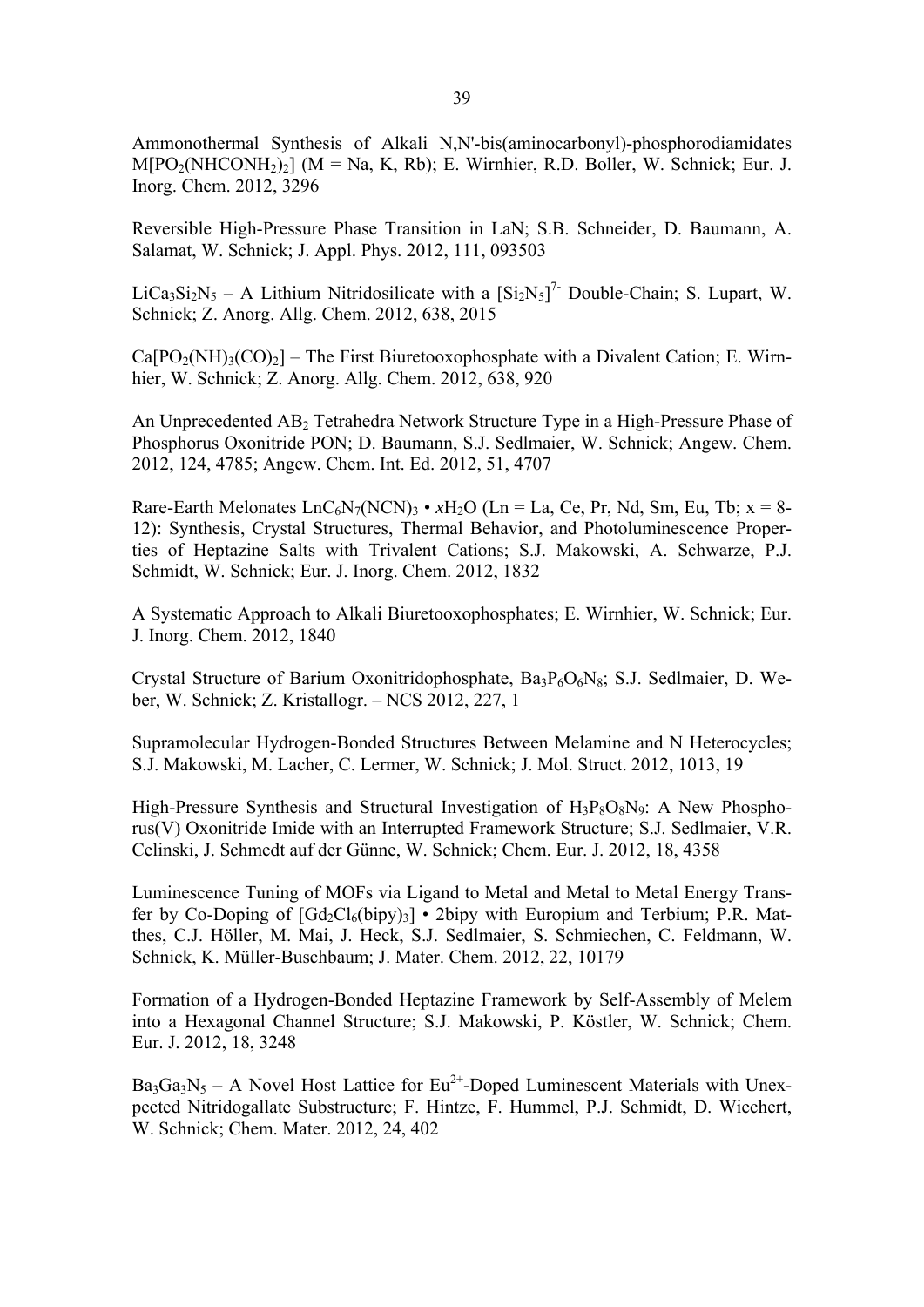High-Pressure Synthesis and Characterization of the Alkali Diazenide  $Li<sub>2</sub>N<sub>2</sub>$ ; S.B. Schneider, R. Frankovsky, W. Schnick; Angew. Chem. 2012, 124, 1909; Angew. Chem. Int. Ed. 2012, 51, 1873

Synthesis of Alkaline Earth Diazenides  $M_{AE}N_2$  ( $M_{AE} = Ca$ , Sr, Ba) by Controlled Thermal Decomposition of Azides under High Pressure; S.B. Schneider, R. Frankovsky, W. Schnick; Inorg. Chem. 2012, 51, 2366

 $Ba_6P_{12}N_{17}O_9Br_3 - A$  Column-Type Phosphate Structure Solved from Single-Nanocrystal Data Obtained by Automated Electron Diffraction Tomography; E. Mugnaioli, S.J. Sedlmaier, O. Oeckler, U. Kolb, W. Schnick; Eur. J. Inorg. Chem. 2012, 121

 $Li<sub>2</sub>St<sub>4</sub>Al<sub>2</sub>Ta<sub>2</sub>N<sub>8</sub>O - A Nitridoalumotantalate with BCT-Zeolite Type Structure; P. Pust,$ W. Schnick; Z. Anorg. Allg. Chem. 2012, 638, 352

Investigation of the Hydrolysis Stability of Triazine Tricarboxylate in the Presence of Transition Metal(II) Ions and Synthesis and Crystal Structure of the Alkaline Earth Triazine Tricarboxylates  $M_3[C_3N_3(CO_2)_3]_2 \cdot 12H_2O$  (M = Sr, Ba); S.J. Makowski, E. Calta, M. Hörmannsdorfer, W. Schnick; Z. Anorg. Allg. Chem. 2012, 638, 345

Formation of Cocrystals between Alkali Triazine Tricarboxylates and Cyanuric Acid – Reactivity Considerations and Structural Characterization of the Adduct Phases  $M_3[C_3N_3(CO_2)_3][C_3N_3O_3H_3]$  •  $H_2O$  (M = K, Rb); S.J. Makowski, E. Calta, M. Lacher, W. Schnick; Z. Anorg. Allg. Chem. 2012, 638, 88

 $LiLa<sub>5</sub>Si<sub>4</sub>N<sub>10</sub>O$  and  $LiPr<sub>5</sub>Si<sub>4</sub>N<sub>10</sub>O$  – Chain-Type Oxonitridosilicates; S. Lupart, W. Schnick; Z. Anorg. Allg. Chem. 2012, 638, 94

Formation of Melamium Adducts by Pyrolysis of Thiourea or Melamine/NH4Cl Mixtures; N.E. Braml, A. Sattler, W. Schnick; Chem. Eur. J. 2012, 18, 1811

## **Patents**

New Phosphors, such as New Narrow-Band Red Emitting Phosphors, for Solid State Lighting; P.J. Schmidt, F. Hintze, P.A.H. Pust, V. Weiler, C. Hecht, S.F. Schmiechen, W. Schnick, D.U. Wiechert; PCT Int. Appl. 2013, WO 2013175336, A1; Koninklijke Philips Electronics NV, Philips Intellectual Property & Standards GmbH, Germany

Mn-Activated Hexafluorosilicates for LED Applications; V. Weiler, P.J. Schmidt, W. Schnick, M.A. Seibald; PCT Int. Appl. 2013, WO 2013088313, A1; Koninklijke Philips Electronics NV, Philips Intellectual Property & Standards GmbH, Germany

Orange to Red Emitting Silicon-Oxynitride Luminescent Materials; P.J. Schmidt, C.S. Hecht, W. Schnick; PCT Int. Appl. 2012, WO 2012077042, A1; Koninklijke Philips Electronics NV, Philips Intellectual Property & Standards GmbH, Germany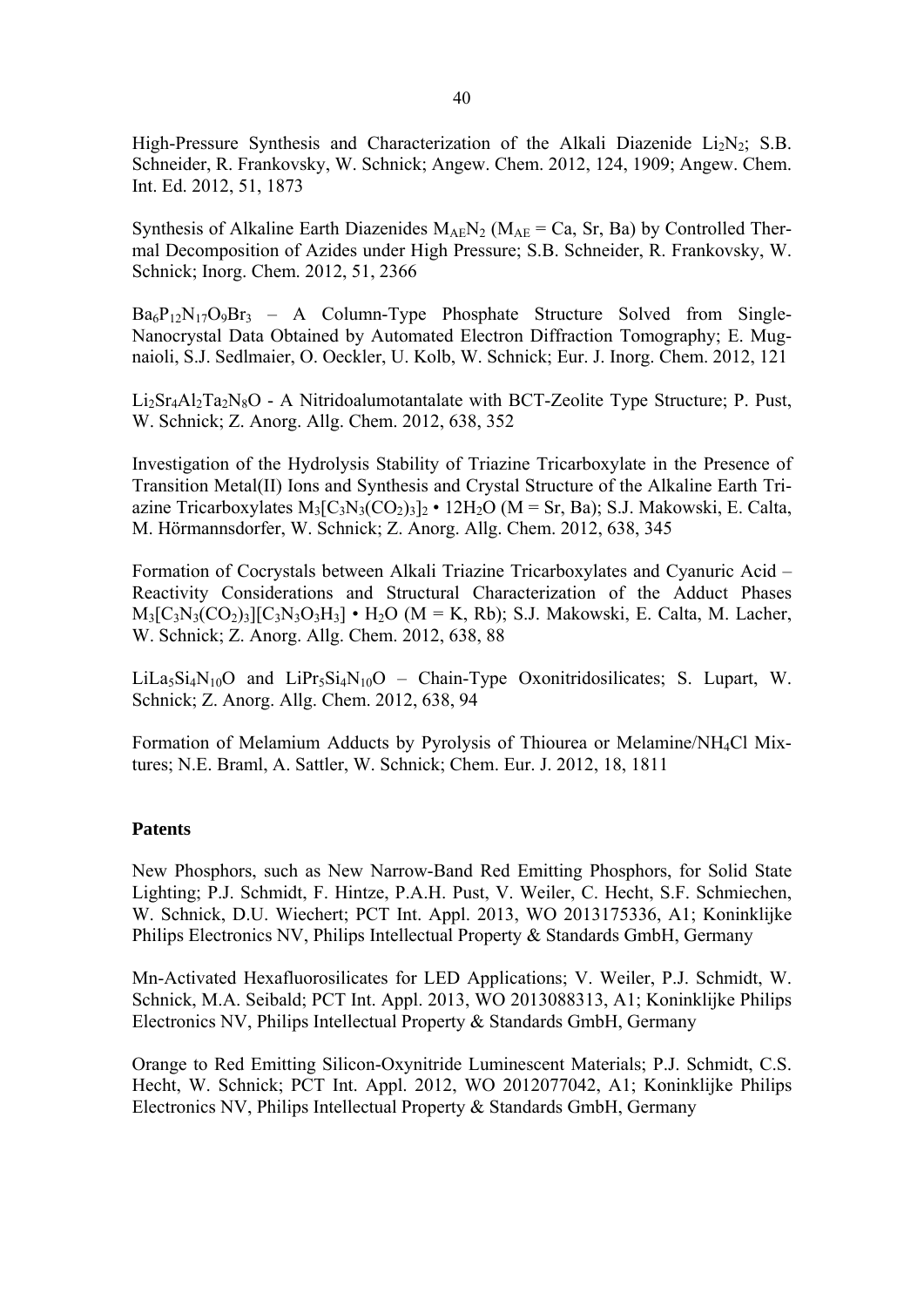#### **Other Activities**

Co-management board Department of Chemistry, University of Munich LMU (2000 – 2002, since 2007), Chairman (2000 – 2001, 2010 – 2012); member scientific council / board of trustees Fonds der Chemischen Industrie FCI (since 2005); board member GDCh section solid-state chemistry and materials research (2006 – 2013); member of the advisory council of the Dr. Klaus Römer Foundation, Munich (since 2011), Chairman (2011 – 2012); nomination committee for the Wilhelm-Klemm Award and the Alfred-Stock Memorial Award of the GDCh (2007 – 2014); nomination committee for the Horst-Dietrich-Hardt Award, University of Saarland (since 2008); member of the editorial advisory boards of the scientific journals Chemistry of Materials, Journal of Solid State Chemistry, Solid State Sciences, Zeitschrift für Anorganische und Allgemeine Chemie, Zeitschrift für Naturforschung B (Chemical Sciences).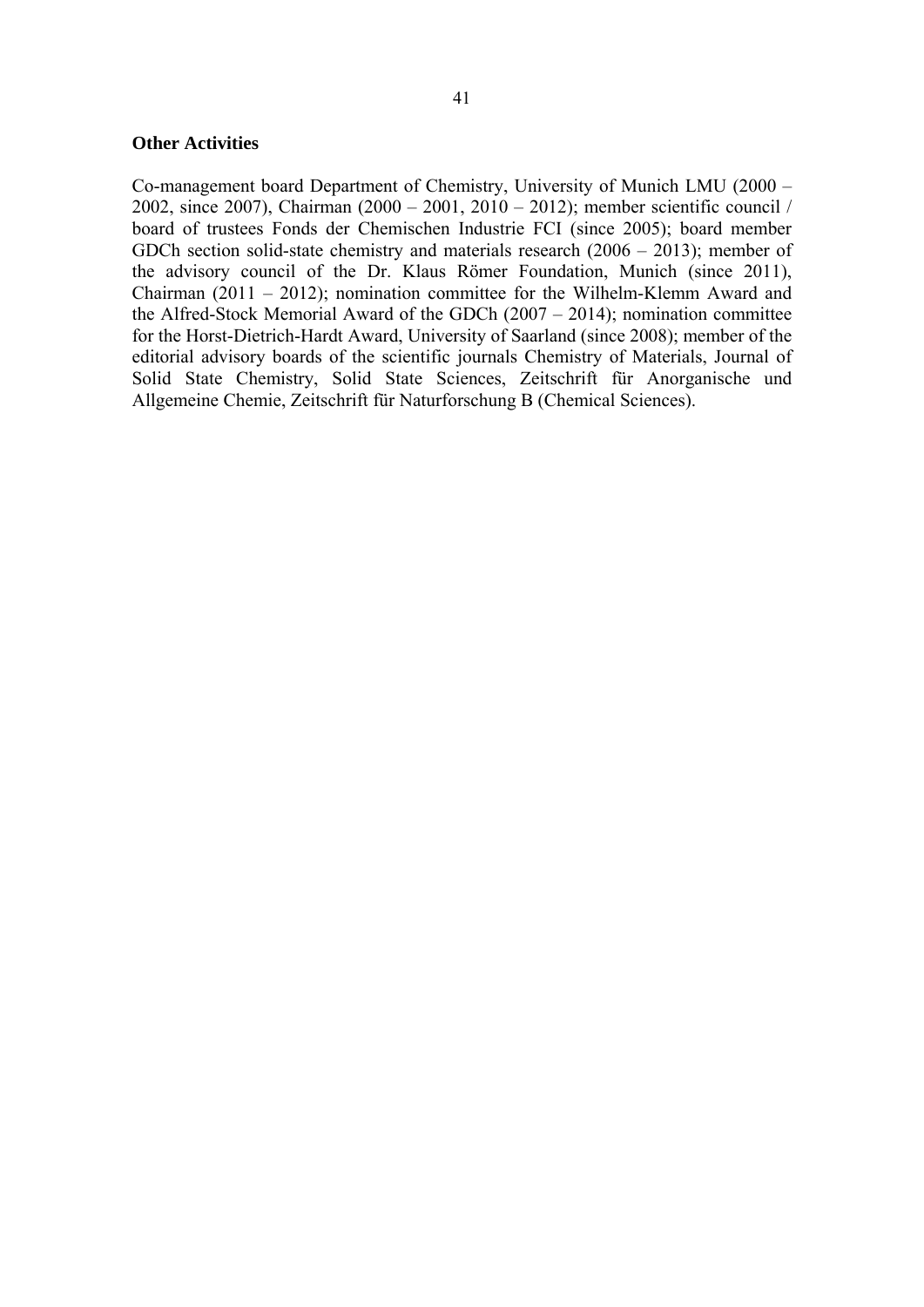# Inorganic Chemistry

# **Apl. Prof. Dr. rer. nat. Dr.rer.nat.habil. Karlheinz Sünkel**

Born 1955 in Munich, study of chemistry at LMU Munich (1974-1979), PhD degree with Prof. Dr. W. Beck (1982), Jan.-Dez. 1983 University of Southern California at Los. Angeles, with Prof. R. Bau, habilitation under mentoring by Prof. Dr. W. Beck (1990), Akad. Oberrat since Nov. 1994, Privatdozent since Jan. 1991, apl. Prof. since Feb. 1998

# **Research Topics**

Synthesis and reactivity of ring-functionalized cyclopentadienyl complexes, organometallic coordination polymers, organometallic reaction mechanisms, synthesis and photo-physical properties of cyclometallated Ir- and Pt-complexes.

# **Extramural Research Funding**

Fraunhofer-Gesellschaft für Angewandte Polymerforschung

# **Publications**

First cyclometalated iridium(III) complex containing methyl 2-amino-2-deoxy- $\beta$ -Dglucopyranoside as N,O-chelate. M. Graf, K. Sünkel , *Inorg. Chim. Acta* **387** *(*2012*),* 81*.* 

2-Pyridylmetallocenes: Part 2. Cyclomercuration of 2-Pyridyl-cyrhetrene. Molecular structures of 2-pyridyl-cyrhetrene and 1-Chloromercurio-2-(2-pyridyl)-cyrhetrene**.**  Karlheinz Sünkel, Stefan Weigand, *Inorg. Chem. Commun.* **21** *(*2012*),* 24

Coordination Chemstry of Perhalogenated Cyclopentadienes and Alkynes, XXIX. The Reaction of Ni(0) and Pt(0) Phosphane Complexes with Trichlorethene, Hexachloroand Hexabromocyclopentadiene. K. Sünkel, St. Bernhartzeder, U. Birk, *Z. Naturforsch*. **67 B** (2012), 557

Coordination chemistry of perhalogenated cyclopentadienes and alkynes. Part 30. New high-yield Syntheses of monochloroferrocene and 1,2,3,4,5- pentachloroferrocene. Molecular structures of 1,2- dichloroferrocene and 1,2,3- trichloroferrocene. St. Bernhartzeder and K. Sünkel, *J. Organomet. Chem.* **716** (2012), 146

2-Pyridylmetallocenes: Part III. Cyclomercuration of 2-Pyridyl-ferrocene and 1-(2 pyridyl)-2-methyl-ferrocene. Molecular structures of  $[1-(2-C<sub>5</sub>H<sub>4</sub>N).2 (CH_3)C_5H_3[Fe(C_5H_5), [1-(CIHg)-2-(2-C_5H_4N)C_5H_3]Fe(C_5H_5)$  and  $[1-(CIHg)-2-(2-C_5H_4N)C_5H_3]Fe(C_5H_5)$ C5H4N)-3-(CH3)C5H2]Fe(C5H5). K. Sünkel, S. Weigand, *Polyhedron* **44** *(2*012), 133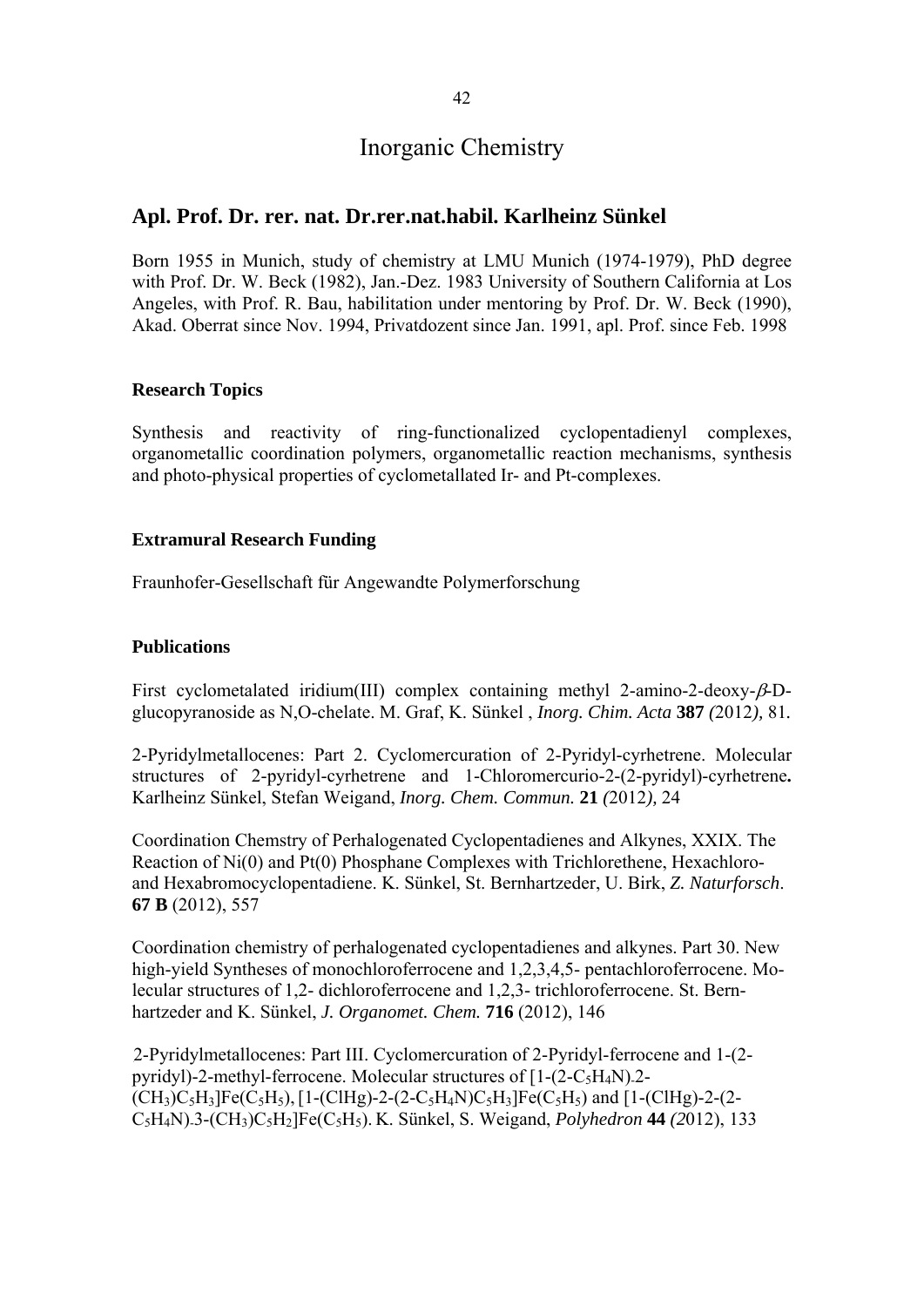2-Pyridylmetallocenes, part IV. Cycloplatination of 2-pyridyl-ferrocene, –ruthenocene and –cymantrene. Molecular structures of  $\sigma$ -Pt $\{ (C_5H_5)$ M[C<sub>5</sub>H<sub>2</sub>R(2-C<sub>5</sub>H<sub>4</sub>N)]}Cl (DMSO) ( $R=H$ ,  $M=Fe$ ,  $Ru$ ;  $R=Me$ ,  $M=Fe$ ) and  $\sigma$ - $Pt$ { $(C_5H_5)Fe[C_5H_3(2-$ C5H4N)]}(acac). K. Sünkel, R. Branzan, S. Weigand, Inorg. Chim. Acta **399** (2013), 193

Komplexchemie perhalogenierter Cyclopentadiene und Alkine, Teil 31. Darstellung von 2,3-Dichlor- und 2,3,4-Trichlor-1-(2-pyridyl)ferrocen  $[\text{CpFe} \{C_5H_{2n}Cl_{2+n}(2-C_5H_4N)\}]$  $(n=0, 1)$ . Molekülstrukturen von  $[CpFe{C<sub>5</sub>HCl<sub>3</sub>(2-C<sub>5</sub>H<sub>4</sub>N)}]$  und  ${C<sub>5</sub>HCl<sub>2</sub>(PPh<sub>3</sub>)(2-$ C5H4N)}, einem unerwarteten Nebenprodukt. K. Sünkel, S. Weigand, *Z. Naturforsch*. **67**B (2012), 887.

Synthesis and structural characterization of bis-cyclometalated complexes.  $[M(\text{ptpy})_2(S_2\text{COCH}_3)]$  (M = Rh, Ir; ptpy = 2-(p-tolyl)pyridinato). M. Graf, H.-C. Böttcher, K. Sünkel. *Inorg. Chim. Acta* **394**, (2013), 363

Synthesis and Molecular Structure of the New Green Emitting Complex  $[\text{Ir}_2(\mu_2$ oxamidato-*N*,*N*' ,*O*,*O*' )(2-(p-tolyl)pyridinato)4], M. Graf,R. Czerwieniec, K. Sünkel *Z. Anorg. Allg. Chem*. **639** (2013), 1090

Coordination Chemistry of Polynitriles, I. Syntheses and Crystal Structures of [Ag(PCC)(DMF)], [Ni(DMF)<sub>6</sub>](PCC)<sub>2</sub> and [Co(DMF)<sub>6</sub>](PCC)<sub>2</sub> (PCC= [C<sub>5</sub>(CN)<sub>5</sub>]<sup>-</sup>, DMF= *N*,*N*-dimethylformamide), K. Sünkel, D. Reimann, *Z. Naturforsch*. **68**B (2013), 546

2-Pyridylmetallocenes, Part V. Synthesis of Hydroxymethyl-, Formyl- and Carboxypyridylferrocene and Study of their Cycloplatination Reactions. Molecular Structures of  $[\{C_5H_3R(2-C_5H_4N)-1,2\}$ Fe Cp] (R= CHO, COOH) and  $\sigma$ -Pt $[(C_5H_5)Fe\{C_5H_2(2-C_5H_4N)-1,2\}$ C5H4N)(CH2OH)}]Cl (DMSO). K. Sünkel, H. Budde, S. Weigand, *Z. Anorg. Allg. Chem*. **639** (2013), 1242.

Luminescent diiridium(III) complex with a bridging biuretato ligand in unprecedented *N*,*N*′:*O*,*O*′ coordination. M. Graf, K. Sünkel, R. Czerwieniec, H.-C. Böttcher, *J. Organomet. Chem*. **745-746** (2013), 341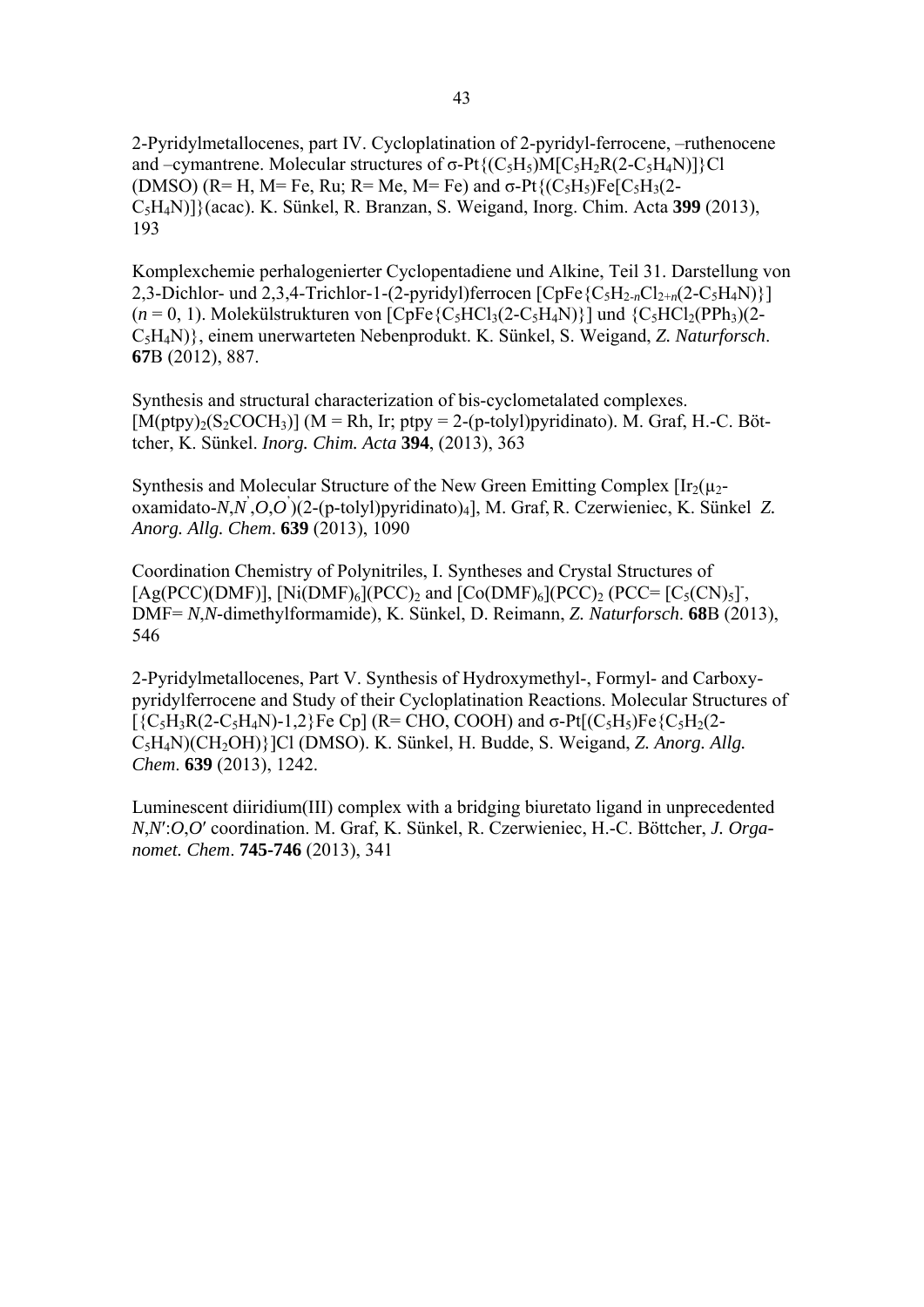# **Biochemistry**

# **Prof. Dr. rer. nat. Roland Beckmann**

Born 1965 in Luzern / Switzerland, Roland Beckmann studied Biochemistry at the Freie Universität Berlin from 1986-1992 where he also received his PhD in 1995. He then joined Prof. Dr. Günter Blobel's Lab at Rockefeller University, New York, as a Postdoctoral fellow from 1995-2000. From 2001 until 2006 he worked as a Group Leader of an independent Junior group of the VolkswagenStiftung at the Charitè, Humboldt University, Berlin. Since 2006 he holds his current position as a W3-full professor at the LMU Munich.

## **Research Topics**

Structural Biochemistry of translation and co-translational events: Cryo-electron microscopy in combination with single particle analysis. Mechanism of protein targeting and translocation, structural basis of eukaryotic translation termination and recycling, mechanisms of translation mediated mRNA surveillance, ribosome biogenesis.

# **Honors, Awards, Memberships**

Member of the German National Academy of Sciences (Leopoldina) Member of the European Molecular Biology Organization (EMBO) Referee for scientific journals, including Science, Nature and Cell Member of the DFG study section 'Biophysics and Biochemistry'

## **Extramural Research Funding**

European Research Council Advanced Grant "CRYOTRANSLATION"

Excellence Cluster *Center for Integrated Protein Sciences Munich* (DFG and the Graduate School *Quantitative Biology Munich* (DFG and the Federal Ministry of Education and Research)

Federal Ministry of Education and Research)

Collaborative Research Center 594 (German Research Council) "Molecular machines in protein folding and translocation "

Collaborative Research Center 646 (German Research Council) "Regulatory Networks in Genome Expression and Maintenance"

Research Group FOR 967 (German Research Council) "Ribosomal tunnel exit ligands" Research Group FOR 1805 (German Research Council) "Translational dynamics and accuracy"

Student Research Training Group 1721 (German Research Council) "Integrated analysis of protein complexes and hybrid methods in genome biology"

Fellowships from EMBO and Boehringer Ingelheim Fonds to postdocs and students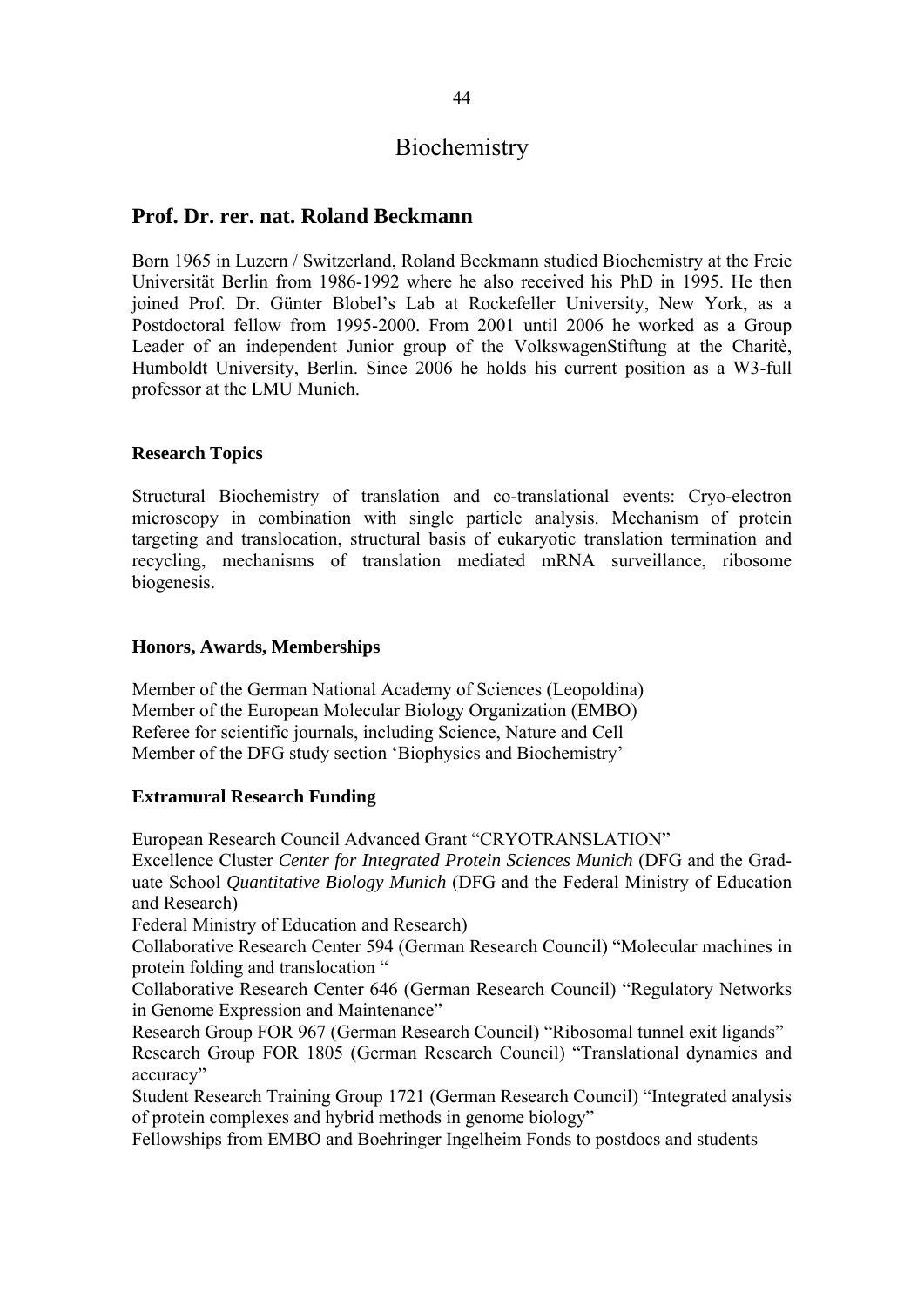## **Publications – Scientific Papers**

2013

Tosi, A., Haas, C., Herzog, F., Gilmozzi, A., Berninghausen, O., Ungewickell, C., Gerhold CB., Lakomek K., Aebersold R., Beckmann R. and Hopfner KP. (2013) Structure and subunit topology of the INO80 chromatin remodeler and its nucleosome complex. *Cell 154,* 1207-1219.

Anger, A.M., Armache, J.P., Berninghausen, O., Habeck M., Subklewe, M., Wilson, D.N., and Beckmann, R. (2013) Structures of the human and Drosophila 80S ribosome *Nature* 497, 80-85

Leidig, C., Bange, G., Kopp, J., Amlacher, S., Aravind, A., Wickles, S., Witte,G., Hurt, E., Beckmann, R., and Sinning I. (2013) Structural characterization of a eukaryotic chaperone, the ribosome-associated complex (RAC) *Nat Struct Mol Biol* 20, 23-28

Norousi, R., Wickles, S., Leidig, C., Becker, T., Schmid, V.J., Beckmann, R. Tresch, A. (2013) Automatic post-picking using MAPPOS improves particle image detection from cryo-EM micrographs. *J Struct Biol.* 182(2): 59-66

Armache, J.P., Anger, A.M., Márquez, V., Franckenberg, S., Fröhlich, T., Villa, E., Berninghausen, O., Thomm, M., Arnold, G.J., Beckmann, R. and Wilson, D.N. (2013) Promiscuous behaviour of archaeal ribosomal proteins: implications for eukaryotic ribosome evolution Nucleic

*Acids Research* 41, 1284-1293

## 2012

Bradatsch, B., Leidig, C., Granneman, S., Gnadig, M., Tollervey, D., Bottcher, B., Beckmann, R. and Hurt, E. (2012)

Structure of the pre-60S ribosomal subunit with nuclear export factor Arx1 bound at the exit tunnel.

*Nat Struct Mol Biol* 19, 1234-1241

Franckenberg, S., Becker, T. and Beckmann, R. (2012) Structural view on recycling of archaeal and eukaryotic ribosomes after canonical termination and ribosome rescue *Current opinion in structural biology* 22, 786-796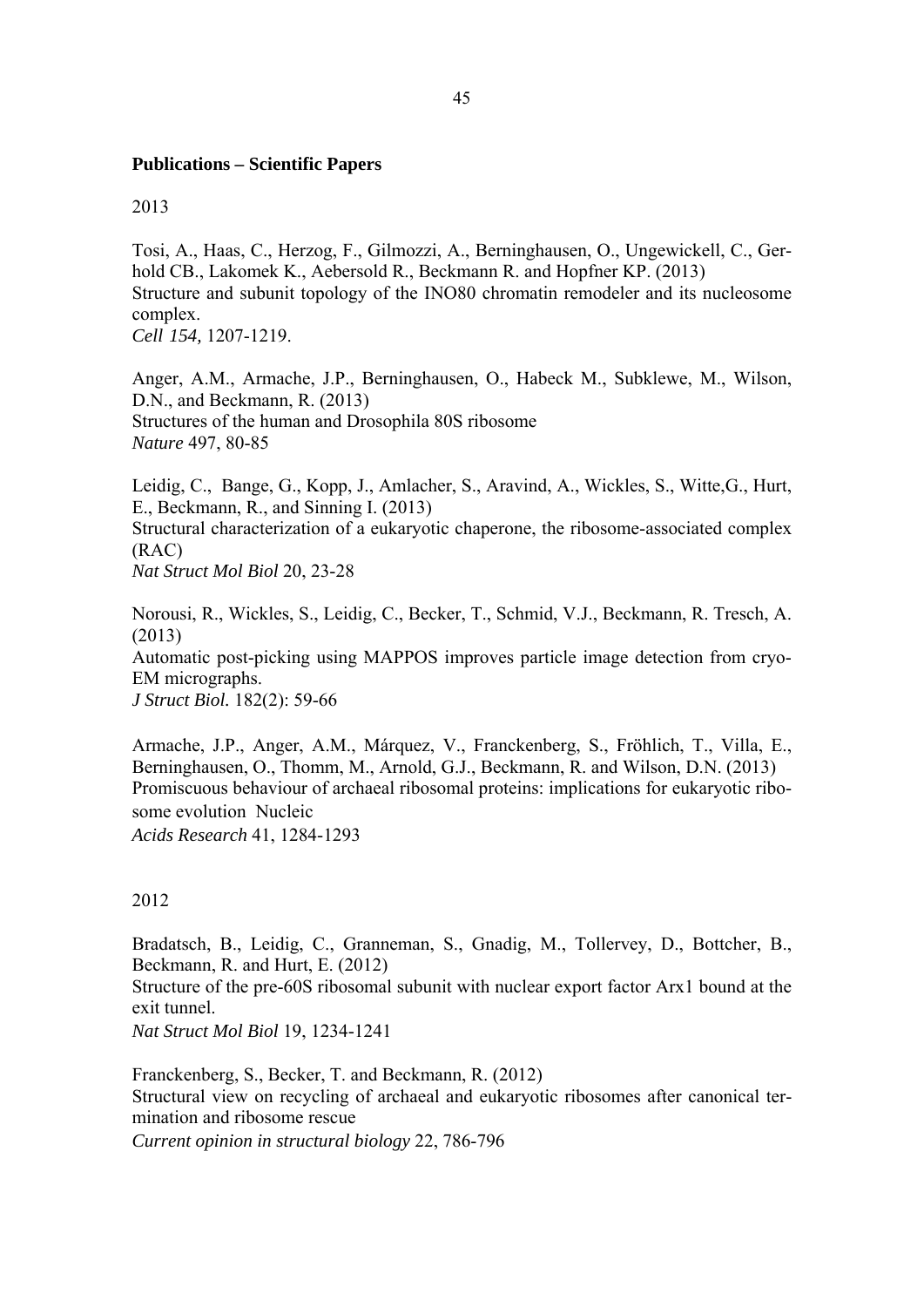Dönhöfer, A., Franckenberg, S., Wickles, S., Berninghausen, O., Beckmann, R. and Wilson, D.N. (2012). Structural basis for TetM-mediated tetracycline resistance *Proc Natl Acad Sci U S A* 109, 16900-16905.

Gumbart, J., Schreiner, E., Wilson, D.N., Beckmann, R. and Schulten, K. (2012) Mechanisms of SecM-mediated stalling in the ribosome *Biophysical Journal* 103, 331-341.

Grela, P., Gajda, M.J., Armache, J.P., Beckmann, R., Krokowski, D., Svergun, D.I., Grankowski, N. and Tchorzewski, M. (2012) Solution structure of the natively assembled yeast ribosomal stalk determined by small-angle X-ray scattering *The Biochemical Journal* 444, 205-209.

Becker, T., Franckenberg, S., Wickles, S., Shoemaker, C.J., Anger, A.M., Armache, J.P., Sieber, H., Ungewickell, C., Berninghausen, O., Daberkow, I., Karcher, A., Thomm, M., Hopfner, KP., Green, R. and Beckmann, R. (2012)

Structural basis of highly conserved ribosome recycling in eukaryotes and archaea *Nature* 482, 501-506.

Jarasch, A., Dziuk, P., Becker, T., Armache, J.P., Hauser, A., Wilson, D.N. and Beckmann, R. (2012) The DARC site: a database of aligned ribosomal complexes *Nucleic Acids Research*, 40, 495-500.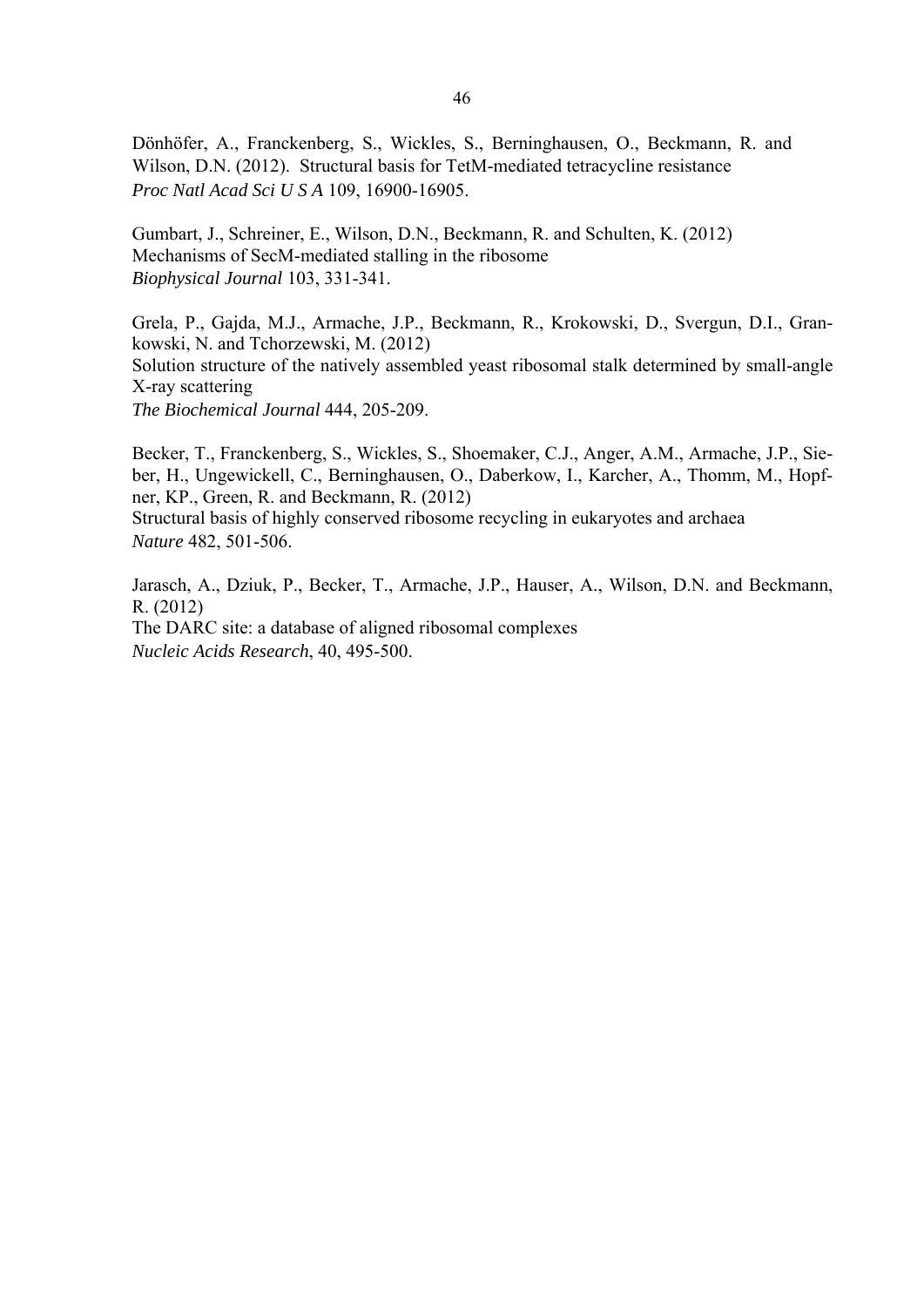# Biochemistry – Max-Planck-Institute of Biochemistry

# **Prof. Dr. rer. nat. Elena Conti**

Born 1967 in Varese (Italy); 1986-1991 Chemistry Degree at University of Pavia (Italy); 1996 PhD degree by the Faculty of Physical Sciences at Imperial College of Science, Technology and Medicine, London (UK) in the group of Dr Peter Brick; 1997- 1999 Postdoctoral fellow at The Rockefeller University, New York (USA) in the group of Dr. John Kuriyan; 1999-2007 Group Leader at the European Molecular Biology Laboratory, EMBL, Heidelberg (Germany); 2007 Max Planck Director and Scientific Member at the Max Planck Institute of Biochemistry, heading the Structural Cell Biology Department; 2007, Honorary Professor at LMU Munich.

## **Research Topics**

RNA metabolism: Molecular mechanisms of RNA quality control, RNA transport and RNA degradation. Unwinding RNA helicases, RNA binding proteins, nucleases. Structural biology, X-ray crystallography, biochemistry, biophysics.

### **Honors, Awards, Memberships**

Louis-Jeantet Prize for Medicine Theodor Bücher medal (FEBS) Hans Krebs medal (FEBS) ERC Advanced Grant Member of the European Molecular Biology Organization (EMBO) Member of International Max Planck Research School, Martinsried Editor *RNA Journal*  Member of the Editorial Board *Current Opinion Structural Biology*

## **Extramural Research Funding**

European Research Council Advanced Grant "DEAD2THEEND" Marie Curie Initial Training Network RNPnet Excellence Cluster *Center for Integrated Protein Sciences Munich* (DFG and the Federal Ministry of Education and Research) Graduate School *Quantitative Biology Munich* (DFG and the Federal Ministry of Education and Research) Collaborative Research Center 646 (German Research Council) "Regulatory Networks in Genome Expression and Maintenance" Collaborative Research Center 1035 (German Research Council) "Control of protein function by conformational switching". Collaborative Research Group FOR1680 (German Research Council) "Unravelling the prokaryotic immune system"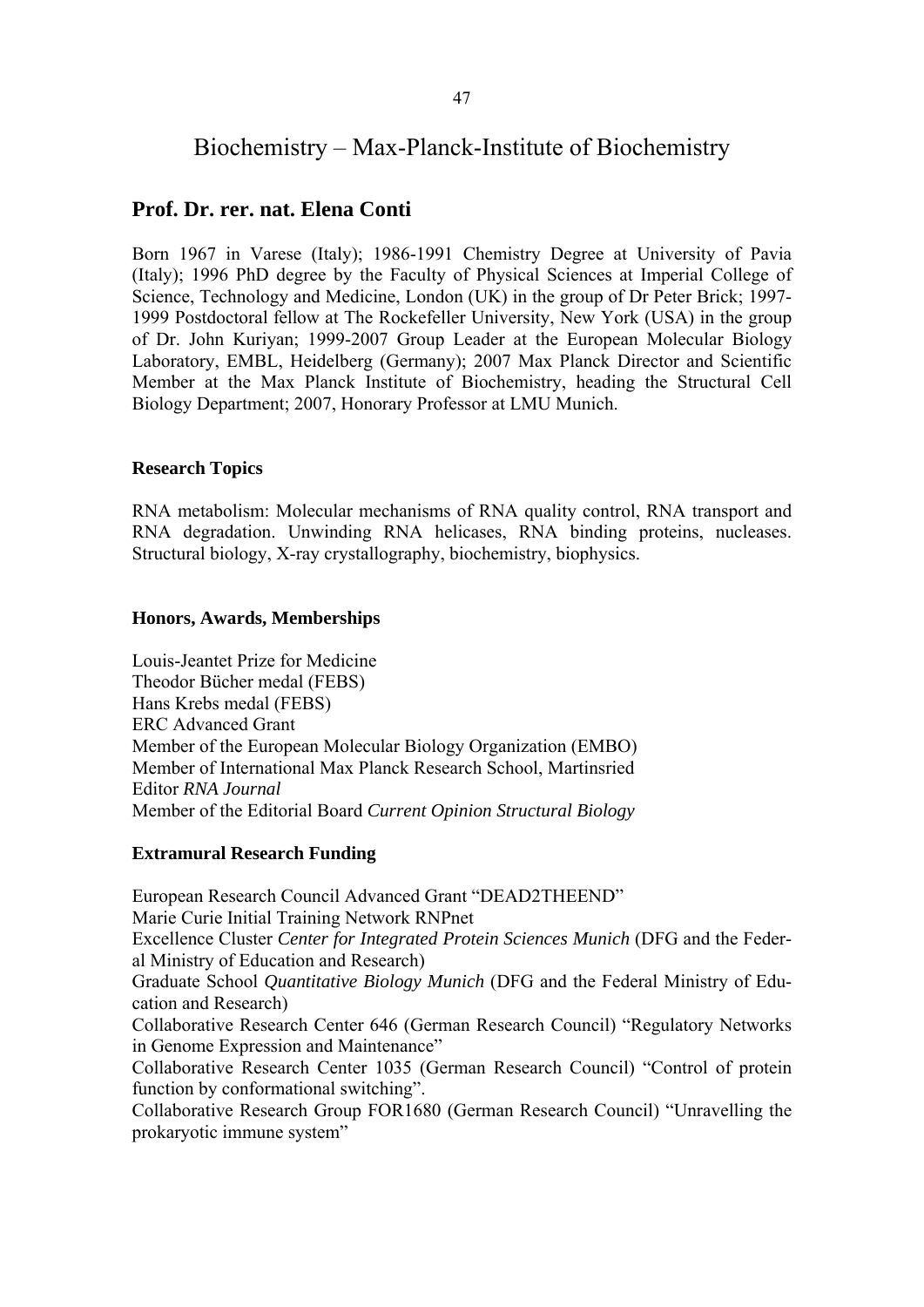Student Research Training Group 1721 (German Research Council) "Integrated analysis of protein complexes and hybrid methods in genome biology" Fellowships from EMBO and Boehringer Ingelheim Fonds to postdocs and students

# **Publications – Scientific Papers**

# 2013

Buchwald G. Schüssler S, Basquin. C., Le Hir H. and Conti E. (2013). Crystal structure of the human eIF4AIII-CWC22 complex shows how a DEAD-box protein is inhibited by a MIF4G domain. Proc Natl Acad USA 110, E4611-E4618.

Bhaskar V., Roudko V., Basquin J., Sharma K., Urlaub H., Seraphin B. and Conti E. (2013). Structure and RNA-binding properties of the Not1–Not2–Not5 module of the yeast Ccr4–Not complex. Nat. Struct. Mol. Biol. 20, 1281-1288.

Sharif H. and Conti E. (2013). Architecture of the Lsm1-7-Pat1 Complex: a conserved assembly in eukaryotic mRNA turnover. Cell Rep. 5, 283-291.

Makino D.L., Halbach F. and Conti E. (2013). The exosome and proteasome: common principles of degradation control. Nat. Rev. Mol. Cell. Biol. 14, 650-660. (review)

Halbach F., Reichelt P., Rode M. and Conti E. (2013). The yeast Ski complex: crystal structure and substrate channeling to the exosome. Cell 154, 814-826.

Makino D.L. and Conti E. (2013) Structure determination of an 11-subunit exosome in complex with RNA by Molecular Replacement*.* Acta Cryst. D69, 2226-2235*.* 

Sharif H., Ozgur S., Sharma K., Basquin C., Urlaub H. and Conti E. (2013). Structural analysis of the yeast Dhh1-Pat1 complex reveals how Dhh1 engages Pat1, Edc3 and RNA in mutually exclusive interactions. Nucl. Ac. Res. 41, 8377-8390.

Von Moeller H., Lerner R., Ricciardi A., Basquin C., Marzluff W.F. and Conti E. (2013). Structural and biochemical studies of SLIP1-SLBP identifies DBP5 and eIF3g as SLIP1-binding proteins. Nucl. Ac. Res. 41, 7960-7971.

Makino D.L., Baumgärtner M. and Conti E. (2013). Crystal structure of an RNA-bound 11-subunit eukaryotic exosome complex. Nature 495, 70-75.

## 2012

Basquin J., Roudko V.V., Rode M., Basquin C., Seraphin B. and Conti E. (2012). Architecture of the nuclease module of the Ccr4-Not complex: the Not1-Caf1-Ccr4 interaction. Mol Cell 48, 1-12.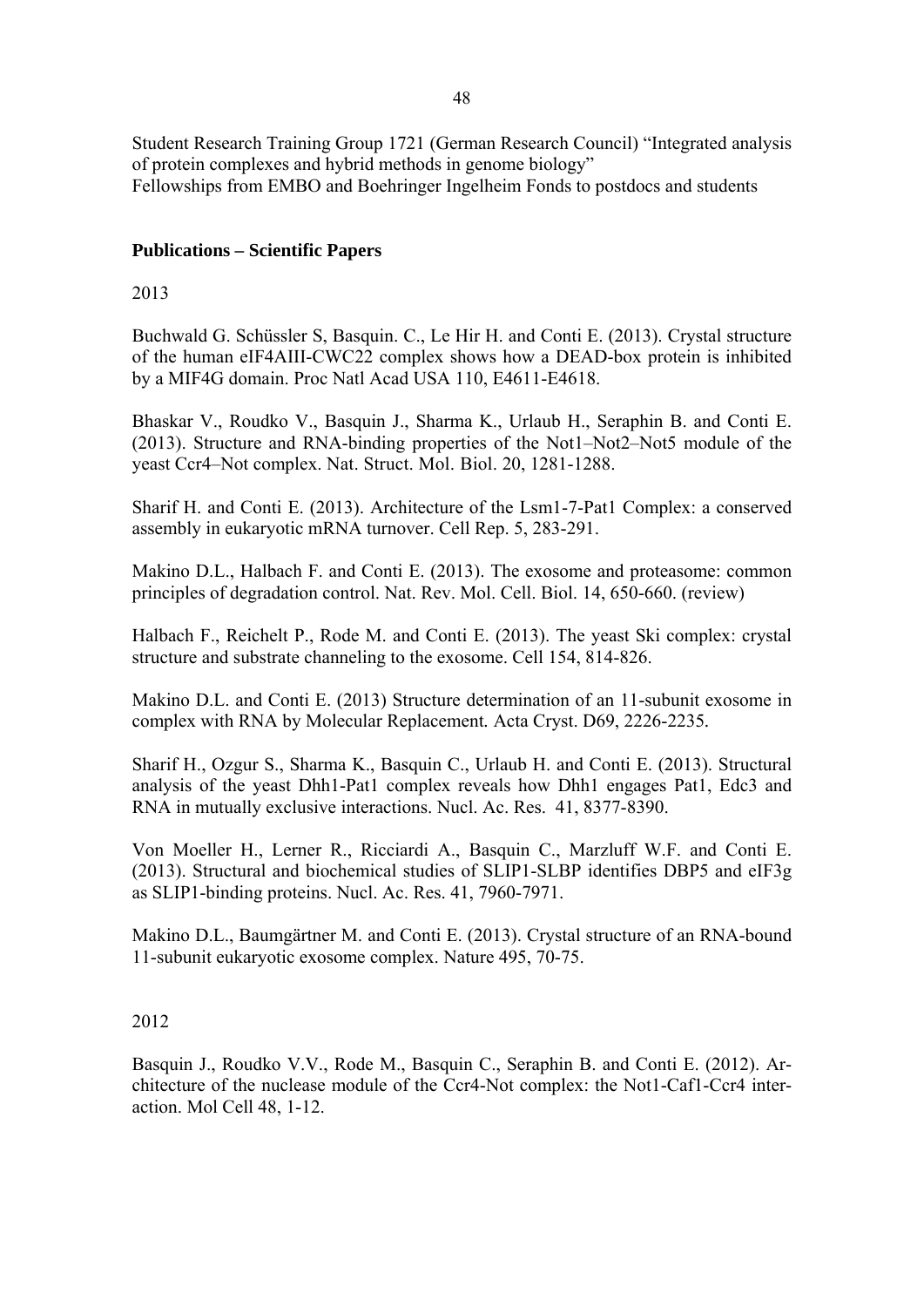Melero R., Buchwald G., Castano R., Raabe M., Gil D., Lazaro M., Urlaub, H., Conti E. and Llorca O. (2012). The cryo-EM structure of the UPF-EJC complex shows UPF1 is poised toward the RNA 3' end. Nat Struct. Mol Biol. 19, 498-505.

Jeyaprakash A.A., Santamaria A., Jayachandran U., Chan Y.W., Benda C., Nigg E. and Conti E. (2012). Structural and functional organization of the Ska complex, a key component of the kinetochore-microtubule interface. Mol Cell 46, 1-13.

Murachelli A.G., Ebert J., Basquin C., Le Hir H. and Conti E. (2012). The structure of the ASAP core complex reveals the existence of a Pinin-containing PSAP complex. Nat. Struct. Mol. Biol. 19, 378-386.

Halbach F., Rode M. and Conti E. (2012). The crystal structure of *S. cerevisiae* Ski2, a DExH helicase associated with the cytoplasmic functions of the exosome. RNA 18, 124-134.

## **Other Activities**

EMBO Fellowship Committee, Review committee, EMBL, Grenoble (FR), Armenise-Harvard Foundation, Scholarship Advisory Committee, Managing Director, Max Planck Institute of Biochemistry (Munich).

Meeting co-organizer:  $107<sup>th</sup>$  Boehringer-Ingelheim Titisee conference on 'RNA transport' (Germany), Murnau Conference 'Structural Biology of Macromolecular Transport' (Germany) EMBO meeting, Nice (France)

Keynote speaker/session chair: RNA meeting, Davos (Switzerland), Gordon conference, 'Nucleic Acids', New England (USA), EMBO Symposium: 'Eukaryotic RNA turnover', Strasbourg (France), EMBO Symposium 'The complex life of mRNA', Keystone meeting, 'RNA protein interactions', Santa Fe (USA)

Reviewer for Science, Nature, Nature Structural and Molecular Biology, Cell, Molecular Cell, EMBO J., RNA J, Nucleic Acids Research, Structure.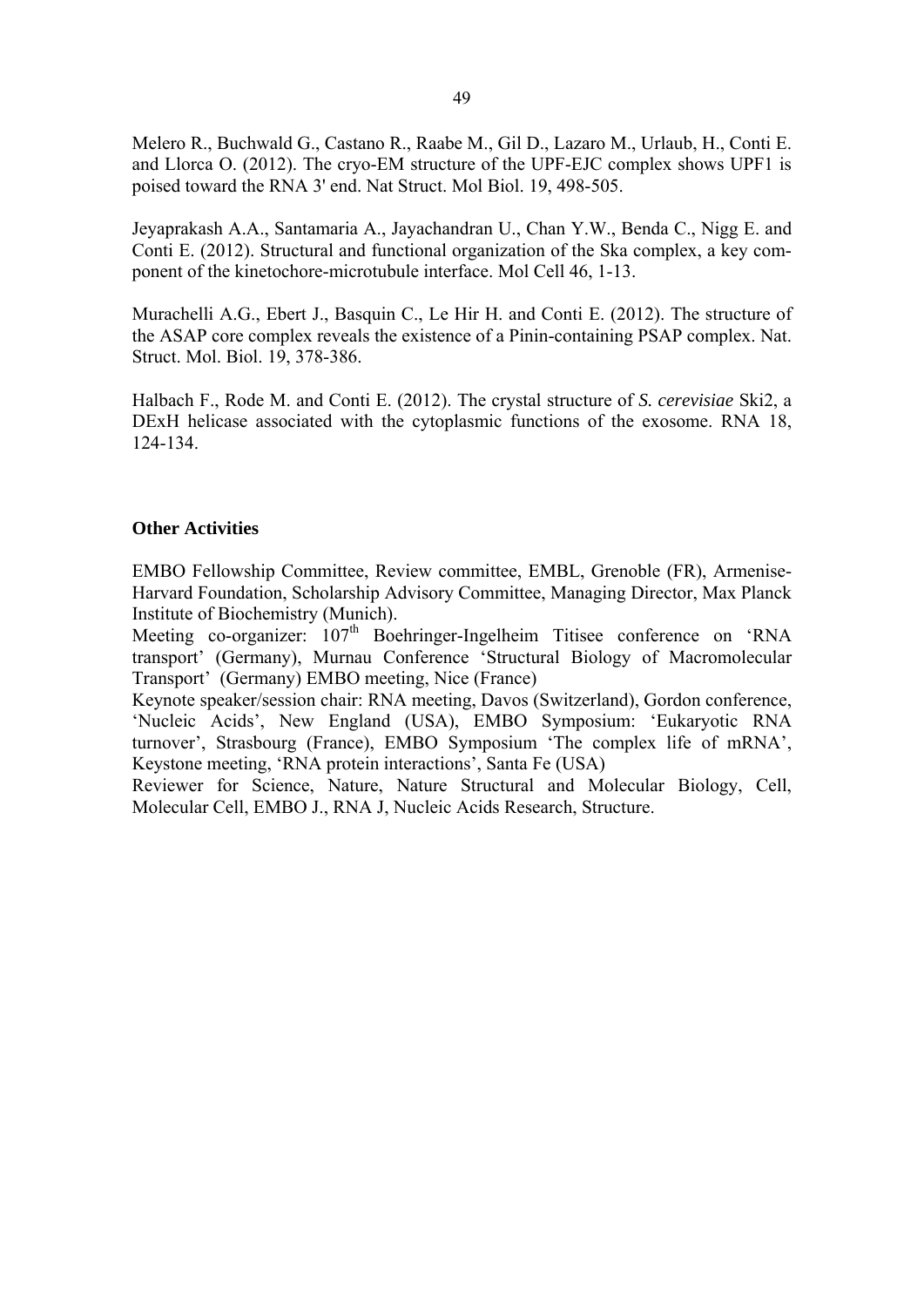# **Biochemistry**

# **Univ.-Prof. Dr. rer. nat. Patrick Cramer**

Born 1969 in Stuttgart, 1989-1995 Student of chemistry at the Universities of Stuttgart, Heidelberg, Bristol and Cambridge, 1995-1998 Pre-doctoral fellow in the group of Dr. Christoph Müller, European Molecular Biology Laboratory Grenoble, France, 1998 Dr. rer. nat. from University of Heidelberg, 1999-2001 Postdoctoral fellow in the group of Prof. Dr. Roger Kornberg at Stanford University, USA, 2001-2004 tenure-track Professor at LMU Munich, 2004-2014 Professor at LMU Munich, 2004-2013 Director, Gene Center, LMU Munich, 2010-2013 Director, Department of Biochemistry.

## **Research Topics**

Integrated structural biology of multicomponent complexes involved in gene transcription and molecular systems biology of genomic regulation in eukaryotic cells.

## **Honors, Awards, Memberships**

Cross of Merit of the Federal Republic of Germany (Bundesverdienstkreuz) Paula und Richard von Hertwig Prize Vallee Foundation Visiting Professorship Member of Council, European Molecular Biology Laboratory EMBL Tutor (Vertrauensdozent), Elite Academy of Bavaria (Eliteakademie Bayern)

## **Extramural Research Funding**

Deutsche Forschungsgemeinschaft, Sonderforschungsbereich SFB 1064 Teilprojekt A09: Struktur der Nukleosom-transkribierenden RNA-Polymerase II Deutsche Forschungsgemeinschaft, Sonderforschungsbereich SFB 960 Teilprojekt A02: Struktur und Funktion von RNA Polymerase I-Komplexen Deutsche Forschungsgemeinschaft, Sonderforschungsbereich SFB 646/3 Teilprojekt A01 "Genome expression and maintenance" Deutsche Forschungsgemeinschaft, Gottfried-Wilhelm-Leibniz-Preis, CR 117/4-1 Deutsche Forschungsgemeinschaft,  $CIPS^{M}$ , Cooperationsprojekt Area C, "Protein Structure and Networks" Deutsche Forschungsgemeinschaft, Graduiertenkolleg 1721, A3 Europäische Union, ERC Grant, "TRANSIT" – Grant Agreement Number: 267800 DKTK, Global mRNA transcript variation in leukaemia cells Roche, Industriekooperation Alexander von Humboldt Stiftung, Feodor-Lynen-Rückkehrstipendium Alexander von Humboldt Stiftung, Postdoc Fellowship Schweizerischer Nationalfonds zur Förderung der Wissenschaftlichen Forschung, Postdoc Fellowship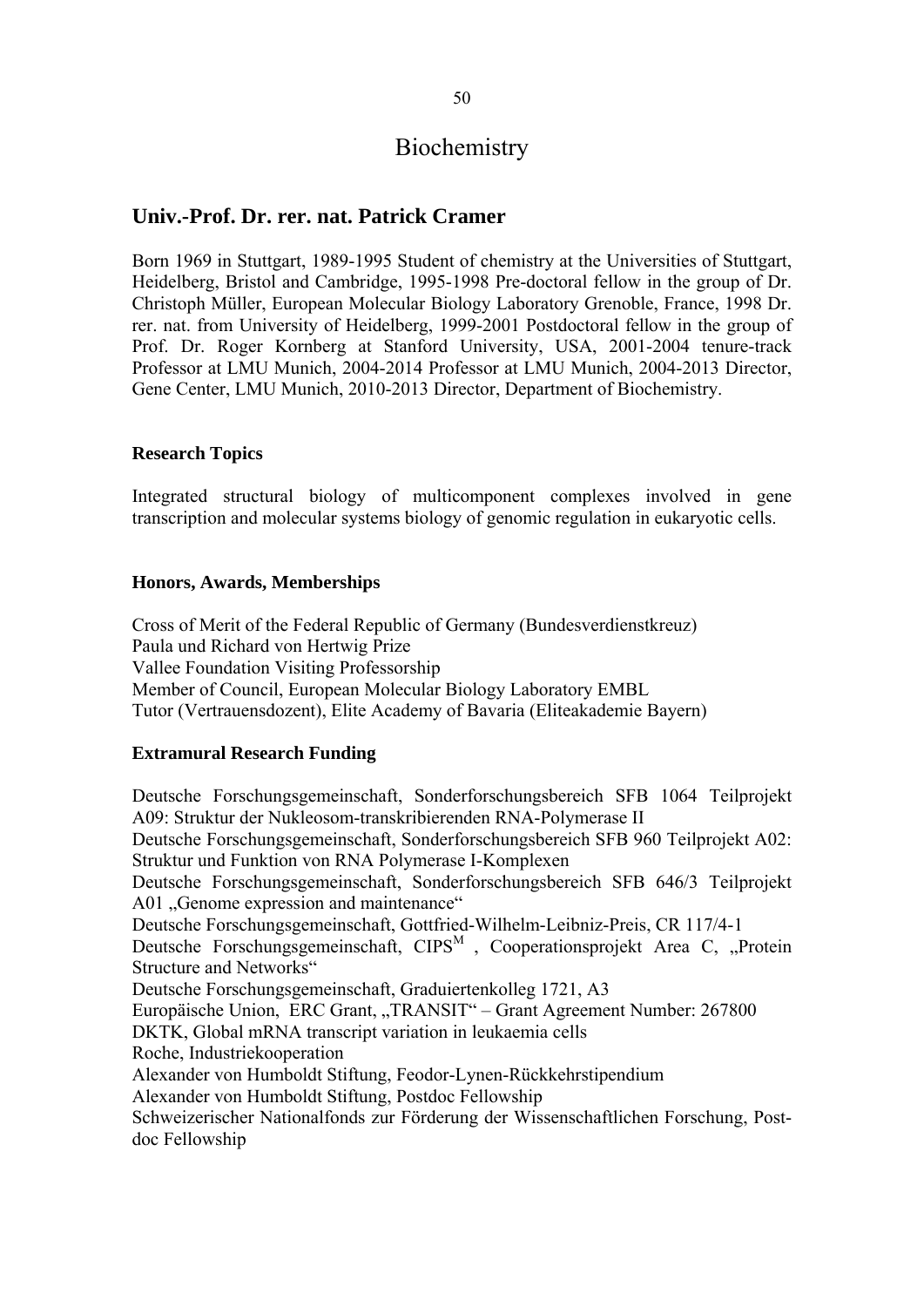The International Human Frontier Science program Organization, Postdoc Fellowship Graduate School of Quantitative Biosciences Munich, Phd Fellowship

### **Publications – Scientific Papers**

Schulz D, Schwalb B, Kiesel A, Baejen C, Torkler P, Gagneur J, Soeding J, Cramer P. Transcriptome Surveillance by Selective Termination of Noncoding RNA Synthesis. Cell 2013, Nov 07 [Epub ahead of print].

Heo DH, Yoo I, Kong J, Lidschreiber M, Mayer A, Choi BY, Hahn Y, Cramer P, Buratowski S, Kim M. The RNA Polymerase II C-terminal Domain-Interacting Domain of Yeast Nrd1 Contributes to the Choice of Termination Pathway and Couples to RNA Processing by the Nuclear Exosome. J. Biol. Chem. 2013, Nov 06.

Engel C, Sainsbury S, Cheung AC, Kostrewa D, Cramer P. RNA polymerase I structure and transcription regulation. Nature 2013, Oct 23. doi: 10.1038/nature12712. [Epub ahead of print].

Sun M, Schwalb B, Pirkl N, Maier KC, Schenk A, Failmezger H, Tresch A, Cramer P. Global analysis of eukaryotic mRNA degradation reveals xrn1-dependent buffering of transcript levels. Mol Cell. 2013, 52, 52-62.

Schwinghammer K, Cheung AC, Morozov YI, Agaronyan K, Temiakov D, Cramer P. Structure of human mitochondrial RNA polymerase elongation complex. Nat Struct Mol Biol. 2013 Oct 6. doi: 10.1038/nsmb.2683 [Epub ahead of print].

Kinkelin K, Wozniak GG, Rothbart SB, Lidschreiber M, Strahl BD, Cramer P. Structures of RNA polymerase II complexes with Bye1, a chromatin-binding PHF3/DIDO homologue. Proc Natl Acad Sci U S A. 2013, 110, 15277-15282.

Larivière L, Plaschka C, Seizl M, Petrotchenko EV, Wenzeck L, Borchers CH, Cramer P. Model of the Mediator middle module based on protein cross-linking. Nucleic Acids Res. 2013 Aug 11. [Epub ahead of print]

Lidschreiber M, Leike K, Cramer P. Cap completion and C-terminal repeat domain kinase recruitment underlie the initiationelongation transition of RNA polymerase II. Mol Cell Biol. 2013, 33, 3805-3816.

Fouqueau T, Zeller ME, Cheung AC, Cramer P, Thomm M. The RNA polymerase trigger loop functions in all three phases of the transcription cycle. Nucleic Acids Res. 2013, 41, 7048-7059.

Michel M, Cramer P. Transitions for regulating early transcription. Cell. 2013, 153, 943-944.

Esslinger SM, Schwalb B, Helfer S, Michalik KM, Witte H, Maier KC, Martin D, Michalke B, Tresch A, Cramer P, Förstemann K.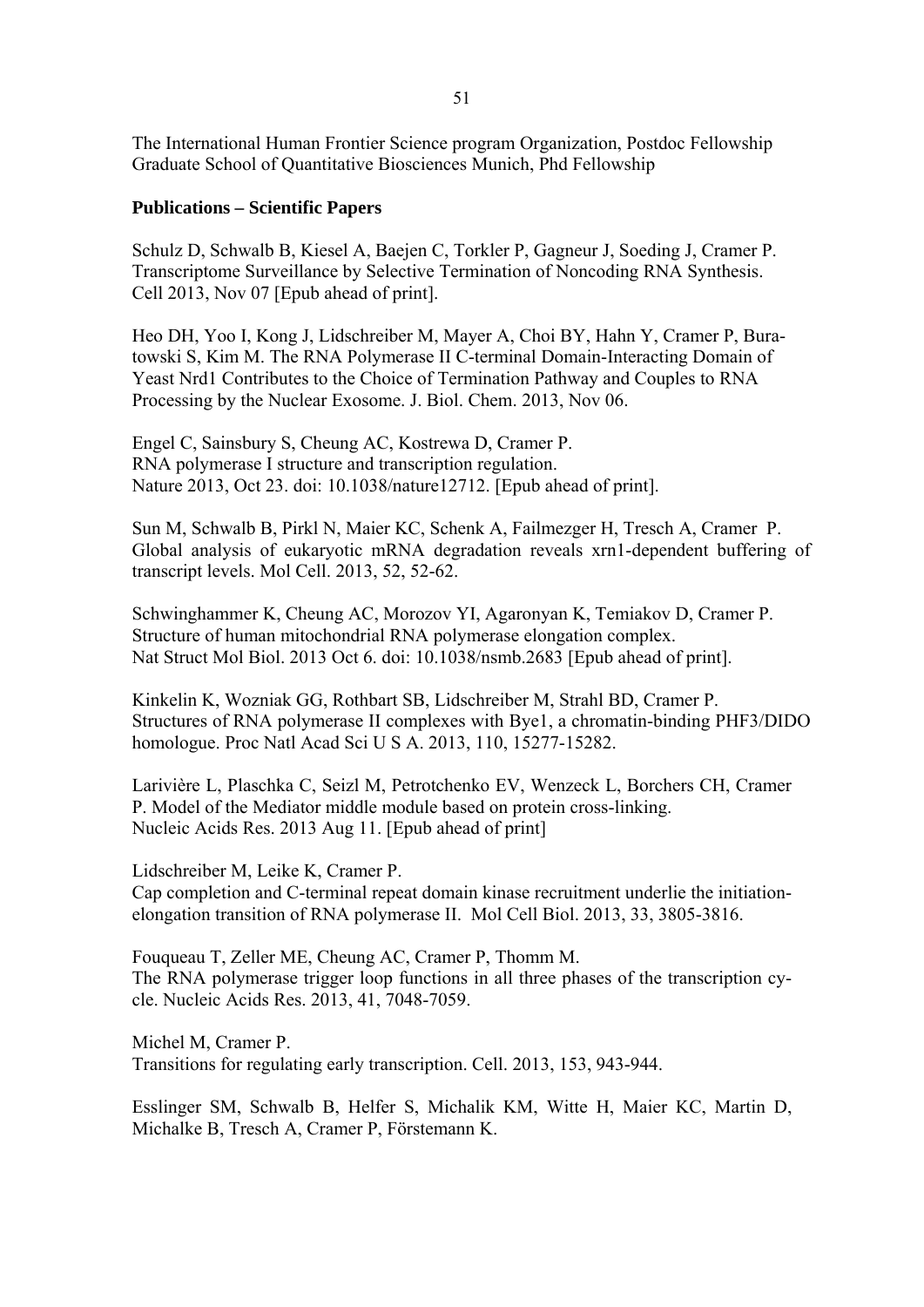Drosophila miR-277 controls branched-chain amino acid catabolism and affects lifespan. RNA Biol. 2013, 10, 1042-1056.

Bernecky C, Cramer P. Struggling to let go: a non-coding RNA directs its own extension and destruction. EMBO J. 2013, 32, 771-772.

Sainsbury S, Niesser J, Cramer P. Structure and function of the initially transcribing RNA polymerase II-TFIIB complex. Nature 2013, 493, 437-440.

Miller C, Matic I, Maier K, Schwalb B, Roether S, Straesser K, Tresch A, Mann M, Cramer P.

Mediator phosphorylation prevents stress response transcription during non-stress conditions. J. Biol. Chem. 2012, 287, 44017-44026.

Wu CC, Herzog F, Jennebach S, Lin YC, Pai CY, Aebersold R, Cramer P, Chen HT. RNA polymerase III subunit architecture and implications for open promoter complex formation.Proc Natl Acad Sci USA. 2012, 109, 19232-19237.

Larivière L, Plaschka C, Seizl M, Wenzeck L, Kurth F, Cramer P. Structure of the Mediator head module. Nature. 2012, 492, 448-451.

Martinez-Rucobo FW, Cramer P. Structural basis of transcription elongation. Biochim. Biophys. Acta 2012 Sep 13. doi:pii: S1874-9399(12)00162-9.

Dümcke S, Seizl M, Etzold S, Pirkl N, Martin DE, Cramer P, Tresch A. One hand clapping: detection of condition-specific transcription factor interactions from genome-wide gene activity data. Nucleic Acids Res. 2012, 40, 8883-8892.

Mayer A, Heidemann M, Lidschreiber M, Schreieck A, Sun M, Hintermair C, Kremmer E, Eick D, Cramer P. CTD tyrosine phosphorylation impairs termination factor recruitment to RNA polymerase II. Science. 2012, 336, 1723-1725.

Niederberger T, Etzold S, Lidschreiber M, Maier KC, Martin DE, Fröhlich H, Cramer P, Tresch A. MC EMiNEM Maps the Interaction Landscape of the Mediator. PLoS Comput Biol. 2012, 8, e1002568.

Cheung AC, Cramer P. A Movie of RNA Polymerase II Transcription. Cell. 2012, 149, 1431-1437.

Sun M, Schwalb B, Schulz D, Pirkl N, Etzold S, Larivière L, Maier KC, Seizl M, Tresch A, Cramer P. Comparative dynamic transcriptome analysis (cDTA) reveals mutual feedback between mRNA synthesis and degradation. Genome Res. 2012, 22, 1350- 1359.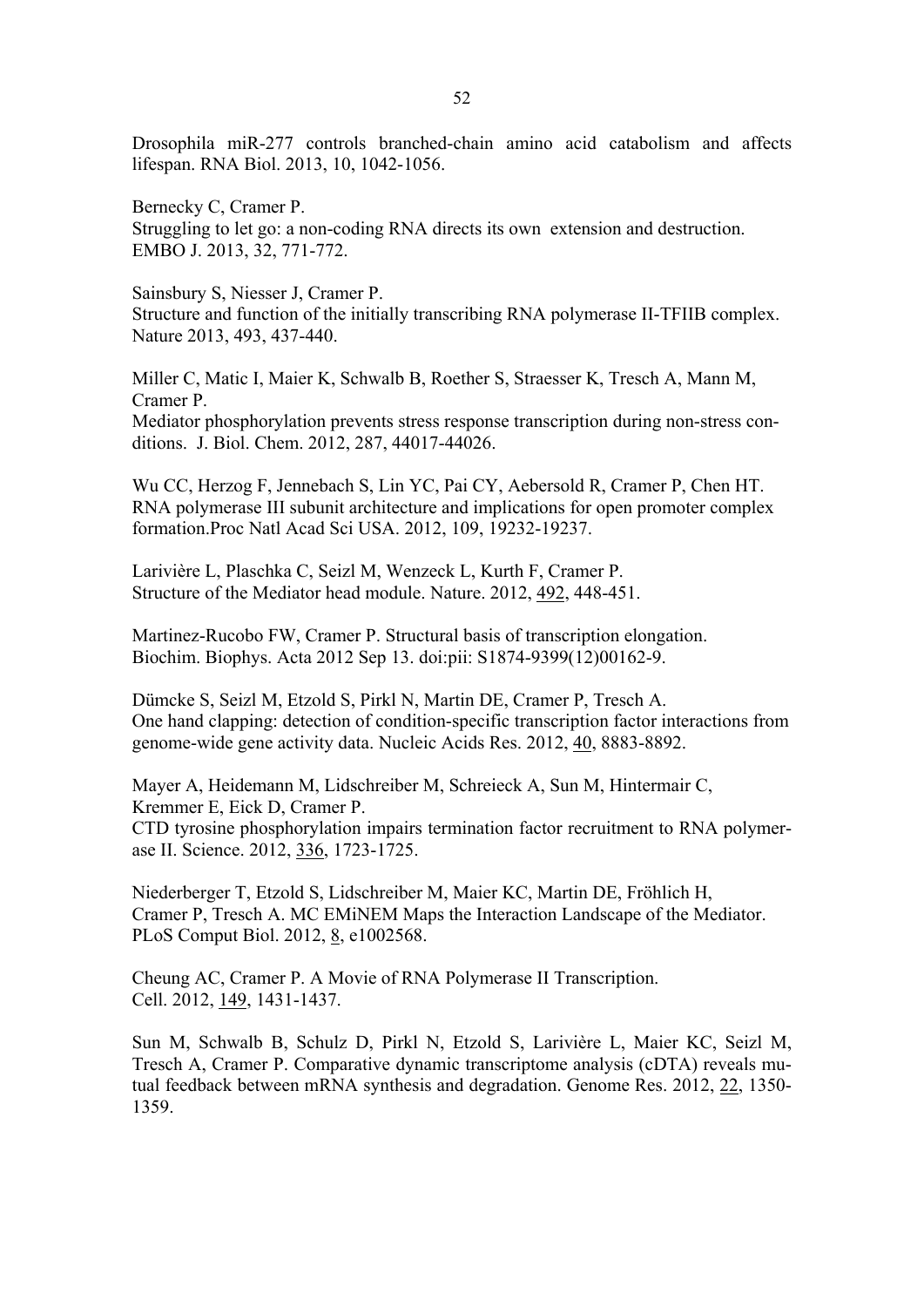Treutlein B, Muschielok A, Andrecka J, Jawhari A, Buchen C, Kostrewa D, Hög F, Cramer P, Michaelis J. Dynamic architecture of a minimal RNA polymerase II open promoter complex. Mol Cell. 2012, 46, 136-146.

Walmacq C, Cheung AC, Kireeva ML, Lubkowska L, Ye C, Gotte D, Strathern JN, Carell T, Cramer P, Kashlev M. Mechanism of translesion transcription by RNA polymerase II and its role in cellular resistance to DNA damage. Mol Cell. 2012, 46, 18-29.

Jennebach S, Herzog F, Aebersold R, Cramer P. Crosslinking-MS analysis reveals RNA polymerase I domain architecture and basis of rRNA cleavage. Nucleic Acids Res. 2012, 40, 5591-5601.

Vannini A, Cramer P.# Conservation between the RNA Polymerase I, II, and III transcription initiation machineries. Molecular Cell. 2012, 45, 439-446.

Larivière L, Seizl M, Cramer P. A structural perspective on Mediator function. Curr Opin Cell Biol. 2012, 24, 305-313.

Mayer A, Schreieck A, Lidschreiber M, Leike K, Martin DE, Cramer P. The Spt5 C-terminal region recruits yeast 3' RNA cleavage factor I. Mol Cell Biol. 2012, 32, 1321-1331.

Schwalb B, Schulz D, Sun M, Zacher B, Dümcke S, Martin DE, Cramer P, Tresch A. Measurement of genome-wide RNA synthesis and decay rates with Dynamic Transcriptome Analysis (DTA). Bioinformatics 2012, 28, 884-885.

Wild T, Cramer P. Biogenesis of multisubunit RNA polymerases. Trends Biochem Sci. 2012, 37, 99-105.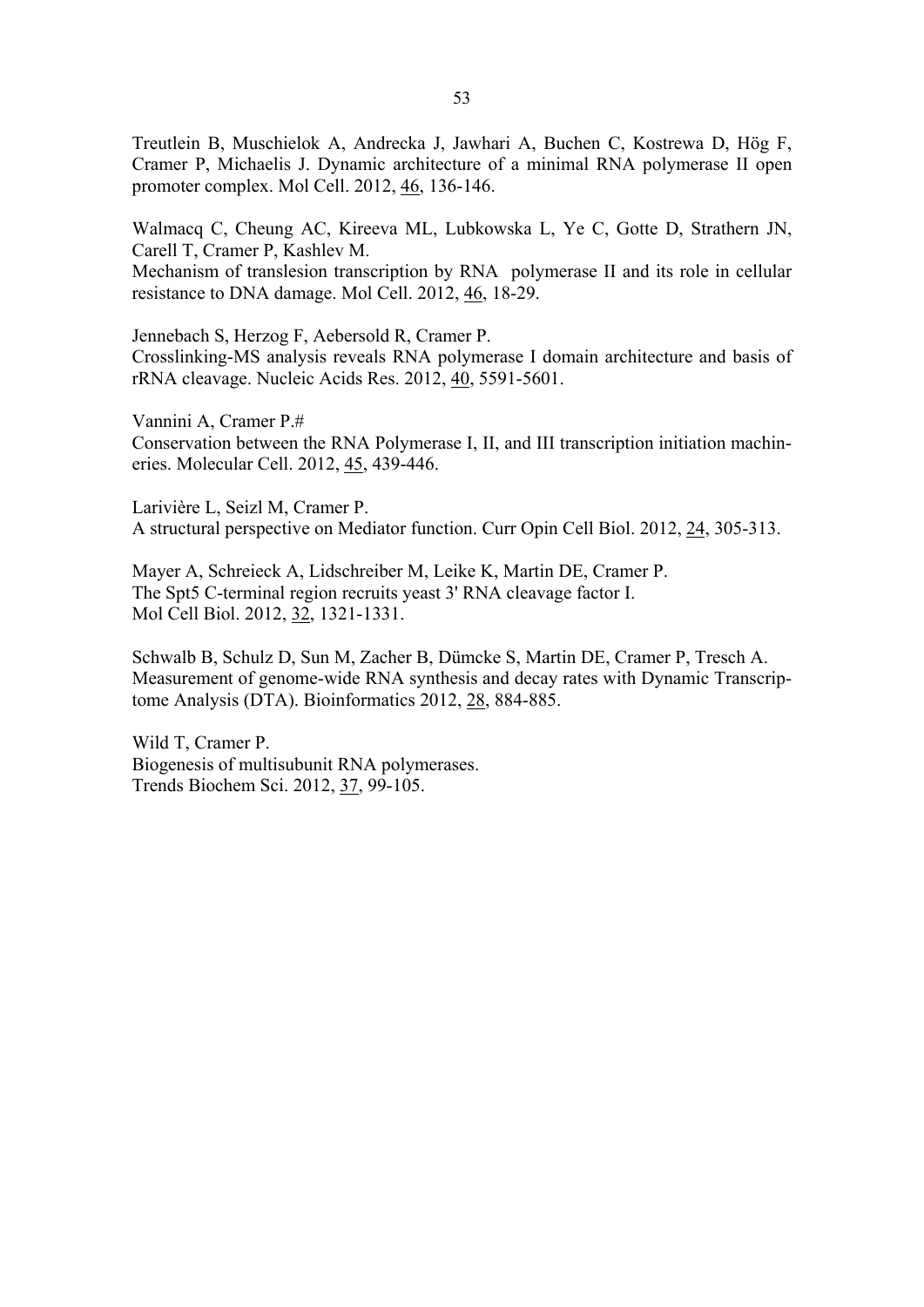# Biochemistry – Max-Planck-Institute of Biochemistry

# **Prof. Dr. med. Reinhard Fässler**

Born 1956 in Dornbirn/Austria, 1975-1981 study of Medicine at Univ. Innsbruck, 1981 MD degree, 1981-1988 clinical work in different hospitals/Zimbabwe and Austria, 1988-1992 Postdoctoral fellow at Whitehead Institute, Cambridge, USA, 1992 Group leader, Austrian Academy of Sciences, Salzburg, Austria, 1993-1998 Group leader at the Max Planck Institute of Biochemistry, Martinsried, Germany, since 2001 Member of the Max Planck Society and Director of the Department of Molecular Medicine, Martinsried, Germany.

### **Research Topics**

Adhesion signaling; Mechanosignalling; Cell migration; Mouse Genetics; Developmental Biology.

#### **Honors, Awards, Memberships**

ERC Advanced Grant Member of the European Molecular Biology Organization (EMBO) Member of the German National Academy of Sciences, Leopoldina Corresponding Member of the Austrian Academy of Sciences

#### **Extramural Research Funding**

European Research Council Advanced Grant, DFG, BMBF, Max Planck Society

#### **Publications – Scientific Papers**

2013

Rechenmacher F., Neubauer S., Polleux J., Mas-Moruno C., De Simone M., Cavalcanti-Adam E.A., Spatz J.P., Fässler R., and Kessler H. (2013). Functionalizing αvβ3- or α5β1-selective integrin antagonists for surface coating: a method to discriminate integrin subtypes *in vitro*. *Angew. Chem. Int.* 52: 1572-1575

Zanivan S., Meves A., Behrendt K., Schoof E.M., Neilson L.J., Cox J., Tang H.R., Kalna G., van Ree J.H., van Deursen J.M., Trempus C.S., Machesky L.M., Linding R., Wickström S.A., Fässler R., and Mann M. (2013). *In vivo* SILAC-based proteomics reveals phosphoproteome changes during mouse skin carcinogenesis. *Cell Rep.*, 3: 552- 566.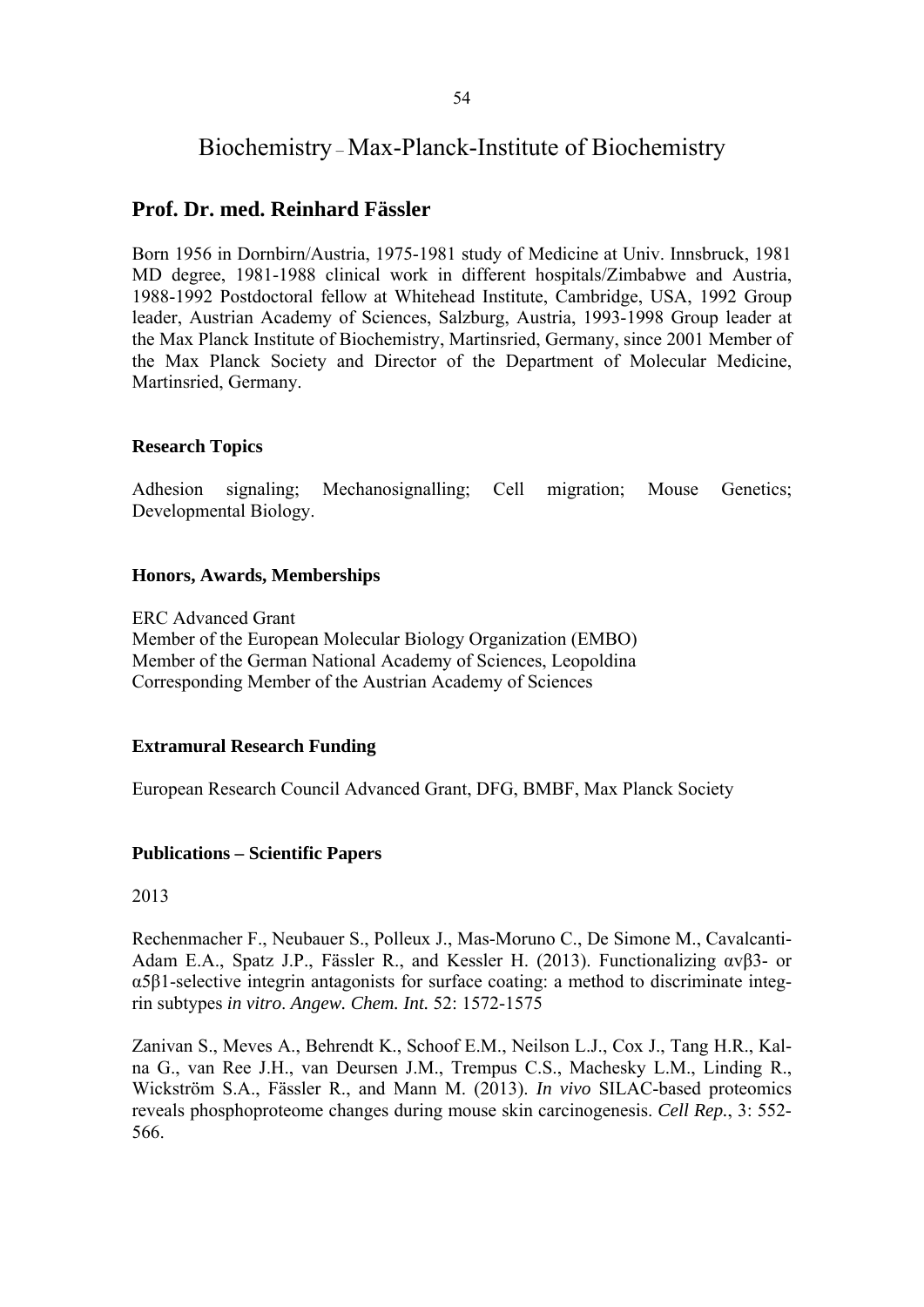Schiller H.B., Hermann M.R., Polleux J., Vignaud T., Zanivan S., Friedel C.C., Sun Z., Raducanu A., Gottschalk K., Thery M., Mann M., and Fässler R. (2013). β1- and αvclass integrins cooperate to regulate myosin-II during rigidity sensing of fibronectinbased microenvironments. *Nature Cell Biol.*, 15: 625-635.

Radovanac K., Morgner J., Schultz J.-N., Blumbach K., Patterson C., Geiger T., Mann M., Krieg T, Eckes B., Fässler R., and Wickström S.A. (2013). Stabilization of Integrinlinked kinase by the Hsp90-CHIP axis impacts cellular force generation, migration and the fibrotic response. *EMBO J.*, 32: 1409-1424.

Meves. A., Stremmel C., Böttcher R.T., and Fässler R. (2013). β1 integrins with individually disrupted cytoplasmic NPxY motifs are embryonic lethal but partially active in the epidermis. *J. Invest. Dermatol.*, 133: 2722-2731.

Moik D.V., Böttcher A., Makhina T.*,* Grashoff C., Bulus N., Zent R., and Fässler (2013). Mutations in the Paxillin binding site of Integrin-linked-kinase (ILK) destabilize the pseudokinase domain and causes embryonic lethality in mice. *J. Biol. Chem.*, 288: 18863-18871.

Rechenmacher F., Neubauer S., Mas-Moruno C., Dorfner P.M., Polleux J., Guasch J., Conings B., Boyen H.G., Bochen A. Sobahi T.R., Burkart J.P., Fässler R., and Kessler H. (2013). A molecular toolkit for the functionalization of titanium-based biomaterials that selectively control integrin-mediated cell adhesion. *Chemistry*, 19: 9218-9223.

Young T.R., Bourke M., Zhou X., Oohashi T., Sawatari A., Fässler R., and Leamey C.A. (2013). Ten-m2 is required for the generation of binocular visual circuits. *J. Neurosci.*, 33: 12490-509.

Moretti F.A., Moser M., Lyck R., Abadier M., Ruppert R., Engelhardt B., and Fässler R. (2013). Kindlin-3 regulates integrin activation and adhesion reinforcement of effector T cells. *Proc. Nat. Acad. Sci. USA*, 110: 17005-17010.

Cohen S.J., Gurevich I., Feigelson S.W., Petrovich E., Moser M., Shakhar G., Fässler R., and Alon R. (2013). The integrin co-activator Kindlin-3 is not required for lymphocyte diapedesis. *Blood*, 122: 2609-1267.

Ziegler T., Horstkotte J., Schwab C., Pfetsch V., Weinmann K., Dietzel S., Rohwedder I., Hinkel R., Gross L., Lee S., Hu J., Soehnlein O., Franz W.M., Sperandio M., Pohl U., Thomas M., Weber C., Augustin H.G., Fässler R., Deutsch U., Kupatt C. (2013). Angiopoetin-2 mediates microvascular and hemodynamic alterationsin sepsis. *J. Clin. Invest.*, 123: 3436–3445.

Konstandin M.H., Toko H., Gastelum G.M., Quijada P., De La Torre A., Quintana M., Collins B., Din S., Avitabile D., Völkers M., Gude N., Fässler R., and Sussman M.A. (2013). Fibronectin is essential for reparative cardiac progenitor cell response after myocardial infarction. *Circ Res.*, 113: 115-125.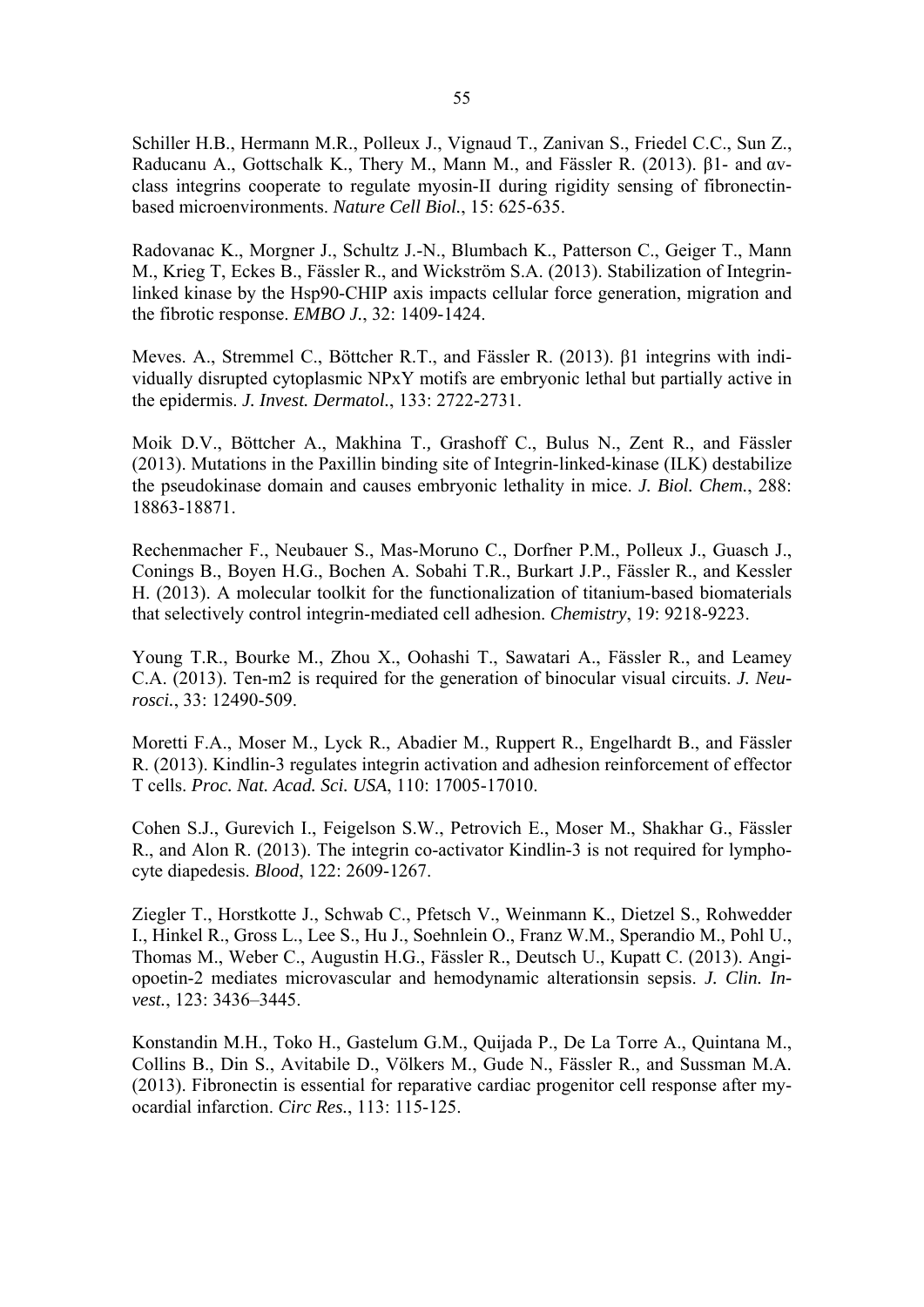### 2012

Azimifar S.B., Böttcher R.T., Zanivan S., Grashoff C., Krüger M., Legate K.R., Mann M., and Fässler R. (2012). Induction of membrane circular dorsal ruffles requires cosignalling of integrin-ILK-complex and EGF receptor. *J. Cell Sci.*, 125: 435-448.

Rohwedder I., Montanez E., Beckmann K., Bengtsson E., Duner P., Nilsson J., Soehnlein O., and Fässler R. (2012). Plasma fibronectin deficiency impedes atherosclerosis progression and fibrous cap formation. *EMBO Mol. Med.*, 4: 564-576.

Böttcher R.T., Stremmel C., Meves A., Meyer H., Widmaier M., Tseng H.-Y., and Fässler R. (2012). Sorting nexin 17 prevents lysosomal degradation of β1 integrins by binding to the β1 integrin tail. *Nature Cell Biol.*, 14: 584-592.

Lefort C.T., Rossaint J., Moser M., Petrich B.G., Zarbock A., Monkley S.J., Critchley D.R., Ginsberg M.H., Fässler R., and Ley K. (2012). Distinct roles for talin-1 and kindlin-3 in LFA-1 extension and affinity regulation. *Blood*, 119: 4275-4282.

Turlo K.A., Noel O.D., Vora R., Larussa M., Fässler R., Hall-Glenn F., and Iruela-Arispe M.L. (2012). An essential requirement for β1 integrin in the assembly of extracellular matrix proteins within the vascular wall. *Dev. Biol.*, 365: 23-35.

Jennissen K., Siegel F., Liebig-Gonglach M., Hermann M.R., Kipschull S., van Dooren S., Kunz W.S., Fässler R., and Pfeifer A. (2012). A VASP-Rac-soluble guanylyl cyclase pathway controls cGMP production in adipocytes. *Science Signalling*, 5: ra62.

Tan C.L., Andrews M.R., Kwok J.C., Heintz T.G., Gumy L.F., Fässler R., and Fawcett J.W. (2012). Kindlin-1 enhances axon growth on inhibitory chondroitin sulfate proteoglycans and promotes sensory axon regeneration. *J Neurosci.*, 32: 7325-7335.

Montanez E., Karaköse E., Tischner D., Villunger A., and Fässler R. (2012). PINCH-1 promotes Bcl2-dependent survival signalling and inhibits JNK-mediated apoptosis in the primitive endoderm. *J. Cell Sci.*, 125: 5233-5240.

Miyajima D., Hayata T., Suzuki T., Hemmi H., Nakamoto T., Notomi T., Amagasa T., Böttcher R.T., Costell M., Fässler R., Ezura Y., and Noda M. (2012). Profilin1 regulates sternum development and endochondral bone formation. *J. Biol. Chem.*, 287: 33545- 33553.

Mathew S., Lu Z., Palamuttam R.J., Mernaugh G., Hadziselimovic A., Chen J., Bulus N., Gewin L.S., Voehler M., Meves A., Ballestrem C., Fässler R., Pozzi A., Sanders C.R., Zent R. (2012). β1 integrin NPxY motifs regulate kidney collecting duct development and maintenance by induced-fit interactions with cytosolic proteins. *Mol. Cell Biol.*, 32: 4080-4091.

Legate K.L., Montag D., Böttcher R., Takahashi S., and Fässler R. (2012). Comparative phenotypic analysis of the two major splice isoforms of phosphatidylphosphatase kinase type I γ *in vivo*. *J. Cell Sci.*, 125: 5636-5646.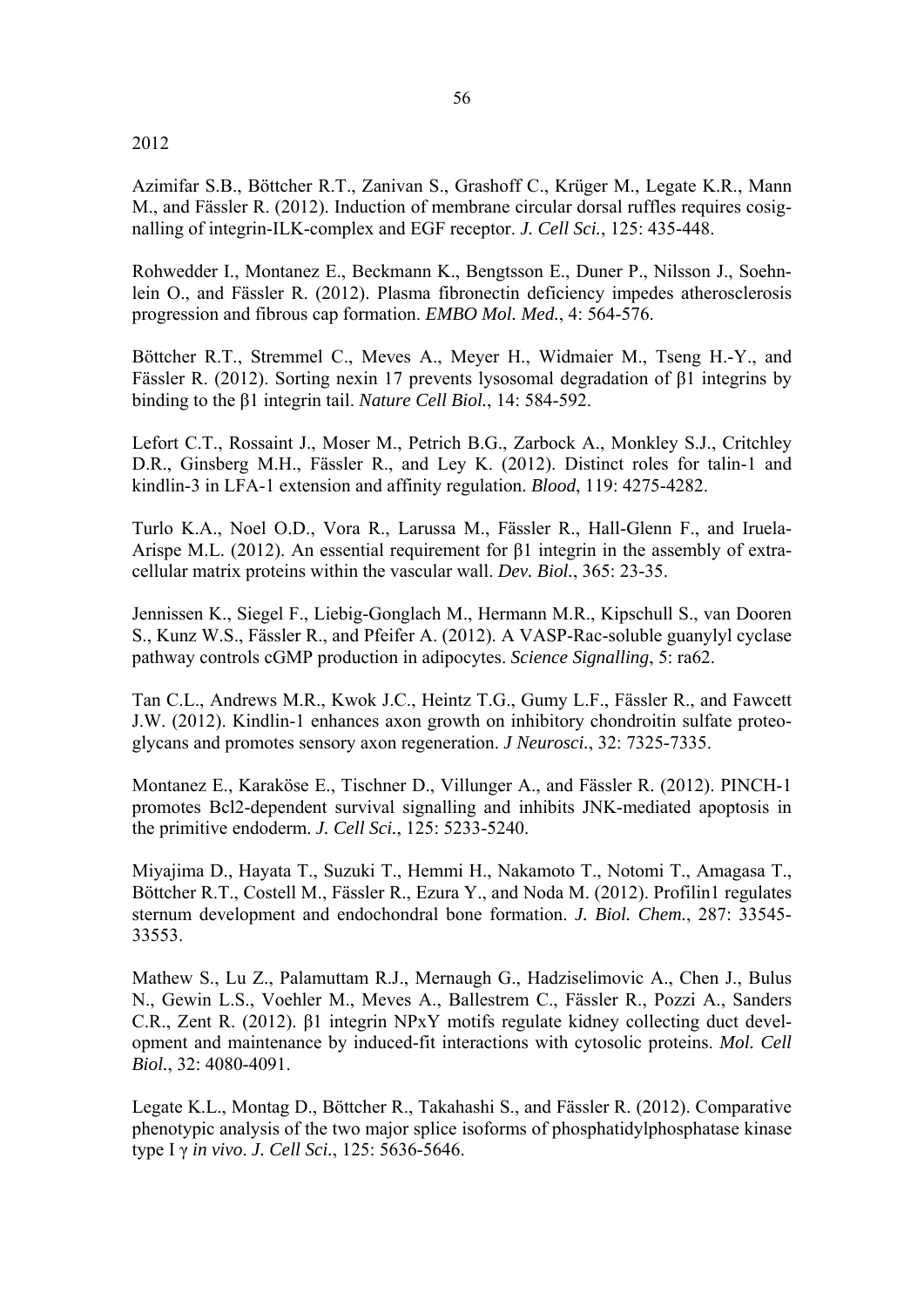# **Other Activities**

Grant reviewer for Deutsche Forschungsgemeinschaft, European Research Council, Cancer Research UK, EMBO, Wellcome Trust, NSF (USA), FWF Austrian Science Fund; German-Israeli Research Foundation, Boehringer Ingelheim Fonds.

Reviewer for Science, Nature, Nature Cell Biology, Cell, Developmental Cell, EMBO J, EMBO Reports, Current Biology, J. Cell Biology, J. Cell Science, J. Clinical Investigation, Oncogene.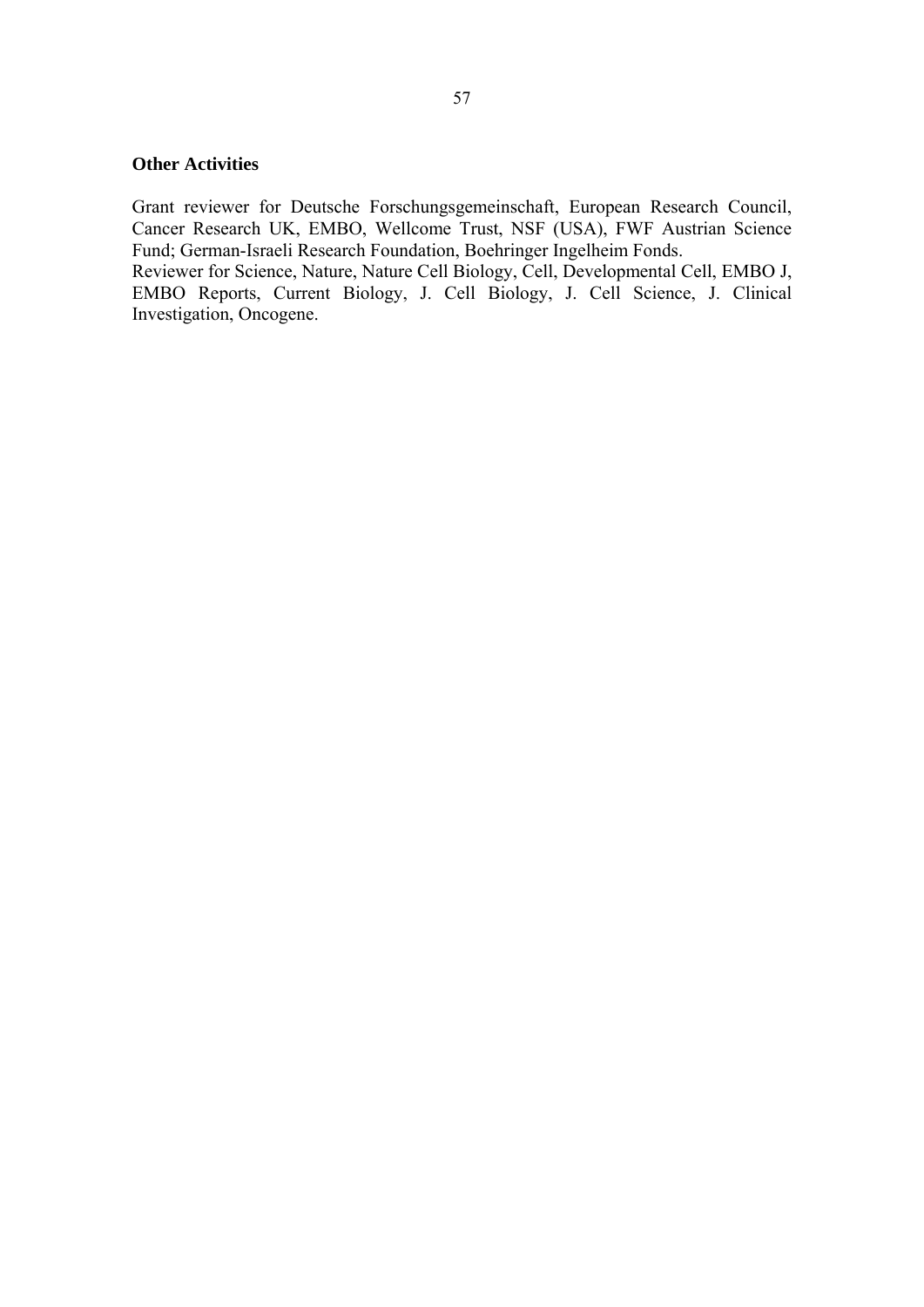# **Biochemistry**

# **Prof. Dr. ès sciences Klaus Förstemann**

1992-1998 study of Biochemistry at the University of Tübingen and the University of Washington, Seattle (USA), 2002 PhD degree in the group of Prof. Dr. Joachim Lingner at the Swiss Institute for Experimental Cancer Research in Lausanne (Switzerland), 2003-2006 Postdoctoral fellow in the group of Prof. Dr. Phillip Zamore at the University of Massachusetts Medical School in Worcester (USA), 2006-2011 tenuretrack professor LMU Munich, since 2011 W2-professor LMU Munich.

# **Research Topics**

Small RNA mediated gene regulation and genome protection, RNA biology, RNAprotein complexes, Drosophila genetics

# **Honors, Awards, Memberships**

HFSP Career Development Award Award for excellence in teaching

# **Extramural Research Funding**

Collaborative research center SFB646 Collaborative research group "Pathogenic roles of miRNAs in herpesvirus infections" within NGFN-plus, BMBF Fellowship from DGCH to PhD student

## **Publications – Scientific Papers**

## *2013*

Esslinger SM, Schwalb B, Helfer S, Michalik KM, Witte H, Maier KC, Martin D, Michalke B, Tresch A, Cramer P, Förstemann K. Drosophila miR-277 controls branched-chain amino acid catabolism and affects lifespan. RNA Biol. 2013 Jun;10(6):1042-56. doi: 10.4161/rna.24810. Epub 2013 Apr 30.

Schertel C, Rutishauser T, Förstemann K, Basler K. Functional characterization of Drosophila microRNAs by a novel in vivo library. Genetics. 2012 Dec;192(4):1543-52. doi: 10.1534/genetics.112.145383. Epub 2012 Oct 10.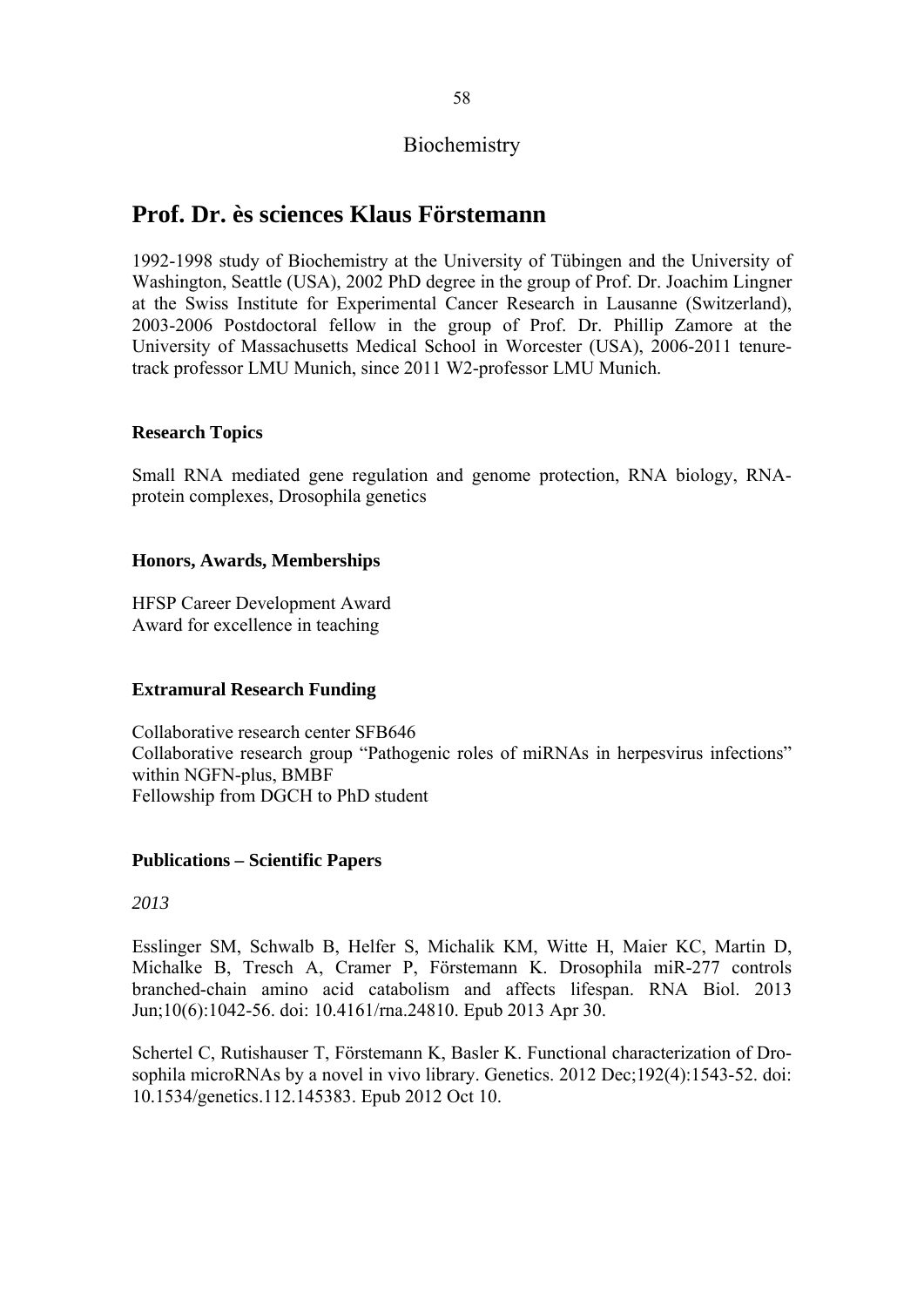#### *2012*

Michalik KM, Böttcher R, Förstemann K. A small RNA response at DNA ends in Drosophila. Nucleic Acids Res. 2012 Oct;40(19):9596-603. doi: 10.1093/nar/gks711. Epub 2012 Jul 30.

Aumiller V, Graebsch A, Kremmer E, Niessing D, Förstemann K. Drosophila Pur-α binds to trinucleotide-repeat containing cellular RNAs and translocates to the early oocyte. RNA Biol. 2012 May;9(5):633-43. doi: 10.4161/rna.19760. Epub 2012 May 1.

Dittmer A, Förstemann K. Murine cytomegalovirus infection of cultured mouse cells induces expression of miR-7a. J Gen Virol. 2012 Jul;93(Pt 7):1537-47. doi: 10.1099/vir.0.041822-0. Epub 2012 Mar 21.

Helfer S, Schott J, Stoecklin G, Förstemann K. AU-rich element-mediated mRNA decay can occur independently of the miRNA machinery in mouse embryonic fibroblasts and Drosophila S2-cells. PLoS One. 2012;7(1):e28907. doi: 10.1371/journal.pone.0028907. Epub 2012 Jan 13.

## **Other Activities**

Grant reviewer for Deutsche Forschungsgemeinschaft, Boehringer Ingelheim Fonds. Reviewer for Nucleic Acids Research, Journal of Biological Chemisrty, Biological Chemistry, Genetics.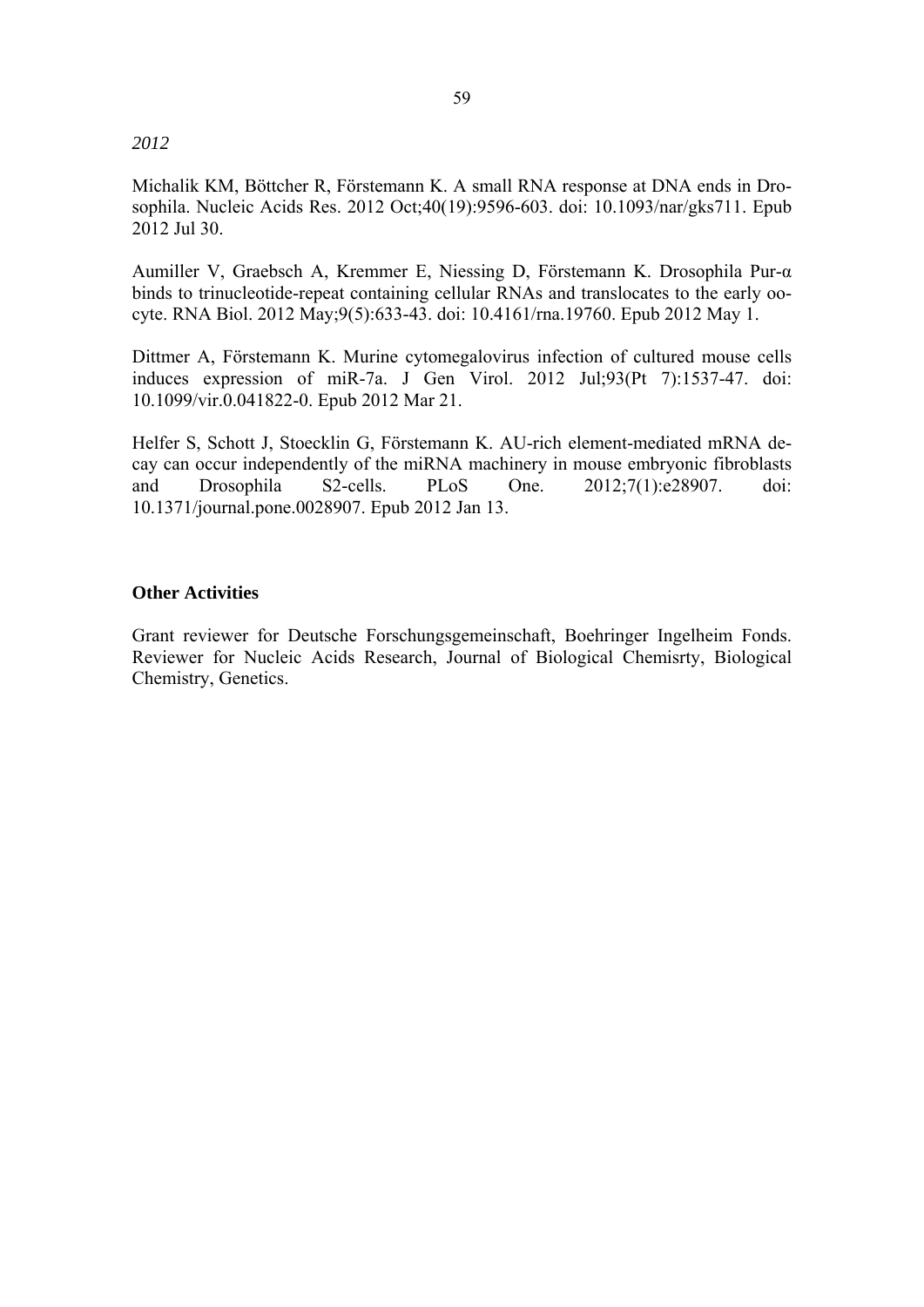# **Biochemistry**

# **Dr. Julien Gagneur**

Born 1977 in Avignon/France, 1997-2000 study of Engineering at École Centrale Paris (Applied mathematics) and École Normale Supérieure de Cachan, 2004 PhD degree in applied mathematics at the École Centrale Paris, 2004-2005 computational scientist at Cellzome AG, Heidelberg, 2005-2012 Staff scientist at the European Molecular Biology Laboratory, Heidelberg, 2012 Group leader at the Gene Center, LMU.

## **Research Topics**

Computational Biology; Quantitative genetics; Genomics; Transcriptional regulation; Deep sequencing; Statistical modeling; Machine Learning.

### **Publications – Scientific Papers**

2013

Wilkening S., Lin G., Fritsch E.S., Tekkedil M.M., Anders S., Kuehn R., Nguyen M., Aiyar R.S., Proctor M., Sakhanenko N.A., Galas D.J., Gagneur J., Deutschbauer A., Steinmetz L.M. "An Evaluation of High-Throughput Approaches to QTL Mapping in Saccharomyces cerevisiae.", Genetics, 2013. (early online)

Schulz D., Schwalb B., Kiesel A., Baejen B., Torkler P., Gagneur J., Soeding J. and Cramer P. Transcriptome Surveillance by Selective Termination of Noncoding RNA Synthesis. Cell (155) 5:1075-1087.

Gagneur J.\*, Stegle O.\*, Zhu C., Jakob P., Tekkedil M. M., Aiyar R., Schuon AK., Pe'er D. and Steinmetz L.M. Genotype-Environment Interactions Reveal Causal Pathways That Mediate Genetic Effects on Phenotype, PLoS Genet 9(9): e1003803.

Landry J.J.M.\*, Pyl P.T.\*, Rausch T., Zichner T., Tekkedil M. M., Stütz A.M., Jauch A., Aiyar R.S., Pau G., Delhomme N., Gagneur J., Korbel J.O., Huber W. and Steinmetz L.M. The Genomic and Transcriptomic Landscape of a HeLa Cell Line, G3 2013 3 (3)

Wilkening S., Tekkedil M. M.<sup>†</sup>, Lin G., Fritsch E.S., Wei W., Gagneur J.,Lazinsk D.W., Camilli A. and Steinmetz L.M. Genotyping 1000 yeast strains by next-generation sequencing, BMC Genomics 2013 (14) 90.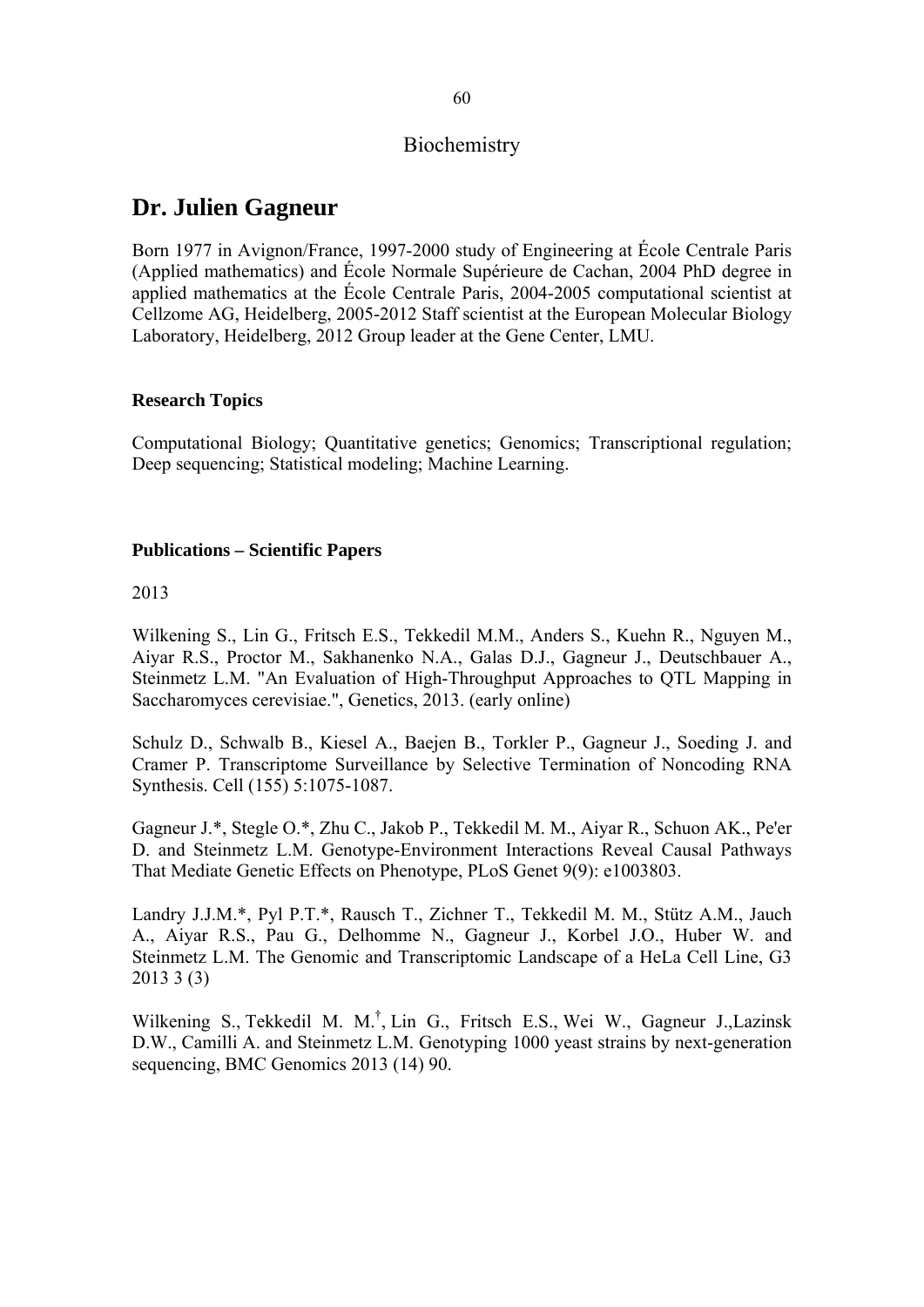#### 2012

Bietenhader, M.\*, Martos, A.\*, Tetaud, E.\*, Aiyar, R.S.\*, Sellem, C.H., Kucharczyk, R., Clauder-Munster, S., Giraud, M.F., Godard, F., Salin, B., Sagot, I., Gagneur, J., Dequard-Chablat, M., Contamine, M., Denmat, S.H., Sainsard-Chanet,A., Steinmetz, L.M., & di Rago, J.P. Experimental relocation of the mitochondrial ATP9 gene to the nucleus reveals forces underlying mitochondrial genome evolution. PLoS genetics 2012 8 (8).

Izquierdo-Carrasco F., Gagneur J., Stamatakis A.: "Trading Memory for Running Time in Phylogenetic Likelihood Computations", 2012 Bioinformatics conference, Vilamoura, Portugal, 2012

### **Other Activities**

Co- or Session-Organizer: Statistical and dynamical models in biology and medicine, Stuttgart 2012, Dresden 2013; Reviewer for Molecular Systems Biology, PLoS Genetics, Nucleic Acids Research, Bioinformatics, BMC Bioinformatics.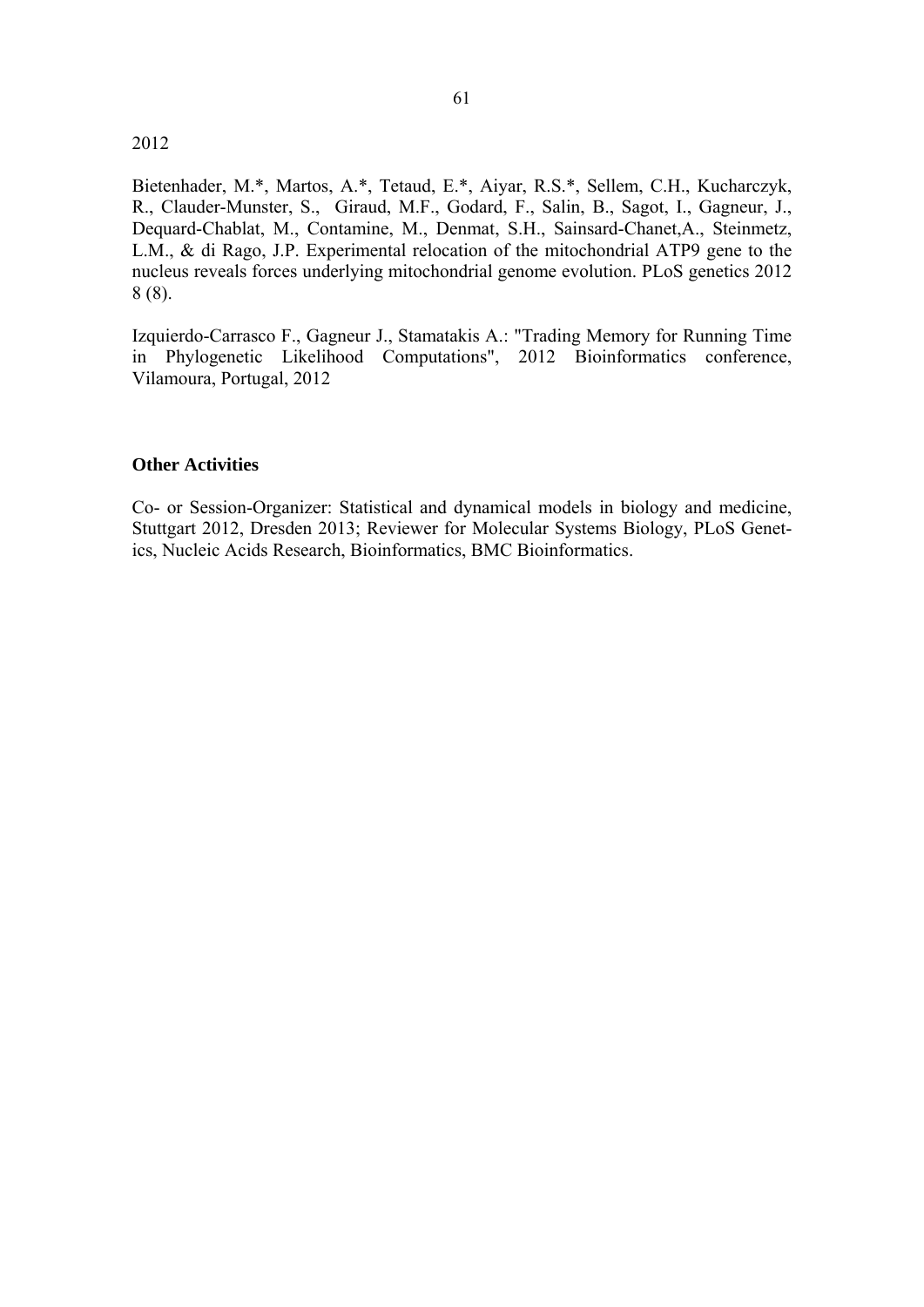# Biochemistry

# **Prof. Dr. rer. nat. Ulrike Gaul**

Born 1960 in Möckmühl/Baden-Württemberg, 1978-1985 study of biochemistry and physics at the University of Tübingen, 1988 PhD degree (biology) in the group of Prof. Dr. Herbert Jäckle, Max-Planck-Institute for Developmental Biology (Tübingen), 1988 Postdoctoral fellow in the lab of Prof. Dr. Garrett Odell, University of Washington, Seattle, 1989-1993 Postdoctoral fellow in the group of Prof. Dr. Gerald Rubin, University of California, Berkeley, 1993-2000 Assistant Professor, Head of Lab at the Rockefeller University, New York, 2000-2009 Associate Professor, Head of Lab at the Rockefeller University, New York, since 2009 Alexander von Humboldt-Professor and Center for Integrated Protein Sciences Munich (CIPSM)-Professor, at the LMU Munich.

#### **Research Topics**

Systems biology of gene regulation in developmental processes: transcription networks in embryonic patterning, mechanisms of post-transcriptional control through microRNAs; molecular and cellular mechanisms of glia cell function in the nervous system: the role of glia in homeostasis and neurodegeneration, development of the blood-brain barrier.

### **Honors, Awards, Memberships**

Alexander von Humboldt Professor Member of the European Molecular Biology Organization (EMBO) Member of the Excellence cluster "Center for Integrated Protein Science Munich" Member of International Max Planck Research School, Martinsried Member of the Center for Advanced Studies (CAS), Munich Member of Center for Nano Science Munich (CeNS) Member of the Strategy Committee, LMU Munich

# **Extramural Research Funding**

Alexander von Humboldt Foundation, Alexander von Humboldt Professorship BMBF e:Bio "Systems Biology of Gene Expression – Dissecting the Core Promoter" (SysCore)

Excellence Cluster *Center for Integrated Protein Sciences Munich* (DFG and the Federal Ministry of Education and Research)

Graduate School of *Quantitative Biosciences Munich* (DFG and the Federal Ministry of Education and Research)

Collaborative Research Center 646 (German Research Counjhncil) "Regulatory Networks in Genome Expression and Maintenance"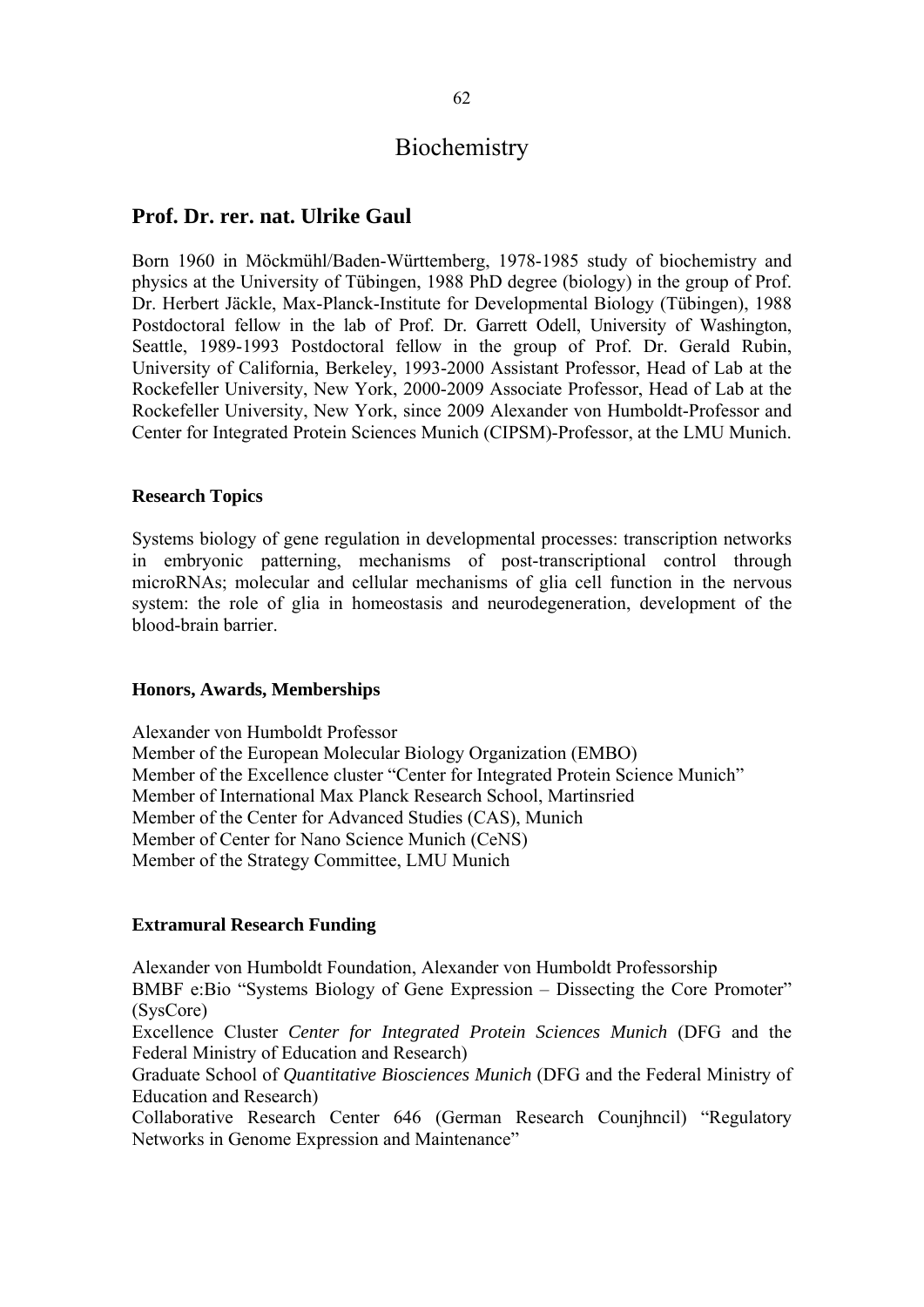Collaborative Research Center 1064 (German Research Council) "Chromatin Dynamics" Large equipment Grant (German Research Council)

#### **Publications – Scientific Papers**

Bosse JB, Bauerfeind R, Popilka L, Marcinowski L, Taeglich M, Jung C, Striebinger H, von Einem J, Gaul U, Walther P, Koszinowski UH, Ruzsics Z. A beta-herpesvirus with fluorescent capsids to study transport in living cells. PLoS One. 2012;7(7):e40585. doi: 10.1371/journal.pone.0040585. Epub 2012 Jul 11.

### **Other Activities**

Speaker of the Graduate School of *Quantitative Biosciences Munich*; Member of the Scientific Advisory Board, Care for Rare Foundation, Member of the Scientific Advisory Board, Leica Scientific Forum, Grant reviewer for National Institutes of Health, National Science Foundation, Max-Planck-Society, Boehringer Ingelheim Foundation, DFG, European Research Council. Reviewer for Cell, Nature, Neuron, Genes & Development, Developmental Biology, Proceedings of the National Academy of Sciences, PLoS Biology, Development, EMBO Journal, Mechanisms of Development, Developmental Biology, Oncogene, The Journal of Neuroscience, Neuron Glia Biology.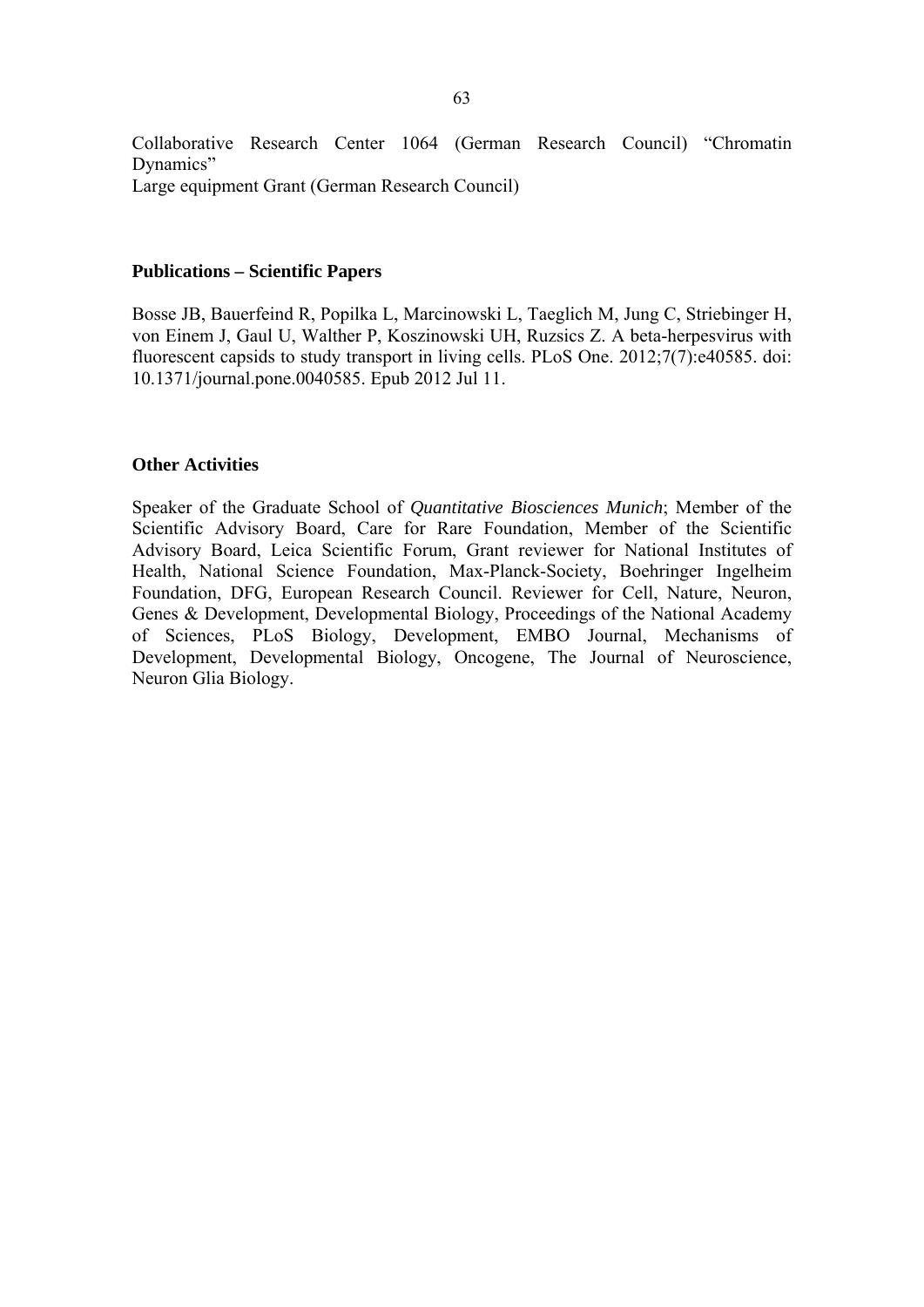# Biochemistry

# **Prof. Dr. rer. Nat. Mario Halic**

Born 1976 in Cakovec, Croatia; 1994-1999 Molecular Biology student at University of Zagreb, Croatia; 1999 Diplom (M.S), University of Zagreb, Zagreb, Croatia; 2001-2005 PhD at Humboldt University in Berlin; 2005 Dr. rer. Nat (Ph.D), Humboldt University of Berlin, Berlin, Germany; 2005-2007 Postdoctoral work at Humboldt University in Berlin and Gene Center in Munich in the lab of Roland Beckmann; 2007-2011 Postdoctoral work at Harvard Medical School, Boston, USA, in the lab of Danesh Moazed; 2011- Tenure-Track Professor of Biochemistry, LMU Munich.

### **Research**

Genome maintenance, systems biology, structural biology

### **Publications**

Gerace E, Halic M, Moazed D The Methyltransferase Activity of Clr4Suv39h triggers RNAi Independently of Histone H3K9 Methylation. Mol Cell. 2010 Aug 13;39(3):360-72.

Halic M and Moazed D Dicer-Independent priRNAs and Argonaute Trigger RNAi and Heterochromatin Formation Cell. 2010 Feb 19;140(4):504-516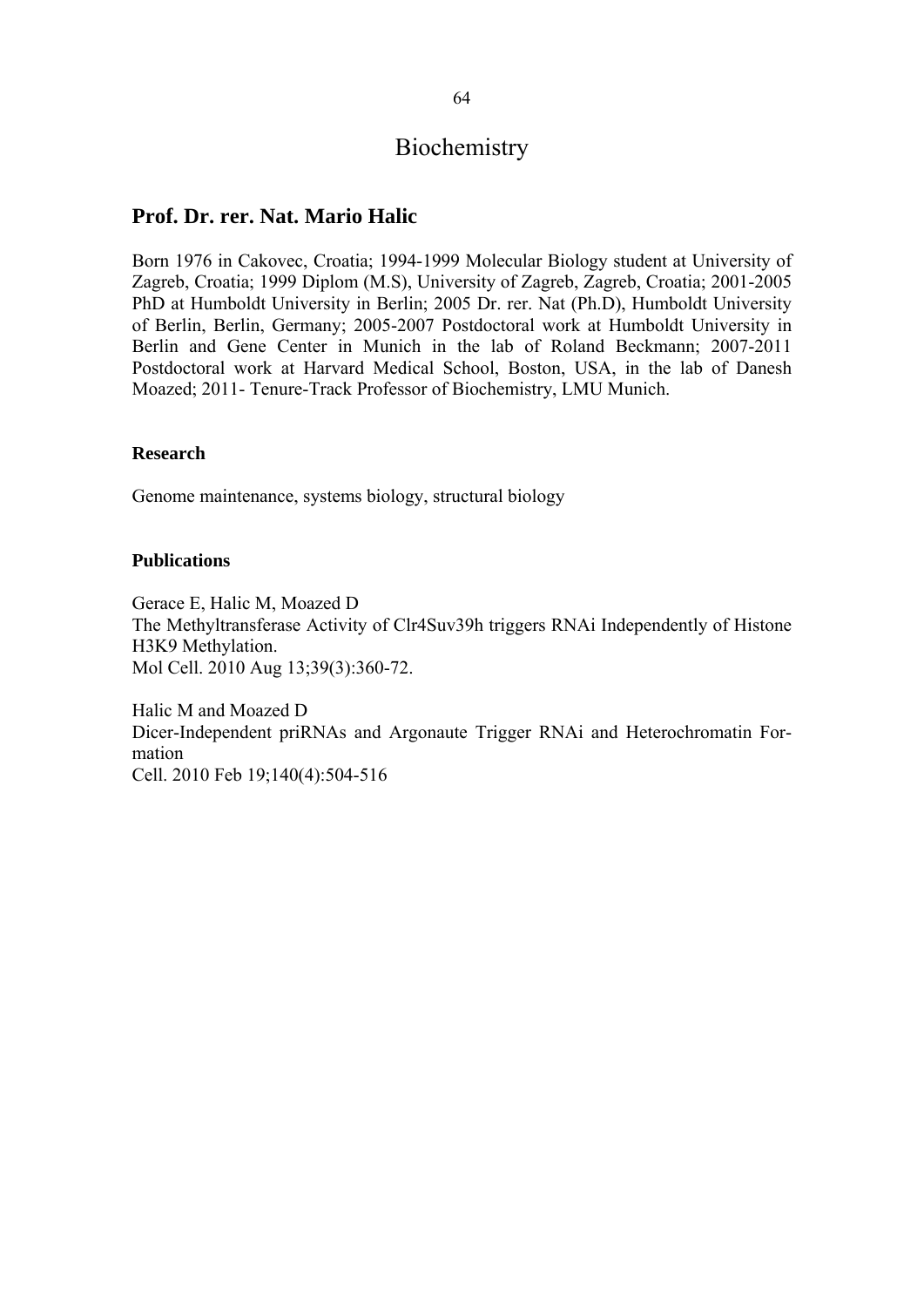# Biochemistry – Max-Planck-Institute of Biochemistry

## **Univ.-Prof. Dr. med. F. Ulrich Hartl**

Born 1957 in Essen, 1976-1982 study of medicine at Univ. Heidelberg, 1985, Dr. med degree in the group of Prof. Dr. Hans Schimassek, Institute of Biochemistry, Univ. Heidelberg, 1985-1986 Postdoctoral fellow and 1986-1990 group leader at Institute of Physiological Chemistry, Univ. of Munich in the group of Prof. Dr. Walter Neupert, interrupted in 1989 by a one year stay in the laboratory of William Wickner, Univ. California Los Angeles, 1990, Dr. med. habil. at Institute of Physiological Chemistry, Univ. of Munich, 1991-1992, Associate Member and 1993-1997, Member with tenure, Program in Cellular Biochemistry and Biophysics, Sloan-Kettering Institute, New York, Associate Professor/Full Professor of Cell Biology and Genetics, Cornell University, Graduate School of Medical Sciences, New York, 1994-1997, Associate Investigator, Howard Hughes Medical Institute, since 1997, Director at Max Planck Institute of Biochemistry, Martinsried, and Honorary Professor, Faculty of Medicine and Chemistry and Pharmacy, Univ. Munich.

### **Research Topics**

Cellular Biochemistry: Mechanisms of chaperone-assisted protein folding and assembly, and protein quality control. Mechanisms of protein misfolding and aggregation in (neuro)degenerative diseases.

#### **Honors, Awards, Memberships**

Shaw Prize in Life Science and Medicine, Herbert Tabor Award of ASBMB, Biochemical Analytic Prize, Editorial board member of: The Journal of Cell Biology, The EMBO Journal, The Annual Review of Biochemistry, Molecular Cell, Proceedings of the National Academy of Sciences

#### **Extramural Research Funding**

European Research Council Synergy Grant *ToPAG*

Excellence Cluster *Center for Integrated Protein Sciences Munich* and *Munich Cluster for Systems Neurology (SyNergy)* (DFG and the Federal Ministry of Education and Research)

Human Frontier Science Program

Collaborative Research Center 967 (German Research Council) "Functions and Mechanisms of ribosomal tunnel exit ligands"

Collaborative Research Center 596 (German Research Council) "Molecular Mechanisms of neurodegneration"

Fellowships from EMBO and Boehringer Ingelheim Fonds to postdocs and students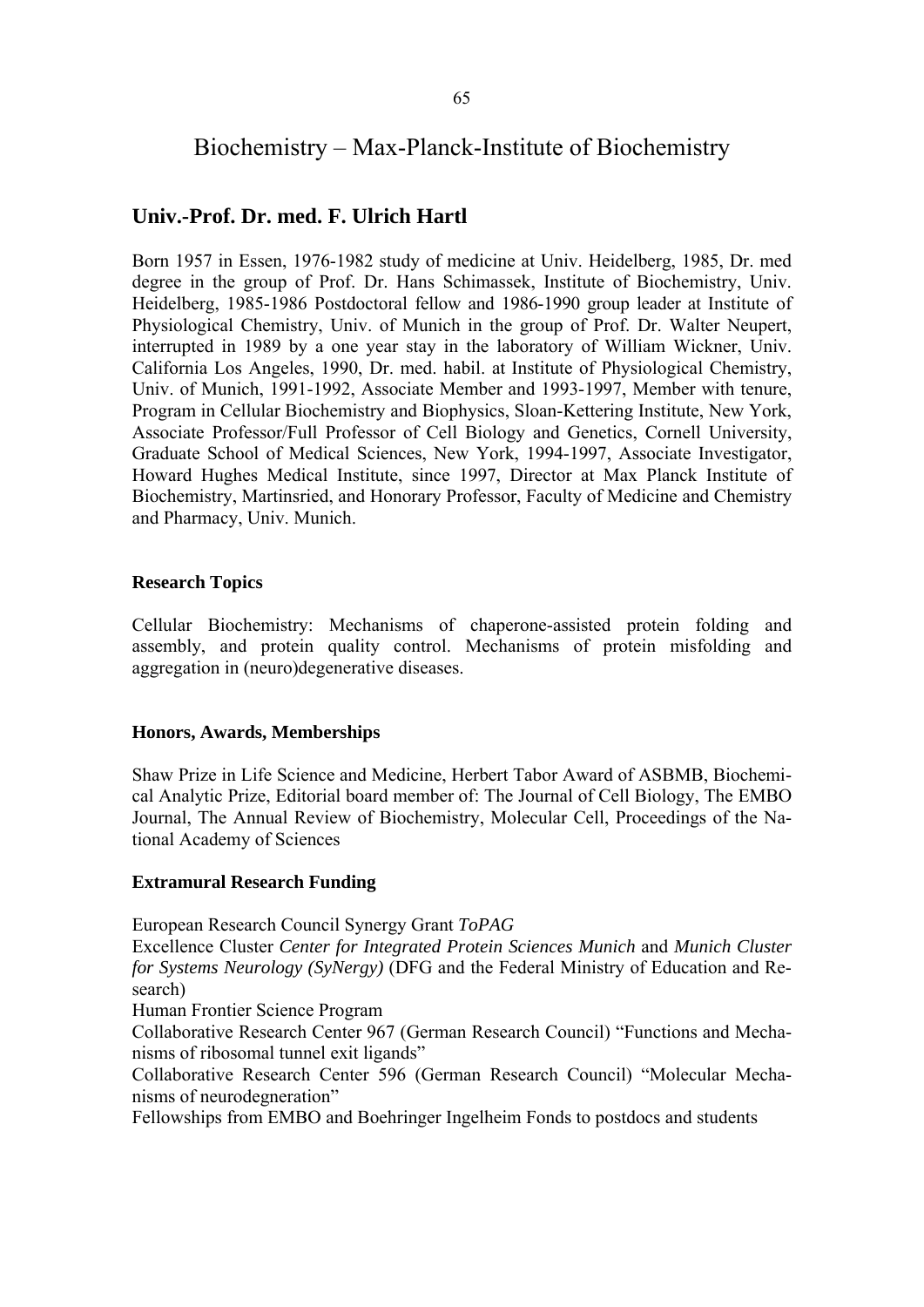### **Publications – Scientific Papers**

#### 2013

Leitman, J., Hartl, F.U, and Lederkremer, G.Z. (2013). Soluble forms of polyQexpanded huntingtin rather than large aggregates cause endoplasmic reticulum stress. Nature Communications, doi:10.1038/ncomms3753

Park, S.-H., Kukushkin, Y., Chen, T., Gupta, R., Konagai, A., Hipp, M.S., Hayer Hartl, M., and Hartl, F.U. (2013). PolyQ Proteins Interfere with Nuclear Degradation of Cytosolic Proteins by Sequestering the Sis1p Chaperone. Cell 154, 134-145.

Li, Z., Hartl, F.U.,\* and Bracher, A.\* (2013). Structure and function of Hip, an attenuator of the Hsp70 chaperone cycle. Nature Struct Mol Biol. 20, 929-935.

Kim, Y.E., Hipp, M., Bracher, A., Hayer-Hartl, M., and Hartl, F.U. (2013). Molecular chaperone functions in protein folding and proteostasis. Annual Rev Biochem 82, 323- 355.

### 2012

Rüßmann, F., Stemp, M.J., Mönkemeyer, L., Etchells, S.A., Bracher, and Hartl F.U. (2012). Folding of large multidomain proteins by partial encapsulation in the chaperonin TRiC/CCT. Proc Natl Acad Sci U S A 109, 21208-21215.

Herzog, F., Kahraman, A., Böhringer, D., Mak, R., Bracher, A., Walzthoeni, T., Leitner, A., Beck, M., Hartl, F.U., Ban, N., Malmstöm, L., and Aebersold, R. (2012). Structural probing of a protein phosphatase 2A network by chemical cross-linking and mass spectrometry. Science 337, 1348-1352.

Tsai, Y.C., Mueller-Cajar, O., Saschenbrecker, S, Hartl, F.U.\*, and Hayer-Hartl, M.\* (2012). Chaperonin co-factors, Cpn10 and Cpn20, of green algae and plants function as hetero-oligomeric ring complexes. J Biol Chem 287, 20471-20481.

Leitner, A., Joachimiak, L.A., Bracher, A., Mönkemeyer, L., Walzthoeni, T., Chen, B., Pechmann, S., Holmes, S., Cong, Y., Ma, B., Ludtke, S., Chiu, W., Hartl, F.U., Aebersold, R., and Frydman, J. (2012). The molecular architecture of the eukaryotic chaperonin TRiC/CCT. Structure 20, 814-825.

Calloni, G., Chen, T., Schermann, S.M., Chang, H.-C., Genevaux, P., Agostini, F., Tartaglia, G.G., Hayer-Hartl, M., and Hartl, F.U. (2012). DnaK functions as a central hub in the E. coli chaperone network. Cell Reports 1, 251-264.

Lamond, A.I., Uhlen, M, Horning, S., Makarov, A., Robinson, C.V., Serrano, L., Hartl, F.U., Baumeister, W., Werenskiold, A.K., Andersen, J.S., Vorm, O., Linial, M., Aebersold, R., and Mann, M. (2012). Advancing cell biology through proteomics in space and time (PROSPECTS). Mol Cell Proteomics, Mar;11(3):O112.017731. Epub 2012 Feb 6.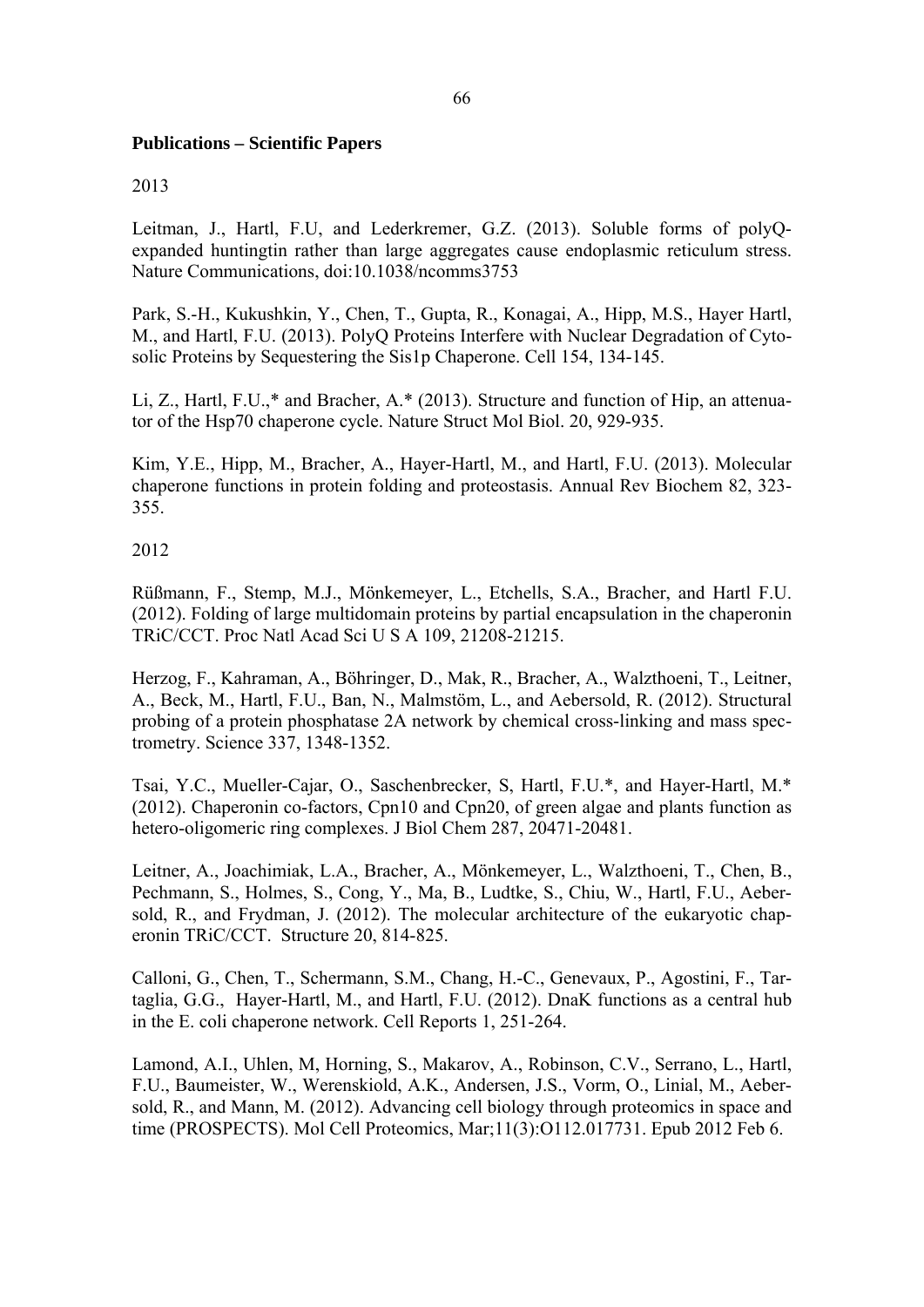Sharma, K., Vabulas, M., Macek, B., Pinkert, S., Cox, J., Mann, M., and Hartl, F.U. (2012). Quantitative proteomics reveals that Hsp90 inhibition preferentially targets kinases and the DNA damage response. Mol Cell Proteomics, Mar;11(3):M111.014654. Epub 2011 Dec 13.

#### **Other Activities**

Speaker of the International Max Planck Research School (IMPRS) for Molecular and Cellular Life Sciences, Chairman of Scientific Advisory Board, Proteomics Therapeutics, Cambridge, USA, Member Board of Directors, Feldberg Foundation, Member Scientific Advisory Board, Ernst Jung-Foundation, Member Selection Committee for the Shaw Prize in Life Science and Medicine.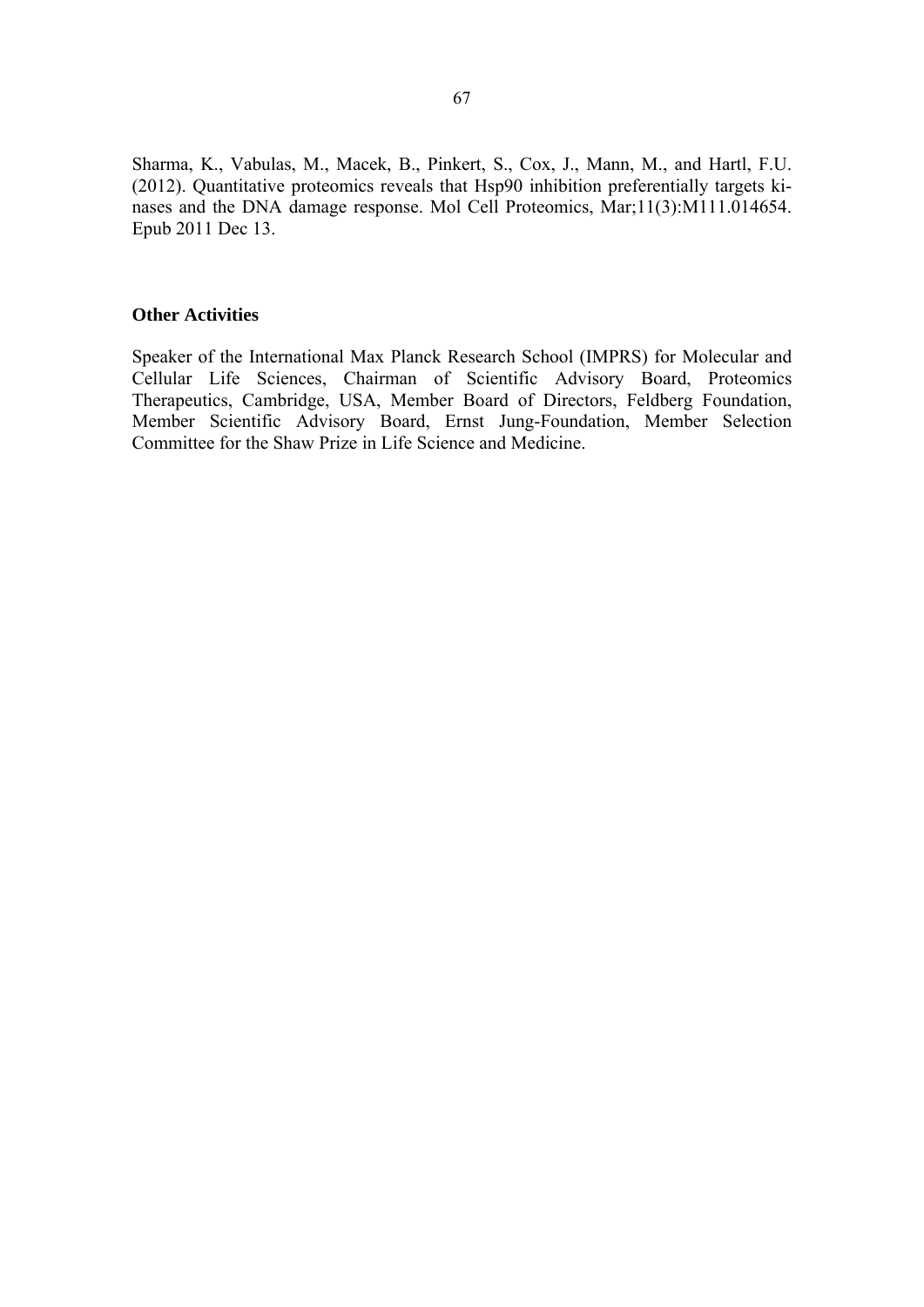# Biochemistry

## **Univ.-Prof. Dr. rer. nat. Karl-Peter Hopfner**

Born 1968 in Kipfenberg/Bayern, 1988-1994 study of biology at Univ. Regensburg and Washington University, St. Louis (USA), 1997 PhD degree in the group of Prof. Dr. Robert Huber, Max-Planck-Institute of Biochemistry and TU Munich, 1997-1998 Postdoctoral fellow at MPI for Biochemistry/Roche Pharma, 1999-2001 Postdoctoral fellow in the group of Prof. Dr. John Tainer at The Scripps Research Institute, La Jolla, USA, 2001-2004 tenure track professor LMU Munich, 2005-2006 C3-professor LMU Munich, since 2007 W3-full professor LMU Munich, 2009 Director of the Department of Chemistry and Biochemistry, 2010 Cofounder of SpectraMab GmbH, since October 2013 Dean of Faculty.

#### **Research Topics**

Structural Genome and Cancer Biology: Mechanisms of DNA-repair, the DNA damage response and remodeling ATPases in genome and cancer biology. Sensing and signaling of damaged and pathogenic nucleic acids. Structural hybrid-methods to analyze large multisubunit macromolecular complexes. Crystallography of proteins. Therapeutic immune complexes.

#### **Honors, Awards, Memberships**

ERC Advanced Grant Member of the European Molecular Biology Organization (EMBO) Member of the German Society for DNA Repair Member of International Max Planck Research School, Martinsried Member of the Editorial Board *Biophysical Chemistry*  Member of the Editorial Board *Open Biology*

#### **Extramural Research Funding**

European Research Council Advanced Grant "ATMMACHINE" National Insitutes of Health U19AI083025 "Immune Recognition of Viruses" Excellence Cluster *Center for Integrated Protein Sciences Munich* (DFG and the Federal Ministry of Education and Research) Graduate School *Quantitative Biosciences Munich* (DFG and the Federal Ministry of Education and Research) Collaborative Research Center 646 (German Research Council) "Regulatory Networks in Genome Expression and Maintenance" Collaborative Research Center 684 (German Research Council) "Normal and Malignant Hematopoiesis" Collaborative Research Center 1054 (German Research Council) "T-cell plasticity"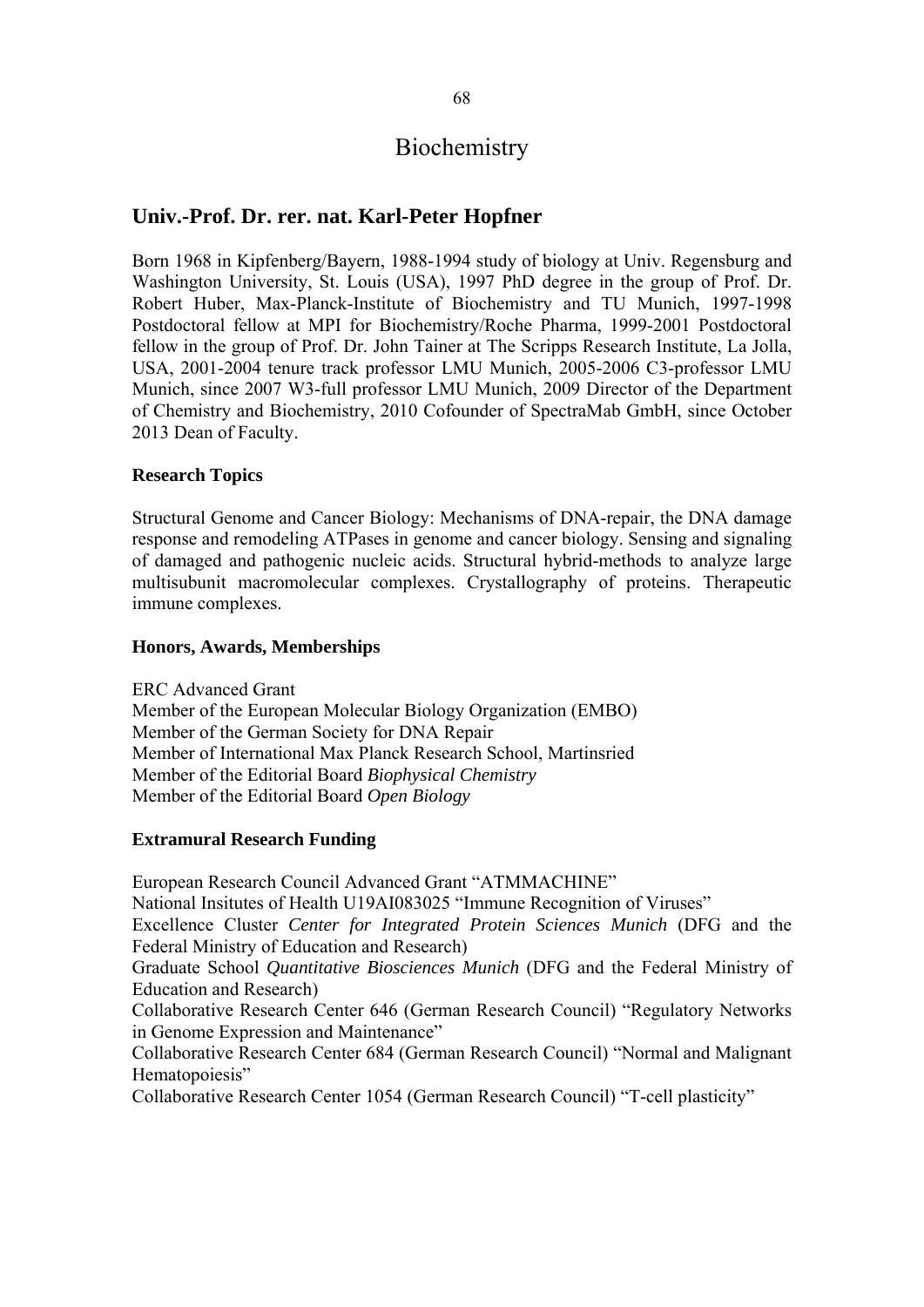Collaborative Research Center 1064 (German Research Council) "Chromatin" Student Research Training Group 1721 (German Research Council) "Integrated analysis of protein complexes and hybrid methods in genome biology"

Student Research Training Group 1202 (German Research Council) "Oligonucleotides in Cell Biology and Therapy"

BioSysNet Senior Associated PI (Bavarian Ministry of Education and Science)

M4 Award "Personalized Leukemia Therapy by Antibody Derivatives (Triplebodies)" (Bavarian Ministry for Economy)

Roche Diagnostics (Structural Analysis of Antibody-Antigen Complexes)

Fellowships from EMBO and Boehringer Ingelheim Fonds to postdocs and studentes

#### **Publications – Scientific Papers**

2013

Braciak TA, Wildenhain S, Roskopf CC, Schubert IA, Fey GH, Jacob U, Hopfner KP, Oduncu FS. NK cells from an AML patient have recovered in remission and reached comparable cytolytic activity to that of a healthy monozygotic twin mediated by the single-chain triplebody SPM-2. J Transl Med. 2013 Nov 16;11(1):289. [Epub ahead of print] PubMed PMID: 24237598; PubMed Central PMCID: PMC3842817.

Tosi A, Haas C, Herzog F, Gilmozzi A, Berninghausen O, Ungewickell C, Gerhold CB, Lakomek K, Aebersold R, Beckmann R, Hopfner KP. Structure and subunit topology of the INO80 chromatin remodeler and its nucleosome complex. Cell. 2013 Sep 12;154(6):1207-19. doi: 10.1016/j.cell.2013.08.016. PubMed PMID: 24034245.

Schlauderer F, Lammens K, Nagel D, Vincendeau M, Eitelhuber AC, Verhelst SH, Kling D, Chrusciel A, Ruland J, Krappmann D, Hopfner KP. Structural analysis of phenothiazine derivatives as allosteric inhibitors of the MALT1 paracaspase. Angew Chem Int Ed Engl. 2013 Sep 23;52(39):10384-7. doi: 10.1002/anie.201304290. Epub 2013 Aug 14. PubMed PMID: 23946259.

Opatz S, Polzer H, Herold T, Konstandin NP, Ksienzyk B, Zellmeier E, Vosberg S, Graf A, Krebs S, Blum H, Hopfner KP, Kakadia PM, Schneider S, Dufour A, Braess J, Sauerland MC, Berdel WE, Büchner T, Woermann BJ, Hiddemann W, Spiekermann K, Bohlander SK, Greif PA. Exome sequencing identifies recurring FLT3 N676K mutations in core-binding factor leukemia. Blood. 2013 Sep 5;122(10):1761-9. doi: 10.1182/blood-2013-01-476473. Epub 2013 Jul 22. PubMed PMID: 23878140.

Mirschberger C, Schiller CB, Schräml M, Dimoudis N, Friess T, Gerdes CA, Reiff U, Lifke V, Hoelzlwimmer G, Kolm I, Hopfner KP, Niederfellner G, Bossenmaier B. RG7116, a therapeutic antibody that binds the inactive HER3 receptor and is optimized for immune effector activation. Cancer Res. 2013 Aug 15;73(16):5183-94. doi: 10.1158/0008-5472.CAN-13-0099. Epub 2013 Jun 18. PubMed PMID: 23780344.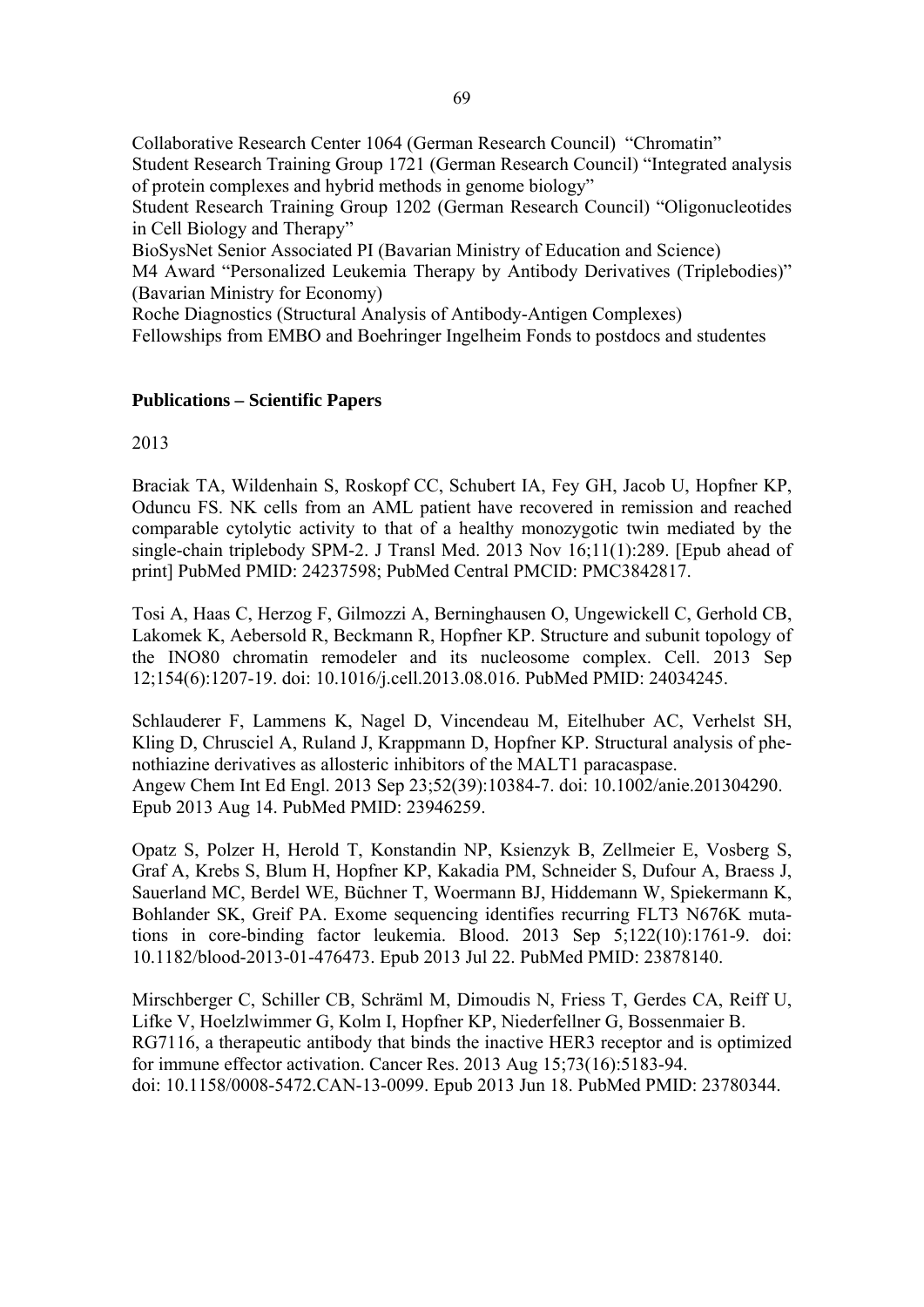Civril F, Deimling T, de Oliveira Mann CC, Ablasser A, Moldt M, Witte G, Hornung V, Hopfner KP. Structural mechanism of cytosolic DNA sensing by cGAS. Nature. 2013 Jun 20;498(7454):332-7. doi: 10.1038/nature12305. Epub 2013 May 30. PubMed PMID: 23722159; PubMed Central PMCID: PMC3768140.

Ablasser A, Goldeck M, Cavlar T, Deimling T, Witte G, Röhl I, Hopfner KP, Ludwig J, Hornung V. cGAS produces a 2'-5'-linked cyclic dinucleotide second messenger that activates STING. Nature. 2013 Jun 20;498(7454):380-4. doi: 10.1038/nature12306. Epub 2013 May 30. PubMed PMID: 23722158.

Lammens A, Baehner M, Kohnert U, Niewoehner J, von Proff L, Schraeml M, Lammens K, Hopfner KP. Crystal structure of human TWEAK in complex with the Fab fragment of a neutralizing antibody reveals insights into receptor binding. PLoS One. 2013 May 8;8(5):e62697. doi: 10.1371/journal.pone.0062697. Print 2013. PubMed PMID: 23667509; PubMed Central PMCID: PMC3648529.

Fenn S, Schiller CB, Griese JJ, Duerr H, Imhof-Jung S, Gassner C, Moelleken J, Regula JT, Schaefer W, Thomas M, Klein C, Hopfner KP, Kettenberger H. Crystal structure of an anti-Ang2 CrossFab demonstrates complete structural and functional integrity of the variable domain. PLoS One. 2013 Apr 17;8(4):e61953. doi: 10.1371/journal.pone.0061953. Print 2013. PubMed PMID: 23613981; PubMed Central PMCID: PMC3629102.

Cavlar T, Deimling T, Ablasser A, Hopfner KP, Hornung V. Species-specific detection of the antiviral small-molecule compound CMA by STING. EMBO J. 2013 May 15;32(10):1440-50. doi: 10.1038/emboj.2013.86. Epub 2013 Apr 19. PubMed PMID: 23604073; PubMed Central PMCID: PMC3655471.

Klein C, Lammens A, Schäfer W, Georges G, Schwaiger M, Mössner E, Hopfner KP, Umaña P, Niederfellner G. Response to: Monoclonal antibodies targeting CD20. MAbs. 2013 Mar 14;5(3). [Epub ahead of print] PubMed PMID: 23493087.

Motz C, Schuhmann KM, Kirchhofer A, Moldt M, Witte G, Conzelmann KK, Hopfner KP. Paramyxovirus V proteins disrupt the fold of the RNA sensor MDA5 to inhibit antiviral signaling. Science. 2013 Feb 8;339(6120):690-3. doi: 10.1126/science.1230949. Epub 2013 Jan 17. PubMed PMID: 23328395.

Klein C, Lammens A, Schäfer W, Georges G, Schwaiger M, Mössner E, Hopfner KP, Umaña P, Niederfellner G. Epitope interactions of monoclonal antibodies targeting CD20 and their relationship to functional properties. MAbs. 2013 Jan-Feb;5(1):22-33. doi: 10.4161/mabs.22771. Epub 2012 Dec 4. PubMed PMID: 23211638; PubMed Central PMCID: PMC3564883.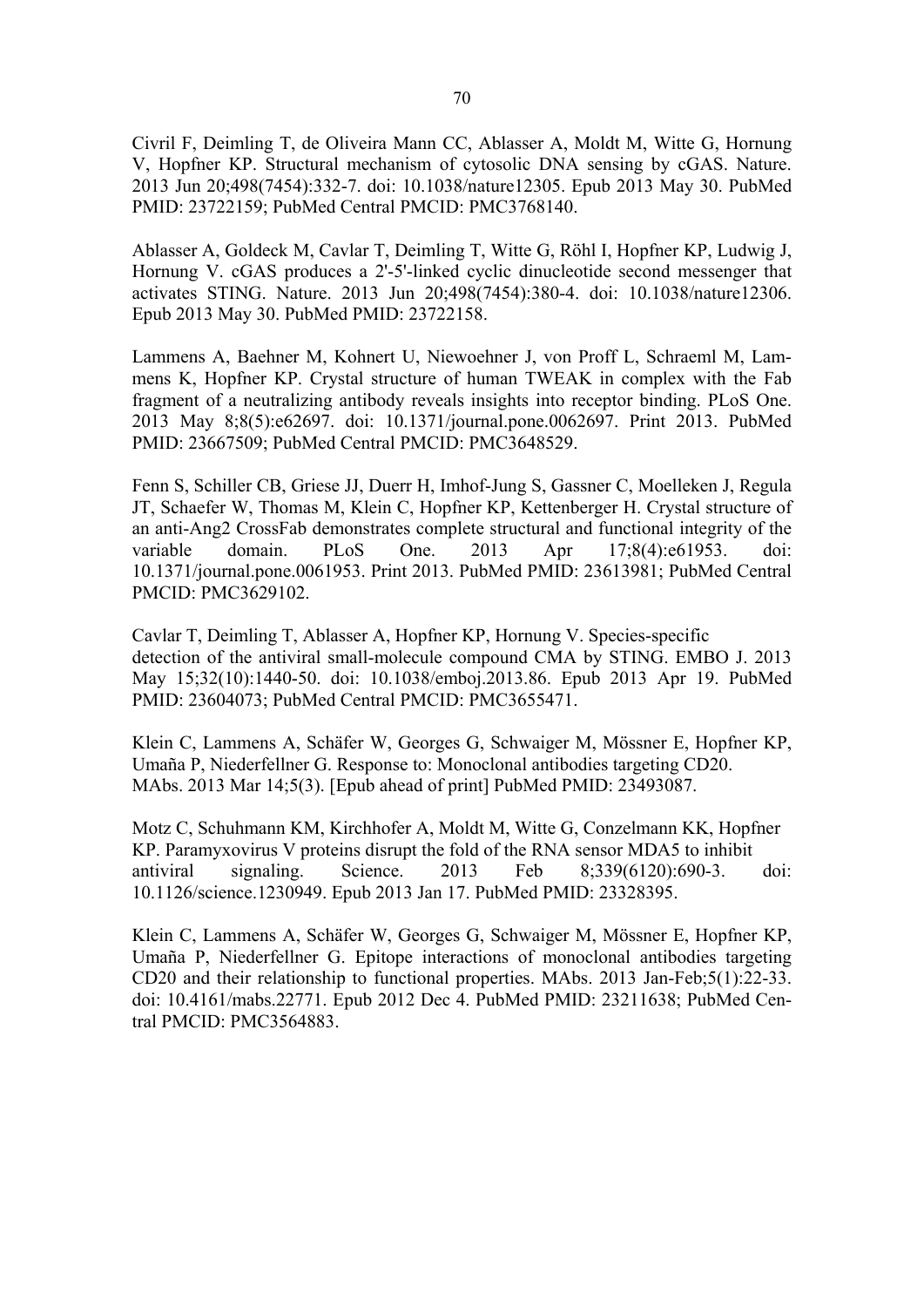#### 2012

Hopfner KP. Rustless translation. Biol Chem. 2012 Oct;393(10):1079-88. doi: 10.1515/hsz-2012-0196. Review. PubMed PMID: 23091275.

Abdullah Z, Schlee M, Roth S, Mraheil MA, Barchet W, Böttcher J, Hain T, Geiger S, Hayakawa Y, Fritz JH, Civril F, Hopfner KP, Kurts C, Ruland J, Hartmann G, Chakraborty T, Knolle PA. RIG-I detects infection with live Listeria bysensing secreted bacterial nucleic acids. EMBO J. 2012 Nov 5;31(21):4153-64. doi: 10.1038/emboj.2012.274. Epub 2012 Oct 12. PubMed PMID: 23064150; PubMed Central PMCID: PMC3492734.

Gerhold CB, Winkler DD, Lakomek K, Seifert FU, Fenn S, Kessler B, Witte G, Luger K, Hopfner KP. Structure of Actin-related protein 8 and its contribution tonucleosome binding. Nucleic Acids Res. 2012 Nov;40(21):11036-46. doi: 10.1093/nar/gks842. Epub 2012 Sep 12. PubMed PMID: 22977180; PubMed Central PMCID: PMC3510490.

Schiller CB, Lammens K, Guerini I, Coordes B, Feldmann H, Schlauderer F, Möckel C, Schele A, Strässer K, Jackson SP, Hopfner KP. Structure of Mre11-Nbs1complex yields insights into ataxia-telangiectasia-like disease mutations and DNA damage signaling. Nat Struct Mol Biol. 2012 Jun 17;19(7):693-700. doi: 10.1038/nsmb.2323. PubMed PMID: 22705791; PubMed Central PMCID: PMC3392456.

Geiger A, Russo L, Gensch T, Thestrup T, Becker S, Hopfner KP, Griesinger C, Witte G, Griesbeck O. Correlating calcium binding, Förster resonance energy transfer, and conformational change in the biosensor TN-XXL. Biophys J. 2012 May 16;102(10):2401-10. doi: 10.1016/j.bpj.2012.03.065. Epub 2012 May 15. PubMed PMID: 22677394; PubMed Central PMCID: PMC3353025.

Greif PA, Dufour A, Konstandin NP, Ksienzyk B, Zellmeier E, Tizazu B, Sturm J, Benthaus T, Herold T, Yaghmaie M, Dörge P, Hopfner KP, Hauser A, Graf A, Krebs S, Blum H, Kakadia PM, Schneider S, Hoster E, Schneider F, Stanulla M, Braess J, Sauerland MC, Berdel WE, Büchner T, Woermann BJ, Hiddemann W, Spiekermann K, Bohlander SK. GATA2 zinc finger 1 mutations associated with biallelic CEBP Amutations define a unique genetic entity of acute myeloid leukemia. Blood. 2012, Jul 12;120(2):395-403. doi: 10.1182/blood-2012-01-403220. Epub 2012 May 30. PubMed PMID: 22649106.

Hopfner KP, Gerhold CB, Lakomek K, Wollmann P. Swi2/Snf2 remodelers: hybrid views on hybrid molecular machines. Curr Opin Struct Biol. 2012 Apr;22(2):225-33. doi: 10.1016/j.sbi.2012.02.007. Epub 2012 Mar 23. Review. PubMed PMID: 22445226; PubMed Central PMCID: PMC3323801.

Becker T, Franckenberg S, Wickles S, Shoemaker CJ, Anger AM, Armache JP, Sieber H, Ungewickell C, Berninghausen O, Daberkow I, Karcher A, Thomm M, Hopfner KP, Green R, Beckmann R. Structural basis of highly conserved ribosome recycling in eukaryotes and archaea. Nature. 2012 Feb 22;482(7386):501-6. doi: 10.1038/nature10829. PubMed PMID: 22358840.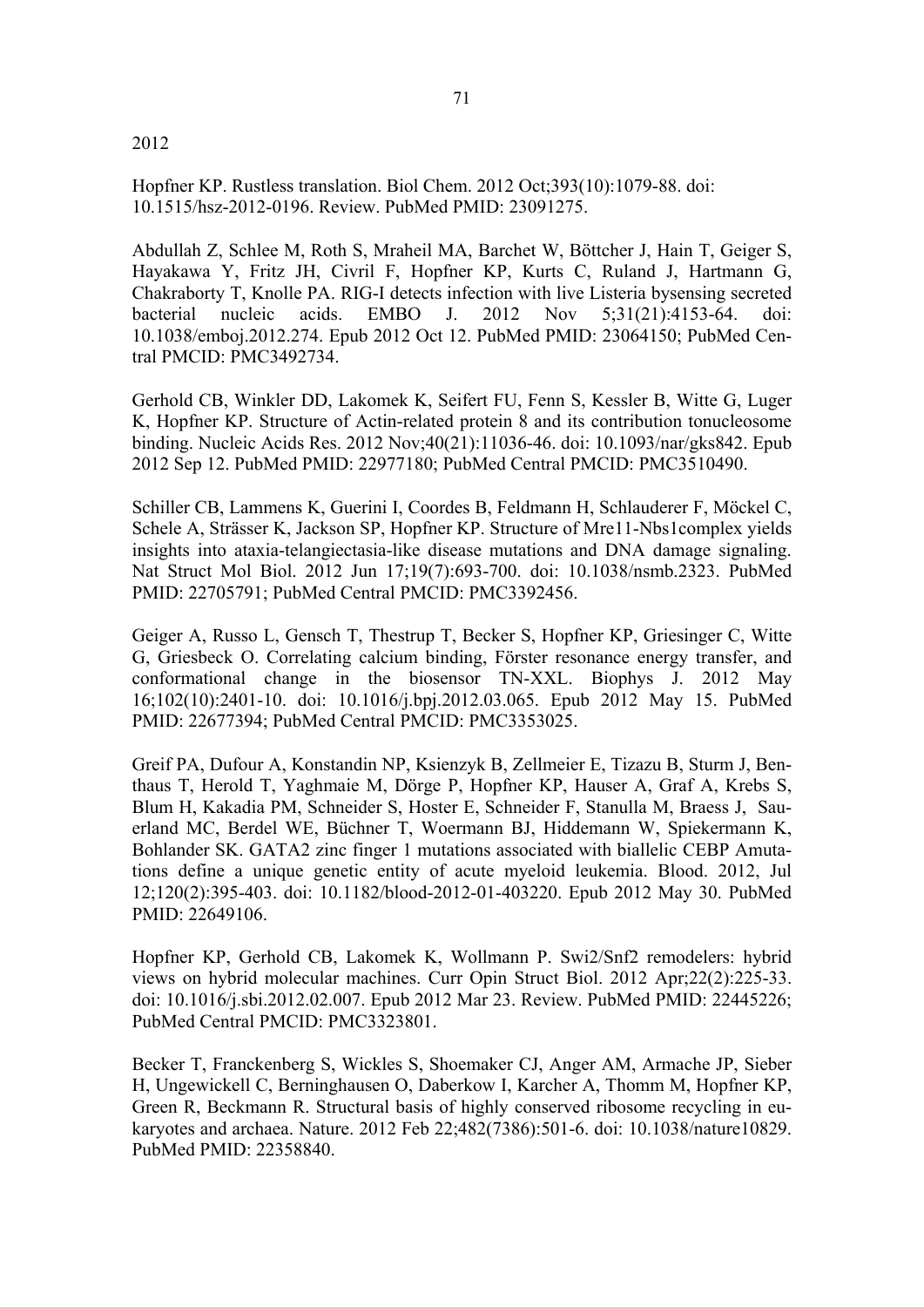Strasser D, Neumann K, Bergmann H, Marakalala MJ, Guler R, Rojowska A, Hopfner KP, Brombacher F, Urlaub H, Baier G, Brown GD, Leitges M, Ruland J. Syk kinasecoupled C-type lectin receptors engage protein kinase C-σ to elicit Card9 adaptormediated innate immunity. Immunity. 2012 Jan 27;36(1):32-42. doi: 10.1016/j.immuni.2011.11.015. PubMed PMID: 22265677; PubMed Central PMCID: PMC3477316.

#### **Other Activities**

Co-founder and speaker of Graduate Research Training Program 1721 "Integrated analysis of protein complexes and hybrid methods in genome biology", Co- or Session-Organizer: GBM Conference 2013; Chair of selection panel 2012 and 2013: ATIP-Avenir (French junior/excellence funding program); Grant reviewer for Deutsche Forschungsgemeinschaft, European Research Council; ATIP-Avenir, Cancer Research UK, EMBO, Wellcome Trust, NSF (USA); FWF Austrian Science Fund; German-Israeli Research Foundation, Boehringer Ingelheim Fonds. Reviewer for Science, Nature, Nature Cell Biology, Nature Structural and Molecular Biology, Cell, Molecular Cell, EMBO J, EMBO Reports, Current Biology, Journal of Molecular Biology, J. Clinical Investigation, Oncogene, J. Biol. Chem., Nucleic Acids Research, Structure.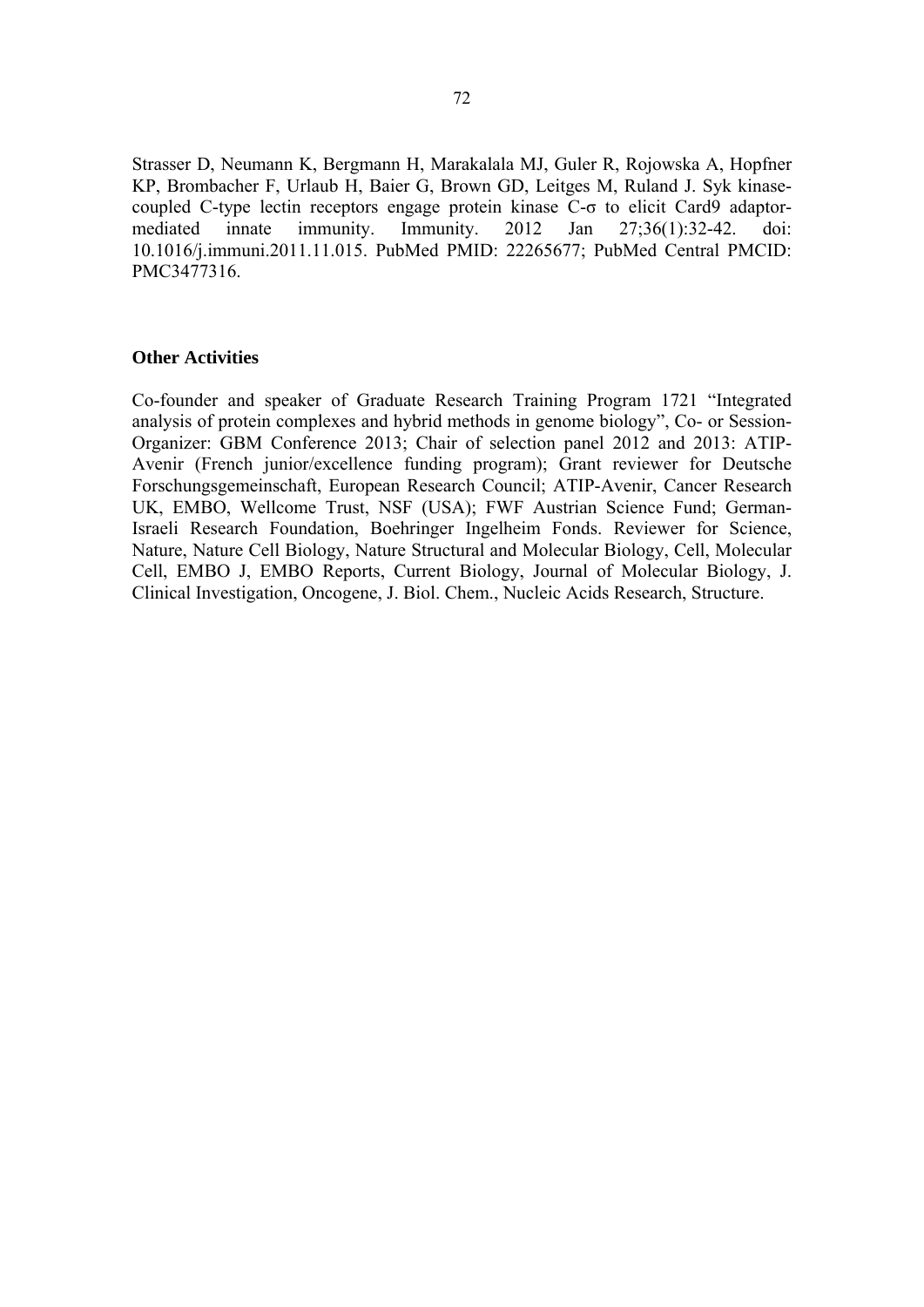# Biochemistry – Max-Planck Institute of Biochemistry

## **Prof. Dr. rer. nat. Dr. Dr. h.c. Matthias Mann**

Born in 1959 in Thuine, Lower Saxony. Degree in physics and mathematics at the Georg August University, Göttingen in 1988: Ph.D. in Chemical Engineering, Yale University, USA. 1989-92: Postdoctoral fellow and later Senior Scientist at the Institute of Molecular Biology at the University of South Denmark 1992 – 1998. Department leader of the Protein and Peptide Group, European Molecular Biology Laboratory (EMBL), Heidelberg 1998-2007. Professor of Bioinformatics, Institute of Molecular Biology and Biochemistry, University of Southern Denmark, Director of the Centre of Experimental BioInformatics. Since 2005 Director at the Max Planck Institute of Biochemistry, Martinsried, Germany, und Honorary Professor at the Faculty of Chemistry and Pharmacy at the LMU, Munich. Since 2009 Chairman of the Proteomics Department of the Novo Nordisk Foundation Center for Protein Research, University of Copenhagen, Denmark.

#### **Research Topics**

Mass spectrometry based proteomics. Bioinformatics and systems biology. Epigenetics. Insulin and growth factor signal transduction. Ubiquitinisation. Phosphoralisation of entire systems. Large scale protein interaction studies. Clinical proteomics.

#### **Honours, Awards, Memberships**

- 2012 Leibniz Prize of the German Research Society
- 2012 Ernst Schering Prize
- 2012 Louis-Jeantet Foundation Prize for Medicine
- 2012 Körber European Science Award
- 2013 Winner of m4 Award Ministry of Economic Affairs supports Personalized Medicine

Member of Scientific Advisory Board of the Human Protein Atlas project, Stockholm, Sweden

Elected member European Molecular Biology Organization (EMBO)

Elected member Royal Danish Academy of Arts and Sciences

Elected member of Leopoldina German National Academy of Sciences

Member of Editorial Board *Journal of Proteome Research*

Member of Editorial Board *Molecular and Cellular Proteomics*

Member of Editorial Board *Cell*

Member of Editorial Board *Carcinogenesis*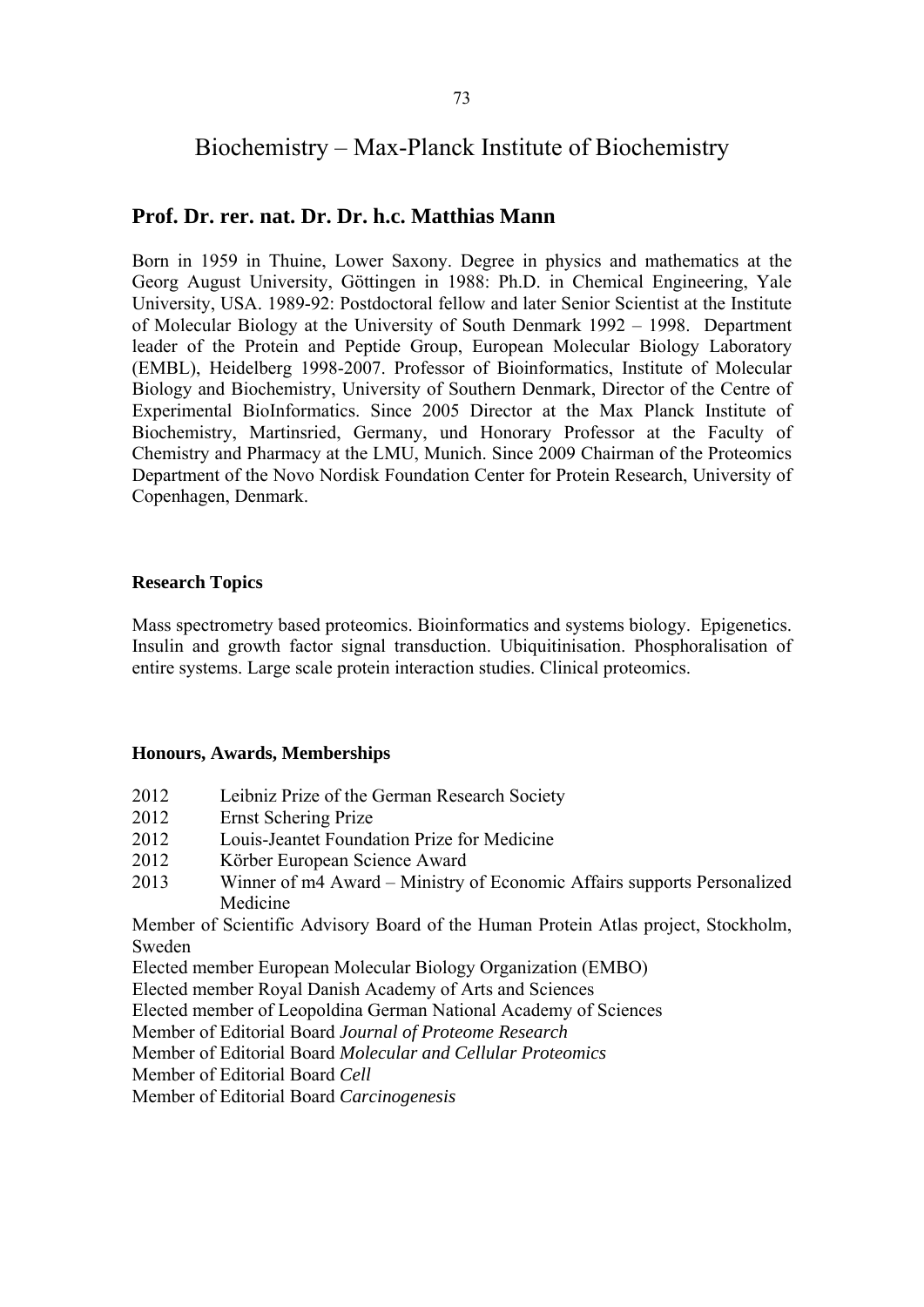### **Extramural Research Funding**

BMBF. DiGtoP. From Disease Genes to Protein Pathways. Collaborative project BMBF. The Virtual Liver. 315748. Collaborative project.

Cluster of Excellence CIPSM – subcontract. CiPSM, Administrated from LMU Collaboration Project Sanofi-Aventis. Investigation of signaling in ß-cells by quantita-

tive phosphoproteomics DFG. International Graduate College. "Regulation and Evolution of Cellular Systems" (RECESS) Joint project LMU und TU. GRK 1563/1—AOBJ:562831. Collaborative project.

EU 7th Framework Project Grant. EURO-Motor. G/A 259867. Collaborative project

EU 7<sup>th</sup> Framework Project Grant. Prime XS. G/A 262067 Collaborative project

EU 7th Framework Project Grant. PROSPECTS. Proteomics Specification in Space and Time. HEALTH-F4-2008-201648. Collaborative project

EU ERC grant. ToPAG. Toxic Protein Aggregation in Neurodegeneration. ERC-2012- SyG 318987

EU. REA. IEF. Marie Curie. Intra-European Fellowship "Marie Curie". Individual Stipend Dr. Maria S. Robles / Clockproteomics

FEBS. PostDoc Fellowship. Individual stipend for Dr. Atul Deshmukh

Michael J Fox Foundation for Parkinsons Research. LRRK2 Biology LEAPS Award. Combining mass spectrometry with genetic and pharmacological approaches to discover and validate LRRK2 substrates

NWO – Netherlands. PostDoc Fellowship. Individual Stipend for Dr. Paul Boersema Swiss National Research Funds. PostDoc Fellowship. Individual Stipend for Dr. Urs Gerber

Swiss National Research Funds. SINERGIA. CRSI33\_130444. Collaborative project.

## **Publications**

2012

Azimifar SB, Böttcher RT, Zanivan S, Grashoff C, Krüger M, Legate KR, Mann M, Fässler R. Induction of membrane circular dorsal ruffles requires co-signalling of integrin-ILK-complex and EGF receptor. J Cell Sci. 2012 Jan 15;125(Pt 2):435-48.

Beli P, Lukashchuk N, Wagner SA, Weinert BT, Olsen JV, Baskcomb L, Mann M, Jackson SP, Choudhary C. Proteomic Investigations Reveal a Role for RNA Processing Factor THRAP3 in the DNA Damage Response. Mol Cell. 2012 Mar 14

Bennetzen MV, Cox J, Mann M, Andersen JS. PhosphoSiteAnalyzer: A Bioinformatic Platform for Deciphering Phospho Proteomes Using Kinase Predictions Retrieved from NetworKIN. J Proteome Res. 2012 May 23..

Bönisch C, Schneider K, Pünzeler S, Wiedemann SM, Bielmeier C, Bocola M, Eberl HC, Kuegel W, Neumann J, Kremmer E, Leonhardt H, Mann M, Michaelis J, Schermelleh, Hake SB. H2A.Z.2.2 is an alternatively spliced histone H2A.Z variant that causes severe nucleosome destabilization. Nucleic Acids Res. 2012 Mar 29.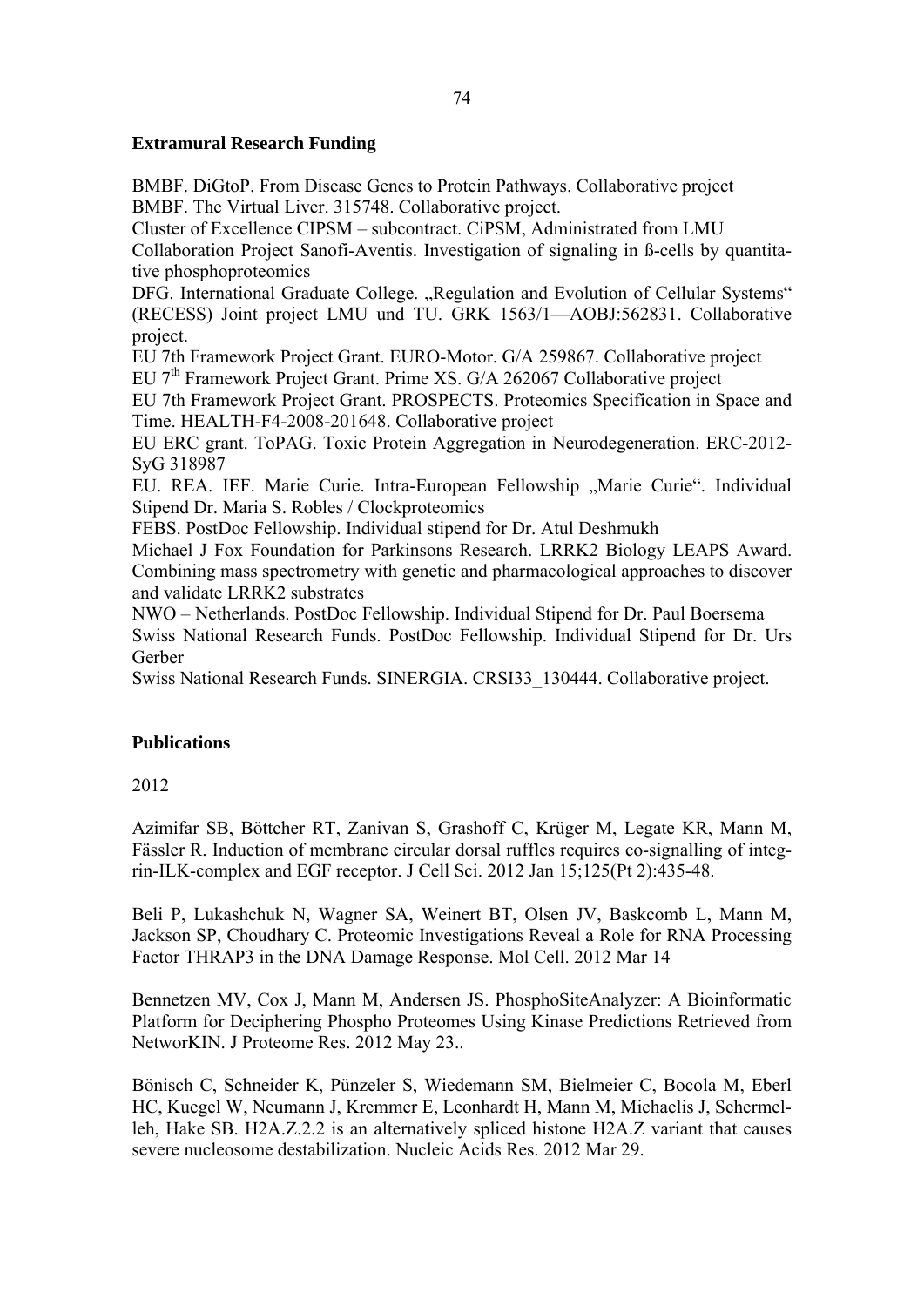Butter F, Davison L, Viturawong T, Scheibe M, Vermeulen M, Todd JA, Mann M. Proteome-Wide Analysis of Disease-Associated SNPs That Show Allele-Specific Transcription Factor Binding. PLoS Genet. 2012 Sep;8(9):e1002982.

Cox J, Mann M. 1D and 2D annotation enrichment: a statistical method integrating quantitative proteomics with complementary high-throughput data. BMC Bioinformatics. 2012;13 Suppl 16:S12. 2012 Nov 5.

Deeb SJ, D'Souza R, Cox J, Schmidt-Supprian M, Mann M. Super-SILAC allows classification of diffuse large B-cell lymphoma subtypes by their protein expression profiles. Mol Cell Proteomics. 2012 Mar 21.

Eberl HC, Spruijt CG, Kelstrup CD, Vermeulen M, Mann M. A Map of General and Specialized Chromatin Readers in Mouse Tissues Generated by Label-free Interaction Proteomics. Mol Cell. 2012 Nov 28. Epub ahead of print]

Fonager J, Pasini EM, Braks JA, Klop O, Ramesar J, Remarque EJ, Vroegrijk IO, van Duinen SG, Thomas AW, Khan SM, Mann M, Kocken CH, Janse CJ, Franke-Fayard BM. Reduced CD36-dependent tissue sequestration of Plasmodium-infected erythrocytes is detrimental to malaria parasite growth in vivo. 4. J Exp Med. 2012 Jan 16;209(1):93-107. Epub 2011 Dec 19.

Frohn A, Eberl HC, Stöhr J, Glasmacher E, Rüdel S, Heissmeyer V, Mann M, Meister G. Dicer-dependent and -independent Argonaute2 protein interaction networks in mammalian cells. Mol Cell Proteomics. 2012 Nov;11(11):1442-56.

Frost A, Elgort MG, Brandman O, Ives C, Collins SR, Miller-Vedam L, Weibezahn J, Hein MY, Poser I, Mann M, Hyman AA, Weissman JS. Functional Repurposing Revealed by Comparing S.pombe and S.cerevisiae Genetic Interactions. Cell. 2012 Jun 8;149(6):1339-52.

Fuertes Marraco SA, Grosjean F, Duval A, Rosa M, Lavanchy C, Ashok D, Haller S, Otten LA, Steiner QG, Descombes P, Luber CA, Meissner F, Mann M, Szeles L, Reith W, Acha-Orbea H. Novel murine dendritic cell lines: a powerful auxiliary tool for dendritic cell research. Front Immunol. 2012;3:331.

Geiger T, Wehner A, Schaab C, Cox J, Mann M. Comparative proteomic analysis of eleven common cell lines reveals ubiquitous but varying expression of most proteins. Mol Cell Proteomics. 2012 Mar;11(3):M111.014050.

Geiger T, Madden SF, Gallagher WM, Cox J, Mann M. Proteomic portrait of human breast cancer progression identifies novel prognostic markers. Cancer Res. 2012 Mar 13.

Graumann J, Scheltema RA, Zhang Y, Cox J, Mann M. A framework for intelligent data acquisition and real-time database searching for shotgun proteomics. Mol Cell Proteomics. 2012 Mar;11(3):M111.013185.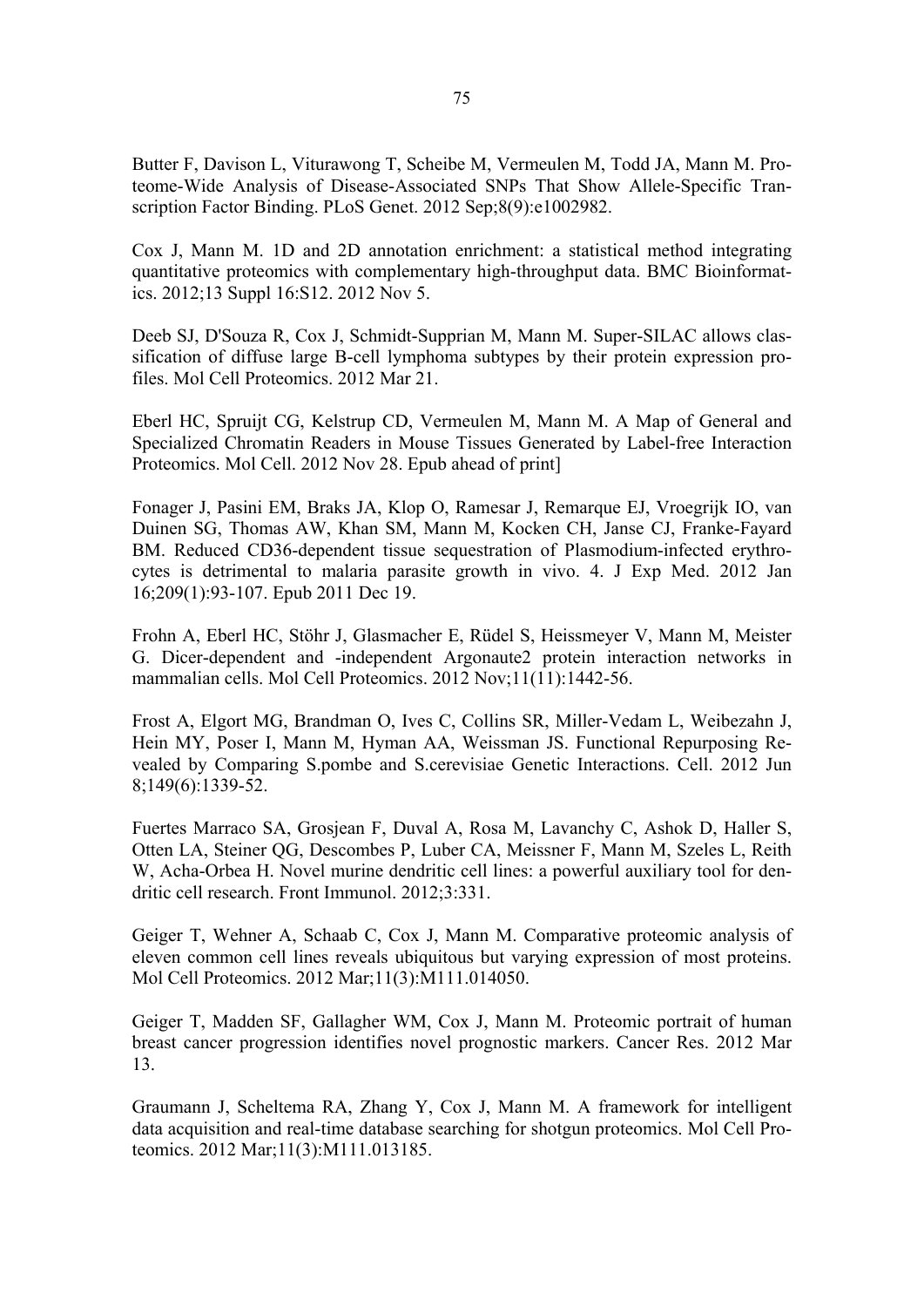Gregory AP, Dendrou CA, Attfield KE, Haghikia A, Xifara DK, Butter F, Poschmann G, Kaur G, Lambert L, Leach OA, Prömel S, Punwani D, Felce JH, Davis SJ, Gold R, Nielsen FC, Siegel RM, Mann M, Bell JI, McVean G, Fugger L. TNF receptor 1 genetic risk mirrors outcome of anti-TNF therapy in multiple sclerosis. Nature. 2012 Aug 23;488(7412):508-11.

Hilger M, Mann M. Triple SILAC to determine stimulus specific interactions in the Wnt pathway. J Proteome Res. 2012 Feb 3;11(2):982-94. Epub 2011 Nov 18

Lamond AI, Uhlen M, Horning S, Makarov A, Robinson CV, Serrano L, Hartl FU, Baumeister W, Werenskiold AK, Andersen JS, Vorm O, Linial M, Aebersold R, Mann M. Advancing Cell Biology Through Proteomics in Space and Time (PROSPECTS). Mol Cell Proteomics. 2012 Mar;11(3):O112.017731.

Mann K, Edsinger-Gonzales E, Mann M. In-depth proteomic analysis of a mollusc shell: acid-soluble and acid-insoluble matrix of the limpet Lottia gigantea. Proteome Sci. 2012 Apr 27;10(1):28.

Mann M. Proteomics for biomedicine: a half-completed journey. EMBO Mol Med. 2012 Feb;4(2):75-7. Epub 2012 Jan 25.

Michalski A, Damoc E, Lange O, Denisov E, Nolting D, Müller M, Viner R, Schwartz J, Remes P, Belford M, Dunyach JJ, Cox J, Horning S, Mann M, Makarov A. Ultra High Resolution Linear Ion Trap Orbitrap Mass Spectrometer (Orbitrap Elite) Facilitates Top Down LC MS/MS and Versatile Peptide Fragmentation Modes. Mol Cell Proteomics. 2012 Mar;11(3):O111.013698.

Michalski A, Neuhauser N, Cox J, Mann M. A Systematic Investigation into the Nature of Tryptic HCD Spectra. J Proteome Res. 2012 Nov 2;11(11):5479-91.

Miller C, Matic I, Maier KC, Schwalb B, Roether S, Strässer K, Tresch A, Mann M, Cramer P. Mediator Phosphorylation Prevents Stress Response Transcription During Non-stress Conditions. J Biol Chem. 2012 Dec 28;287(53):44017-26.

Nagaraj N, Wisniewski JR, Geiger T, Cox J, Kircher M, Kelso J, Pääbo S, Mann M. Deep proteome and transcriptome mapping of a human cancer cell line. Mol Syst Biol. 2011 Nov 8;7:548.

Nagaraj N, D'Souza RC, Cox J, Olsen JV, Mann M. Correction to Feasibility of Large-Scale Phosphoproteomics with Higher Energy Collisional Dissociation Fragmentation. J Proteome Res. 2012 May 21.

Nagaraj N, Kulak NA, Cox J, Neuhauser N, Mayr K, Hoerning O, Vorm O, Mann M. System-wide perturbation analysis with nearly complete coverage of the yeast proteome by single-shot ultra HPLC runs on a bench top Orbitrap. Mol Cell Proteomics. 2012 Mar;11(3):M111.013722. Epub 2011 Oct 20.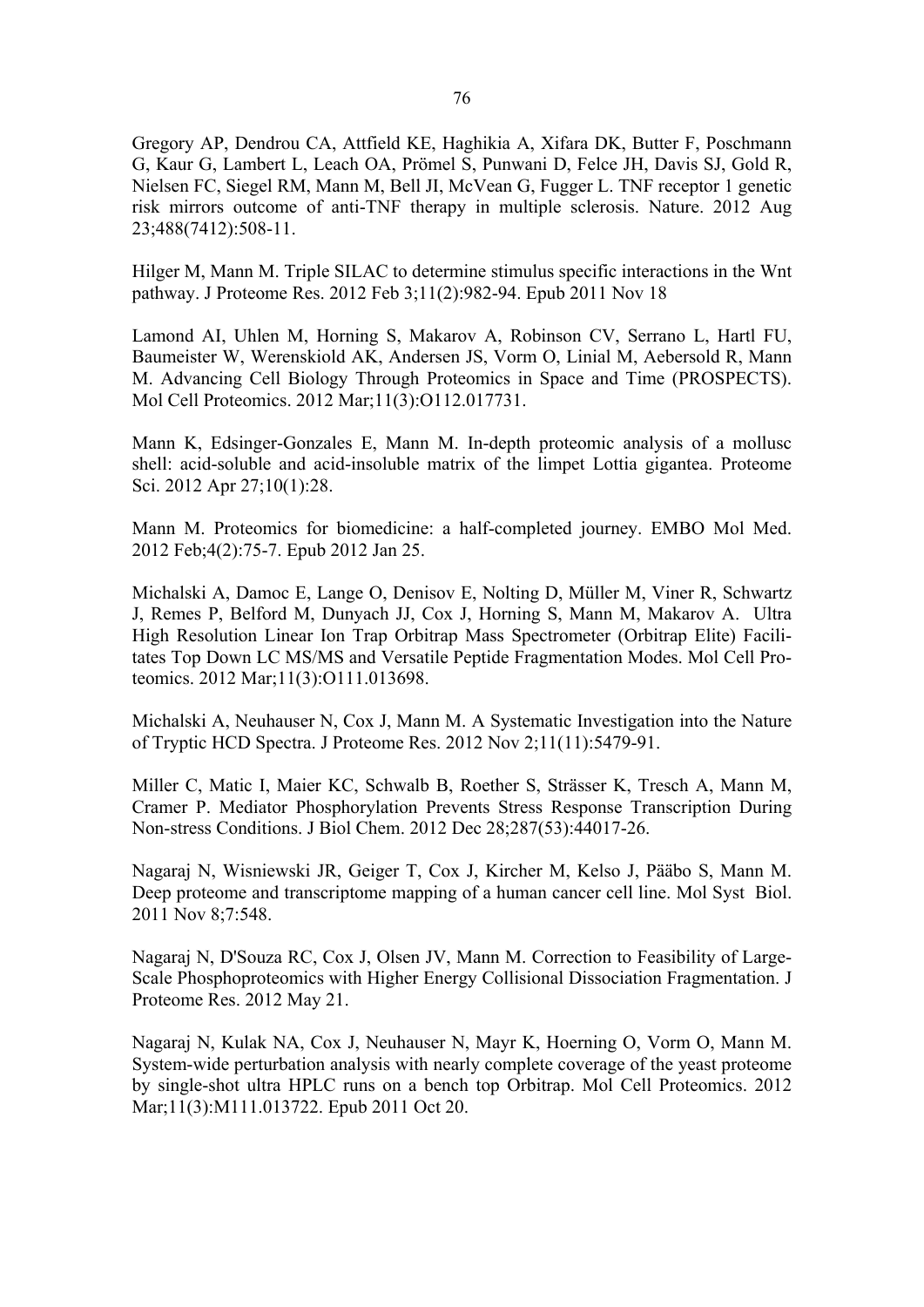Neuhauser N, Michalski A, Cox J, Mann M. Expert System for Computer Assisted Annotation of MS/MS Spectra. Mol Cell Proteomics. 2012 Aug 10. [Epub ahead of print]

Paizs B, Mann M. 23rd Sanibel Conference on mass spectrometry: from Fragmentation Mechanisms to Sequencing: Tandem Mass Spectrometry Based Peptide and Protein Identification. J Am Soc Mass Spectrom. 2012 Apr;23(4):575-6.

Pasini EM, Braks JA, Fonager J, Klop O, Aime E, Spaccapelo R, Otto TD, Berriman M, Hiss JA, Thomas AW, Mann M, Janse CJ, Kocken CH, Franke-Fayard B. Proteomic and genetic analyses demonstrate that Plasmodium berghei blood stages export a large and diverse repertoire of proteins. Mol Cell Proteomics. 2012 Nov 28. [Epub ahead of print]

Ross K, Sedello AK, Todd GP, Paszkowski-Rogacz M, Bird AW, Ding L, Grinenko T, Behrens K, Hubner N, Mann M, Waskow C, Stocking C, Buchholz F. Polycomb group ring finger 1 cooperates with Runx1 in regulating differentiation and self-renewal of hematopoietic cells. Blood. 2012 Mar 12.

Schaab C, Geiger T, Stoehr G, Cox J, Mann M. Analysis of High Accuracy, Quantitative Proteomics Data in the MaxQB Database. Mol Cell Proteomics. 2012 Mar;11(3):M111.014068. Epub 2012 Feb 2.

Scheibe M, Butter F, Hafner M, Tuschl T, Mann M. Quantitative mass spectrometry and PAR-CLIP to identify RNA-protein interactions. Nucleic Acids Res. 2012 Oct 1;40(19):9897-902.

Scheltema RA, Mann M. SprayQc: A Real-Time LC-MS/MS Quality Monitoring System To Maximize Uptime Using Off the Shelf Components. J Proteome Res. 2012 May 11.

Sharma K, Vabulas RM, Macek B, Pinkert S, Cox J, Mann M, Hartl FU. Quantitative proteomics reveals that hsp90 inhibition preferentially targets kinases and the DNA damage response. Mol Cell Proteomics. 2012 Mar;11(3):M111.014654.

Stern-Ginossar N, Weisburd B, Michalski A, Le VT, Hein MY, Huang SX, Ma M, Shen B, Qian SB, Hengel H, Mann M, Ingolia NT, Weissman JS. Decoding human cytomegalovirus. Science. 2012 Nov 23;338(6110):1088-93.

Stingele S, Stoehr G, Peplowska K, Cox J, Mann M, Storchova Z. Global analysis of genome, transcriptome and proteome reveals the response to aneuploidy in human cells. Mol Syst Biol. 2012 Sep 11;8:608.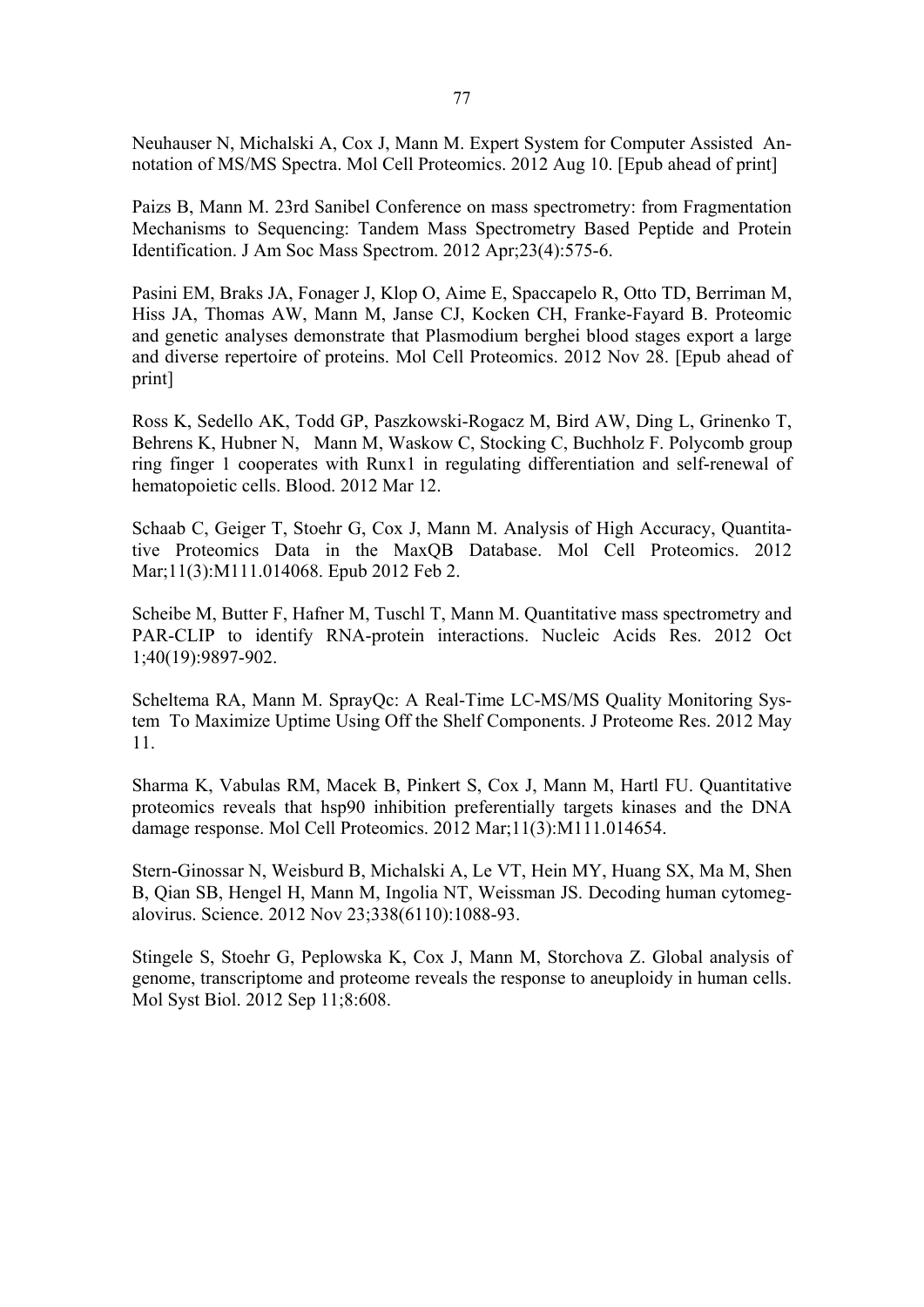Vidal M, Chan DW, Gerstein M, Mann M, Omenn GS, Tagle D, Sechi S, Apweiler R, Bader J, Barnes S, Bettauer R, Chan MM, Coon J, Dolinski K, Dowell BL, Edmonds CG, Gaudet S, Gerszten R, Kagan J, Mazurchuk R, McShane L, Moritz RL, Palmer-Toy D, Pandey A, Polanski M, Quackenbush J, Sheeley D, Skates S, Srivastava S, Wang W, Weng Z, White F. The human proteome - a scientific opportunity for transforming diagnostics, therapeutics, and healthcare. Clin Proteomics. 2012 May 14;9(1):6.

Wakana Y, van Galen J, Meissner F, Scarpa M, Polishchuk RS, Mann M, Malhotra V. A new class of carriers that transport selective cargo from the trans Golgi network to the cell surface. EMBO J. 2012 Oct 17;31(20):3976-90.

Wiśniewski JR, Mann M. Consecutive proteolytic digestion in an enzyme reactor increases depth of proteomic and phosphoproteomic analysis. Anal Chem. 2012 Mar 20;84(6):2631-7. Epub 2012 Mar 1.

Wiśniewski JR, Ostasiewicz P, Duś K, Zielińska DF, Gnad F, Mann M. Extensive quantitative remodeling of the proteome between normal colon tissue and denocarcinoma. Mol Syst Biol. 2012 Sep 11;8:611.

Wiśniewski JR, Duś K, Mann M. Proteomic workflow for analysis of archival formalin fixed and paraffin embedded clinical samples to a depth of 10,000 proteins. Proteomics Clin Appl. 2012 Oct 23. [Epub ahead of print]

Zanivan S, Krueger M, Mann M. In vivo quantitative proteomics: the SILAC mouse. Methods Mol Biol. 2012;757:435-50.

Zeiler M, Straube WL, Lundberg E, Uhlen M, Mann M. A Protein Epitope Signature Tag (PrEST) Library Allows SILAC-based Absolute Quantification and Multiplexed Determination of Protein Copy Numbers in Cell Lines. Mol Cell Proteomics. 2012 Mar;11(3):O111.009613. Epub 2011 Sep 30.

Zielinska DF, Gnad F, Schropp K, Wiśniewski JR, Mann M. Mapping N-Glycosylation Sites across Seven Evolutionarily Distant Species Reveals a Divergent Substrate Proteome Despite a Common Core Machinery. Mol Cell. 2012 May 25;46(4):542-8.

#### 2013

Bassik MC, Kampmann M, Lebbink RJ, Wang S, Hein MY, Poser I, Weibezahn J, Horlbeck MA, Chen S, Mann M, Hyman AA, Leproust EM, McManus MT, Weissman JS. A systematic Mammalian genetic interaction map reveals pathways underlying ricin susceptibility. Cell. 2013 Feb 14;152(4):909-22

Boersema PJ, Geiger T, Wisniewski JR, Mann M. Quantification of the N-glycosylated Secretome by Super-SILAC During Breast Cancer Progression and in Human Blood Samples. Mol Cell Proteomics. 2013 Jan;12(1):158-71.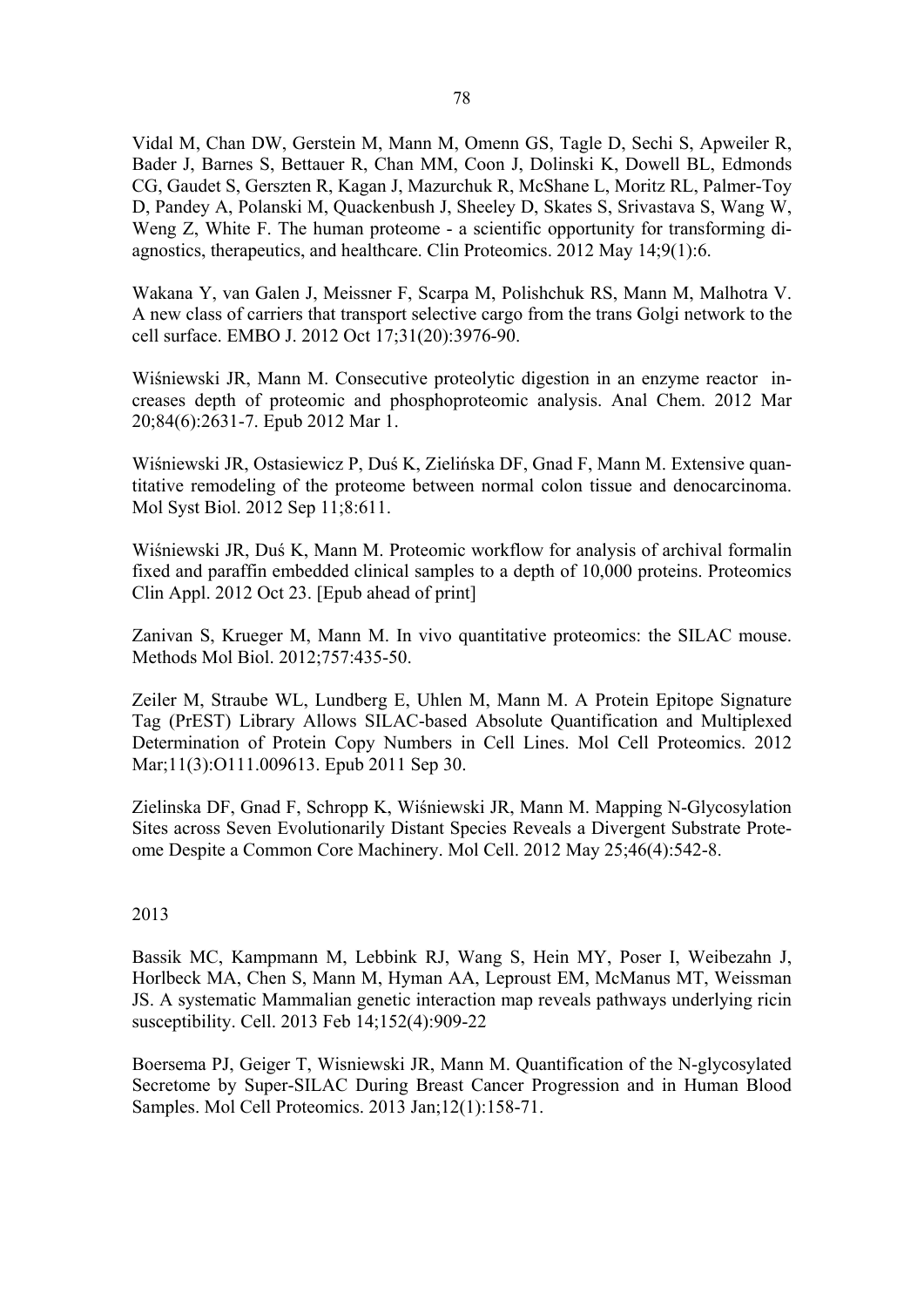Butter F, Bucerius F, Michel M, Cicova Z, Mann M, Janzen CJ. Comparative Proteomics of Two Life Cycle Stages of Stable Isotope-labeled Trypanosoma brucei Reveals Novel Components of the Parasite's Host Adaptation Machinery. Mol Cell Proteomics. 2013 Jan;12(1):172-9.

Chou CF, Lin WJ, Lin CC, Luber CA, Godbout R, Mann M, Chen CY. DEAD Box Protein DDX1 Regulates Cytoplasmic Localization of KSRP. PLoS One. 2013 Sep 4;8(9):e73752.

Deeb SJ, Cox J, Schmidt-Supprian M, Mann M. N-linked glycosylation enrichment for in-depth cell surface proteomics of diffuse large B-cell lymphoma subtypes.Mol Cell Proteomics. 2013 Nov 4. [Epub ahead of print]

Geiger T, Velic A, Macek B, Lundberg E, Kampf C, Nagaraj N, Uhlen M, Cox J, Mann M. Initial quantitative proteomic map of twenty-eight mouse tissues using the SILAC mouse. Mol Cell Proteomics. 2013 Feb 22. [Epub ahead of print

Hirst J, Borner GH, Edgar J, Hein MY, Mann M, Buchholz F, Antrobus R, Robinson MS. Interaction Between AP-5 and the Hereditary Spastic Paraplegia Proteins SPG11and SPG15. Mol Biol Cell. 2013 Aug;24(16):2558-69

Kappei D, Butter F, Benda C, Scheibe M, Draškovič I, Stevense M, Novo CL, Basquin C, Araki M, Araki K, Krastev DB, Kittler R, Jessberger R, Londoño-Vallejo JA, Mann M, Buchholz F. HOT1 is a mammalian direct telomere repeat-binding protein contributing to telomerase recruitment. EMBO J. 2013 Jun 12;32(12):1681-701.

Klass DM, Scheibe M, Butter F, Hogan GJ, Mann M, Brown PO. Quantitative proteomic analysis reveals concurrent RNA-protein interactions and identifies new RNAbinding proteins in Saccharomyces cerevisiae. Genome Res. 2013 Jun;23(6):1028-38.

Krahmer N, Hilger M, Kory N, Wilfling F, Stoehr G, Mann M, Farese RV, Walther TC. Protein Correlation Profiles Identify Lipid Droplet Proteins with High Confidence. Mol Cell Proteomics. 2013 Jan 14. [Epub ahead of print]

Mann K, Mann M. The proteome of the calcified layer organic matrix of turkey (Meleagris gallopavo) eggshell. Proteome Sci. 2013 Aug 27;11(1):40. [Epub ahead of print]

Mann M, Kulak NA, Nagaraj N, Cox J. The coming age of complete, accurate, and ubiquitous proteomes. Mol Cell. 2013 Feb 21;49(4):583-90.

Marx H, Lemeer S, Schliep JE, Matheron L, Mohammed S, Cox J, Mann M, Heck AJ, Kuster B. A large synthetic peptide and phosphopeptide reference library for mass spectrometry-based proteomics. Nat Biotechnol. 2013 Jun;31(6):557-64.

Meissner F, Scheltema RA, Mollenkopf HJ, Mann M. Direct proteomic quantification of the secretome of activated immune cells. Science. 2013 Apr 26;340(6131):475-8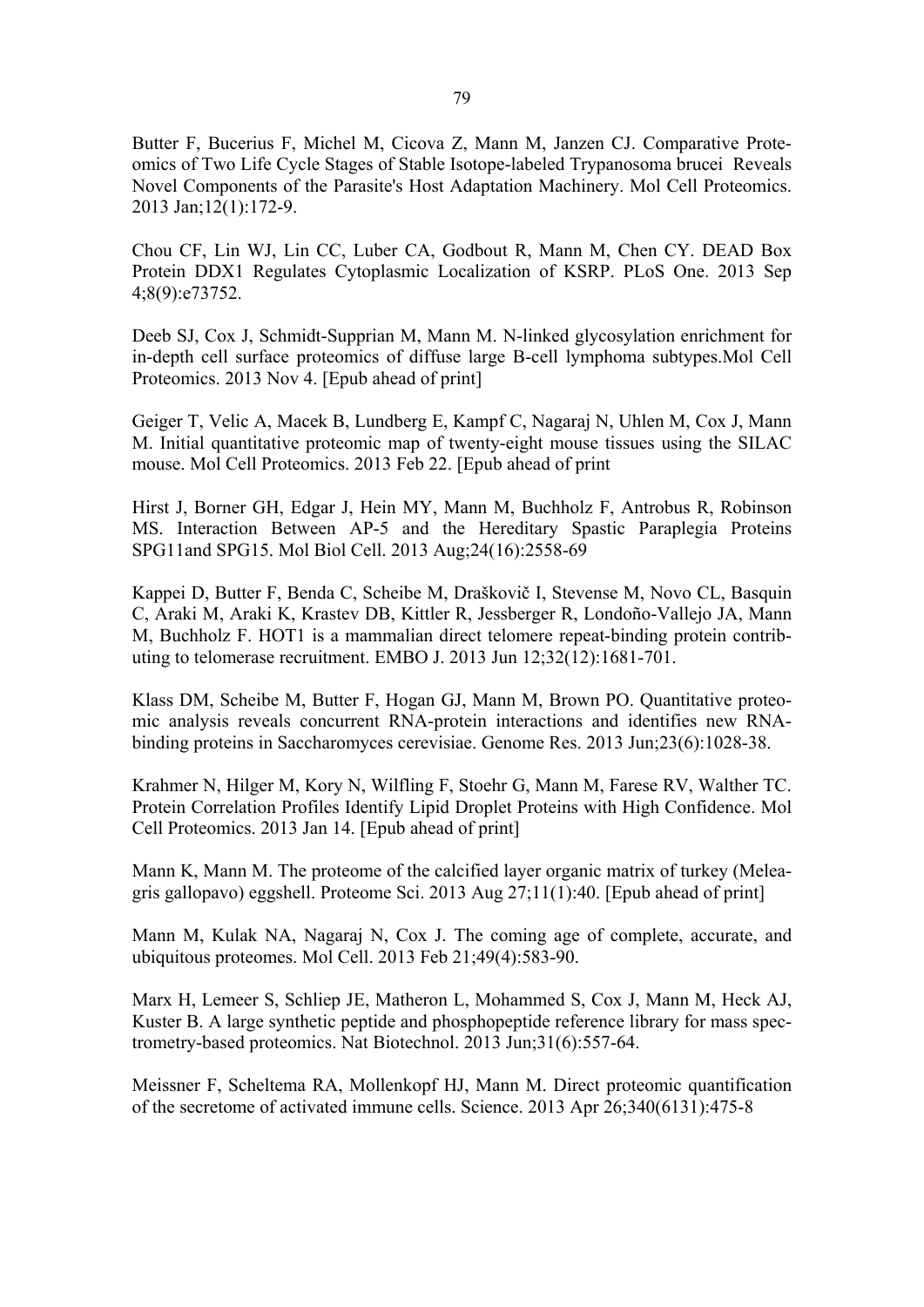Neuhauser N, Nagaraj N, McHardy P, Zanivan S, Scheltema R, Cox J, Mann M. High performance computational analysis of large-scale proteome data sets to assess incremental contribution to coverage of the human genome. J Proteome Res. 2013 Jun 7;12(6):2858-68

Olsen JV, Mann M. Status of large-scale analysis of post-translational modifications by mass spectrometry. Mol Cell Proteomics. 2013 Dec;12(12):3444-52

Powers NR, Eicher JD, Butter F, Kong Y, Miller LL, Ring SM, Mann M, Gruen JR. Alleles of a Polymorphic ETV6 Binding Site in DCDC2 Confer Risk of Reading and Language Impairment. Am J Hum Genet. 2013 Jul 11;93(1):19-28.

Radovanac K, Morgner J, Schulz JN, Blumbach K, Patterson C, Geiger T, Mann M, Krieg T, Eckes B, Fässler R, Wickström SA. Stabilization of integrin-linked kinase by the Hsp90-CHIP axis impacts cellular force generation, migration and the fibrotic response. EMBO J. 2013 May 15;32(10):1409-24.

Robles MS, Mann M. Proteomic approaches in circadian biology. Handb Exp Pharmacol. 2013;217:389-407.

Scheibe M, Arnoult N, Kappei D, Buchholz F, Decottignies A, Butter F, Mann M. Quantitative interaction screen of telomeric repeat-containing RNA reveals novel TERRA regulators. Genome Res. 2013 Aug 6. [Epub ahead of print]

Schiller HB, Hermann MR, Polleux J, Vignaud T, Zanivan S, Friedel CC, Sun Z, Raducanu A, Gottschalk KE, Théry M, Mann M, Fässler R. β1- and αv-class integrins cooperate to regulate myosin II during rigidity sensing of fibronectin-based microenvironments. Nat Cell Biol. 2013 Jun;15(6):625-36.

Sparmann A, Xie Y, Verhoeven E, Vermeulen M, Lancini C, Gargiulo G, Hulsman D, Mann M, Knoblich JA, van Lohuizen M. The chromodomain helicase Chd4 is required for Polycomb-mediated inhibition of astroglial differentiation. EMBO J. 2013 May 29;32(11):1598-612.

Stoehr G, Schaab C, Graumann J, Mann M. A SILAC-based approach identifies substrates of caspase-dependent cleavage upon TRAIL-induced apoptosis. Mol Cell Proteomics. 2013 Jan 13. [Epub ahead of print]

Tinti M, Kiemer L, Costa S, Miller ML, Sacco F, Olsen JV, Carducci M, Paoluzi S, Langone F, Workman CT, Blom N, Machida K, Thompson CM, Schutkowski M, Brunak S, Mann M, Mayer BJ, Castagnoli L, Cesareni G. The SH2 Domain Interaction Landscape. Cell Rep. 2013 Apr 25;3(4):1293-305.

Tyanova S, Cox J, Olsen J, Mann M, Frishman D. Phosphorylation variation during the cell cycle scales with structural propensities of proteins. PLoS Comput Biol. 2013 Jan;9(1):e1002842.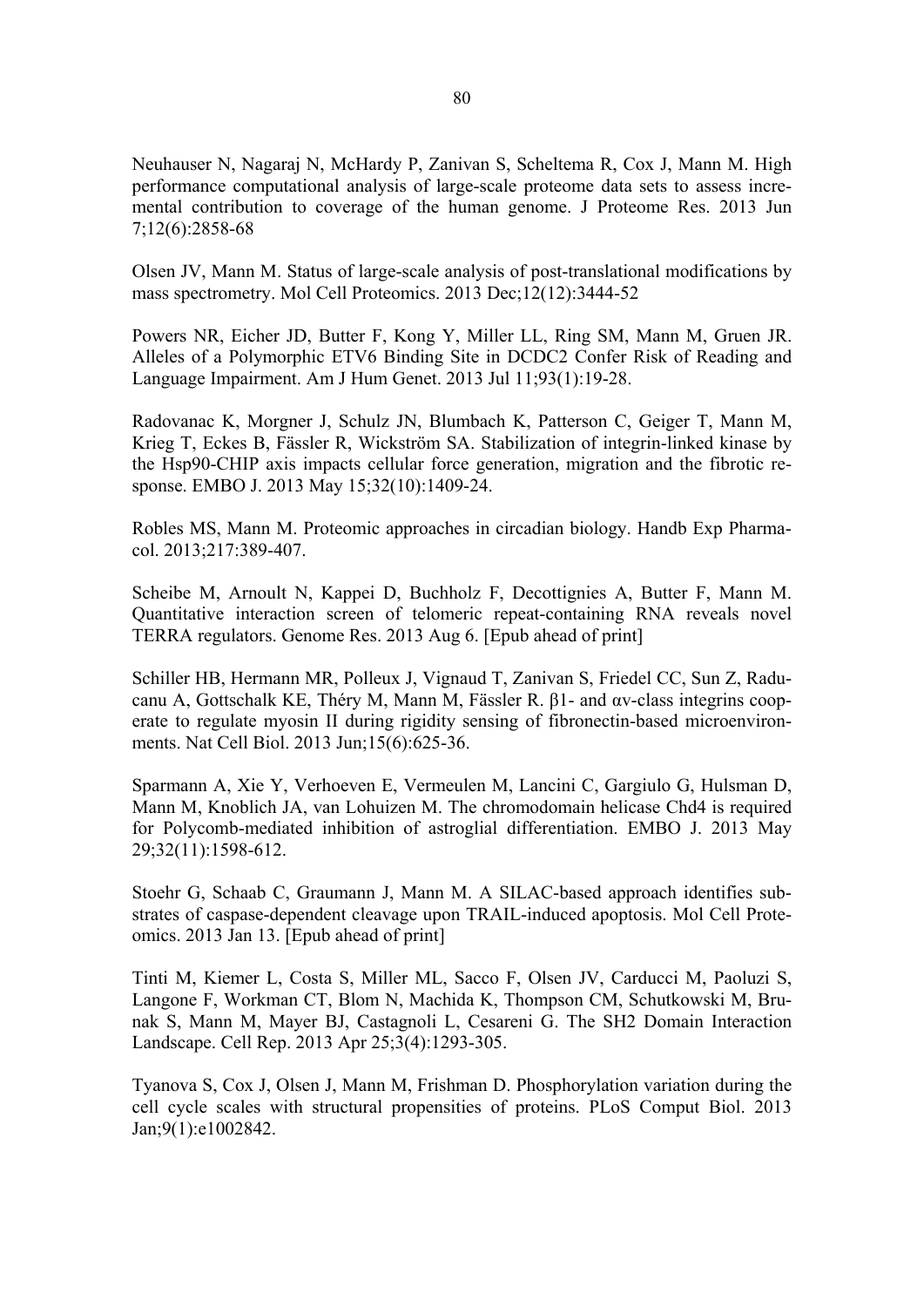Viturawong T, Meissner F, Butter F, Mann M. A DNA-Centric Protein Interaction Map of Ultraconserved Elements Reveals Contribution of Transcription Factor Binding Hubs to Conservation. Cell Rep. 2013 Oct 31;5(2):531-45.

Zanivan S, Meves A, Behrendt K, Schoof EM, Neilson LJ, Cox J, Tang HR, Kalna G, van Ree JH, van Deursen JM, Trempus CS, Machesky LM, Linding R, Wickström SA, Fässler R, Mann M. In Vivo SILAC-Based Proteomics Reveals Phosphoproteome Changes during Mouse Skin Carcinogenesis. Cell Rep. 2013 Feb 21;3(2):552-66.

Zanivan S, Maione F, Hein MY, Hernández-Fernaud JR, Ostasiewicz P, Giraudo E, Mann M. SILAC-based proteomics of human primary endothelial cell morphogenesis unveils tumor angiogenic markers. Mol Cell Proteomics. 2013 Aug 26. [Epub ahead of print]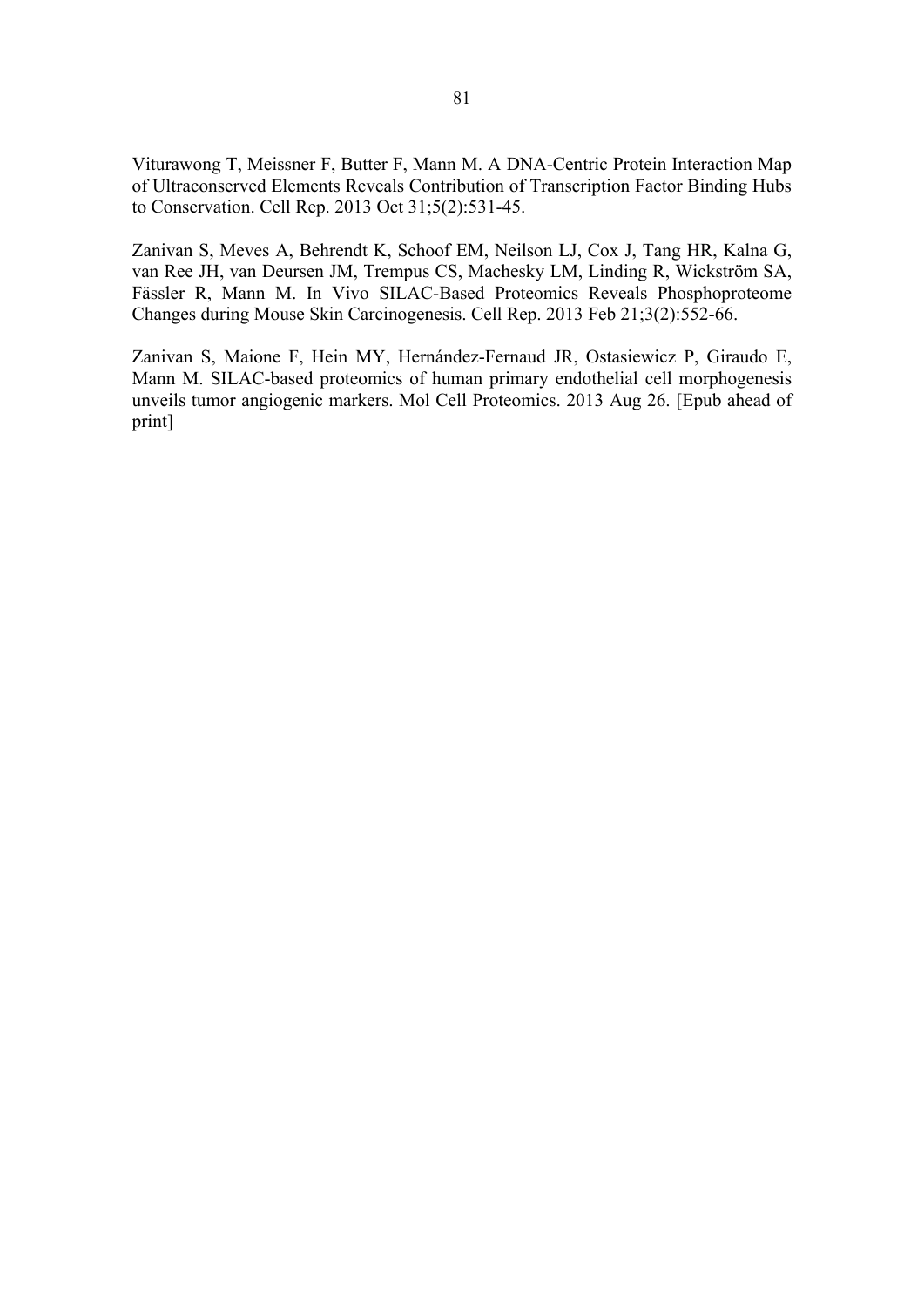# **Biochemistry**

## **Dr. Fabiana Perocchi**

Born 1977 in Rome/Italy, 1996-2003 study of biology at Univ. Tor-Vergata/Rome; 2007 PhD degree in the group of Dr. Lars M. Steinmetz, European Molecular Biology Laboratory (EMBL) and Heidelberg University; 2008-2011 Postdoctoral fellow at Harvard Medical School, Boston, USA; 2011-2012 Postdoctoral fellow in the group of Prof. Dr. Luis Serrano at the CRG/EMBL, Barcelona, Spain; 2012-present BioSysNet Junior Group leader at the Gene Center of LMU Munich; 2013-present Emmy Noether Group Leader at the Helmholtz Center Munich.

### **Research Topics**

Functional Genomics of Mitochondria: calcium-dependent signaling, tissue remodeling of mitochondrial proteome and phosphoproteomes under physiological and pathological stimuli, structural analysis of mitochondrial macromolecular complexes, drugs screening, computational prediction of protein functions by comparative genomics and integrative biology.

#### **Honors, Awards, Memberships**

Emmy Noether Research Group Principal Investigator of the German Center For Lung Research (DZL) Associate Investigator of the Munich Cluster for Systems Neurology

#### **Extramural Research Funding**

Deutsch-Israelische Projektkooperation Grant (DIP) Excellence Cluster for Systems Neurology (SyNergy) DFG-Emmy Noether Program BioSysNet Junior Group Leader (Bavarian Ministry of Education and Science)

#### **Publications – Scientific Papers**

1. Csordas G, Golenar T, Seifert EL, Kamer KJ, Sancak Y, Perocchi F, Moffat C, Weaver D, de la Fuente Perez S, Bogorad R, Koteliansky V, Adijanto J, Mootha VK, and Hajnoczky J (2013). MICU1 Controls Both the Threshold and Cooperative Activation of the Mitochondrial Ca2+ Uniporter. Cell Metab 17(6):976-87.

2. Dolga AM, Netter MF, Perocchi F, Doti N, Meissner L, Tobaben S, Grohm J, Zischka H, Plesnila N, Decher N, Culmsee C (2013). Mitochondrial small conductance SK2 channels prevent glutamate-induced oxytosis and mitochondrial dysfunction. J Biol Chem.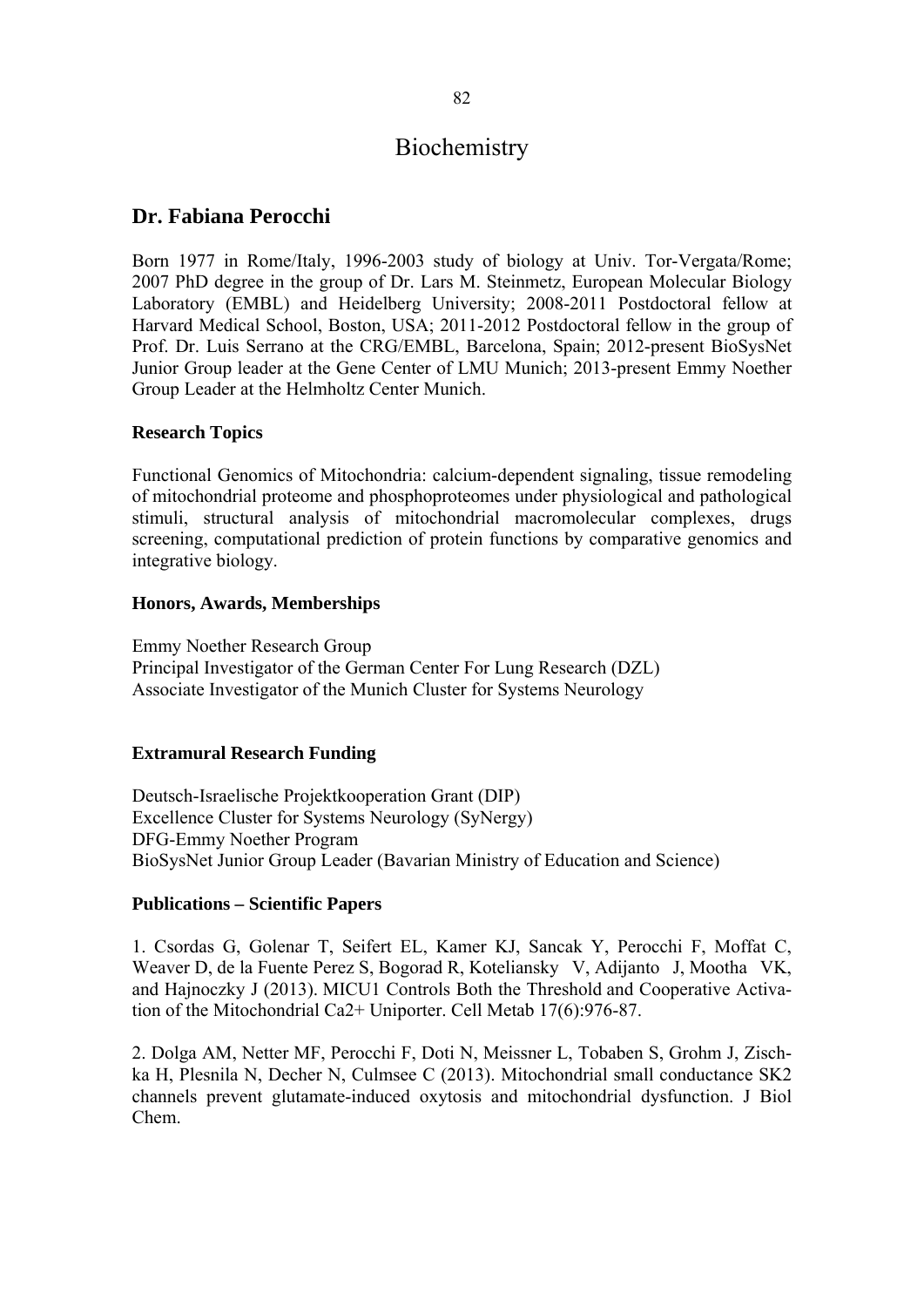3. Baughman JM\*, Perocchi F\*, Girgis HS, Plovanich M, Belcher-Timme CA, Sancak Y, Bao XR, Strittmatter L, Goldberger O, Bogorad RL, Koteliansky V, Mootha VK (2011). Integrative genomics identifies MCU as an essential component of the mitochondrial calcium uniporter. Nature. 476(7360):341-5.

4. Perocchi F, Gohil VM, Girgis HS, Bao XR, McCombs JE, Palmer AE, Mootha VK (2010). MICU1 encodes a mitochondrial EF hand protein required for  $Ca(2+)$  uptake. Nature. 467(7313):291-6.

5. Gohil VM\*, Sheth SA\*, Nilsson R, Wojtovich AP, Lee JH, Perocchi F, Chen W, Clish CB, Ayata C, Brookes PS, Mootha VK (2010). Nutrient-sensitized screening for drugs that shift energy metabolism from mitochondrial respiration to glycolysis. Nature Biotechnology. 28(3):249-55.

6. Gagneur J, Sinha H, Perocchi F, Bourgon R, Huber W, Steinmetz LM (2009). Genome-wide allele- and strand-specific expression profiling. Molecular Systems Biology. 5:274.

7. Xu Z\*, Wei W\*, Gagneur J, Perocchi F, Clauder-Münster S, Camblong J, Guffanti E, Stutz F, Huber W, Steinmetz LM (2009). Bidirectional promoters generate pervasive transcription in yeast. Nature. 457(7232):1033-7.

8. Perocchi F\*, Mancera E\*, Steinmetz LM (2008). Systematic screens for human disease genes, from yeast to human and back. Molecular Biosystems. 4(1):18-29.

9. Perocchi F\*, Xu Z\*, Clauder-Münster S, Steinmetz LM (2007). Antisense artifacts in transcriptome microarray experiments are resolved by actinomycin D. Nucleic Acids Research. 35(19):e128.

10. Perocchi F, Jensen LJ, Gagneur J, Ahting U, von Mering C, Bork P, Prokisch H, Steinmetz LM (2006). Assessing systems properties of yeast mitochondria through an interaction map of the organelle. PLoS Genetics. 2(10):e170.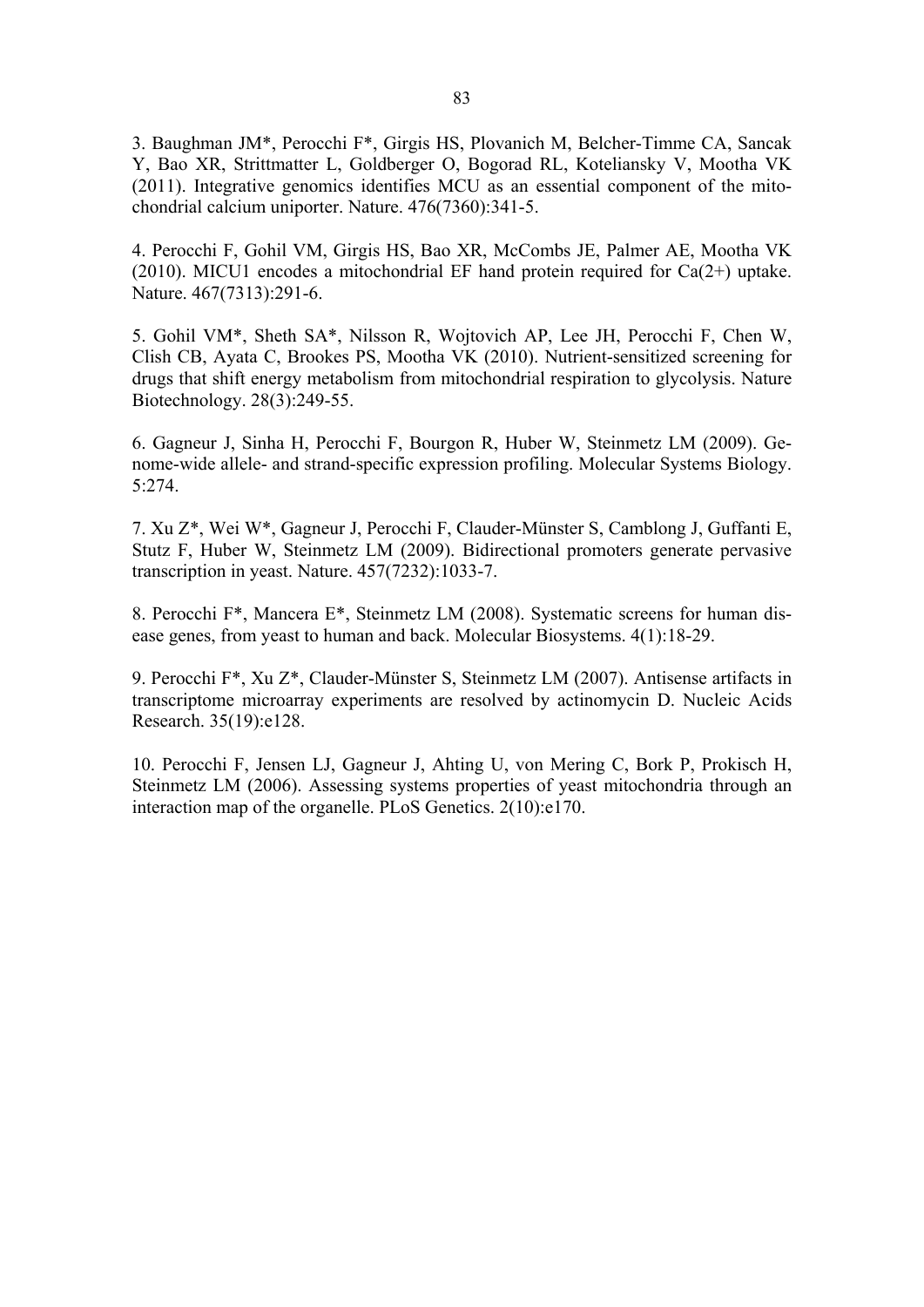# Biochemistry - Helmholtz Zentrum München/Neuherberg

## **Priv.-Doz. Dr. rer. nat. Anton Schäffner**

Born 1959 in Steinhöring/Bayern, 1978-1984 study of chemistry at LMU München, 1988 dissertation with Guido Hartmann (Autocatalysed affinity labeling of DNAdependent RNA polymerases), 1988-1990 Postdoctoral fellow with Jen Sheen, Massachusetts General Hospital, Harvard University, Boston, USA (Regulation of gene expression in maize), 1990-1997 Research group leader, Institute of Biochemistry/ Genecenter, LMU München, 1996 Habilitation, 1997 Appointment as Privatdozent, since 1997 Research group leader at the Institute of Biochemical Plant Pathology, Helmholtz Zentrum München.

#### **Research Topics**

Plant membrane proteins: aquaporins in development and environmental interactions, systems biology, modeling; selective cation uptake, caesium. Plant defense: regulation of defense pathways, signaling, small-molecule glycosyltransferases, metabolomics. Plant cytoskeleton and coordinated cell expansion.

#### **Honors, Awards, Memberships**

Member of the German Chemical Society (GDCh) Member of the American Society of Plant Biologists Member of the Society of Experimental Biology Member of the German Botanical Society (DBG) Member of the *Gesellschaft für Biochemie und Molekularbiologie*  Advisory Board of *Journal of Experimental Botany*

#### **Extramural Research Funding**

Fellowships from Humboldt Foundation to postdoc Fellowships from China Scholarship Council to graduate students

## **Publications – Scientific Papers**

#### 2013

Dräxl S, Müller J, Li WB, Michalke B, Scherb H, Hense BA, Tschiersch J, Kanter U, Schäffner AR (2013) Caesium accumulation in yeast and plants is selectively repressed by loss of the SNARE Sec22p/SEC22. *Nature Comm*. **4**, 2092.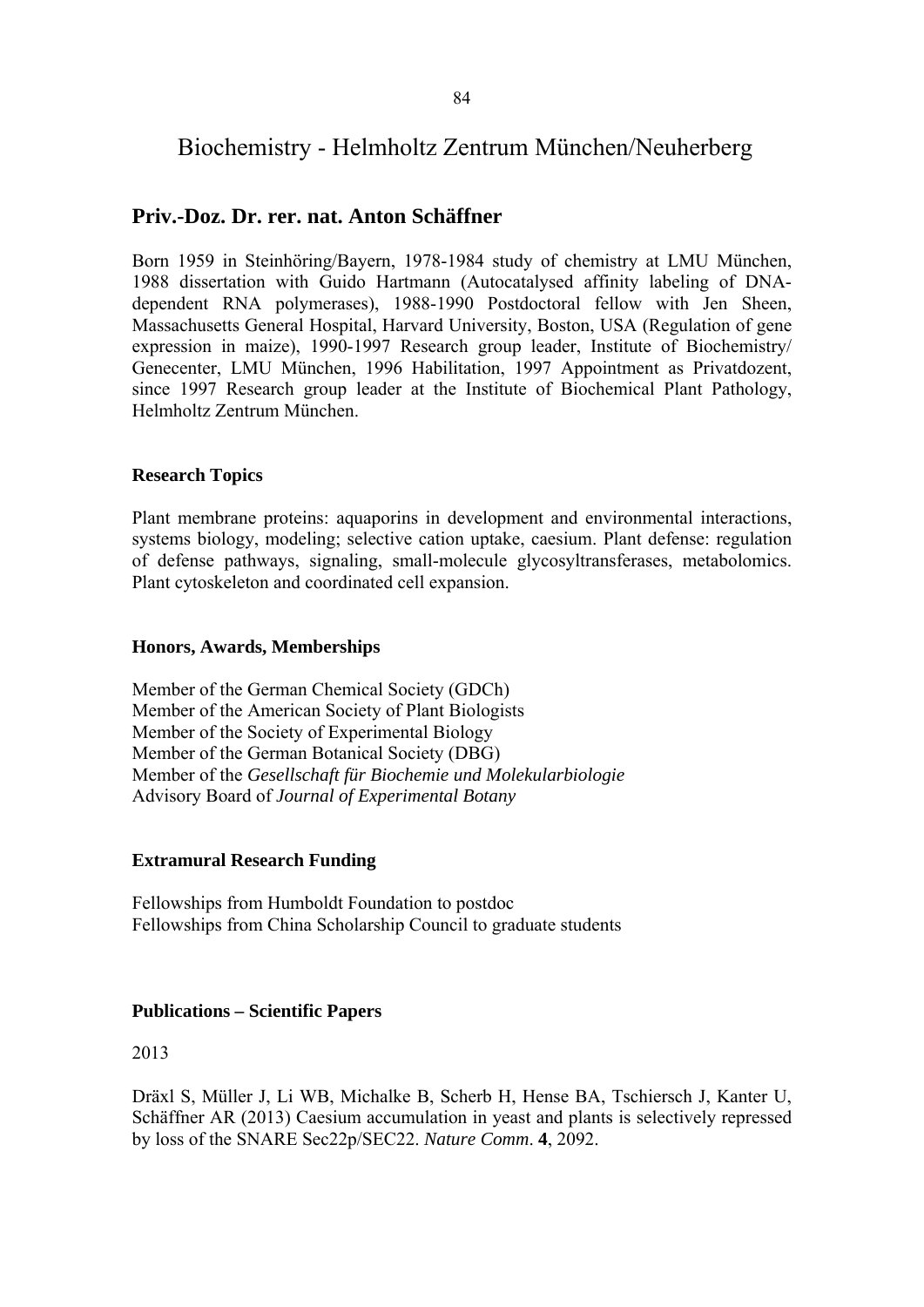Ispiryan R*,* Grigoriev I, zu Castell W, Schäffner AR (2013) A segmentation procedure using colour features applied to images of *Arabidopsis thaliana*. Functional Plant Biology 40, 1065-1075.

Prado K, Boursiac Y, Tournaire-Roux C, Monneuse J-M, Postaire O, Da Ines O, Schäffner AR, Hem S, Santoni V, Maurel C (2013) Regulation of Arabidopsis leaf hydraulics involves light-dependent phosphorylation of aquaporins in veins. Plant Cell 25, 1029-1039.

#### 2012

Péret B, Li G, Zhao J, Band LR, Voß U, Postaire O, Luu D, Da Ines O, Casimiro I, Lucas M, Wells DM, Lazzerini L, Nacry P, King JR, Jensen OE, Schäffner AR, Maurel C, Bennett MJ (2012) Auxin regulates aquaporin function to facilitate lateral root emergence. Nature Cell Biol. 14, 991-998.

Yin R, Messner B, Faus-Kessler T, Hoffmann T, Schwab W, Hajirezaei M-R, von Saint Paul V, Heller W, Schäffner AR (2012) Feedback inhibition of the general phenylpropanoid and flavonol biosynthetic pathways upon a compromised flavonol-3-*O*glycosylation. J. Exp. Bot. 63, 2465-2478.

#### **Other Activities**

Grant reviewer for Deutsche Forschungsgemeinschaft, German-Israeli Research Foundation. Reviewer for Trends in Plant Science, Plant Physiology, Journal of Experimental Botany, FEBS Letters, PLOS One, Molecular Plant Microbe Interactions, Planta, Biochimica et Biophysica Acta, Plant Science, Molecular Genetics and Genomics, Science Reports, Gene, Plant Signal and Behavior, Plant Growth Regulators, Journal of Visualized Experiments.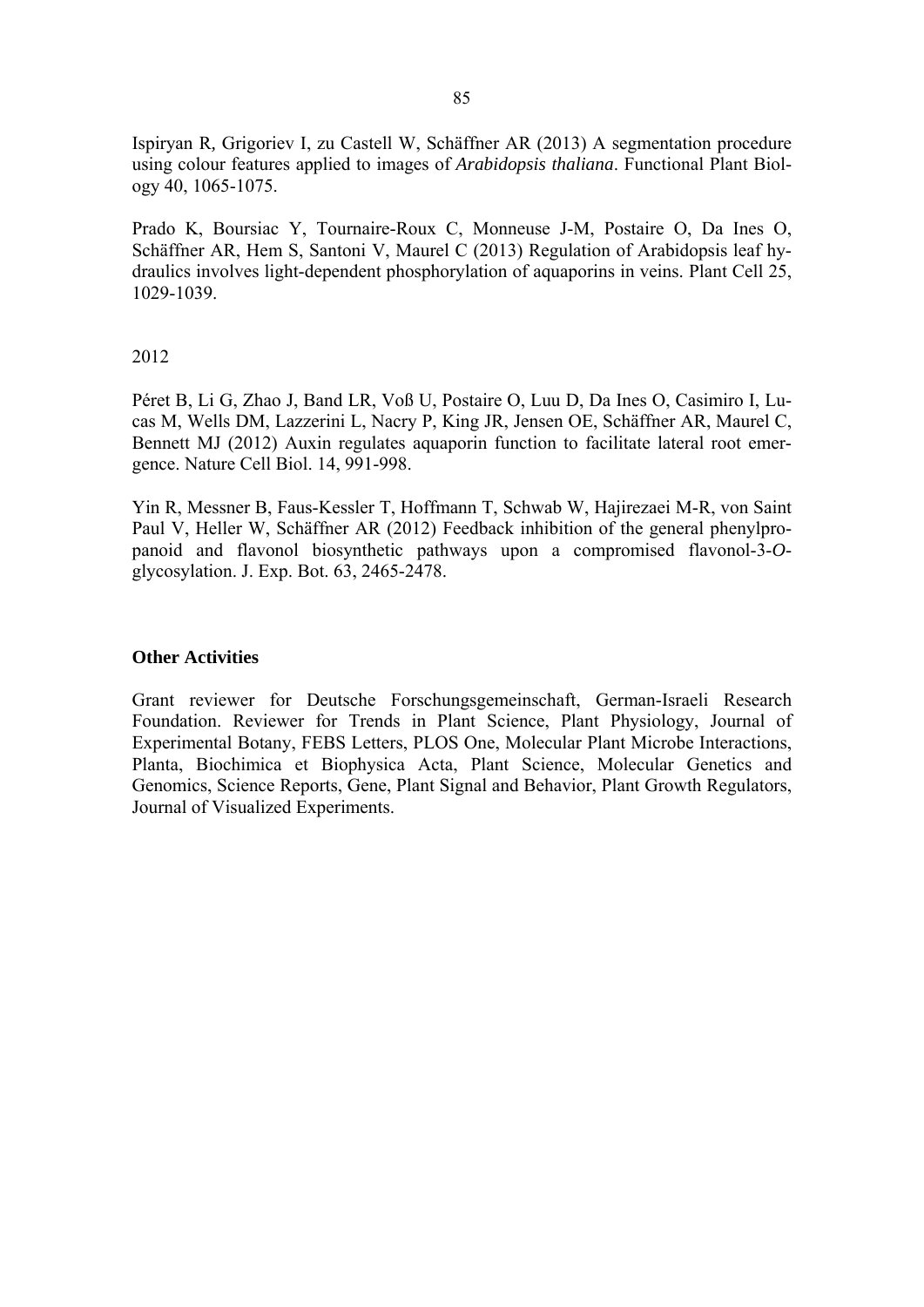# Biochemistry

## **Dr. rer. nat. Johannes Söding**

Born 1966 in Hamburg, 1986-1991 studies of physics at LMU München, University of Sussex, and Universität Heidelberg, 1996 PhD degree with Prof. Dr. Rudolf Grimm (Max-Planck-Institut for Nuclear Physics) on laser cooling of neutral atoms, 1996-1998 postdoc with Prof. Dr. Cohen-Tannoudji and Prof. Dr. Jean Dalibard (École Normale Supérieure, Paris), 1999-2002 Management Consultant at the Boston Consulting Group (Frankfurt), 2002-2007 staff scientist at Department for Protein Evolution at the Max-Planck Institute for Develpomental Biology in Tübingen, 2007-2013 indepdenent Junior group leader at the Genzentrum of the LMU.

### **Research Topics**

Computational biology, bioinformatics, statistical modeling, machine learning; transcription, transcriptional regulation, core promoters, sequence analysis, motif discovery, thermodynamic models, protein sequence searching, protein structure prediction, protein function prediction, protein evolution.

#### **Honors, Awards, Memberships**

Offer for a W3 full professorship by the Faculty of Biology of the, University of Mainz and the Institute for Molecular Biology (IMB) in Mainz (2013)

Call for a W3 full professorship at the medical faculty of the University zu Lübeck (2013)

Offer for a tenure track W2 assistant professorship at the Department of Biochemistry at the LMU Munich

3 out of 10 best servers in 10'th community-wide "Critical Assessment of techniques for protein Structure Prediction" (CASP10);

http://predictioncenter.org/casp10/groups\_analysis.cgi?type=server

## **Extramural Research Funding**

Graduate School *Quantitative Biology Munich* (DFG and the Federal Ministry of Education and Research)

Collaborative Research Center 646 (German Research Council) "Regulatory Networks in Genome Expression and Maintenance"

Student Research Training Group 1721 (German Research Council) "Integrated analysis of protein complexes and hybrid methods in genome biology"

BioSysNet Junior Associated PI (Bavarian Ministry of Education and Science)

BMBF ebio grant CoreSys (German Ministry of Education and Research)

BMBF emed grant eAtheroSysMed (German Ministry of Education and Research) Fellowship from Telekom Stiftung to PhD student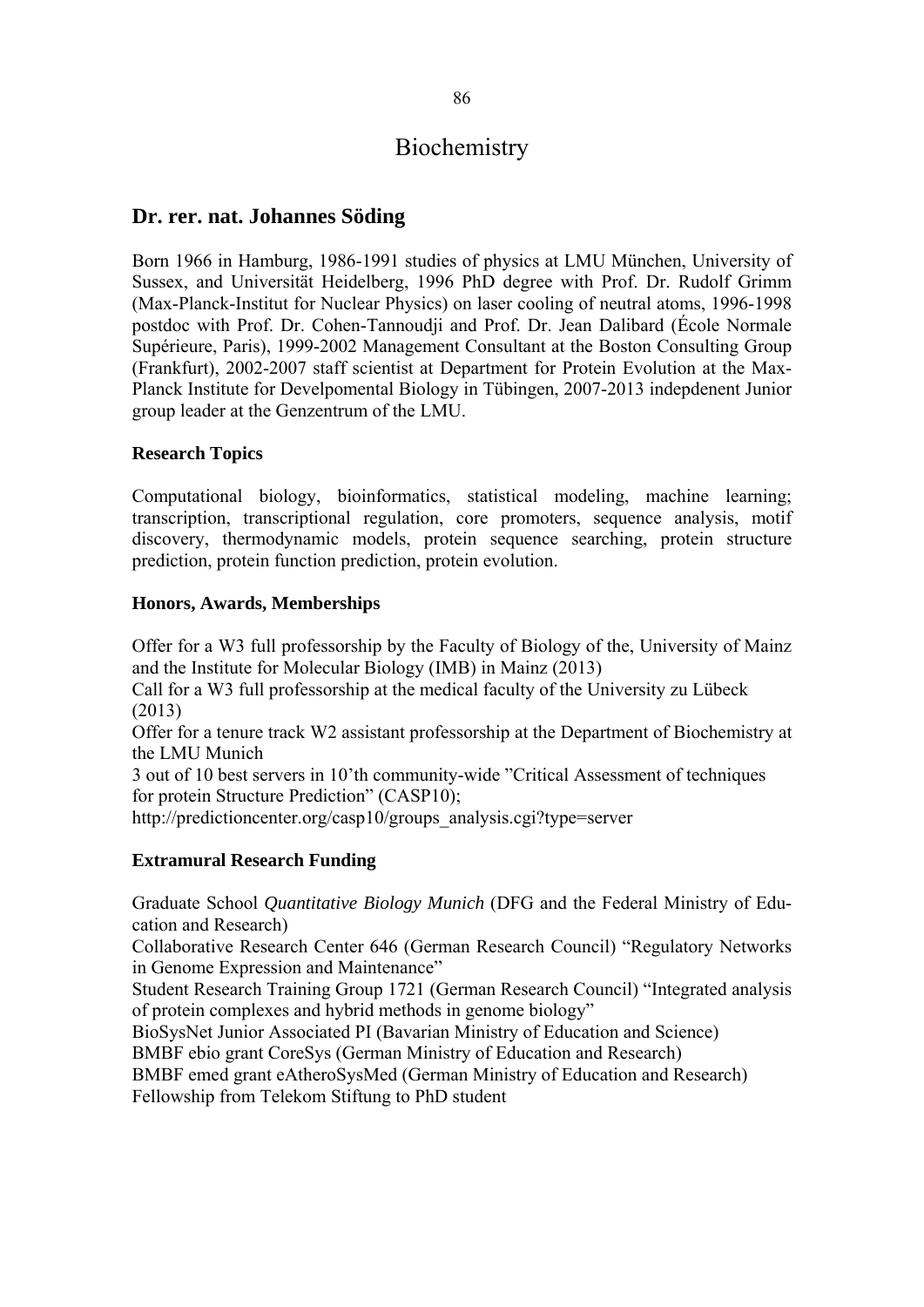### **Publications – Scientific Papers**

#### 2013

Meinel D., Burkert-Kautzsch C., Kieser A., O'Duibhir E., Siebert M., Mayer A., Cramer P., Söding J., Holstege F.C., Sträßer K. Recruitment of TREX to the Transcription Machinery by its Direct Binding to the Phospho-CTD of RNA Polymerase II*.* PLoS Genet. (2013).

Schulz  $D<sup>#</sup>$ , Schwalb  $B<sup>#</sup>$ , Kiesel A., Baejen C., Torkler P., Gagneur J., Söding J.\* and Cramer P.\* (2013) Transcriptome surveillance by selective termination of non-coding RNA synthesis. *Cell*, in press. (#Equal contributions. \*Corresponding authors.)

Hauser M.#, Mayer C.E.#, and Söding J. kClust: fast and sensitive clustering of large protein sequence databases BMC Bioinformatics 14:248 (2013). (#Equal contribution)

#### 2012

*Hartmann, H., Guthöhrlein, E. W., Siebert, M., Luehr, S., and Söding, J. P-value based regulatory motif discovery using positional weight matrices.*  Genome Res., 23:181-194 (2012)*.* 

Angermüller C., Biegert A., and Söding J.Discriminative modeling of context-specific amino acid substitution probabilities. Bioinformatics 28: 3240-3247 (2012).

Luehr S., Hartmann H., and Söding J. The XXmotif web server for eXhaustive, weight matriX-based motif discovery in nucleotide sequences Nucleic Acids Res. 40: W104- W109 (2012).

Close P., East P., Dirac-Svejstrup A. B., Hartmann H., Heron M., Maslen S., Chariot A., Söding J., Skehel M., and Svejstrup J. Q. DBIRD integrates alternative mRNA splicing with RNA polymerase II transcript elongation. Nature 484:386–389 (2012).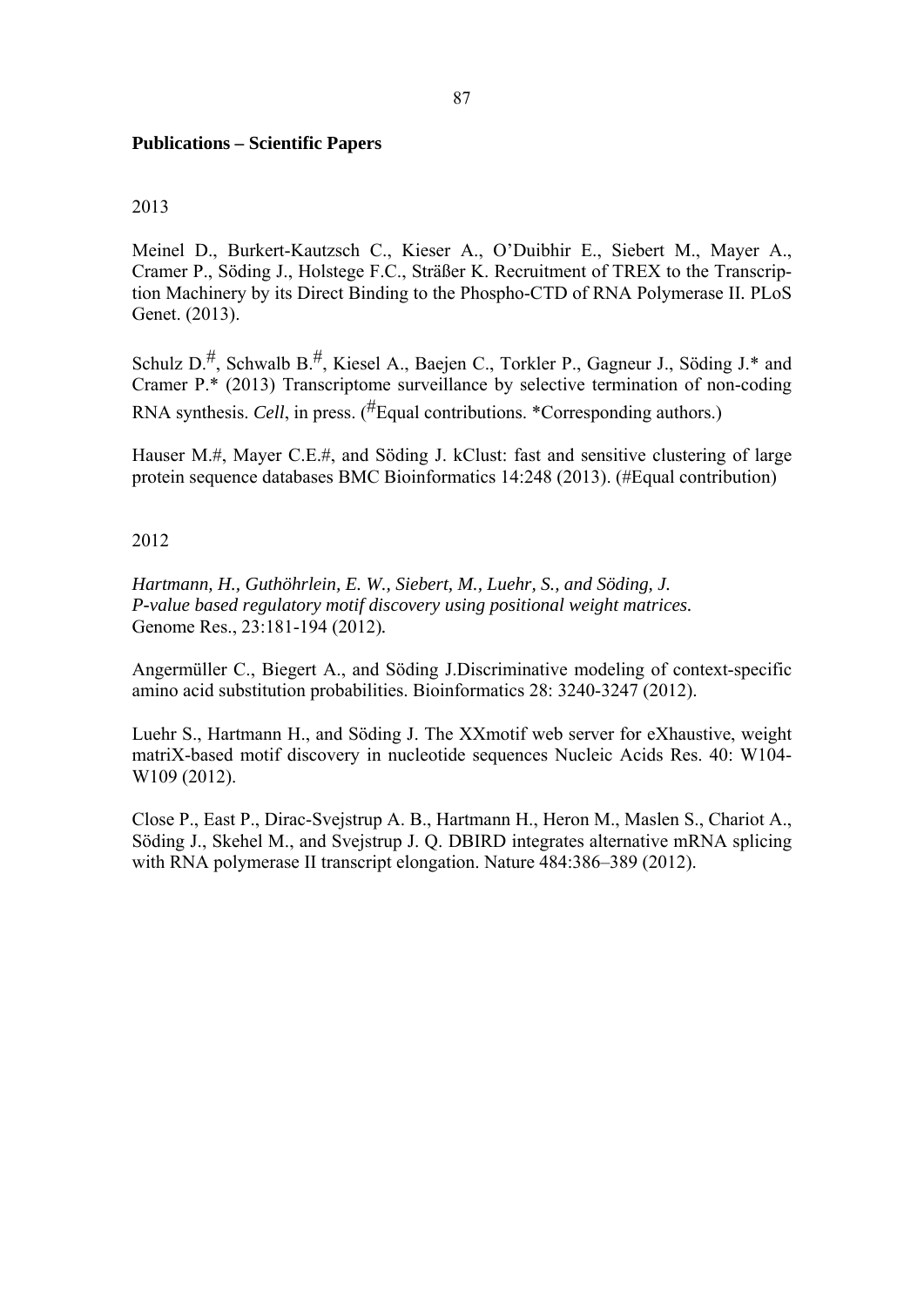# Biochemistry

## **Dr. rer. nat. Katja Sträßer**

Born 1971 in Dinslaken/NRW, 1992-1998 study of biotechnology at the TU Braunschweig, the University of Geneva, Switzerland, and the Salk Institute for Biological Studies, La Jolla (USA), 2001 Ph.D. degree in the group of Prof. Dr. Ed Hurt, University of Heidelberg, 2001-2002 Postdoctoral fellow in the group of Prof. Dr. Ed Hurt, University of Heidelberg, since 2003 Independent Group Leader at the Gene Center.

#### **Research Topics**

Gene Expression; Transcription Elongation; mRNP Formation; Nuclear mRNA Export; Translation; Ribosomes; Protein-Protein, Protein-DNA and Protein-RNA Interactions; Genetic Interactions, Model Organism *S. cerevisiae.*

#### **Honors, Awards, Memberships**

ERC Starting Grant Member of International Max Planck Research School, Martinsried

### **Extramural Research Funding**

European Research Council Starting Grant "REGEXTRA" Excellence Cluster *Center for Integrated Protein Sciences Munich* (DFG and the Federal Ministry of Education and Research) Collaborative Research Center 646 (German Research Council) "Regulatory Networks in Genome Expression and Maintenance"

#### **Publications – Scientific Papers**

2013

Meinel, D.M., Burkert-Kautzsch, C., Kieser, A., O'Duibhir, E., Siebert, M., Mayer, A., Cramer, P., Söding, J., Holstege, F.C., and Sträßer, K. (2013) Recruitment of TREX to the Transcription Machinery by its Direct Binding to the Phospho-CTD of RNA Polymerase II, PLOS Genetics, e1003914

Burger, K., Mühl, B., Rohrmoser M., Coordes, B., Heidemann, M., Kellner, M., Gruber-Eber, A., Heissmeyer, V., Sträßer, K., Eick, D. (2013) Cyclin-dependent kinase 9 links RNA Polymerase II transcription to processing of ribosomal RNA, *JBC*, 288: 21173-21183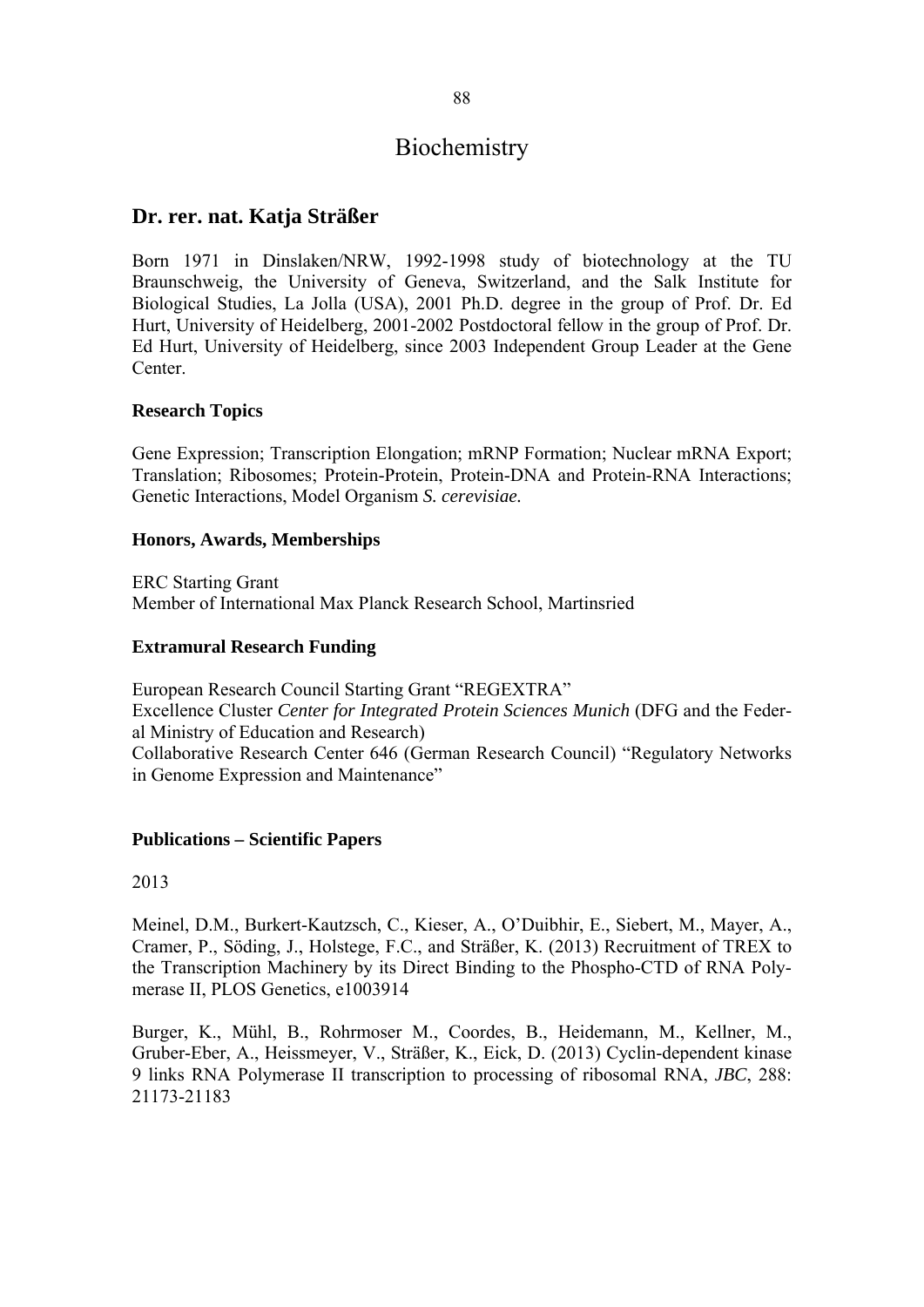Chanarat, S. and Sträßer, K. (2013) Splicing and beyond: The many faces of the Prp19 complex, *BBA-MCR*, 1833: 2126-2134 (review)

#### 2012

Miller, C., Matic, I., Maier, K., Schwalb, B., Röther, S., Sträßer, K., Tresch, A., Mann, M., and Cramer P. (2012) Mediator phosphorylation prevents stress response transcription during non-stress conditions, *JBC*, 287: 44017-44026

Schiller, C., Lammens, K., Guerini, I., Coordes, B., Schlauderer, F., Möckel, C., Schele, A., Sträßer, K., Jackson, S.P., Hopfner, K.-P. (2012) Structure of Mre11-Nbs1 complex yields insights into ataxia-telangiectasia-like disease mutations and DNA damage signaling, Nat Struct Mol Biol, 19: 693-700

Chanarat, S., Burkert-Kautzsch, C., Meinel, D.M., and Sträßer, K. (2012) Prp19C and TREX: Interacting to promote transcription elongation and mRNA export, Transcription, 3: 8-12 (review)

Schenk, L., Meinel D.M., Sträßer, K., and Gerber A.P. (2012) La-motif dependent mRNA binding of La-related proteins mediates copper detoxification in yeast, *RNA*, 18: 449-461

#### **Other Activities**

Grant reviewer for the Deutsche Forschungsgemeinschaft, EMBO, BBSRC. Reviewer for Genes and Development, Nucleic Acids Research, RNA, J. Biol. Chem., Biology of the Cell, PlosOne. Board member of the gender equality program of the excellence cluster CIPSM.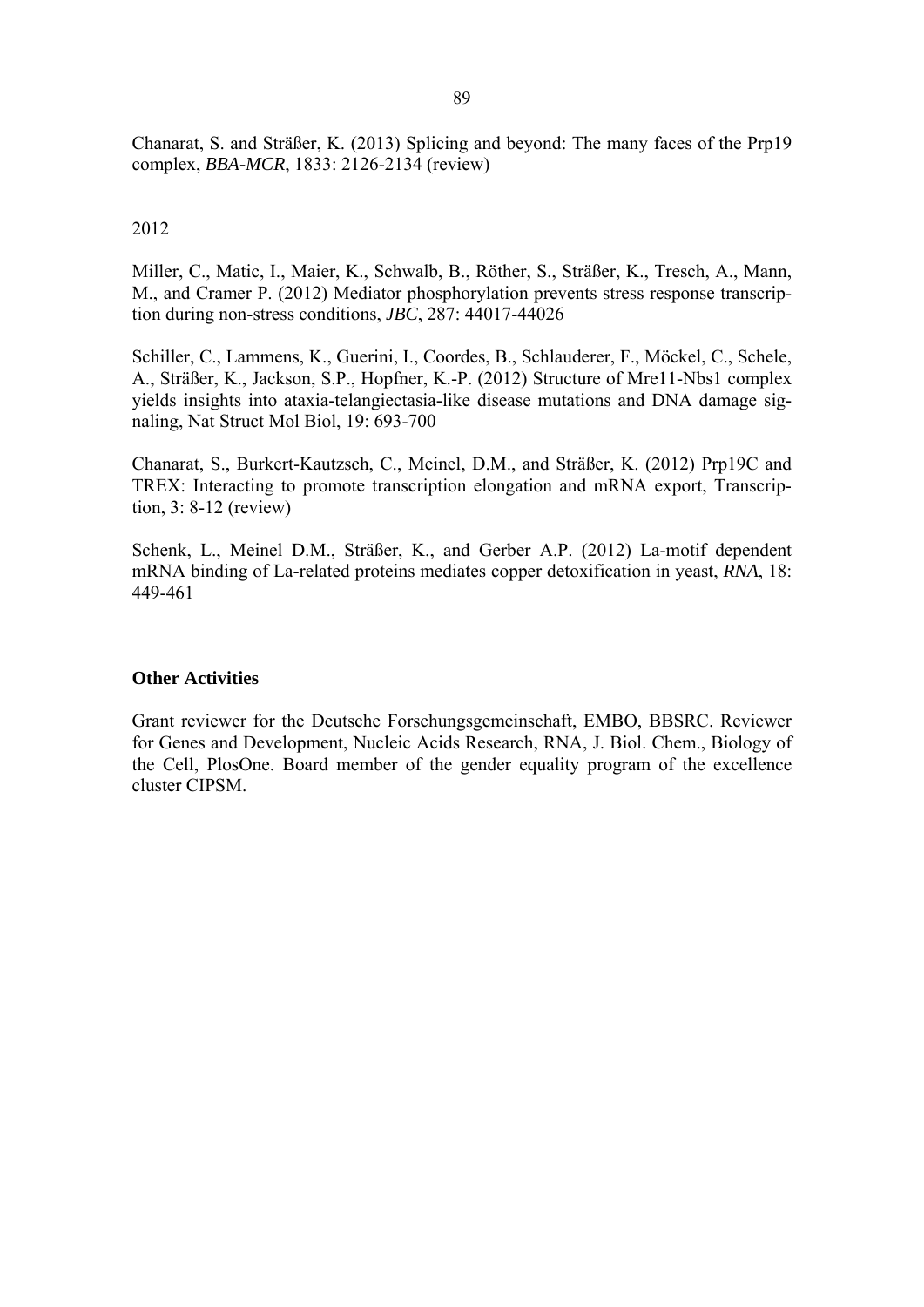# **Biochemistry**

# Max Planck Institute of Psychiatry, Proteomics and Biomarkers

# **Apl. Prof. Dr. rer. nat. Christoph W. Turck**

1974-1981 Diploma Chemistry RWTH Aachen, 1983 PhD Macromolecular Chemistry with Prof. Dr. Dr. mult. h.c. Helmut Zahn (Peptide Synthesis with Catechol-halfester-Derivatives at Elevated Temperatures), 1983-1986 Postdoc with Dr. David R. Webb, Roche Institute of Molecular Biology, Nutley, NJ, USA (Characterization of immunomodulatory T cell proteins), 1986-1988, Instructor, 1988- 1994, Assistant Professor, 1994-2000, Associate Professor, 2000-2002, Professor, University of California, San Francisco, Howard Hughes Medical Institute, Department of Medicine, Cardiovascular Research Institute, San Francisco, CA, USA (Growth factor receptor signal transduction, Director of Protein Structure Laboratory), since 2002 Research Group Leader, Proteomics and Biomarkers, Max Planck Institute of Psychiatry, Munich, since 2003 Adj. Professor, Chemistry and Pharmacy, LMU Munich, since 2005, Faculty, International Max Planck Research School for Molecular and Cellular Life Sciences, Munich, since 2009, Munich Center for Neurosciences, LMU Munich, since 2009, Faculty, Graduate School of Systemic Neurosciences, LMU Munich.

### **Research Topics**

Biomarker identification and validation, mouse models of disease, proteomics technologies, protein turnover, metabolomics.

#### **Memberships**

American Society for Mass Spectrometry Association of Biomolecular Research Facilities American College of Neuropsychopharmacology US HUPO German Chemical Society German Proteome Society

## **Extramural Research Funding**

BMBF, Molecular Diagnostics BMBF, National Genome Research Network Plus, MooDS ERA-NET NEURON Mental Disorders

#### **Publications – Scientific Papers**

2013

Fernandes BS, Berk M, Turck CW, Steiner J, Goncalves CA. (2013) Decreased peripheral brain-derived neurotrophic factor levels are a biomarker of disease activity in major psychiatric disorders: a comparative meta-analysis. Mol Psychiatry.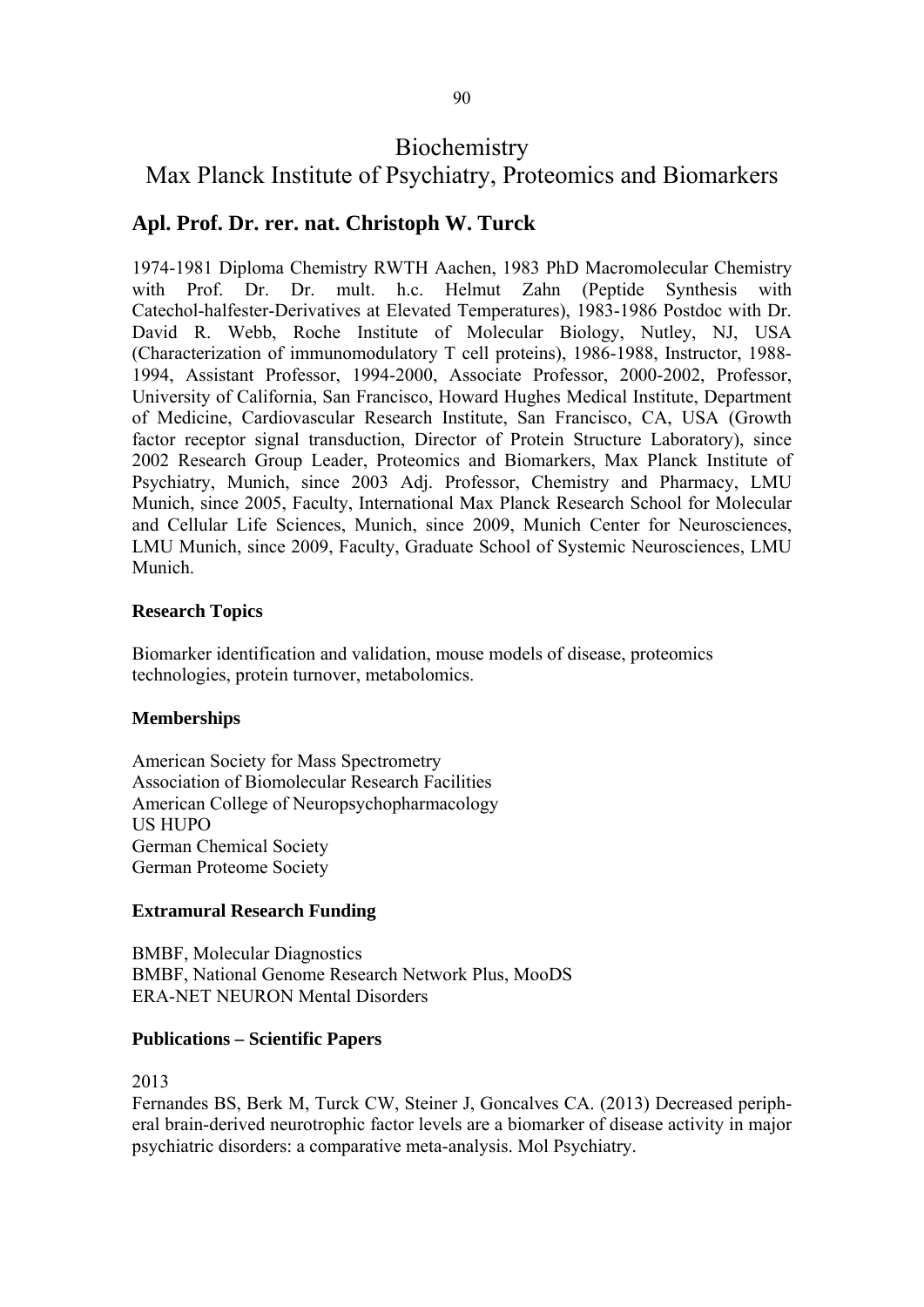Martins-de-Souza D, Carvalho PC, Schmitt A, Junqueira M, Nogueira FC, Turck CW, Domont GB. (2013) Deciphering the Human Brain Proteome: Characterization of the Anterior Temporal Lobe and Corpus Callosum As Part of the Chromosome 15-centric Human Proteome Project. J Proteome Res 13:147-157.

Webhofer C, Gormanns P, Reckow S, Lebar M, Maccarrone G, Ludwig T, Ptz B, Asara JM, Holsboer F, Sillaber I, Zieglgänsberger W, Turck CW. (2013) Proteomic and metabolomic profiling reveals time-dependent changes in hippocampal metabolism upon paroxetine treatment and biomarker candidates. J Psychiatr Res 47:289-298.

Maccarrone G, Rewerts C, Lebar M, Turck CW, Martins-de-Souza D. (2013) Proteome profiling of peripheral mononuclear cells from human blood. Proteomics 13:893-897. Webhofer C, Zhang Y, Brusis J, Reckow S, Landgraf R, Maccarrone G, Turck CW, Filiou MD. (2012) (15)N metabolic labeling: Evidence for a stable isotope effect on plasma protein levels and peptide chromatographic retention times. J Proteomics 88:27- 33.

Schmitt A, Turck CW, Pilz PK, Malchow B, von Wilmsdorff M, Falkai P, Martins-de-Souza D. (2013) Proteomic similarities between heterozygous reeler mice and schizophrenia. Biol Psychiatry 74:e5-e10

Bonfiglio JJ, Inda C, Senin S, Maccarrone G, Refojo D, Giacomini D, Turck CW, Holsboer F, Arzt E, Silberstein S. (2013) B-Raf and CRHR1 Internalization Mediate Biphasic ERK1/2 Activation by CRH in Hippocampal HT22 Cells. Mol Endocrinol 27:491- 510.

Guest PC, Martins-de-Souza D, Schwarz E, Rahmoune H, Alsaif M, Tomasik J, Turck CW, Bahn S. (2013) Proteomic profiling in schizophrenia: enabling stratification for more effective treatment. Genome Med 5:25.

Barth A, Bilkei-Gorzo A, Drews E, Otte DM, Diaz-Lacava A, Varadarajulu J, Turck CW, Wienker TF, Zimmer A. (2013) Analysis of quantitative trait loci in mice suggests a role of Enoph1 in stress reactivity. J Neurochem.

Iwata K, Café-Mendes CC, Schmitt A, Steiner J, Manabe T, Matsuzaki H, Falkai P, Turck CW, Martins-de-Souza D. (2013) The human oligodendrocyte proteome. Proteomics 13:3548-3558

2012

Filiou MD, Turck CW. (2012) Psychiatric disorder biomarker discovery using quantitative proteomics. Methods Mol Biol 829:531-539.

Knapman A, Kaltwasser SF, Martins-de-Souza D, Holsboer F, Landgraf R, Turck CW, Czisch M, Touma C. (2012) Increased stress reactivity is associated with reduced hippocampal activity and neuronal integrity along with changes in energy metabolism. Eur J Neurosci 35:412-422.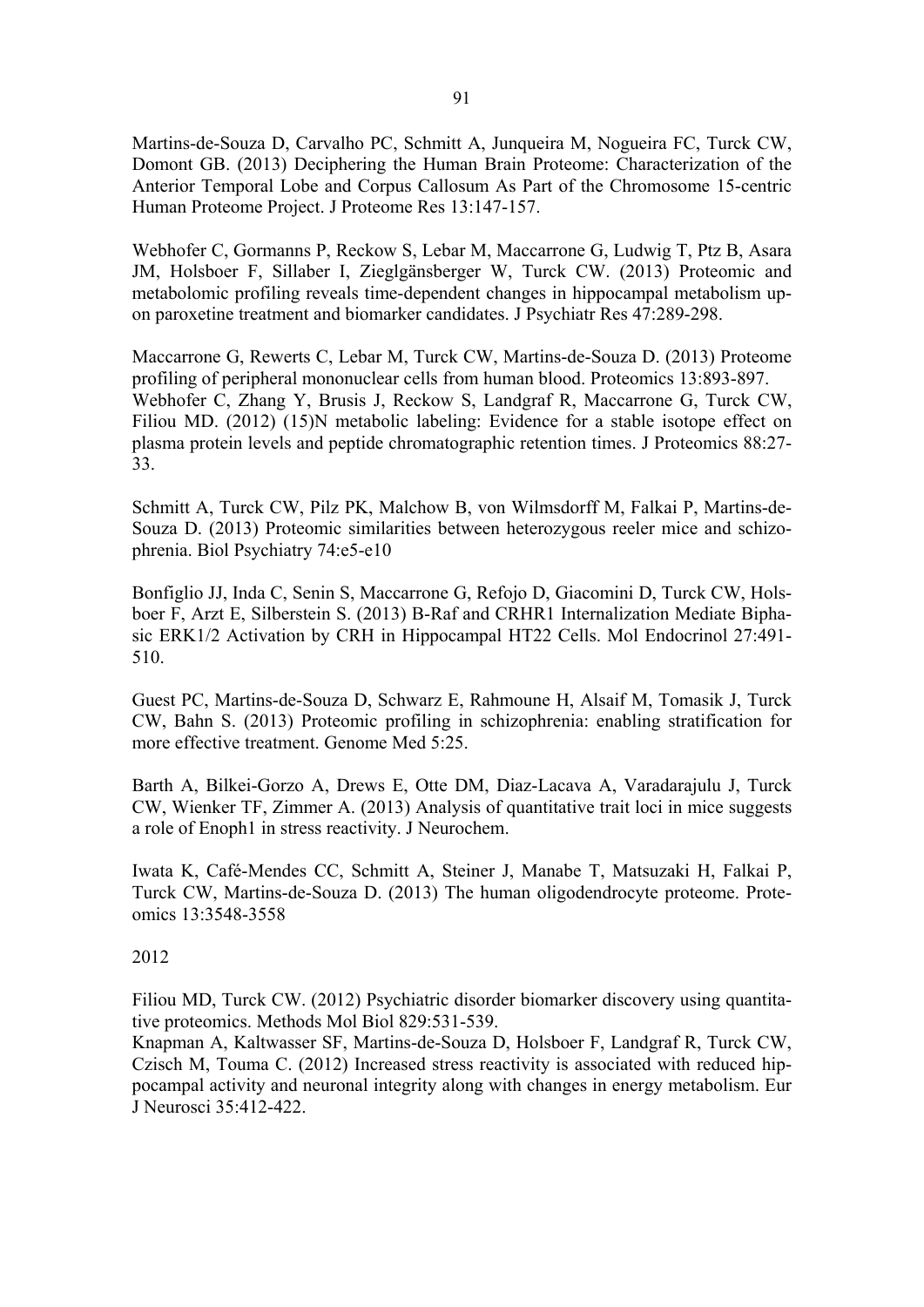Filiou MD, Martins-de-Souza D, Guest PC, Bahn S, Turck CW. (2012) To label or not to label: Applications of quantitative proteomics in neuroscience research. Proteomics 12:736-747.

Ditzen C, Tang N, Jastorff AM, Teplytska L, Yassouridis A, Maccarrone G, Uhr M, Bronisch T, Miller CA, Holsboer F, Turck CW. (2012) Cerebrospinal fluid biomarkers for major depression confirm relevance of associated pathophysiology. Neuropsychopharmacology 37:1013-1025.

Martins-de-Souza D, Turck CW. (2012) Proteomic biomarkers for psychiatric disorders: a progress update. Biomark Med 6:189-192.

Gormanns P, Reckow S, Poczatek JC, Turck CW, Lechene C. (2012) Segmentation of multi-isotope imaging mass spectrometry data for semi-automatic detection of regions of interest. PLoS One 7:e30576.

Filiou MD, Webhofer C, Gormanns P, Zhang Y, Reckow S, Bisle B, Teplytska L, Frank E, Kessler MS, Maccarrone G, Landgraf R, Turck CW. (2012) The (15) N isotope effect as a means for correlating phenotypic alterations and affected pathways in a trait anxiety mouse model. Proteomics 12:2421-2427.

Filiou MD, Teplytska L, Otte DM, Zimmer A, Turck CW. (2012) Myelination and oxidative stress alterations in the cerebellum of the G72/G30 transgenic schizophrenia mouse model. J Psychiatr Res 46:1359-1365.

Filiou MD, Varadarajulu J, Teplytska L, Reckow S, Maccarrone G, Turck CW. (2012) The (15) N isotope effect in Escherichia coli: A neutron can make the difference. Proteomics 12:3121-3128.

Maccarrone G, Ditzen C, Yassouridis A, Rewerts C, Uhr M, Uhlen M, Holsboer F, Turck CW. (2013) Psychiatric patient stratification using biosignatures based on cerebrospinal fluid protein expression clusters. J Psychiatr Res 47:1572-1580.

Filiou MD, Martins-de-Souza D, Guest PC, Bahn S, Turck CW. (2012) To label or not to label: Applications of quantitative proteomics in neuroscience research. Proteomics 12:736-747.

#### **Other Activities**

fNIH Biomarkers Consortium, Neuroscience Steering Committee EU Innovative Medicines Initiative, NEWMEDS, Scientific Advisory Board Molecular Psychiatry Association, Board of Directors Chair, ABRF Metabolomics Research Group Biomarkers in Medicine, Editorial Board Associate Editor, BMC Neuroscience Molecular and Cellular Proteomics, Editorial Board.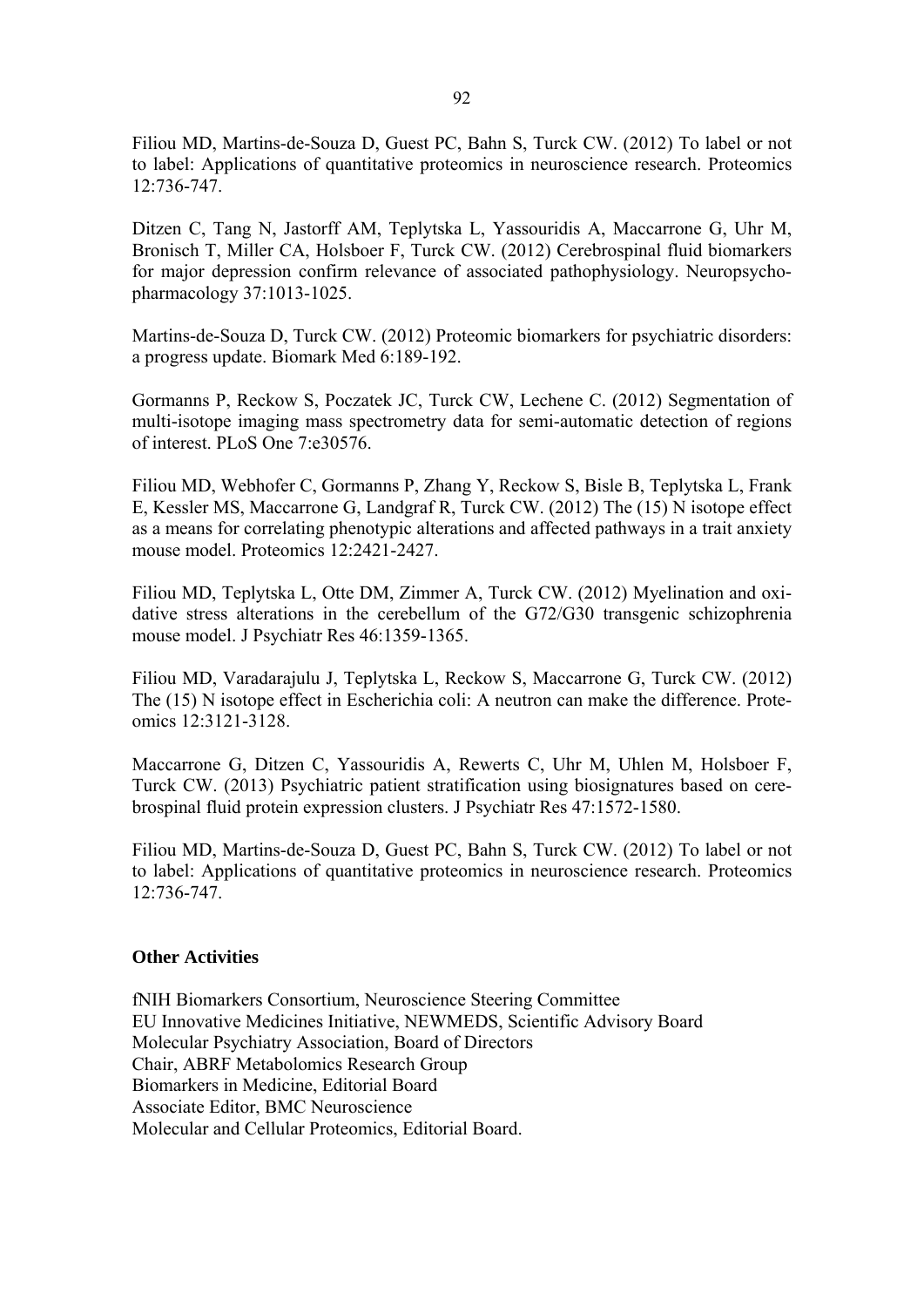## **Biochemistry**

### **Dr. rer. nat. Daniel N. Wilson**

Born 1971 in London, UK, 1989-1991 Biochemistry Degree, University of Victoria, Wellington, New Zealand. 1992 Honours thesis (first class) in the group of Prof. Andrew Dowsett, Victoria University of Wellington, New Zealand. 1993-1999 PhD in the group of Prof. Dr. Warren P. Tate, Department of Biochemistry, University of Otago, Dunedin, New Zealand. 2000-2001 Regional Manager, Biogene Ltd, UK. 2001- 2002 Alexander von Humboldt Fellow in the group of Prof Knud Nierhaus (AG Ribosomen) at the Max-Planck-Institute for Molecular Genetics, Berlin. 2003-2006 Postdoctoral research assistant in the ribosome crystallography group (Dr Paola Fucini/Prof Ada Yonath) at the Max-Planck-Institute for Molecular Genetics, Berlin. Since 2007 Independent group leader, Gene Center and Department of Biochemistry, University of Munich, Germany.

#### **Research Topics**

Ribosome-targeting antibiotics and resistance mechanisms: Structural and biochemical characterization of small molecule interaction with the ribosome. Cryo-electron microscopic analysis of drug-dependent and polypeptide-mediated ribosome stalling. Elucidation of function of non-canonical translation factors that interact and regulate translation. Identification of new targets within the cell for the development of novel antivirulence antimicrobial agents.

#### **Honors, Awards, Memberships**

Alexander von Humboldt fellow EMBO Young Investigator Associate member of the Faculty of 1000 (F1000) Associate member, center for integrated protein science, Munich (CiPSM) Member of the RNA Society

#### **Extramural Research Funding**

National Institute of Health (NIH Subaward 201REY320) Excellence Cluster *Center for Integrated Protein Sciences Munich* (DFG and the Federal Ministry of Education and Research) Forschergruppe (FOR1805, DFG WI3285-2) EMBO Young investigator award Fellowships from AXA Stiftung to postdoc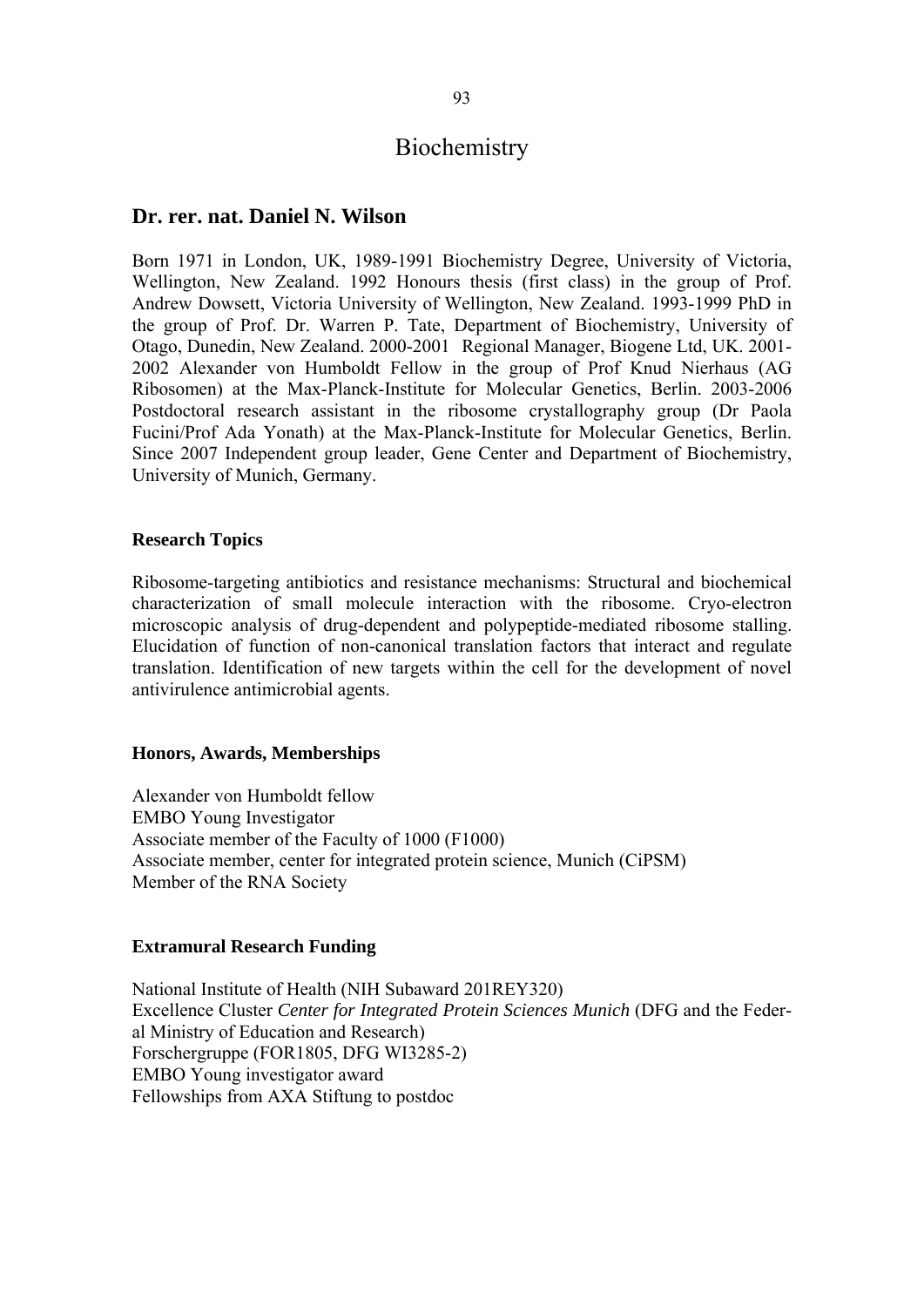#### **Publications – Scientific Papers**

#### 2013

Wilson, DN. Ribosome-targeting antibiotics and bacterial resistance mechanisms. Nature Rev. Microbiol. 2013 Dec 16;12(1):35-48. doi: 10.1038/nrmicro3155. [PMID: 24336183]

Wilson DN and Beckmann R. Structures of nascent polypeptide chain dependent-stalled ribosome complexes. In: Regulatory Nascent Polypeptides, eds. K. Ito (Springer, Heidelberg), in press

Starosta AL and Wilson DN (2013) Ribosome stalling at polyproline stretches is alleviated by elongation factor P. In: Regulatory Nascent Polypeptides, eds. K. Ito (Springer, Heidelberg), in press

Wilson DN (2013) Peptidyltransferase inhibitors of the bacterial ribosome. In: Antibiotics – Targets, Mechanisms and Resistance, eds. C. Gualerzi, L. Brandi, A. Fabbretti, L. Pon (Wiley-VCH, Weinheim, Germany ).

Peil L, Starosta AL, Lassak J, Atkinson GC, Virumäe K, Spitzer M, Tenson T, Jung K, Remme J, Wilson, DN. Distinct XPPX sequence motifs induce ribosome stalling, which is rescued by the translation elongation factor EF-P Proc. Natl. Acad. Sci. USA, 2013, 110(38):15265-70. [PMID: 24003132]

Krokidis MG, Márquez V, Wilson DN, Kalpaxis DL, Dinos GP. Insights into the mode of action of novel fluoroketolides, potent inhibitors of bacterial protein synthesis. Antimicrob Agents Chemother. 2013 Nov 4. [Epub ahead of print] [PMID: 24189263].

Anger AM, Armache JP, Berninghausen O, Habeck M, Subklewe M, Wilson DN and Beckmann R. Structures of the human and Drosophila 80S ribosome. Nature, 2013 May 2, 497(7447): 80-85. [PMID: 23636399].

Gross S, Nguyen F, Bierschenk M, Sohmen D, Menzel T, Antes I, Wilson DN, and Bach T. Amythiamicin D and related thiopeptides as inhibitors of the bacterial elongation factor EF-Tu: Modification of the amino acid at carbon atom C2 of ring C dramatically influences activity. ChemMedChem, 2013 Dec;8(12):1954-62. [PMID: 24106106]

Jenner L, Starosta AL, Terry DS, Mikolajka A, Filonava L, Yusupov M, Blanchard SC, Wilson DN and Yusupova G. Structural basis for potent inhibitory activity of the antibiotic tigecycline during protein synthesis. Proc. Natl. Acad. Sci. USA, 2013 Mar 5;110(10):3812-6. [PMID: 23431179]

Mamos P, Krokidis MG, Papadas A, Karahalios P, Starosta AL, Wilson DN, Kalpaxis DL, Dinos GP. On the use of the antibiotic chloramphenicol to target polypeptide chain mimics to the ribosomal exit tunnel. Biochimie, 2013 Sep;95(9):1765-72. [PMID: 23770443]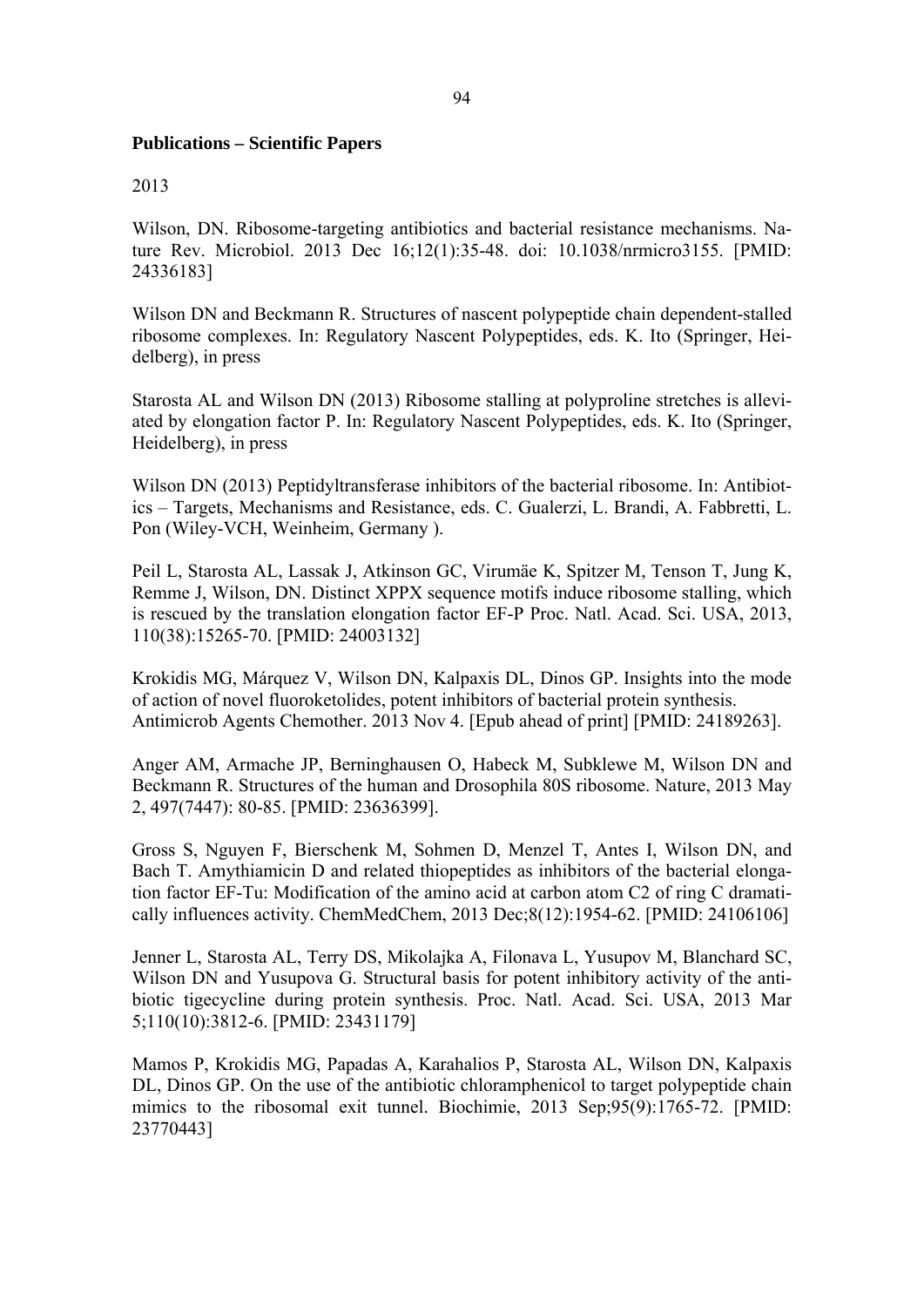Woolstenhulme CJ, Parajuli S, Healey DW, Valverde DP, Petersen EN, Starosta AL, Guydosh NR, Johnson WE, Wilson DN and Buskirk AR. Nascent peptides that block protein synthesis in bacteria. Proc. Natl. Acad. Sci. USA, 2013 Mar 5;110(10):E878-87. [PMID: 23431150].

Ude S, Lassak J, Starosta AL, Kraxenberger T, Wilson DN, Jung K. Translation elongation factor EF-P alleviates ribosome stalling at polyproline stretches. Science, 339(6115):82-85. [PMID: 23239623].

Armache JP, Anger AM, Marquez V, Franckenberg S, Fröhlich T, Villa E, Berninghausen O, Thomm M, Arnold GJ, Beckmann R, Wilson DN. Promiscuous behaviour of archaeal ribosomal proteins: Implications for eukaryotic ribosome evolution. Nucleic Acids Res. 41(2):1284-1293. [PMID: 23222135]

2012

Dönhöfer A, Franckenberg S, Wickles S, Berninghausen O, Beckmann R and Wilson DN. Structural basis for TetM-mediated tetracycline resistance. Proc. Natl. Acad. Sci. USA, 109(42):16900-5. [PMID: 23027944].

Gumbart J, Schreiner E, Wilson DN, Beckmann R and Schulten K. Mechanisms of SecM-Mediated Stalling in the Ribosome. Biophysical Journal, 2012, 103:331–341. [PMID: 22853911]

Peil L, Starosta AL, Virumäe K, Atkinson GC, Tenson T, Remme J, Wilson DN. Lysine 34 of translation elongation factor EF-P is hydroxylated by YfcM. Nature Chem Biol, 8(8): 695-697. [PMID: 22706199].

Wilson DN and Cate JHD. The structure and function of the eukaryotic ribosome. Cold Spring Harb Perspect Biol, 2012; May 1;4(5): 1-17. [PMID: 22550233]

Grossman TH, Starosta AL, Fyfe C, O'Brien W, Rothstein DM, Mikolajka A, Wilson DN, Sutcliffe JA. Target- and resistance-based mechanistic studies with TP-434, a novel fluorocycline antibiotic. Antimicrob Agents Chemother. 2012 May;56(5):2559-64. [PMID: 22354310].

Jarasch A, Dziuk P, Becker T, Armache JP, Hauser A, Wilson DN, Beckmann R. The DARC site: a database of aligned ribosomal complexes. Nucleic Acids Res. 2012 Jan, 40(Database issue):D495-500. [PMID: 22009674].

#### **Other Activities**

Grant reviewer for Deutsche Forschungsgemeinschaft (DFG, Deutschland), National Science Foundation (NSF, USA), Netherlands Organization for Scientific Research (NWO, Niederlande), Marsden Fund (Neuseeland), European Molecular Biology Organizations (EMBO, Europe), Research Corporation for Science Advancement (USA), French evaluation agency for research and higher education (AERES),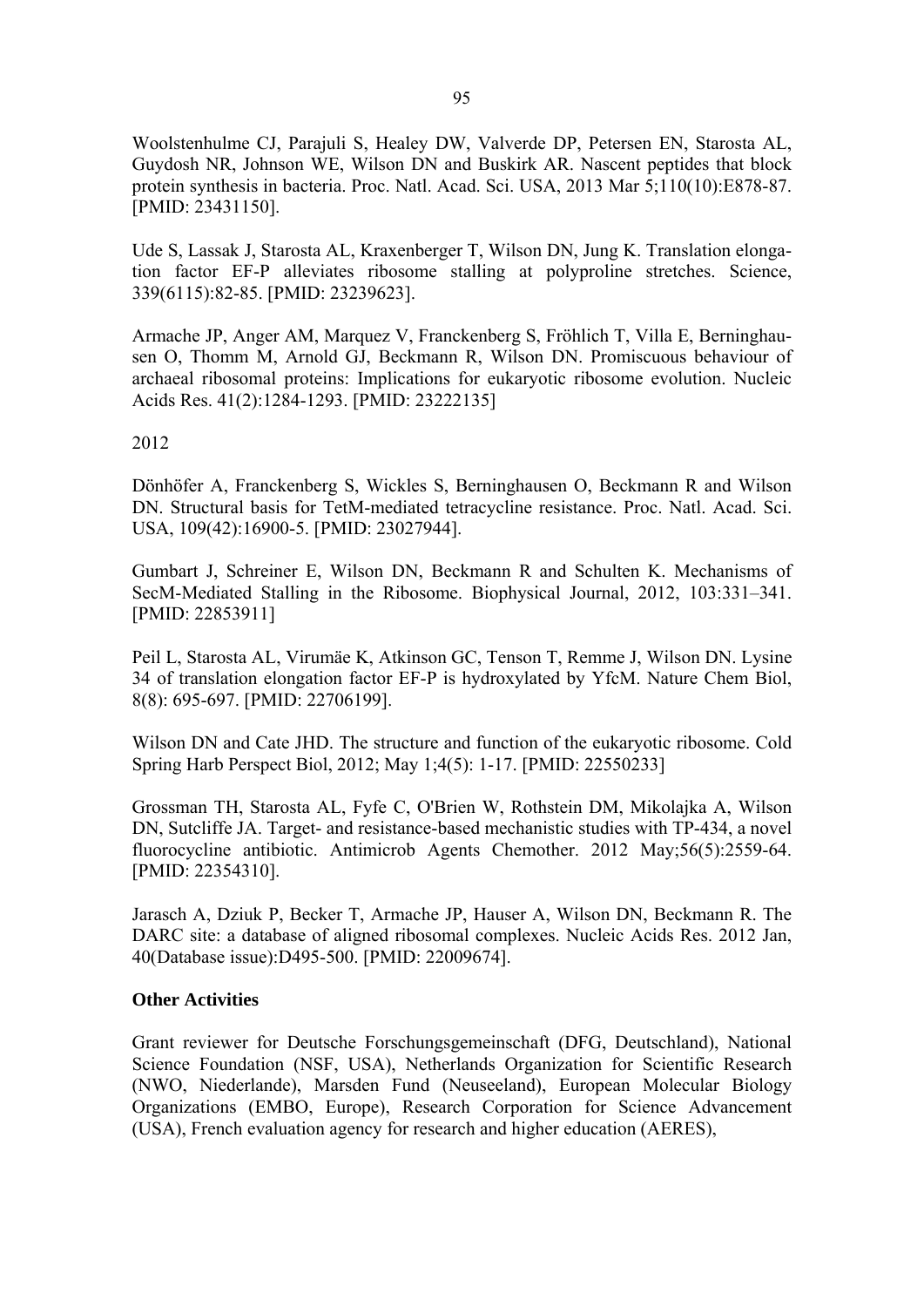The French Muscular Dystrophy Association (AFM), French National Research Agency (ANR), Estonian Research Council and the Medical Research Scotland (MRS). Reviewer for Nature, Science, Cell, Molecular Cell, Nature Structural and Molecular Biology, Proceedings of the National Academy of Sciences USA, Antimicrobial Agents and Chemotherapy, Nucleic Acids Research, Biochemie, Journal Biological Chemistry, Journal of Molecular Biology, Nature Communications, Cell Reports, Trends in Biological Sciences, ChemBioChem, PLoS ONE, Biochemistry, Molecular Microbiology, BBA – Gene Regulatory Mechanisms, FEBS Letters, Journal of Bacteriology, Biological Chemistry, RNA Biology, Genes and Development, ACS Chemical Biology, and EMBO J.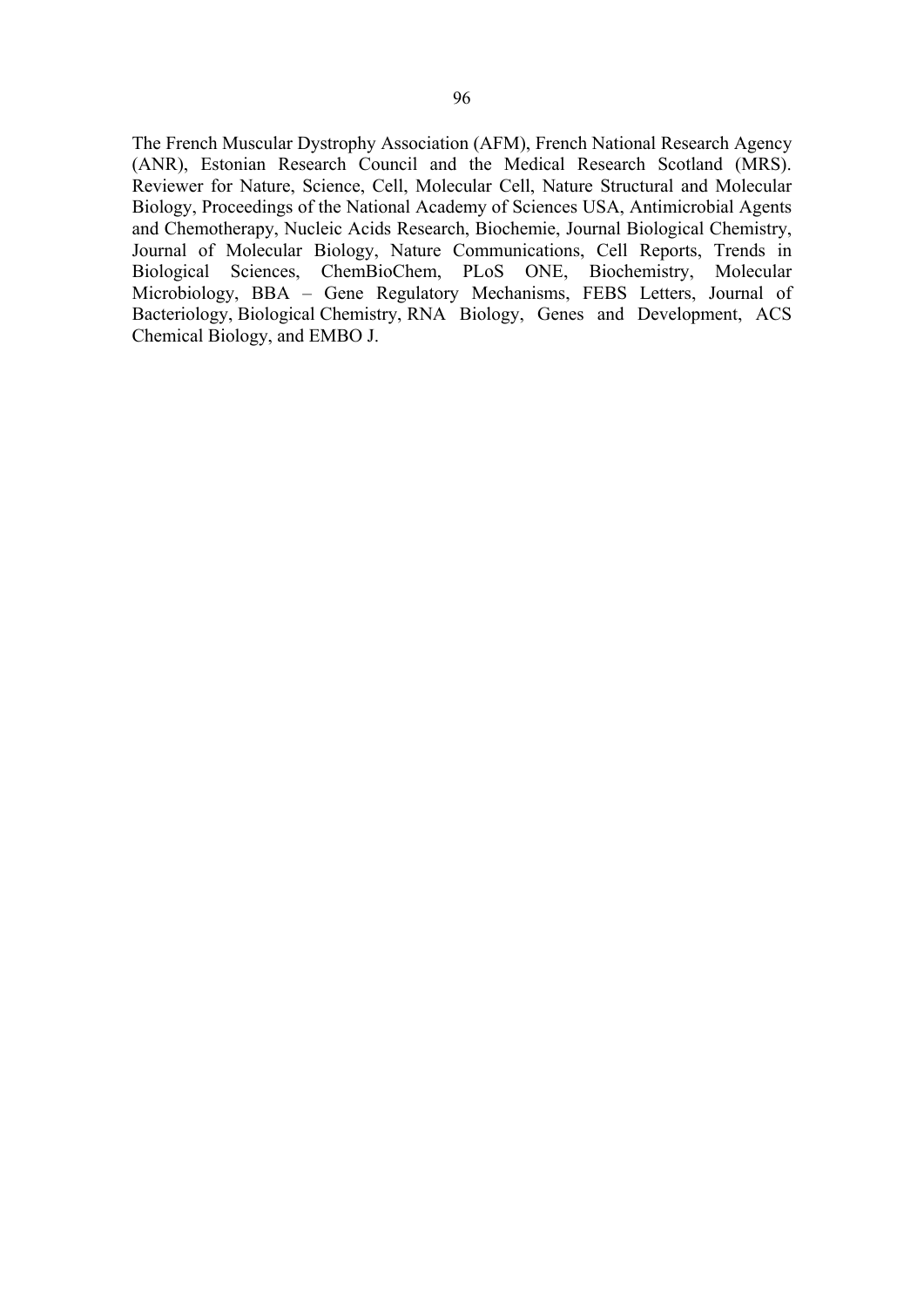# Organic Chemistry

### **Prof. Dr. rer. nat. Thomas Carell**

Born 1966 in Herford/NRW, 1985-1990 study of chemistry at Univ. Münster and Heidelberg. In 1993 he obtained his doctorate with Prof. H. A. Staab at the Max-Planck-Institute of Medical Research. After postdoctoral training with Prof. J. Rebek at MIT (Cambridge, USA) in 1993-1995, he moved to the ETH Zürich (Switzerland) into the group of Prof. F. Diederich to start independent research. He obtained his habilitation in 1999. In 2000 he accepted a full professor position for Organic Chemistry at the Philipps-Universität in Marburg (Germany). And in 2004 he finally moved as a full professor for Organic Chemistry to the Ludwig-Maximilians-Universität (LMU) in Munich (Germany).

#### **Research Topics**

Chemistry of nucleic acids and amino acids, investigation of biosynthetic pathways, chemical manipulation of cellular functions (synthetic biology), investigation of DNA processes and epigenetic reprogramming, structural biology of DNA repair proteins, chemistry of natural products and synthesis of anticancer compounds.

#### **Honors, Awards, Memberships**

Speaker of the Excellence Cluster CiPS<sup>M</sup> Honorary Lecture at the Institute of Organic Chemistry at the Academy of Science of the Czech Republic Member of the Kuratorium Volkswagenstiftung Member of the Kuratorium *Angewandte Chemie*

#### **Extramural Research Funding**

Excellence Cluster *Center for Integrated Protein Sciences Munich* (DFG and the Federal Ministry of Education and Research)

Collaborative Research Center 646 (German Research Council) "Regulatory Networks in Genome Expression and Maintenance"

Collaborative Research Center 749 (German Research Council) "Dynamics and Intermediates of Molecular Transformations"

Collaborative Research Center 1032 (German Research Council) "Nanoagents for the spatiotemporal control of molecular and cellular reactions"

Grant form the Volkswagenstiftung "Metal controlled catalytic DNA and DNA-protein nanomachines.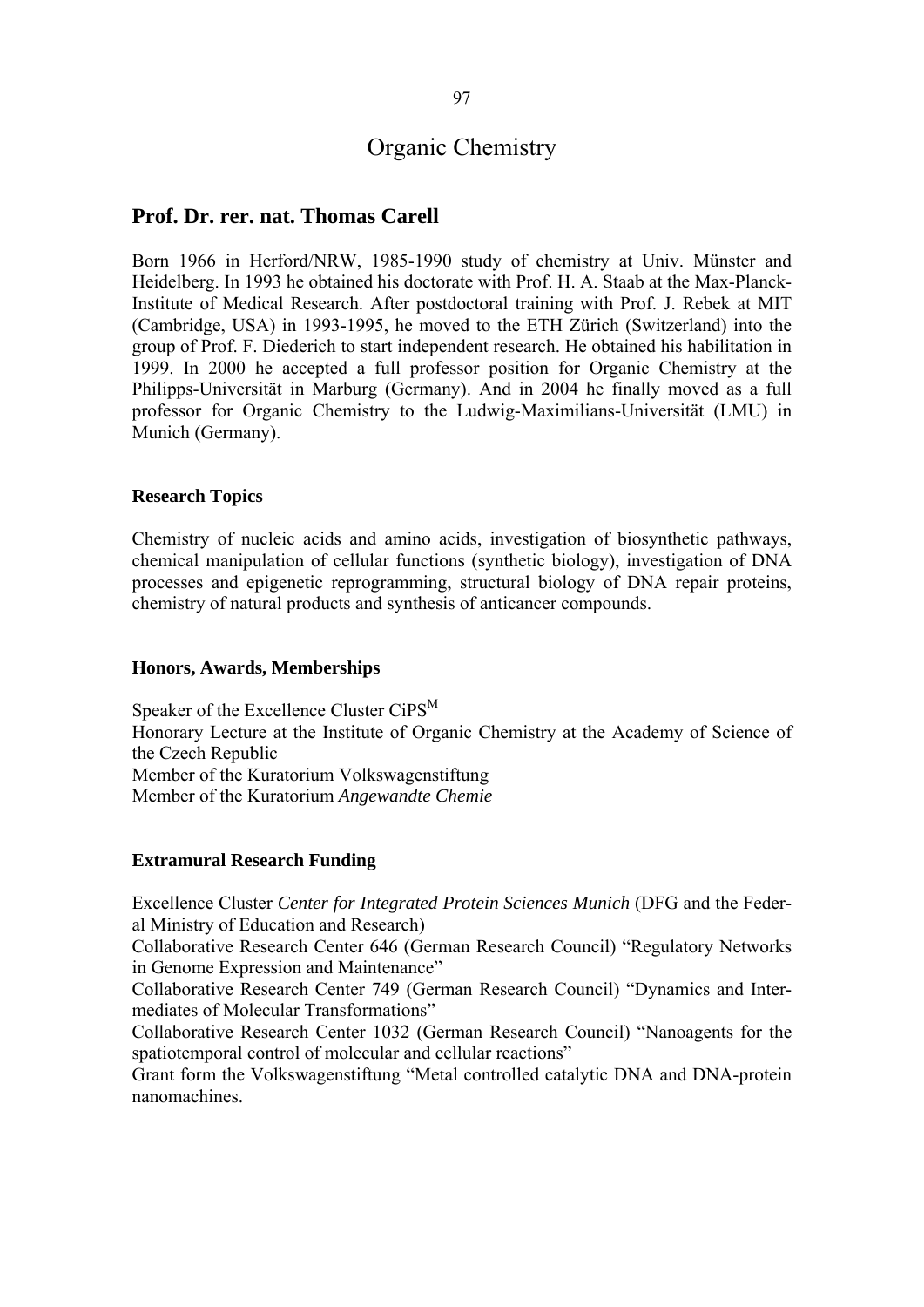#### **Publications – Scientific Papers**

#### 2013

Kneuttinger AC, Kashiwazaki G, Prill S, Heil K, Müller M, Carell T. Formation and Direct Repair of UV-induced Dimeric DNA Pyrimidine Lesions. Photochem Photobiol. 2013, doi: 10.1111/php.12197.

Thoma I, Carell T. Total Synthesis of the Hypermodified tRNA Nucleoside Epoxyqueuosine. Eur. J. Org. Chem. 2013, 21, 4483-85.

Vrábel M, Kölle P, Brunner KM, Gattner MJ, López-Carillo V, de Vivie-Riedle R, Carell T. Norbornenes in Inverse Electron-Demand Diels-Alder Reactions. Chemistry. 2013**,** 19*,* 13309-12.

Schneider S, Gattner MJ, Vrábel M, Flügel V, López-Carillo V, Prill S, Carell T. Structural Insights into Incorporation of Norbornene Amino Acids for Click Modification of Proteins. Chembiochem*.* 2013*,* doi: 10.1002/cbic.201300435.

Schiesser S, Pfaffeneder T, Sadeghian K, Hackner B, Steigenberger B, Schroeder AS, Steinbacher J, Kashiwazaki G, Höfner G, Wanner KT, Ochsenfeld C, Carell T. Deamination, Oxidation and C-C bond Cleavage Reactivity of 5-Hydroxymethylcytosine, 5- Formylcytosine and 5-Carboxycytosine. J Am Chem Soc. 2013, 135*,* 14593-9.

Shehata M, Durner J, Eldenez A, Van Landuyt K, Styllou P, Rothmund L, Hickel R, Scherthan H, Geurtsen W, Kaina B, Carell T, Reichl FX. Cytotoxicity and induction of DNA double-strand breaks by components leached from dental composites in primary human gingival fibroblasts. Dent Mater. 2013, 29, 971-9,

Groll K, Manolikakes SM, du Jourdin XM, Jaric M, Bredihhin A, Karaghiosoff K, Carell T, Knochel P. Regioselective Metalations of Pyrimidines and Pyrazines by Using Frustrated Lewis Pairs of  $BF_3-OEt_2$  and Hindered Magnesium- and Zinc-Amide Bases. Angew Chem Int Ed Engl*.* 2013, *52*, 6776-80,

Gehrke TH, Lischke U, Gasteiger KL, Schneider S, Arnold S, Müller HC, Stephenson DS, Zipse H, Carell T. Unexpected non-Hoogsteen-based mutagenicity mechanism of FaPy-DNA lesions. Nat Chem Biol*.* 2013, 9, 455-61.

 Spruijt CG, Gnerlich F, Smits AH, Pfaffeneder T, Jansen PWTC, Bauer C, Münzel M, Wagner M, Müller M, Khan F, Eberl HC, Mensinga A, Brinkman AB, Lephikov K, Müller U, Walter J, Boelens R, van Ingen H, Leonhardt H, Carell T, Vermeulen M.. Dynamic readers for 5-(hydroxy)methylcytosine and its oxidized derivatives. Cell. 2013, 152*,* 1146-59.

Hienzsch A, Deiml C, Reiter V, Carell T. Total Synthesis of the Hypermodified RNA Bases Wybutosine and Hydroxywybutosine and Their Quantification Together with Other Modified RNA Bases in Plant Materials. C*hemistry.* 2013, 19, 4244-8.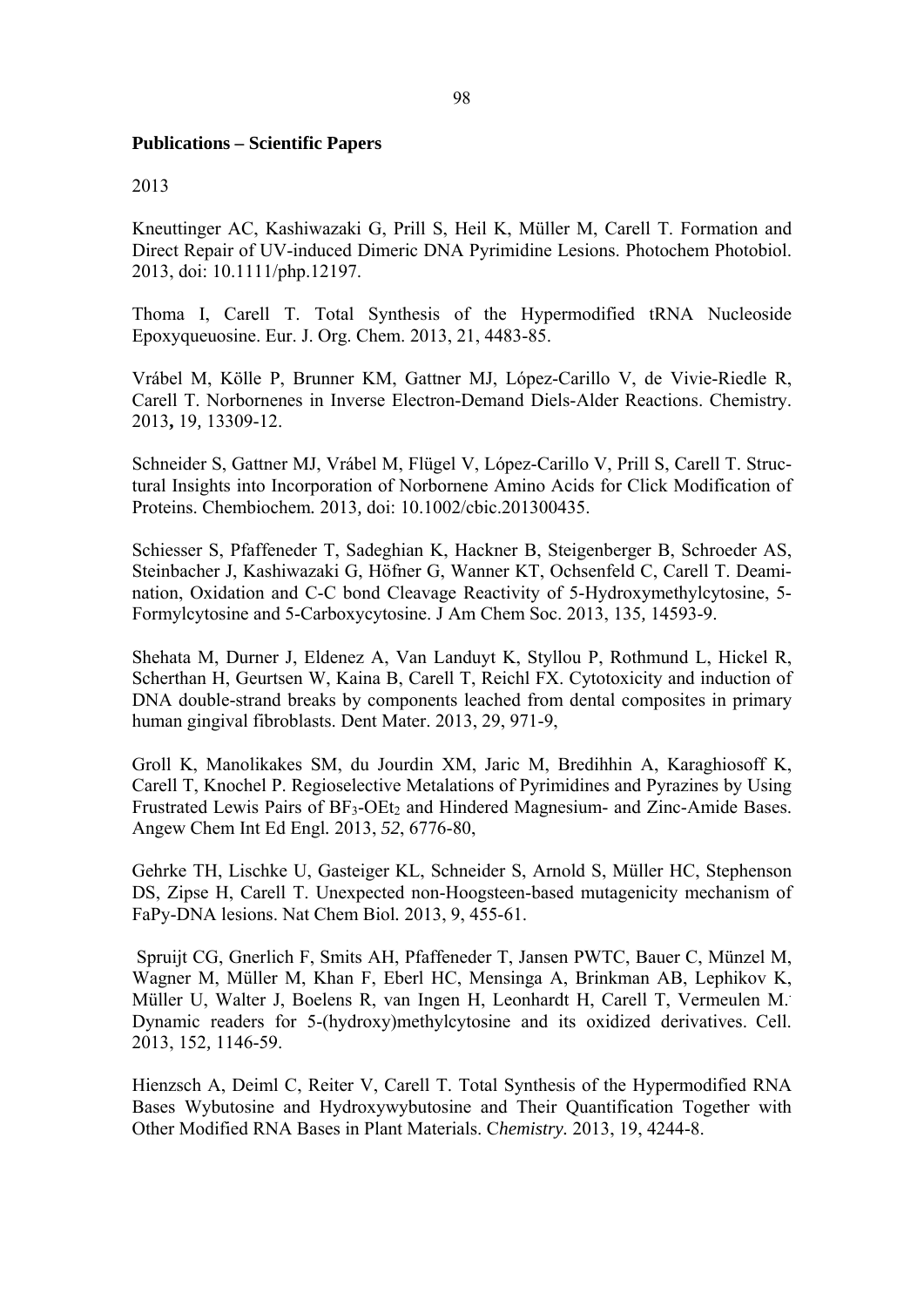Steigenberger B, Schiesser S, Hackner B, Brandmayr C, Laube SK, Steinbacher J, Pfaffeneder T, Carell T. Synthesis of 5-Hydroxymethyl-, 5-Formyl-, and 5- Carboxycytidine-triphosphates and Their Incorporation into Oligonucleotides by Polymerase Chain Reaction. Org. Lett*.* 2013, 15, 366-369.

Ehrlich M, Carell T. Total Syntheses and Biological Evaluation of 3-*O*-Methylfunicone and Its Derivatives Prepared by TMPZnCl·LiCl-Mediated Halogenation and Carbonylative Stille Cross-Coupling. Eur. J. Org. Chem*.* 2013, 1, 77-83.

Kneuttinger AC, Heil K, Kashiwazaki G, Carell T. The Radical SAM Enzyme Spore Photoproduct Lyase Employs a Tyrosyl Radical for DNA Repair. Chem Commun (Camb). 2013, 49, 722-724.

Gattner MJ, Vrábel M, Carell T. Synthesis of ε-*N*-propionyl-, ε-*N*-butyryl-, and ε-*N*crotonyl-lysine containing histone H3 using the pyrrolysine system. Chem Commun (Camb)*.* 2013, 49, 379-381.

2012

Brandmayr C, Wagner M, Brückl T, Globisch D, Pearson D, Kneuttinger AC, Reiter V, Hienzsch A, Koch S, Thoma I, Thumbs P, Michalakis S, Müller M, Biel M, Carell T. Isotope-Based Analysis of Modified tRNA Nucleosides Correlates Modification Density with Translational Efficiency. Angew Chem Int Ed Engl*.* 2012, 51, 11162-5.

Kraus TF, Globisch D, Wagner M, Eigenbrod S, Widmann D, Münzel M, Müller M, Pfaffeneder T, Hackner B, Feiden W, Schüller U, Carell T, Kretzschmar HA. Low values of 5-hydroxymethylcytosine (5hmC), the "sixth base" are associated with anaplasia in human brain tumors. Int J Cancer*.* 2012, 131, 1577-90.

Willibald J, Harder J, Sparrer K, Conzelmann K-K, Carell T. Click Modified Anandamide siRNA Enables Delivery and Gene Silencing in Neuronal and Immune Cells. J Am Chem Soc*.* 2012, 134, 12330-3.

Timper J, Gutsmiedl K, Wirges C, Broda J, Noyong M, Mayer J, Carell T, Simon U. Surface "Click" Reaction of DNA followed by Directed Metalization for the Construction of Contactable Conducting Nanostructures. Angew Chem Int Ed Engl*.* 2012, 51, 7586-8.

Carell T, Brandmayr C, Hienzsch A, Müller M, Pearson D, Reiter V, Thoma I, Thumbs P, Wagner M. Structure and Function of Noncanonical Nucleobases. Angew Chemie Int Ed Engl*.* 2012, 51, 7110-7131.

Benjdia A, Heil K, Barends TR, Carell T, Schlichting I. Structural insights into recognition and repair of UV-DNA damage by Spore Photoproduct Lyase, a radical SAM enzyme. Nucleic Acids Res*.* 2012, 40, 9308-18.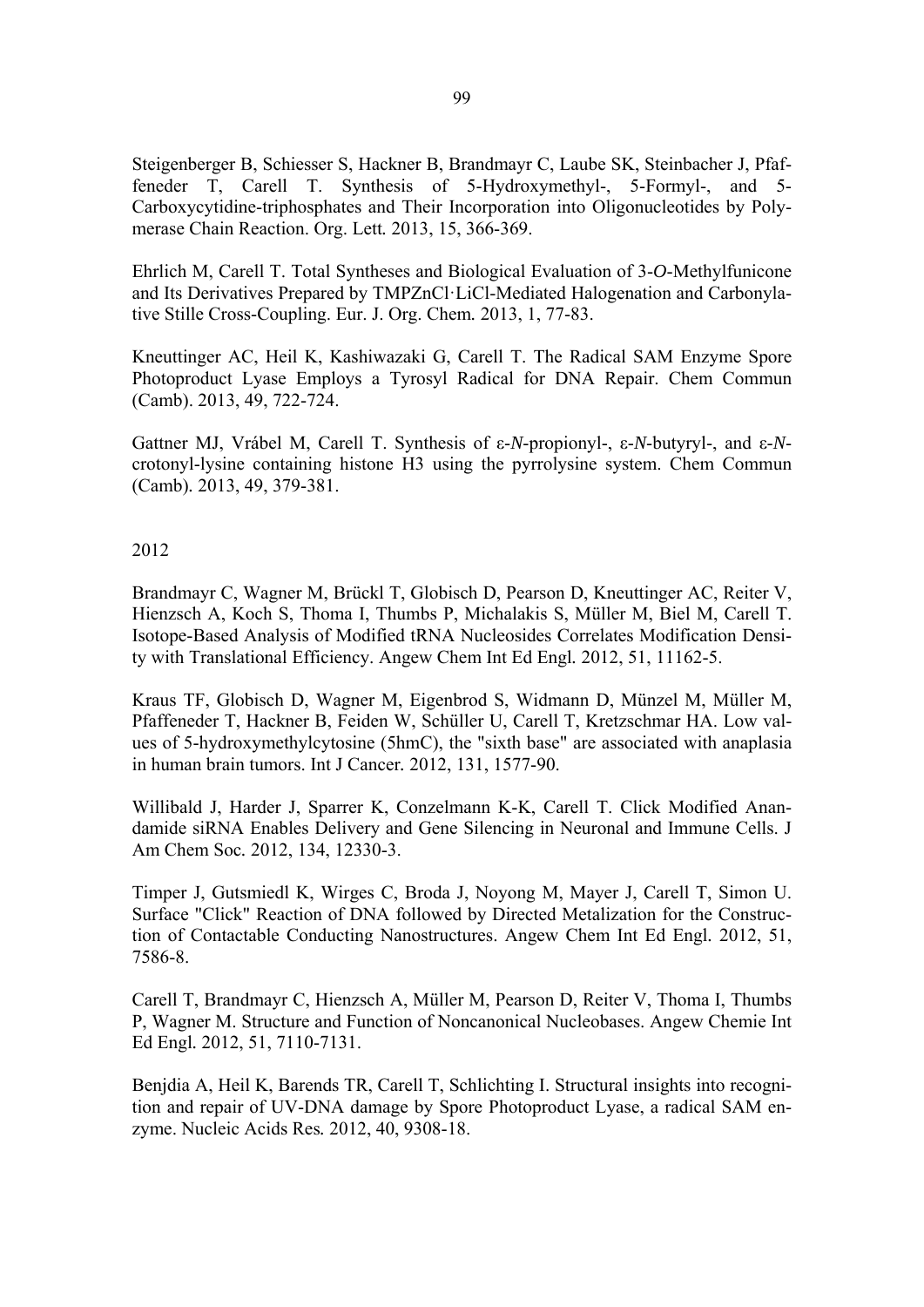Reiter V, Matschkal DMS, Wagner M, Globisch D, Kneuttinger AC, Müller M, Carell T. The CDK5 repressor CDK5RAP1 is a methylthiotransferase acting on nuclear and mitochondrial RNA. Nucleic Acids Res*.* 201**2**, 40, 6235-6240.

Schiesser S, Mayer P, Carell T, Beck W. Molecular and Crystal Structure of Potassiuml-alaninato-dichloridoplatinate(II), K[Pt(l-alaO)Cl<sub>2</sub>]. Z. Naturforsch. 2012, 67b, 849-852.

Schiesser S, Hackner B, Pfaffeneder T, Müller M, Hagemeier C, Truss M, Carell T. Mechanism and Stem-Cell Activity of 5-Carboxycytosine Decarboxylation Determined by Isotope Tracing. Angew Chemie Int Ed Engl*.* 2012, 51, 6516-6520.

Fingerhut BP, Oesterling S, Haiser K, Heil K, Glas A, Schreier JW, Zinth W, Carell T, de Vivie-Riedle R. ONIOM approach for non-adiabatic on-the-fly molecular dynamics demonstrated for the backbone controlled dewar valence isomerization. J Chem Phys*.* 2012, 136, 204307.

Kaya E, Vrábel M, Deiml C, Prill C, Fluxa VS, Carell T. A Genetically encoded Norbornene Amino Acid for the Mild and Selective Modification of Proteins in a Copperfree Click Reaction. Angew Chem Int Ed Engl*.* 2012, 51, 4466-9.

Walmacq C, Cheung AC, Kireeva ML, Lubkowska L, Ye C, Gotte D, Strathern JN, Carell T, Cramer P, Kashlev M. Mechanism of Translesion Transcription by RNA Polymerase II and its Role in Cellular Resistance to DNA Damage. Mol Cell. 2012, 46, 18- 29.

Stathis D, Lischke U, Koch SC, Deiml CA, Carell T. Discovery and Mutagenicity of a Guanidinoformimine Lesion as a new Intermediate of the Oxidative Deoxyguanosine Degradation Pathway. J Am Chem Soc*.* 2012, 134, 4925-30.

Haiser K, Fingerhut BP, Heil K, Glas A, Herzog TT, Pilles BM, Schreier WJ, Zinth W, de Vivie-Riedle R, Carell T. Mechanism of UV-Induced Formation of Dewar Lesions in DNA. Angew Chem Int Ed Engl*.* 201**2**, 51, 408-11.

Diamant N, Hendel A, Vered I, Carell T, Reissner T, de Wind N, Geacinov N, Livneh Z. DNA damage bypass operates in the S and G2 phases of the cell cycle and exhibits differential mutagenicity. Nucleic Acids Res*.* 2012, 40, 170-80.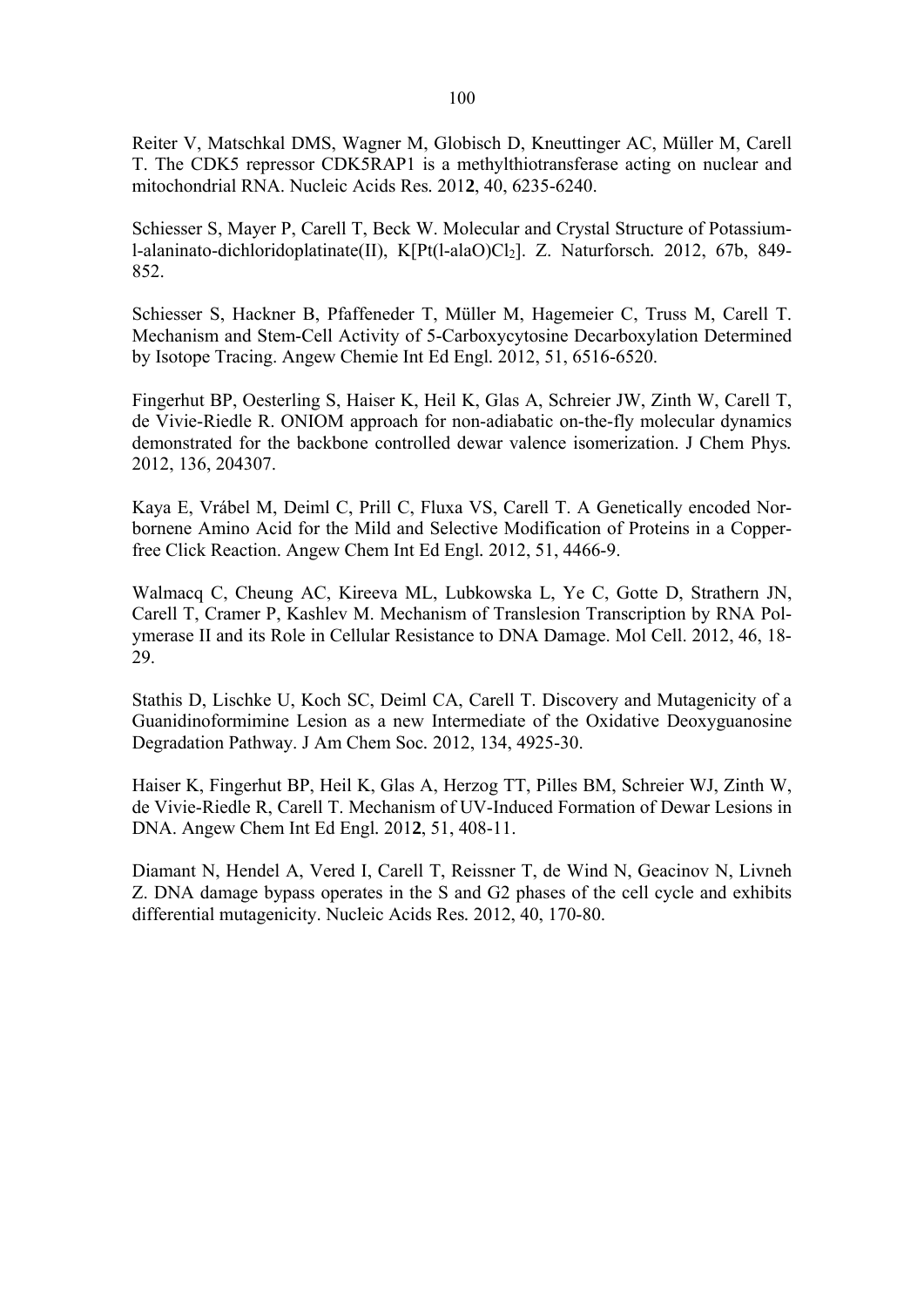## **Dr. sc. ETH Zurich Henry Dube**

Born 1978 in Halle/Saale, 1998-2000 study of chemistry at Philipps-University Marburg, 2000-2004 study of chemistry at LMU Munich, 2008 PhD degree in the group of Prof. Dr. François Diederich, ETH Zurich, Switzerland (Synthetic Models for Heme Proteins), 2008-2011 postdoctoral fellow with Prof. Dr. Julius Rebek, Jr., The Scripps Research Institute, La Jolla, USA, since 2011 independent group leader (Liebig scholar of the VCI) at LMU Munich, Department of Chemistry.

## **Research Topics**

Synthesis and evaluation of physical-organic properties of photoswitches, responsive and functional supramolecular systems, photomodulation of protein binding, molecular replication.

## **Awards, Memberships**

Gesellschaft Deutscher Chemiker (GDCh) Thieme Chemistry Journal Award 2012

## **Extramural Research Funding**

Liebig Stipendium des Fonds der Chemischen Industrie Excellence Cluster *Center for Integrated Protein Sciences Munich* (DFG and the Federal Ministry of Education and Research) Collaborative Research Center 749 (German Research Council) "Dynamics and Intermediates of Molecular Transformations"

## **Publications – Scientific Papers**

Relaxation and modulation interference effects in two-pulse electron spin echo envelope modulation (ESEEM). B. Kasumaj, H. Dube, N. Zölch, F. Diederich, G. Jeschke, *J. Magn. Reson.* **2012**, *223*, 187-197.

Selective Guest Exchange in Encapsulation Complexes Using Different Light Inputs. H. Dube, J. Rebek, Jr., *Angew. Chem.* **2012**, *124*, 3261-3264, *Angew. Chem. Int. Ed.* **2012**, *51*, 3207-3210.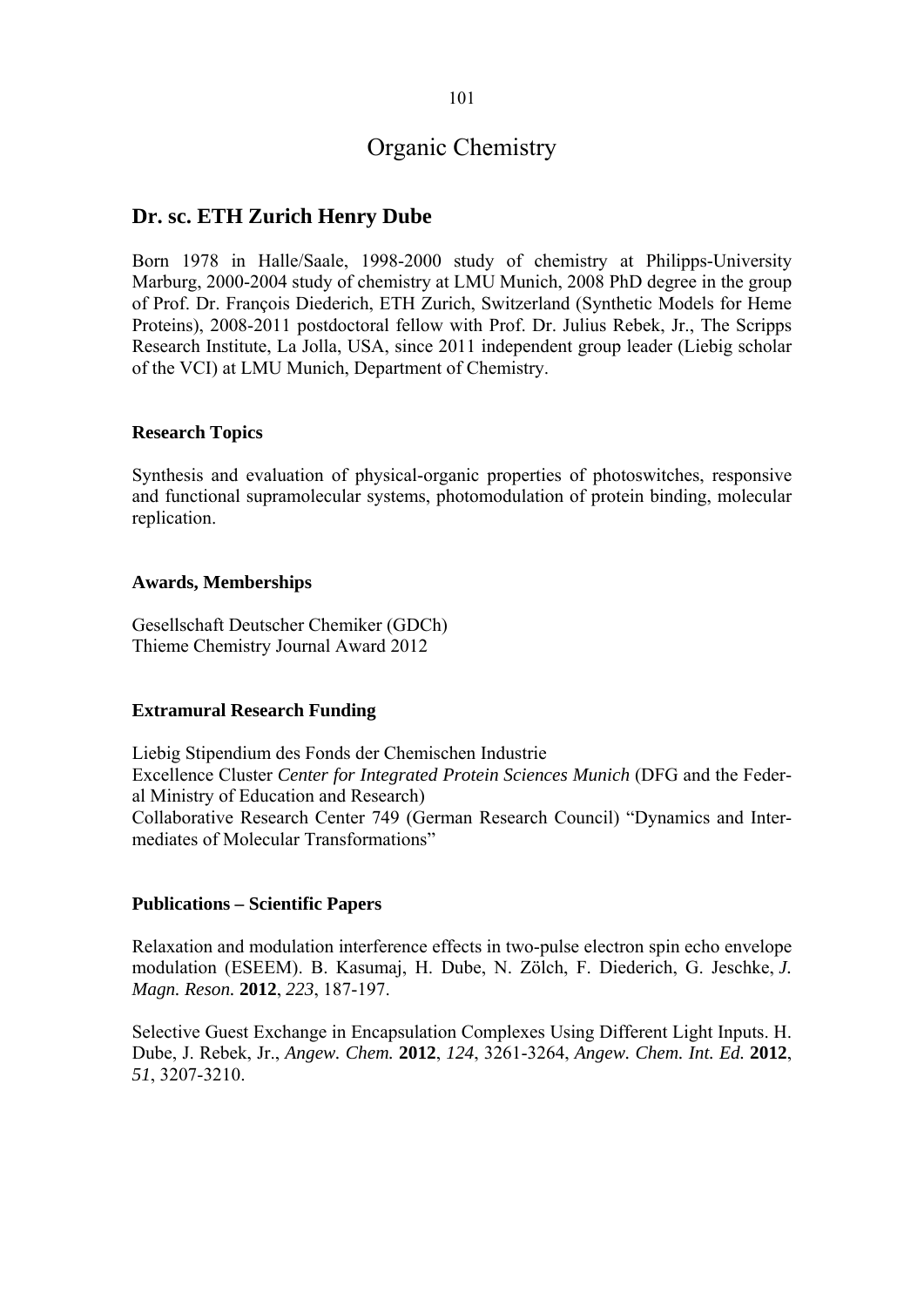## **Prof. Dr. rer. nat. Manfred Heuschmann**

Born 1949 in Kitzingen; study of chemistry in Würzburg; diploma 1974; PhD degree 1980 in Würzburg with Prof. Dr. Helmut Quast (three membered rings of phosphorus); Postdoctoral fellow in the group of Prof. Dr. Albert I. Meyers (Colorado State University, Fort Collins, USA). Habilitation 1987 LMU München (multi-step Diels Alder reactions); Priv. Doz. 1988; substitute for a chair in Kiel 1993/94; apl. Prof. 1995. 2001 – 2013 dean of studies for chemistry at LMU.

### **Research Topics**

*Synthetic methods*:

Syntheses of spiro heterocycles via inverse Diels-Alder reactions New syntheses of heterocycles by thermolysis of spiro compounds Anion accelarated stereoselective Amino-Cope rearrangements Stereoselective base catalyzed eliminations

*Reaction mechanisms*:

Investigation of multi-step reactions - verification and isolation of intermediates - separation of steric and electronic effects Thermolysis of spiro hetero-decadienes Cope rearrangements Diels Alder reactions Huisgen reactions

#### **Other Activities**

Reviewer for *Journal of Organic Chemistry, Heteroatom Chemistry, Synthesis*.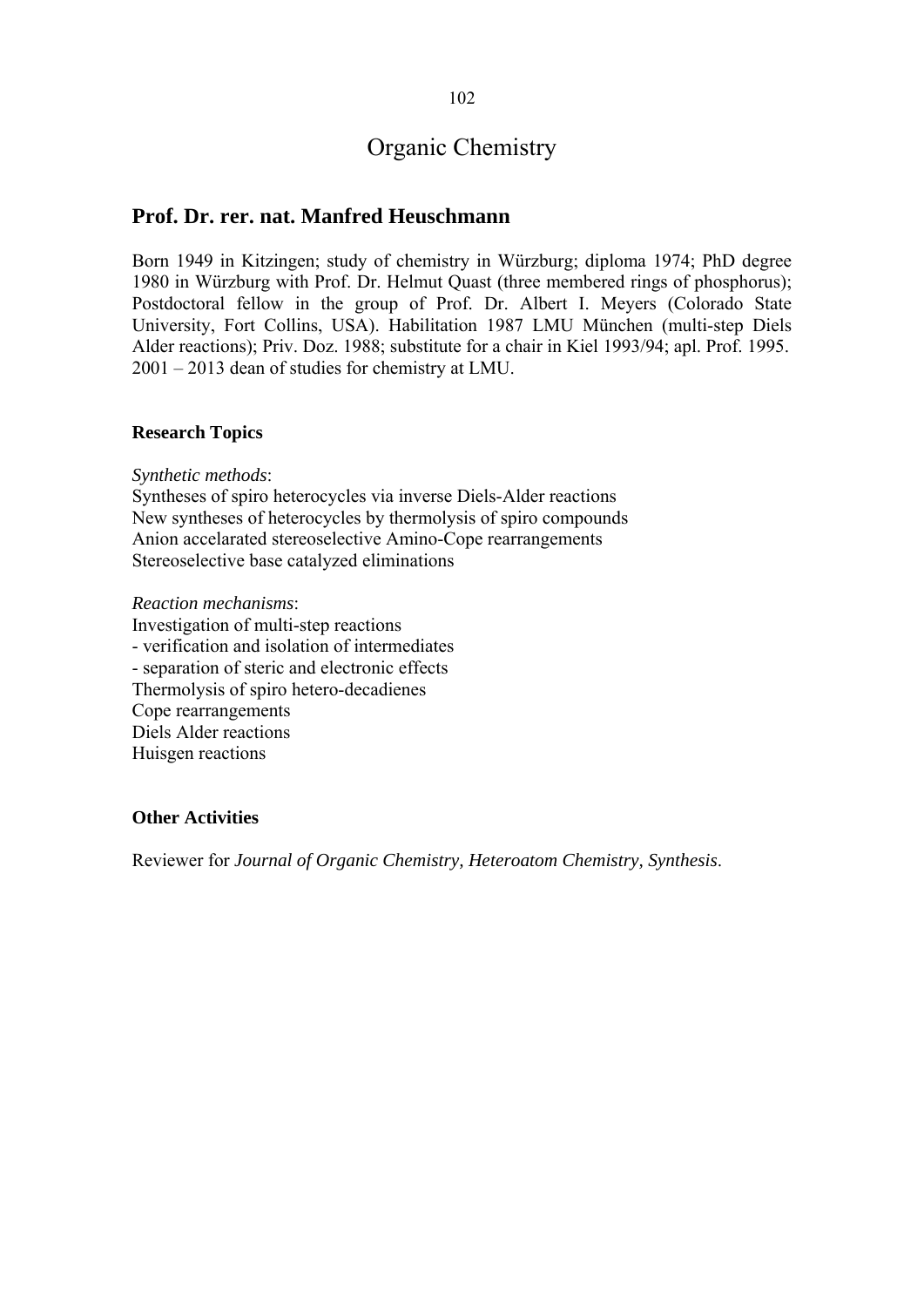## **Prof. Dr. rer. nat. Anja Hoffmann-Röder**

Born 1972 in Bonn, 1991-1994 laboratory assistant (vocational education, Degussa AG, Bonn) 1994-1999 study of chemistry at Univ. Bonn, 2003 PhD degree in the group of Prof. Dr. Norbert Krause, TU Dortmund, 2003-2005 Postdoctoral fellow in the group of Prof. Dr. François Diederich, ETH Zurich, Switzerland, 2005-2006 Liebig-Fellow (VCI) at Johannes-Gutenberg Univ. Mainz, 2006-2011 Emmy Noether-Fellow (DFG) at Johannes-Gutenberg Univ. Mainz, 2009-2011 W1-professor Johannes-Gutenberg Univ. Mainz, since 2011 tenure track W2-professor LMU Munich.

### **Research Topics**

Carbohydrate and glycopeptide chemistry: Synthesis of carbohydrate antigens and capsular polysaccharides, use of fluorosugars and carbohydrate mimics for carbohydrate-based vaccines and biologically relevant glycoconjugates. Chemically modified glycopeptides and peptide mimics for pharmaceutical applications; perfluorinated glycolipopeptides and glycoconjugates. Azobenzene-derived photoswitches for ß-hairpin peptides. Fluorinations and fluoroorganic chemistry.

#### **Memberships**

Member of the German Chemical Society (GdCh) Member of the Alumni der Studienstiftung e.V.

#### **Extramural Research Funding**

Excellence Cluster *Center for Integrated Protein Sciences Munich* (DFG and the Federal Ministry of Education and Research)

#### **Publications – Scientific Papers**

Thomas Oberbillig, Holger Löwe, Anja Hoffmann-Röder, *Synthesis of Fluorinated Glycosyl Amino Acid Building Blocks for MUC1 Cancer Vaccine Candidates by Microreactor-Assisted Glycosylation; J. Flow Chem.* **2012**, *2*, 83−86. doi: 10.1556/JFC-D-12- 00011.

Thomas Oberbillig, Christian Mersch, Sarah Wagner, Anja Hoffmann-Röder, *Antibody recognition of fluorinated MUC1 glycopeptide antigens; Chem. Commun.* **2012**, *48*, 1487−1489; doi:10.1039/C1CC15139H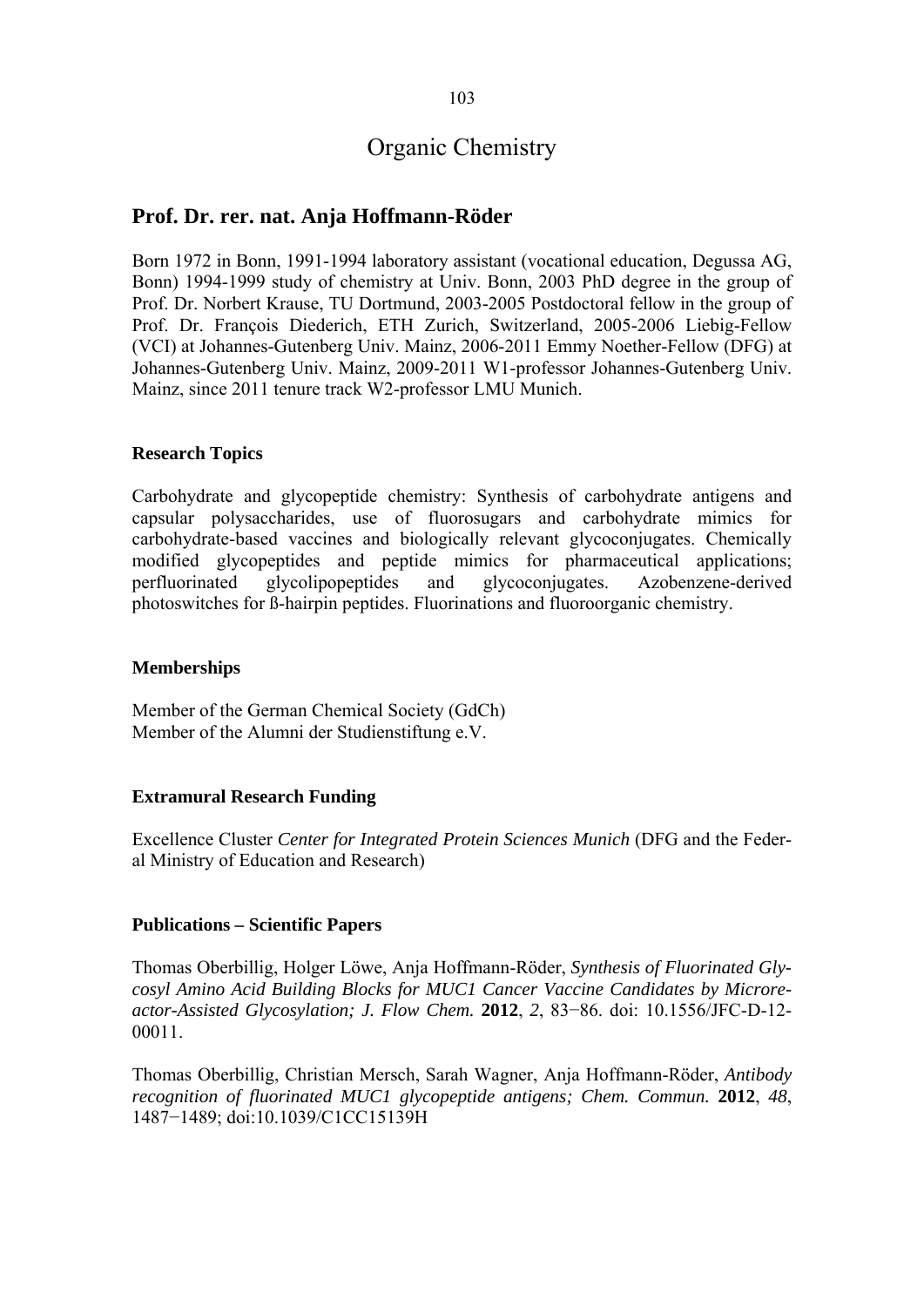### **Other Activities**

Faculty Mentor, LMUexcellent Mentoring Program. Grant reviewer for Deutsche Forschungsgemeinschaft, Alexander von Humboldt-Stiftung, Studienstiftung des Deutschen Volkes, German-Israeli Research Foundation, APART (Austrian Programme for Advanced Research and Technology). Reviewer for Angewandte Chemie, Chemical Communications, European Journal of Organic Chemistry, Synthesis, Synlett, Chemistry – A European Journal, Journal of Carbohydrate Chemistry, Journal of Fluorine Chemistry, Organic Letters, Chemical Science.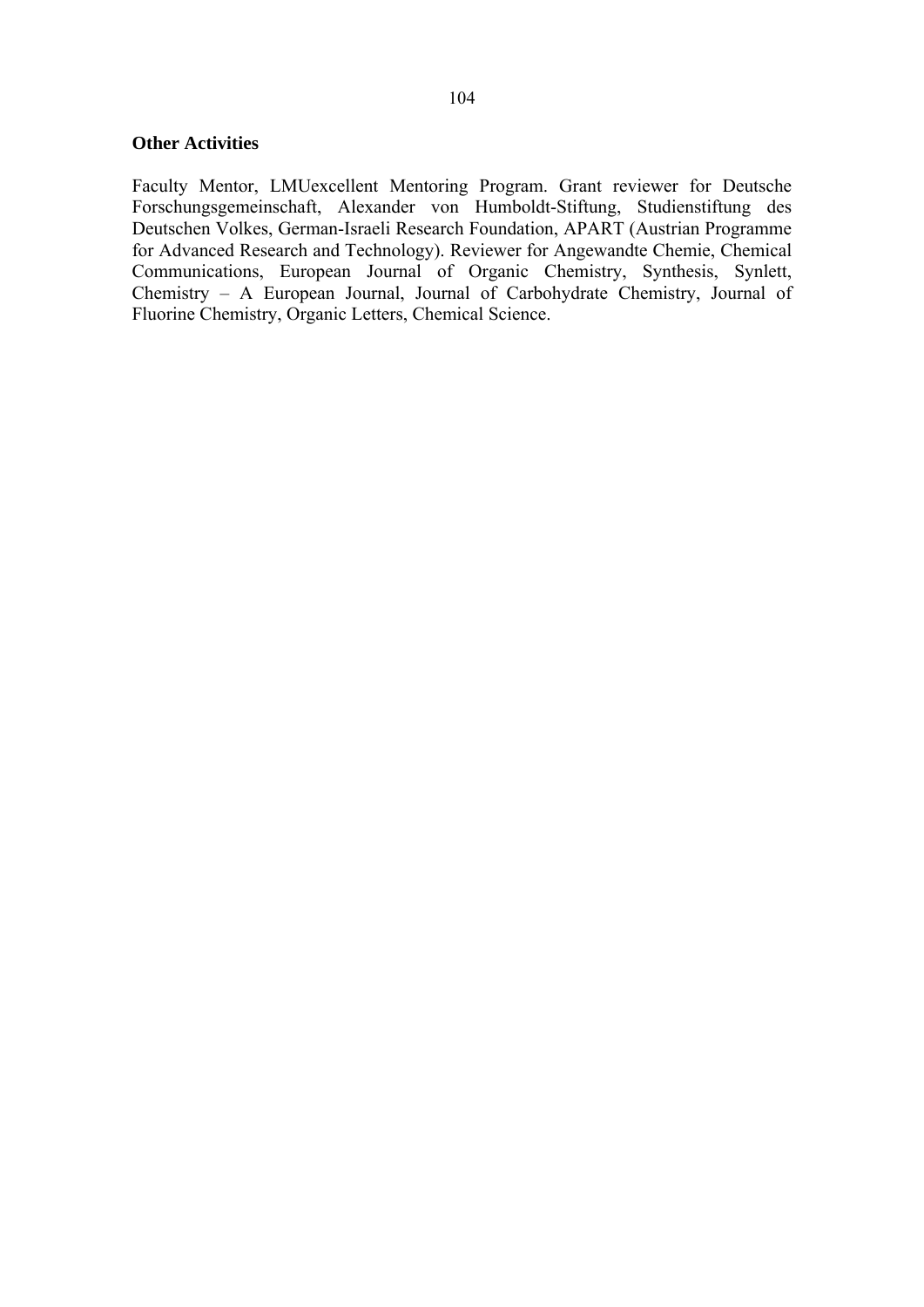## **Univ.-Prof. Dr. rer.nat. Dr. h.c. mult Rolf Huisgen, em.**

Born 1920 in Gerolstein/Eifel; 1939-1940 study of chemistry at the Universities in Bonn and München, 1940 Diploma, LMU München; 1943 PhD degree in the group of R. Wieland, LMU München; 1947 Habilitation in Chemistry, LMU München; 1949- 1952 Extraordinarius at the University of Tübingen; 1952-1988 Full Professor and Director of the Institute of Organic Chemistry, LMU München; 1961-1962 Dean of the Faculty of Mathematical and Natural Sciences, LMU München; since 1988 Emeritus.

## **Memberships**

In scientific societies: American Chemical Society, Gesellschaft Deutscher Naturforscher und Ärzte, DECHEMA.

Honory memberships: Gesellschaft Deutscher Chemiker, Société Chimique de France, Real Sociedad Espanola de Fisica y Chimica, Royal Society of Chemistry, Pharmaceutical Society of Japan, Polish Chemical Society.

In scientific Academies: Bayerische Akademie der Wissenschaften, American Academy of Arts and Sciences, German National Academy of Sciences Leopoldina, Real Academia de Ciencias Exactas, Heidelberger Akademie der Wissenschaften, National Academy of Sciences (Washington), Accademia Nazionale dei Lincei (Roma), Accademia di Szience e Lettere (Milano), Polish Academy of Sciences.

#### **Publications – Scientific Papers**

G. Urrutia-Oesmaison, R. Huisgen, H. Noeth. 1,2-Bis(trifluoromethyl)ethene-1,2 dicarbonitrile: (2+2) Cycloadditions with Vinyl Ethers. *Helvetica Chimica Acta* (2012), *95*, 1-16. DOI:10.1002/hlca.201100449

G. Urrutia-Oesmaison, R. Huisgen, H. Noeth. 1,2-Bis(trifluoromethyl)ethene-1,2 dicarbonitrile and Vinyl Ethers: Cyclic Ketene Imines on the Pathway to 1:2 Cycloadducts. *Helvetica Chimica Acta* (2012), *95*, 673-682. DOI:10.1002/hlca.201200047

G. Urrutia-Oesmaison, R. Huisgen, H. Noeth. 1,2-Bis(trifluoromethyl)ethene-1,2 dicarbonitrile: Enol Ethers and Ketene Acetals as Cycloaddition Partners. *Helvetica Chimica Acta* (2012), *95*, 1049-1063. DOI:10.1002/hlca.201200217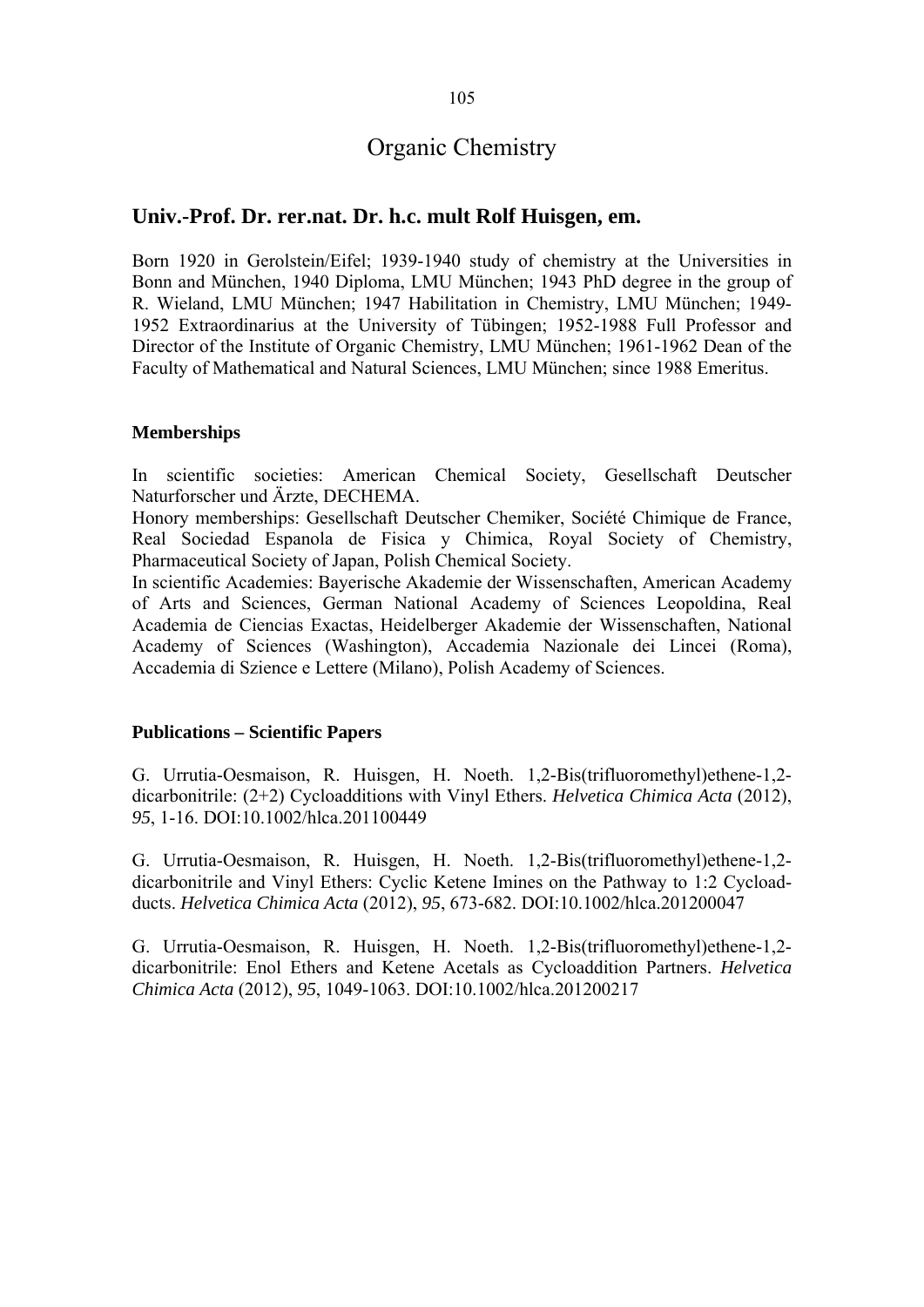## **Univ.-Prof. Dr. Paul Knochel**

Born 1955, Strasbourg (France), studied chemistry at the Ecole Nationale Supérieure de Chimie (Strasbourg, France), 1982 PhD with Prof. Seebach (ETH Zurich, Switzerland), 1983 Habilitation with Prof. Normant at the Université Pierre et Marie Curie (Paris, France), 1986-1987 postdoctoral fellow at Princeton University (New jersey, USA), 1987-1991 Assistant Professor at the University of Michigan (Ann Arbor, USA), 1991 Full Professor at the University of Michigan (Ann Arbor, USA), 1992-1999 C4-Professor for Organic Chemistry at the Philipps-University Marburg, since 1999 C4-Professor at the Department of Chemistry, LMU University of Munich, 2005-2007 Dean of the Faculty of Chemistry and Pharmacy.

### **Research projects**

Preparation of novel functionalized zinc, magnesium, aluminum, zirconium, lanthanum, iron, manganese, copper and indium organometallic reagents. New nickel, palladium, iron, chromium and cobalt-catalyzed cross-coupling reactions. New fluorination of aromatics and heterocycles. Preparation of new ligands for asymmetric catalysis. Development of new sterically hindered TMP bases. New metal activation methods, Lewis acid-controlled reactivity of metal-organic compounds.

#### **Honors, Awards, Memberships**

2012 Nagoya Gold Medal 2013 Chevalier dans l'ordre national du Mérite

Member of "Gesellschaft Deutscher Chemiker e.V." Member of "American Chemical Society" Member of "Académie des Sciences", Paris, Frankreich Member of "Bayerische Akademie der Wissenschaften" Member of "Deutsche Akademie der Naturforscher Leopoldina"

## **Extramural Research Funding**

Funded by Alexander von Humboldt-Stiftung Funded by Rockwood Lithium GmbH Funded by BASF Funded by Novartis Pharma AG: Synthesis and functionalization of 6- and 7-azaindoles Funded by Novartis Pharma AG: New Fe-catalyzed cross-couplings with heterocyclic halides Funded by Sanofi Chimie: Regioselective γ-methylation of α, β-unsaturated ketones.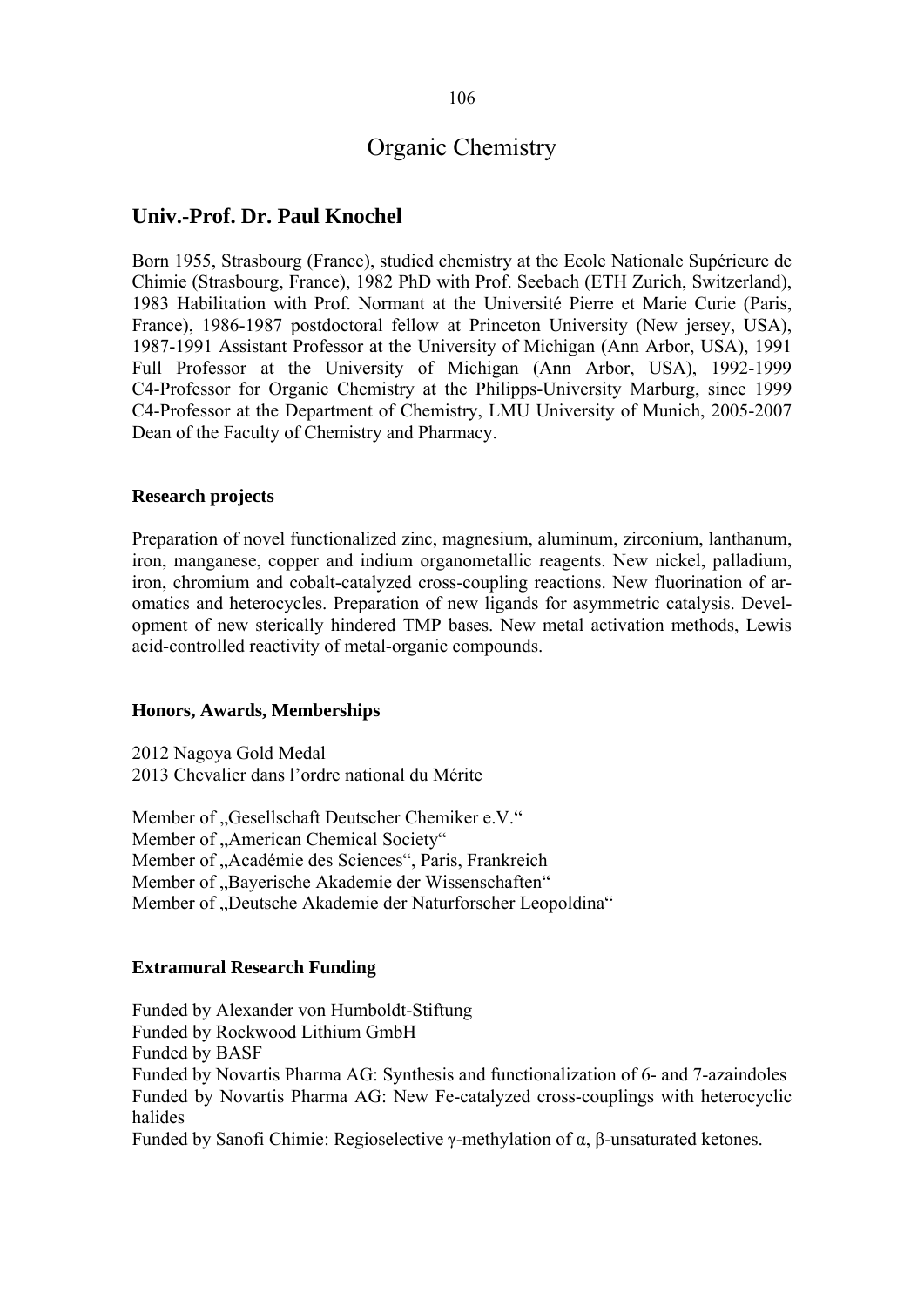### **Publications**

Brodmann, T.; Koos, P.; Metzger, A.; Knochel, P.\*; Ley, S. V.\* "Continuous Preparation of Arylmagnesium Reagents in Flow with Inline IR Monitoring" *Org. Proc. Res. & Dev*. **2012,** *16*, 1102-1113.

Kunz, T.; Knochel, P.\* "Synthesis of Functionalized Benzo[*b*]thiophenes by the Intramolecular Copper-Catalyzed Carbomagnesiation of Alkynyl(aryl)thioethers" *Angew. Chem. Int. Ed.* **2012**, *51*, 1958-1961.

Shi, L.; Chu, Y.; Knochel, P.\*; Mayr, H. "Leaving Group Dependence of the Rates of Halogen-Magnesium Exchange Reactions" *Org. Lett.* **2012**, *14,* 2602-2605.

Duez, S.; Steib, A. K.; Knochel, P.\* "Benzylic Arylation of 2-Methyl-5-membered Heterocycles Using TMP-Bases" *Org. Lett.* **2012**, *14,* 1951-1953.

Lemaire, S.; Houpis, I. N.; Xiao, T.; Li, J.; Digard, E.; Gozlan, C.; Liu, R.; Gavryushin, A.; Diène, C.; Wang, Y.; Farina, V.; Knochel, P.\* "Stereoselective C-Glycosylation Reactions with Arylzinc Reagents" *Org. Lett.* **2012**, *14,* 1480-1483.

Unsinn, A.; Knochel, P.\* "Regioselective zincation of indazoles using TMP<sub>2</sub>Zn and cross-coupling with aryl and heteroaryl iodides" *Chem. Comm*. **2012**, *48,* 2680-2682.

Berionni, G.; Maji, B.; Knochel, P.\*; Mayr, H. "Nucleophilicity parameters for designing transition metal-free C-C bond forming reactions of organoboron compounds" *Chem. Science* **2012**, *3,* 878-882.

Frischmuth, A.; Unsinn, A.; Groll, K.; Stadtmüller, H.; Knochel, P.\* "Preparations and reactions of SF<sub>5</sub> substituted Aryl and Heteroaryl Derivatives *via* Mg and Zn Organometallics" *Chem. Eur. J*. **2012**, *18*, 10234-10238.

Malysheva, Y. B.; Combes, S.; Allegro, D.; Peyrot, V.; Knochel, P.; Gavryushin, A. E.; Fedorov, A. Y. "Synthesis and biological evaluation of novel anticancer bivalent colchicine-tubulizine hybrids" *Bioorg. Med. Chem*. **2012**, *20*, 4271-4278.

Dienstmaier, J. F.; Medina, D. D.; Dogru, M.; Knochel, P.; Bein, T.; Heckl, W. M.; Lackinger, M. "Isoreticular Two-Dimensional Covalent Organic Frameworks Synthesized by On-Surface Condensation of Diboronic Acids" *ACS Nano*, **2012**, *6*, 7234-7242.

Malysheva, Y. B.; Combes, S.; Fedorov, A. Y.; Knochel, P.; Gavryushin, A. E. "New Method of Synthesis and Biological Evaluation of Some Combretastatin A-4 Analogues" *Synlett* **2012**, *23*, 1205-1208.

Klier, L.; Bresser, T.; Nigst, T. A.; Karaghiosoff, K.; Knochel, P.\* "Lewis Acid-Triggered Selective Zincation of Chromones, Quinolones, and Thiochromones: Application to the Preparation of Natural Flavones and Isoflavones" *J. Am. Chem. Soc*. **2012**, *134*, 13584-13587.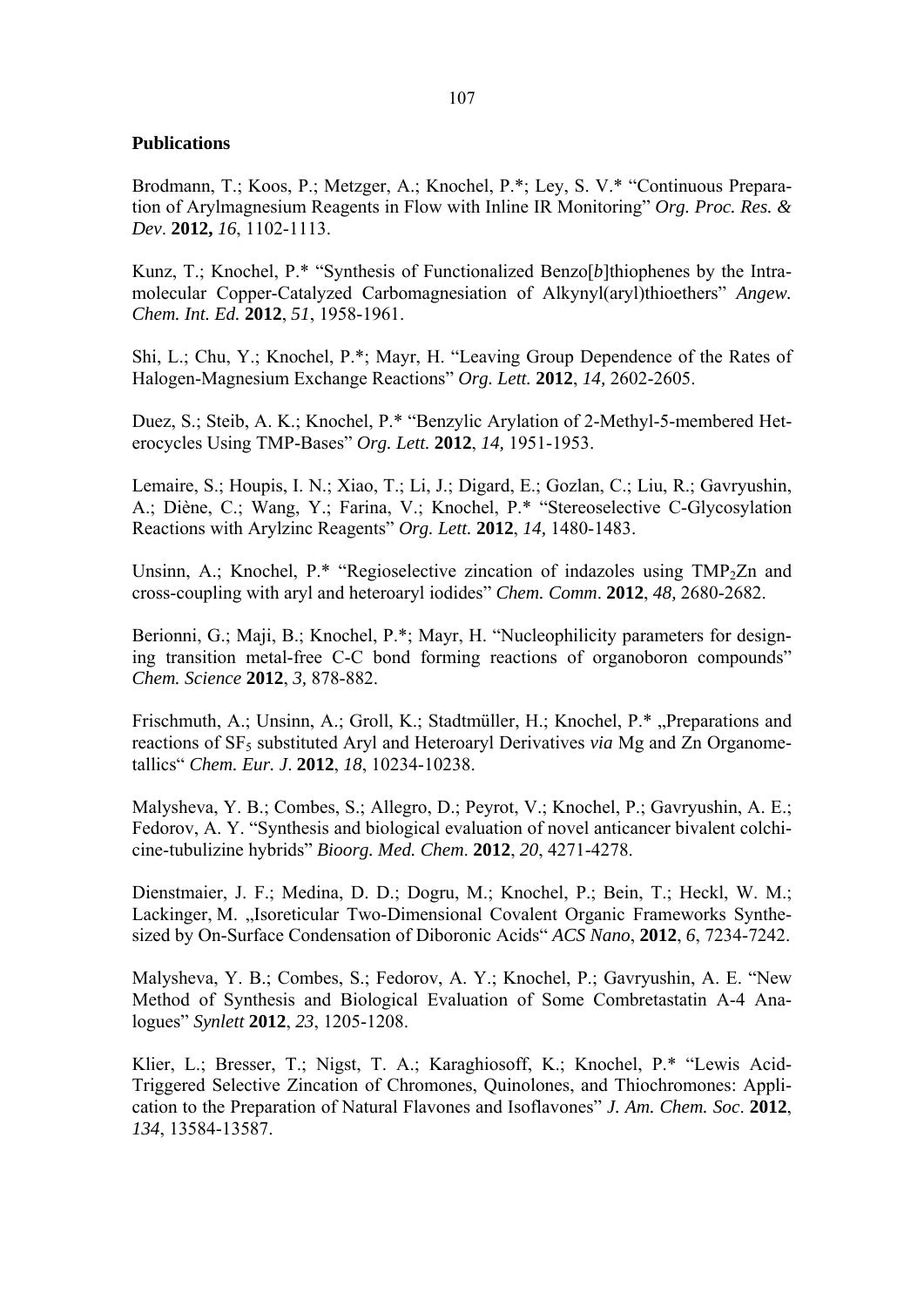Mycka, R. J.; Duez, S.; Bernhardt, S.; Heppekausen, J.; Knochel, P.; Fleming, F. F. "Cyclohexylcarbonitriles: Diastereoselective Arylations with TMPZnCl·LiCl" *J. Org. Chem.* **2012**, *77*, 7671-7676.

Stathakis, C. I.; Bernhardt, S.; Quint, V.; Knochel, P.\*, Improved Air-Stable Solid Aromatic and Heterocyclic Zinc Reagents by Highly Selective Metalations for Negishi Cross-Couplings" *Angew. Chem. Int. Ed.* **2012**, *51*, 9428-9432.

Blümke, T. D.; Klatt, T.; Koszinowski, K.; Knochel, P.\* "InCl<sub>3</sub>-Catalyzed Synthesis of 1,2-Dimetallic Compounds by Direct Insertion of Aluminum or Zinc Powder" *Angew. Chem. Int. Ed***. 2012**, 51, 9926-9930.

Kuzmina, O. M.; Steib, A. K.; Flubacher, D.; Knochel, P.\* "Iron-Catalyzed Cross-Coupling of *N*-Heterocyclic Chlorides and Bromides with Arylmagnesium Reagents" *Org. Lett*. **2012**, *14*, 4818-4821.

Monzón, G.; Tirotta, I.; Yuji, N.; Knochel, P. "The *ortho* and *meta* Magnesiation of Functionalized Anilines and Amino-Substituted Pyridines and Pyrazines at Room Temperature" *Angew. Chem Int. Ed.*, **2012**, *51*, 10624–10627.

Knochel, P. "Water in Organic Synthesis" Workbench Edition (Sience of Synthesis); Shu Kobayashi, Ed. *Synthesis* **2012**, *44*, 2474.

Groll, K.; Blümke, T. D.; Unsinn, A.; Haas, D.; Knochel, P. "Direct Pd-Catalyzed Cross-Coupling of Functionalized Organoaluminum Reagents" *Angew. Chem. Int. Ed.* **2012**, *51*, 11157-11161.

Sämann, C.; Haag, B.; Knochel, P. "Highly Regioselective Preparation of Heteroaryl-Magnesium Reagents by Using a Br/Mg Exchange" *Chem. Eur. J.* **2012**, 18, 16145- 16152.

Dogru, M.; Handloser, M.; Auras, F.; Kunz, T.; Medina, D.; Hartschuh, A.; Knochel, P.\*; Bein, T.\* "A Photoconductive Thienothiophene-Based Covalent Organic Framework Showing Charge Transfer Towards Included Fullerene" *Angew. Chem. Int. Ed*. **2013**, *52*, 2920-2924.

Monzón, G.; Tirotta, I.; Knochel, P.\* "Corrigendum: The *ortho* and *meta* Magnesiation of Functionalized Anilines and Amino-Substituted Pyridines and Pyrazines at Room Temperature" *Angew. Chem. Int. Ed.* **2012**, *51*, 11662.

Langhals, H.; Knochel, P.; Walter, A.; Zimdars, S. "Benzothiadiazoloperylenes and Benzoxadiazoloperylenes: Amorphous Functional Materials" *Synthesis* **2012**, *44*, 3465- 3477.

Unsinn, A.; Dunst, C.; Knochel, P. "Stereoselective synthesis of tetrasubstituted alkenes via a sequential cabocupration and a new sulfur-lithium exchange" *Beilstein J. Org. Chem*. **2012**, *8,* 2202-2206.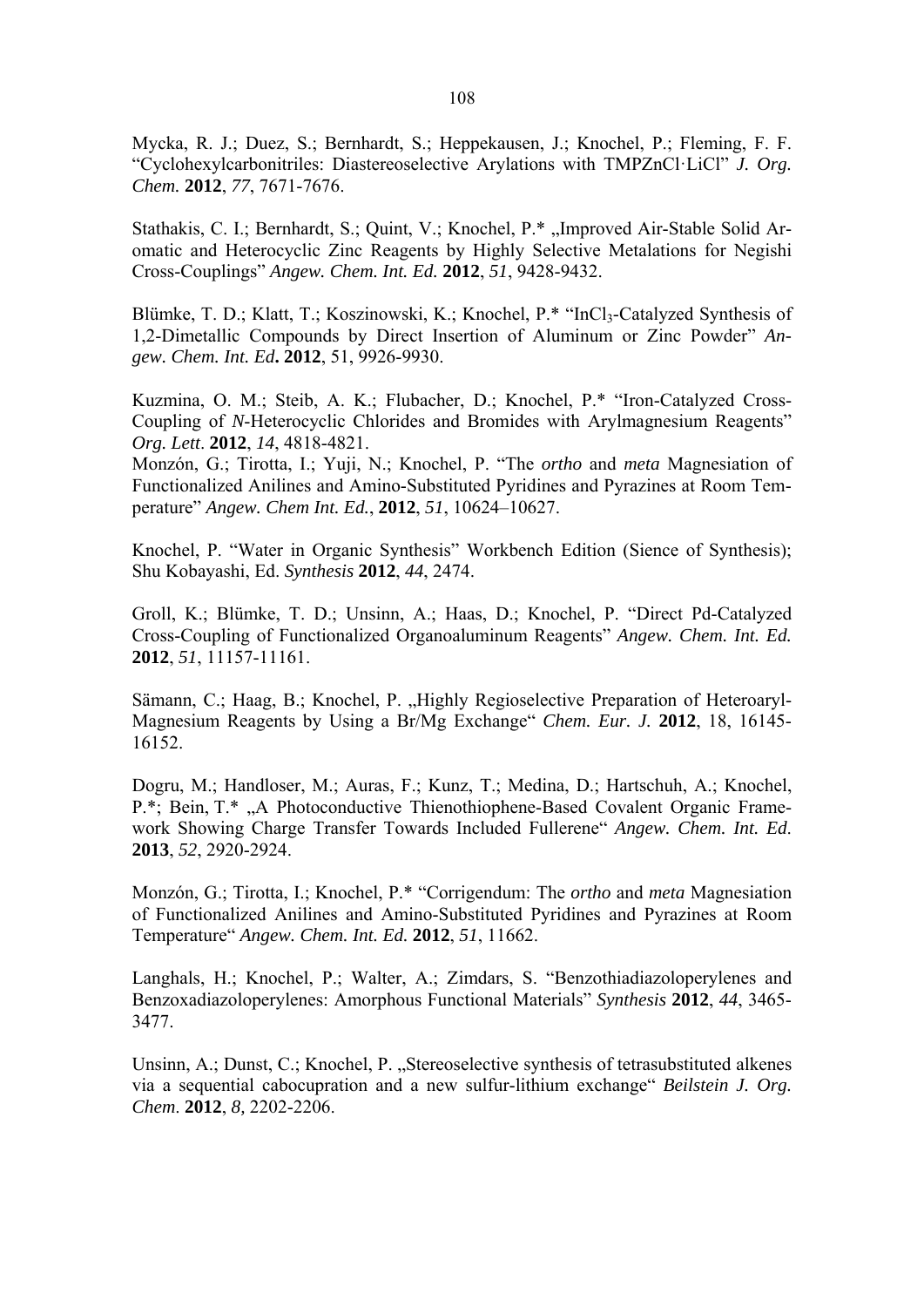Bernhardt, S.; Shen, Z.-L.; Knochel, P.\* "Preparation of Functionalized Organoindium Reagents by Means of Magnesium Insertion into Organic Halides in the Presence of InCl3 at Room Temperature" *Chem. Eur. J.* **2013**, *19*, 828-833

Seel, S.; Dagousset, G.; Thaler, T.; Frischmuth, A.; Karaghiosoff, K.; Zipse, H.; Knochel, P.\* "Preparation of Stereodefined Secondary Alkyllithium Compounds" *Chem. Eur. J.* **2013**, *19*, 4614-4622.

Dogru, M.; Sonnauer, A.: Zimdars, S.: Döblinger, M.; Knochel, P.; Bein, T.\* "Facile synthesis of a mesoporous benzothiadiazole-COF based on a transesterification process" *CrystEngComm* **2013**, *15*, 1500-1502.

Manolikakes, S. M.; Jaric, M.; Karaghiosoff, K.; Knochel, P.\* "Metalated Nheterocyclic reagents prepared by the frustrated Lewis pair  $TMP\text{MeCl-BF}_3$  and their addition to aromatic aldehydes and activated ketones" *Chem. Comm.* **2013**, *49*, 2124- 2126.

Unsinn, A.; Ford, M. J.; Knochel, P.\*, New Preparation of TMPZnCl·LiCl by Zn Insertion into TMPCI. Application to the Functionalization of Dibromodiazines" *Org. Lett.* **2013**, *15*, 1128-1131.

Stathakis, C. I.; Manolikakes, S. M.; Knochel, P.\* "TMPZnOPiv·LiCl: A New Base for the Preparation of Air-Stable Solid Zinc Pivalates of Sensitive Aromatics and Heteroaromatics" *Org. Lett.* **2013**, *15*, 1302-1305.

Unsinn, A.; Wunderlich, S. H.; Knochel, P.\*, Accelerated Zincations for an Efficient and Mild Functionalization of Aromatics and Heterocycles" *Adv. Synt. & Cat.* **2013**, *355*, 989-995.

Quan, C.; Mollat du Jourdin, X.; Knochel, P.\* "Transition-Metal-Free BF<sub>3</sub>-Mediated Regioselective Direct Alkylation and Arylation of Functionalized Pyridines Using Grignard or Organozinc Reagents" *J. Am. Chem. Soc.* **2013**, *135*, 4958-4961.

Kuzmina, O. M.; Steib, A.; Markiewicz, J. T.; Flubacher, D.; Knochel, P.\* "Ligand-Accelerated Iron-and Cobalt-Catalyzed Cross-Coupling Reactions between N-Heteroaryl Halides and Aryl Magnesium Reagents" *Angew. Chem. Int. Ed.* **2013**, *52*, 4945-4949.

Berionni, G.; Morozova, V.; Heininger, M.; Mayer, P.; Knochel, P.; Mayr, H.\* "Electrophilic Aromatic Substitutions of Aryltrifluoroborates with Retention of the BF3- Group: Quantification of the Activating and Directing Effects of the Trifluoroborate Group" *J. Am. Chem. Soc.* **2013**, *135*, 6317-6324.

Sämann, C.; Schade, M.A.; Yamada, S; Knochel, P.\* "Functionalized Alkenylzinc Reagents Bearing Carbonyl Groups: Preparation by Direct Metal Insertion and Reaction with Electrophiles" *Angew. Chem. Int. Ed.* **2013**, *52*, 9495-9499.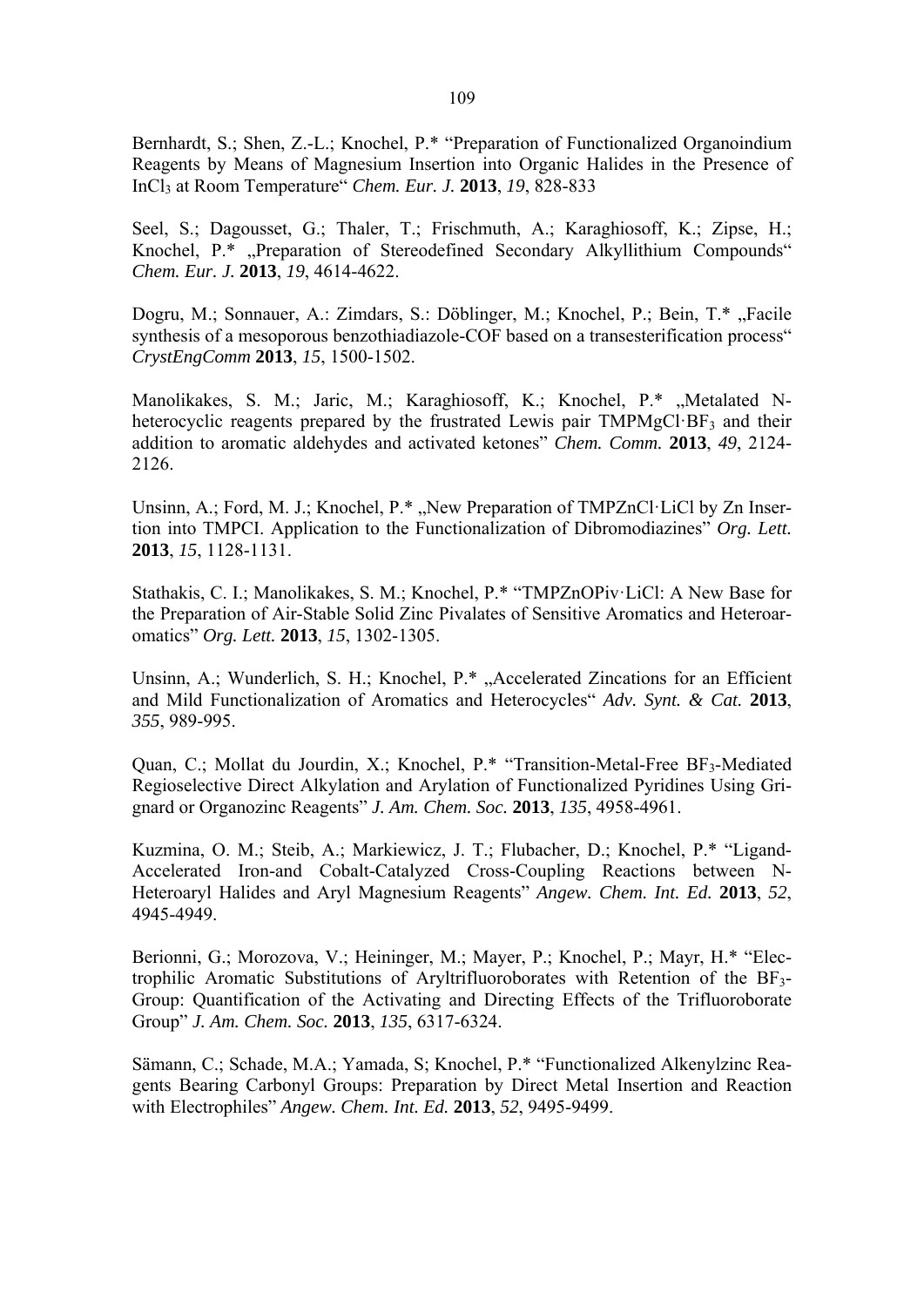Unsinn, A.; Rohbogner, C. J.; Knochel, P.\* "Directed Magnesiation of Polyhaloaromatics using the Tetramethylpiperidylmagnesium Reagents TMP<sub>2</sub>Mg·2LiCl and TMPMgCl·LiCl" *Adv. Syn. & Cat.* **2013**, *355*, 1553-1560.

Groll, K.; Manolikakes, S. M.; Mollat du Jourdin, X.; Jaric, M.; Bredihhin, A.; Karaghiosoff, K.; Carell, T.; Knochel, P.\* "Regioselective Metalations of Pyrimidines and Pyrazines by Using Frustrated Lewis Pairs of  $BF_3$  OEt<sub>2</sub> and Hindered Magnesium- and Zinc-Amide Bases" *Angew. Chem. Int. Ed*. **2013**, *52*, 6776-6780.

Klatt, T.; Groll, K.; Knochel, P.\* "Generation of functionalized aryl and heteroaryl aluminum reagents by halogen-lithium exchange" *Chem. Comm.* **2013**, *49*, 6953-6955.

Barl, N. M.; Sansiaume-Dagousset, E.; Karaghiosoff, K.; Knochel, P.\* "Full Functionalization of the 7-Azaindole Scaffold by Selective Metalation and Sulfoxide/Magnesium Exchange" *Angew. Chem. Int. Ed.* **2013**, 52, 10093-10096.

Manolikakes, S. M.; Barl, N. M.; Sämann, C.; Knochel, P.\* "Regioselective Functionalization of Pyridines Using a Directed Metalation or a Halogen/Metal Exchange" *Zeitschrift fuer Naturforschung, B: A Journal of Chemical Sciences* **2013**, *68*, 411-422.

Frischmuth, A.; Knochel, P.\*, Preparation of Functionalized Indoles and Azaindoles by the Intramolecular Copper-Mediated Carbomagnesiation of Ynamides" *Angew. Chem. Int. Ed.* **2013**, *52*, 10084-10088.

Sämann, C.; Knochel, P.\* "A Convenient Synthesis of α-Substituted β,γ-Unsaturated Ketones and Esters *via* the Direct Addition of Substituted Allylic Zinc Reagents Prepared by Direct Insertion" *Synthesis* **2013**, *45*, 1870-1876.

Unsinn, A.; Wunderlich, S. H.; Jana, A.; Karaghiosoff, K.; Knochel, P.\* "A Convenient Alumination of Functionalized Aromatics by Using the Frustrated Lewis Pair  $Et<sub>3</sub>Al$  and TMPMgCl·LiCl" *Chem. Eur. J*. **2013**, *19*, 14687-14696.

Steib, A. K.; Kuzmina, O. M.; Fernandez, S.; Flubacher, D.; Knochel, P.\* "Efficient Chromium(II)-Catalyzed Cross-Coupling Reactions between Csp<sup>2</sup> Centers" *J. Am. Chem. Soc.* **2013**, *135*, 15346-15349.

Benhaim, C.; Lemaire, S.; Gaekens, T.; Govaerts, T.; Houpis, I. N.; Reniers, P.; Looy, A. V.; Vermeulen, W. A. A.; Bernhardt, S.; Diène, C.; Knochel, P.\* "Synthesis of (4'R)-Azido-(2'R)-2'-Deoxy-2'-C-Methyluridine and Its Esters by Direct Iodide Displacement" *Synlett* **2013**, *24*, 1697-1701.

Hiriyakkanavar, I.; Markiewicz, J. T.; Malakhov, V.; Knochel, P.\* "Metalated Indoles, Indazoles, Benzimidazoles, and Azaindoles and Their Synthetic Applications" *Synthesis* **2013**, *45*, 2343-2371.

Knochel, P. "Organomagnesium and organozinc chemistry" in "Organometallics in Synthesis" Ed.: Schlosser, M. Wiley –VCH Verlag, Weinheim, **2013**, 223-372.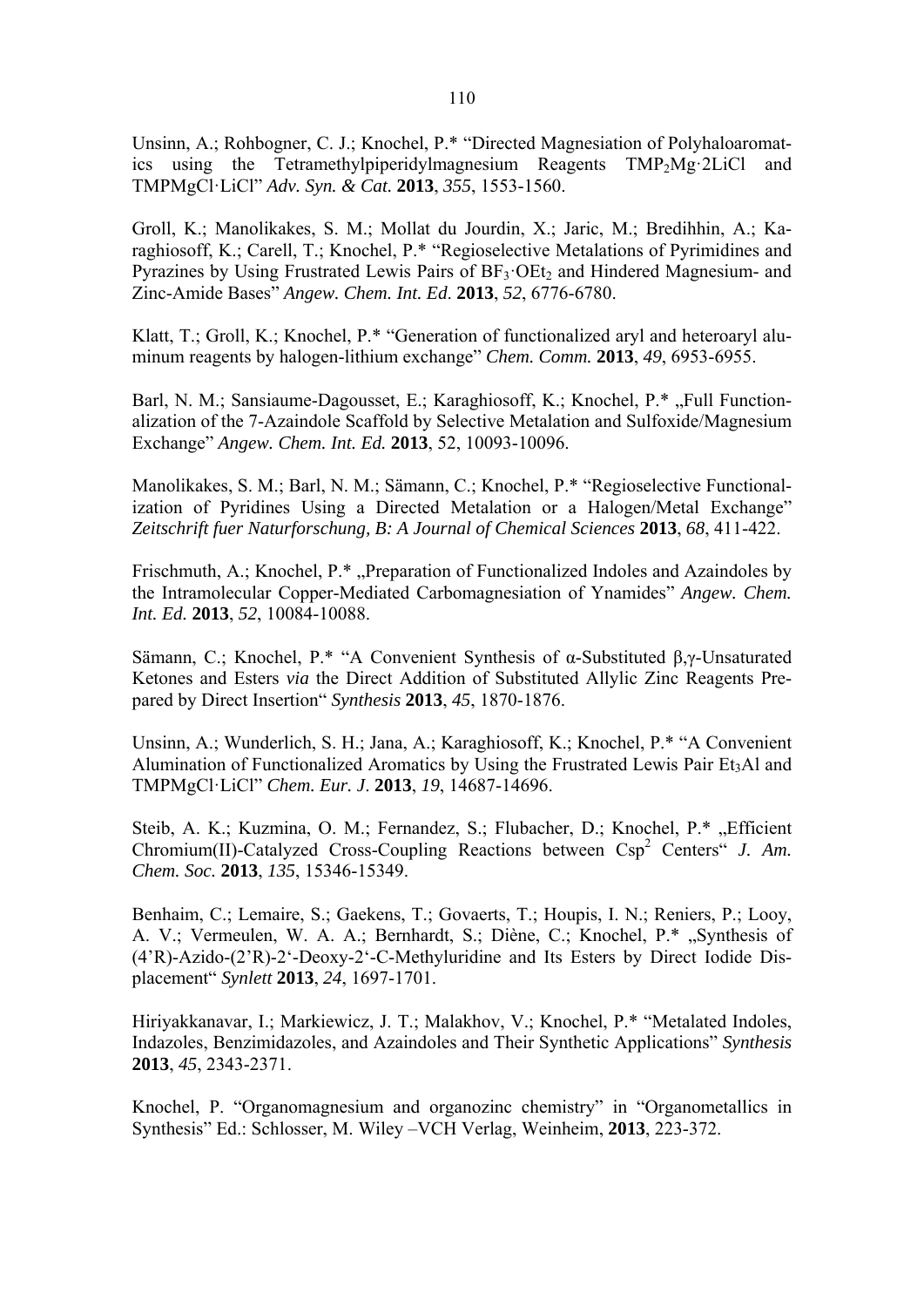Haas, D.; Mosrin, M.; Knochel, P.\* "Regioselective Functionalization of the Oxazole Scaffold Using TMP-Bases of Mg and Zn" *Org. Lett.* **2013**, *15*, 6162-6165. Knochel, P.; Bluemke, T.; Groll, K. Chen, Y-H. "Preparation organoalanes for organic synthesis" in "Topics in Organometallic Chemistry" Springer-Verlag **2013**, *41*, 173- 186.

Colombe, J. R.; Bernhardt, S.; Stathakis, C.; Buchwald, St. L.; Knochel, P.\*, Synthesis of Solid 2-Pyridylzinc Reagents and Their Application in Negishi Reactions" *Org. Lett.*  **2013**, *15*, 5754-5757.

Sämann, C.; Coya, E.; Knochel, P.\*, Full Functionalization of the Imidazole Scaffold by Selective Metalation and Sulfoxide/Magnesium Exchange" *Angew. Chem. Int. Ed.* **2013**, in press.

Crestey, F.; Zimdars, S.; Knochel, P\*. "Regioselective functionalization of purine derivatives at positions 8 and 6 using hindered TMPamide bases of Zn and Mg" *Synthesis* **2013**, *45*, 3029-3037.

#### **Other Activities**

Synthesis Editor Synfacts Editor Editor "Comprehensive Organic Synthesis II", Elsevier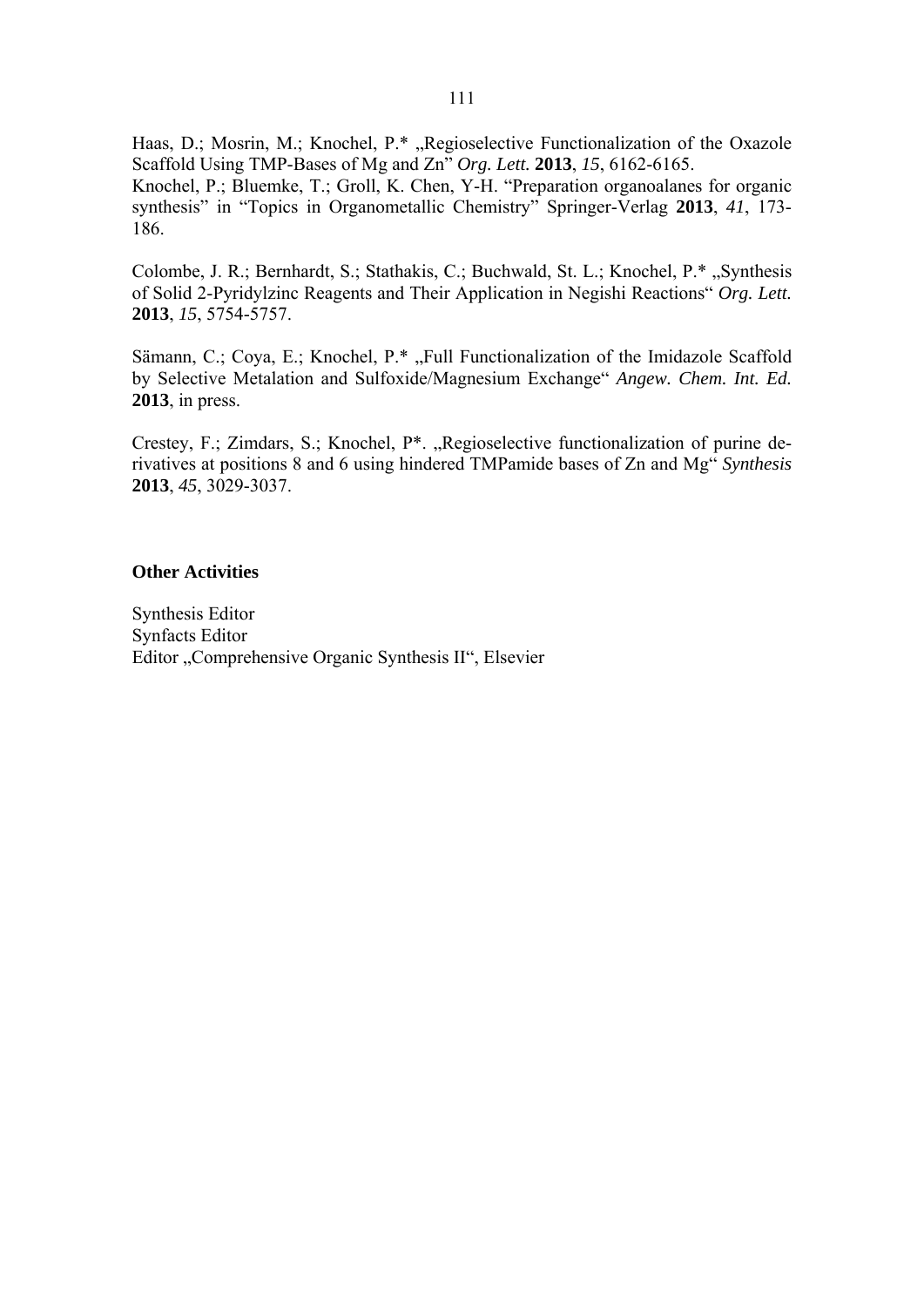## **Prof. Dr. rer. nat. Heinz Langhals**

Born 1948 in Altena/Westf, 1967-1971 study of chemistry at the University of Münster/Westf., diploma (master) 1972 in Münster, 1974 PhD degree at the University of Freiburg i.Br. (group of Prof. C. Rüchardt), 1975 postdoctoral fellow at Ecole Normale Supérieure in Paris (group of Prof. Marc Julia, organic chemistry), 1976 postdoctoral fellow (Liebig scholarship) at the University Zürich (group of Prof. Hanns Fischer, physical chemistry), Habilitation 1981 at the University of Freiburg i.Br., since 1984 C3-professor LMU Munich, September 2002, June 2004 and September 2007 research at the Bingmayong Museum in Lintong/China, July 2007; guest professor at the ENS de Cachan/Paris (France), March 2010 guest at the University of Warsaw (Poland), July 2013 guest professor at the University of Linz (LIOS, Austria).

### **Research Topics**

Organic chemistry; dye chemistry: preparation and investigation of highly stable fluorescent dyes, molecular electronics, organic solar systems, nanotechnology; reaction mechanisms: rearrangements; solvent effects: polar properties of solvent mixtures; analytics: water determination, fluorescent marker, fluorescent immunoassays; polymer chemistry: polymeric natural products. recycling of polymers, conservation of archaeological objects d'art.

#### **Honors, Awards, Memberships**

July 2013: Guest professor at the Johannes-Kepler-University in Linz, Austria (LIOS). Memberships: Gesellschaft Deutscher Chemiker, Liebig-Vereinigung für Organische Chemie, American Chemical Society (ACS), Deutscher Hochschulverband.

### **Extramural Research Funding**

BMBF, PG, Bayerische Forschungsstiftung, Scutum Capital.

#### **Publications – Scientific Papers**

1. S. Wuttke, C. Dietl, F. M. Hinterholzinger, H. Hintz, H. Langhals, T. Bein, 'Turn-on fluorescence triggered by selective internal dye replacement in MOFs', *Chem. Comm.* **2013**, DOI: 10.1039/C3CC46591H.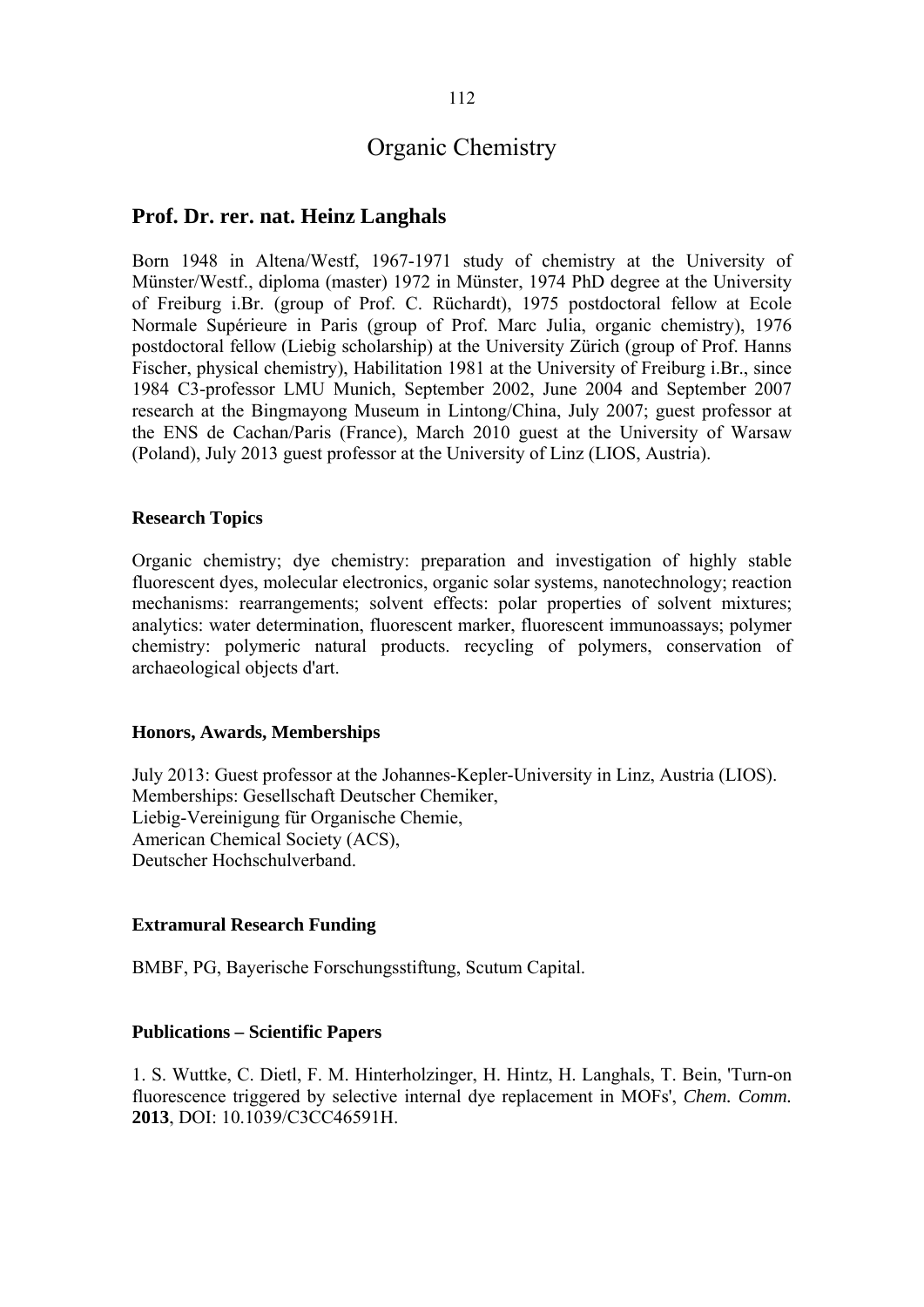2. L. Flamigni, A. Zanelli, H. Langhals, B. Böck, 'Photoinduced processes in a dyad made of a linear and an angular perylene bisimide', *Photochem. Photobiol. Sci.* **2013**, 12, 2137-2145.

3. H. Langhals, S. Christian, A. Hofer, 'The substitution of aromatics by amines at room temperature with negative energy of activation: Amino *peri*-arylenes as metal-free components for dye-sensitized solar cells', *J. Org. Chem.* **2013**, *78*, 9883-9891.

4. H. Langhals, T. Schmid, M. Herman, M. Zwiener, A. Hofer, 'Binary fluorescence labeling for the recovery of polymeric materials for recycling', *Int. J. Environm. Engin. Sci. Technol. Res.* **2013**, *7*, 124-132.

5. H. Langhals, P. Braun, C. Dietl, P. Mayer, 'How many molecular layers of polar solvent molecules control chemistry? The concept of compensating dipoles', *Chem. Eur. J.* **2013**, *19*, 13511-13521.

6. H. Langhals, A. Hofer, 'Chromophores arranged as 'magnetic meta atoms': Building blocks for molecular metamaterials', *J. Org. Chem.* **2013**, *78*, 5889-5897.

7. I. Pugliesi, H. Langhals, H. Kauffmann, E. Riedle, 'New perspectives on ultrafast Foerster Resonant Energy Transfer' *EPJ Web of Conferences* **2013**, *41*, 05015; *Chem. Abstr.* **2013**: 518675.

8. H. Langhals, 'NIR absorption of perylene dyes and fluorescence with large Stokes' shift by simple deprotonation' *Z. Naturforsch.* **2013**, *68b*, 683-686.

9. H. Langhals, 'Chromophores for picoscale optical computers' in K. Sattler (ed.), *Fundamentals of picoscience*, p. 705-727, Taylor & Francis Inc. CRC Press Inc., Bosa Roca/US 2013; ISBN 13: 9781466505094, ISBN 10: 1466505095.

10. H. Langhals, 'Molekulare Spiegel und Abstandsmesser. FRET in neuem Gewand', *labor&more* **2012**, *8.12*, 26-35.

11. H. Langhals, P. Knochel, A. Walter, S. Zimdars, 'Benzothiadiazoloperylenes and benzooxdiazoloperylenes: Amorphous functional materials', *Synthesis* **2012**, *44*, 3465- 3477.

12. H. Langhals, A. Hofer, 'Controlling UV/Vis absorption and Stokes' shifts in highly fluorescent chromophores by molecular dynamics in targeted construction of dyads', *J. Org. Chem.* **2012**, *77*, 9585-9592.

13. H. Langhals, C. Dietl, A. Zimpel, P. Mayer, 'Noncovalent control of absorption and fluorescence spectra', *J. Org. Chem.* **2012**, *77*, 5965-5970.

14. C. Haritoglou, M. Kernt, P. Laubichler, H. Langhals, K. Eibl, A. Varja, S. Thaler, A. Kampik, 'Synthesis, staining properties, and biocompatibility of a new cyanine dye for ILM peeling', *Graefe's Archive for Clinical and Experimental Ophthalmology* **2012**, *250*, 829-838.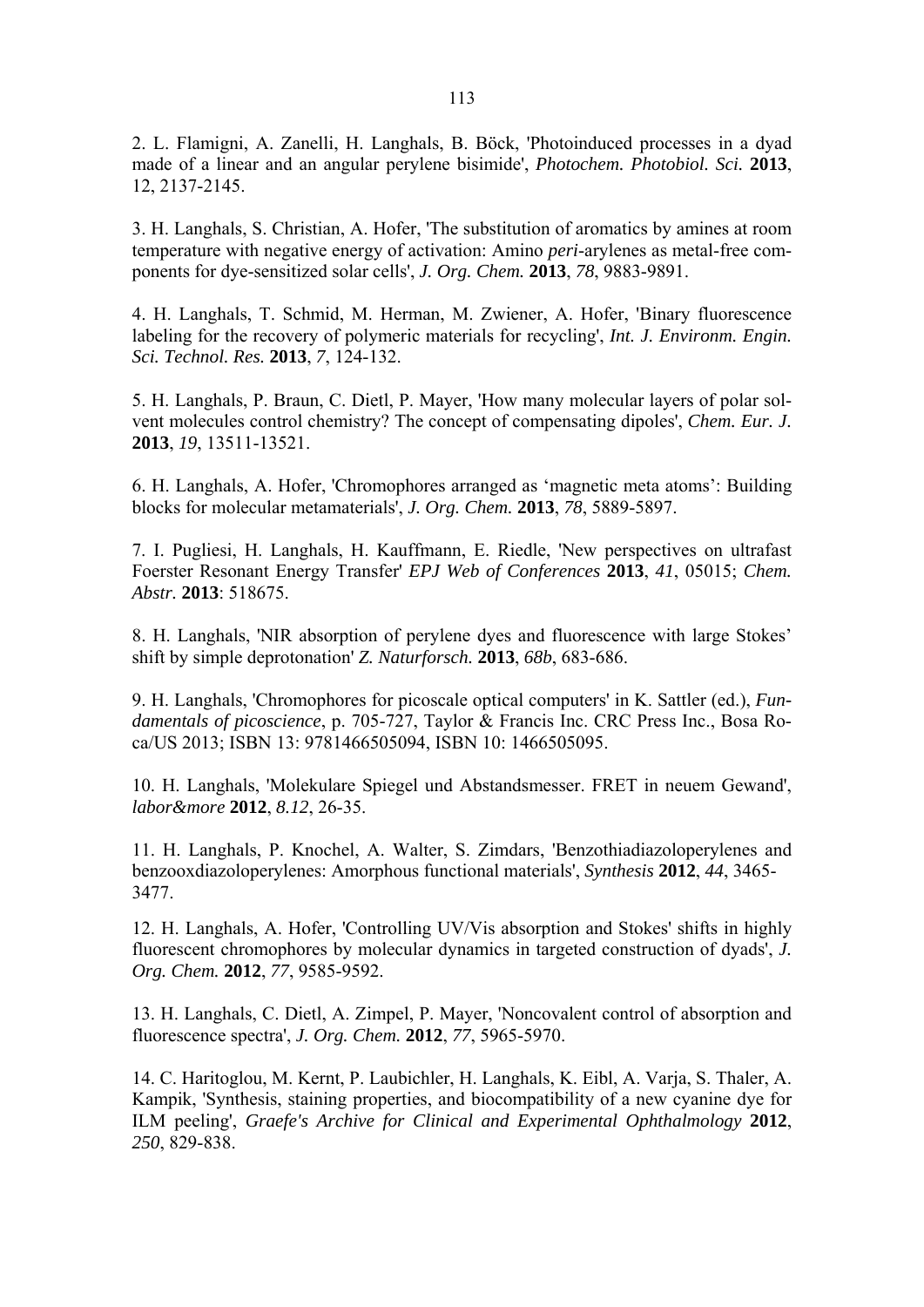15. P. Nalbach, I. Pugliesi, H. Langhals, M. Thorwart, 'Noise-induced Förster resonant energy transfer between orthogonal dipoles', *Physical Review. Lett.* **2012**, *108*, 218302- 1 - 218302-5.

16. H. Langhals, B. Böck, T. Schmid, A. Marchuk, 'Angular benzoperylenetetracarboxylic bisimides', *Chem. Eur. J.* **2012**, *18*, 13188-13194.

17. B. Ventura, H. Langhals, B. Böck, L. Flamigni, 'Phosphorescent perylene imides', *Chem. Commun.* **2012**, *48*, 4226-4228.

18. L. Flamigni, A. Zanelli, H. Langhals, B. Böck, 'Photophysical and redox properties of perylene bis- and tris- dicarboximide fluorophores with triplet state formation: Transient absorption and singlet oxygen sensitization', *J. Phys. Chem. A* **2012**, *116*, 1503- 1509.

19. L. Flamigni, A. I. Ciuciu, H. Langhals, B. Böck, D. T. Gryko, 'Improving the photoinduced charge separation parameters in corrole/perylene carboximide dyads by tuning the redox and spectroscopic properties of the components', *Chem. an Asian J.* **2012**, *7*, 582-592.

## **Patents**

1. H. Langhals, M. Zwiener, 'Aryl-Aryl-Kopplungen, Decarbonylierungen und Decarboxylierungen von aromatischen Anhydriden und Carbonsäuren durch das Cu(0)/Cu(I)- Paar', *Ger. Offen.* DE 102013017428.7 (October 10, **2013**).

2. H. Langhals, M. Eberspächer, 'Azulen in wässriger Phase durch Einbau in Nanomicellen und die Verwendung in der Kosmetik', *Ger. Offen.* DE 102013014249.0 (August 27, **2013**).

3. H. Langhals, M. Eberspächer, 'Naphthalintetracarbonsäurebisimide in wässriger Phase durch Einbau in Nanomicellen und die Verwendung in der Kosmetik', *Ger. Offen.* DE 102013014353.5 (August 27, **2013**).

4. H. Langhals, A. Hofer, 'Als 'Metaatome' arrangierte Chromophore: Bausteine für molekulare Metamaterialien', *Ger. Offen.* DE 102013003680.1 (Febr. 28, **2013**).

5. H. Langhals, A. Hofer, 'Terrylen- und Quaterrylenfarbstoffe mit zu den Carbonylgruppen benachbarten Amino-Gruppen und ihre Verwendung in Grätzel-Solarzellen', *Ger. Offen.* DE 102012023247.0 (November 27, **2012**).

6. H. Langhals, M. Eberspächer, 'Synthese von Azulen und Azulenderivaten und deren Verwendung', *Ger. Offen.* DE 102012019843.4 (October 9, **2012**).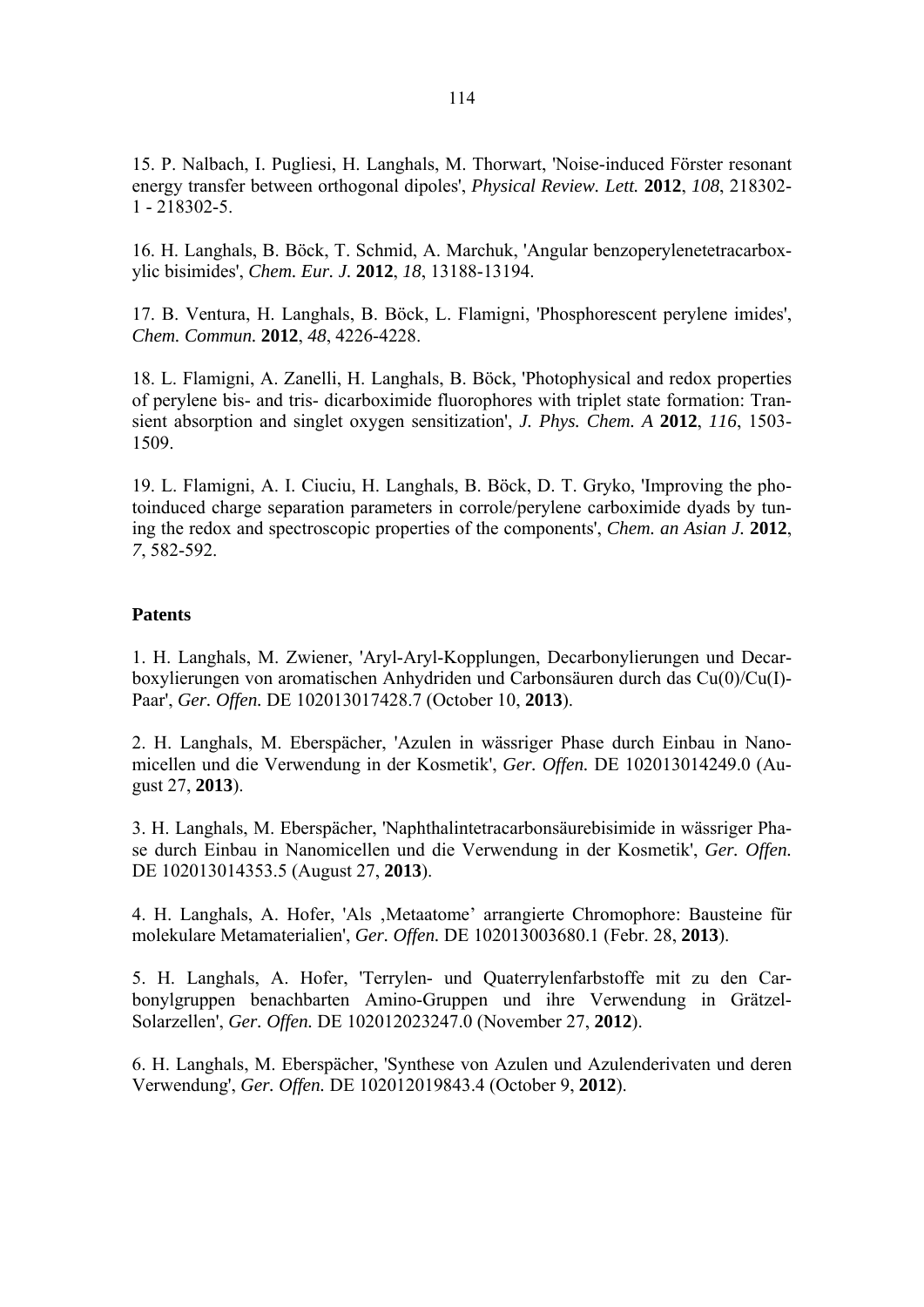7. H. Langhals, A. Hofer, 'Fluoreszenzstandard für die wässrige Phase', *Ger. Offen.* DE 102012019495.1 (October 2, **2012**).

8. H. Langhals, D. Zgela, T. Schmid, M. Herman, M. Zwiener, 'Markierung von Polymermaterialien mit Nano-Fluoreszenzpartikeln für deren eindeutige automatische Sortierung', *Ger. Offen.* DE 102012014982.4 (July 26, **2012**).

9. H. Langhals, T. Schmid, M. Herman, M. Zwiener, A. Hofer, 'Marking of polymer materials with fluorescence dyes for their clear automatic sorting', *Ger. Offen.* DE 102012012772.3 (June 22, **2012**); *Chem. Abstr.* **2013**, *160*, 63983.

10. H. Langhals, A. Hofer, 'Using imidazoloterrylene bisimides for contactless temperature measurement in hard accessible areas', *Ger. Offen.* DE 102012008287.8 (April 16, **2012**); *Chem. Abstr.* **2013**, *159*, 610183.

11. H. Langhals, A. Hofer, 'Fluorescence dyes with absorption increased height and increased Stokes shift by controlled molecular dynamics in bichromophoric system', *Ger. Offen.* DE 102012005897.7 (March 14, **2012**); *Chem. Abstr.* **2013**, *159*, 502376.

12. H. Langhals, C. Dietl, 'Modulation of the absorption and fluorescent spectra of perylene dyes by non-covalent interactions perylene dyes with *N*-*tert*-alkyl residues', *Ger. Offen.* DE 102012004891.2 (March 9, **2012**); *Chem. Abstr.* **2013**, *159*, 456834.

13. H. Langhals, A. Hofer, 'A single-step synthesis of perylene-3,4-dicarboxylic acid anhydride', *Ger. Offen.* DE 102012002678.1 (February 9, **2012**); *Chem. Abstr.* **2013**, *159*, 334315.

14. H. Langhals, P. Braun, 'Determination of the strength of solvate coverings by bichromophoric dyes with *anti*-collinear dipoles', *Ger. Offen.* DE 102012002535.1 (February 7, **2012**); *Chem. Abstr.* **2013**, *158*, 276301.

#### **Other Activities**

Member of the organizing committee of the COC conferences (Convention of Colorants) in Mumbai, India.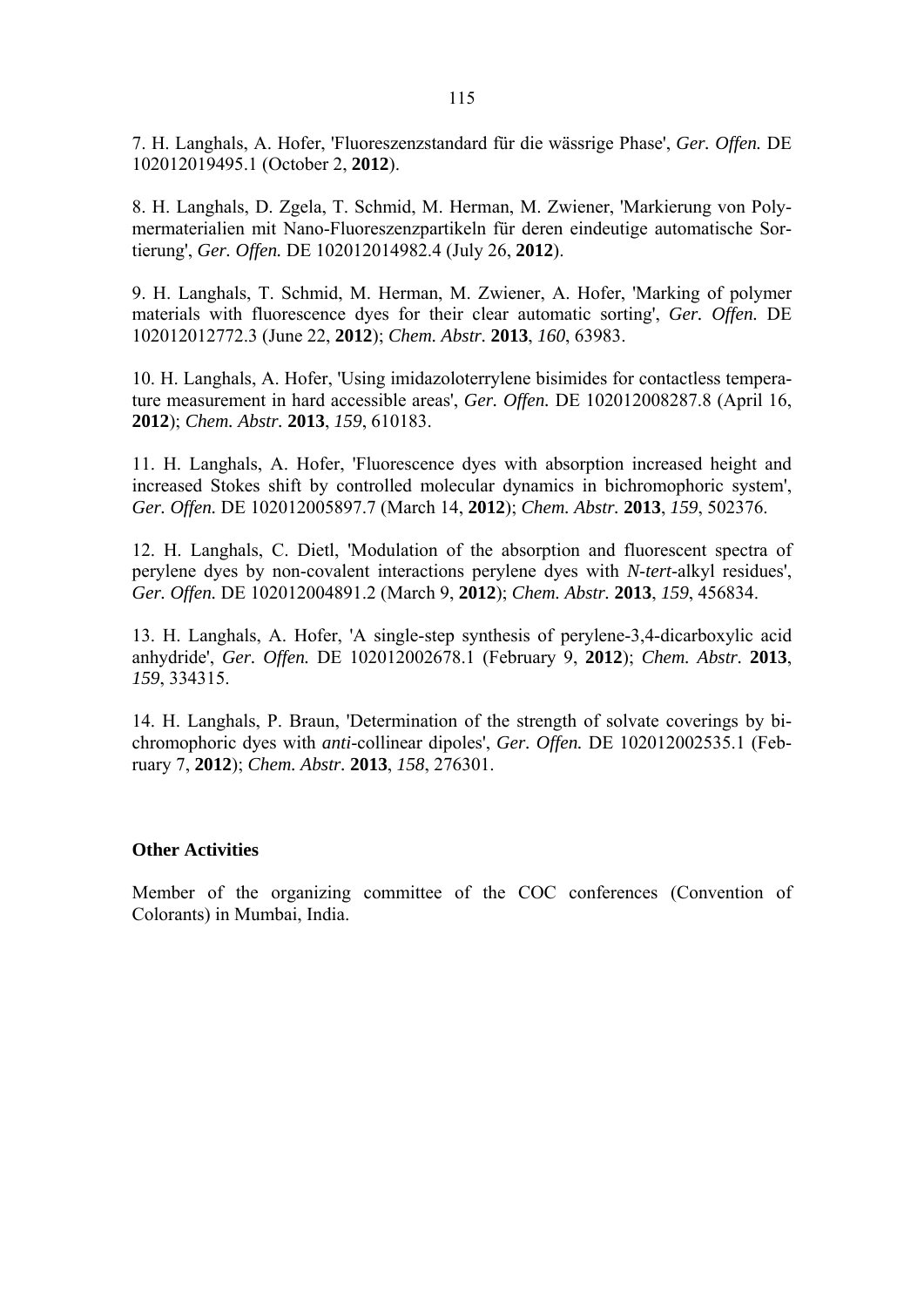## **Dr. rer. nat. Thomas Magauer**

Born in Linz, Austria in 1983. Grew up in Steyr and moved to Vienna in 2002 to study chemistry at the University of Vienna. Joined the laboratories of Prof. Johann Mulzer in 2007 and developed enantioselective syntheses of the complex polyketide kendomycin and the sesquiterpenoid echinopines A and B. Graduating in 2009. Moved to Harvard University, USA, to begin postdoctoral studies with Prof. Andrew G. Myers. Worked on carbohydrates, chiral silicon protecting groups and developed a synthesis of natural and diverse unnatural antiproliferative trioxacarcins. Started of independet research in 2012 as a Liebig-junior research group leader at the LMU Munich. Currently supported by an Emmy Noether Fellowship of the German Research Foundation.

#### **Research Topics**

Our goal is to discover, design and develop highly selective and efficient reactions for synthetic chemists. Mechanistic studies to better understand reactivity and selectivity will be performed when appropriate. These strategies will be applied in the synthesis of biologically relevant complex natural products and simplified analogs thereof. These projects should provide new lead compounds for the treatment of human diseases, shed light on biosynthetic processes, and help to identify new molecular targets.

### **Honors, Awards, Memberships**

Emmy Noether Fellowship Thieme Chemistry Journal Award Liebig-Fellwoship

#### **Extramural Research Funding**

Emmy Noether Fellowship (DFG, German Research Foundation) Liebig-Fellowship (Fonds der Chemischen Industrie, FCI)

#### **Publications – Scientific Papers**

The Chemistry of Isoindole Natural Products, K. Speck, T. Magauer, *Beilstein J. Org. Chem.* **2013**, *9*, 2048–2078.

Component-Based Syntheses of Trioxacarcin A, DC-45-A1, and Structural Analogs, T. Magauer, D. Smaltz, A. G. Myers, *Nature Chemistry* **2013**, *5*, 886–893

### **Other Activities**

Reviewer for Synthesis, Synlett, Beilstein Journal of Chemistry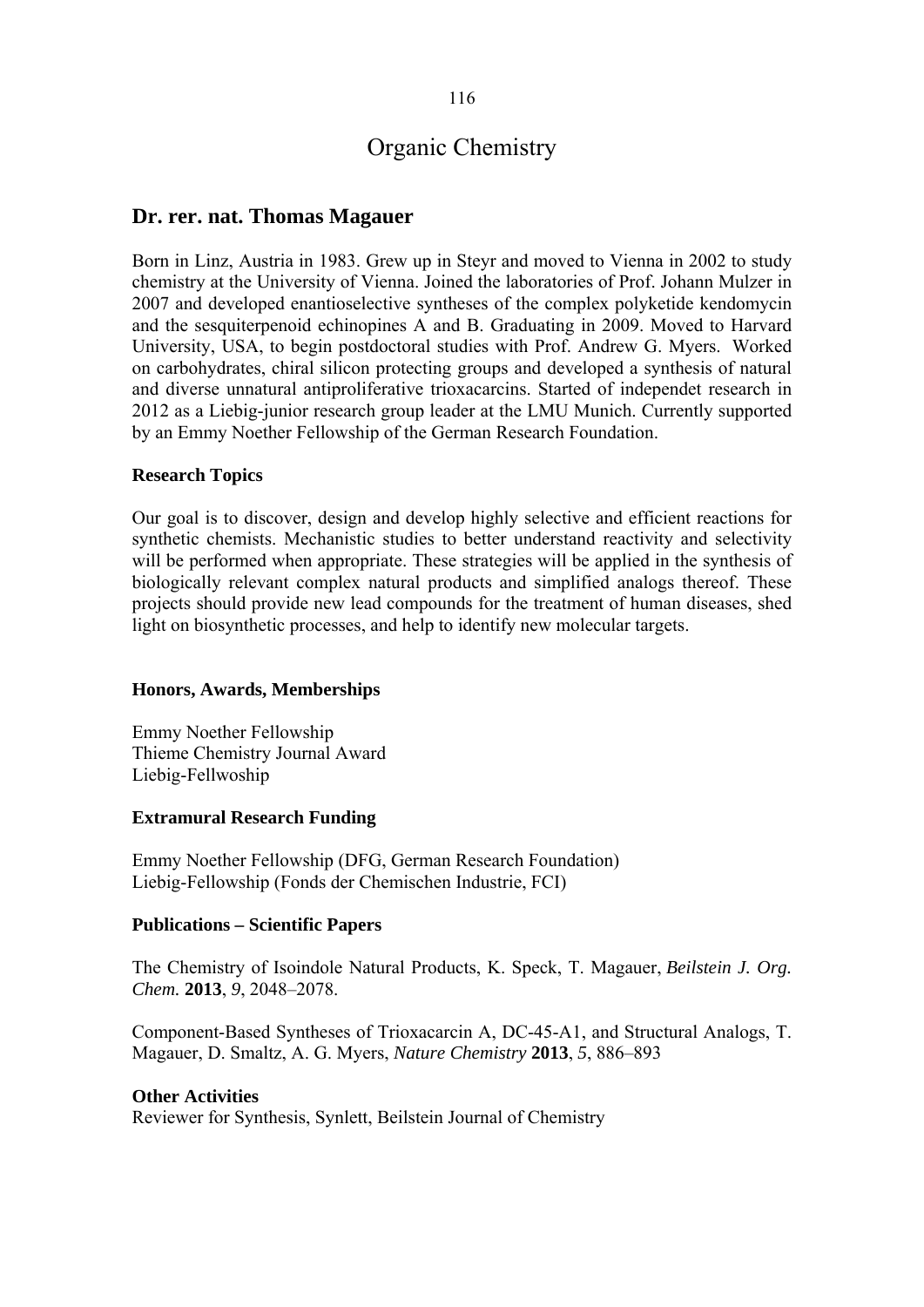## **Prof. Dr. rer. nat. Herbert Mayr**

Born 1947 in Weilheim/Oberbayern; 1966-1974 study of chemistry at LMU München, 1974 PhD degree in the group of Rolf Huisgen, LMU München; 1975-1976 Postdoctoral research associate with G. A. Olah, Case Western Reserve University, Cleveland, Ohio, USA; 1976-1984 research associate with P. v. R. Schleyer, Friedrich-Alexander-Universität Erlangen-Nürnberg; 1980 Habilitation in Organic Chemistry, Friedrich-Alexander-Universität Erlangen-Nürnberg; 1984-1991 C4-Professor for Chemistry, Universität zu Lübeck; 1991-1996 C4-Professor for Organic Chemistry, Technische Universität Darmstadt; since 1996 C4-Professor for Organic Chemistry, LMU München; 1997-1998 Chairman of the Institut fuer Organische Chemie, LMU München; 1998-2000 Dean of the Faculty of Chemistry and Pharmacy, LMU München; 2000-2004 Head of the Organic Chemistry Division of the German Chemical Society (Liebig-Vereinigung für Organische Chemie, Fachgruppe der GDCh); 2004- 2012 Chairman of the Review Board "Molecular Chemistry" of the German Research Foundation (Deutsche Forschungsgemeinschaft); 2007-2008 Director of the Department of Chemistry and Biochemistry, LMU München; 2011-2013 Dean of the Faculty of Chemistry and Pharmacy, LMU München.

#### **Research Topics**

Quantification of Organic Reactivity, Theoretical Concepts of Organic Chemistry, Organic and Macromolecular Synthesis, Organocatalysis.

#### **Honors, Awards, Memberships**

George A. Olah Lecture 2013, Peking University – Eli Lilly Lectureship 2013; Member of the Bavarian Academy of Sciences and of the German National Academy of Sciences Leopoldina; Member of the Editorial Board of the Journal of Physical Organic Chemistry and of the DECHEMA-Arbeitsausschuss "Kinetik und Reaktionsmechanismen"

## **Extramural Research Funding**

DFG (German Research Council) Ma 673/22-1 "Electrofugality Scales" DFG (German Research Council) SFB 749 "Marcus Intrinsic Barriers" Fellowships from Alexander von Humboldt Foundation (AvH) and China Scholarship Council (CSC) for postdoctoral fellows and doctoral students.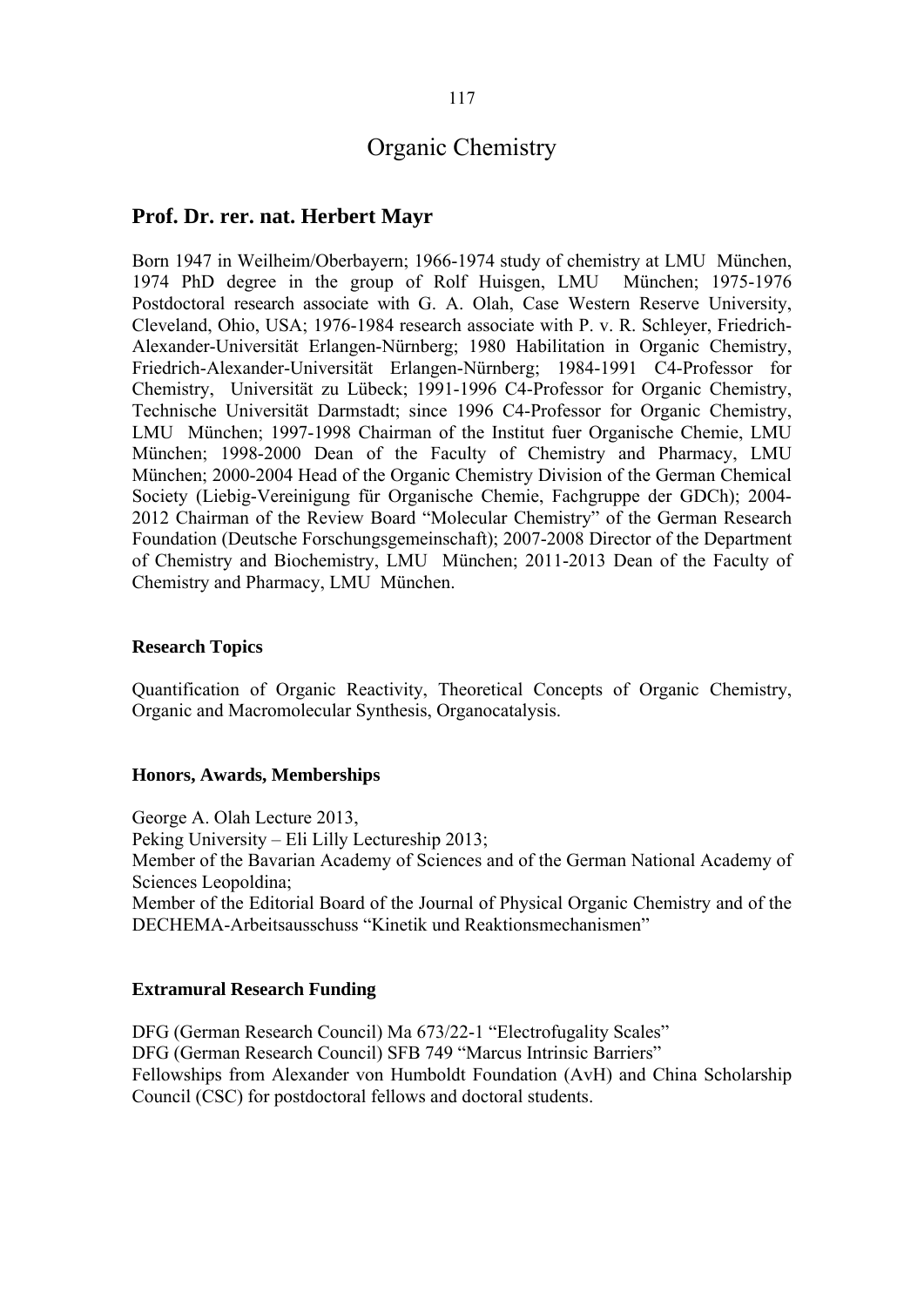## **Publications – Scientific Papers**

2013

D. S. Allgäuer, H. Mayr. Nucleophilicity Parameters of Pyridinium Ylides and Their Use in Mechanistic Analyses. *J. Am. Chem. Soc. 135* (2013) 15216-15224.

X. Guo, H. Mayr. Manifestation of Polar Reaction Pathways of 2,3-Dichloro-5,6 dicyano-*p*-benzoquinone. *J. Am. Chem. Soc. 135* (2013) 12377-12387.

R. Appel, S. Chelli, T. Tokuyasu, K. Troshin, H. Mayr. Electrophilicities of Benzaldehyde-Derived Iminium Ions: Quantification of the Electrophilic Activation of Aldehydes by Iminium Formation. *J. Am. Chem. Soc. 135* (2013) 6579-6587.

G. Berionni, V. Morozova, M. Heininger, P. Mayer, P. Knochel, H. Mayr. Electrophilic Aromatic Substitutions of Aryltrifluoroborates with Retention of the  $BF_3$  Group: Quantification of the Activating and Directing Effects of the Trifluoroborate Group. *J. Am. Chem. Soc. 135* (2013) 6317-6324.

K. Troshin, H. Mayr. Ion Pair Dynamics: Solvolyses of Chiral 1,3-Diarylallyl Carboxylates as a Case Study. *J. Am. Chem. Soc. 135* (2013) 252-265.

D. Allgäuer, H. Mayr. One-Pot Two-step Synthesis of 1-Ethoxycarbonyl-indolizines via Pyridinium Ylides. *Eur. J. Org. Chem.* (2013) 6379-6388.

B. Maji, M. Baidya, J. Ammer, S. Kobayashi, P. Mayer, A. R. Ofial, H. Mayr. Nucleophilic Reactivities and Lewis Basicities of 2-Imidazolines and Related N-Heterocyclic Compounds. *Eur. J. Org. Chem.* (2013) 3369-3377.

F. Corral Bautista, H. Mayr. Quantification of the Nucleophilic Reactivities of Ethyl Arylacetate Anions. *Eur. J. Org. Chem.* (2013) 4255-4261.

T. A. Nigst, H. Mayr. Comparison of the Electrophilic Reactivities of *N*-Acylpyridinium Ions and Other Acylating Agents. *Eur. J. Org. Chem.* (2013) 2155-2163.

J. Ammer, C. Nolte, K. Karaghiosoff, S. Thallmair, P. Mayer, R. de Vivie-Riedle, H. Mayr. Ion-Pairing of Phosphonium Salts in Solution: C–H···Halogen and C–H··· $\pi$  Hydrogen Bonds. *Chem. Eur. J. 19* (2013) 14612-14630.

M. Horn, L. H. Schappele, G. Lang-Wittkowski, H. Mayr, A. R. Ofial. Towards a Comprehensive Hydride Donor Ability Scale. *Chem. Eur. J. 19* (2013) 249-263.

B. Maji, K. Troshin, H. Mayr. Ambident Reactivities of Formaldehyde *N*,*N*-Dialkylhydrazones. *Angew. Chem. 125* (2013) 12116-12120; *Angew. Chem. Int. Ed. 52* (2013) 11900-11904.

B. Maji, H. Mayr. Structures and Ambident Reactivities of Azolium Enolates. *Angew. Chem. 125* (2013) 11370-11374; *Angew. Chem. Int. Ed. 52* (2013) 11163-11167.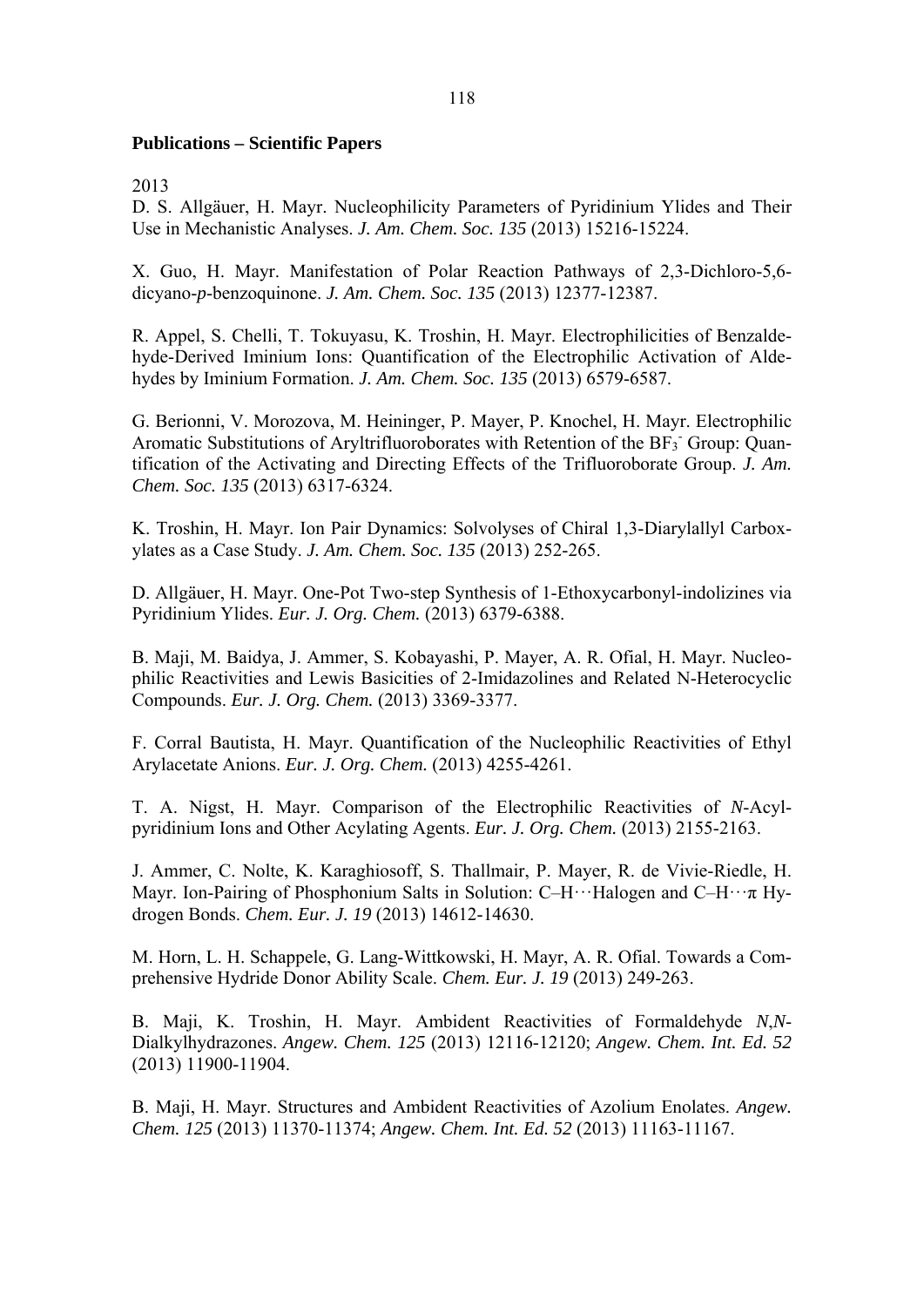M. C. Holland, S. Paul, W. B. Schweizer, K. Bergander, C. Mück-Lichtenfeld, S. Lakhdar, H. Mayr, R. Gilmour. Non-Covalent Interactions in Organocatalysis: Modulating Conformational Diversity and Reactivity in the MacMillan Catalyst. *Angew. Chem. 125*  (2013) 8125-8129; *Angew. Chem. Int. Ed. 52* (2013) 7967-7971.

J. Ammer, H. Mayr. Photogeneration of Carbocations: Applications in Physical Organic Chemistry and the Design of Suitable Precursors. *J. Phys. Org. Chem. 26* (2013) 956- 969.

J. Ammer, H. Mayr. Solvent Nucleophilicities of Hexafluoroisopropanol/Water Mixtures. *J. Phys. Org. Chem. 26* (2013), 59-63.

B. Maji, H. Mayr. Nucleophilic Reactivities of Schiff Bases. *Z. Naturforsch. B* (2013), 693-699.

C. F. Sailer, B. P. Fingerhut, S. Thallmair, C. Nolte, J. Ammer, H. Mayr, R. de Vivie-Riedle, I. Pugliesi, E. Riedle. A Comprehensive Microscopic Picture of the Benzhydryl Radical and Cation Photo-Generation and Interconversion through Electron Transfer. *ChemPhysChem 14* (2013) 1423-1437.

K. Troshin, H. Mayr. Electrofugalities of 1,3-Diarylallyl Cations. *J. Org. Chem. 78* (2013) 2649-2660.

### 2012

T. A. Nigst, A. Antipova, H. Mayr. Nucleophilic Reactivities of Hydrazines and Amines: The Futile Search for the alpha-Effect in Hydrazine Reactivities. *J. Org. Chem. 77* (2012), 8142-8155.

J. Ammer, C. Nolte, H. Mayr. Free Energy Relationships for Reactions of Substituted Benzhydrylium Ions: From Enthalpy- over Entropy- to Diffusion-Control. *J. Am. Chem. Soc. 134* (2012), 13902-13911.

T. A. Nigst, J. Ammer, H. Mayr. Photogeneration of Benzhydryl Cations by Near-UV Laser Flash Photolysis of Pyridinium Salts. *J. Phys. Chem. A 116* (2012), 8494-8499.

H. A. Laub, D. Gladow, H.-U. Reissig, H. Mayr. The Influence of Perfluorinated Substituents on the Nucleophilic Reactivities of Silyl Enol Ethers. *Org. Lett. 14* (2012), 3990-3993.

H. Mayr, S. Lakhdar, B. Maji u. A. R. Ofial. A Quantitative Approach to Nucleophilic Organocatalysis. *Beilstein J. Org. Chem. 8* (2012), 1458-1478.

B. Maji, H. Mayr. Structures and Reactivities of O-Methylated Breslow Intermediates. *Angew. Chem. 124* (2012), 10554–10558; *Angew. Chem. Int. Ed. 51* (2012), 10408- 10412.

M. Horn, H. Mayr. A Comprehensive View on Stabilities and Reactivities of Triarylmethyl Cations (Tritylium Ions). *J. Phys. Org. Chem. 25* (2012), 979-988.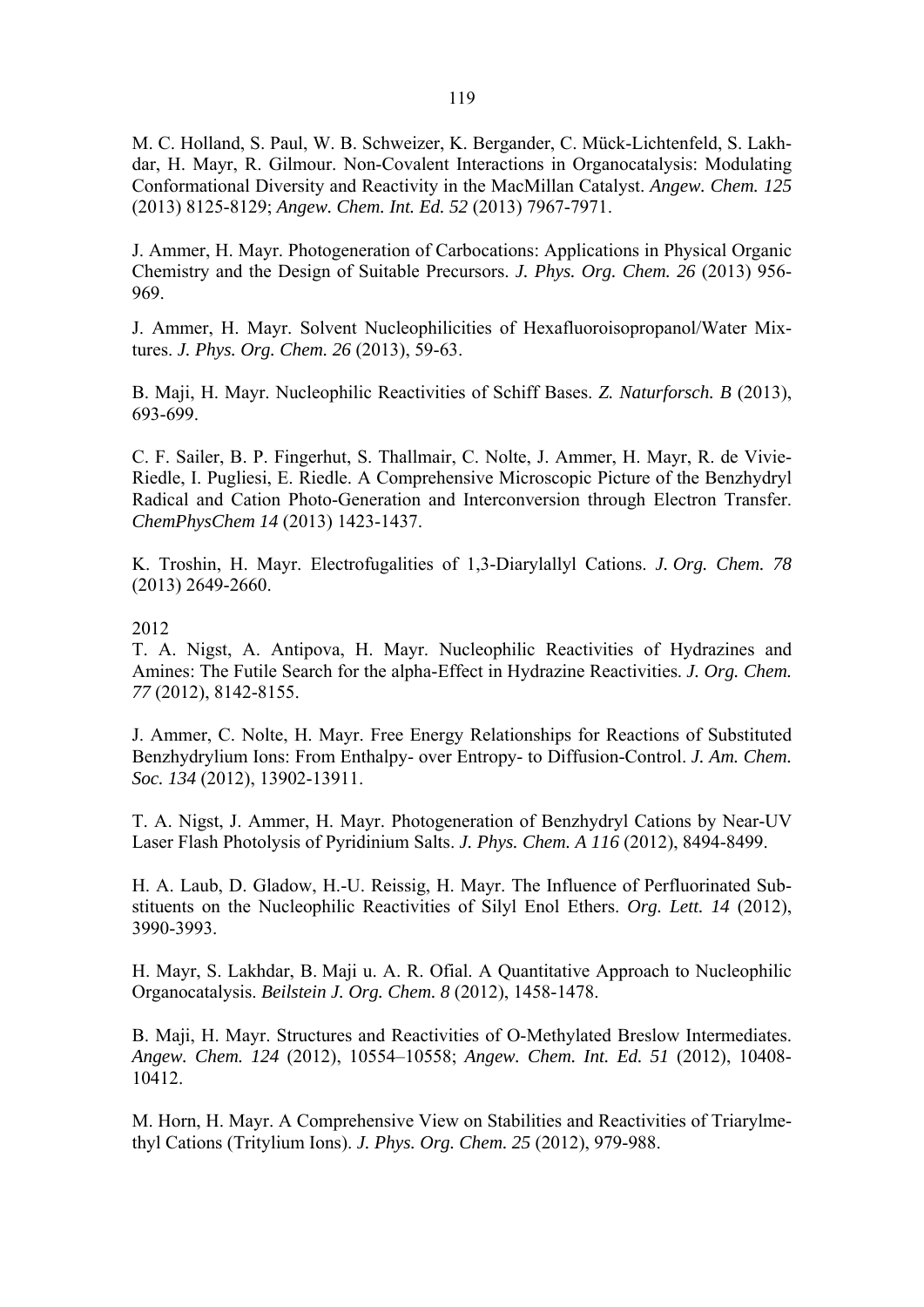J. Ammer, C. F. Sailer, E. Riedle, H. Mayr. Photolytic Generation of Benzhydryl Cations and Radicals from Quaternary Phosphonium Salts: How Highly Reactive Carbocations Survive Their First Nanoseconds. *J. Am. Chem. Soc. 134* (2012), 11481-11494.

L. Shi, Y. Chu, P. Knochel, H. Mayr. Leaving Group Dependence of the Rates of Halogen-Magnesium Exchange Reactions. *Org. Lett. 14* (2012), 2602-2605.

B. Maji, M. Horn, H. Mayr. Nucleophile Reaktivitäten von Desoxy-Breslow-Intermediaten: Wie beeinflusst Aromatizität die katalytische Aktivität Nheterocyclischer Carbene? *Angew. Chem. 124* (2012), 6335-6339; *Angew. Chem. Int. Ed. 51* (2012), 6231-6235.

B. Maji, D. S. Stephenson, H. Mayr. Guanidines: Highly Nucleophilic Organocatalysts. *ChemCatChem 4* (2012), 993-999.

R. C. Samanta, B. Maji, S. De Sarkar, K. Bergander, R. Fröhlich, C. Mück-Lichtenfeld, H. Mayr, A. Studer. Nucleophilic Addition of Enols and Enamines to α,β-Unsaturated Acyl Azoliums: Mechanistic Studies. *Angew. Chem. 124* (2012), 5325-5329; *Angew. Chem. Int. Ed. 51* (2012), 5234-5238.

S. Lakhdar, M. Baidya, H. Mayr. Kinetics and Mechanism of Organocatalytic Aza-Michael Additions: Direct Observation of Enamine Intermediates. *Chem. Commun. 48* (2012), 4504-4506.

S. Lakhdar, B. Maji, H. Mayr. Imidazolidinone-Derived Enamines: Nucleophiles with Low Reactivity. *Angew. Chem. 124* (2012), 5837-5840; *Angew. Chem. Int. Ed. 51* (2012), 5739-5742.

H. Asahara, H. Mayr. Electrophilicities of Bissulfonyl Ethylenes. *Chem. Asian J. 7* (2012), 1401-1407.

C. Nolte, J. Ammer, H. Mayr. Nucleofugality and Nucleophilicity of Fluoride in Protic Solvents. *J. Org. Chem. 77* (2012), 3325-3335.

K. Troshin, P. Mayer, H. Mayr. How does Palladium Coordination Affect the Electrophilicities of Allyl Cations? Development of a Robust Kinetic Method for Following Reactions of  $[(\eta^3$ -Diarylallyl)Pd(Ph<sub>3</sub>P)<sub>2</sub>]<sup>+</sup> with Nucleophiles. *Organometallics* 31 (2012), 2416-2424.

B. Maji, S. Lakhdar, H. Mayr. Nucleophilicity Parameters of Enamides and their Implications for Organocatalytic Transformations. *Chem. Eur. J. 18* (2012), 5732-5740.

C. Joannesse, C. P. Johnston, L. C. Morrill, P. A. Woods, M. Kieffer, T. A. Nigst, H. Mayr, T. Lebl, D. Philp, R. A. Bragg, A. D. Smith. Isothiourea-Mediated Asymmetric *O*- to *C*-Carboxyl Transfer of Oxazolyl Carbonates: Structure-Selectivity Profiles and Mechanistic Studies. *Chem. Eur. J. 18* (2012), 2398-2408.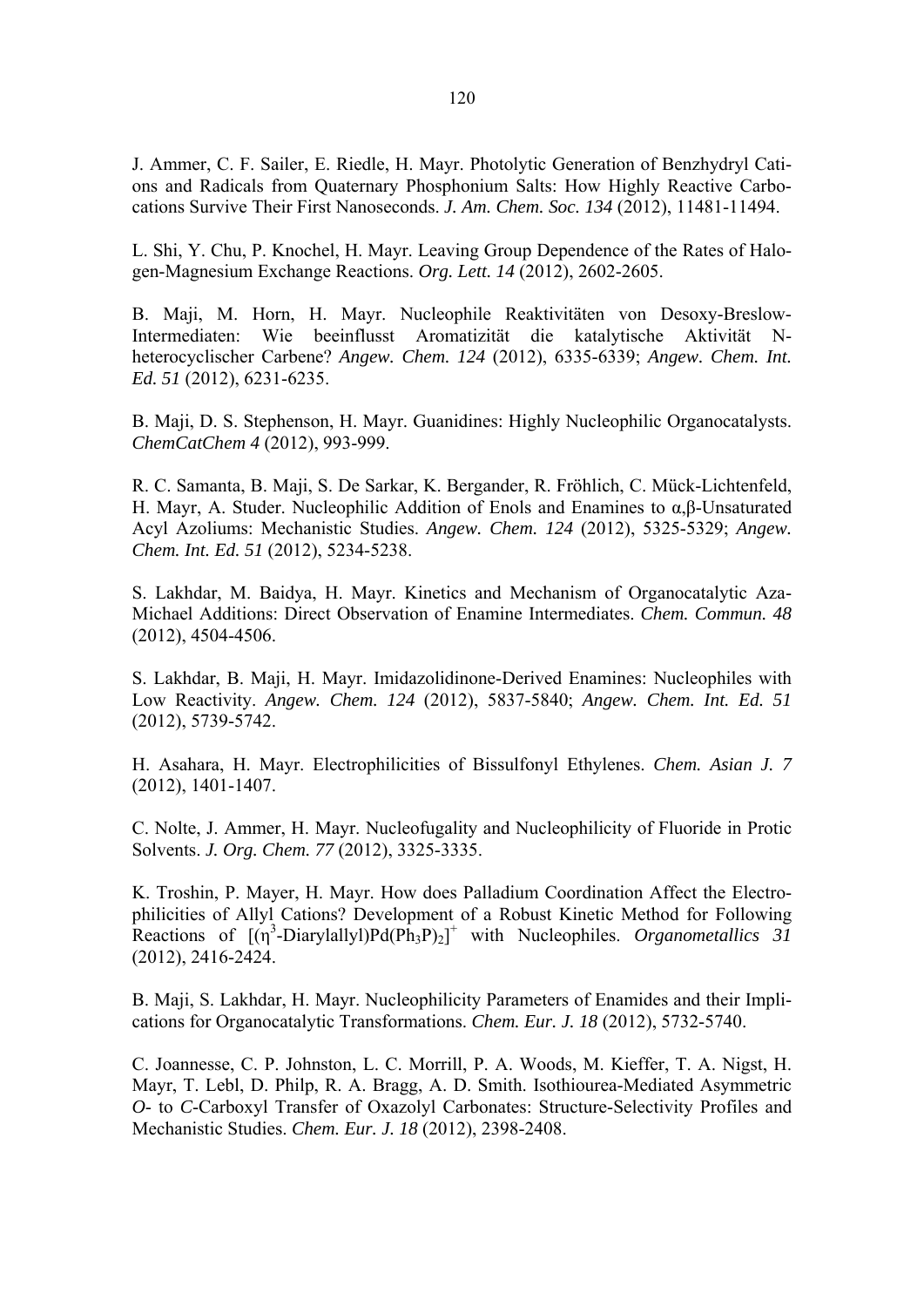M. Horn, H. Mayr, E. Lacote, E. Merling, J. Deaner, S. Wells, T. McFadden, D. P. Curran. N-Heterocyclic Carbene Boranes are Good Hydride Donors. *Org. Lett. 14* (2012), 82-85.

G. Berionni, B. Maji, P. Knochel, H. Mayr. Nucleophilicity Parameters for Designing Transition Metal-free C–C Bond Forming Reactions of Organoboron Compounds. *Chem. Sci. 3* (2012), 878-882.

 T. A. Nigst, J. Ammer, H. Mayr. Ambident Reactivities of Methylhydrazines. *Angew. Chem.* 2012, *124*, 1381-1385; *Angew. Chem. Int. Ed. 51* (2012), 1353-1356.

M. Breugst, F. Corral Bautista, H. Mayr. Nucleophilic Reactivities of the Anions of Nucleobases and Their Subunits. *Chem. Eur. J. 18* (2012), 127-137.

#### **Crystal Structures**

B. Maji, G. Berionni, H. Mayr, P. Mayer. 5-[(*E*)-Methoxy(phenyl)methylidene]-1,3,4 triphenyl-4,5-dihydro-1*H*-1,2,4-triazole. *Acta Crystallogr., Sect. E: Struct. Rep. Online 68* (2012), o3307.

K. Troshin, P. Mayer, H. Mayr. (*R*,*E*)-3-(4-Chlorophenyl)-1-phenylallyl 4-nitrobenzoate. *Acta Crystallogr., Sect. E: Struct. Rep. Online 68* (2012), o2549.

G. Berionni, P. Mayer, H. Mayr. Potassium [1-(tert-butoxycarbonyl)-1H-indol-3 yl]trifluoroborate hemihydrate. *Acta Crystallogr., Sect. E: Struct. Rep. Online 68* (2012), m551.

H. Asahara, P. Mayer, H. Mayr. 2-(4-Methoxybenzylidene)-2H-1,3-benzodithiole 1,1,3,3-tetraoxide. *Acta Crystallogr., Sect. E: Struct. Rep. Online 68* (2012), o567.

H. Asahara, P. Mayer, H. Mayr. 1-[2,2-(Bis(phenylsulfonyl)ethylene]-4-methoxybenzene. *Acta Crystallogr., Sect. E: Struct. Rep. Online 68* (2012), o470.

#### **Patents**

H. M. König, K. Mühlbach, T. Wettling, U. Eichenauer, H. Mayr. Method for production of high-reactivity isobutene homopolymers and copolymers. From PCT Int. Appl. (2013), WO 2013021058 A1 20130214.

H. M. König, K. Mühlbach, T. Wettling, U. Eichenauer, H. Mayr. Process for preparing high-reactivity isobutene homo- or copolymers. From U.S. Pat. Appl. Publ. (2013), US 20130041121 A1 20130214.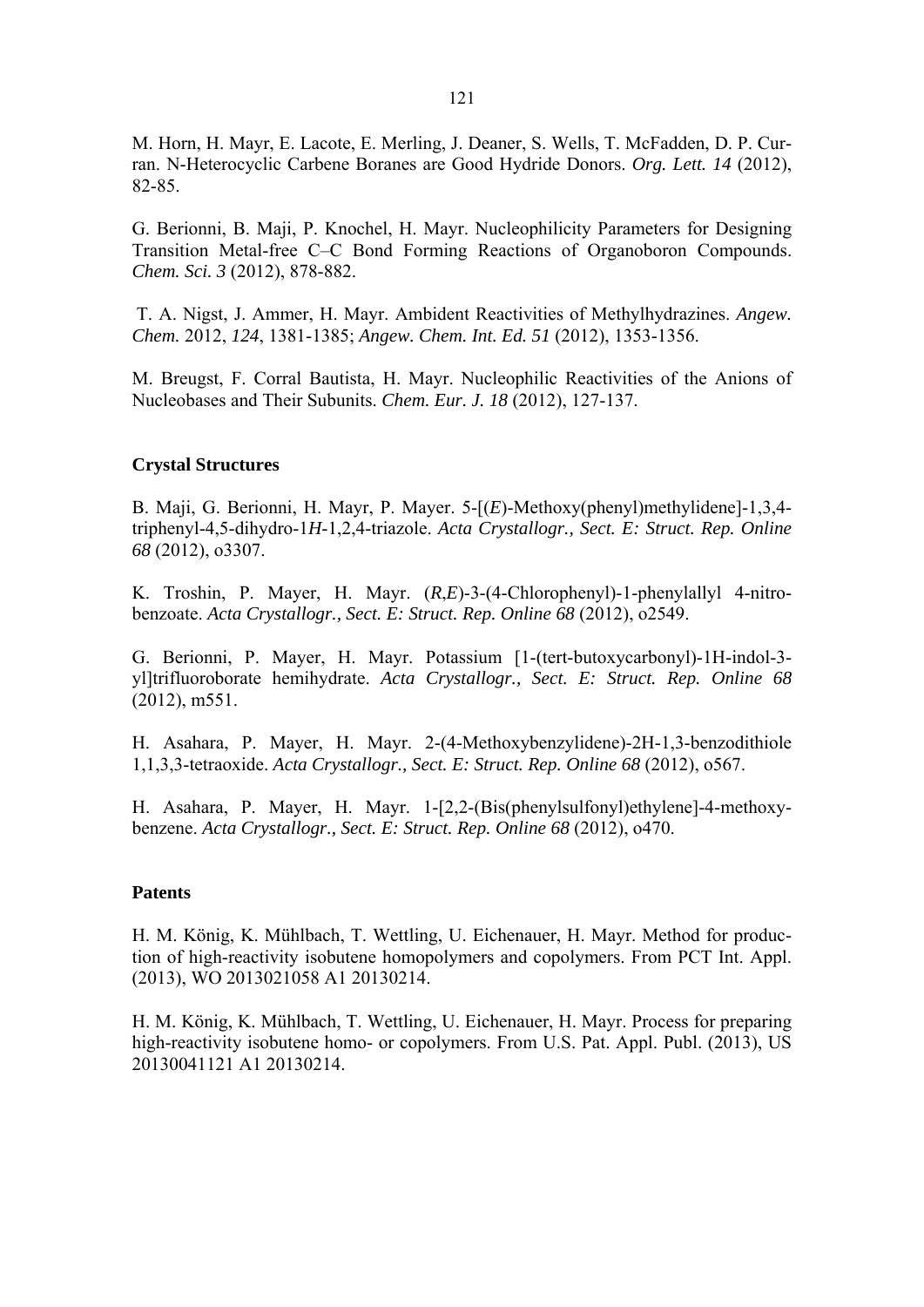## **Priv.-Doz. Dr.-Ing. Armin R. Ofial**

Born 1967 in Bensheim, 1986-1991 study of chemistry at Technical Univ. Darmstadt, 1996 doctoral degree (Dr.-Ing.) in the group of Prof. Dr. Herbert Mayr Technical Univ. Darmstadt, since 1997 LMU München, Nov./Dec. 2005 JSPS Post-doctoral fellowship for Foreign Researchers (short-term) for research with Prof. Dr. Shun-ichi Fukuzumi (Graduate School of Engineering, University of Osaka, Japan), since 2008 independent research on oxidative C–H-functionalization, 2013 habilitation and appointment as Privatdozent at LMU München.

## **Research Topics**

Transition metal catalyzed direct functionalization of C-H bonds. Iron catalyzed functionalization at  $C(sp^3)$ –H of tertiary amines. Oxidative cross coupling reactions. Kinetics of nucleophile electrophile combinations.

#### **Honors, Awards, Memberships**

Thieme Chemistry Journals Award 2012 Member of Gesellschaft Deutscher Chemiker (Liebig-Vereinigung, AG Chemie in der Medizinerausbildung) Member of Münchner Chemische Gesellschaft

## **Publications – Scientific Papers**

A. Wagner, W. Han, P. Mayer, A. R. Ofial,\* Iron-Catalyzed Generation of α-Amino Nitriles from Tertiary Amines, *Advanced Synthesis & Catalysis* **2013**, *355*, 3058-3070 (doi: 10.1002/adsc.201300441).

B. Maji, M. Baidya, J. Ammer, S. Kobayashi, P. Mayer, A. R. Ofial, H. Mayr, Nucleophilic Reactivities of 2-Imidazolines and Related N-Heterocyclic Compounds, *European Journal of Organic Chemistry* **2013**, 3369–3377 (doi: 10.1002/ejoc.201300213).

M. Horn, L. H. Schappele, G. Lang-Wittkowski, H. Mayr, A. R. Ofial,\* Towards a Comprehensive Hydride Donor Ability Scale, *Chemistry–A European Journal* **2013**, *19*, 249–263 (doi: 10.1002/chem.201202839).

H. Mayr, S. Lakhdar, B. Maji, A. R. Ofial, A quantitative approach to nucleophilic organocatalysis, *Beilstein Journal of Organic Chemistry* **2012**, *8*, 1458–1478 (doi: 10.3762/bjoc.8.166).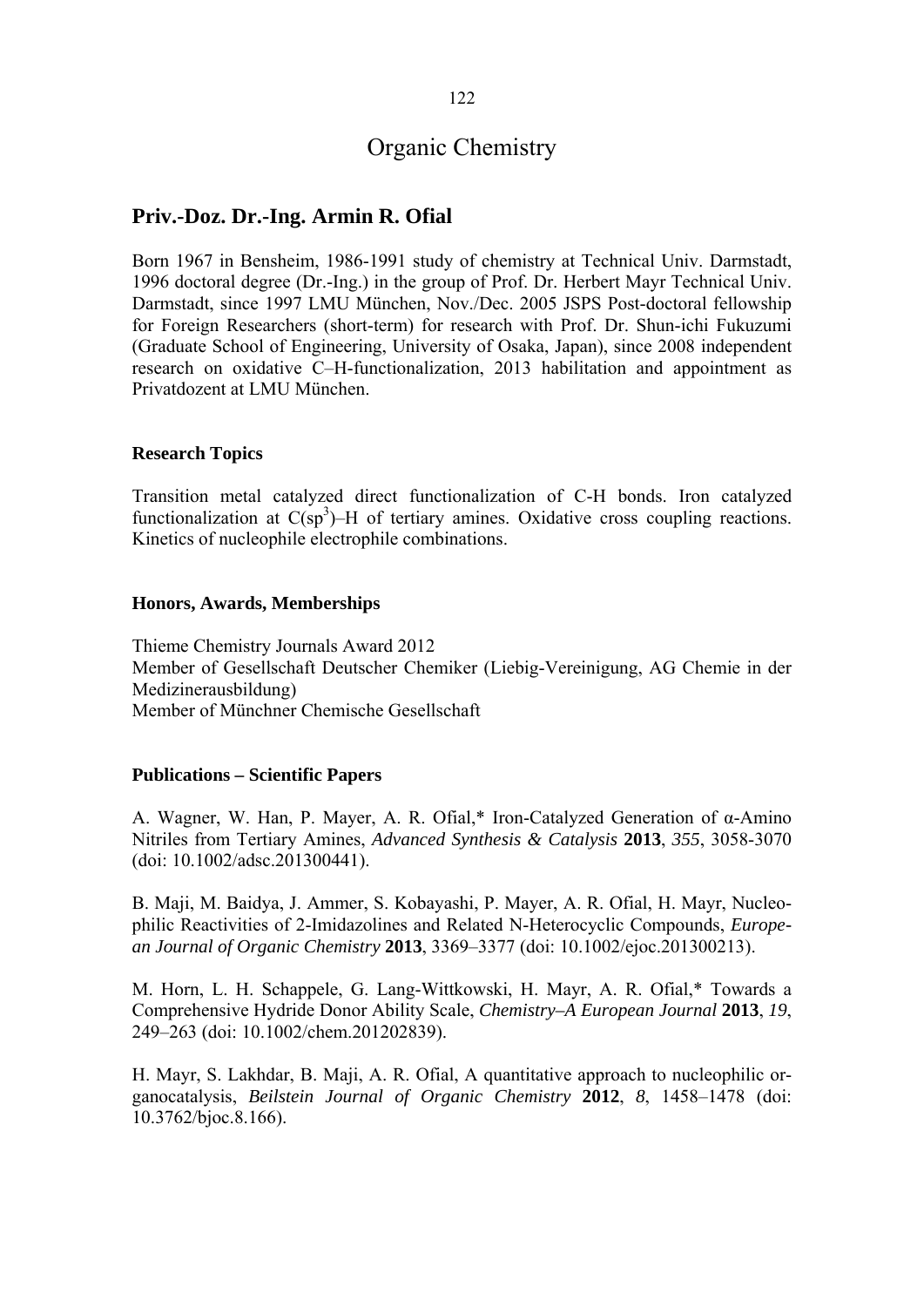## **Other Activities**

Reviewer for Angewandte Chemie, J. Am. Chem. Soc., J. Org. Chem., ACS Catalysis, Chemical Science, Green Chemistry, J. Phys. Org. Chem., Adv. Synth. Catal., J. Mol. Catal. A, Chin. J. Chem., Synthesis, Croat. Chem. Acta, Targets in Heterocycl. Systems.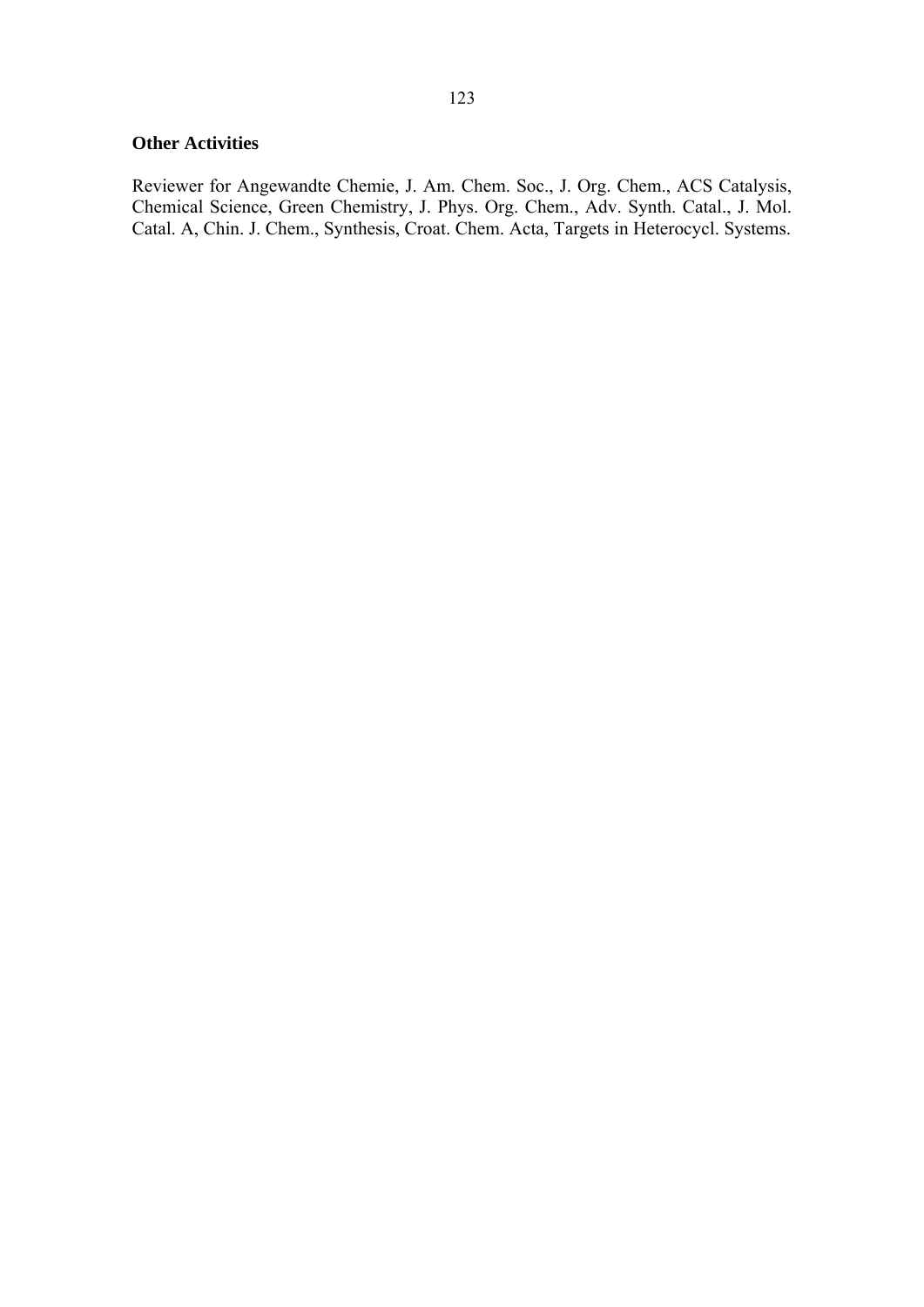124

# Organic Chemistry

## **Prof. Dr. rer. nat. Dr. h.c. Wolfgang Steglich, em.**

Born 1933 in Kamenz/Sa, 1951-1958 study of chemistry at TU Berlin, 1960 PhD degree at TU München (Friedrich Weygand), 1962-1963 post doctoral fellow at Imperial College London (D. H. R. Barton), 1965 habilitation, TU München, 1971–1975 full professor TU Berlin, 1975-1990 University of Bonn, 1991-2001 LMU München, Emeritus professor since October 2001.

## **Honors, Awards, Memberships**

Member of the Editorial Board *Plant Diversity and Resources* Member of the Editorial Board *Z. Naturforsch B*

## **Publications – Scientific Papers**

2012

von Nussbaum F, Rüth M, Spiteller P, Hübscher-Weissert T, Löbermann F, Polborn K, Steglich W. Coloured artefacts formed by oxidation of benzene-1,2,4-triol and  $\beta$ -dopa during the extraction of *Cortinarius violaceus* (Agaricales) with alcohols. Eur. J. Org. Chem. 2012, 380-90.

2013

Schaffer S, Tandon R, Zipse H, Siess W, Schmidt A, Jamasbi J, Karshovska E, Steglich W, Lorenz R. Stereospecific platelet inhibition by the natural LXR agonist 22(*R*)-OHcholesterol and its fluorescence labeling with preserved bioactivity and chiral handling in macrophages. Biochem Pharmacol 2013, 86, 279–85.

Gruber G, Kerschensteiner L, Marumoto R, Steglich W. New pulvinic acid and phenylalaninol derivatives from the mushrooms *Retiboletus griseus* and *R. nigerrimus*. Z. Naturforsch. 2013, 68b, 675-82.

Carstens J, Heinrich MR, Steglich W. Studies on the synthesis and biosynthesis of the fungal alkaloid necatorone. Tetrahedron Lett. 2013, 54, 5445-47.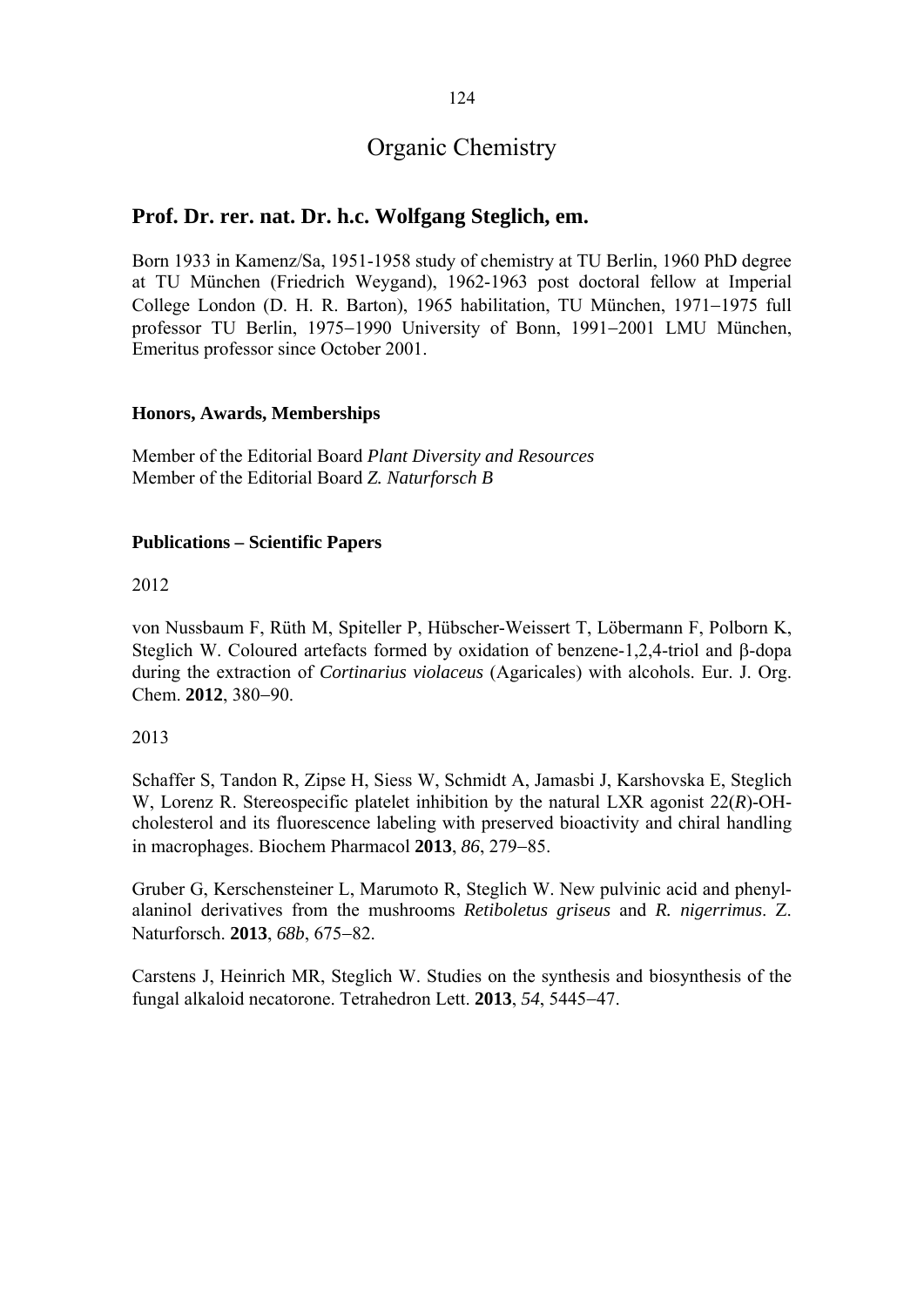## **Prof. Dr. rer. nat. Dirk Trauner**

Born 1967 in Linz (Austria), 1986-1988 study of biology at Univ. Vienna (Austria), 1988-1991 study of biochemistry, Univ. Vienna (Austria), 1992-1995 study of chemistry at Freie Univ. Berlin, 1997 PhD degree (Formal Total Synthesis of (–)- Morphine) in the group of Prof. Dr. Johann Mulzer, Univ. Vienna (Austria), 1997-1998 Military Service Österreichisches Bundesheer (Austria), 1998-2000 Postdoctoral fellow in the group of Prof. Dr. Samuel J. Danishefsky, Sloan-Kettering Institute for Cancer Research, New York (USA), 2000-2006 Assistant Professor, Univ. of California, Berkeley, 2006-2010 Associate Professor, Univ. of California, Berkeley, since 2008 W3-full professor for Chemical Biology and Genetics, LMU Munich.

### **Research Topics**

Our research interests range from organic synthesis and natural product chemistry to chemical neurobiology, photopharmacology and chemical optogenetics.

#### **Honors, Awards, Memberships**

ERC Advanced Grant

Corresponding Member, Austrian Academy of Science Member, Max Planck Graduate School for Life Sciences (IMPRS-LS) Member, Graduate School Life Science Munich (LSM) Member, Center for Integrated Protein Science Munich (CIPSM) Member, Munich Center for Neurosciences (MCN) Member, Center for NanoScience (CeNS) Member, German Chemical Society (GDCh) Fellow of the Royal Society of Chemistry Member, American Chemical Society Member, Austrian Chemical Society (GOeCh)

#### **Extramural Research Funding**

European Research Council Advanced Grant "CARV" (Chemical Approaches to Restoring Vision)

Excellence Cluster *Center for Integrated Protein Sciences Munich* (DFG and the Federal Ministry of Education and Research)

Collaborative Research Center 870 (German Research Council) "Assembly and Function of Neuronal Circuits in Sensory Processing"

Research Unit 1406 (German Research Council) "Exploiting the Potential of Natural Compounds: Myxobacteria as Source for Therapeutic Leads and Chemical Tools in Cancer Research"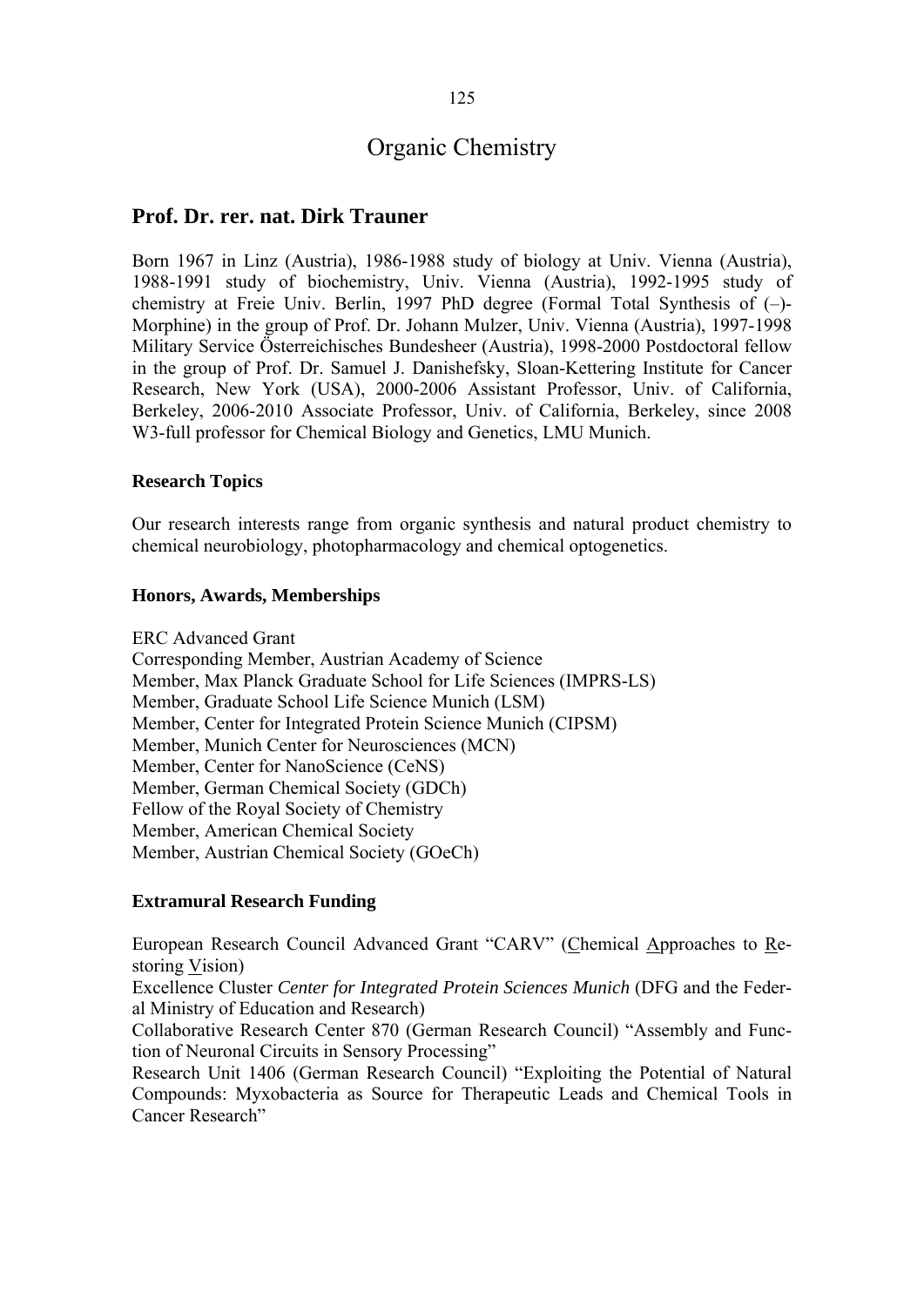Collaborative Research Center 749 (German Research Council) "Dynamics and Intermediates of Molecular Transformations"

Collaborative Research Center 1032 (German Research Council) "Nanoagents for Spatiotemporal Control of Molecular and Cellular Reactions"

Research Unit 1279 (German Research Council) "Protein-Based Photoswitches as Optogenetic Tools"

Fellowships from VCI, Alexander von Humboldt Foundation, NSERC and German National Merit Foundation to postdocs and students

### **Publications – Scientific Papers**

#### 2013

"A Photoswitchable Neurotransmitter Analogue Bound to its Receptor" Reiter, A.; Skerra, A., Trauner, D.\*; Schiefner, A.\* *Biochemistry* **2013**, *52*, 8972-8974.

"Bilirubin in a New Light" Broichhagen, J.; Trauner, D. *Angew. Chem. Int. Ed.* **2013***, 53*, 13868-13070.

"Challenges and Opportunities in Optochemical Genetics" Isacoff, E.; Kramer, R.; Trauner, D. in *Optogenetics*, Hegemann, P., Sigrist, S. eds., De Gruyter **2013**, pp. 35- 46.

"A Red-Shifted, Fast-Relaxing Azobenzene Photoswitch for Visible Light Control of an Ionotropic Glutamate Receptor" Kienzler, M. A.; Reiner, A.; Trautman, E.; Yoo, S.; Trauner, D.\*; Isacoff, E. Y.\* *J. Am. Chem. Soc.,* **2013**, *135*, 17683-17686.

"A Photoactive Porphyrin-Based Periodic Mesoporous Organosilica Thin Film" Li , Y.; Auras, F.; Loebermann, F.; Döblinger, M.; Schuster, J.; Peter, L. M.; Trauner, D.\*; Bein, T.\* *J. Am. Chem. Soc.,* **2013**, *135*, 18513-18519.

"Total Synthesis of Herbicidin C and Aureonuclemycin: Impasses and New Avenues" Hager, D.; Paulitz, C.; Tiebes, J.; Mayer, P.; Trauner, D. *J. Org. Chem.* **2013***, 78,*  10784–10801.

"Tetraphenylporphyrin Derivative Specifically Blocks Members of the Voltage-Gated Potassium Channel Subfamily K<sub>v</sub>1" Hornig, S.; Ohmert, I.; Trauner, D.; Ader, C.; Baldus, M.; Pongs, O. *Channels* **2013***, 7*, 1-10.

"Toward the Total Synthesis of Divergolides C and D" Hager, A.; Kuttruff, C. A.; Hager, D.; Terwilliger, D. W.; Trauner, D. *Synlett* **2013,** *24,* 1915-1920.

"Intramolecular Vinyl Quinone Diels–Alder Reactions: Asymmetric Entry to the Cordiachrome Core and Synthesis of (−)-Isoglaziovianol" Löbermann, F.; Weisheit, L.; Trauner, D. *Org. Lett.* **2013**, *15,* 4324–4326.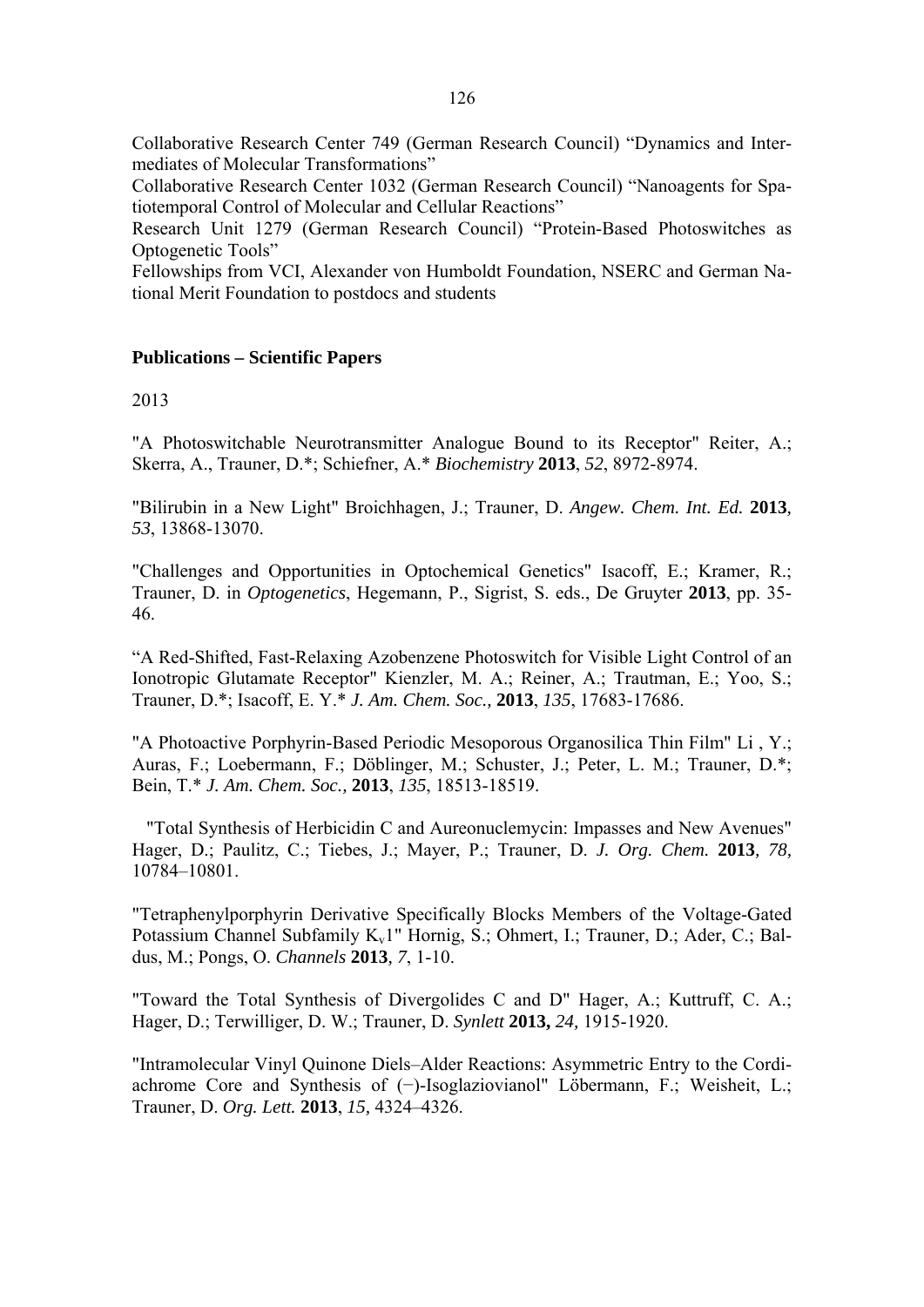"Biomimetic Synthesis of Santalin A, B and Santarubin A, B, the Major Colorants of Red Sandalwood" Strych, S.; Trauner, D. *Angew. Chem. Int. Ed.* **2013**, *52,* 9509-9512.

"Optical Control of TRPV1 Channels" Stein, M.; Breit, A.; Fehrentz, T.; Gudermann, T.; Trauner, D. *Angew. Chem. Int. Ed.* **2013,** *52,* 9845-9848

"Studies toward the Biomimetic Total Synthesis of (-)-PF-1018" Webster, R.; Gaspar, B.; Mayer, P.; Trauner, D. *Org. Lett.* **2013,** *15,* 1866-1869.

"Optical Control of Metabotropic Glutamate Receptors" Levitz, J.; Pantoja, C.; Gaub, B; Janovjak, H.; Reiner, A.; Hoagland, A.; Schoppik, D.; Kane, B.; Stawski, P.; Schier, A. F.; Trauner, D.\*; Isacoff, E. Y.\* *Nat. Neurosci.* **2013,** *16*, 507-516.

"Optical Control of Calcium-Regulated Exocytosis" Izquierdo, M., Trauner, D., Llobet, A., Gorostiza, P. *Biochim. Biophys. Acta* **2013**, 1830, 2853–2860.

"Characterization of a Diffusible Signaling Factor from *Xylella Fastidiosa*" Beaulieu, E. D.; Ionescu, M.; Chaterjee, S.; Yokota, K.; Trauner, D.; Lindow, S. *mBio* **2013**, *4*, e00539-12.

"Optical Modulation of Neurotransmission Using Calcium Photocurrents Through the Ion Channel LiGluR" Izquierdo-Serra, M.; Trauner, D.; Lobet, A.; Gorostiza, P. *Frontiers. Mol. Neurosci.* **2013**, *6*, doi: 10.3389/fnmol.2013.00003.

"A <sup>1</sup>H-NMR Assay for Measuring the Photostationary states of Photoswitchable Ligands" Banghart, M., Trauner, D. Methods Mol. Biol. **2013**, *995*, 105-120.

"Mode of Cell Death Induction by Pharmacological Vacuolar H<sup>+</sup>-ATPase (V-ATPase) Inhibition" Von Schwarzenberg, K.; Wiedmann, R. M.; Zahler, S.; Trauner, D.; Vollmar, A. M. *J. Biol. Chem.* **2013,** *288,* 1385-1396.

## 2012

"The V-ATPase-inhibitor Archazolid Abrogates Tumor Metastasis via Inhibition of Endocytic Activation of the Rho-GTPase Rac1" Wiedmann, R. M.; von Schwarzenberg, K.; Palamidessi, A.; Schreiner, L.; Kubisch, R.; Liebl, J.; Schempp, C.; Trauner, D.; Vereb, G.; Zahler, S.; Wagner, E. ; Muller, R. ; Scita, G.; Vollmar, A. M. *Cancer Res.*  **2012,** *72,* 5976-5987.

"Label-Free Microscale Thermophoresis Discriminates Sites and Affinity of Protein– Ligand Binding" Seidel, S. A.; Wienken, C. J.; Geissler, S.; Jerabek-Willemsen, M.; Duhr, S.; Reiter, A.; Trauner, D.; Braun, D.; Baaske, P. *Angew. Chem. Int. Ed.* **2012,** *51,* 10656-10659.

"The Crystal Structure of the Dess-Marin Periodinane" Schröckeneder, A., Stichnoth, D., Mayer, P.; Trauner, D. *Beilstein J. Org. Chem*., **2012**, *8*, 1523-1527.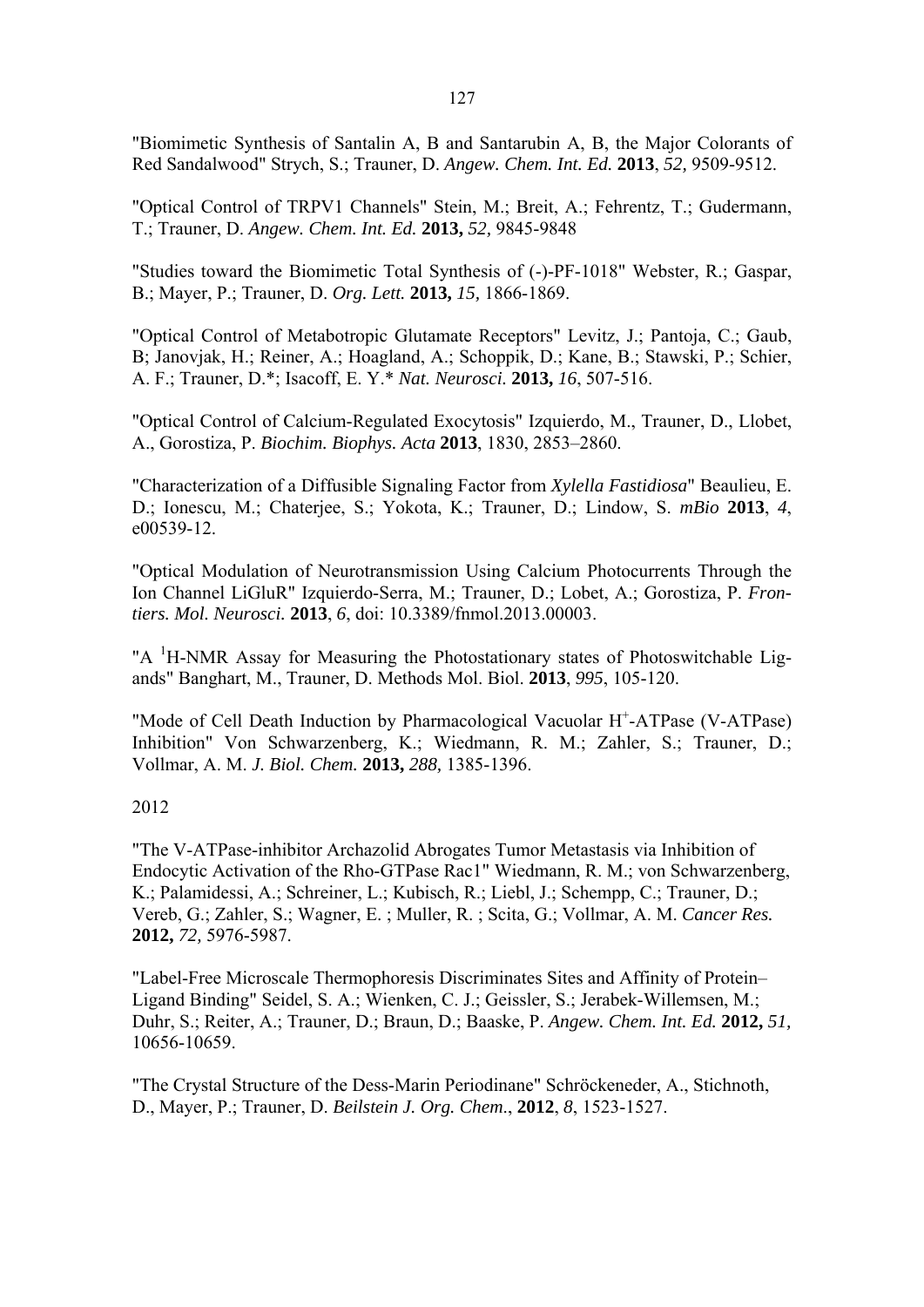"Molecular Switches and Cages" Trauner, D*. Beilstein J. Org. Chem,* **2012**, *8*, 870-871.

"Azo-Propofols: Photochromic Potentiators of GABA<sub>A</sub> Receptors" Stein, M.; Middendorp, S. J.; Carta, V.; Pejo, E.; Raines, D. E.; Forman, S. A.; Sigel, E.; Trauner, D. *Angew. Chem. Int. Ed.* **2012,** *42*, 10500-10504.

"Evolution of a Synthetic Strategy for the Variecolortides" Kuttruff, C.; Mayer, P.; Trauner, D. *Eur. J. Org. Chem.* **2012**, *27*, 5151-5161.

"Photochemical Restoration of Visual Responses in Blind Mice" Polosukhina, A.; Litt, J.; Tochitsky, I.; Nemargut, J.; Sychev, Y.; De Kouchkovsky, I.; Huang, T.; Borges, K.; Trauner, D.; Van Gelder, R. N.; Kramer R. H. *Neuron* **2012,** *75,* 271-282.

"Exploring the Pharmacology and Action Spectra of Photochromic Open Channel Blockers" Fehrentz, T.; Kuttruff, C.; Huber, F.M.E.; Kienzler, M.; Mayer, P.; Trauner, D. ChemBioChem **2012**, *13*, 1746-1749.

"A Unified Approach to *trans-*Hydrindane Sesterterpenoids" Hog, D. T., Mayer, P., Trauner, D. *J. Org. Chem.* **2012,** *77,* 5838-5843.

"Synthetic Approaches Toward Sesterterpenoids" Hog, D. T.; Webster, R.; Trauner, D. *Nat. Prod. Rep.* **2012,** *29,* 752-779.

"Stereoselective Total Syntheses of Herbicidin C and Aureonuclemycin Through Late Stage Glycosylation" Hager, D.; Mayer. P.; Trauner, D. *Angew. Chem. Int. Ed.* **2012**, *51,* 5625-6528.

"A Total Synthesis Prompts the Structure Revision of Haouamine B" Matveenko, M., Liang, G. Lauterwasser, E., Trauner, D. *J. Am. Chem. Soc.* **2012**, *134*, 9291–9295.

"A Photochromic Agonist of AMPA Receptors" Stawski, P.; Sumser, M.; Trauner, D. *Angew. Chem. Int. Ed.* **2012**, *51,* 5748-5751.

120. "Rapid Optical Control of Nociception With an Ion Channel Photoswitch" Mourot, A.; Fehrentz, T., Bautista, D., Trauner, D.\*, Kramer, R.\*, *Nature Methods,* **2012**, *9*, 396-402.

"An Approach to Aminonaphthoquinone Ansamycins Using a Modified Danishefsky Diene" Kuttruff, C. A., Geiger, S., Cakmak, M., Mayer, P., Trauner, D., *Org. Lett.* **2012**, *14*, 1070-1073.

"Total Synthesis of Exiguamines A and B Inspired by Catecholamine Chemistry" Sofiyev, V., Lumb, J.-P., Volgraf, M., Trauner, D., *Chem. Eur. J.,* **2012**, 18, 4999-5005.

"Optical Control of Genetically Engineered Nicotinic Acetyl Choline Receptors" Tochitsky, I.; Banghart M.R.; Mourot, A.; Zhao, J.Z.; Gaub, B.; Kramer, R.; Trauner, D., *Nature Chemistry,* **2012,** *4,* 105-111.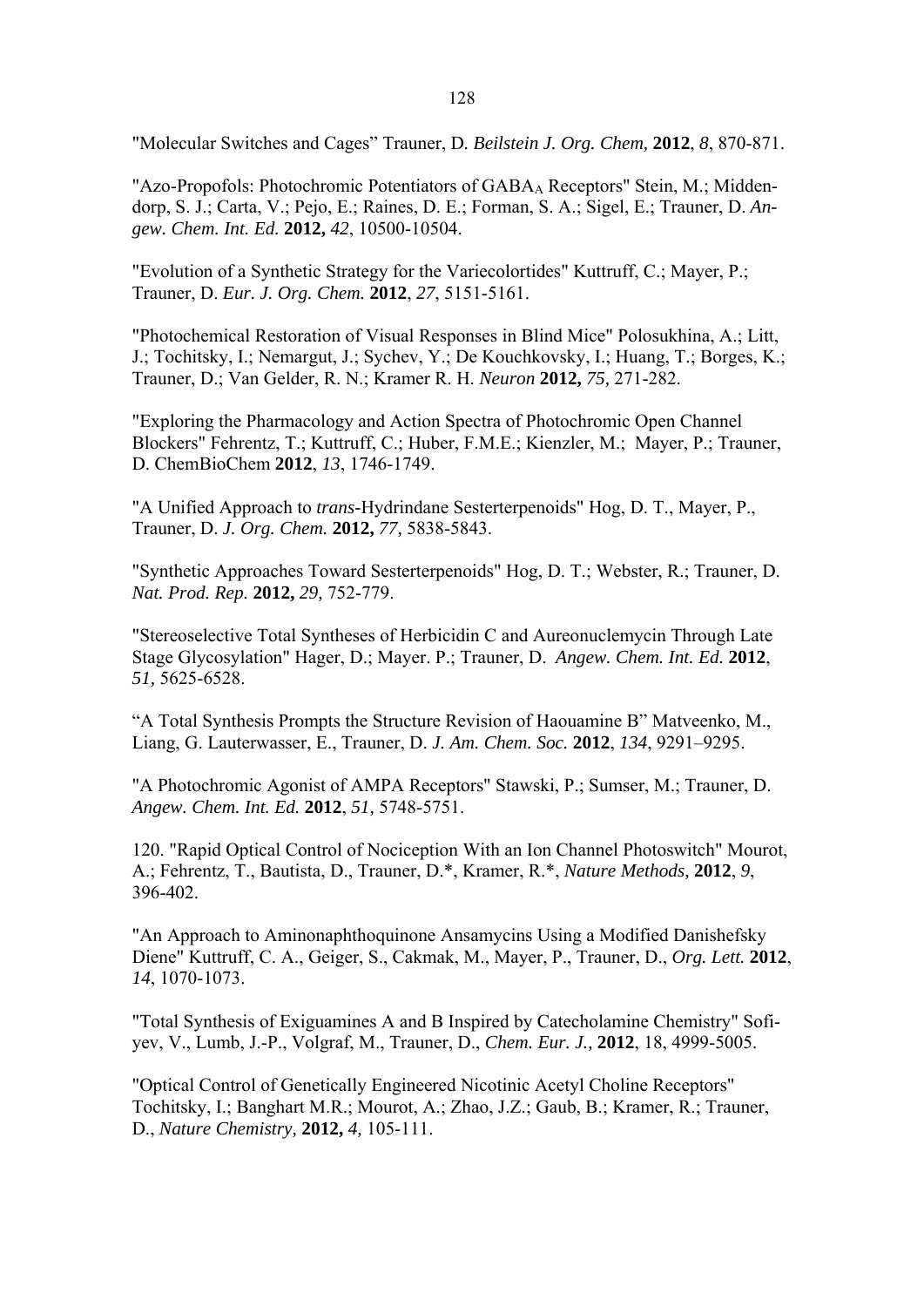## **Patents**

Ehud Y Isacoff, Richard H Kramer, Dirk Trauner, Matthew R Banghart, Matthew Volgraf, Pablo Ignacio Gorostiza Langa, Katharine Borges: Photoreactive regulator of protein function and methods of use thereof. The Regents of the University of California November 13, 2012: US08309350.

Ehud Y Isacoff, Richard H Kramer, Dirk Trauner, Matthew Banghart, Matthew Volgraf, Pablo Ignacio Gorostiza Langa, Katharine Borges: Photoreactive regulator of protein function and methods of use thereof. The Regents of the University of California February 14, 2012: US08114843.

Dirk Trauner, Ehud Y Isacoff, Matthew Volgraf, Pablo Ignacio Gorostiza Langa: Photoreactive regulator of glutamate receptor function and methods of use thereof. The Regents of the University of California May 15, 2012: US08178496.

Ehud Y Isacoff, Richard H Kramer, Dirk Trauner, Matthew R Banghart, Matthew Volgraf, Pablo Ignacio Gorostiza Lange: Photoreactive regulator of protein function and methods of use thereof. June 7, 2007: US20070128662-A1.

Dirk Trauner, Ehud Y Isacoff, Richard H Kramer, Matthew R Banghart, Doris L Fortin, Alexandre Mourot: Photoreactive Synthetic Regulator of Protein Function and Methods of Use Thereof. August 25, 2011: US20110207213-A1.

Dirk Trauner, Ehud Y Isacoff, Matthew Volgraf, Pablo Ignacio Gorostiza Langa: Photoreactive regulator of protein function and methods of use thereof. July 16, 2009: US20090181454-A1.

Ehud Y Isacoff, Richard H Kramer, Dirk Trauner, Matthew R Banghart, Matthew Volgraf, Pablo Ignacio Gorostiza Langa, Katharine Borges: Photoreactive Regulator of Protein Function and Methods of Use Thereof. July 26, 2012: US20120190094-A1.

## **Other Activities**

Fachforum Chemie, German Research Foundation (DFG) Associate Editor, *Natural Product Reports* Associate Editor, *Strategies and Tactics in Total Synthesis*  Review Panel, NCCR Chemical Biology, Swiss National Science Foundation (SNSF) Advisory Board, Helmholtz Centre for Pharmaceutical Research, Saarbrücken (HIPS) Minerva Weizmann Committee Advisory Board, *ACS Chemical Neuroscience*  Associate Editor, *Beilstein Journal of Organic Chemistry* (until December 2012) Member, Feodor Lynen-Fellowship Committee, Alexander von Humboldt Foundation (until December 2012).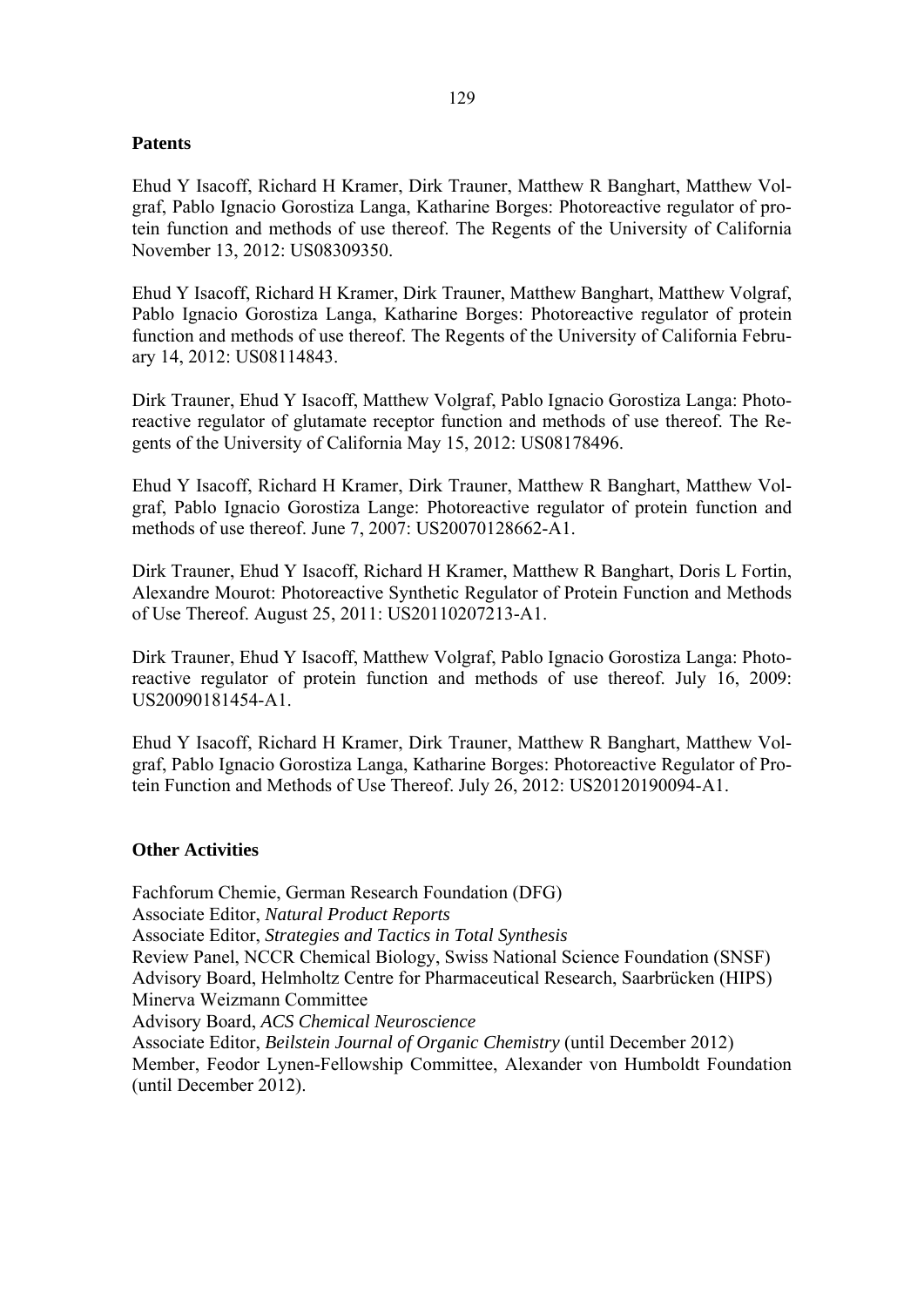## **Prof. Dr. phil. Hendrik Zipse**

Born 1962 in Heidelberg/Germany, 1982 - 1989 study of chemistry at Technical University Darmstadt, Germany, and University of Utah, Salt Lake City, USA; 1991 PhD degree in the group of Prof. Dr. Bernd Giese, Univ. Basel, Switzerland; 1992 - 1993, postdoctoral fellow with Prof. Dr. K. N. Houk, UCLA Los Angeles, USA; 1997 Habilitation at the Inst. Organic Chemistry, Technical University Berlin; since 1998 associate professor of chemistry at the Department of Chemistry, LMU München.

## **Research Topics**

Development of new Lewis base catalysts for organocatalytic transformations such as esterifications, silylations, and C-C bond forming reactions; mechanistic studies of organocatalytic processes using combinations of spectroscopic and theoretical techniques; theoretical studies of radicals in enzymatic catalysis; development of new hydrogen donors for radical reactions.

## **Extramural Research Funding**

Alexander von Humboldt Foundation, Institutional partnership program on "Computational Life Sciences on Open Shell Intermediates", together with Dept. Pharmacy, Univ. Zagreb, and Rudjer Boskovic Inst., Zagreb, Croatia.

German Research Council (DFG), Individual research grant on "Borane complexes as reagents in radical chemistry"

Collaborative Research Center 749 (German Research Council, DFG) "Dynamics and intermediates of molecular transformations"

## **Publications – Scientific Papers**

#### 2013

R. Tandon, T. Nigst, H. Zipse, "Inductive Effects through Alkyl Groups – How Long is Long Enough?", *Eur. J. Org. Chem.* **2013**, 5423 - 5430.

T. H. Gehrke, U. Lischke, K. L. Gasteiger, S. Schneider, S. Arnold, H. C. Müller, D. S. Stephenson, H. Zipse, T. Carell, "Unexpected non-Hoogsteen-based mutagenicity mechanism of FaPy-DNA lesions", *Nat. Chem. Biol.* **2013**, *9*, 455 - 463.

J. Hioe, M. Mosch, D. M. Smith, H. Zipse, "Dissociation Energies of C(alpha)-H Bonds in Amino Acids - a Reexamination", *RSC Advances* **2013**, *3*, 12403 - 12408.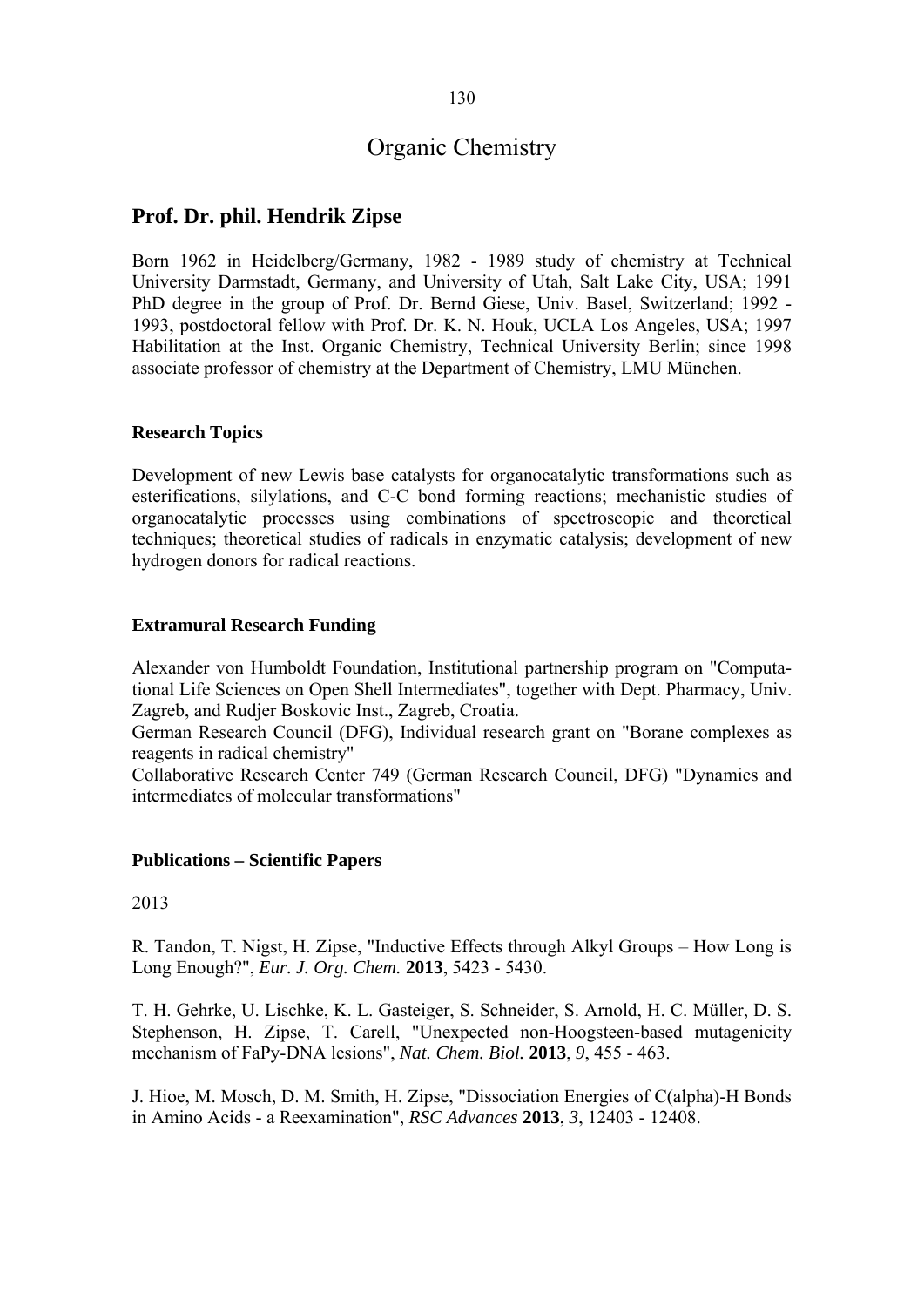S. Schaffer, R. Tandon, H. Zipse, W. Siess, A. Schmidt, J. Jamasbi, E. Karshovska, W. Steglich, R. Lorenz, "Stereospecific platelet inhibition by the natural LXR agonist 22(R)-OH-cholesterol and its fluorescence labelling with preserved bioactivity and chiral handling in macrophages", *Biochem. Pharm.* **2013**, *86*, 279 - 285.

D. Sakic, F. Achrainer, V. Vrcek, H. Zipse, "The chemical fate of paroxetine metabolites. Dehydration of radicals derived from 4-(4-fluorophenyl)-3- (hydroxymethyl)piperidine", *Org. Biomol. Chem.* **2013**, *11*, 4232 - 4239.

R. Tandon, T. Unzner, T. A. Nigst, N. De Rycke, P. Mayer, B. Wendt, O. R. P. David, H. Zipse, "Annelated Pyridines as Highly Nucleophilic and Lewis-Basic Catalysts for Acylation Reactions", *Chem. Eur. J.* **2013**, *19*, 6435 - 6442.

C. Lindner, Y. Liu, K. Karaghiosoff, B. Maryasin, H. Zipse, "The Aza-Morita–Baylis– Hillman Reaction: A Mechanistic and Kinetic Study", *Chem. Eur. J.* **2013**, *19*, 6429 - 6434.

S. Seel, G. Dagousset, T. Thaler, A. Frischmuth, K. Karaghiosoff, H. Zipse, P. Knochel, "Preparation of Stereodefined Secondary Alkyllithium Compounds", *Chem. Eur. J.* **2013**, *19*, 4614 - 4622.

2012

J. Hioe, H. Zipse, "Hydrogen Transfer in SAM-Mediated Enzymatic Radical Reactions", *Chem. Eur. J.* **2012**, *18*, 16463 - 16472.

C. Lindner, R. Tandon, B. Maryasin, E. Larionov, H. Zipse, "Cation affinity numbers of Lewis bases", *Beilstein J. Org. Chem.* **2012**, *8*, 1406 - 1442.

E. Larionov, M. Mahesh, A. C. Spivey, H. Zipse, "Theoretical Prediction of Selectivity in Kinetic Resolution of Secondary Alkcohols Catalyzed by Chiral DMAP Derivatives", *J. Am. Chem. Soc.* **2012**, *134*, 9390 - 9399.

C. Lindner, R. Tandon, Y. Liu, B. Maryasin, H. Zipse, "The aza-Morita-Baylis-Hillman Reaction of Electronically and Sterically Deactivated Substrates", *Org. Biomol. Chem.* **2012**, *10*, 3210 - 3218.

E. Larionov, F. Achrainer, J. Humin, H. Zipse, "The Catalytic Potential of Substituted Pyridines in Acylation Reactions: Theoretical Prediction and Experimental Validation", *ChemCatChem* **2012**, *4*, 559 - 566.

K. Condic-Jurkic, A. Smith, H. Zipse, D. M. Smith, "The Protonation States of the Active-Site Histidines in (6-4) Photolyase", *J. Chem. Theory Comput.* **2012**, *8*, 1078 - 1091.

I. V. Vrcek, D. Sakic, V. Vrcek, H. Zipse, M. Birus, "Computational study of radicals derived from hydroxyurea and its methylated analogues", *Org. Biomol. Chem.* **2012**, *10*, 1196 - 1206.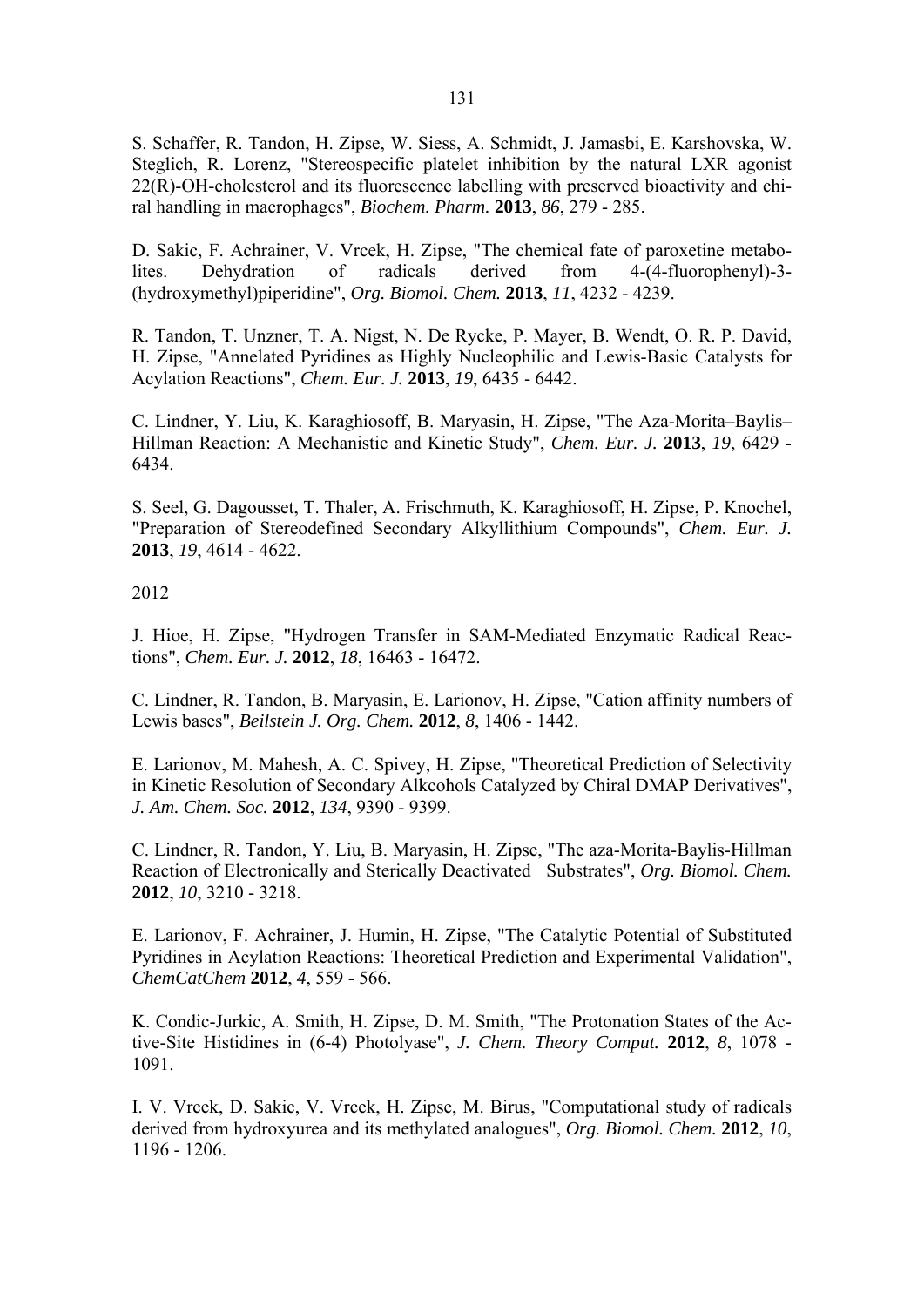J. Hioe, H. Zipse, "Radical Stability - Thermochemical Aspects", p. 449 - 476 in *Encyclopedia of Radical in Chemistry, Biology and Materials*, C. Chatgilialoglu and A. Studer (eds)., John Wiley & Sons Ltd, Chichester, UK, **2012**.

## **Books**

H. Zipse, "Grundlagen der Organischen Chemie", *Shaker Verlag*, **2013**, 2nd corrected ed., ISBN 978-3-8440-1885-1.

F. Achrainer, F. Barth, C. Draxler, C. Lindner, H. Zipse, "Versuche zur Experimentalvorlesung Organische Chemie", *Shaker Verlag*, **2013**, ISBN 978-3-8440-1777-9.

#### **Other Activities**

Co-organizer and speaker of the German side, bilateral Indo-German Conference on "Modeling Chemical and Biological (Re)Activity" (MCBR3), 26.02. - 01.03.2013, NIPER & IISER Mohali, Chandigarh, India; Organizer, Undergraduate research conference on molecular sciences (URCUP13), 29.09. - 30.09.2013, Wildbad Kreuth, Germany; program chair, 2012 - current, Munich Chemical Society (MChG); reviewer for the ASIIN accrediation agency.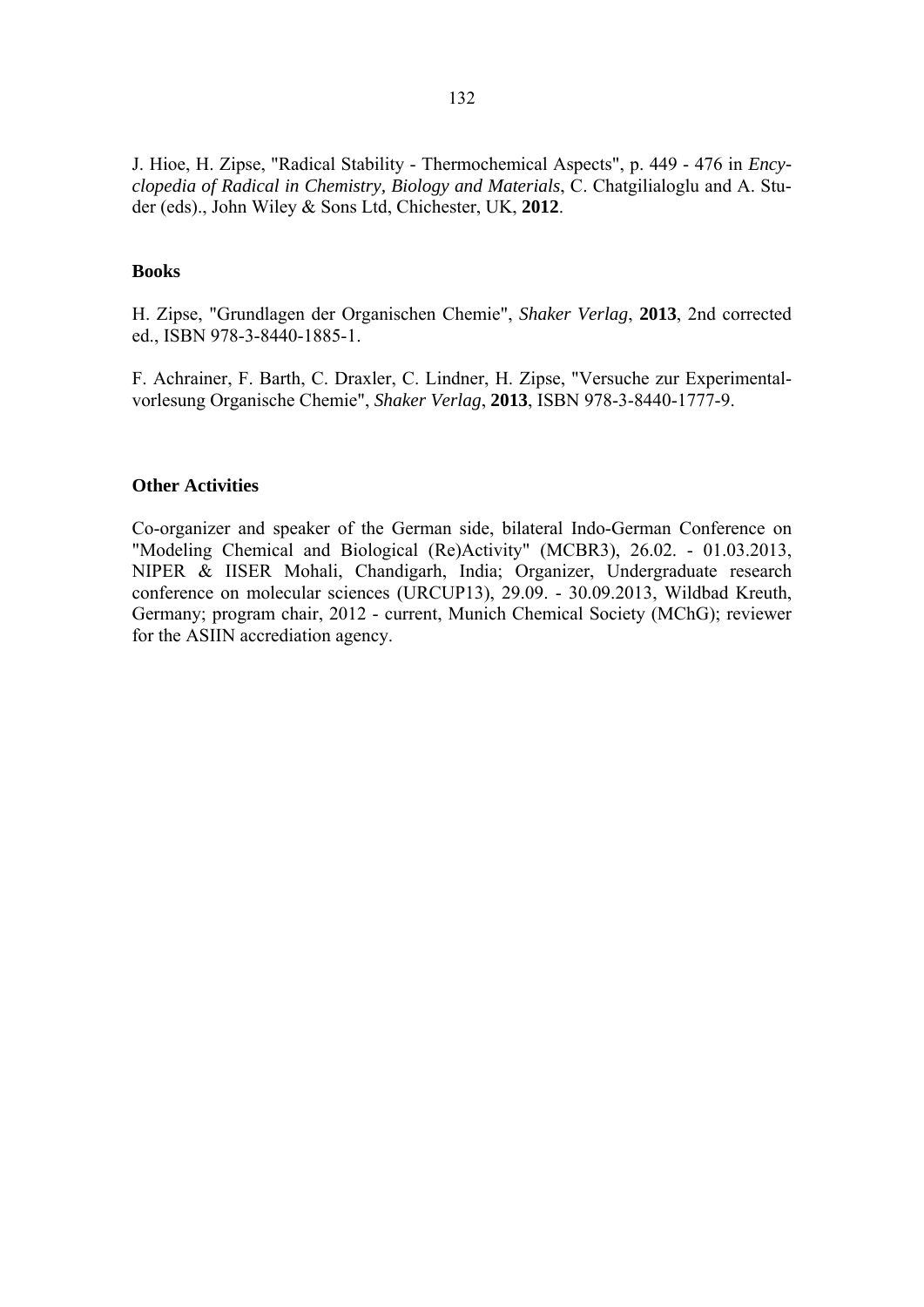# Physical Chemistry

## **Prof. Dr. rer. nat. Thomas Bein**

Born 1954 in Toenning/Schleswig-Holstein, studies of chemistry at the University of Hamburg, Diploma in 1981. 1984 PhD degree at the University of Hamburg and Catholic University Leuven (Belgium). 1984-1986 Visiting Scientist at the DuPont Central Research and Development Department, Experimental Station (Wilmington, Delaware, USA). 1986-1991 Assistant Professor of Chemistry at the University of New Mexico (Albuquerque, USA). 1991-1999 Associate and Full Professor at Purdue University (West Lafayette, Indiana, USA). Since 1999 Full Professor (C4) for Physical Chemistry at the LMU Munich. 2002-2003 and since 2012 Director of the Department of Chemistry at the LMU Munich.

#### **Research Topics**

Synthesis and characterization of functional nanostructures. Spectroscopy on functionalized surfaces, surface chemistry of thin films, surface growth of nanostructures. Acoustic and optical sensors for molecular detection. Synthesis of porous materials with structure directing agents. Physical characteristics of nanostructured host-guest systems. Multifunctional porous nanoparticles for drug delivery. Nanostructured hybrid systems for photovoltaics and solar water splitting.

#### **Honors, Awards, Memberships**

ERC Advanced Grant President of the International Mesostructured Materials Association (IMMA) Member of the American Chemical Society (ACS) Member of the Society of German Chemists (GDCh) Member of the Materials Research Society (MRS) Member of the Editorial Board *Chemistry of Materials*  Member of the Editorial Board *Microporous Materials*  Member of the Editorial Board *Journal of Porous Materials*  Member of the Editorial Board *Chemical Communications*  Member of the Editorial Board *ACS Nano* 

## **Extramural Research Funding**

European Research Council Advanced Grant: "Electroactive Donor-Acceptor Covalent Organic Frameworks ECOF" (ERC) Excellence Cluster: *Nanosystems Initiative Munich NIM* (DFG) Area 3 Collaborative Research Center 749: *Dynamics and Intermediates of Molecular Transformations* (DFG)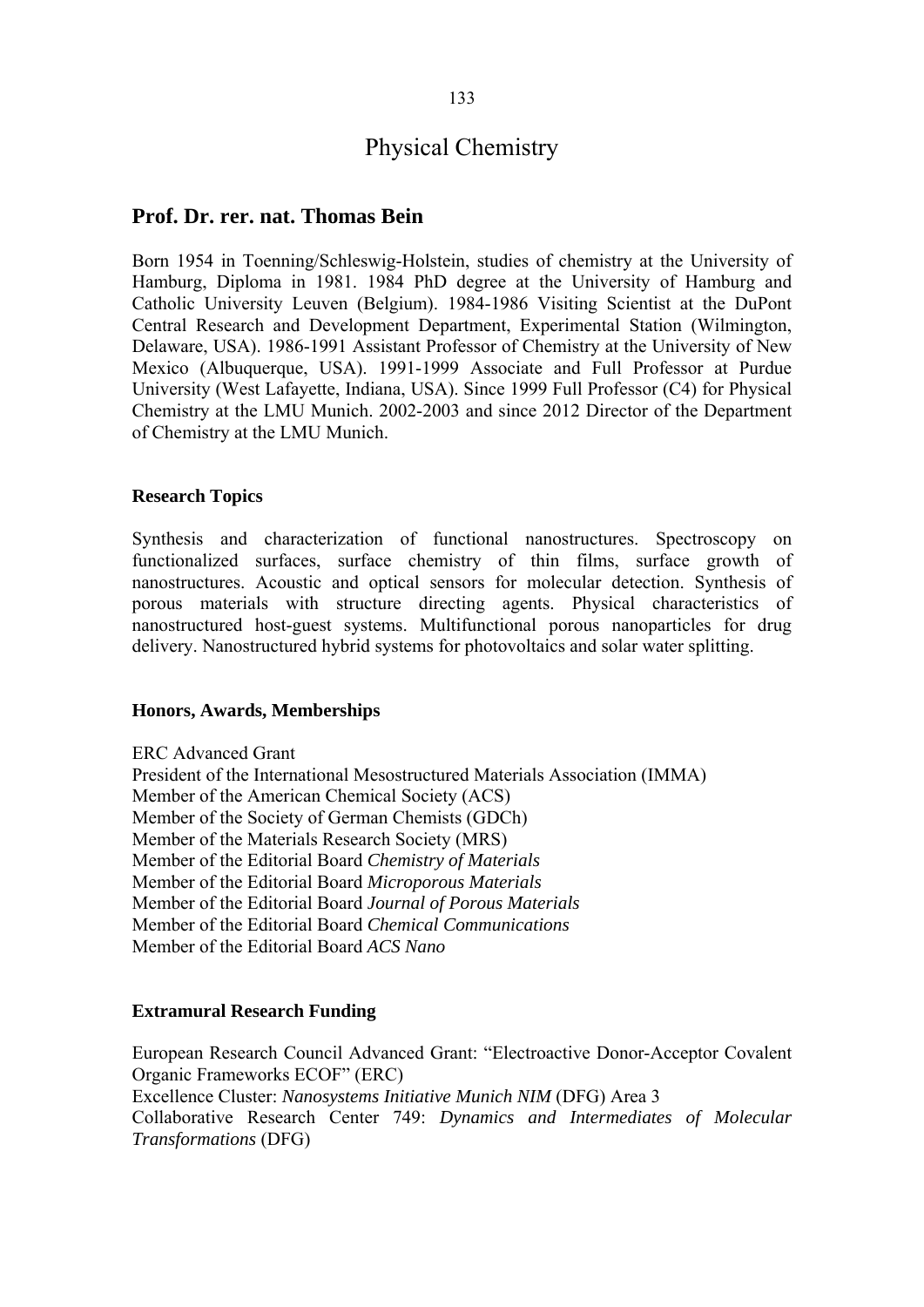Collaborative Research Center 1032: *Nanoagents for Spatiotemporal Control of Molecular and Cellular Reactions* (DFG)

Priority Program SPP 1362: *Porous Metal-Organic Frameworks* (DFG)

Priority Program SPP 1613: *Regeneratively produced fuels by light driven water splitting: Investigation of involved elementary processes and perspectives of technological implementation* (DFG)

Joint Research Project: *Solar Technologies Go Hybrid* (Bavarian Ministry for Science, Research and Arts)

Project Network: *Environmentally Friendly Contributions of Nanotechnology towards Sustainable Energy Conversion* (Bavarian Ministry for Environment and Consumer Protection)

## **Publications – Scientific Papers**

2013

Dobay, M. P.; Schmidt, A.; Mendoza, E.; Bein, T.; Raedler, J. O., Cell Type Determines the Light-Induced Endosomal Escape Kinetics of Multifunctional Mesoporous Silica Nanoparticles. *Nano Letters* **2013,** *13* (3), 1047-1052.

Dogru, M.; Handloser, M.; Auras, F.; Kunz, T.; Medina, D.; Hartschuh, A.; Knochel, P.; Bein, T., A Photoconductive Thienothiophene-Based Covalent Organic Framework Showing Charge Transfer Towards Included Fullerene. *Angewandte Chemie-International Edition* **2013,** *52* (10), 2920-2924.

Dogru, M.; Sonnauer, A.; Zimdars, S.; Doeblinger, M.; Knochel, P.; Bein, T., Facile synthesis of a mesoporous benzothiadiazole-COF based on a transesterification process. *CrystEngComm* **2013,** *15* (8), 1500-1502.

Hinterholzinger Florian, M.; Ruhle, B.; Wuttke, S.; Karaghiosoff, K.; Bein, T., Highly sensitive and selective fluoride detection in water through fluorophore release from a metal-organic framework. *Sci. Rep.* **2013,** *3*, 2562.

Li, Y.; Auras, F.; Loebermann, F.; Doeblinger, M.; Schuster, J.; Peter, L.; Trauner, D.; Bein, T., A Photoactive Porphyrin-Based Periodic Mesoporous Organosilica Thin Film. *Journal of the American Chemical Society* **2013,** *135* (49), 18513-18519.

Mackowiak, S. A.; Schmidt, A.; Weiss, V.; Argyo, C.; von Schirnding, C.; Bein, T.; Braeuchle, C., Targeted Drug Delivery in Cancer Cells with Red-Light Photoactivated Mesoporous Silica Nanoparticles. *Nano Letters* **2013,** *13* (6), 2576-2583.

Margulis, G. Y.; Lim, B.; Hardin, B. E.; Unger, E. L.; Yum, J.-H.; Feckl, J. M.; Fattakhova-Rohlfing, D.; Bein, T.; Graetzel, M.; Sellinger, A.; McGehee, M. D., Highly soluble energy relay dyes for dye-sensitized solar cells. *Physical Chemistry Chemical Physics* **2013,** *15* (27), 11306-11312.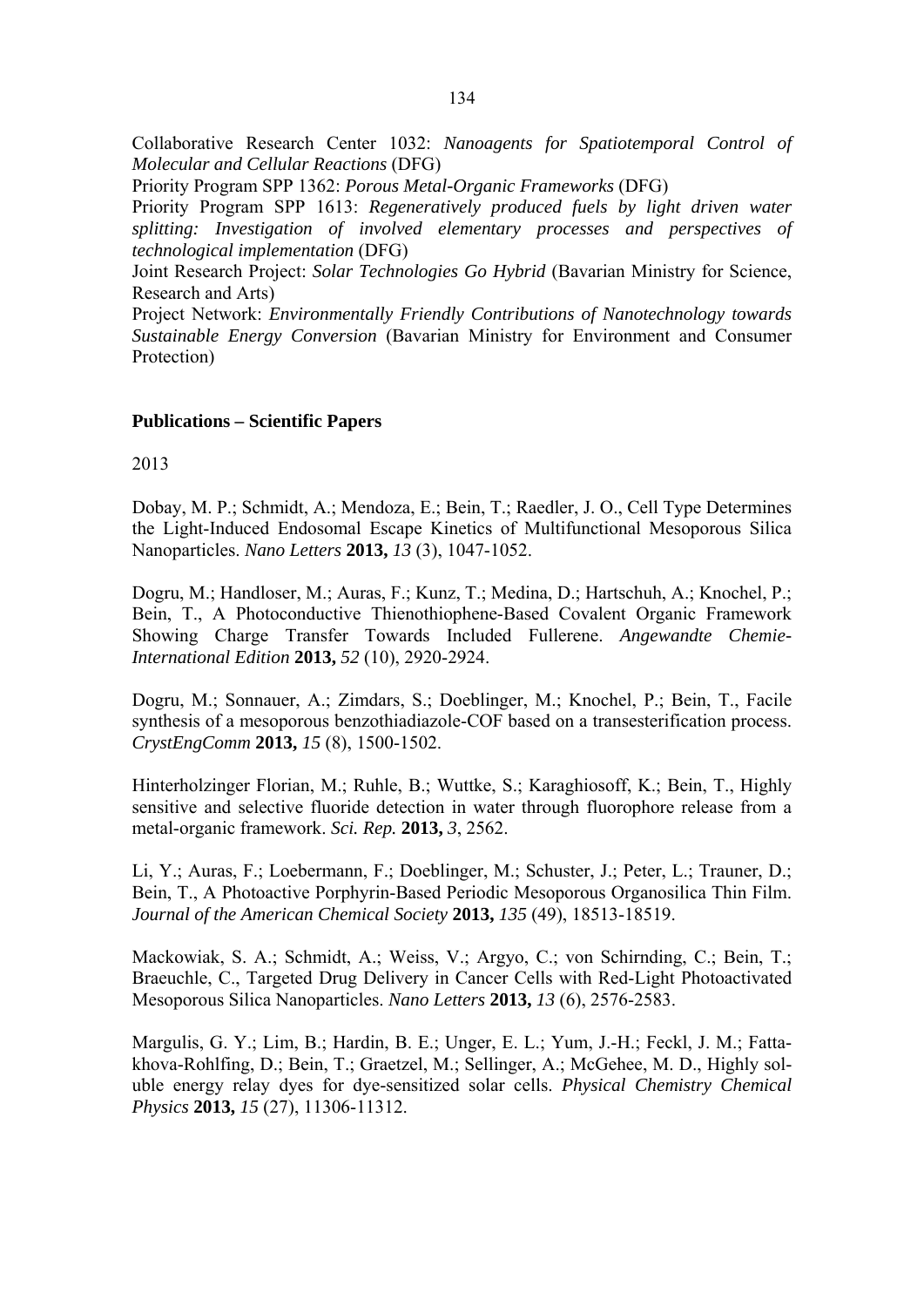Moeller, K.; Bein, T., Mesoporosity - a new dimension for zeolites. *Chemical Society Reviews* **2013,** *42* (9), 3689-3707.

Moeller, K.; Bein, T., Chapter 7.11 - Mesoporous Zeolitic Materials. In *Comprehensive Inorganic Chemistry II (Second Edition)*, Reedijk, J.; Poeppelmeier, K., Eds. Elsevier: Amsterdam, 2013; pp 247-285.

Nemec, H.; Zajac, V.; Rychetsky, I.; Fattakhova-Rohlfing, D.; Mandlmeier, B.; Bein, T.; Mics, Z.; Kuzel, P., Charge transport in  $TiO<sub>2</sub>$  films with complex percolation pathways investigated by time-resolved terahertz spectroscopy. *IEEE Transactions on Terahertz Science and Technology* **2013,** *3* (3), 302-313.

Rivera, V. F.; Auras, F.; Motto, P.; Stassi, S.; Canavese, G.; Celasco, E.; Bein, T.; Onida, B.; Cauda, V., Length-Dependent Charge Generation from Vertical Arrays of High-Aspect-Ratio ZnO Nanowires. *Chemistry - A European Journal* **2013,** *19* (43), 14665- 14674.

Ruehle, B.; Davies, M.; Bein, T.; Braeuchle, C., Fluorescence Microscopy Studies of Porous Silica Materials. *Zeitschrift Fur Naturforschung Section B - a Journal of Chemical Sciences* **2013,** *68* (5-6), 423-444.

Torrano Adriano, A.; Blechinger, J.; Osseforth, C.; Argyo, C.; Reller, A.; Bein, T.; Michaelis, J.; Brauchle, C., A fast analysis method to quantify nanoparticle uptake on a single cell level. *Nanomedicine (London, England)* **2013**.

## 2012

Argyo, C.; Cauda, V.; Engelke, H.; Raedler, J.; Bein, G.; Bein, T., Heparin-Coated Colloidal Mesoporous Silica Nanoparticles Efficiently Bind to Antithrombin as an Anticoagulant Drug-Delivery System. *Chemistry - a European Journal* **2012,** *18* (2), 428-432.

Bein, T.; Lamb, D. C.; Michaelis, J., A Man for Single Molecules. *ChemPhysChem*  **2012,** *13* (4), 883-884.

Cauda, V.; Torre, B.; Falqui, A.; Canavese, G.; Stassi, S.; Bein, T.; Pizzi, M., Confinement in Oriented Mesopores Induces Piezoelectric Behavior of Polymeric Nanowires. *Chemistry of Materials* **2012,** *24* (21), 4215-4221.

Dienstmaier, J. F.; Medina, D. D.; Dogru, M.; Knochel, P.; Bein, T.; Heckl, W. M.; Lackinger, M., Isoreticular Two-Dimensional Covalent Organic Frameworks Synthesized by On-Surface Condensation of Diboronic Acids. *ACS Nano* **2012,** *6* (8), 7234- 7242.

Eng-Poh, N.; Chateigner, D.; Bein, T.; Valtchev, V.; Mintova, S., Capturing Ultrasmall EMT Zeolite from Template-Free Systems. *Science* **2012,** *335* (6064), 70-73.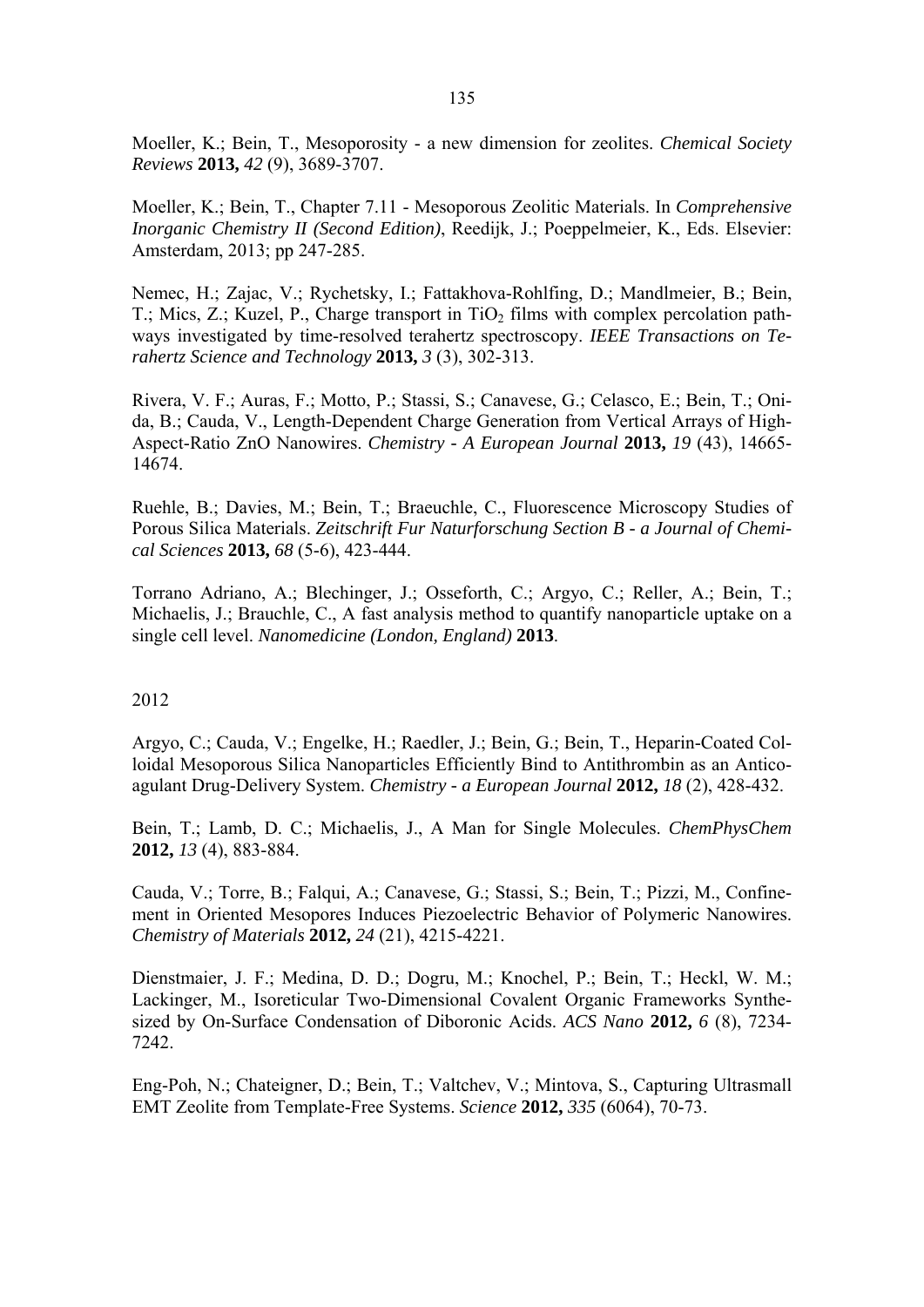Feckl, J. M.; Fominykh, K.; Doeblinger, M.; Fattakhova-Rohlfing, D.; Bein, T., Nanoscale Porous Framework of Lithium Titanate for Ultrafast Lithium Insertion. *Angewandte Chemie-International Edition* **2012,** *51* (30), 7459-7463.

Feil, F.; Cauda, V.; Bein, T.; Braeuchle, C., Direct Visualization of Dye and Oligonucleotide Diffusion in Silica Filaments with Collinear Mesopores. *Nano Letters* **2012,** *12* (3), 1354-1361.

Fried, D. I.; Schlossbauer, A.; Bein, T., Immobilizing glycopyranose on mesoporous silica via "click-chemistry" for borate adsorption. *Microporous and Mesoporous Materials* **2012,** *147* (1), 5-9.

Hinterholzinger, F. M.; Ranft, A.; Feckl, J. M.; Ruehle, B.; Bein, T.; Lotsch, B. V., One-dimensional metal-organic framework photonic crystals used as platforms for vapor sorption. *Journal of Materials Chemistry* **2012,** *22* (20), 10356-10362.

Hinterholzinger, F. M.; Wuttke, S.; Roy, P.; Preusse, T.; Schaate, A.; Behrens, P.; Godt, A.; Bein, T., Highly oriented surface-growth and covalent dye labeling of mesoporous metal-organic frameworks. *Dalton Transactions* **2012,** *41* (14), 3899-3901.

Lebold, T.; Schlossbauer, A.; Schneider, K.; Schermelleh, L.; Leonhardt, H.; Bein, T.; Braeuchle, C., Controlling The Mobility Of Oligonucleotides In The Nanochannels Of Mesoporous Silica. *Advanced Functional Materials* **2012,** *22* (1), 106-112.

Liu, Y.; Stefanic, G.; Rathousky, J.; Hayden, O.; Bein, T.; Fattakhova-Rohlfing, D., Assembly of mesoporous indium tin oxide electrodes from nano-hydroxide building blocks. *Chemical Science* **2012,** *3* (7), 2367-2374.

Moeller, K.; Yilmaz, B.; Mueller, U.; Bein, T., Nanofusion: Mesoporous Zeolites Made Easy. *Chemistry - a European Journal* **2012,** *18* (25), 7671-7674.

Ruehle, B.; Davies, M.; Lebold, T.; Braeuchle, C.; Bein, T., Highly Oriented Mesoporous Silica Channels Synthesized in Microgrooves and Visualized with Single-Molecule Diffusion. *ACS Nano* **2012,** *6* (3), 1948-1960.

Schlossbauer, A.; Sauer, A. M.; Cauda, V.; Schmidt, A.; Engelke, H.; Rothbauer, U.; Zolghadr, K.; Leonhardt, H.; Braeuchle, C.; Bein, T., Cascaded Photoinduced Drug Delivery to Cells from Multifunctional Core-Shell Mesoporous Silica. *Advanced Healthcare Materials* **2012,** *1* (3), 316-320.

Schuster, J.; He, G.; Mandlmeier, B.; Yim, T.; Lee, K. T.; Bein, T.; Nazar, L. F., Spherical Ordered Mesoporous Carbon Nanoparticles with High Porosity for Lithium-Sulfur Batteries. *Angewandte Chemie-International Edition* **2012,** *51* (15), 3591-3595.

Schuster, J.; Koehn, R.; Doeblinger, M.; Keilbach, A.; Amenitsch, H.; Bein, T., In Situ SAXS Study on a New Mechanism for Mesostructure Formation of Ordered Mesoporous Carbons: Thermally Induced Self-Assembly. *Journal of the American Chemical Society* **2012,** *134* (27), 11136-11145.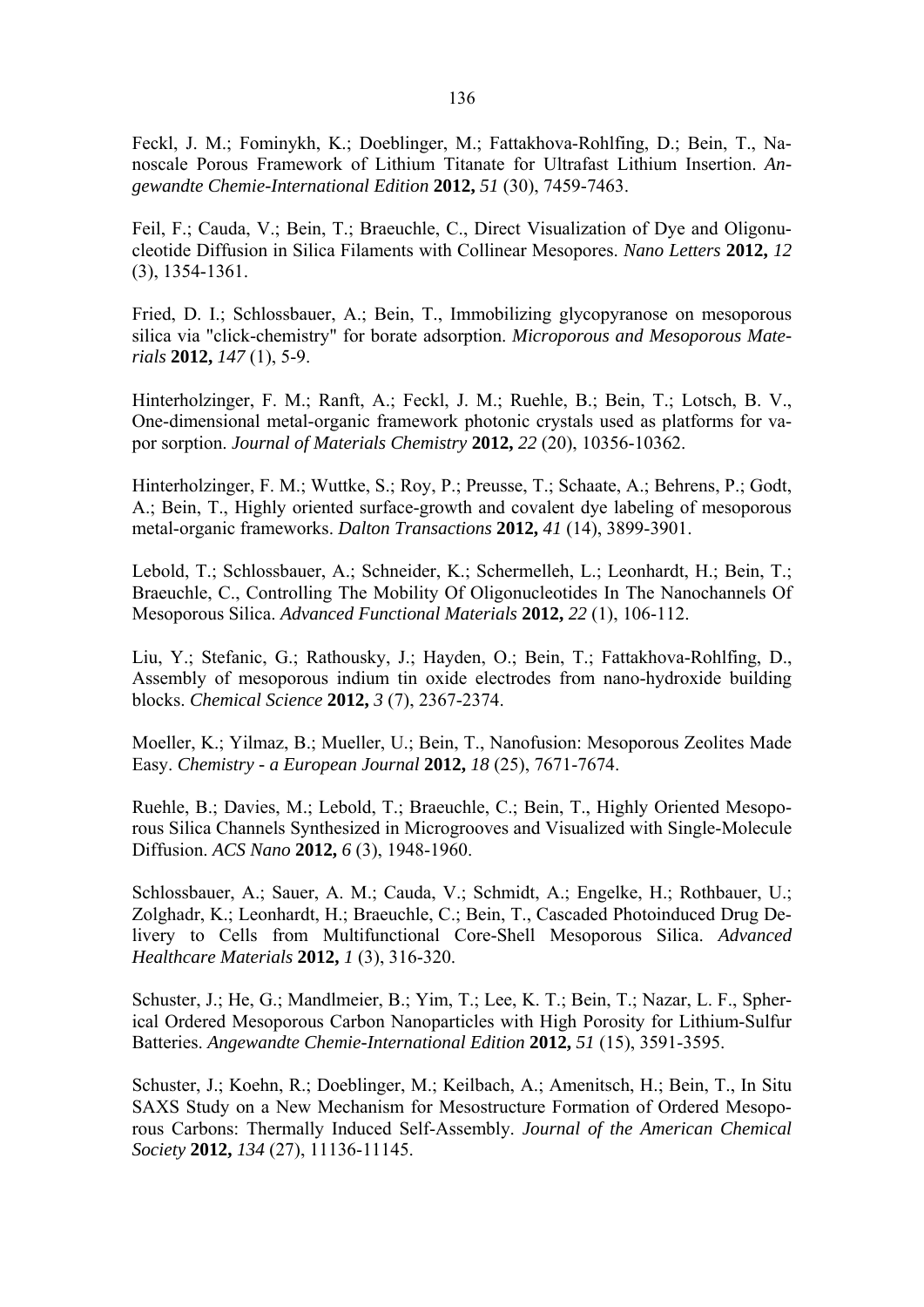Szeifert, J. M.; Fattakhova-Rohlfing, D.; Rathousky, J.; Bein, T., Multilayered High Surface Area "Brick and Mortar" Mesoporous Titania Films as Efficient Anodes in Dye-Sensitized Solar Cells. *Chemistry of Materials* **2012,** *24* (4), 659-663.

Wochnik, A. S.; Heinzl, C.; Auras, F.; Bein, T.; Scheu, C., Synthesis and characterization of CuInS<sub>2</sub> thin film structures. *Journal of Materials Science* 2012, 47 (4), 1669-1676.

Zuerner, A.; Doeblinger, M.; Cauda, V.; Wei, R.; Bein, T., Discrete tomography of demanding samples based on a modified SIRT algorithm. *Ultramicroscopy* **2012,** *115*, 41-49.

#### **Publications by other group members**

Enhanced Luminescence Properties of InAs-InAsP Core-Shell Nanowires. J. Treu, M. Bormann, H. Schmeiduch, M. Döblinger, S. Morkötter, S. Matich, P. Wiecha, K. Saller, B. Mayer, M. Bichler, M.-C. Amann, J. J. Finley, G. Abstreiter, and G. Koblmüller, Nano Lett. 13 (2013) 6070-6077.

High Mobility One- and Two-Dimensional Electron Systems in Nanowire-Based Quantum Heterostructures. S. Fun, M. Royo, I. Zardo, D. Rudolph, S. Morkötter, B. Mayer, J. Becker, A. Bechtol, S. Matich, M. Döblinger, M. Bichler, G. Koblmüller, J. J. Finley, A. Bertoni, G. Goldoni, and G. Abstreiter, Nano Lett. 13 (2013) 6189-6196.

Evidence of amorphous interdiffusion layer in heavy ion irradiated U-8wt%Mo/Al interfaces. H.Y. Chiang, T. Zweifel, H. Palancher, A. Bonnin, L. Beck, P. Weiser, M. Döblinger, C. Sabathier, R. Jungwirth, W. Petry, J. Nucl. Mat. 440 (2013) 117-123.

Laterally self-ordered silicon-germanium islands with optimized confinement properties. T. Zabel, N. Sircar, N. Hauke, J. Zweck, M. Döblinger, M. Kaniber, J.J. Finley, G. Abstreiter, Y. Arakawa, D. Bougeard, Appl. Phys. Lett. 103 (2013) 063105.

Quantification of Nanoscale Silver Particles Removal and Release from Municipal Wastewater Treatment Plants in Germany. L. Li, G. Hartmann, M. Döblinger, M. Schuster, Environ. Sci. Technol. 13 (2013) 7317-7323.

Role of microstructure on optical properties in high-uniformity In1-xGaxAs nanowire arrays: Evidence of a wider wurtzite band gap. S. Morkötter, S. Funk, M. Liang, M. Döblinger, S. Hertenberger, J. Treu, D. Rudolph, A. Yadav, J. Becker, M. Bichler, G. Scarpa, P. Lugli, I. Zardo, J.J. Finley, G. Abstreiter, G. Koblmüller, Phys. Rev. B 87 (2013) 205303.

Spontaneous Alloy Composition Ordering in GaAs-AlGaAs Core-Shell Nanowires D. Rudolph, S. Funk, M. Döblinger, S. Morkötter, S. Hertenberger, L. Schweickert, J. Becker, S. Matich, M. Bichler, D. Spirkoska, I. Zardo, J.J. Finley, G. Abstreiter, G. Koblmüller, Nano Lett. 13 (2013) 1522-1527.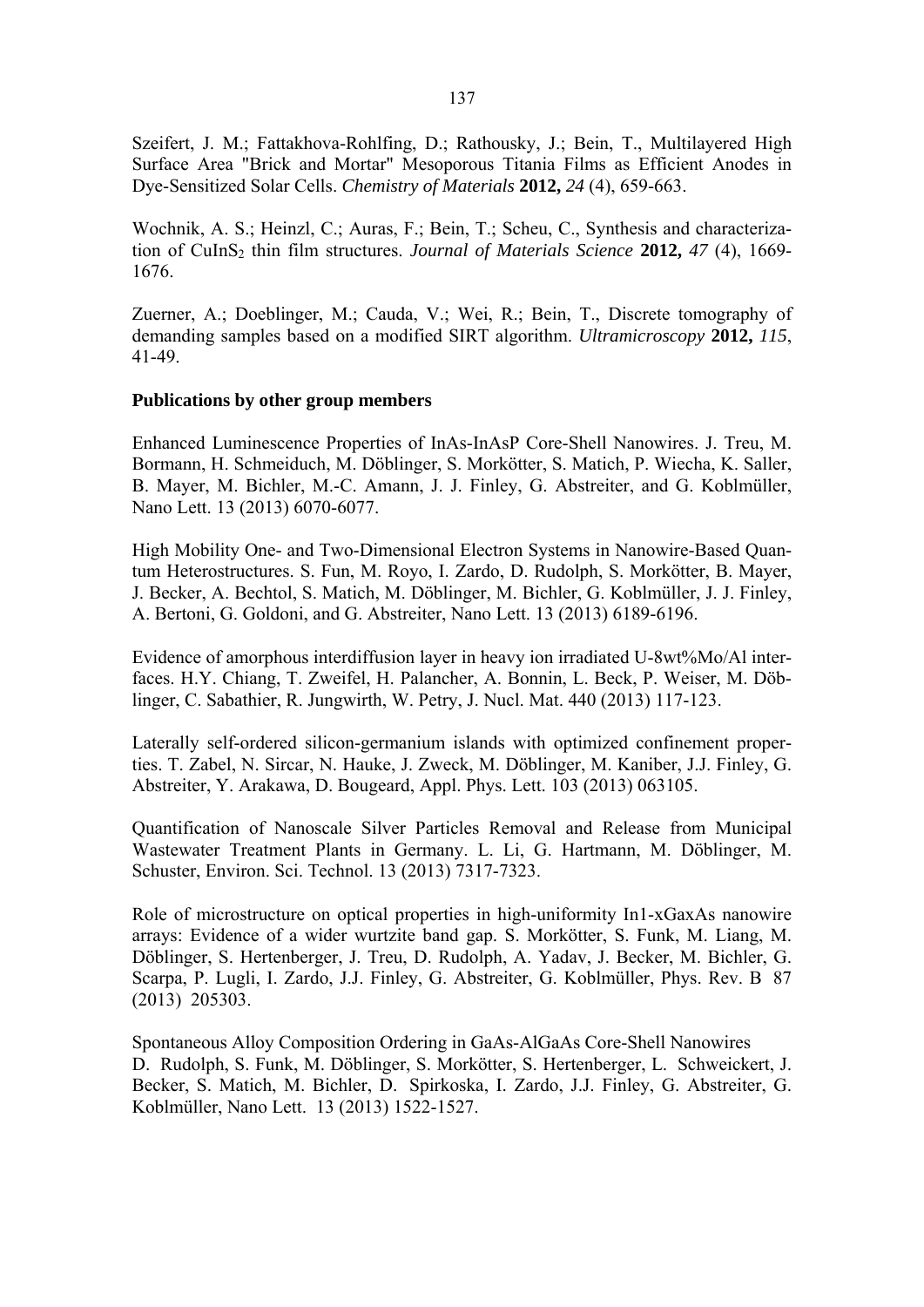Cluster size effects in the photocatalytic hydrogen evolution reaction. F. Schweinberger, M.J. Berr, M. Döblinger, C. Wolff, K.E. Sanwald, A.S. Crampton, C.J. Ridge, F. Jäckel, J. Feldmann, M. Tschurl, U. Heiz, J. Am. Chem. Soc. 135 (2013) 13262-13265.

Size-selected sub-nanometer cluster catalysts on semiconductor nanocrystal films for atomic scale insight into photocatalysis. M. Berr, F. Schweinberger, M. Döblinger, K. Sanwald, C. Wolff, J. Breimeier, A. Crampton, C. Ridge, M. Tschurl, U. Heiz, F. Jäckel, J. Feldmann, Nano Lett. 12 (2012) 5903-5906.

Diameter dependent optical emission properties of InAs nanowires grown on Si. G. Koblmüller, K. Vizbaras, S. Hertenberger, S. Bolte, D. Rudolph, J. Becker, M. Döblinger, M.-C. Amann, J. J. Finley, and G. Abstreiter, Appl. Phys. Lett. 101 (2012) 043116.

High compositional homogeneity in In-rich InGaAs nanowire arrays on nanoimprinted SiO2/Si (111). S. Hertenberger , S. Funk , K. Vizbaras , A. Yadav , D. Rudolph , J. Becker , S.Bolte , M. Döblinger , M. Bichler , G. Scarpa , P. Lugli , I. Zardo , J. J. Finley , M.-C. Amann , G. Abstreiter, Appl. Phys. Lett. 101 (2012) 043116.

Successive Spray Deposition of P3HT/PCBM Organic Photoactive Layers: Material Composition and Device Characteristics. A. Abdellah, K. Singh Virdi, R. Meier, M. Döblinger, P. Müller-Buschbaum, C. Scheu, P. Lugli, and G. Scarpa, Adv. Funct. Mater. 22 (2012) 4078–4086.

The layered tellurides  $39R-M0.067Sb0.667Te0.266$  (M = Ge, Sn): element distribution and thermoelectric properties. M. N. Schneider, F. Fahrnbauer, T. Rosenthal, M. Döblinger, C. Stiewe and O. Oeckler, Chem. Eur. J. 18 (2012) 1209 – 1218.

Silica-Iron Oxide Magnetic Nanoparticles Modified for Gene Delivery: A Search for Optimum and Quantitative Criteria. O. Mykhaylyk, T. Sobisch, I. Almstätter, Y. Sanchez-Antequera, S. Brandt, M.Anton, M. Döblinger,D. Eberbeck, M. Settles, R. Braren, D. Lerche, C. Plank, Pharm. Res. 29 (2012) 1344-1365.

Dunn, H. K.; Peter, L. M.; Bingham, S. J.; Maluta, E.; Walker, A. B. *Journal of Physical Chemistry C* **2012**, *116*, 22063.

Gimenez, S.; Dunn, H. K.; Rodenas, P.; Fabregat-Santiago, F.; Miralles, S. G.; Barea, E. M.; Trevisan, R.; Guerrero, A.; Bisquert, J.*Journal of Electroanalytical Chemistry* **2012**, *668*, 119.

J. F. Dienstmaier, D. D. Medina, M. Dogru, P. Knochel, T. Bein, W. M. Heckl, M. Lackinger, Isoreticular two-dimensional covalent organic frameworks synthesized by on-surface condensation of diboronic acids, *ACS Nano* **2012**, *6*, 7234-7242.

#### **Other Activities**

Co-founder and Board Member of NanoScape AG, Area Coordinator of NIM Research Cluster (Nanosystems Initiative Munich), Board Member of the Center for NanoScience Munich (CeNS), Coordinator of the Master Program "Advanced Materials Science" (AMS).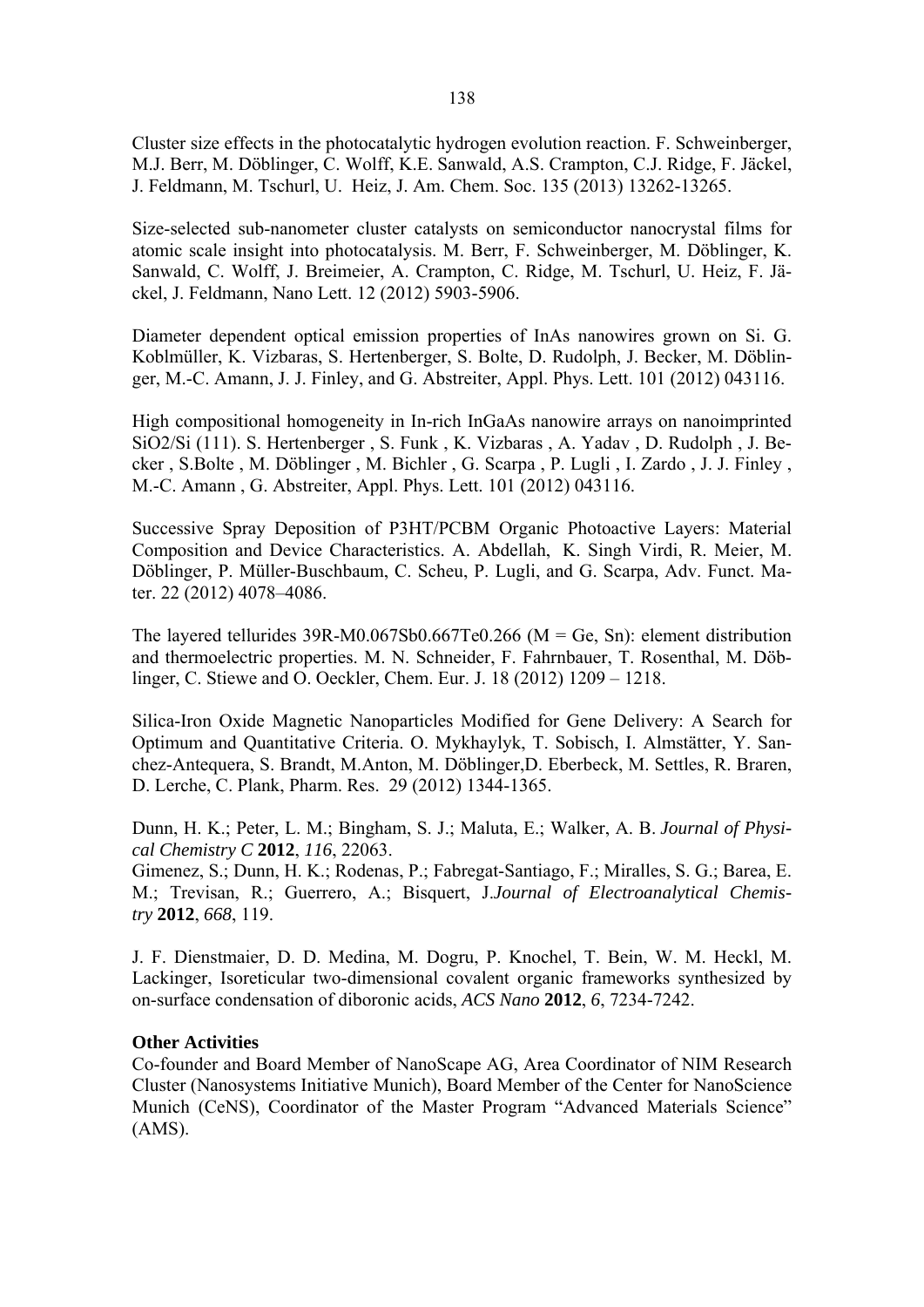## Physical Chemistry

## **Prof. Dr. rer. nat. Christoph Bräuchle**

Born 1947 in Metzingen/Württemberg, study of chemistry and physics at TU Berlin and at Univ. Tübingen, 1973 diploma in chemistry, 1978 PhD degree in Physical Chemistry at LMU Munich, 1979/80 Postdoctoral fellow at IBM Research San José (USA), 1982 habilitation, 1984 C2-professor at LMU Munich, 1986 call C3-professorship Physical Chemistry Univ. Mainz, 1986 call C4-professorship Physical Chemistry TU Berlin, 1988 call C4-professorship Physical Chemistry LMU Munich, 1994 call C4 professorship Physical Chemistry, Director NMI/Univ. Tübingen, 1992 guest professorship at Univ. of California, Los Angeles (USA), 1994 guest professorship at Univ. Paris (France), 1993-1997 Vice Dean and Dean of the Faculty for Chemistry and Pharmacy, 1998-2000 member of the senate, LMU Munich, 2000-2006 Head of the Center for Nanoscience (CeNS) at LMU Munich, 2004/2005 Chairman of the Department of Chemistry, LMU Munich, 2004-2012 Speaker and Vice Speaker of the International Elite Graduate School "Nano-Bio-Technology", 2006-2012 coordinator in the Excellence Clusters "Nanosystems Initiative Munich" (NIM) and "Center for Integrated Protein Science" (CIPSM), 2008-2012 Member of the DFG Review Board for Science (Physical Chemistry).

## **Research Topics**

*Fluorescence live cell imaging and single virus tracing:* observation of the infection pathway of a single virus into a living cell and production (self-assembly and budding) of viruses in infected cells for HIV and Herpes

*Dynamics of single molecules in nanoporous systems:* mechanistical studies of translation, rotation, adsorption and spectral diffusion of single molecules in mesoporous silica structures and other nanoporous systems

*Development of smart drug delivery systems/nanomedicine:* drug delivery with mesoporous silica nanoparticles, polyplexes and lipoplexes/targeting, controlled release and depot effect, live cell imaging of uptake and trafficking in living cells

*Nanoparticles and human health:* live cell imaging of uptake and trafficking of nanoparticles  $(SiO_2, TiO_2, ZnO, CeO, Pt$  etc.) in endothelial cells in an artificial blood circulation model and toxicity measurements.

#### **Honors, Awards, Memberships**

Elected Member of the Bavarian Academy of Sciences Elected Member of the Academia Europaea Board of Trustees of "Deutsches Museum Munich" Member of the Editorial Board *ChemPhysChem – A European Journal of Chemical Physics and Physical Chemistry* Gesellschaft Deutscher Chemiker Deutsche Physikalische Gesellschaft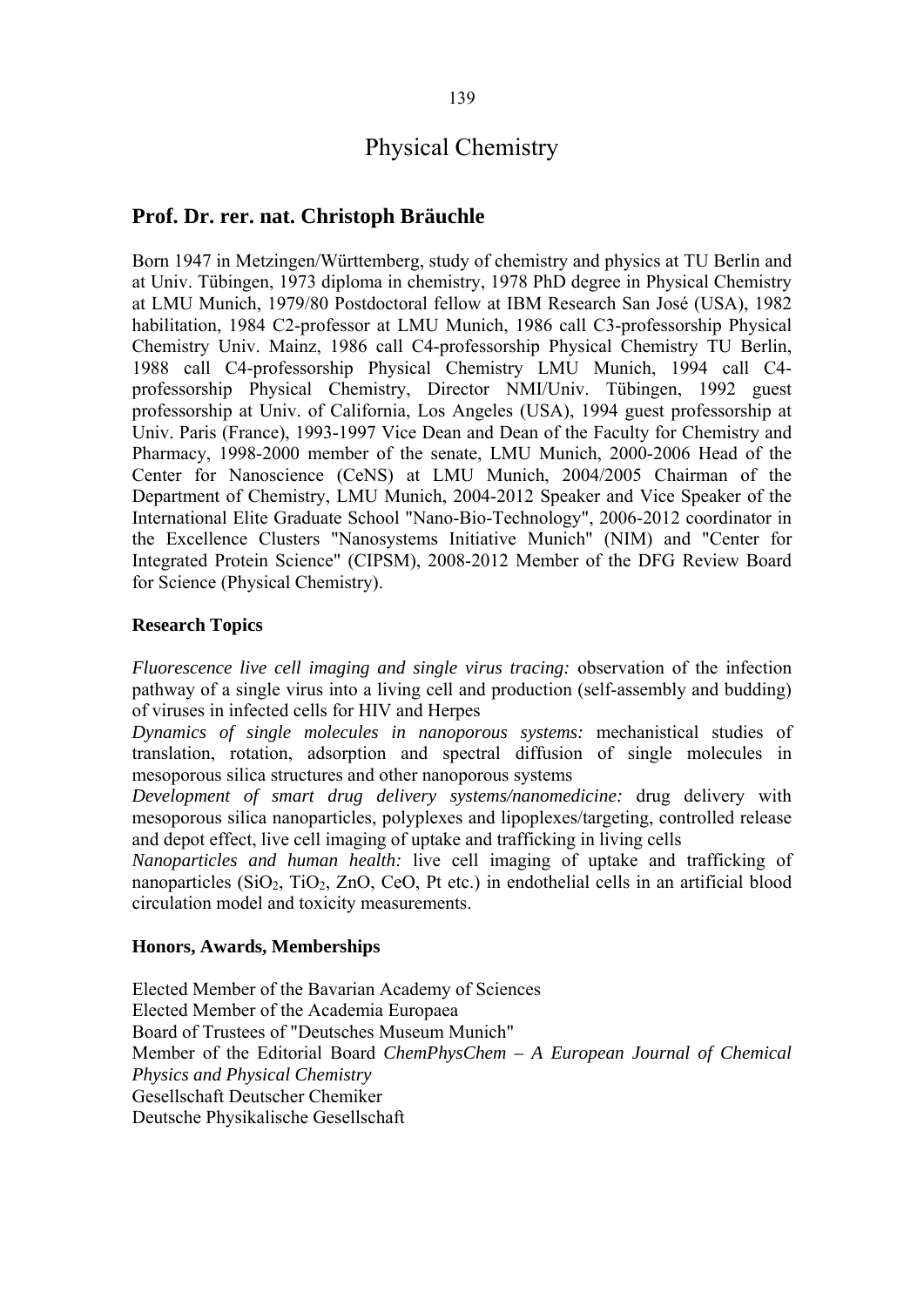Deutsche Bunsen-Gesellschaft American Chemical Society American Physical Society Materials Research Society Biophysical Society

### **Extramural Research Funding**

Excellence Cluster "Nanosystems Initiative Munich" (DFG and the Federal Ministry of Education and Research)

Excellence Cluster "Center for Integrated Protein Science Munich" (DFG and the Federal Ministry of Education and Research)

Third-party funds "Visualization of EPO-Receptor Interaction in Living Cells - A Feasibility Study" (Roche)

Third-party funds "Siloxane Single Molecule Force Spectroscopy" (Wacker-Chemie)

Priority Program 1313 (German Research Council) "Biological Responses to Nanoscale Particles"

Subsidies from Fonds der Chemischen Industrie

#### **Publications – Scientific Papers**

2013

Strobel C, Torrano AA, Herrmann R, Malissek M, Bräuchle C, Reller A, Treuel L, Hilger I. Effects of the physicochemical properties of titanium dioxide nanoparticles, commonly used as sun protection agents, on microvascular endothelial cells. J. Nanopart. Res. 2013 Dec 4, DOI 10.1007/s11051-013-2130-3

Lächelt U, Kos P, Mickler FM, Herrmann A, Salcher EE, Rödl W, Badgujar N, Bräuchle C, Wagner E. Fine-tuning of proton sponges by precise diaminoethanes and histidines in pDNA polyplexes. Nanomedicine 2013 Jul 25, DOI: 10.1016/j.nano.2013.07.008

Argyo C, Weiß V, Bräuchle C, Bein T. Multifunctional Mesoporous Silica Nanoparticles as a Universal Platform for Drug Delivery. Chem. Mater. 2013 Oct 3, DOI: 10.1021/cm402592t

Torrano AA, Blechinger J, Bräuchle C. Trafficking and Intracellular Distribution of Nanoparticles (subchapter 6.4 of Chapter 6: "Biological Responses to Nanomaterials"), in: *Safety Aspects of Engineered Nanomaterials* (Editors: Luther W, Zweck A). Pan Stanford Publishing Pte. Ltd. 2013, 175-80.

Rühle B, Davies M, Bein T, Bräuchle C. Fluorescence Microscopy Studies of Porous Silica Materials. Z. Naturforsch. 2013 Jul 2;68b:423 – 44.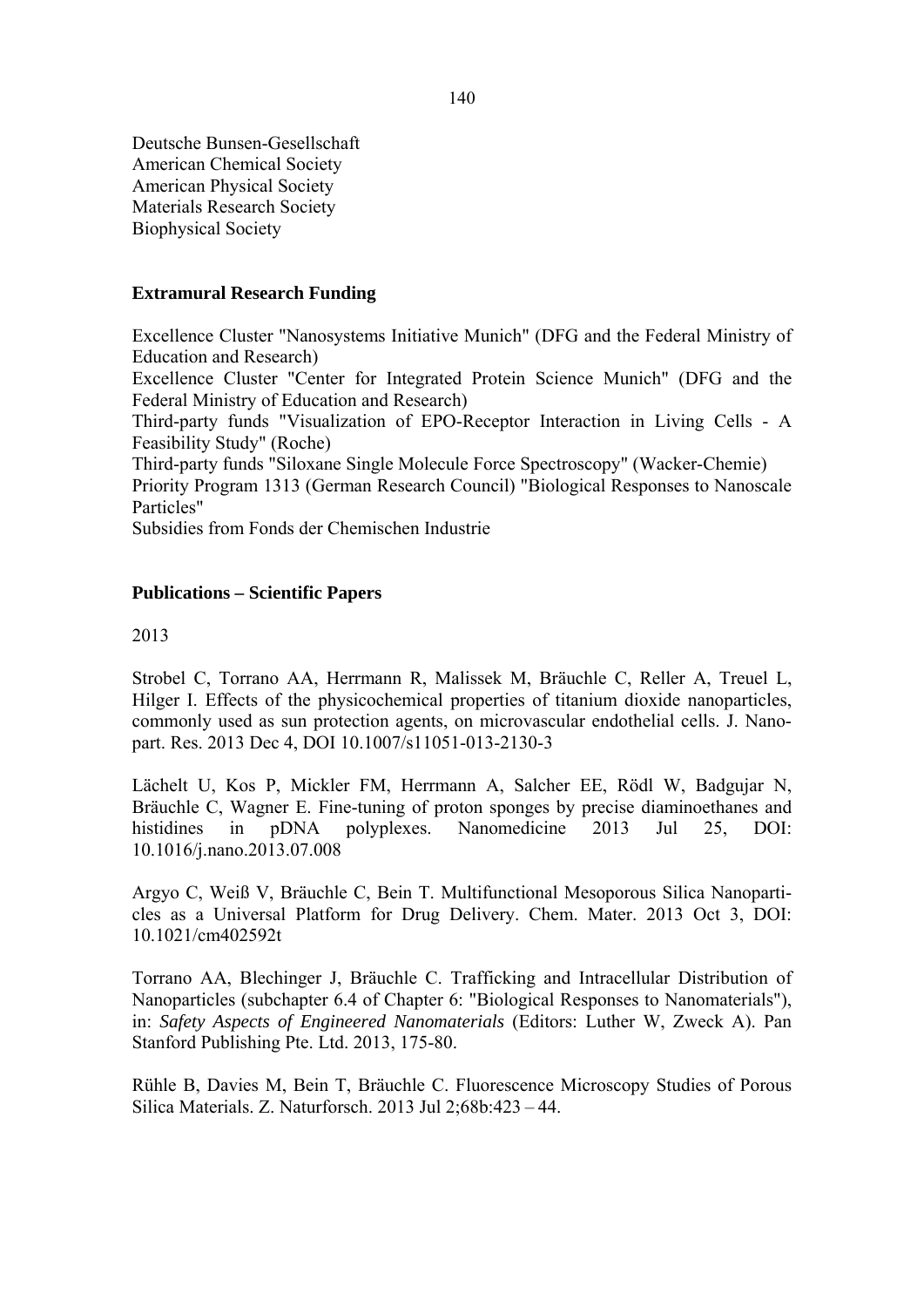Mackowiak SA, Schmidt A, Weiss V, Argyo C, von Schirnding C, Bein T, Bräuchle C. Targeted Drug Delivery in Cancer Cells with Red Light Photoactivated Mesoporous Silica Nanoparticles. Nano Letters 2013 Jun 12;13(6):2576–83.

Blechinger J, Bauer AT, Torrano AA, Gorzelanny C, Bräuchle C, Schneider SW. Uptake Kinetics and Nanotoxicity of Silica Nanoparticles are Cell Type Dependent. Small 2013 Dec 9 2012;9(23):3970-80. *This publication won the cover picture of the issue* 

Mackowiak S, Bräuchle C. Study of Single Molecule Dynamics in Mesoporous Systems, Glasses and Living Cells, in: *Nonequilibrium Statistical Physics of Small Systems: Fluctuation relations and beyond* (Editors: Klages R, Just W, Jarzynski C). Wiley-VCH Weinheim 2013, 393-414.

Torrano AA, Blechinger J, Osseforth C, Argyo C, Reller A, Bein T, Michaelis J, Bräuchle C. A fast analysis method to quantify nanoparticle uptake on a single cell level. Nanomedicine 2013 Nov 2012;8(11):1815–28.

2012

Albertazzi L, Mickler F, Pavan GM, Salomone F, Bardi G, Panniello M, Amir E, Kang T, Killops K, Bräuchle C, Amir R, Hawker C. Enhanced bioactivity of internally functionalized cationic dendrimers with PEG cores. Biomacromolecules 2012 Dec 10;13:4089−97.

Sax G, Feil F, Schulze S, Jung C, Bräuchle C, Winter G. Release pathways of interferon α2a molecules from lipid twin screw extrudates revealed by single molecule fluorescence microscopy. Journal of Controlled Release 2012 Sep 10:162:295–302.

Davies M, Wochnik A, Feil F, Jung C, Bräuchle C, Scheu C, Michaelis J. Synchronous Emission from Nanometric Silver Particles through Plasmonic Coupling on Silver Nanowires. ACS Nano 2012 Jul 24;6(7):6049–57.

Mickler FM, Möckl L, Ruthardt N, Ogris M, Wagner E, Bräuchle C. Tuning nanoparticle uptake: Live-cell imaging reveals two distinct endocytosis mechanisms mediated by natural and artificial EGFR targeting ligand. Nano Lett. 2012 Jul 11;12(7):3417–23.

Lebold T, Michaelis J, Bein T, Bräuchle C. Single Molecule Spectroscopy, in: *Characterization of Solid Materials and Heterogeneous Catalysts: From Structure to Surface Reactivity*, Vol. 1/2012 (Editors: Che M, Védrine JC). Wiley-VCH Verlag 2012, 585- 607.

Schloßbauer A, Sauer AM, Cauda V, Schmidt A, Engelke H, Rothbauer U, Zolghadr K, Leonhardt H, Bräuchle C, Bein T. Cascaded Photoinduced Drug Delivery to Cells from Multifunctional Core-Shell Mesoporous Silica, Advanced Healthcare Materials 2012 May;1(3):316–20.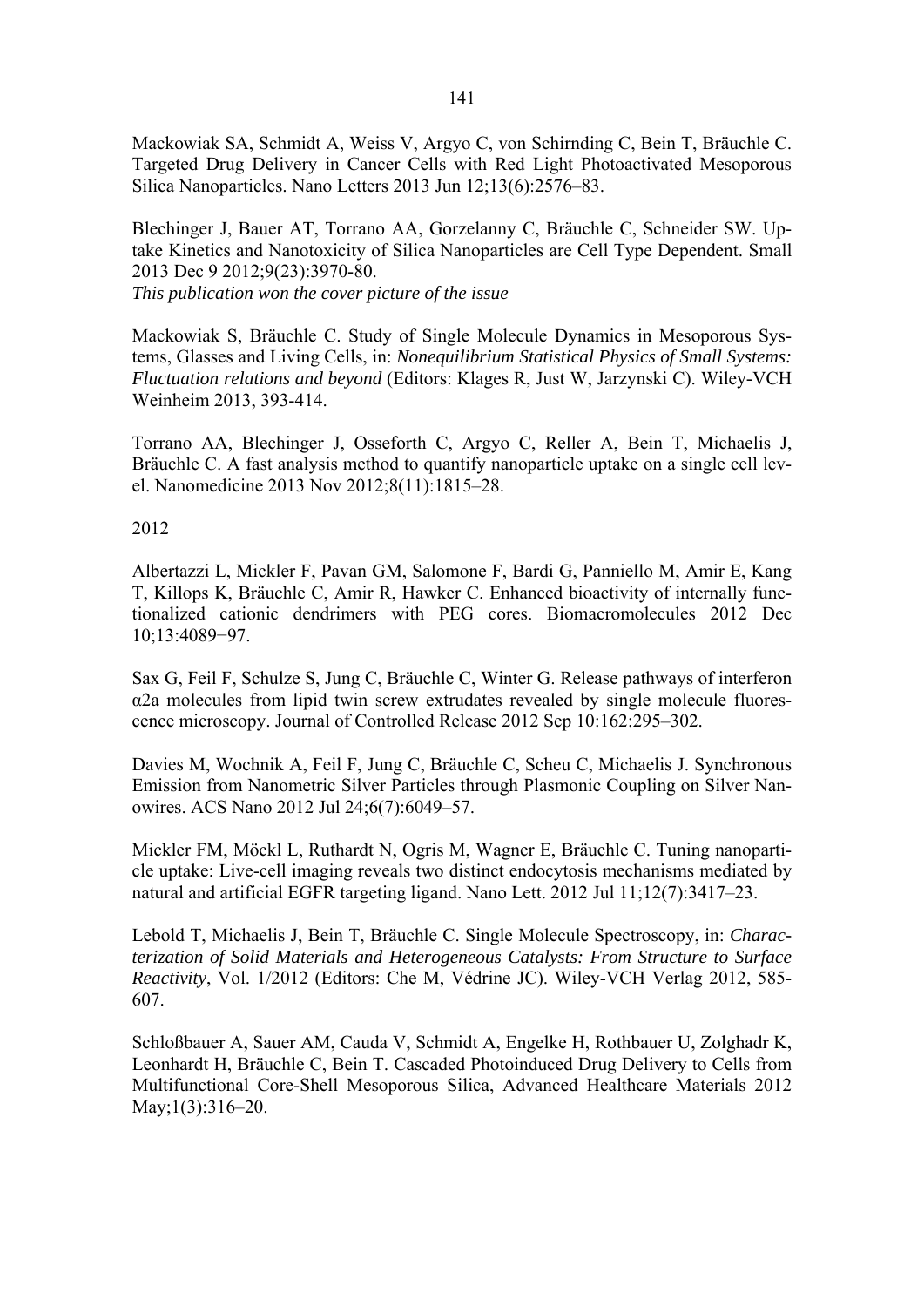Rühle B, Davies M, Lebold T, Bräuchle C, Bein T. Highly Oriented Mesoporous Silica Channels Synthesized in Microgrooves and Visualized with Single Molecule Diffusion. ACS Nano 2012 Mar 27;6(3):1948–60.

Feil F, Cauda V, Bein T, Bräuchle C. Direct Visualization of Dye and Oligonucleotide Diffusion in Silica Filaments with Collinear Mesopores. Nanoletters 2012 Mar 14;12(3):1354–61.

Feil F, Naumov S, Michaelis J, Valiullin R, Enke D, Kärger J, Bräuchle C. Singleparticle and ensemble diffusivities - Test of ergodicity. Angewandte Chemie 2012 Jan 27;124(5):1178-81. Angewandte Chemie Internat. Edition 2012 Jan 27:51(5) 1152-55. *This publication won the cover picture of the issue.* 

Lebold T, Schloßbauer A, Schneider K, Schermelleh L, Leonhardt H, Bein T, Bräuchle C. Controlling the mobility of oligonucleotides in the nanochannels of mesoporous silica. Advanced Functional Materials 2012 Jan 11;22(1):106-12. *This publication won the cover picture of the issue.*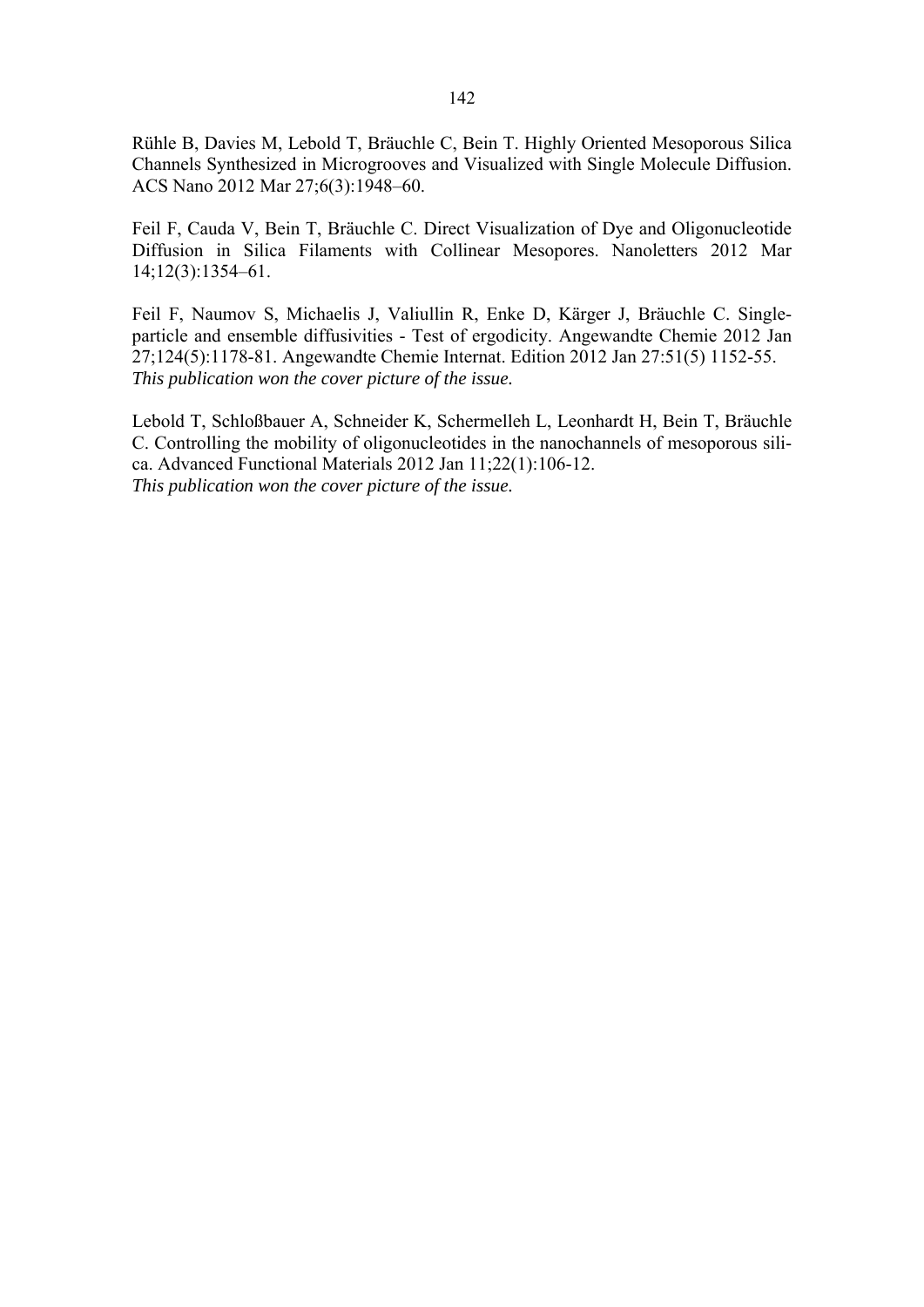## Physical Chemistry

## **Prof. Dr. rer. nat. Hubert Ebert**

Born 1955 in Ellwangen/Baden Württemberg, study of physics at Ludwig-Maximilians-University, Diploma 1982 at LMU Munich, PhD degree 1986 at LMU Munich (NMR Untersuchungen zur elektronischen Struktur metallischer Systeme – Theorie und Experiment), 1986-87 Postdoctoral fellow at University of Bristol, UK, 1987-93 Zentrale Forschung und Entwicklung, Siemens Erlangen, Habilitation 1990 LMU Munich (Hyperfeinwechselwirkung in komplexen Systemen und Einflüsse relativistischer Effekte auf die magnetischen und optischen Eigenschaften von magnetischen Festkörpern), since 1993 C3-professor LMU Munich.

#### **Research Topics**

Theoretical investigations on: hyperfine interaction in para- and ferromagnetic transition metal systems magneto-optical properties of transition metal compounds and layered systems magnetic X-ray dichroism phase stability of transition metal compounds transport properties of transition metal alloys properties of heterogeneous ferromagnet/semiconductor systems electronic structure of surfaces properties of free and deposited transition metal clusters photoemission of correlated solids

#### **Honors, Awards, Memberships**

Guest professor at the University of Osaka (2012) Guest professor at the University of Uppsala (2013) Deutsche Physikalische Gesellschaft.

#### **Extramural Research Funding**

Verbundprojekt Röntgenabsoptionsspektroskopie: Röntgenabsorptionsspektroskopie mit variabler Polarisation bei 30 mK. DESY 05K10WMA Verbundprojekt: 3D-Vielkanal Spindet: Entwicklung eines Vielkanal Vektor-

Spinpolarimeters für den Messplatz Phoenexs bei BESSY II, Teilprojekt 2. DESY 05K13WMA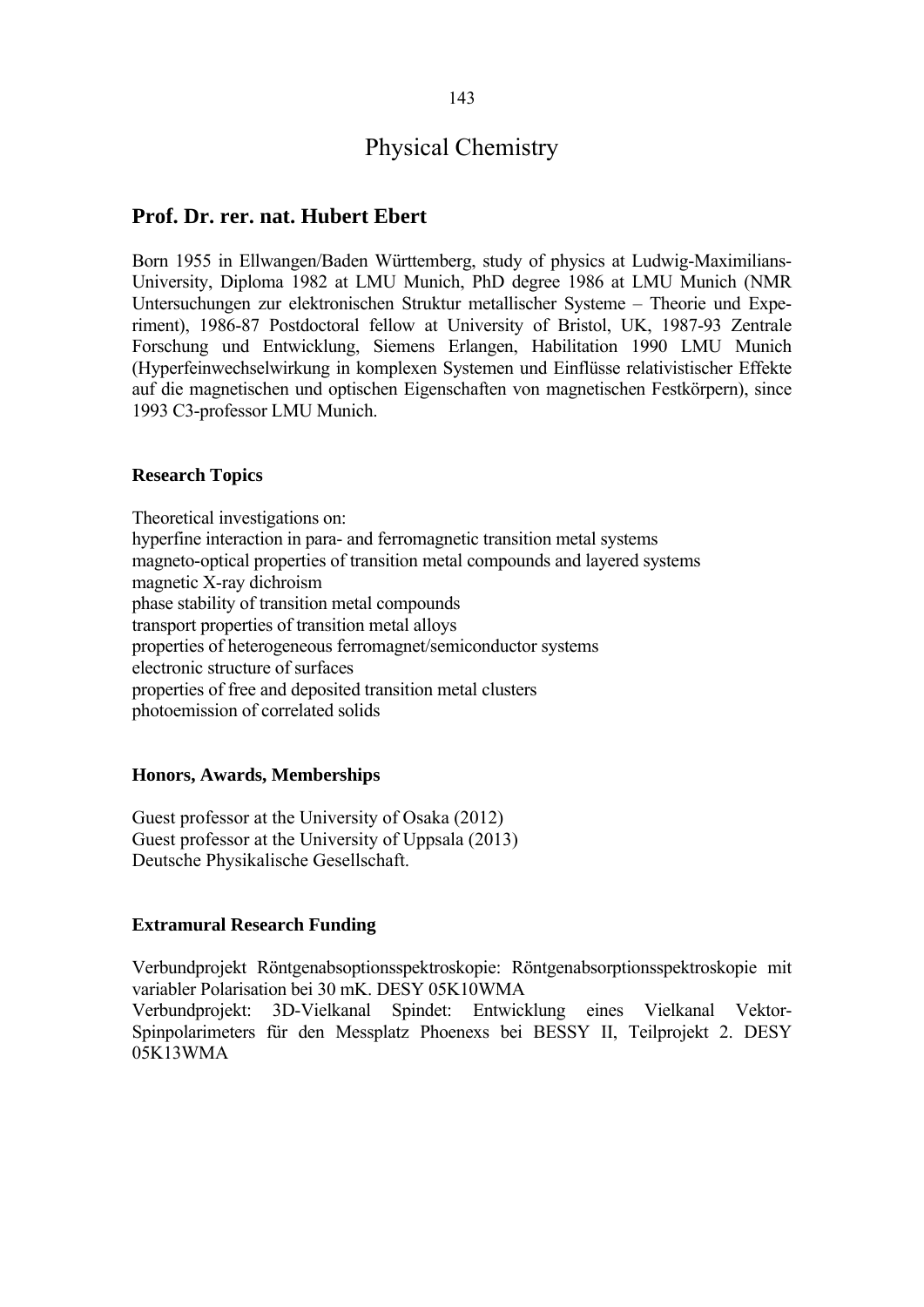Spin Polarisation in Heusler alloy based spintronics systems probed by SPINHAXPES. DFG EB 154/20-1

Theoretische und experimentelle Erkundung des Phasenraums der Systeme Cr-Sb und Cr-Sb-Te. DFG EB 154/21-1

Theoretische und experimentelle Erkundung des Phasenraums der Systeme Cr-Sb und Cr-Sb-Te. DFG EB 154/21-2

Wechselspiel zwischen phononischen Eigenschaften und winkelaufgelöster Photoemission. DFG EB 154/23-1

Dynamical Mean-Field Approach with Predictive Power for Strongly Correlated Materials. DFG EB 154/24-1

Dynamical Mean-Field Approach with Predictive Power for Strongly Correlated Materials. DFG EB 154/24-2

Spin Caloric Transport (SpinCaT); Spin-dependent thermo-galvanic effects. DFG EB 154/25-1

SPP: Magnetically doped topological insulators: Surface states, Dimensionality and Defectiv Effects. DFG EB 154/26-1

SFB 689 Teilprojekt B3: Vielteilchenbeschreibung ferromagnetischer Halbleiter, Korrelationsegffekte in elektrischen und magnetischen Eigenschaften.

SFB 689 Teilprojekt C8: Spin-Hall Effekt und inverser Spin-Hall-Effekt in metallischen Heterostrukturen.

MSNANO: A multiple scattering computing platform for (Nano) materials. GA-2012- 317554

## **Publications – Scientific Papers**

M. Ärrälä, J. Nieminen, J. Braun, H. Ebert and M. Lindroos. Photon energy dependence of circular dichroism of the Au(111) surface state. *Phys. Rev. B* **88**, 195413 (2013).

J. Braun, H. Ebert and J. Minár. Spintronics, volume 1 - Fundamentals and Theory, chapter Correlation and Chemical Disorder in Heusler Compounds: A Spectroscopical Study, Springer, Netherlands (2013).

J. Braun, J. Minár, S. Mankovsky, V. N. Strocov, N. B. Brookes, L. Plucinski, C. M. Schneider, C. S. Fadley and H. Ebert. Exploring the XPS limit in soft and hard x-ray angle-resolved photoemission using a temperature-dependent one-step theory. *Phys. Rev. B* **88**, 205409 (2013).

D. V. Fedorov, C. Herschbach, A. Johansson, S. Ostanin, I. Mertig, M. Gradhand, K. Chadova, D. Ködderitzsch and H. Ebert. Analysis of the giant spin Hall effect in Cu(Bi) alloys. *Phys. Rev. B* **88**, 085116 (2013).

J. Fujii, B. R. Salles, M. Sperl, S. Ueda, M. Kobata, K. Kobayashi, Y. Yamashita, P. Torelli, M. Utz, C. S. Fadley, A. X. Gray, J. Braun, H. Ebert, I. Di Marco, O. Eriksson, P. Thunström, G. H. Fecher, H. Stryhanyuk, E. Ikenaga, J. Minár, C. H. Back, G. van der Laan and G. Panaccione. Identifying the Electronic Character and Role of the Mn States in the Valence Band of (Ga,Mn)As. *Phys. Rev. Lett.* **111**, 097201 (2013).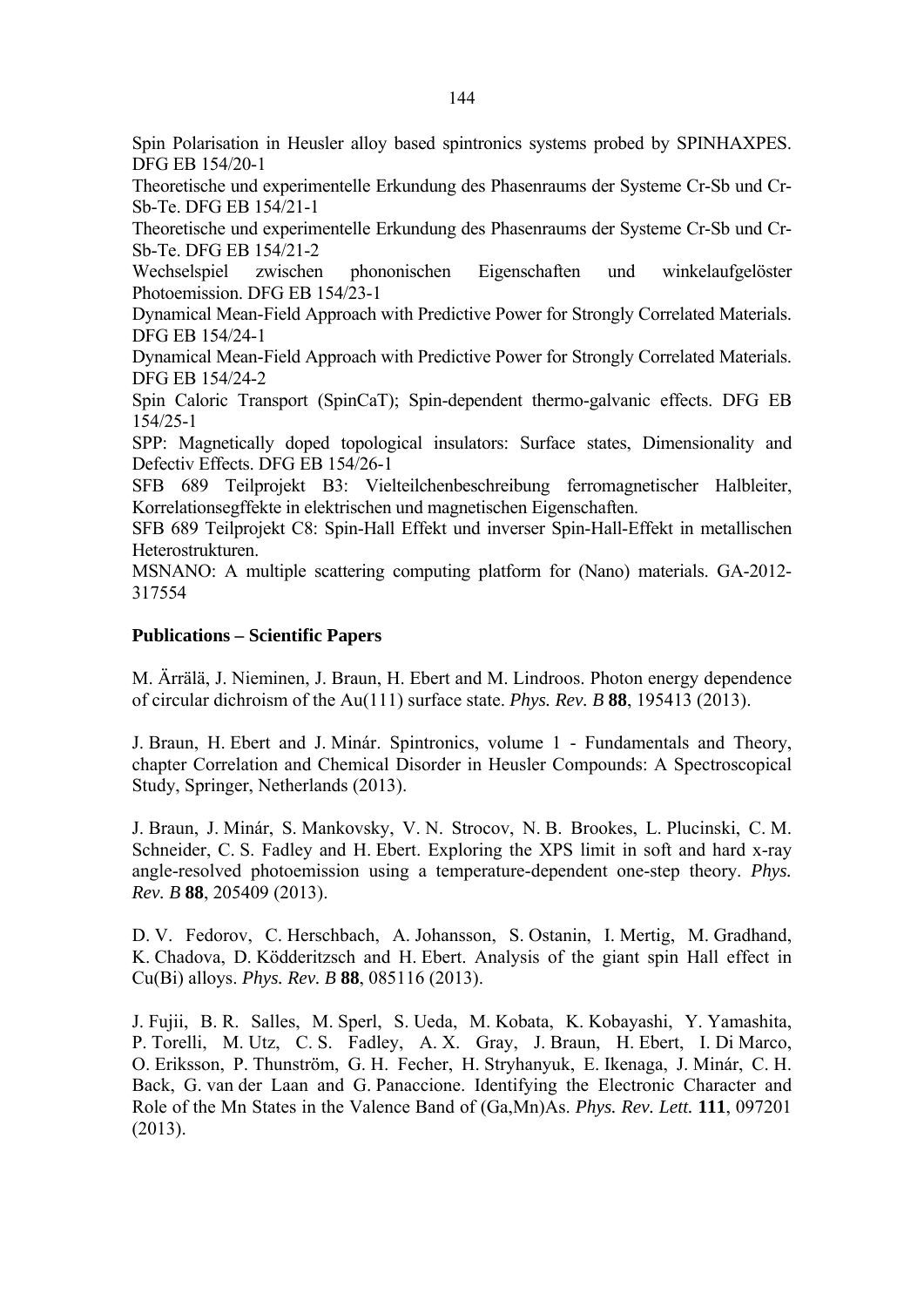A. X. Gray, J. Minár, L. Plucinski, M. Huijben, A. Bostwick, E. Rotenberg, S. Yang, J. Braun, A. Winkelmann, G. Conti, D. Eiteneer, A. Rattanachata, A. A. Greer, J. Ciston, C. Ophus, G. Rijnders, D. H. A. Blank, D. Doennig, R. Pentcheva, J. B. Kortright, C. M. Schneider, H. Ebert and C. S. Fadley. Momentum-resolved electronic structure at a buried interface from soft X-ray standing-wave angle-resolved photoemission. *Europhys. Lett.* **104**, 17004 (2013).

C. Herschbach, D. V. Fedorov, I. Mertig, M. Gradhand, K. Chadova, H. Ebert and D. Ködderitzsch. Insight into the skew-scattering mechanism of the spin Hall effect: Potential scattering versus spin-orbit scattering. *Phys. Rev. B* **88**, 205102 (2013).

D. Ködderitzsch, K. Chadova, J. Minár and H. Ebert. Impact of finite temperatures and correlations on the anomalous Hall conductivity from *ab initio* theory. *New Journal of Physics* **15**, 053009 (2013).

G. Kuhn, S. Mankovsky, H. Ebert, M. Regus and W. Bensch. Electronic structure and magnetic properties of CrSb<sub>2</sub> and FeSb<sub>2</sub> investigated via ab initio calculations. *Phys. Rev. B* **87**, 085113 (2013).

D. Ködderitzsch, S. Mankovsky and H. Ebert. Ab Initio Calculation of the Gilbert Damping Parameter via Linear Response Formalism. *IEEE Transactions on Magnetics* **49**, 1041 (2013).

J. Minár, J. Braun and H. Ebert. Correlation effects in magnetic materials: An ab initio investigation on electronic structure and spectroscopy. *J. Electron. Spectrosc. Relat. Phenom.* **189**, 129 (2013).

J. Minár, J. Braun and H. Ebert. Recent developments in the theory of HARPES*. J. Electron. Spectrosc. Relat. Phenom.* **190**, 159 (2013).

S. Mankovsky, D. Ködderitzsch, G. Woltersdorf and H. Ebert. First-principles calculation of the Gilbert damping parameter via the linear response formalism with application to magnetic transition metals and alloys. *Phys. Rev. B* **87**, 014430 (2013).

S. Mankovsky, S. Polesya, H. Ebert, W. Bensch, O. Mathon, S. Pascarelli and J. Minár. Pressure-induced bcc to hcp transition in Fe: Magnetism-driven structure transformation. *Phys. Rev. B* **88**, 184108 (2013).

S. Polesya, G. Kuhn, D. Benea, S. Mankovsky and H. Ebert. Electronic Structure and Magnetic Properties of Chromium Chalcogenides and Pnictides with NiAs Structure*. Zeitschrift für anorganische und allgemeine Chemie* **639**, 2826 (2013).

O. Sipr, S. Bornemann, H. Ebert, S. Mankovsky, J. Vacká rr and J. Minár. Co monolayers and adatoms on Pd(100), Pd(111), and Pd(110): Anisotropy of magnetic properties. *Phys. Rev. B* **88**, 064411 (2013).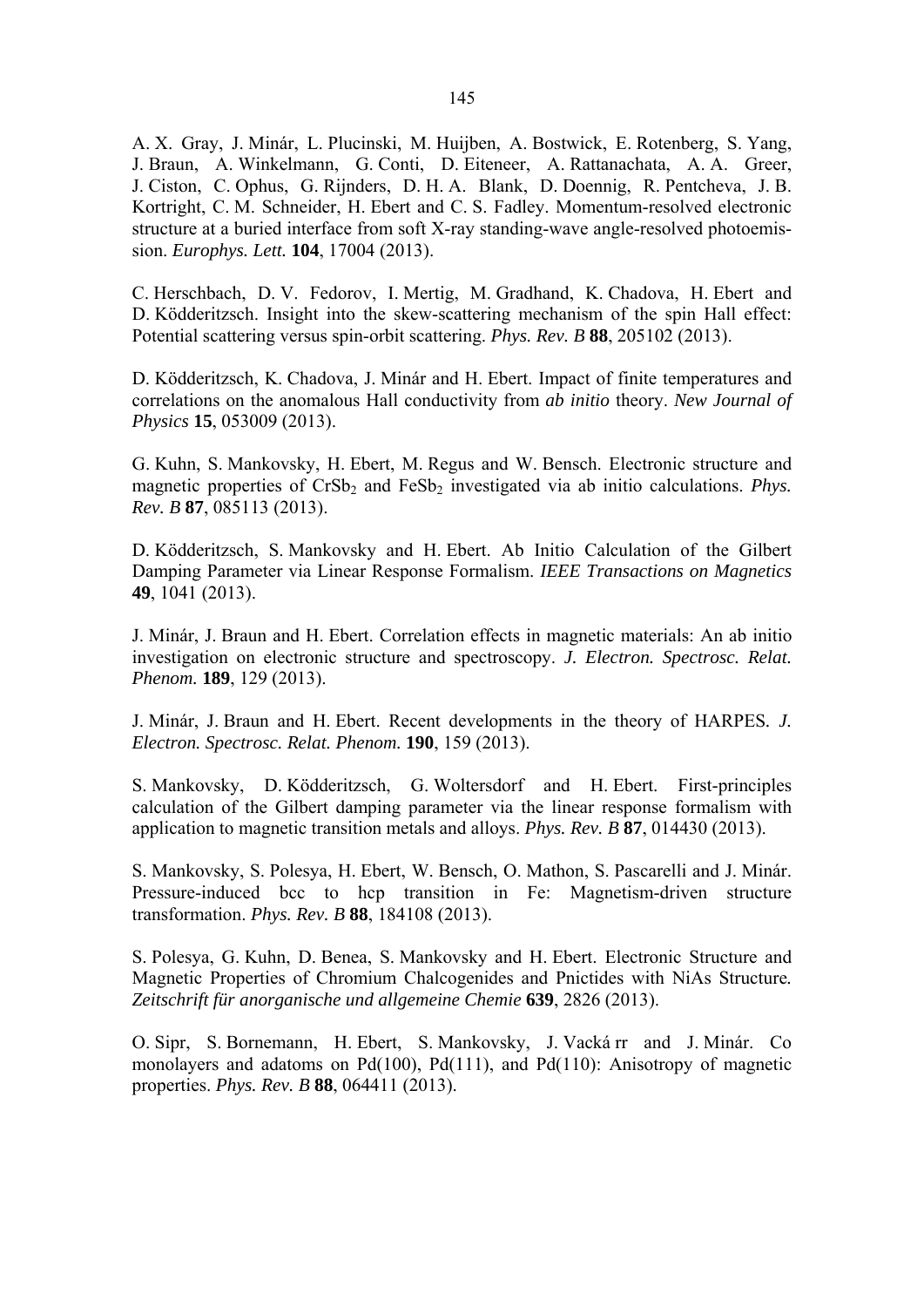I. Sergueev, L. Dubrovinsky, M. Ekholm, O. Y. Vekilova, A. I. Chumakov, M. Zajkac, V. Potapkin, I. Kantor, S. Bornemann, H. Ebert, S. I. Simak, I. A. Abrikosov and R. Rüffer. Hyperfine Splitting and Room-Temperature Ferromagnetism of Ni at Multimegabar Pressure. *Phys. Rev. Lett.* **111**, 157601 (2013).

M. R. Scholz, J. Sánchez-Barriga, J. Braun, D. Marchenko, A. Varykhalov, M. Lindroos, Y. J. Wang, H. Lin, A. Bansil, J. Minár, H. Ebert, A. Volykhov, L. V. Yashina and O. Rader. Reversal of the Circular Dichroism in Angle-Resolved Photoemission from Bi2Te3*. Phys. Rev. Lett.* **110**, 216801 (2013).

S. N. P. Wissing, C. Eibl, A. Zumbülte, A. B. Schmidt, J. Braun, J. Minár, H. Ebert and M. Donath. Rashba-type spin splitting at Au(111) beyond the Fermi level: the other part of the story. *New Journal of Physics* **15**, 105001 (2013).

S. Wimmer, D. Ködderitzsch, K. Chadova and H. Ebert. First-principles linear response description of the spin Nernst effect*. Phys. Rev. B* **88**, 201108 (2013).

A. Bendounan, J. Braun, J. Minár, S. Bornemann, R. Fasel, O. Gröning, Y. Fagot-Revurat, B. Kierren, D. Malterre, F. Sirotti and H. Ebert. Monitoring the formation of interface-confined mixture by photoelectron spectroscopy. *Phys. Rev. B* **85**, 245403 (2012).

C. Bordel, J. Juraszek, D. W. Cooke, C. Baldasseroni, S. Mankovsky, J. Minár, H. Ebert, S. Moyerman, E. E. Fullerton and F. Hellman. Fe Spin Reorientation across the Metamagnetic Transition in Strained FeRh Thin Films. *Phys. Rev. Lett.* **109**, 117201 (2012).

S. Bornemann, J. Minár, J. Braun, D. Ködderitzsch and H. Ebert. Ab-initio description of the magnetic shape anisotropy due to the Breit interaction. *Solid State Commun.* **152**, 85 (2012).

D. Benea, J. Minár, L. Chioncel, S. Mankovsky and H. Ebert. Magnetic Compton profiles of Fe and Ni corrected by dynamical electron correlations. *Phys. Rev. B* **85**, 085109 (2012).

J. Braun, J. Minár, H. Ebert, A. Chainani, J. Miyawaki, Y. Takata, M. Taguchi, M. Oura and S. Shin. Correlation effects, circular dichroism, and Fermi surfaces of bulk nickel from soft x-ray angle-resolved photoemission*. Phys. Rev. B* **85**, 165105 (2012).

S. Bornemann, O. ŠŠipr, S. Mankovsky, S. Polesya, J. B. Staunton, W. Wurth, H. Ebert and J. Minár, Trends in the magnetic properties of Fe, Co, and Ni clusters and monolayers on Ir(111), Pt(111), and Au(111). *Phys. Rev. B* **86**, 104436 (2012).

Electronic and magnetic trends in martensitically transforming Fe-Pd alloys M. Gruner, P. Entel, J. Minár, S. Polesya, S. Mankovsky and H. Ebert *J. Magn. Magn. Materials* **324**, 3524 (2012).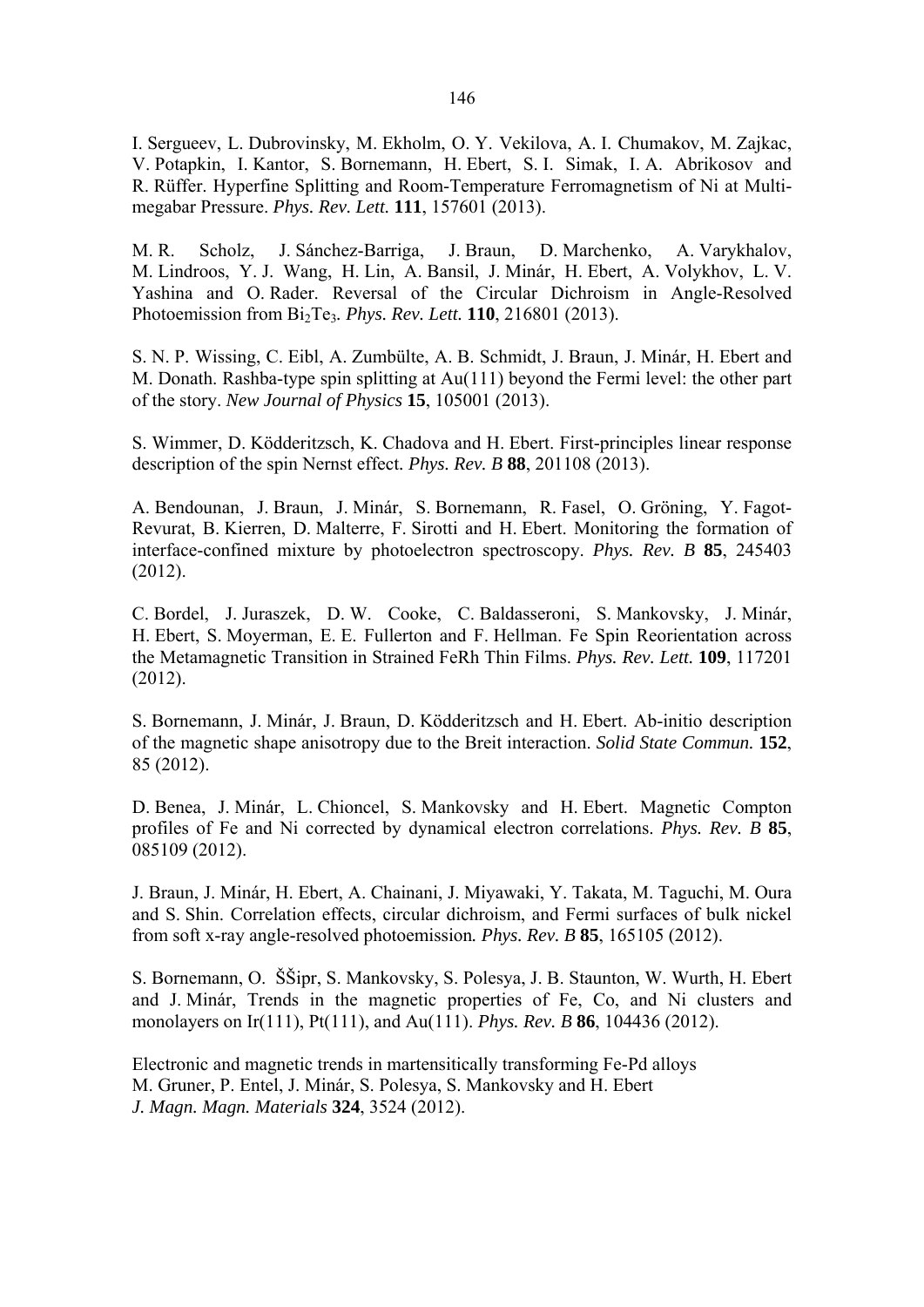A. X. Gray, J. Minár, S. Ueda, P. R. Stone, Y. Yamashita, J. Fujii, J. Braun, L. Plucinski, C. M. Schneider, G. Panaccione, H. Ebert, O. D. Dubon, K. Kobayashi and C. S. Fadley. Bulk electronic structure of the diluted magnetic semiconductor Ga<sub>1-</sub> xMnxAs through hard x-ray angle resolved photoemission*. Nature Materials* **11**, 957 (2012).

G. Kuhn, S. Polesya, S. Mankovsky, J. Minár, H. Ebert, M. Regus and W. Bensch. Magnetic properties of CrSb compounds with zinc-blende and wurtzite structures. *J. Phys.: Cond. Mat.* **24**, 306005 (2012).

S. Ouazi, S. Vlaic, S. Rusponi, G. Moulas, P. Buluschek, K. Halleux, S. Bornemann, S. Mankovsky, J. Minár, J. B. Staunton, H. Ebert and H. Brune. Atomic-scale engineering of magnetic anisotropy of nanostructures through interfaces and interlines. *Nature Communications* **3**, 1313 (2012).

S. Polesya, G. Kuhn, S. Mankovsky, H. Ebert, M. Regus and W. Bensch. Structural and magnetic properties of CrSb compounds: NiAs structure. *J. Phys.: Cond. Mat.* **24**, 036004 (2012).

M. Regus, G. Kuhn, S. Mankovsky, H. Ebert and W. Bensch. I*nvestigations of the crystallization mechanism of CrSb and CrSb2 multilayered films* using in-situ X-ray diffraction and in-situ X-ray reflectometry. Investigations of the crystallization mechanism of CrSb and CrSb<sub>2</sub> multilayered films. Journal of Solid State Chemistry **196**, 100 (2012)

J. Sánchez-Barriga, J. Braun, J. Minár, I. Di Marco, A. Varykhalov, O. Rader, V. Boni, V. Bellini, F. Manghi, H. Ebert, M. I. Katsnelson, A. I. Lichtenstein, O. Eriksson, W. Eberhardt, H. A. Dürr and J. Fink. Effects of spin-dependent quasiparticle renormalization in Fe, Co, and Ni photoemission spectra:An experimental and theoretical study. *Phys. Rev. B* **85**, 205109 (2012).

M. Sperl, P. Torelli, F. Eigenmann, M. Soda, S. Polesya, M. Utz, D. Bougeard, H. Ebert, G. Panaccione and C. H. Back. Reorientation transition of the magnetic proximity polarization in Fe/(Ga,Mn)As bilayers. *Phys. Rev. B* **85**, 184428 (2012).

J.-P. Wüstenberg, R. Fetzer, M. Aeschlimann, M. Cinchetti, J. Minár, J. Braun, H. Ebert, T. Ishikawa, T. Uemura and M. Yamamoto. Surface spin polarization of the nonstoichiometric Heusler alloy Co<sub>2</sub>MnSi. *Phys. Rev. B* 85, 064407 (2012).

## **Other Activities**

Co-founder and speaker of the ESF COST action "Modern Tools for Spectroscopy and Advanced Materials: a European Modelling Platform".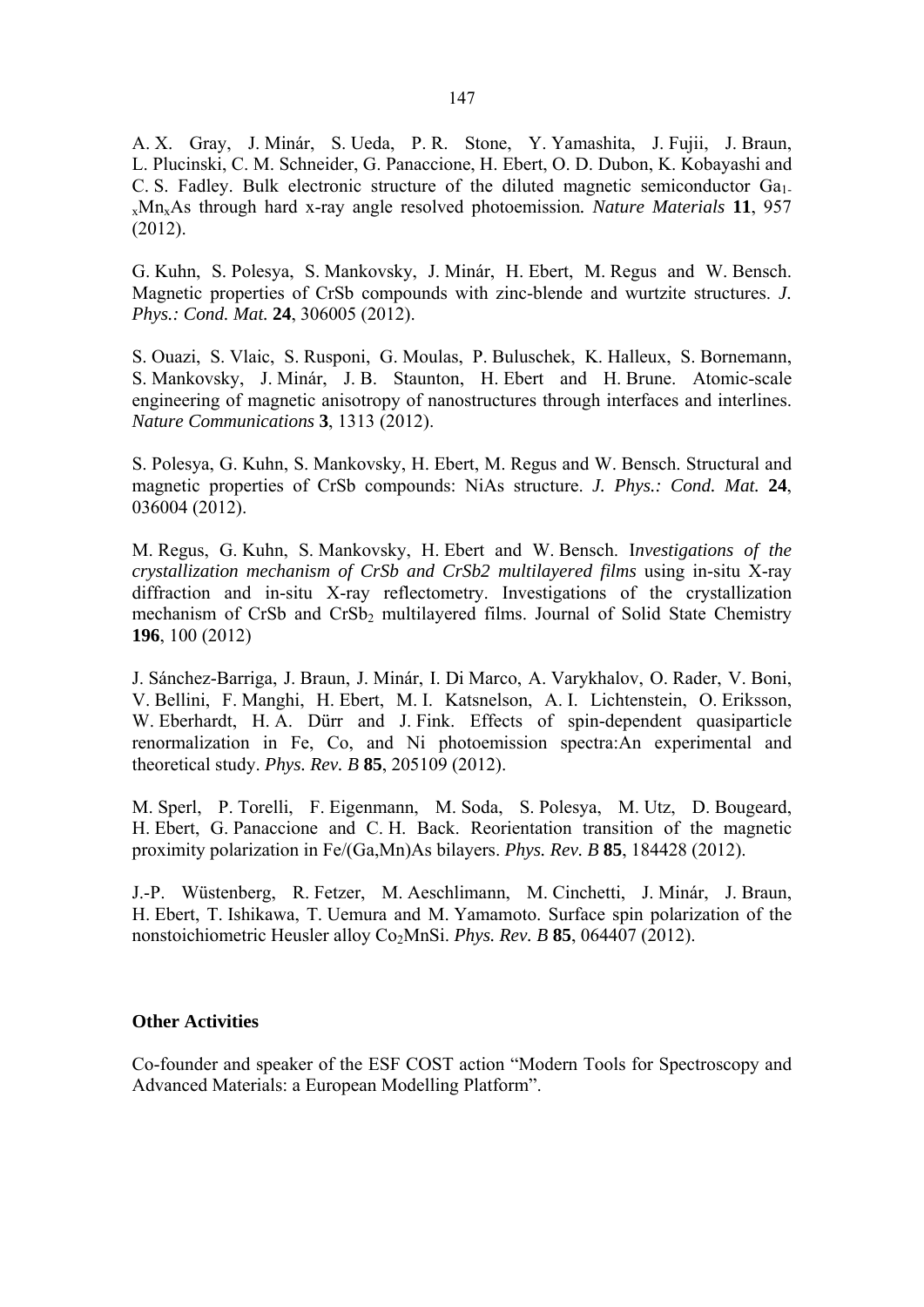# Physical Chemistry

## **Prof. Dr. Dina Fattakhova-Rohlfing**

Born in Kazan, Russia, 1985–1990 study of chemistry in Kazan State University, Russia, 1994 Ph. D. degree (C.sc.) in the group of Dr. V. Jouikov und Prof. Yu. Kargin in A. Arbuzov Institute of Organic and Physical Chemistry, Russian Academy of Science, Kazan, 1994–1997 research scientist in Kazan State University and scientific editor of the Encyclopedic institute (Russian Academy of Science), 1997-1998 and 2000–2003 research scientist in J. Heyrovsky Institute of Physical Chemistry and Electrochemistry, Prague, 1998–2000 Assistant professor and Senior Research Scientist in Kazan State University, 2004–2004 research fellow at ENSCPB Bordeaux, France, 2004–2006 research scientist in the Institute of Physical Chemistry and Electrochemistry, Leibniz Universität Hannover, since 2006 research scientist and habilitand in the group of Prof. T. Bein, Department of Chemistry, LMU, since 2012 professor for the Advanced Materials Science (AMS) Program, LMU.

## **Research Topics**

Nanostructured materials for photovoltaic applications and electrochemical energy conversion and storage. Nanoparticles of functional semiconducting materials: synthesis and assembly. Nanoparticles and nanostructured electrode layers for electrochemical, electrocatalytic and bioelectrochemical applications. Electrochemistry, organic electrochemistry, solid state electrochemistry. Charge transfer and transport in nanocomposite materials, mechanism of electrochemical reactions.

## **Honors, Awards, Memberships**

*Nanosystems Initiative Munich (NIM),* associate member *Center for NanoScience (CeNS) LMU*, associate member eligible to vote Research network *"Solar Technologies Go Hybrid" (SolTech),* regular member *International Society of Electrochemistry (ISE) The Electrochemical Society (ECS) Materials Research Society (MRS) Gesellschaft Deutscher Chemiker (GDCh) CeNS* Publication award 2012 for the paper: J. M. Feckl, K. Fominykh, M. Döblinger, D. Fattakhova-Rohlfing, T. Bein, Angew. Chem. Int. Ed. 2012, 51, 7459–7463

## **Extramural Research Funding**

Research network "*Environmentally Friendly Contributions of Nanotechnology towards Sustainable Energy Conversion* " (Bavarian Ministry for Environment and Consumer Protection) (together with Prof. T. Bein)

Research network "*Solar Technologies goes Hybrid*" (SolTech) (Bavarian Ministry for Science, Research and Arts), KeyLab LMU Center materials for renewable energies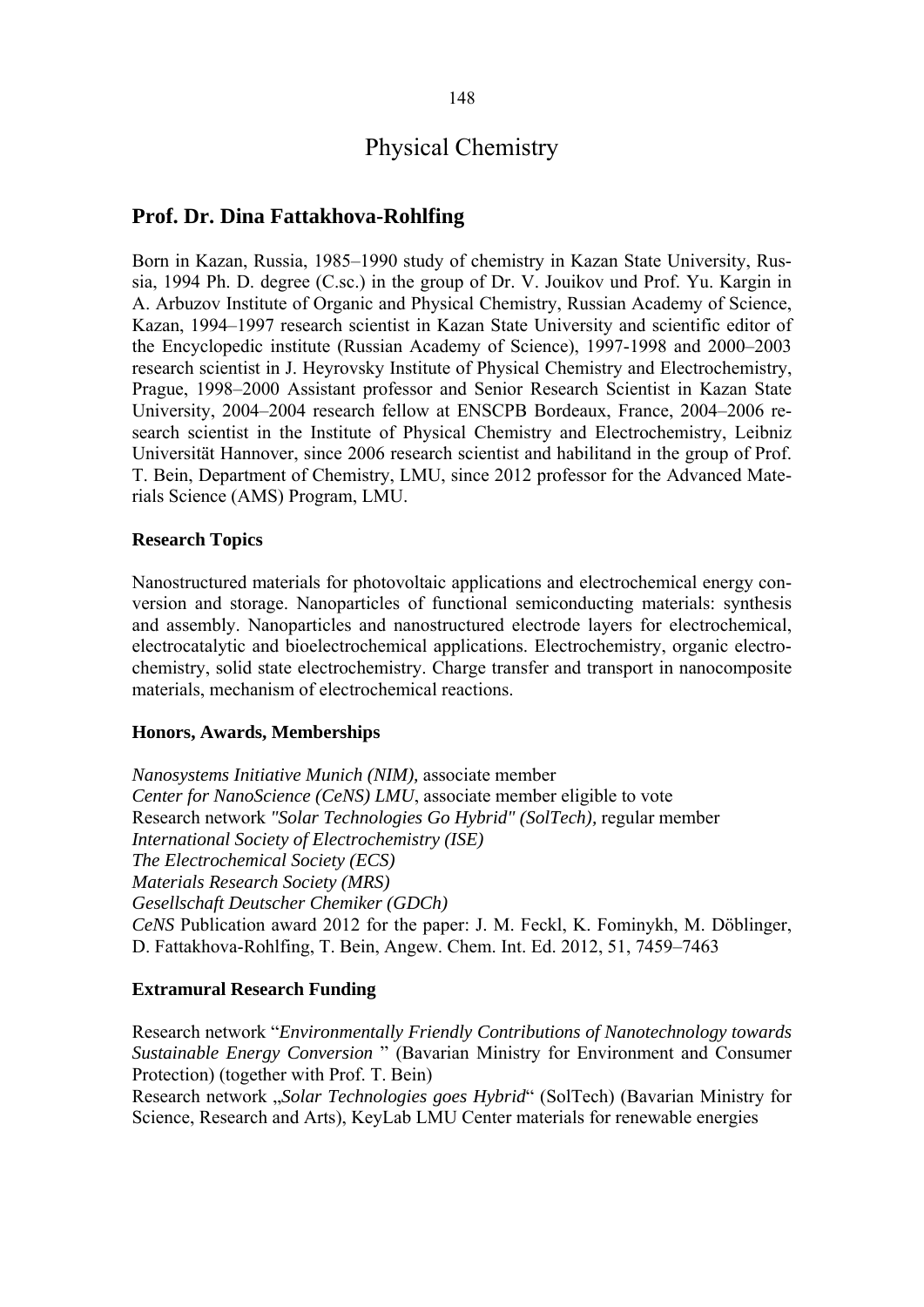DFG research grant "*Novel transparent mesoporous oxide films with optimized properties for optoelectronic applications*"

Project based personal exchange program Croatia (DAAD) "Ultrasmall metal oxide semiconductor nanoparticles for energy storage: synthesis and advanced characterization"; Project based personal exchange program Czech Republic (DAAD) "Photocatalytic nanocomposite materials prepared by a "building nanokit"

Project based personal exchange program Greece (DAAD) "3D-Nanostructured electrodes and advanced interface engineering"

Siemens/DAAD scholarship for PhD position (project co-supervisor)

SPP 1613 funded by DFG

#### **Publications – Scientific Papers**

B. Mandlmeier, N. K. Minar, J. M. Feckl, D. Fattakhova-Rohlfing, T. Bein. Tuning the crystallinity parameters in macroporous titania films. J. Mater. Chem. A 2013, DOI: 10.1039/c3ta13165c

G. Y. Margulis, B. Lim,; B. E. Hardin, E. L. Unger, J. H. Yum,; J. M. Feckl, D. Fattakhova-Rohlfing, T. Bein, M. Gratzel, A. Sellinger, M. D. McGehee. Highly soluble energy relay dyes for dye-sensitized solar cells.Phys. Chem. Chem. Phys., 2013, 15, 11306-11312.

V. Skoromets, H. Němec, C. Kadlec, D. Fattakhova-Rohlfing, P. Kužel. Electric-fieldtunable defect mode in one-dimensional photonic crystal operating in the terahertz range. Appl. Phys. Lett. 2013, 102, 241106

H. Němec, V. Zajac, I. Rychetský, D. Fattakhova-Rohlfing, B. Mandlmeier, T. Bein, Z. Mics, P. Kužel. Charge transport in TiO2 films with complex percolation pathways investigated by time-resolved terahertz spectroscopy. IEEE Trans. Terahertz Sci. Tech. 2013, 3 (3), 1-12

V. Müller, F. Haase, J. Rathousky, D. Fattakhova-Rohlfing. Surface functionalization of mesoporous antimony doped tin oxide by metalorganic reaction. Mater. Chem. Phys. 2012, 137, 207-212

J. M. Feckl, K. Fominykh, M. Döblinger, D. Fattakhova-Rohlfing, T. Bein. Nanoscale porous framework of lithium titanate for ultrafast lithium insertion. Angew. Chem. Int. Ed. 2012, 51, 7459–7463

Y. Liu, G. Stefanic, J. Rathousky, O. Hayden, T. Bein, D. Fattakhova-Rohlfing. Assembly of mesoporous indium tin oxide electrodes from nano-hydroxide building blocks. Chem. Sci. 2012, 3 (7), 2367–2374

J. M. Szeifert, D. Fattakhova-Rohlfing, J. Rathousky, T. Bein. Multilayered high surface area "Brick and Mortar" mesoporous titania films as efficient anodes in dyesensitized solar cells. Chem. Mater. 2012, 24 (4), 659–663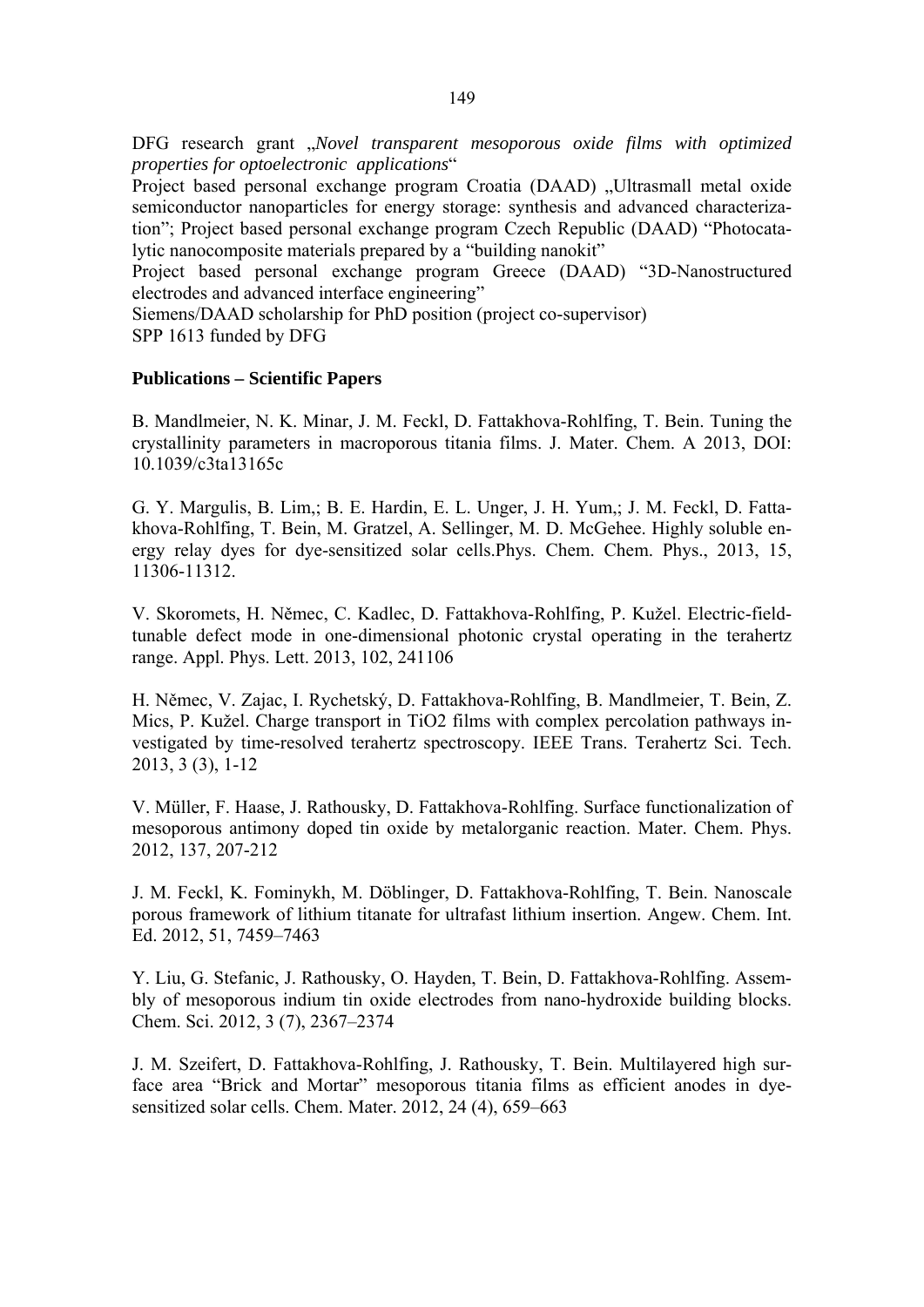## 150

## Physical Chemistry

## **Prof. Dr. rer. nat. Achim Hartschuh**

Born in 1969 in Stuttgart, 1991-1993 study of physics at Univ. Tübingen, 1993-1996 study of physics at Univ. Stuttgart, 2001 PhD degree in the group of Prof. Dr. Hans-Christoph Wolf, Univ. Stuttgart, 2001-2002 Postdoctoral fellow in the group of Prof. Dr. Lukas Novotny at the Univ. of Rochester, USA, 2002-2005 Juniorprofessor at Univ. Siegen, 2005-2006 Juniorprofessor at Univ. Tübingen, since 2006 W2-Professor LMU München.

### **Research Topics**

Development and application of novel optical methods for the characterization of single nanobjects at high spatial and temporal resolution.

#### **Extramural Research Funding**

Marie-Curie-Initial Training Nework POCAONTAS ERC Starting Grant NEWNANOSPEC

#### **Publications – Scientific Papers**

Nicolai Hartmann, Dawid Piatkowski, Richard Ciesielski, Sebastian Mackowski and Achim Hartschuh, "Radiation Channels Close to a Plasmonic Nanowire Visualized by Back Focal Plane Imaging", ACS Nano 7, 10257 (2013)

Nina Mauser and Achim Hartschuh, "Tip-enhanced near-field optical microscopy", Chem. Soc. Rev. 43, 1248 (2014)

Angela Wochnik, Matthias Handloser, Dajana Durach, Achim Hartschuh and Christina Scheu, "Increasing crystallinity for improved electrical conductivity of TiO2 blocking layers", ACS Applied Materials & Interfaces 5, 5696 (2013)

Nikolaus Naredi-Rainer, Jens Prescher, Achim Hartschuh and Don Lamb "Confocal Microscopy", in Fluorescence Microscopy: From Principles to Biological Applications, Wiley-VCH, Chapter 5, (2013)

Padmnabh Rai, Nicolai Hartmann, Johann Berthelot, Juan Arocas, Gérard Colas des Francs, Achim Hartschuh, Alexandre Bouhelier, "Electrically generated surface plasmons by electroluminescence of individual carbon nanotube field effect transistor", Phys. Rev. Lett. 111 , 026804 (2013)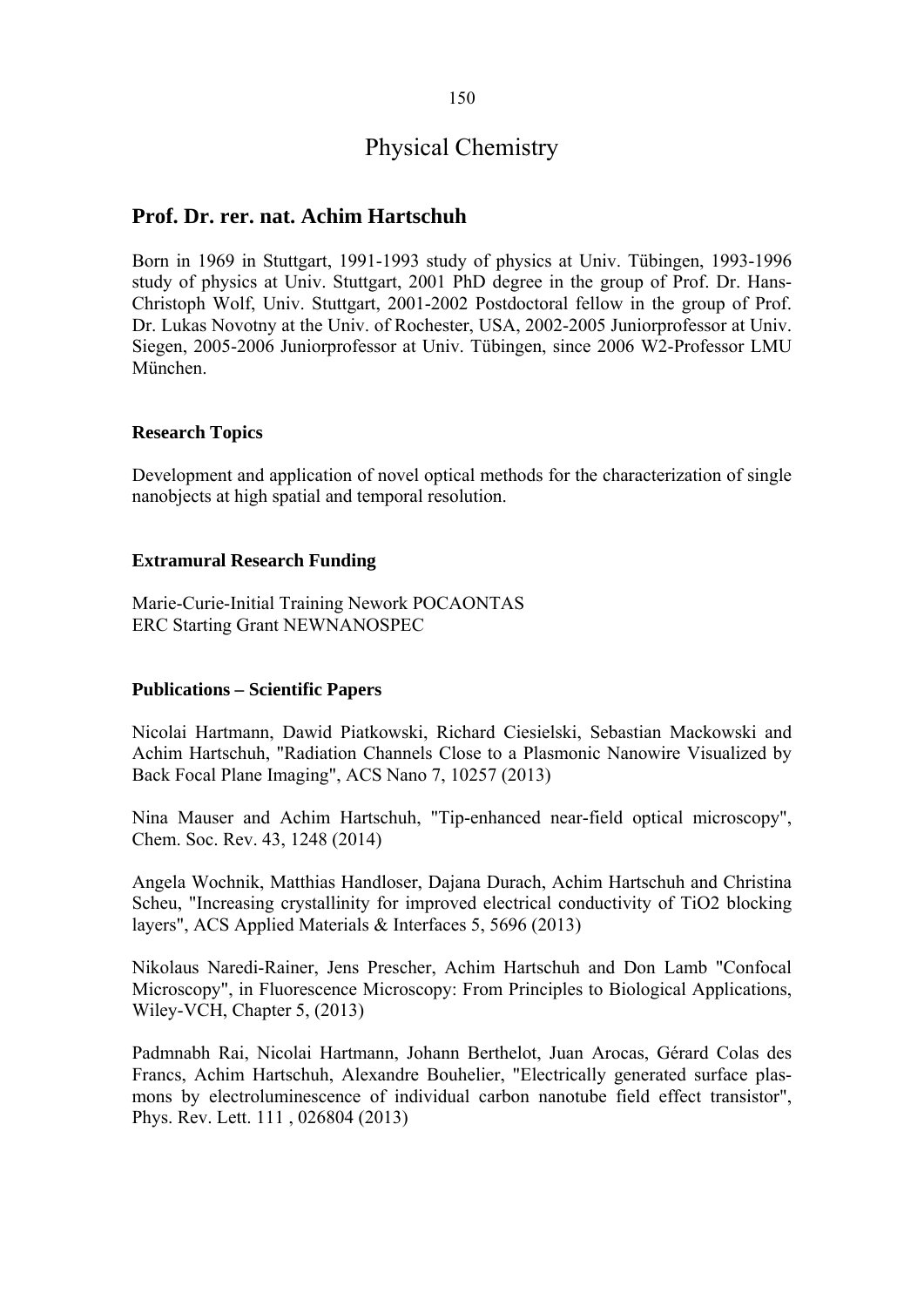Mirjam Dogru, Matthias Handloser, Florian Auras, Thomas Kunz, Dana Medina, Achim Hartschuh, Paul Knochel, Thomas Bein, "A Photoconductive Thienothiophene-Based Covalent Organic Framework Showing Charge Transfer Towards Included Fullerene", Angew. Chem. Int. Ed. 52, 1-6 (2013)

Markus E. Regler, Hubert J. Krenner, Alexander A. Green, Mark C, Hersam, Achim Wixforth and Achim Hartschuh, "Controlling exciton decay dynamics in semiconducting single-walled carbon nanotubes by surface acoustic waves", Chem. Phys. 413, 39 (2013)

Padmnabh Rai, Nicolai Hartmann, Johann Berthelot, Gérard Colas-des-Francs, Achim Hartschuh, and Alexandre Bouhelier, "In-plane remote photoluminescence excitation of carbon nanotube by propagating surface plasmon", Optics Letters 37, 4711 (2012)

Achim Hartschuh "Scanning Near-Field Optical Microscopy", Springer references: Encyclopedia of nanotechnology (2012)

Carsten Georgi, Miriam Böhmler, Huihong Qian, Lukas Novotny, Achim Hartschuh "Tip-Enhanced Near-Field Optical Microscopy of Carbon Nanotubes", Raman Imaging, Springer Series in Optical Sciences 168, 301 (2012)

Matthias Handloser, Ricky Dunbar, Andreas Wisnet, Philipp Altpeter, Christina Scheu, Lukas Schmidt-Mende, and Achim Hartschuh, "Influence of metallic and dielectric nanowire arrays on the photoluminescence properties of P3HT thin films", Nanotechnology 23, 305402 (2012)

Nina Rauhut, Michael Engel, Mathias Steiner, Ralph Krupke, Phaedon Avouris, and Achim Hartschuh, "Antenna-Enhanced Photocurrent Microscopy on Single-Walled Carbon Nanotubes at 30 nm Resolution", ACS Nano 6, 6416 (2012)

Nicolai Hartmann, Giovanni Piredda, Johann Berthelot, Gérard Colas des Francs, Alexandre Bouhelier, and Achim Hartschuh, "Launching Propagating Surface Plasmon Polaritons by a Single Carbon Nanotube Dipolar Emitter", Nano Lett. 12, 177 (2012)

Miriam Böhmler, Achim Hartschuh, "Tip-enhanced near-field optical microscopy of single quasi-1D nanostructures", Chem. Phys. Chem. 13, 927 (2012)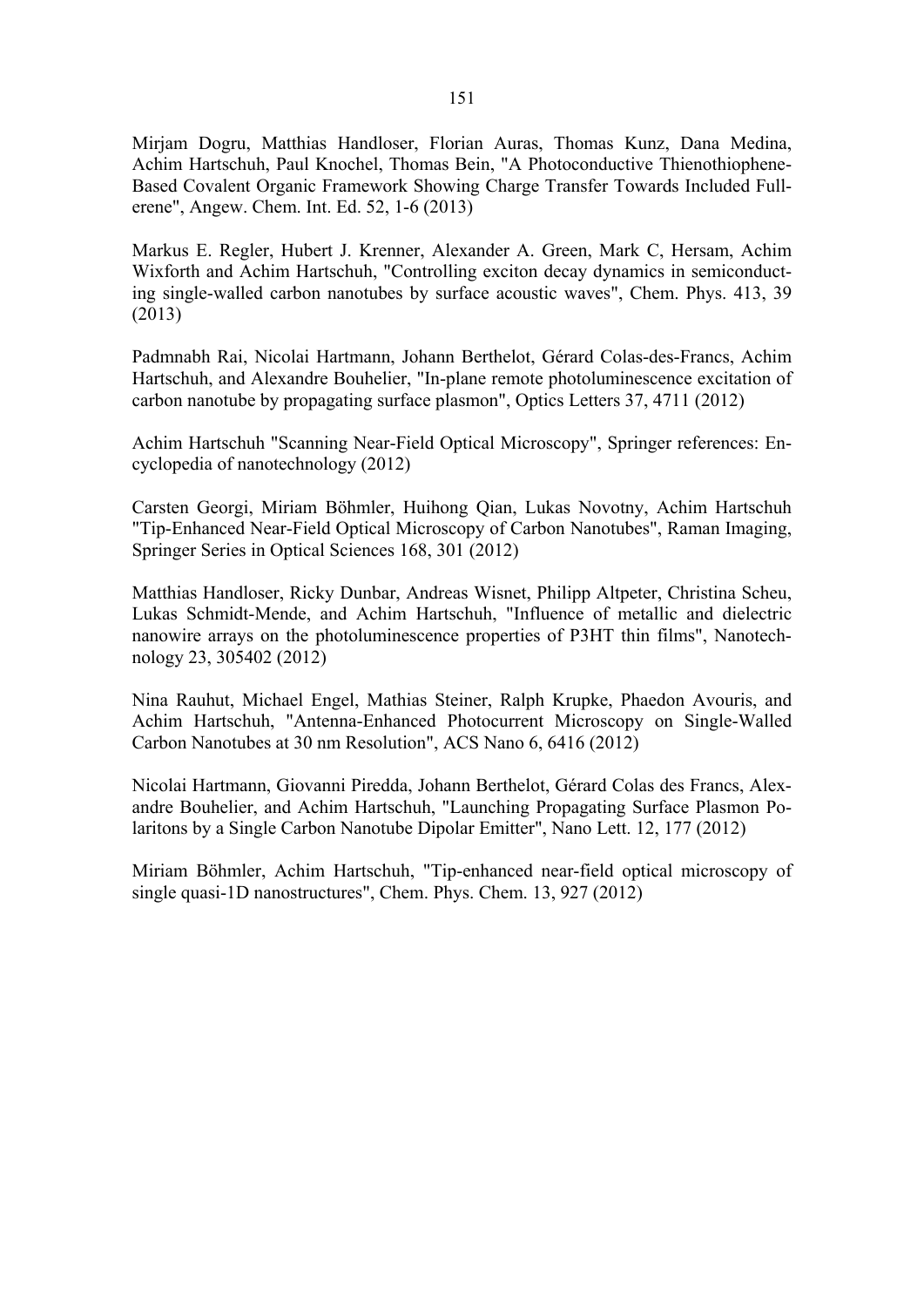# Physical Chemistry

## **Dr. rer. nat. Diemo Ködderitzsch**

Born 1973 in Spremberg, 1993-1999 study of physics at Martin-Luther-Universität Halle-Wittenberg (MLU), 1999 Diploma at MLU, 2003 PhD at MLU (Electronic structure of transition-metal oxides within self-interaction free density-functional theorie: bulk, surfaces and impurities), 2004 Postdoctoral fellow at Daresbury Laboratory, Warrington, UK), since 2005- PostDoc/Habilitand in the group of Prof. Dr. H. Ebert, LMU München.

## **Research Topics**

Theoretical investigations on: Electronic and magnetic structure of solids (particularly alloys) Developments of methodologies in density-functional theory (relativistic DFT, optimized effective potential, exact-exchange) Non-local correlations in the theory of alloys Strongly correlated systems (LDA+*U*, dynamical mean field theory, application to transition metal oxides) Theory of charge-, spin-, and heat transport, spincaloric effects Kubo linear response theory Spin-, anomalous- Hall and Nernst effects.

## **Memberships**

Deutsche Physikalische Gesellschaft.

## **Extramural Research Funding**

Magnetokristalline Anisotropie und orbitaler Magnetismus von Übergangsmetallmonoxiden im Festkörper, an Oberflächen und Grenzflächen, DFG KO 3832/1-1.

Spin Caloric Transport (SpinCaT); Spin-dependent thermo-galvanic effects. DFG EB 154/25-1

Univ. Regensburg Teilprojekt B3, Vielteilchenbeschreibung ferromagnetischer Halbleiter, Korrelationseffekte in elektrischen und magnetischen Eigenschaften. DFG, SFB 689.

Univ. Regensburg Teilprojekt C8; Spin-Hall Effekt und inverser Spin-Hall-Effekt in metallischen Heterostrukturen. DFG, SFB 689.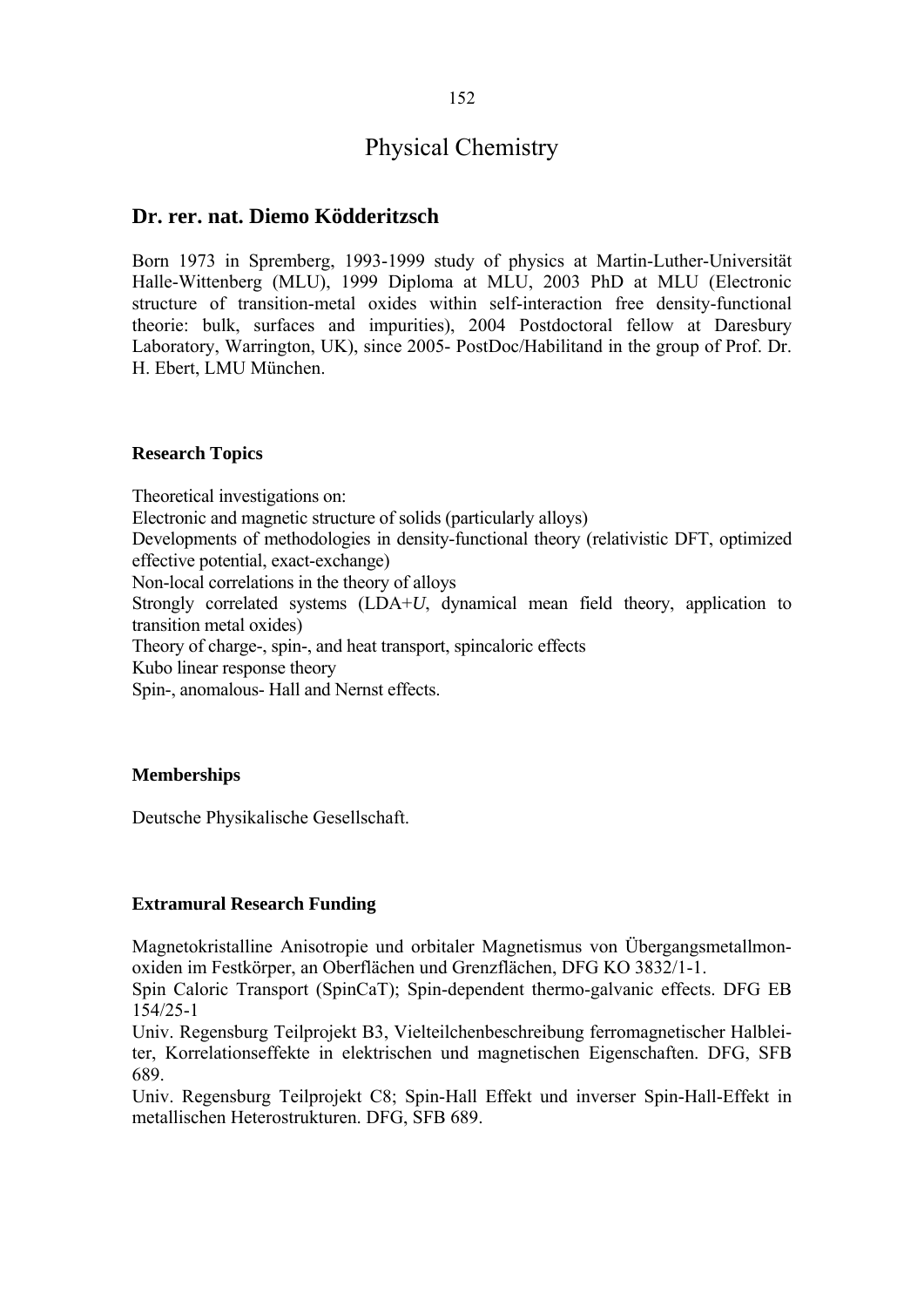#### **Publications – Scientific Papers**

D. V. Fedorov, C. Herschbach, A. Johansson, S. Ostanin, I. Mertig, M. Gradhand, K. Chadova, D. Ködderitzsch and H. Ebert. Analysis of the giant spin Hall effect in Cu(Bi) alloys. *Phys. Rev. B* **88**, 085116 (2013).

C. Herschbach, D. V. Fedorov, I. Mertig, M. Gradhand, K. Chadova, H. Ebert and D. Ködderitzsch. Insight into the skew-scattering mechanism of the spin Hall effect: Potential scattering versus spin-orbit scattering. *Phys. Rev. B* **88**, 205102 (2013).

D. Ködderitzsch, K. Chadova, J. Minár and H. Ebert. Impact of finite temperatures and correlations on the anomalous Hall conductivity from *ab initio* theory. *New Journal of Physics* **15**, 053009 (2013).

D. Ködderitzsch, S. Mankovsky and H. Ebert. *Ab Initio* Calculation of the Gilbert Damping Parameter via Linear Response Formalism. *IEEE Transactions on Magnetics* **49**, 1041 (2013).

S. T. B. Goennenwein, C. Heiliger, and D. Ködderitzsch, Non-magnetic control of spin, Physik Journal, **52**, Juni (2013).

M. Gradhand, D. Ködderitzsch, Y. Mokrosusov, and Y. Otani, Spin-orbit driven transverse transport phenomena, Physik Journal, **60**, März (2013).

S. Mankovsky, D. Ködderitzsch, G. Woltersdorf and H. Ebert. First-principles calculation of the Gilbert damping parameter via the linear response formalism with application to magnetic transition metals and alloys. *Phys. Rev. B* **87**, 014430 (2013).

S. Wimmer, D. Ködderitzsch, K. Chadova and H. Ebert. First-principles linear response description of the spin Nernst effect*. Phys. Rev. B* **88**, 201108 (2013).

S. Bornemann, J. Minár, J. Braun, D. Ködderitzsch and H. Ebert. Ab-initio description of the magnetic shape anisotropy due to the Breit interaction. *Solid State Commun.* **152**, 85 (2012).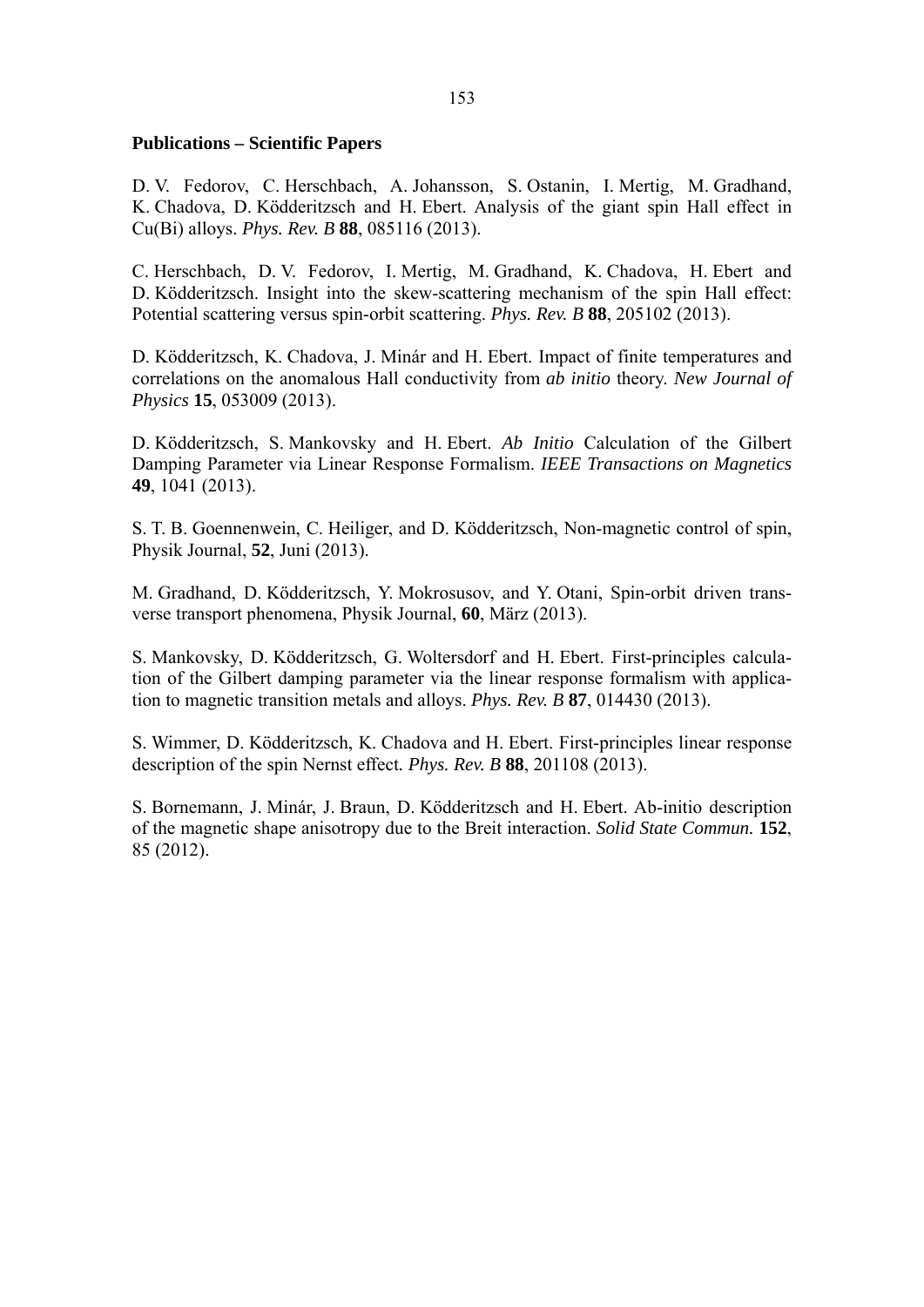# Physical Chemistry

## **Prof. Don C. Lamb, PhD**

Born in 1965 in Milwaukee, WI, USA, 1983-1987 Studied Mathematics and Physics at Illinois Wesleyan University, Bloomington, IL, USA, 1987-1993 Ph.D. in Physics, University of Illinois at Urbana-Champaign, 1993 – 1995 Research Instructor, Vanderbilt University Medical Center, Nashville, TN, USA, joint appointments as Research Fellow, Department of Dermatology, Massachusetts General Hospital, Boston, MA USA and 1994-1995 as Research Fellow, Department of Dermatology, Harvard Medical School, Boston, MA, USA, 1995-1997 Alexander von Humboldt Fellowship, TU München 1997-2008 Visiting Research Assistant Professor, Department of Physics, University of Illinois, Urbana, IL, 2000-2003 Visiting Scientist, Universiät Ulm, 2003- 2007 Group Leader, LMU Munich, 2007-present Professor, LMU Munich.

#### **Research Topics**

Ultra-sensitive fluorescence methods, Advanced Microscopy Methods, Live-Cell Imaging, Fluorescence Fluctuation Spectroscopies, Single Molecule Studies, Single Particle Tracking, Single Virus Tracing, Protein function and dynamics, Chaperon Assisted Protein Folding, Actin Nucleation, Ligand-Receptor Interactions, Dynamics and Interaction of Transcription Factors, DNA Nanodevices.

#### **Honors, Awards, Memberships**

Moderator for the area of Biological Physics for arXig.org Member of the Editorial Board *Frontiers*  Member of the American Biophysical Society Member of the American Physical Society Member of the American Association for the Advancement of Science Member of the Deutsche Gesellschaft für Biophysik

## **Extramural Research Funding**

Excellence Cluster *Center for Integrated Protein Sciences Munich* (DFG and the Federal Ministry of Education and Research)

Excellence Cluster *Nanoscience Initiative Munich* (DFG and the Federal Ministry of Education and Research)

Collaborative Research Center 646 (German Research Council) "Regulatory Networks in Genome Expression and Maintenance"

Collaborative Research Center 1032 (German Research Council) "Nanoagents for the spatiotemporal control of molecular and cellular reactions"

Collaborative Research Center 1035 (German Research Council) "Control of protein function by conformational switching"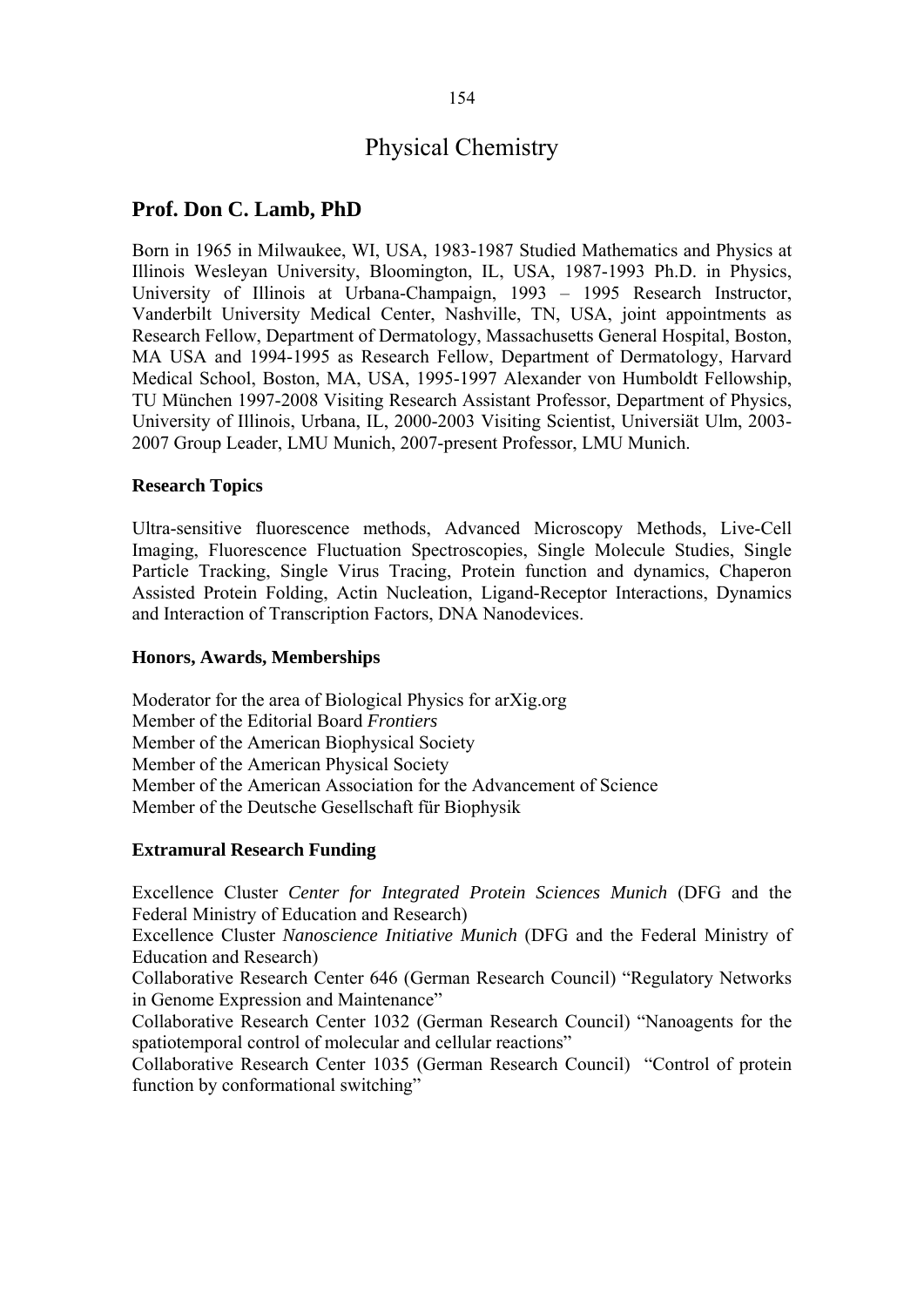Priority Research Program 1646 (German Research Council) "Actin Dynamics" Instrumentation Grant (German Research Council) "Confocal Spinning Disc Microscope"

## **Publications – Scientific Papers**

2013

Crevenna AH\*, Naredi-Rainer N, Semmrich C, Dzubiella J, Schleicher M, Bausch A, Lamb DC\*, Wedlich-Söldner R\*. Electrostatic control of actin polymerization. *J Biol Chem* 2013 **288**: 12102-12113.

Hendrix J\*, Lamb DC\*. Pulsed Interleaved Excitation: Principles and Applications. In *Fluorescence Fluctuation Spectroscopy*, Tetin SY (ed), *Meth Enzymol* 2013 **518**:205- 243.

Sikor, M, Mapa, K, Mokranjac, D\*, and Lamb, DC\*. Real-time observation of the conformational dynamics of mitochondrial Hsp70 by spFRET. *EMBO J* 2013 32:1639- 1649.

Dupont A\*, Stirnagel K, Lindemann D, Lamb DC\*. Tracking Image Correlation (TrIC): Combining single particle tracking and image correlation. *Biophys J* 2013 **104**: 2373- 2382

Dupont, A, Gorelashvili, M, Schüller, V, Wehnekamp, F, Arcizet, D, Katayama, Y, Lamb, DC<sup>\*</sup>, and Heinrich, D<sup>\*</sup>. Three dimensional single-particle tracking in live-cells: news from the third dimension. *New J Phys* 2013 **15**: 075008.

Hendrix J\*, Schrimpf W, Höller M, Lamb DC\*. Pulsed interleaved excitation fluctuation imaging. *Biophys J* 2013 **105**:848-861.

Naredi-Rainer N, Prescher J, Hartschuh A, Lamb DC (2013) Confocal Microscopy. In *Fluorescence Microscopy*, Kubitscheck U, Peters R (eds). 2013, VCH-Wiley.

Hendrix J, Lamb DC Implementation and application of pulsed interleaved excitation for dual-color FCS and RICS. In *Fluorescence Spectroscopy and Microscopy: Methods and Protocols*, Engelborghs Y, Vasser T (eds). 2013, Springer

2012

Crevenna, AH, Naredi-Rainer, N, Schulz, JCF, Wedlich-Söldner, R, Lamb, DC, and Dzubiella, J. Salt and side chain specific signatures in the folding of a-helical peptides. Biophys J 2012 102:907-915.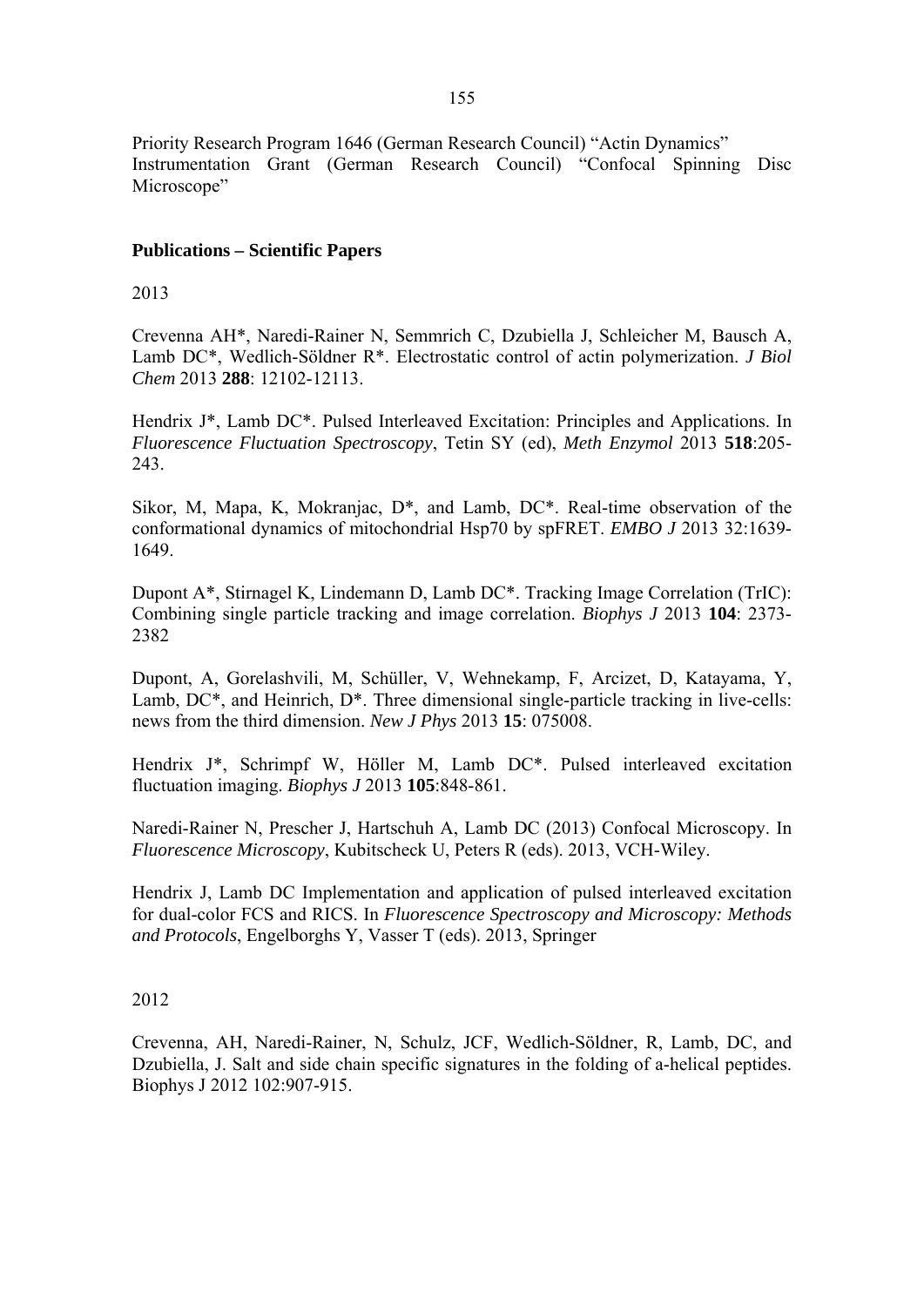Foo, YH, Naredi-Rainer, N, Lamb, DC, Ahmed, S, and Wohland, T. Factors affecting the quantification of biomolecular interactions by fluorescence cross-correlation spectroscopy. *Biophys J* 2012 **102**:1174-1183.

Kudryavtsev, V, Sikor, M, Kalinin, S, Seidel, CAM, and Lamb, DC\* Combining MFD and PIE for accurate single-pair Förster Resonance Energy Transfer measurements. *ChemPhysChem* 2012 **13**:1060-1078.

Baumgärtel, V., Müller, B.\*, and Lamb, D.C.\* Quantitative live-cell imaging of human immunodeficiency virus (HIV-1) assembly. *Viruses* 2012 **4***:*777-799.

Reuel NF, Dupont A, Thouvenin O, Lamb DC\*, Strano MS\* Three-dimensional tracking of carbon nanotubes within living cells. *ACS nano* 2012 **6**: 5420-5428. Stirnnagel, K, Dupont, A, Schupp, D, Kudryavtsev, V, Reh, J, Lamb, DC, and Lindemann, D Differential pH-dependent cellular uptake pathways among foamy viruses elucidated using dual-colored fluorescent particles. *Retrovirology* 2012 **9**:71

Bein, T\*, Lamb, DC\*, and Michaelis, J\*. A man for single molecules. ChemPhysChem 2012 **13**:883-884.

Baumgärtel V, Ivanchenko S, Müller B, Lamb DC. Investigating the lifecycle of HIV with fluorescent proteins. *In* Fluorescence Proteins II: Application of Fluorescent Protein Technology. Springers Series Fluorescence, Ed. Jung, G., 2012 Springer-Verlag, Berlin Heidelberg, p. 280.

## **Other Activities**

Organizer of the biannual European Workshop on Advanced Fluorescence Imaging and Dynamics.

Reviewer for various federal funding agencies from Austria (ASF), Great Britain (Wellcome Trust, BBSRC), France (National Research Agency), Germany (DFG), Israel (ISF), Italy (MIUR), Switzerland (SSF), Europe (HFSP) and USA (CGP, NSF, NIH).

Reviewer for several journals including the Nature Publishing Group Journals, Science, PLoS, Biophysical Journal, Small, Journal of Physical Chemistry, ChemPhysChem, Angewandte Chemie, ACS Nano, Interface, Macromolecular Chemical Physics, Europhysics Letters, European Biophysical Journal.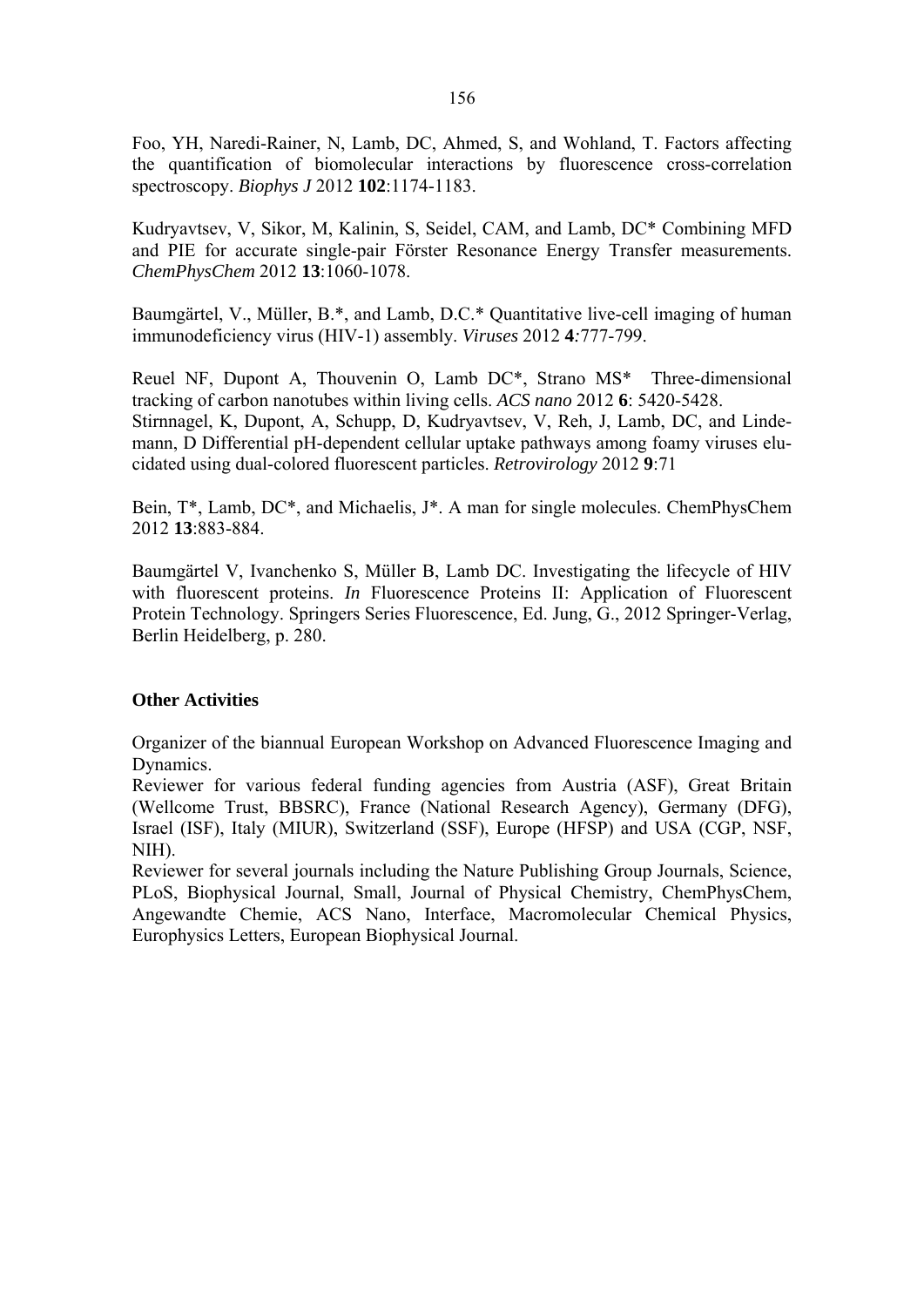# Physical Chemistry

## **Privat-Dozent Dr. rer. nat. Ján Minár**

Born 1975 in Spisska Nova Ves/Slovakia, study of physical chemistry at Slovak Technical University Bratislava, Diploma 1998 at TU Bratislava, PhD degree 2003 at LMU Munich (Spin orbit coupling influenced spectroscopies and resonant X-ray magneto-optical properties of transition metal systems), Postdoctoral fellow 2002-03 at Forschungszentrum Jülich, Habilitation 2012 LMU Munich (*Correlation effects in transition metals and their alloys studied using the fully self-consistent KKR-based LSDA + DMFT* scheme), since 2012 Privat-Dozent LMU Munich.

#### **Research Topics**

Electronic structure of solids and low-dimensional systems Electron Spectroscopy with main focus to magnetic dichroism and Photoemission Free and Deposited Magnetic Clusters Electronic correlations and magnetism Electronic structure of correlated electron materials by means of LSDA+DMFT Development of band structure methods

#### **Honors, Awards, Memberships**

Guest scientist at the University of Nijmegen, Netherlands (2007) Römer Prize, in the category habitation, LMU, München, Germany (2011) Guest scientist at the Paul Scherrer Institute, Switzerland (2012) Guest professor at the Université de Cergy-Pontoise, Paris France (2014) Deutsche Physikalische Gesellschaft, Slowakische Chemische Gesellschaft

#### **Extramural Research Funding**

Magnetokristalline Anisotropie und orbitaler Magnetismus von Übergangsmetalloxiden im Festkörper sowie an Ober- und Grenzflächen. DFG MI1327/1 Verbundprojekt: 3D-Vielkanal Spindet: Entwicklung eines Vielkanal Vektor-Spinpolarimeters für den Messplatz Phoenexs bei BESSY II, Teilprojekt 2. DESY 05K13WMA Dynamical Mean-Field Approach with Predictive Power for Strongly Correlated Materials. DFG EB 154/24-1 Dynamical Mean-Field Approach with Predictive Power for Strongly Correlated Materials. DFG EB 154/24-2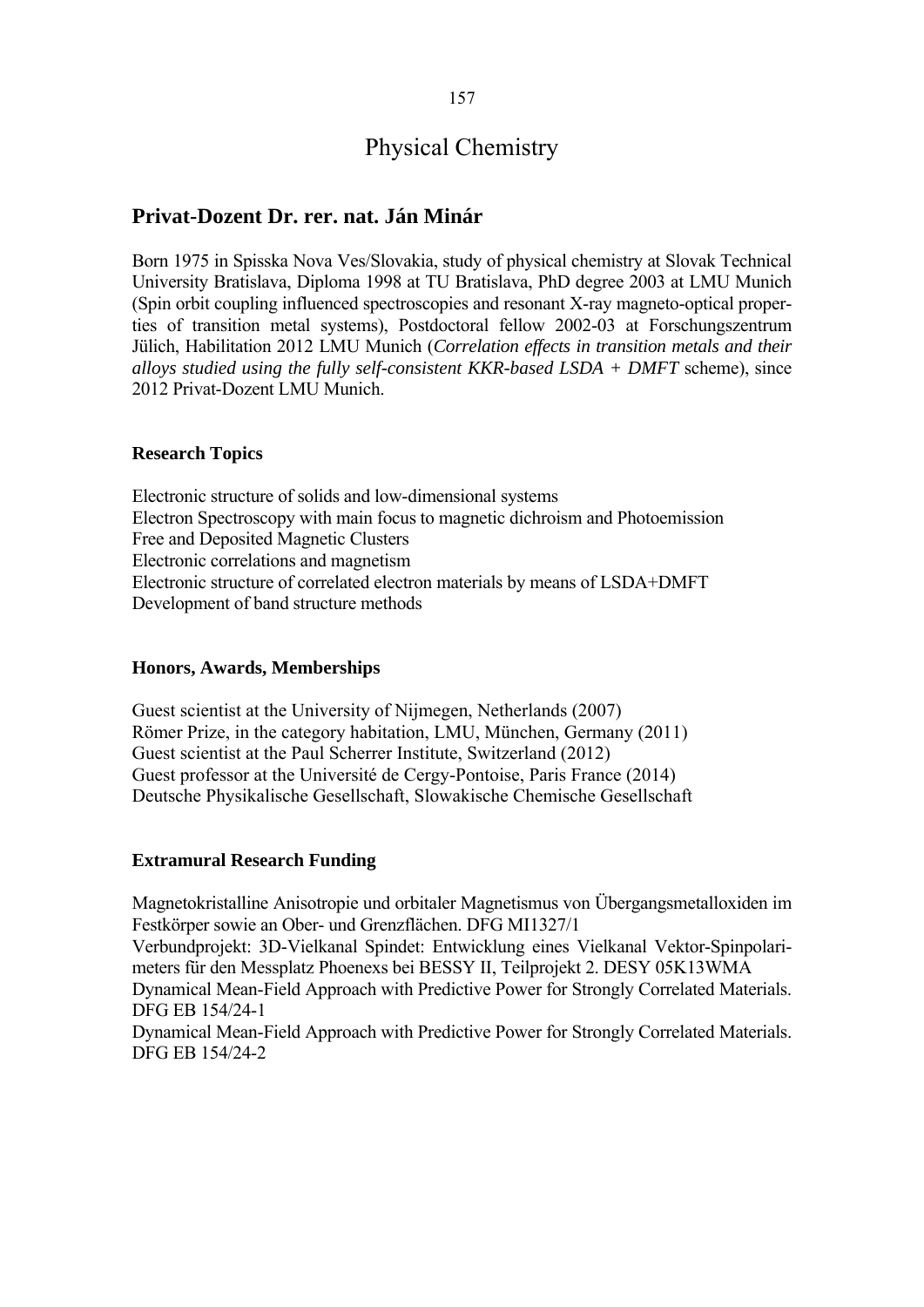Principle Investigator of SPP: Magnetically doped topological insulators: Surface states, Dimensionality and Defective Effects. DFG EB 154/26-1 Member of MSNANO: A multiple scattering computing platform for (Nano) materials. GA-2012-317554

#### **Publications – Scientific Papers**

J. Braun, H. Ebert and J. Minár. Spintronics, volume 1 - Fundamentals and Theory, chapter Correlation and Chemical Disorder in Heusler Compounds: A Spectroscopical Study, Springer, Netherlands (2013).

J. Braun, J. Minár, S. Mankovsky, V. N. Strocov, N. B. Brookes, L. Plucinski, C. M. Schneider, C. S. Fadley and H. Ebert. Exploring the XPS limit in soft and hard x-ray angle-resolved photoemission using a temperature-dependent one-step theory. *Phys. Rev. B* **88**, 205409 (2013).

J. Fujii, B. R. Salles, M. Sperl, S. Ueda, M. Kobata, K. Kobayashi, Y. Yamashita, P. Torelli, M. Utz, C. S. Fadley, A. X. Gray, J. Braun, H. Ebert, I. Di Marco, O. Eriksson, P. Thunström, G. H. Fecher, H. Stryhanyuk, E. Ikenaga, J. Minár, C. H. Back, G. van der Laan and G. Panaccione. Identifying the Electronic Character and Role of the Mn States in the Valence Band of (Ga,Mn)As. *Phys. Rev. Lett.* **111**, 097201 (2013).

A. X. Gray, J. Minár, L. Plucinski, M. Huijben, A. Bostwick, E. Rotenberg, S. Yang, J. Braun, A. Winkelmann, G. Conti, D. Eiteneer, A. Rattanachata, A. A. Greer, J. Ciston, C. Ophus, G. Rijnders, D. H. A. Blank, D. Doennig, R. Pentcheva, J. B. Kortright, C. M. Schneider, H. Ebert and C. S. Fadley. Momentum-resolved electronic structure at a buried interface from soft X-ray standing-wave angle-resolved photoemission. *Europhys. Lett.* **104**, 17004 (2013).

D. Ködderitzsch, K. Chadova, J. Minár and H. Ebert. Impact of finite temperatures and correlations on the anomalous Hall conductivity from *ab initio* theory. *New Journal of Physics* **15**, 053009 (2013).

J. Minár, J. Braun and H. Ebert. Correlation effects in magnetic materials: An ab initio investigation on electronic structure and spectroscopy. *J. Electron. Spectrosc. Relat. Phenom.* **189**, 129 (2013).

J. Minár, J. Braun and H. Ebert. Recent developments in the theory of HARPES*. J. Electron. Spectrosc. Relat. Phenom.* **190**, 159 (2013).

S. Mankovsky, S. Polesya, H. Ebert, W. Bensch, O. Mathon, S. Pascarelli and J. Minár. Pressure-induced bcc to hcp transition in Fe: Magnetism-driven structure transformation. *Phys. Rev. B* **88**, 184108 (2013).

O. Sipr, S. Bornemann, H. Ebert, S. Mankovsky, J. Vackár and J. Minár. Co monolayers and adatoms on Pd(100), Pd(111), and Pd(110): Anisotropy of magnetic properties. *Phys. Rev. B* **88**, 064411 (2013).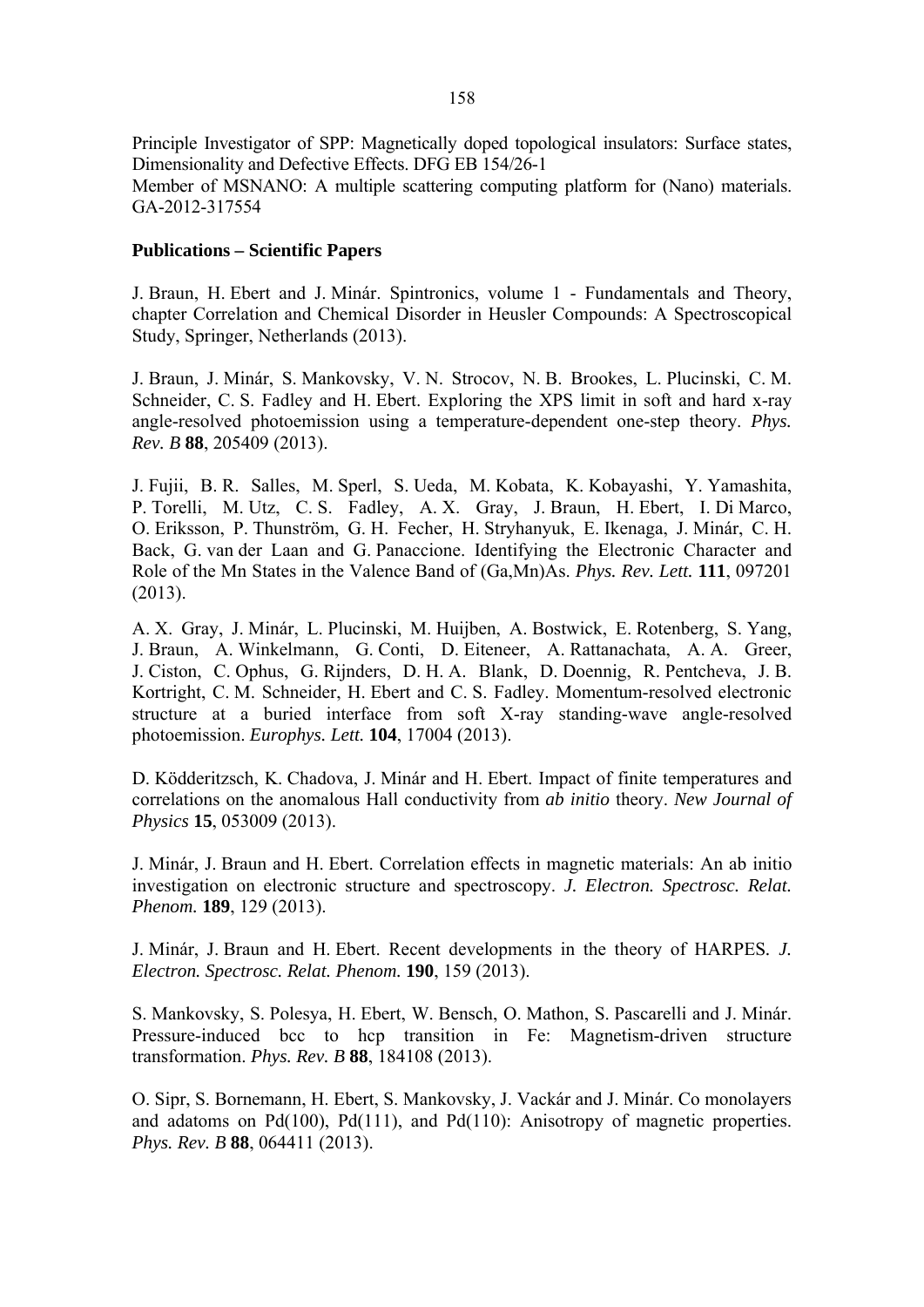M. R. Scholz, J. Sánchez-Barriga, J. Braun, D. Marchenko, A. Varykhalov, M. Lindroos, Y. J. Wang, H. Lin, A. Bansil, J. Minár, H. Ebert, A. Volykhov, L. V. Yashina and O. Rader. Reversal of the Circular Dichroism in Angle-Resolved Photoemission from Bi2Te3*. Phys. Rev. Lett.* **110**, 216801 (2013).

S. N. P. Wissing, C. Eibl, A. Zumbülte, A. B. Schmidt, J. Braun, J. Minár, H. Ebert and M. Donath. Rashba-type spin splitting at Au(111) beyond the Fermi level: the other part of the story. *New Journal of Physics* **15**, 105001 (2013).

A. Bendounan, J. Braun, J. Minár, S. Bornemann, R. Fasel, O. Gröning, Y. Fagot-Revurat, B. Kierren, D. Malterre, F. Sirotti and H. Ebert. Monitoring the formation of interface-confined mixture by photoelectron spectroscopy. *Phys. Rev. B* **85**, 245403 (2012).

C. Bordel, J. Juraszek, D. W. Cooke, C. Baldasseroni, S. Mankovsky, J. Minár, H. Ebert, S. Moyerman, E. E. Fullerton and F. Hellman. Fe Spin Reorientation across the Metamagnetic Transition in Strained FeRh Thin Films. *Phys. Rev. Lett.* **109**, 117201 (2012).

S. Bornemann, J. Minár, J. Braun, D. Ködderitzsch and H. Ebert. Ab-initio description of the magnetic shape anisotropy due to the Breit interaction. *Solid State Commun.* **152**, 85 (2012).

D. Benea, J. Minár, L. Chioncel, S. Mankovsky and H. Ebert. Magnetic Compton profiles of Fe and Ni corrected by dynamical electron correlations. *Phys. Rev. B* **85**, 085109 (2012).

J. Braun, J. Minár, H. Ebert, A. Chainani, J. Miyawaki, Y. Takata, M. Taguchi, M. Oura and S. Shin. Correlation effects, circular dichroism, and Fermi surfaces of bulk nickel from soft x-ray angle-resolved photoemission*. Phys. Rev. B* **85**, 165105 (2012).

S. Bornemann, O. Šipr, S. Mankovsky, S. Polesya, J. B. Staunton, W. Wurth, H. Ebert and J. Minár, Trends in the magnetic properties of Fe, Co, and Ni clusters and monolayers on Ir(111), Pt(111), and Au(111). *Phys. Rev. B* **86**, 104436 (2012).

Electronic and magnetic trends in martensitically transforming Fe-Pd alloys M. Gruner, P. Entel, J. Minár, S. Polesya, S. Mankovsky and H. Ebert *J. Magn. Magn. Materials* **324**, 3524 (2012).

A. X. Gray, J. Minár, S. Ueda, P. R. Stone, Y. Yamashita, J. Fujii, J. Braun, L. Plucinski, C. M. Schneider, G. Panaccione, H. Ebert, O. D. Dubon, K. Kobayashi and C. S. Fadley. Bulk electronic structure of the diluted magnetic semiconductor  $Ga<sub>1</sub>$ . xMnxAs through hard x-ray angle resolved photoemission*. Nature Materials* **11**, 957 (2012).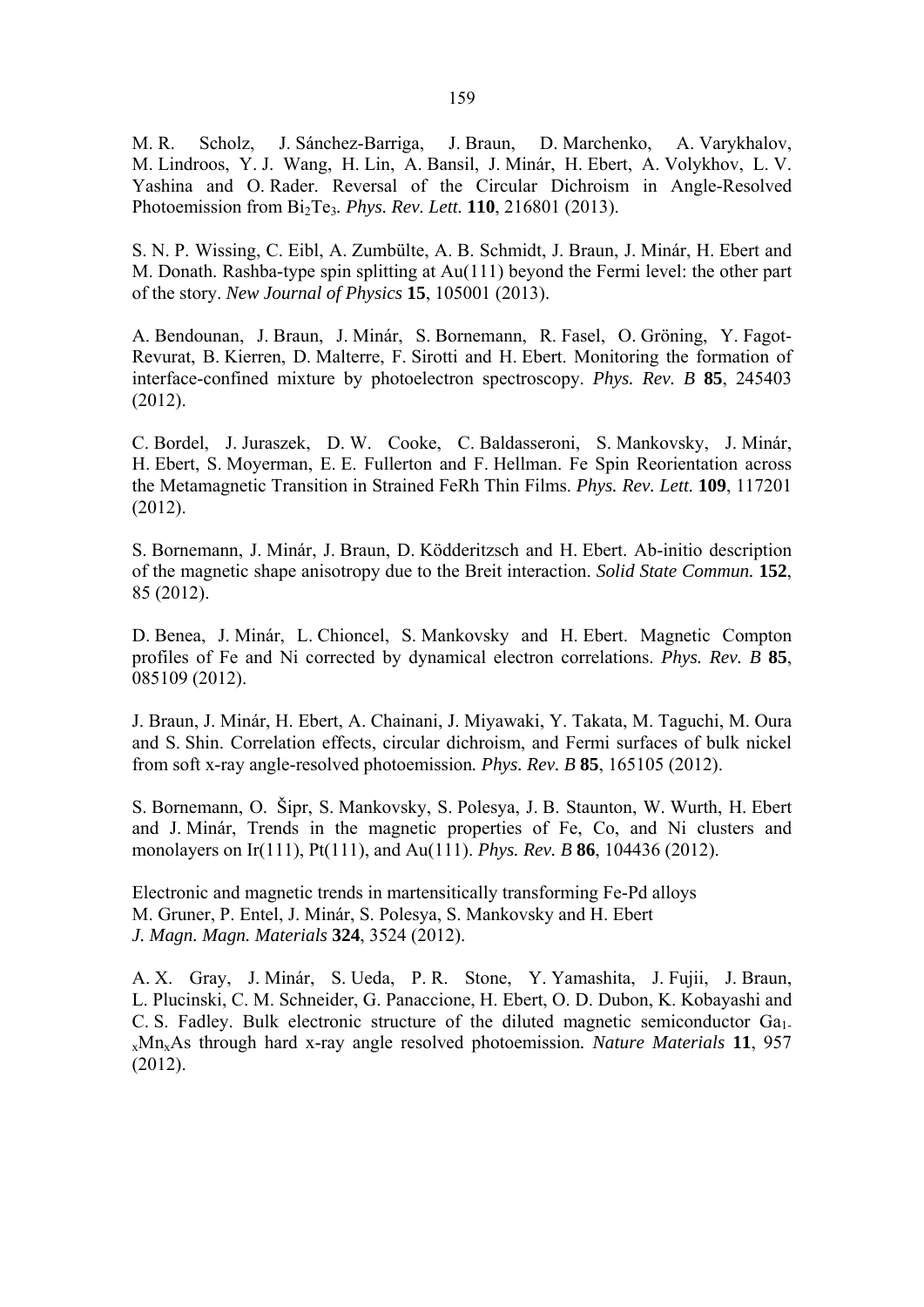G. Kuhn, S. Polesya, S. Mankovsky, J. Minár, H. Ebert, M. Regus and W. Bensch. Magnetic properties of CrSb compounds with zinc-blende and wurtzite structures. *J. Phys.: Cond. Mat.* **24**, 306005 (2012).

S. Ouazi, S. Vlaic, S. Rusponi, G. Moulas, P. Buluschek, K. Halleux, S. Bornemann, S. Mankovsky, J. Minár, J. B. Staunton, H. Ebert and H. Brune. Atomic-scale engineering of magnetic anisotropy of nanostructures through interfaces and interlines. *Nature Communications* **3**, 1313 (2012).

J. Sánchez-Barriga, J. Braun, J. Minár, I. Di Marco, A. Varykhalov, O. Rader, V. Boni, V. Bellini, F. Manghi, H. Ebert, M. I. Katsnelson, A. I. Lichtenstein, O. Eriksson, W. Eberhardt, H. A. Dürr and J. Fink. Effects of spin-dependent quasiparticle renormalization in Fe, Co, and Ni photoemission spectra:An experimental and theoretical study. *Phys. Rev. B* **85**, 205109 (2012).

M. Sperl, P. Torelli, F. Eigenmann, M. Soda, S. Polesya, M. Utz, D. Bougeard, H. Ebert, G. Panaccione and C. H. Back. Reorientation transition of the magnetic proximity polarization in Fe/(Ga,Mn)As bilayers. *Phys. Rev. B* **85**, 184428 (2012).

J.-P. Wüstenberg, R. Fetzer, M. Aeschlimann, M. Cinchetti, J. Minár, J. Braun, H. Ebert, T. Ishikawa, T. Uemura and M. Yamamoto. Surface spin polarization of the nonstoichiometric Heusler alloy Co<sub>2</sub>MnSi. *Phys. Rev. B* **85**, 064407 (2012).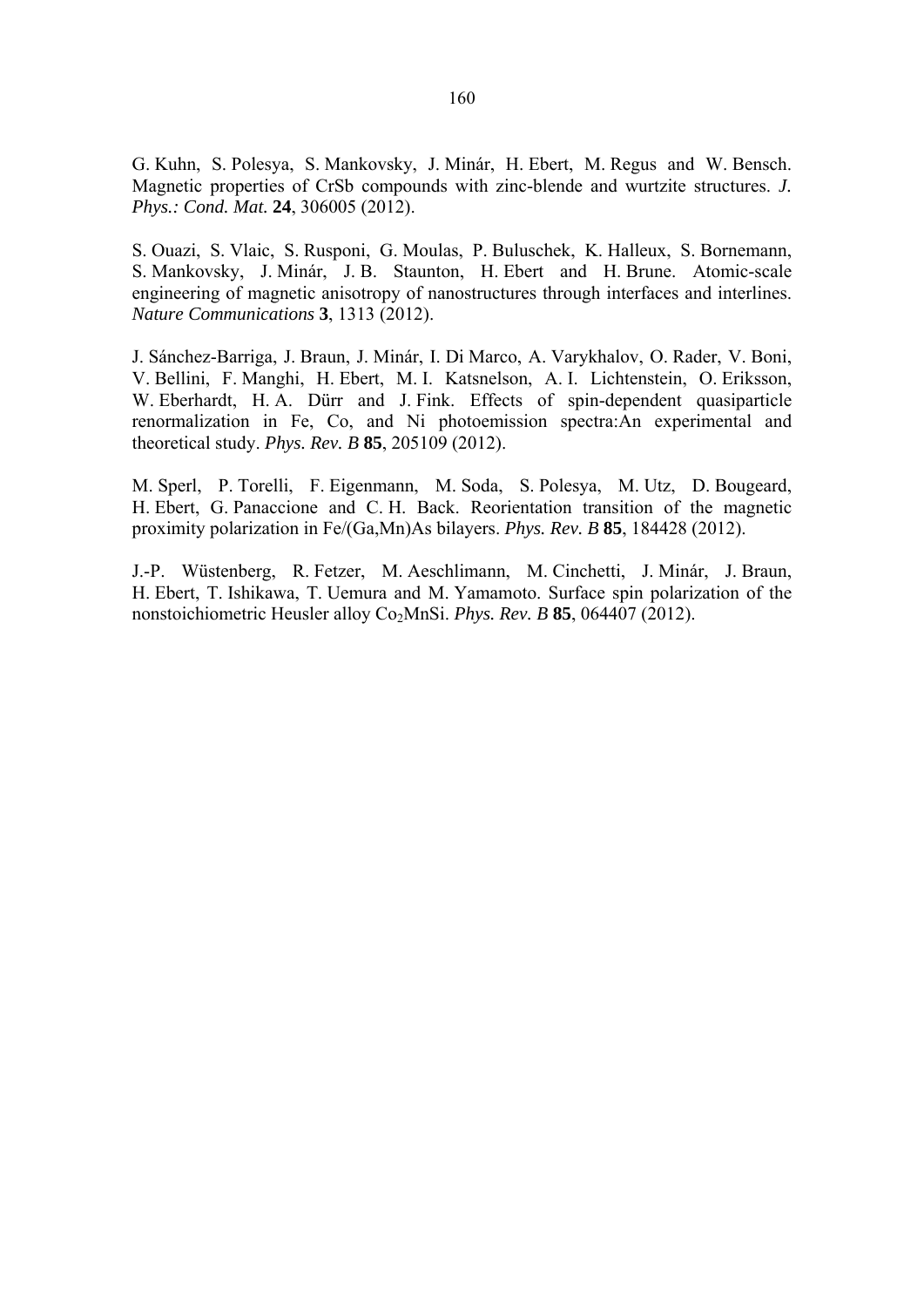# Theoretical Chemistry

## **Prof. Dr. rer. nat. Christian Ochsenfeld**

Born 1968 in Karlsruhe/Baden-Württemberg, 1986-1991 study of chemistry at Univ. Karlsruhe, 1994 PhD thesis in the group of Prof. Dr. Reinhart Ahlrichs, Univ. Karlsruhe, 1995-1998 Postdoctoral research at UC Berkeley, USA in the group of Prof. Dr. Martin Head-Gordon, 1998-2000 Liebig fellowship at Univ. Mainz, 2000-2002 Leader of an Emmy Noether research group at Univ. Mainz, two offers for professor positions at the Universities Essen and Tübingen, 2002-2010 professor of Theoretical Chemistry at Univ. Tübingen, five offers for professor/chair positions at the Universities of Vienna (Austria), Berlin (FUB), Munich (LMU), Uppsala (Löwdin chair, Sweden), and Konstanz, since 2010 W3 professor of Theoretical Chemistry at LMU Munich.

#### **Research Topics**

Quantum Chemistry (method developments and study of molecular systems).

Development and application of linear scaling methods: Ab initio methods for large molecules with 1000 and more atoms using Hartree-Fock (HF), Density-Functional Theory (DFT), and Moller-Plesset Perturbation Theory (MP2).

Currently largest MP2 calculation: DNA repair system with 2025 atoms and 20 371 basisfunctions.

Linear-scaling symmetry-adapted perturbation theory for the direct calculation of intermolecular interaction energies.

Computation of molecular response properties for large systems with 1000 atoms: e.g., NMR chemical shifts, dynamic polarizabilities, hyperpolarizabilities, ...

Distance-including integral estimates for transformed and untransformed two-electron integrals (QQR estimates).

Combination of linear-scaling methods with MM approaches (QM/MM).

#### **Honors, Awards, Memberships**

Mulliken Lecture 2012 at the University of Georgia, USA Speaker of Arbeitsgemeinschaft Theoretische Chemie Member of the Hochschulrat at LMU Munich Member of Senate at LMU Munich Member of ProcessNet taskforce"kinetics and reaction mechanism" Member of German Chemical Society Member of American Chemical Society Member of German Bunsen-Society Member of Munich Chemical Society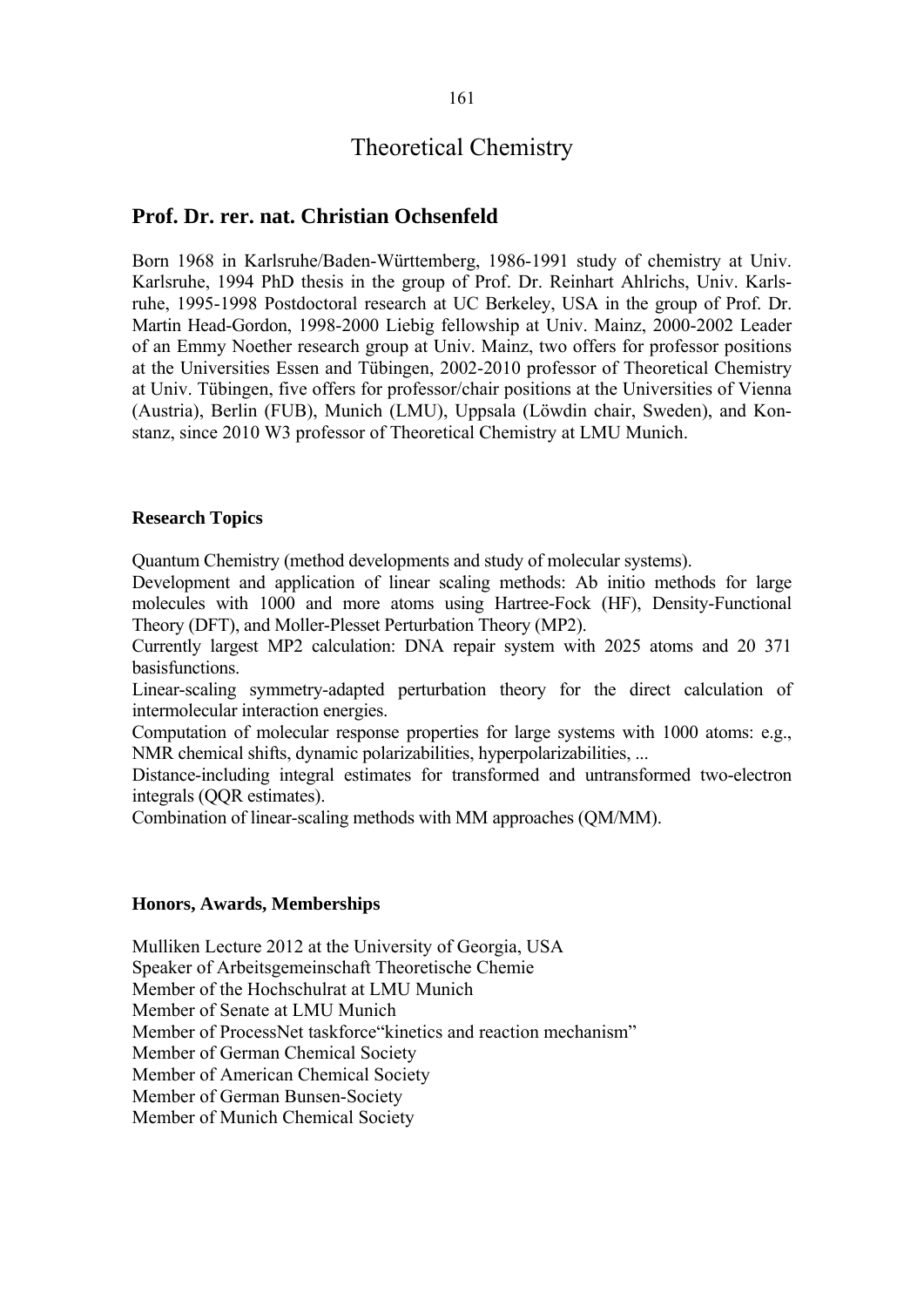## **Extramural Research Funding**

Collaborative Research Center SFB *749* (DFG) "Theoretical treatment of the dynamics of molecular transformations."

Excellence Cluster *Center for Integrated Protein Sciences Munich* (DFG and the Federal Ministry of Education and Research) – EXC 114 (CIPSM).

Volkswagen Foundation, "Linear Scaling QM/MM approaches for the simulation of dynamic effects in complex biomolecular systems".

Funding of Deutsche Forschungsgesellschaft, (DFG) "Development of linear-scaling methods for calculating energy gradients and NMR chemical shifts at the second-order Møller-Plesset perturbation level".

Fellowships from Alexander von Humboldt Foundation, Danish Carlsberg research foundation, and DFG for various postdocs.

#### **Publications – Scientific Papers**

C.V. Sumowski, M. Hanni, S. Schweizer, and C. Ochsenfeld, Sensivity of ab-initio vs. empirical methods in computing structural effects on NMR chemical shifts for the example of peptides, J.Chem.Theory Comput. (2013), doi:10.1021/ct400713t.

S. A. Maurer, M. Beer, D. S. Lambrecht, and C. Ochsenfeld,Linear-Scaling Symmetry-Adapted Perturbation Theory with Scaled Dispersion, J. Chem. Phys. **139**, 184104 (2013).

S. Schiesser, T. Pfaffeneder, K. Sadeghian, B. Hackner, B. Steigenberger, A.S. Schröder, J. Steinbacher, G. Kashiwazaki, G. Höfner, K.T. Wanner, C. Ochsenfeld, and T. Carell, Deamination, Oxidation, and C-C Bond Cleavage Reactivity of 5- Hydroxymethylcytosine, 5- Formylcytosine, and 5-Carboxycytosine, J. Am. Chem. Soc. **135**, 14593 (2013).

S. Dutt, C. Wilch, T. Gersthagen, P. Talibersky, K. Bravo-Rodriguez, M. Hanni, E. Sanchez-Garcia, C. Ochsenfeld, F.-G. Klärner, and T. Schrader, Molecular Tweezers with Varying Anions - A Comparative Study, J. Org. Chem. **78**, 6721 (2013).

D. Flaig and C. Ochsenfeld, An extrapolation method for the efficient calculation of molecular response properties within Born-Oppenheimer molecular dynamics, Phys. Chem. Chem. Phys. **15**, 9392 (2013).

M. Maurer and C. Ochsenfeld, A linear- and sublinear-scaling method for calculating NMR-shieldings in atomic orbital-based second-order Møller-Plesset perturbation theory, J. Chem. Phys. **138**, 174104 (2013).

J. Kussmann and C. Ochsenfeld, Pre-Selective Screening for Matrix Elements in Linear-Scaling Exact Exchange Calculations, J. Chem. Phys. **138**, 134114 (2013).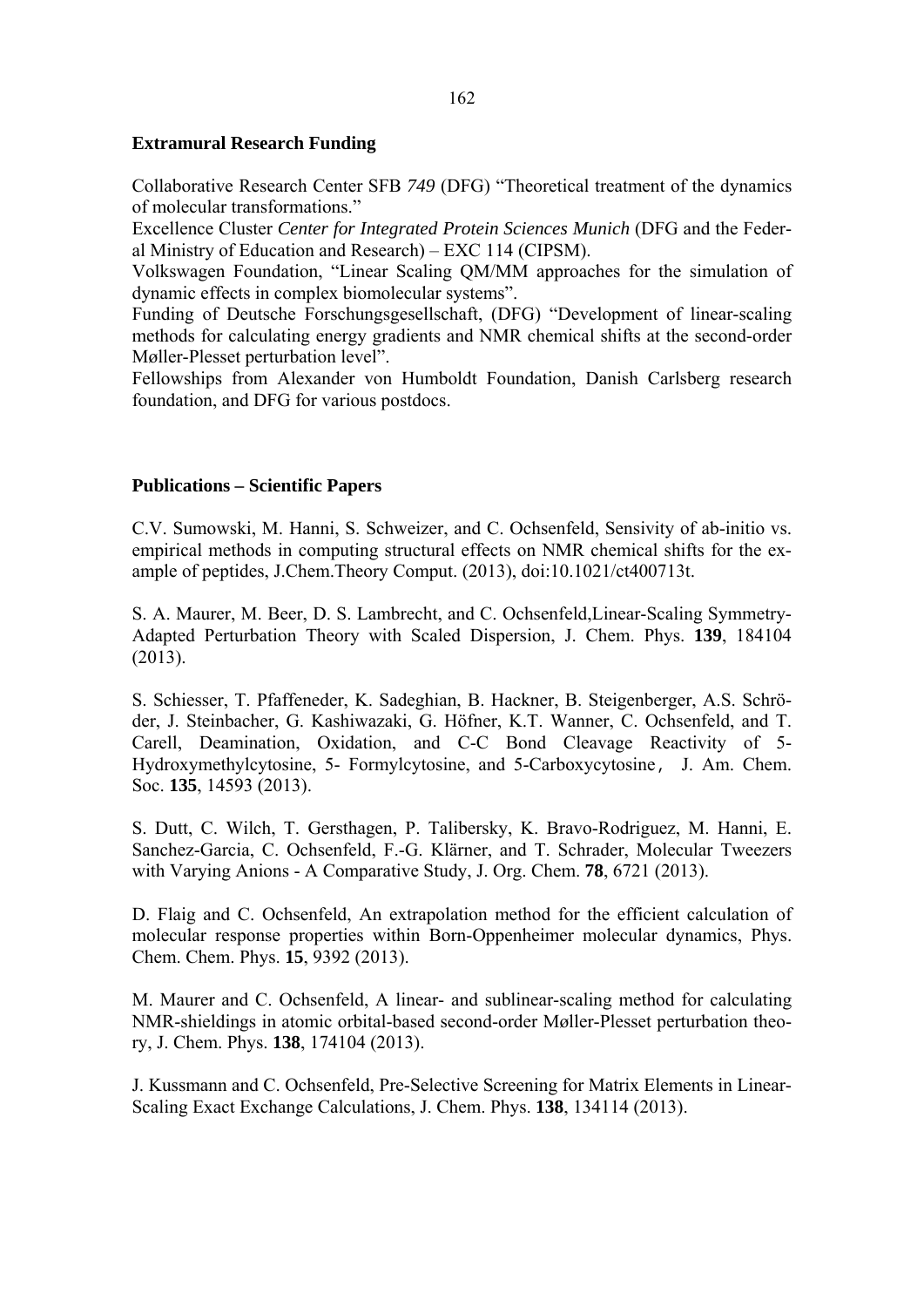S. A. Maurer, D. S. Lambrecht, J. Kussmann, and C. Ochsenfeld, Efficient distanceincluding integral screening in linear-scaling Møller-Plesset perturbation theory, J. Chem. Phys. **138**, 014101 (2013).

J. Kussmann, M. Beer, and C. Ochsenfeld, Linear-Scaling Self-Consistent Field Methods for Large Molecules, WIREs Comput Mol Sci 3, 614 (2013):

D. Flaig, M. Beer, and C. Ochsenfeld, Convergence of Electronic Structure with the Size of the QM region: Example of QM/MM NMR Shieldings, J. Chem. Theory Comput. **8**, 2260 (2012).

S. A. Maurer, D. S. Lambrecht, D. Flaig, and C. Ochsenfeld, Distance-Dependent Schwarz Based Integral Estimates for Two-Electron Integrals - Reliable Tightness vs. Rigorous Upper Bounds, J. Chem. Phys. **136**, 144107 (2012).

#### **Other Activities**

Grant reviewer and/or panel member of the European Research Council, DFG, Norwegian Research Council, Vertrauensdozent of the Studienstiftung des Deutschen Volkes, Vertrauensdozent of the Max Weber Stiftung; Reviewer for Angewandte Chemie, Biopolymers, Chemical Physics, Chemical Physics Letters, Chemical Reviews, Chemical Science, Chemistry - A European Journal, ChemPhysChem, Computation, Computational Molecular Science, International Journal of Quantum Chemistry, Journal of Chemical Physics, Journal of Chemical Theory & Computation, Journal of Collection of the Czechoslovak Chemical Communications, Journal of Computational Chemistry, Journal of Computational Physics, Journal of Magnetic Resonance, Journal of Physical Chemistry, Journal of Physical Chemistry Letters, Journal of Structural Biology, Journal of the American Chemical Society, Molecular Physics, Molecules, Phys. Chem. Chem. Phys., Physica B: Physics of Condensed Matter, Proc. Natl. Acad. Sci., Theoretical Chemistry Accounts, Zeitschrift für Physik D: Atoms, Molecules and Clusters.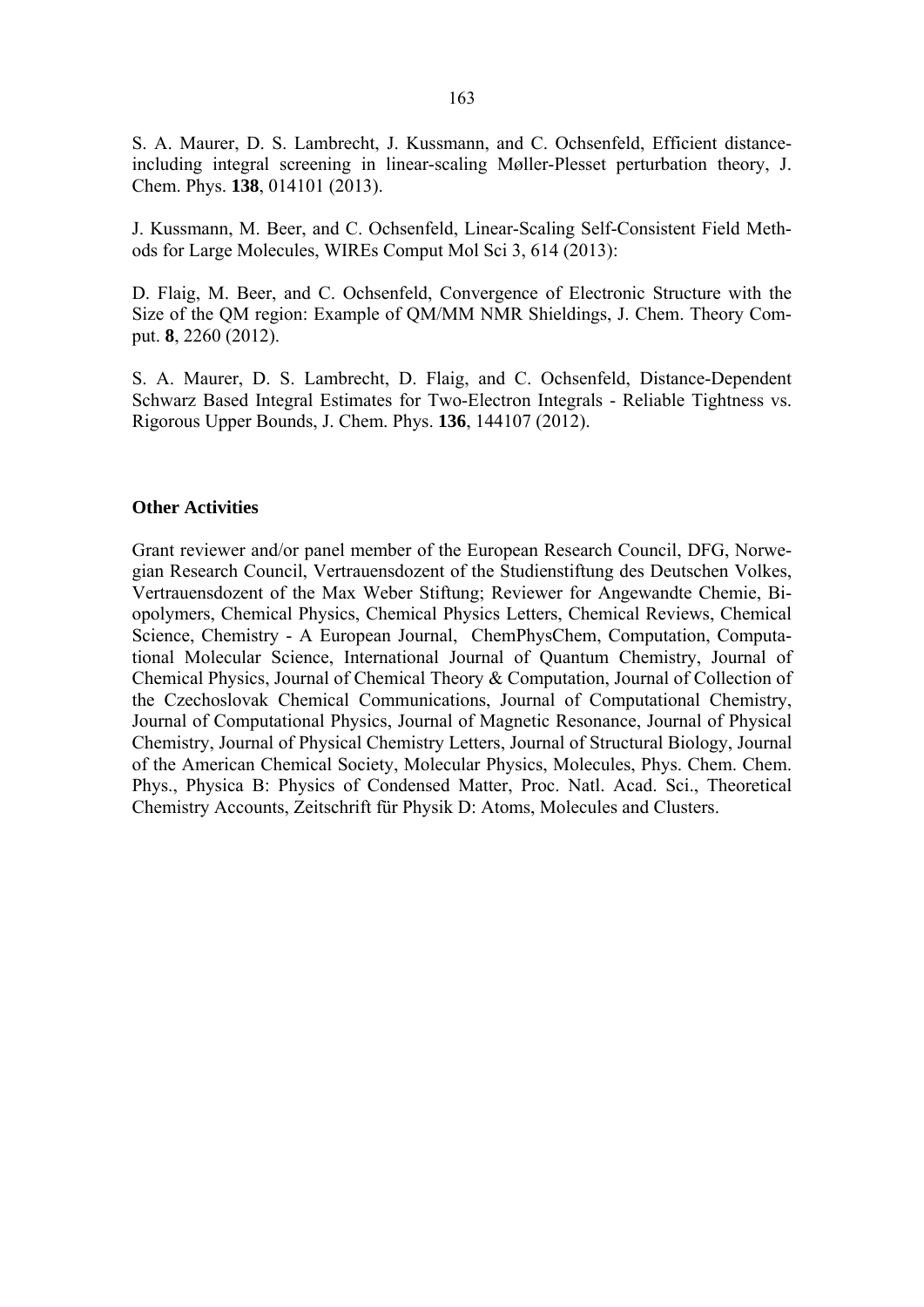## 164

# Physical Chemistry

## **Prof. Dr. rer. nat. Christina Scheu**

Born 1965 in Limburg/Lahn, 1986-1993 study of physics at the Technische Hochschule Darmstadt, 1996 PhD degree in material science in the group of Prof. Dr. Manfred Rühle, Max-Planck-Institute (MPI) for Metals Research in Stuttgart and at the University of Stuttgart, 1996-1998 Postdoctoral Minerva fellow at the Technion, Israel Institute of Technology, Department of Materials Engineering, Haifa, Israel, 1999-2003 Researcher at the MPI for Metals Research, 2003-2005 Group leader at the Materialprüfungsanstalt of the University of Stuttgart, 2005-2008 Group leader at the Department Metallurgy & Materials Testing, Montanuniversität Leoben, Austria, since 2008 W2-full professor at the LMU Munich, since April 2009 Mentor of Faculty.

#### **Research Topics**

Structural and chemical analysis of materials with high spatial resolution & correlation to properties; exploring chemistry, bonding and atomic and electronic structure of interfaces  $\&$  nanostructures; transmission electron microscopy (TEM): high resolution  $\&$  insitu TEM methods, electron energy loss spectroscopy, electron energy-loss near-edge structure.

#### **Honors, Awards, Memberships**

Member of the Deutsche Physikalische Gesellschaft (DPG) Member of the Deutsche Gesellschaft für Elektronenmikroskopie (DGE) Member of the Deutscher Hochschulverband (DHV) Member of the Center for NanoScience (CeNS) Advisory Member of the Scientific Board of CeNS

#### **Extramural Research Funding**

European Union coordination action project "MACAN" Excellence Cluster *"Nanosystems Initiative Munich (NIM)"* (DFG) Collaborative Research Project "*Identification and overcoming of loss mechanisms in nanostructured hybrid solar cells- pathways towards more efficient devices*" (DFG) Collaborative Research Project "Investigation of the *nano- and microstructure of the coccoliths of the algae Emiliania huxleyi*" (DFG) Collaborative Research Project within the SPP 1613 "*Nanostructured Hierarchical Oxide Photoelectrodes for Photoelectro-chemical Water-Splitting*" (DFG) Collaborative Research Project "*Covalent vs non-covalent dendrimer coating of Adenovirus: Implications on ultrastructure and transgene expression*" (CeNS) Research Project "Development and degradation analysis of new HTPEM fuel cell components" (BMWi/ZIM)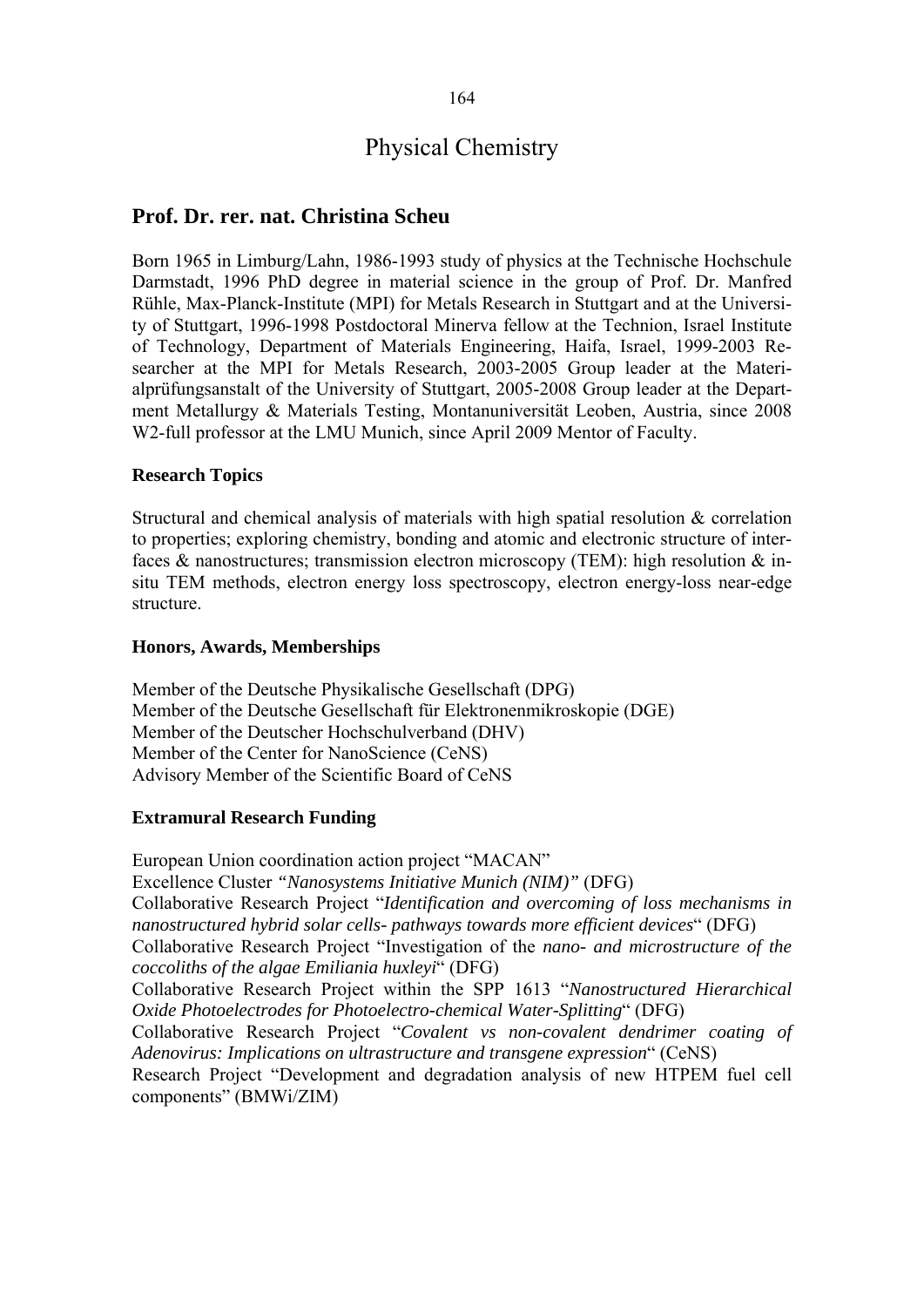## **Publications – Scientific Papers**

### 2013

Virdi KS, Kauffmann Y, Ziegler C, Ganter P, Lotsch BV, Kaplan WD, Blaha P, Scheu C, Electronic structure of KCa2Nb3O10 as envisaged by density functional theory and valence electron energy loss spectroscopy, Phys Rev B 2013; 87:115108:

Wochnik AS, Handloser M, Durach D, Hartschuh A, Scheu C, Increasing crystallinity for improved electrical conductivity of TiO2 blocking layers, ACS Appl Mater Interfaces 2013, 5 (12): 5696.

McDermott E, Wirnhier E, Schnick W, Virdi KS, Scheu C, Kauffmann Y, Kaplan WD, Kurmaev EZ, Moewes A, Band gap reduction in poly(triazine imide) – a non-metallic photocatalyst, J Phys Chem C 2013, 117: 8806.

Vetter A, Virdi KS, Espenlaub S, Rödl W, Wagner E, Holm PS, Scheu C, Kreppel F, Spitzweg C, Ogris M, Adenoviral vectors coated with PAMAM dendrimer conjugates allow CAR independent virus uptake and targeting to the EGF receptor, Mol Pharm 2013, 10 (2): 606.

Rawolle M, Sarkar K, Niedermeier MA, Schindler M, Lellig P, Gutmann JS, Moulin JF, Haese-Seiller M, Wochnik AS, Scheu C, Müller-Buschbaum P, Infiltration of polymer hole-conductor into mesoporous titania structures for solid-state dye-sensitized solar cells, ACS Appl Mater Interfaces 2013, 5(3): 719.

Venkatesan S, Madsen MH, Schmid H, Krogstrup P, Johnson E, Scheu C, Direct observation of interface and nanoscale compositional modulation in ternary III-As heterostructure nanowires, Appl Phy Lett 2013, 103: 063106.

Wochnik AS, Frank A, Heinzl C, Häusler J, Schneider J, Hoffmann R, Matich S, Scheu C, Insight into the core–shell structures of Cu–In–S microspheres Solid State Sci 2013, 26: 23.

Parui S, Klandermans PS, Venkatesan S, Scheu C, Banerjee T, Hot electron attenuation of direct and scattered carriers across an epitaxial Schottky interface, J Phys Condens Matter 2013, 25(44): 445005.

Perchthaler M, Ossiander T, Juhart V, Mitzel J, Heinzl C, Scheu C, Hacker V, Tungsten materials as durable catalyst supports for fuel cell electrodes, J Power Sources 2013, 243: 472.

Ziegler C, Werner S, Bugnet M, Woersching M, Duppel V, Botton GA, Scheu C, Lotsch BV, Artificial solids by design: assembly and electron microscopy study of nanosheet-derived heterostructures, Chem Mater 2013, 25(24), 4892.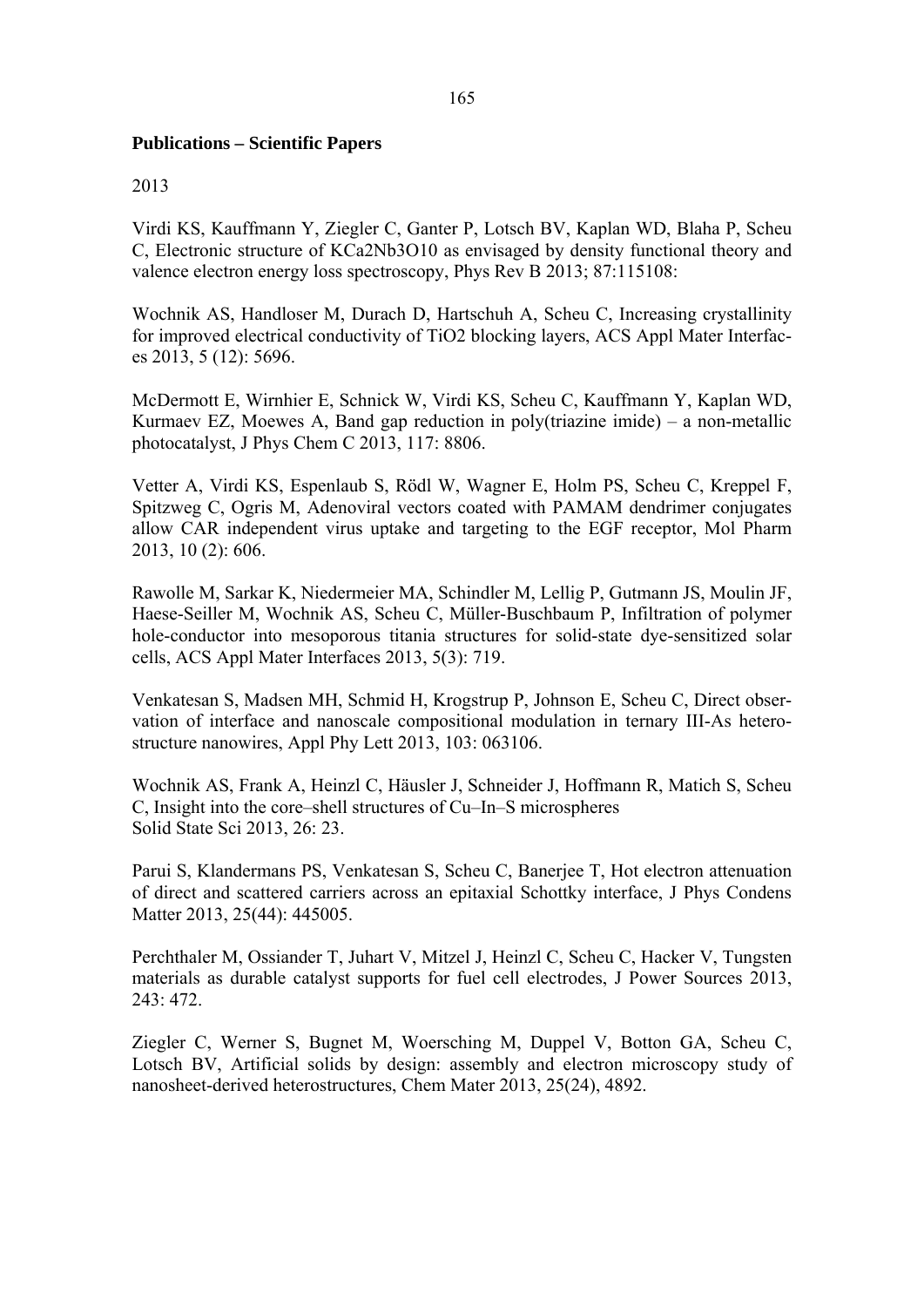2012

Wochnik AS, Heinzl C, Auras F, Bein T, Scheu C, Synthesis and Characterization of CuInS2 Thin Film Structures, J Mat Sci. 2012, 47(4): 1669.

Junggeburth SC, Schwinghammer K, Virdi KS, Scheu C, Lotsch BV, Towards Mesostructured Zinc Imidazolate Frameworks, Chem A Eur J. 2012, 18(7): 2143.

Abdellah A, Virdi KS, Meier R, Döblinger M, Müller-Buschbaum P, Scheu C, Lugli P, Scarpa G, Successive Spray Deposition of P3HT/PCBM Organic Photoactive Layers: Material Composition and Device Characteristics, Adv. Func. Mat. 2012, 22(19): 4078.

Wisnet A, Thomann M, Weickert J, Schmidt-Mende L, Scheu C, Nanoscale investigation on large crystallites in TiO2 nanotube arrays and implications for high-quality hybrid photodiodes, J Mat Sci. 2012, 47(17): 6459.

Davies M, Wochnik AS, Feil F, Jung C, Bräuchle C, Scheu C, Michaelis J, Synchronous emission from nanometric silver particles through plasmonic coupling on silver nano-wires, ACS Nano 2012, 6(7): 6049.

Sedlmaier SJ, Dennenwaldt T, Scheu C, Schnick W, Template-free inorganic synthesis of silica-based nanotubes and their self-assembly to mesocrystals, J Mat Chem. 2012, 22: 15511.

Handloser M, Dunbar RB, Wisnet A, Altpeter P, Scheu C, Schmidt-Mende L, Hartschuh A, Influence of metallic and dielectric nanowire arrays on the photoluminescence properties of P3HT thin films, Nanotechnology 2012, 23(30): 305402.

Scheu C, Kaplan WK, Introduction to Scanning electron microscopy, Book chapter in: In-situ Electron Microscopy: Applications in Physics, Chemistry and Materials Science, editors: G. Dehm, J. Howe, J. Zweck, WILEY-VCH ISBN 2012, 3- 37.

Madsen MH, Krogstrup P, Johnson E, Venkatesan S, Mühlbauer E, Scheu C, Sørensen CB, Nygård J, Experimental Determination of Adatom Diffusion Lengths for Growth of InAs Nanowires, J Cryst Growth. 2012, 364: 16.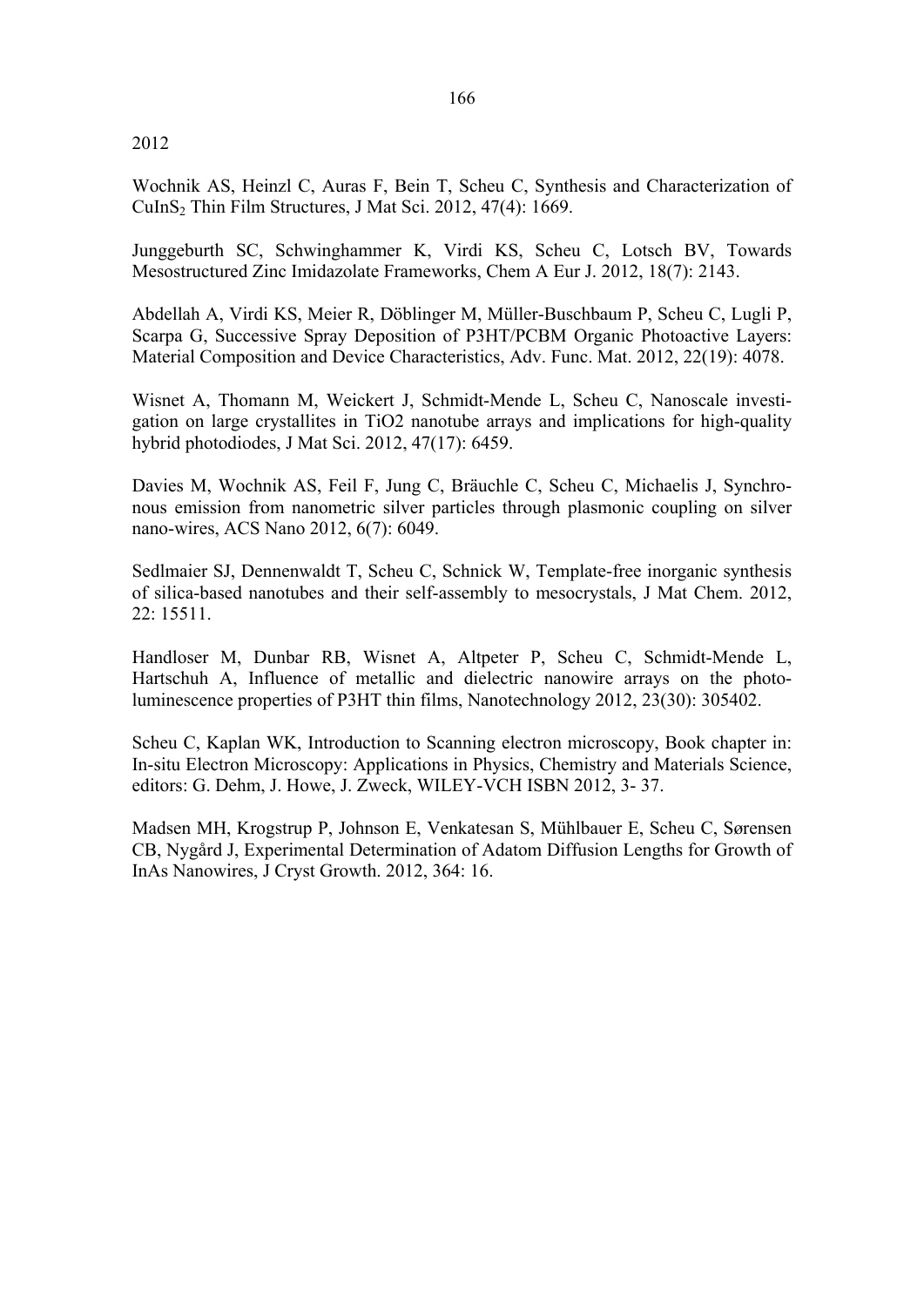# Physical Chemistry

## **Prof. Dr. rer. nat. Regina de Vivie-Riedle**

Regina de Vivie-Riedle was born 1958 in Wuppertal, Germany. She graduated in chemistry from the Friedrich-Wilhelm-Universität Bonn, Germany, in 1987. In 1997, she did her Habilitation in Theoretical Chemistry at the Freie Universität Berlin. She did two postdocs, one at the Max Planck Institute of Quantum Optics (MPQ) in Garching and one at the Joint Institute for Laboratory Astrophysics (JILA) in Boulder. From 1997 to 2002 she was a C3 professor at the MPQ. Since 2003, she has been the leader of the theoretical femtoscience group at the Ludwig-Maximilians-Universität München, since November 2013 Dean of Studies.

#### **Research Topics**

Femtochemistry: Ultrafast uni and bimolecular reactions in chemistry and biology studied by quantum dynamics (QD) and on-the-fly dynamics. Optimal Control Theory: Design of optimal light fields to control chemical reactions and molecular processes for molecular electronics and quantum information. Electron dynamics: Steering of electron motion to control chemical reactions. Method development: efficient propagation schemes for reactive quantum dynamics in large molecules, QD/MD algorithms for condensed phase simulations.

#### **Honors, Awards, Memberships**

Member of the German Physical Society Member of the German Bunsen Society Member of the Association of the Theorecal Chemistry Member of the American Physical Society

#### **Extramural Research Funding**

Excellence Cluster *Munich Centre for Advanced Photonics* (DFG and the Federal Ministry of Education and Research) Collaborative Research Center 749 (Germoan Research Council) "Dynamics and intermediates of molecular transformations"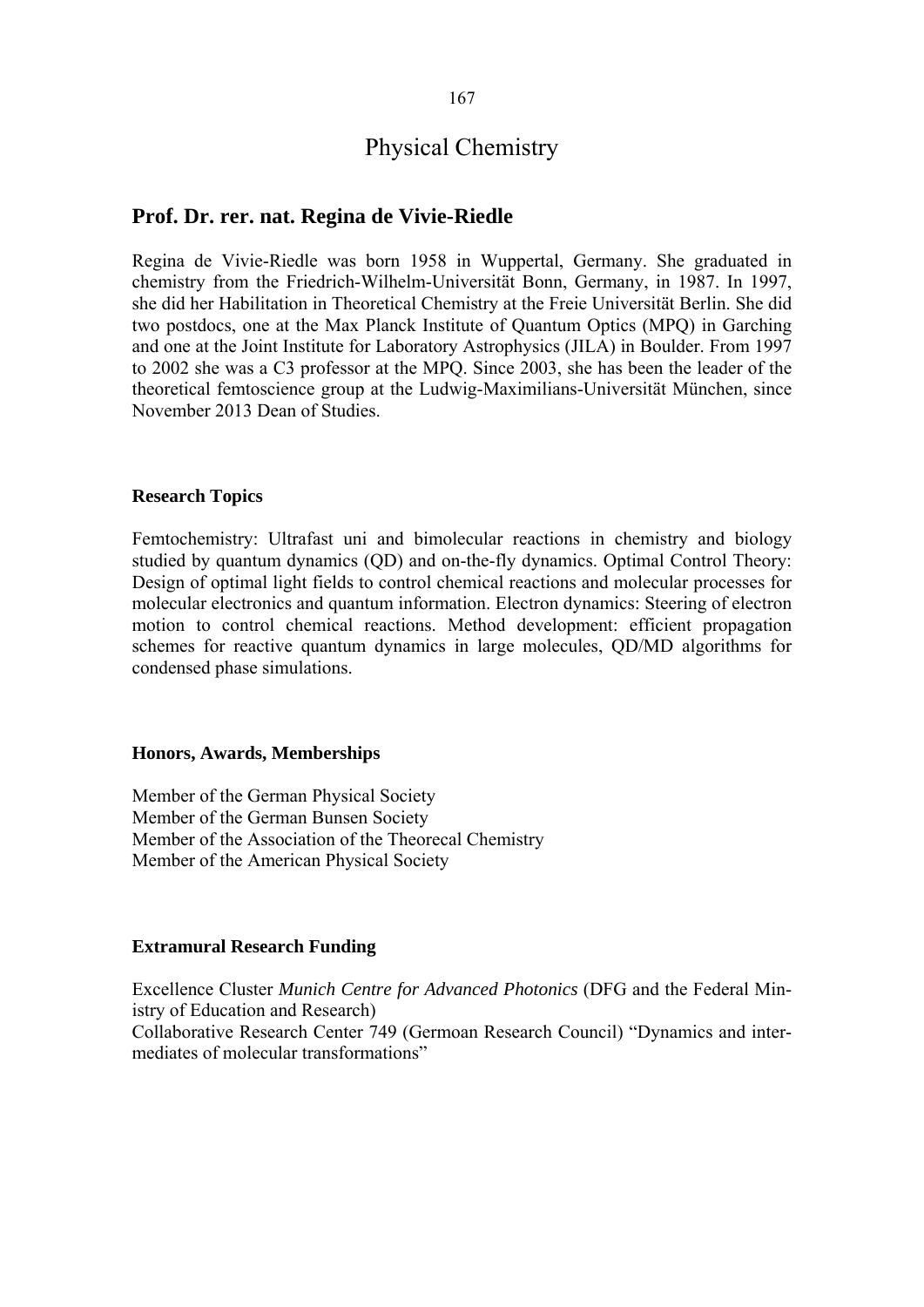## **Publications – Scientific Papers**

2013

E. Wells, C. E. Rallis, M. Zohrabi, R. Siemering, B. Jochim, P. R. Andrews, U. Ablikim, B. Gaire, S. De, K. D. Carnes, B. Bergues, R. de Vivie-Riedle, M. F. Kling, and I. Ben-Itzhak, Adaptive strong-field control of chemical dynamics guided by threedimensional momentum imaging, Nat. Commun. 4, article number: 2895 (2013).

S. Thallmair, B. P. Fingerhut, and R. de Vivie-Riedle, Ground and excited state surfaces for the photochemical bond cleavage in phenylmethyl-phenylphosphonium ions, J. Phys. Chem. A 117 (2013), 10626-10633.

M. Vrabel, P. Kölle, K. M. Brunner, M. J. Gattner, V. López-Carrillo, R. de Vivie-Riedle, and T. Carell, Norbornenes in inverse electron-demand Diels-Alder reactions, Chem. Eur. J. 19 (2013), 13309-13312.

J. Ammer, C. Nolte, K. Karaghiosoff, S. Thallmair, P. Mayer, R. de Vivie-Riedle, and H. Mayr, Ion-pairing of phosphonium salts in solution: C-H⋅⋅⋅halogen and C-H⋅⋅⋅π hydrogen bonds, Chem. Eur. J. 19 (2013), 14612-14630.

M. Kling, P. von den Hoff, I. Znakovskaya, and R. de Vivie-Riedle, (Sub-) femtosecond control of molecular reactions via tailoring the electric field of light, Phys. Chem. Chem. Phys. 15 (2013), 9448-9467.

H. Braun, P. von den Hoff, T. Bayer, R. Siemering, R. de Vivie-Riedle, M. Wollenhaupt, and T. Baumert, Efficient attosecond control of electron dynamics in molecules, Ultrafast Phenomena XVIII, M. Chergui, S. Cundiff, A. Taylor, R. de Vivie-Riedle, K. Yamanouchi (Eds.), EPJ Web of Conferences 41 (2013), 02026.

M. Kowalewski, S. Kahra, G. Leschhorn, T. Schätz, and R. de Vivie-Riedle, Femtosecond pump-probe spectroscopy for single trapped molecular ions Ultrafast Phenomena XVIII, M. Chergui, S. Cundiff, A. Taylor, R. de Vivie-Riedle, K. Yamanouchi (Eds.), EPJ Web of Conferences 41 (2013), 02028.

C. Sailer, N. Krebs, B. Fingerhut, R. de Vivie-Riedle, and E. Riedle, Wavepacket splitting in the first 100 fs determines the products from the bond cleavage of diphenylmethylchloride, Ultrafast Phenomena XVIII, M. Chergui, S. Cundiff, A. Taylor, R. de Vivie-Riedle, K. Yamanouchi (Eds.), EPJ Web of Conferences 41 (2013), 05042.

S. Thallmair, M. Kowalewski, B. P. Fingerhut, C. F. Sailer, and R. de Vivie-Riedle, Molecular wave packet dynamics decelerated by solvent environment: A theoretical approach, Ultrafast Phenomena XVIII, M. Chergui, S. Cundiff, A. Taylor, R. de Vivie-Riedle, K. Yamanouchi (Eds.), EPJ Web of Conferences 41 (2013), 05043.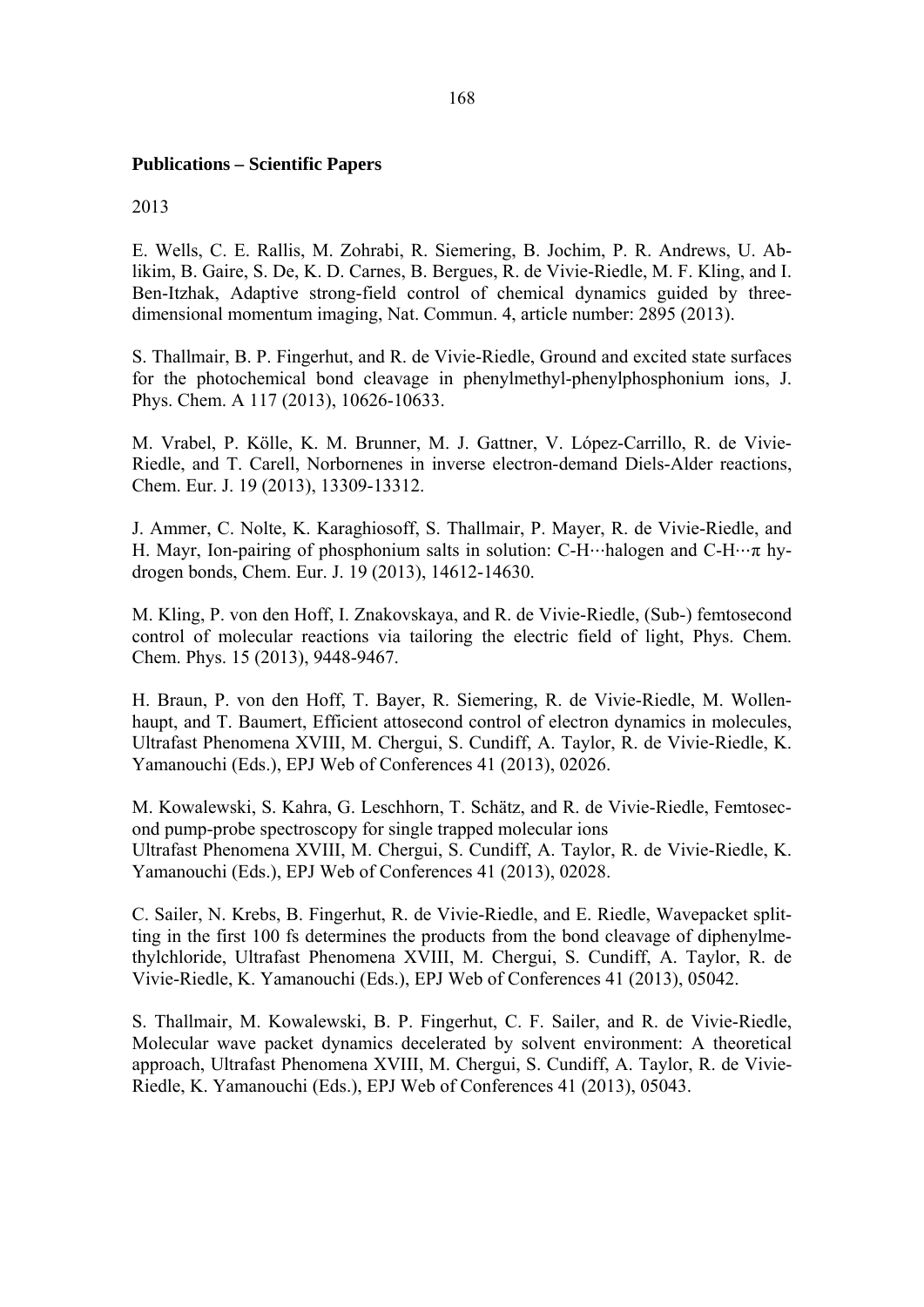W. Zinth, B. P. Fingerhut, T. T. Herzog, G. R. Ryseck, K. Haiser, F. F. Graupner, K. Heil, P. Gilch, W. J. Schreier, T. Carell, and R. de Vivie-Riedle, Ultrafast spectroscopy of UV-induced DNA-lesions - on the search for strategies which keep DNA alive, Ultrafast Phenomena XVIII, M. Chergui, S. Cundiff, A. Taylor, R. de Vivie-Riedle, K. Yamanouchi (Eds.), EPJ Web of Conferences 41 (2013), 07005.

T. Bayer, H. Braun, C. Sarpe, R. Siemering, P. von den Hoff, R. de Vivie-Riedle, T. Baumert, and M. Wollenhaupt, Charge oscillation controlled molecular excitation, Phys. Rev. Lett. 110 (2013), 123003.

C. F. Sailer, S. Thallmair, B. P. Fingerhut, C. Nolte, J. Ammer, H. Mayr, I. Pugliesi, R. de Vivie-Riedle, and E. Riedle, A comprehensive microscopic picture of the benzhydryl radical and cation photogeneration and interconversion through electron transfer, Chem. Phys. Chem. 14 (2013), 1423-1437.

## 2012

A. Nenov, W. J. Schreier, F. Koller, M. Braun, R. de Vivie-Riedle, W. Zinth, and I. Pugliesi, Molecular model of the ring-opening and ring-closure reaction of a fluorinated indolylfulgide, J. Phys. Chem. A 116 (2012), 10518-10528.

A. Nenov and R. de Vivie-Riedle, Conical intersection seams in polyenes derived from their chemical composition, J. Chem. Phys., 137 (2012), 074101.

P. von den Hoff, S. Thallmair, M. Kowalewski, R. Siemering, and R. de Vivie-Riedle, Optimal control theory – closing the gap between theory and experiment, Phys. Chem. Chem. Phys. 14 (2012), 14460-14485.

B. P. Fingerhut, T. T. Herzog, G. Ryseck, K. Haiser, F. F. Graupner, K. Heil, P. Gilch, W. J. Schreier, T. Carell, R. de Vivie-Riedle, and W. Zinth, Dynamics of ultravioletinduced DNA lesions: Dewar formation guided by pre-tension induced by the backbone, New J. Phys. 14 (2012), 065006.

B. P. Fingerhut, S. Oesterling, K. Haiser, K. Heil, A. Glas, W. J. Schreier, W. Zinth, T. Carell, and R. de Vivie-Riedle, ONIOM approach for non-adiabatic on-the-fly molecular dynamics demonstrated for the backbone controlled Dewar valence isomerization, J. Chem. Phys. 136 (2012), 204307.

B. P. Fingerhut, K. Heil, E. Kaya, S. Oesterling, R. de Vivie-Riedle, and T. Carell, Mechanism of UV-induced Dewar lesions repair catalysed by DNA (6-4) Photolyase, Chem. Sci. 3 (2012), 1794-1797.

B. P. Fingerhut, C. F. Sailer, J. Ammer, E. Riedle, and R. de Vivie-Riedle, Build-up and Decay of the Optical Absorption in the Ultrafast Photo-Generation and Reaction of Benzhydryl Cations in Solution, J. Phys. Chem. A 116 (2012), 11064-11074.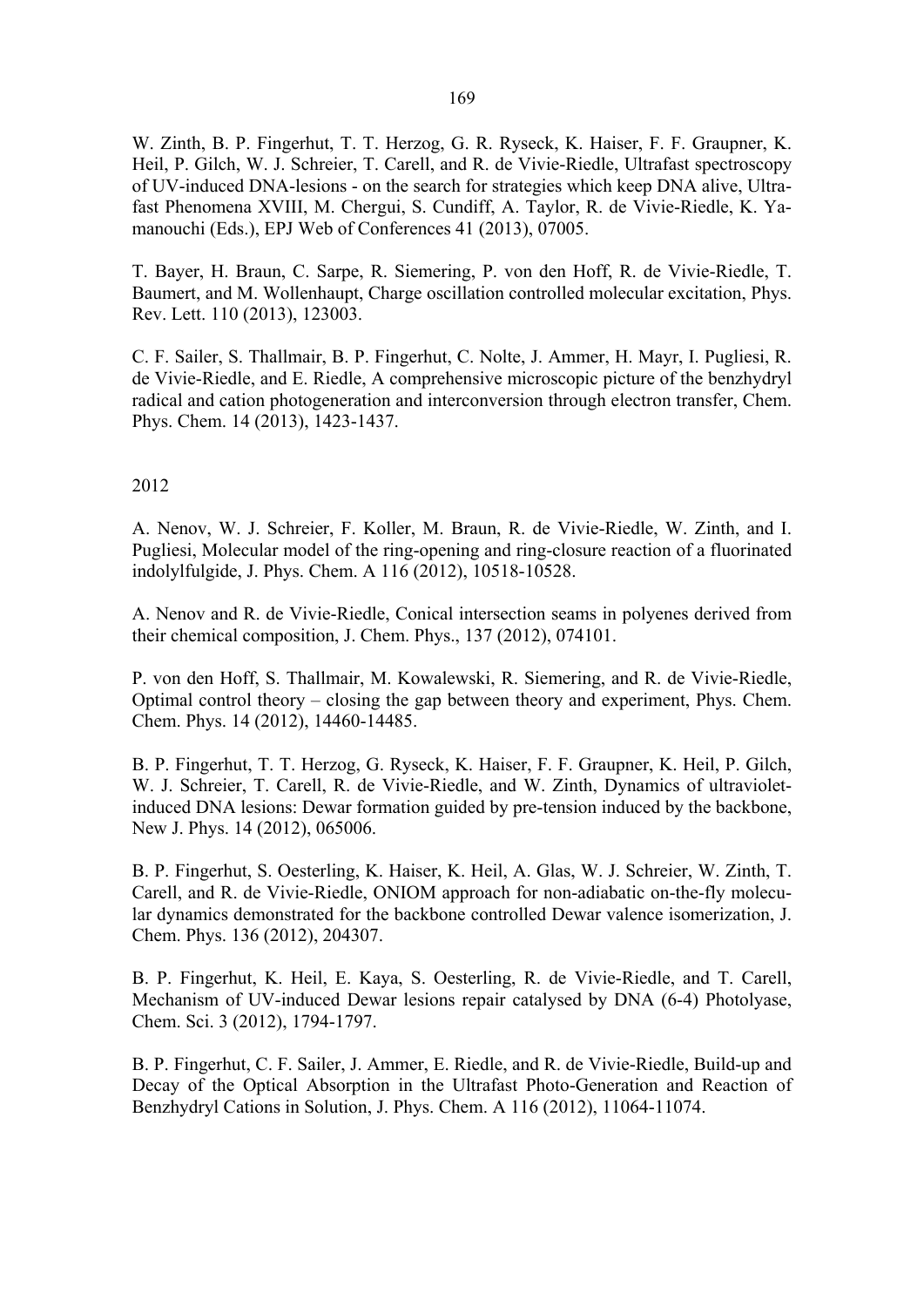S. Kahra, G. Leschhorn, M. Kowalewski, A. Schiffrin, E. Bothschafter,W. Fuß, R. de Vivie-Riedle, R. Ernstorfer, F. Krausz, R. Kienberger, T. Schaetz, Controlled delivery of single molecules into ultra-short laser pulses: a molecular conveyor belt, Nature Physics 8 (2012), 238-242.

I. Znakovskaya, P. von den Hoff, G. Marcus, S. Zherebtsov, B. Bergues, X. Gu, Y. Deng, M.J.J. Vrakking, R. Kienberger, F. Krausz, R. de Vivie-Riedle and M.F. Kling, Sub-cycle controlled charge-directed reactivity with few-cycle mid-infrared pulses, Phys. Rev. Lett. 108 (2012), 063002.

#### **Other Activities**

Deputy speaker of the CRC 749. Program Chair of the International Conference on Ultrafast Phenomena in Lausanne, Swiss, Chair of the International Conference on Ultrafast Phenomena in Okinawa, Japan. Pannel member of the National Centre of Competence in Research MUST (Molecular Ultrafast Science and Technology).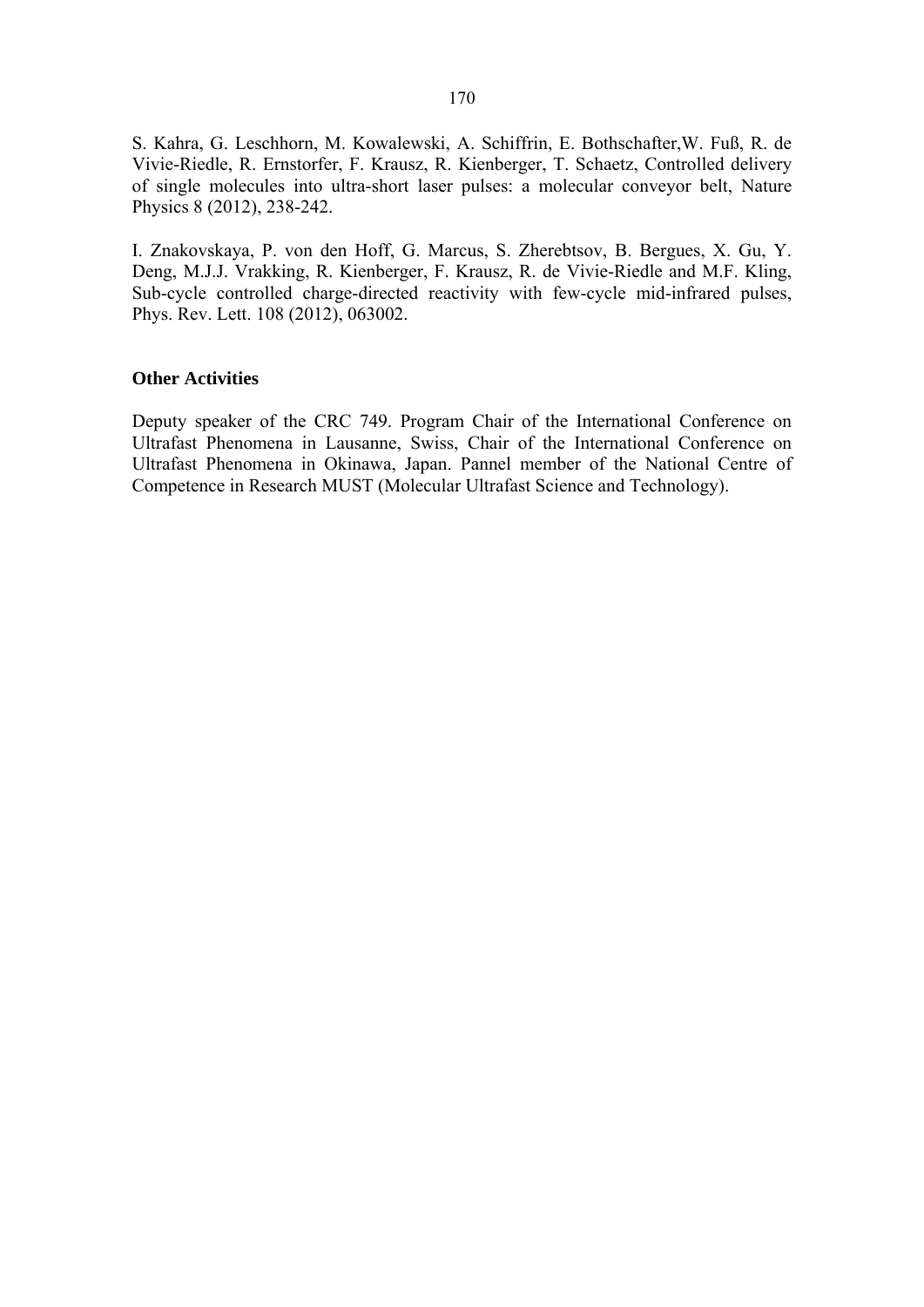## 171

# Physical Chemistry

## **Prof. Dr. rer. nat. Joost Wintterlin**

Born 1959 in Frankfurt/Main. Studies of chemistry at the Ludwig-Maximilians-Universität, Munich. 1985 Diplom in Chemistry. 1989 PhD at the Fritz-Haber-Institut (Max Planck Society), Berlin. 1991/92 Postdoctoral fellowship at the IBM T. J. Watson Research Center, Yorktown Heights, NY. 1998 Habilitation at the Fritz-Haber-Institut (Max Planck Society) and at the Humboldt-Universität, Berlin. Since 2002 professor (C3) for Physical Chemistry at the Ludwig-Maximilians-Universität, Munich.

#### **Research Topics**

Surface reactions on the atomic scale. Development of STM techniques for elevated temperatures, for high pressures, and for video speed to resolve time-dependend processes. Kinetics and dynamics of surface processes from atomic events, such as adsorption of particles from the gas phase, dissociation of molecules, surface diffusion and reactions between adsorbed particles. STM of heterogeneous catalysis under closeto-industrial conditions, such as for the Ag-catalyzed synthesis of ethylene epoxide. Epitaxial graphene on metal surfaces. Synthesis of graphene by CVD on metal surfaces, nucleation and growth, structure, and electronic properties of epitaxial graphene.

#### **Memberships**

Deutsche Physikalische Gesellschaft (DPG), American Vacuum Society (AVS), Deutsche Bunsengesellschaft.

#### **Extramural Research Funding**

A metal route to graphene synthesis for electronic devices. DFG WI 1003/7-1. A metal route to graphene synthesis for electronic devices. DFG WI 1003/7-2.

#### **Publications – Scientific Papers**

"Scalable synthesis of graphene on single crystal Ir(111) films", P. Zeller, S. Dänhardt, S. Gsell, M. Schreck, and J. Wintterlin, Surf. Sci. **606**, 1475 (2012).

"Detection and quantification of steady-state ethylene oxide formation over an Ag(111) single crystal", S. Böcklein, S. Günther, R. Reichelt, R. Wyrwich, M. Joas, C. Hettstedt, M. Ehrensperger, J. Sicklinger, J. Wintterlin, J. Catal. **299**, 129 (2013).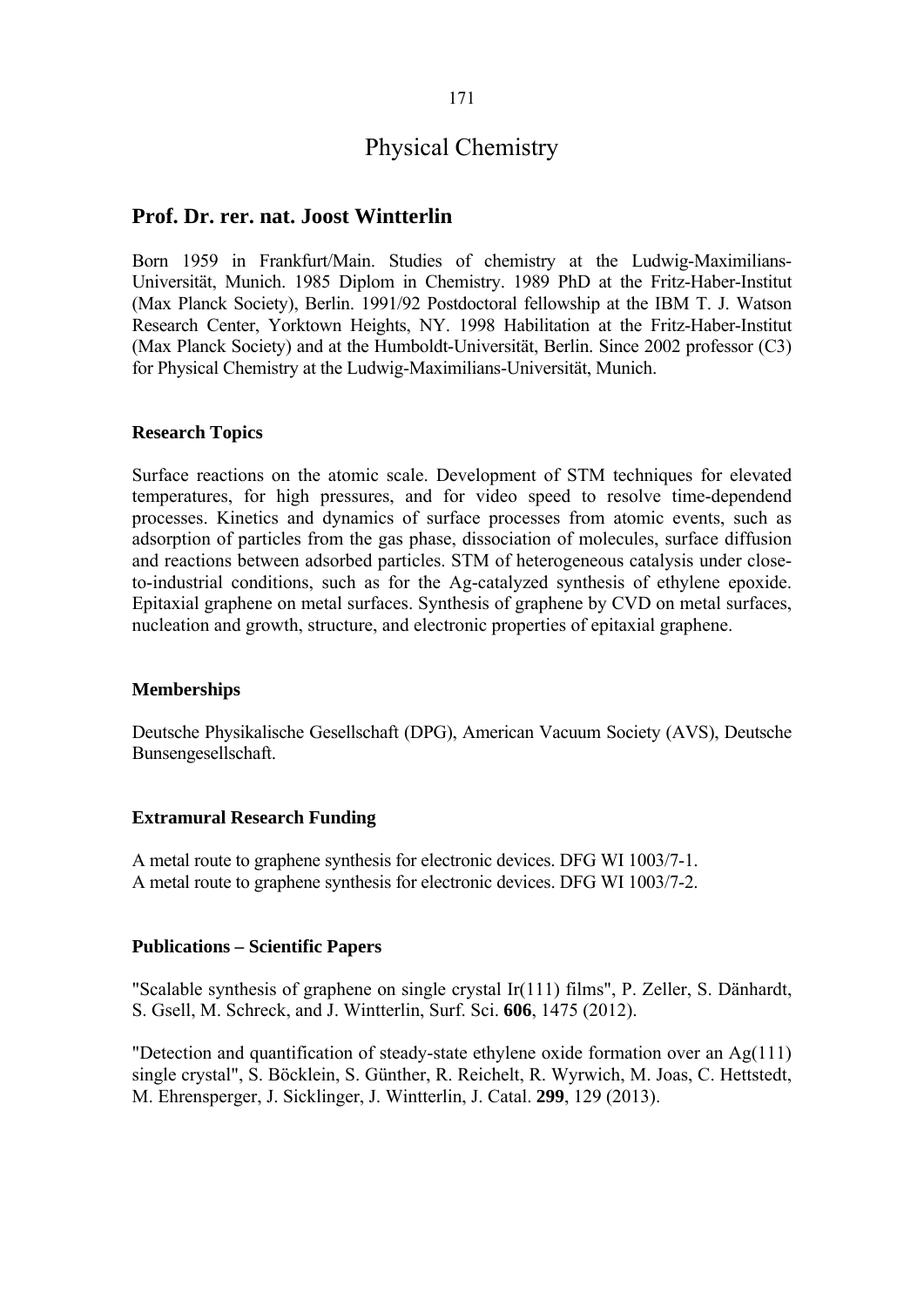"High-temperature scanning tunneling microscopy study of the ordering transition of an amorphous carbon layer into graphene on ruthenium(0001)", S. Günther, S. Dänhardt, M. Ehrensperger, P. Zeller, S. Schmitt, and J. Wintterlin, ACS Nano **7**, 154 (2013).

"Scanning tunneling microscopy of a silver surface during catalytic formation of ethylene oxide" S. Böcklein, S. Günther, J. Wintterlin, Angew. Chem. **125**, 5623, 2013, Angew. Chem. Int. Ed. **52**, 5518 (2013).

"Locating catalytically active oxygen on Ag(111) - a spectromicroscopy study", S. Günther, S. Böcklein, J. Wintterlin, M. A. Niño, T. O. Menteş, A. Locatelli, ChemCatChem. **5**, 3342 (2013).

"Locating catalytically active oxygen on Ag(111) by spectromicroscopy", S. Günther, S. Böcklein, J. Wintterlin, M. A. Niño, T. O. Menteş, A. Locatelli, Elettra Highlights 2012/2013.

## **Other Activities**

Editorial Board Zeitschrift für Physikalische Chemie.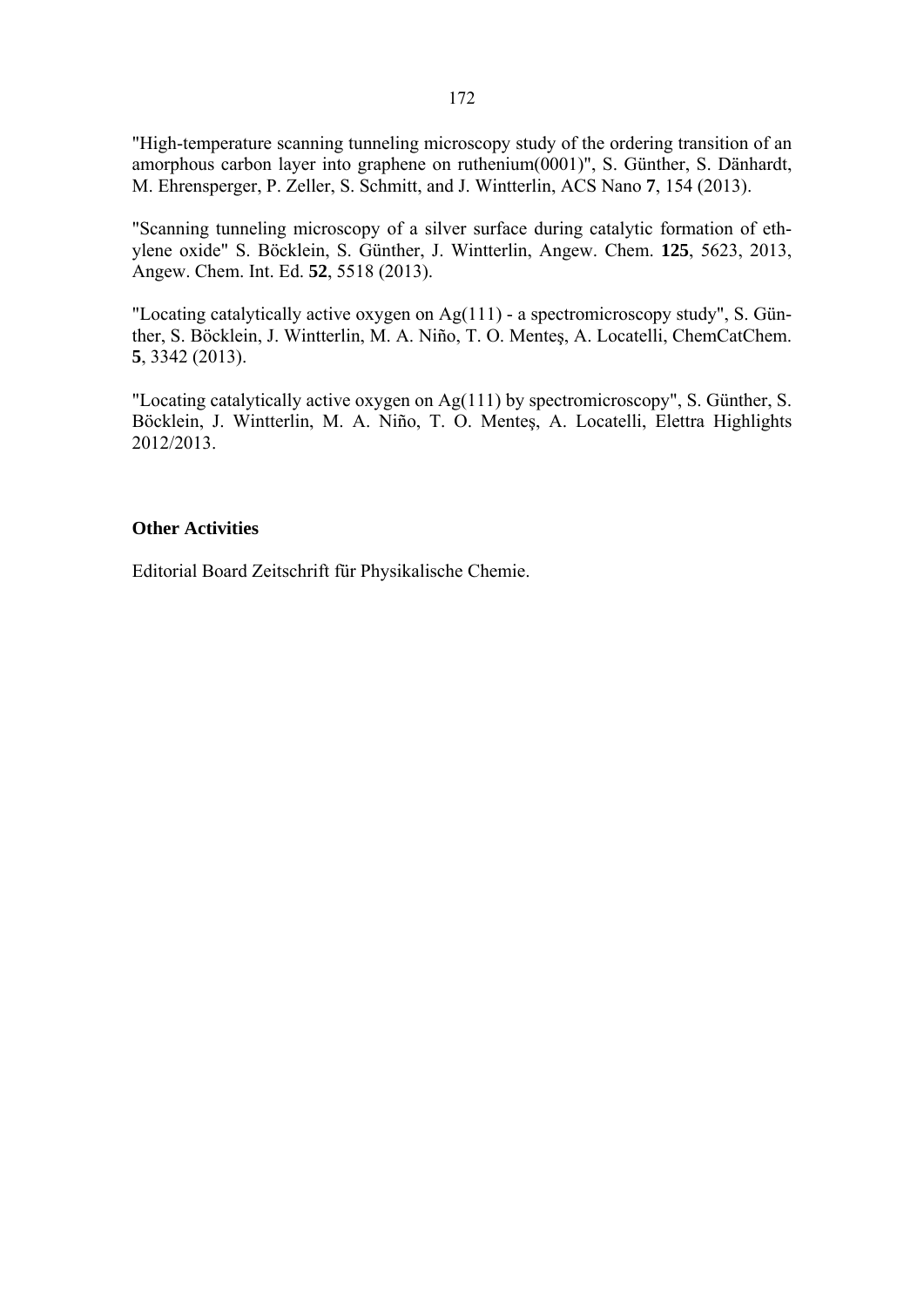# Physical Chemistry

## **Dr. rer. nat. Stefan Wuttke**

Born 1980 in Guben/Brandenburg, 2001-2005 study of chemistry at Humboldt-Universität zu Berlin and University of Glasgow (Scotland), 2009 PhD degree in the group of Prof. Dr. Erhard Kemnitz, Humboldt-Universität zu Berlin, 2009-2010 Postdoctoral fellow at Institute Lavoisier de Versailles (France), since 2011 junior researcher pursuing a habilitation in the group of Prof. T. Bein at the LMU-Munich.

#### **Research Topics**

Synthesis, characterization and application of functionalized porous materials. Presently, we are able to design the structure of the metal-oragnic frameworks (MOFs), their functionality, and the pore environment to produce crystalline materials with specific host-guest interaction for the application in the field of nanocarriers or sensing. One key aspect is to design hybrid nanomaterials based on MOFs, which could offer a new platform for biomedical applications. Research focus is on the design of MOF nanoparticles with inner pore functionalization for controlled interaction with biologically active molecules, as well as outer functionality for target cell uptake, triggered drug release, and with surface shielding against unwanted interactions inside the physiological environment.

#### **Honors, Awards, Memberships**

Feodor Lynen Return Fellowship, Alexander von Humboldt foundation, in the group of Prof. T. Bein (LMU Munich – Department of Chemistry)

## **Extramural Research Funding**

Alexander von Humboldt foundation, Center for NanoScience.

## **Publications – Scientific Papers**

#### 2013

A. C. McKinlay, J. F. Eubank, St. Wuttke, B. Xiao, P. S. Wheatley, P. Bazin, J.-C. Lavalley, M. Daturi, A. Vimont, G. De Weireld, P. Horcajada, C. Serre, R. E. Morris, Nitric Oxide Adsorption and Delivery in Flexible MIL-88(Fe) Metal-Organic Frameworks, Chem. Mater. 2013, 25, 1592-1599.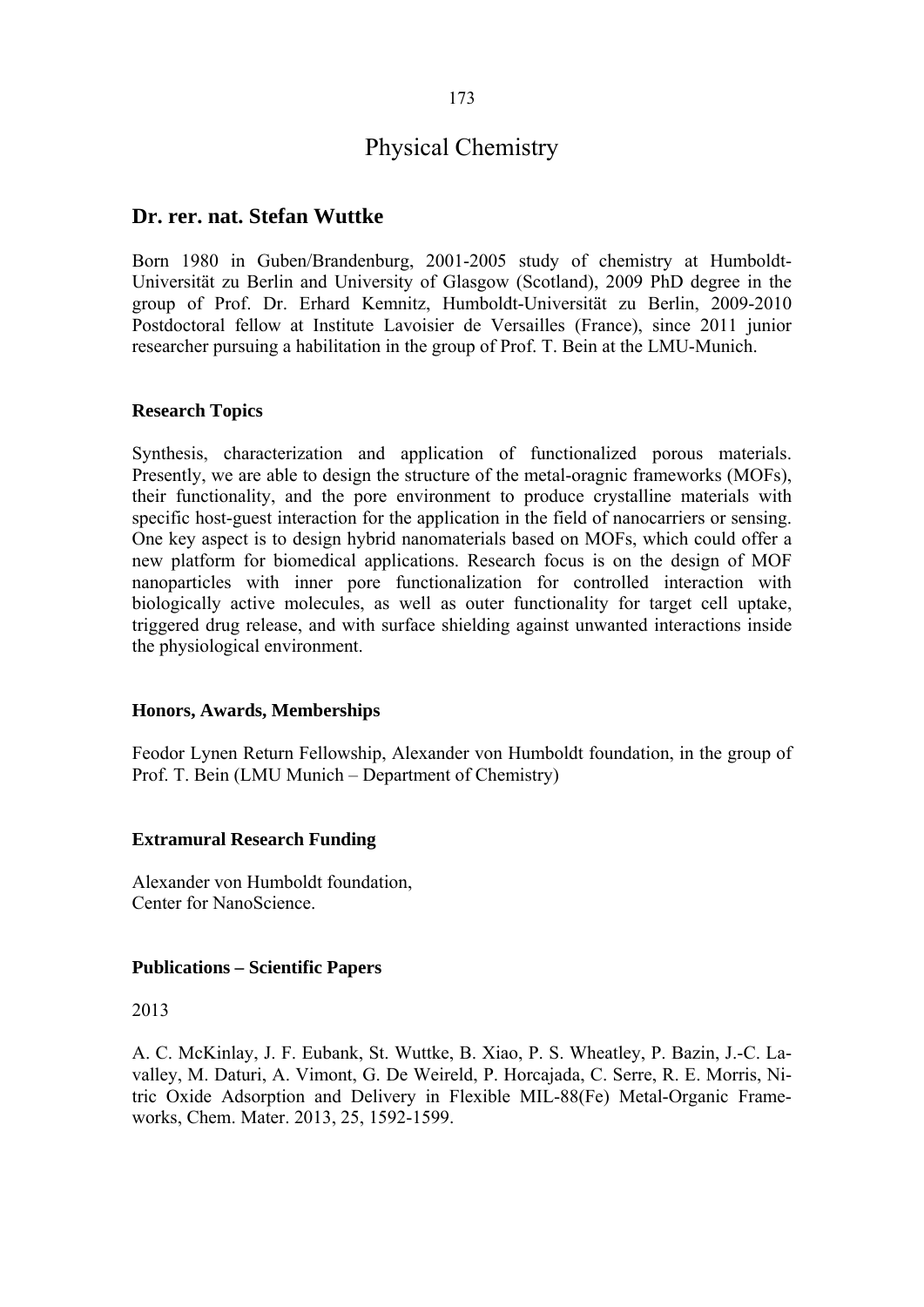S. R. Miller, E. Alvarez, L. Fradcourt, T. Devic, St. Wuttke, P. S. Wheatley, N. Steunou, C. Bonhomme, C. Gervais, D. Laurencin, R. E. Morris, A. Vimont,M. Daturi, P. Horcajada and C. Serre, A rare example of a porous Ca-MOF for the controlled release of biologically active NO, Chem. Commun. 2013, 49, 7773-7775.

F. M. Hinterholzinger, B. Rühle, St. Wuttke, K. Karaghiosoff, A. Godt, T. Beina, Highly sensitive and selective fluoride detection in water through fluorophore release from a metal-organic framework, Scientific Reports 2013, 2, 2562-2568.

2012

C. Dobrinescu, E.E. Iorgulescu, C. Mihailciuc, D. Macovei, St. Wuttke, E. Kemnitz, V.I. Parvulescu, S.M. Coman, One-pot hydroacetylation of menadione (vitamin K3) to menadiol diacetate (vitamin K4) by heterogeneous catalysis, Adv. Synth.&Catal. 2012, 354, 1301-1306.

N. Candu, St. Wuttke, E. Kemnitz, S.M. Coman, V. I. Parvulescu, Replacing benzyl chloride with benzyl alcohol in heterogeneous catalytic benzylation of aromatic compounds, Pure and Appl. Chem. 2012, 84, 427-437.

A. Negoi, K. Teinz, E. Kemnitz, St. Wuttke, V. I. Parvulescu, S. M. Coman, Bifunctional nanoscopic catalysts for the one-pot synthesis of  $(\pm)$ -menthol from citral, Top. Cat. 2012, 55, 680-687.

St. Wuttke, P. Bazin, A. Vimont, C. Serre, J.-S. Chang, G. Férey, M. Daturi, Discovering the active sites in MIL-100(Fe) for C3 separation by using operando IR spectroscopy, Chem. – A Eur. J. 2012, 18, 11959-11967.

F. M. Hinterholzinger, St. Wuttke, P. Roy, T. Preuße, A. Schaate, P. Behrens, A. Godt, T. Bein, Highly oriented surface-growth and covalent dye labeling of mesoporous metal-organic frameworks, Dalton Trans. 2012, 41, 3899-3901.

M. D.-Hardi, T. Devic, P. Horcajada, H. Chevreau, G. Maurin, G. Férey, D. Popov, C. Riekel, St. Wuttke, J.-C. Lavalley, A. Vimont, C. Serre, How interpenetration ensures rigidity and permanent porosity in a highly flexible hybrid solid, Chem. Mater. 2012, 24, 2486-2492.

Y. Guo, St. Wuttke, A. Vimont, M. Daturi, J.-C. Lavalley, K. Teinz, E. Kemnitz, Synthesis and characterization of sol-gel prepared zinc fluoride, J. Mater 2012, 22, 14587- 14593.

St. Wuttke, A. Negoi, N. Gheorghe, V. Kuncser, E. Kemnitz, V. Parvulescu, S.M. Coman, Sn-Doped hydroxylated MgF2 catalysts for the fast and selective saccharification of cellulose to glucose, ChemSusChem 2012, 5, 1708-1711.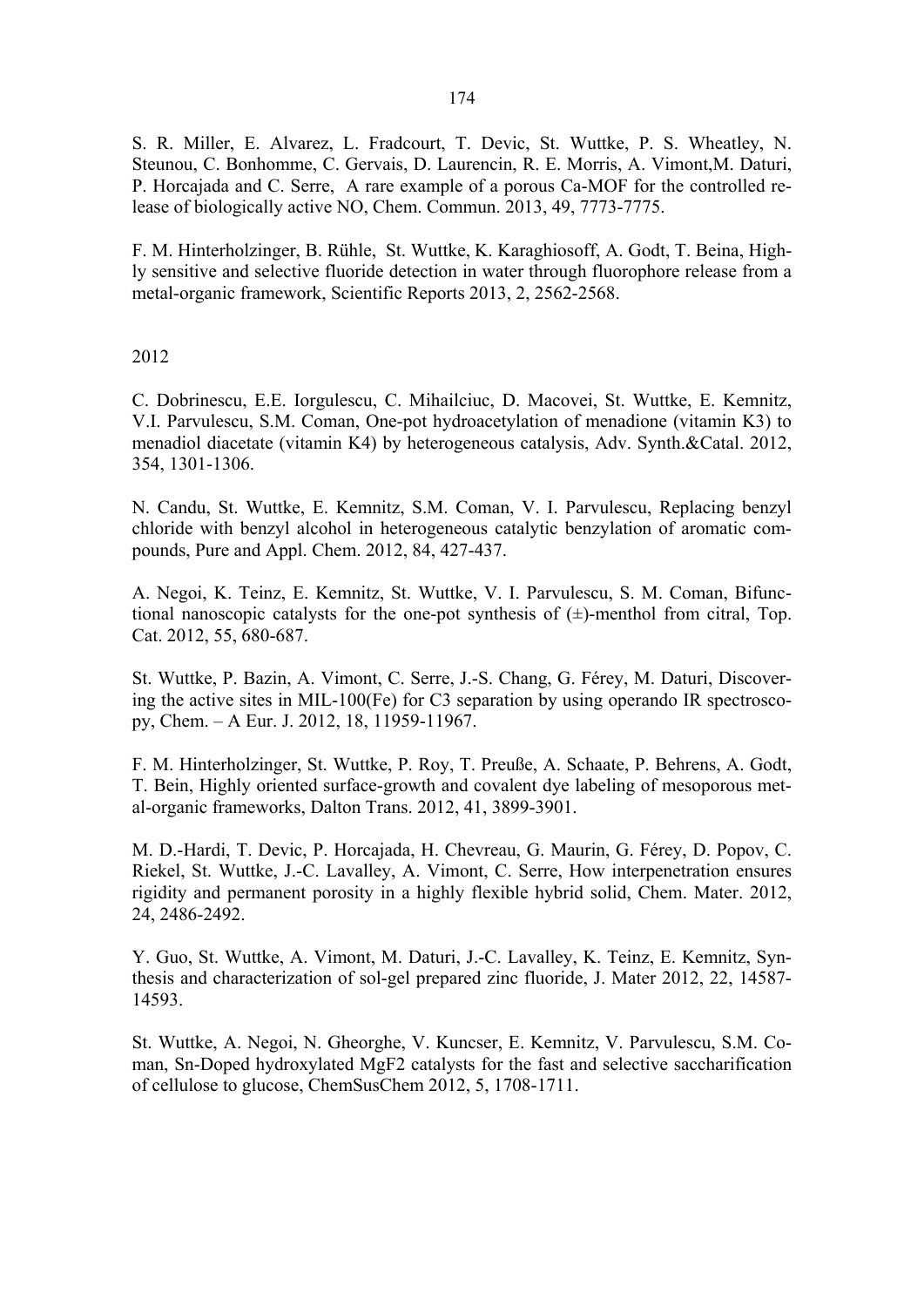# Pharmaceutical Chemistry

## **Univ.-Prof. Dr. rer. nat. Franz Bracher**

Born 1958 in Geisenfeld/Bayern, 1978-1982 study of pharmacy at the LMU Munich, 1983 approbation as pharmacist, 1986 PhD in Pharmaceutical Chemistry, LMU Munich in the group of Prof. Dr. E. Reimann. 1986-1987 Postdoc at the Département de Chimie Organique, Université de Genève (Switzerland) in the group of Prof. Dr. W. Oppolzer, 1987-1992 Hochschulassistent (Assistant Professor) at the Institute for Pharmaceutical Chemistry, Philipps-University of Marburg, 1991 Habilitation for Pharmaceutical Chemistry with a thesis dealing with natural product synthesis; 1992-1997 Associate Professor (C3) at the Institute for Pharmaceutical Chemistry at the Technical University of Braunschweig; 1996 offered a position as a Full Professor (C4) at the University of Bonn (disliked), since 1997 Full Professor for Pharmacy at the University of Munich, 2010-2012 Director of the Department of Pharmacy.

## **Research Topics**

Development of new antiinfective agents (mainly inhibitors of ergosterol biosynthesis as antifungal compounds). Development of novel inhibitors of cholesterol biosynthesis. Development of new anticancer agents. Development of new kinase, sirtuin and bromodomain inhibitors. Development of new screening systems. Natural products chemistry.

## **Honors, Awards, Memberships**

Scientific Societies: Deutsche Pharmazeutische Gesellschaft (DPhG), Gesellschaft Deutscher Chemiker (GDCh), Paul Ehrlich-Gesellschaft für Chemotherapie (PEG). Member of the Editorial Advisory Boards of "Letters in Organic Chemistry" and "Scientia Pharmaceutica".

## **Publications – Scientific Papers**

## 2013

Krauß J, Müller C, Kießling J, Richter S, Staudacher V, Bracher F. Synthesis and biological evaluation of novel *N*-alkyl tetra- and decahydroisoquinolines: Novel antifungals that target ergosterol biosynthesis. Arch. Pharm. Pharm. Med. Chem. 2013, [Epub ahead of print]. doi: 10.1002/ardp.201300338.

Krojer M, Müller C, Bracher F. Steroidomimetic aminomethyl spiroacetals as novel inhibitors of the enzyme  $\Delta 8$ ,7-sterol isomerase in cholesterol biosynthesis. Arch. Pharm. Pharm. Med. Chem. 2013, [Epub ahead of print]. doi: 10.1002/ardp.201300296.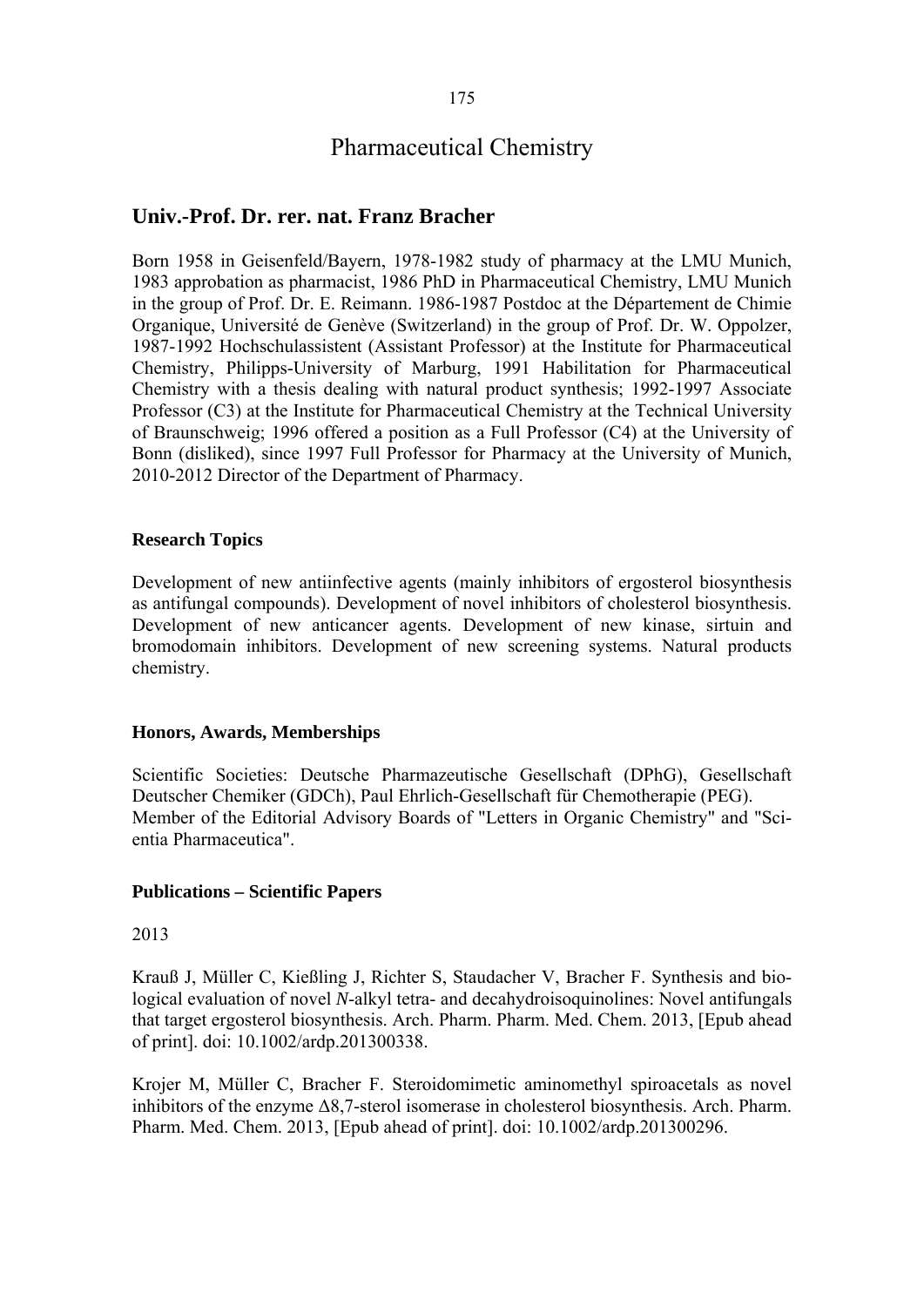Krauß J, Gratzl C, Sturm V, Müller C, Staudacher V, Schmidt CQ, Bracher F. Synthesis and biological evaluation of novel alkyl imidazolyl carbinols and their esters: potent antimycotics. Sci. Pharm. 2013; 81: 641-50. doi: 10.3797/scipharm.1304-17.

Lancelot J, Caby S, Dubois-Abdesselem F, Vanderstraete M, Trolet J, Oliveira G, Bracher F, Jung M, Pierce MRJ. Schistosoma mansoni sirtuins: characterization and potential as chemotherapeutic targets. PLOS Negl. Trop. Dis. 2013; 7: e2428. doi: 10.1371/journal.pntd.0002428.

Puzik A, Bracher F. 7,9,12b-Triazabenzo[a]aceanthrylen-8-one, the first representative of a novel pentacyclic ring system, and its biological activities. Lett. Org. Chem. 2013; 10: 568-72. doi: 10.2174/1570178611310080006

Walte A, Rüben K, Birner-Grünberger R, Preisinger C, Bamberg-Lemper S, Hilz N, Bracher F, Becker W. Mechanism of dual specificity kinase activity of DYRK1A. FEBS Journal. 2013; 280: 4495-511. doi: 10.1111/febs.12411.

Weirauch U, Beckmann N, Thomas M, Grünweller A, Huber K, Bracher F, Hartmann RK, Aigner A. Functional role and therapeutic potential of the Pim-1 kinase in colon carcinoma. Neoplasia. 2013; 15: 783-94. doi: 10.1593/neo.13172.

Krojer M, Keller M, Bracher F. Des-ring-A 7-azasteroids with antimicrobial and cytotoxic activity. Sci. Pharm. 2013; 81: 329-38. doi: 10.3797/scipharm.1303-03.

Müller C, Staudacher V, Krauß J, Giera M, Bracher F. A convenient cellular assay for the identification of the molecular target of ergosterol biosynthesis inhibitors and quantification of their effects on total ergosterol biosynthesis. Steroids. 2013; 78: 483-93. doi: 10.1016/j.steroids.2013.02.006.

Lange S, Keller M, Müller C, Oliaro-Bosso S, Balliano G, Bracher F. Aminopropylindenes derived from Grundmann's ketone as a novel chemotype of oxidosqualene cyclase inhibitors. Eur. J. Med. Chem. 2013; 63: 758-64. doi: 10.1016/j.ejmech.2013.03.002.

König AM. Müller C, Bracher F. Stereoselective synthesis of a new class of potent and selective inhibitors of human Δ8,7-sterol isomerase. Bioorg. Med. Chem. 2013; 21: 1925-43. doi: 10.1016/j.bmc.2013.01.041.

Wolfgardt A, Bracher F. A method for the conversion of phenols into aryl tert-butyl ethers utilizing neighboring group contribution. Lett. Org. Chem. 2013; 10: 2-7. doi: 10.2174/1570178611310010003.

Canfran-Duque A, Casado ME, Pastor O, Sanchez-Wandelmer J,de la Pena G, Lerma M, Marsical P, Bracher F, Lasuncion MA, Busto R. Atypical antipsychotics alter cholesterol and fatty acid metabolism in vitro. J. Lipid Res. 2013; 54: 310-24. doi: 10.1194/jlr.M026948.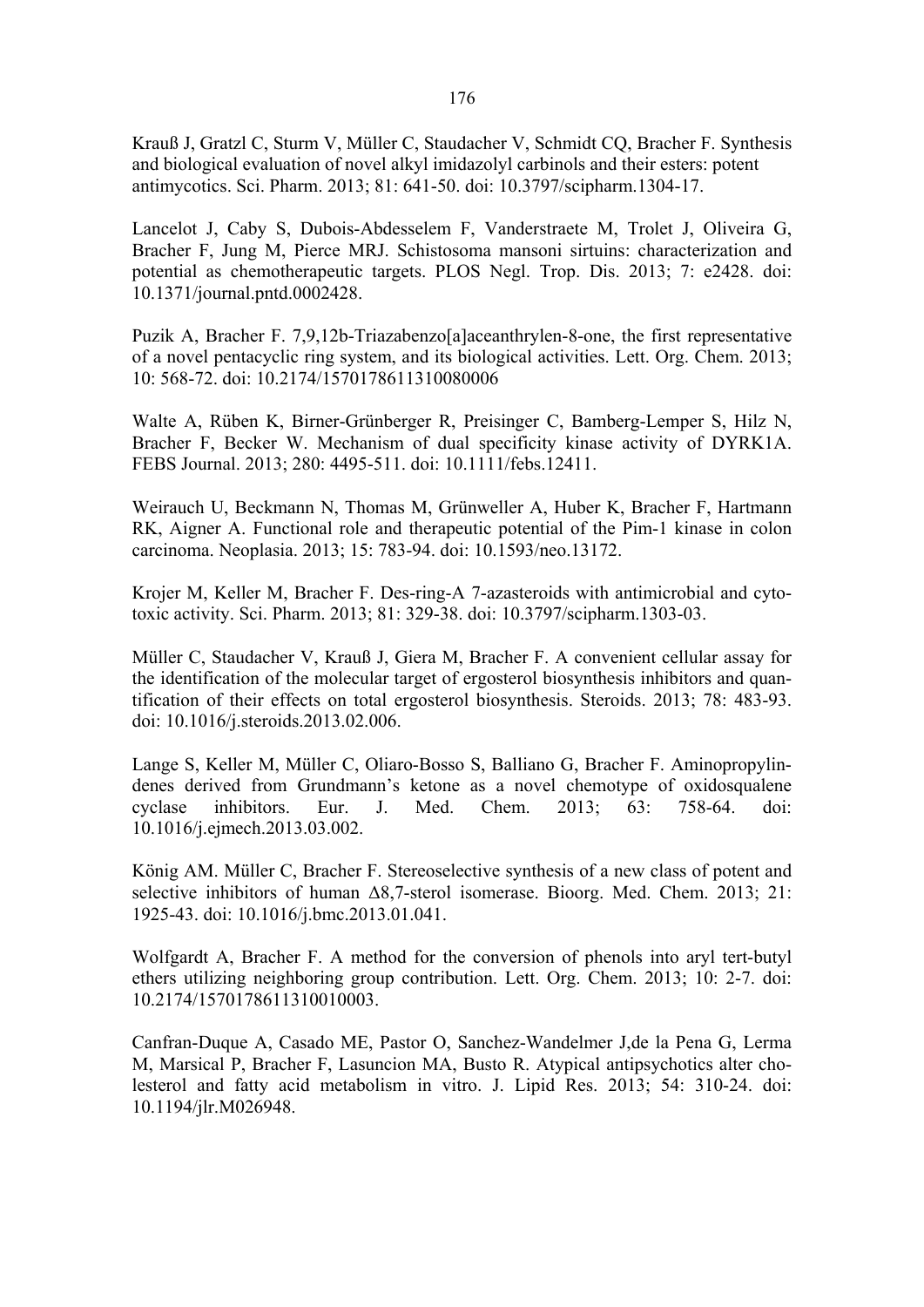#### 2012

Horling A, Müller C, Barthel R, Bracher F, Imming P. A new class of selective and potent 7-dehydrocholesterol reductase inhibitors. J. Med. Chem. 2012; 55: 7614-22. doi: 10.1021/jm3006096.

Gehring A, Bracher F. A convenient conversion of substituted cyclohexenones into aryl methyl ketones. Synthesis. 2012; 44: 2441-47. doi: 10.1055/s-0032-1316560.

Plodek A, Raeder S, Bracher F. Regioselective homolytic substitution of benzo[c]- [2,7]naphthyridines. Tetrahedron. 2012; 68: 4693-700. doi: 10.1016/j.tet.2012.04.023.

Luber M, Musa A, Kadry HA, Bracher F. Isolation of the pyrrolizidine alkaloid intermedine-N-oxide from Cerinthe glabra and ab initio calculation of its 13C NMR shifts. Z. Naturforsch. 2012; 67b: 411-16. doi: 10.5560/ZNB.2012-0030.

Brauner R, Johannes C, Plößl F, Bracher F, Lorenz RL. Phytosterols reduce cholesterol absorption by inhibition of 27-hydroxycholesterol generation, liver X receptor alpha activation and expression of basolateral sterol exporter ATP binding cassette A1 in Caco-2 enterocytes. J. Nutrition. 2012; 142: 981-9. doi:10.3945/jn.111.157198.

Huber K, Brault L, Fedorov O, Gasser C, Filippakopoulos P, Bullock AN, Fabbro D, Trappe J, Schwaller J, Knapp S, Bracher F. 7,8-Dichloro-1-oxo-β-carbolines as a versatile scaffold for the development of potent and selective kinase inhibitors with unusual binding modes. J. Med. Chem. 2012; 55: 403-13. doi: 10.1021/jm201286z.

Raeder S, Bracher F. A novel approach to the pyridoacridine ring system – synthesis of the topoisomerase inhibitor 13-deazaascididemin. Arch. Pharm. Pharm. Med. Chem. 2012; 345: 822-26. doi: 10.1002/ardp.201200019.

Plesch E, Bracher F, Krauss J. Synthesis and antimicrobial evaluation of novel platensimycin analogues. Arch. Pharm. Pharm. Med. Chem. 2012; 345: 657-62. doi: 10.1002/ardp.201100455.

Wetzel I, Krauss J, Bracher F. Enantiodivergent synthesis of (S)- and (R)-(Z)-9 dodecyl-4,5,8,9-tetrahydro-3H-oxonin-2-one as analogues of topsentolides. Lett. Org. Chem. 2012; 9: 169-74.

Mayer CD, Allmendinger L, Bracher F. Synthesis of novel steroid analogues containing nitrile and disulfide moieties via palladium-catalyzed cross-coupling reactions. Tetrahedron. 2012; 68: 1810-18. doi: 10.1016/j.tet.2011.11.076.

Filippakopoulos P, Picaud S, Fedorov O, Keller M, Wrobel M, Morgenstern O, Bracher F, Knapp S. Benzodiazepines and benzotriazepines as protein interaction inhibitors targeting bromodomains of the BET family. Bioorg. Med. Chem. 2012; 20: 1878-86. doi: 10.1016/j.bmc.2011.10.080.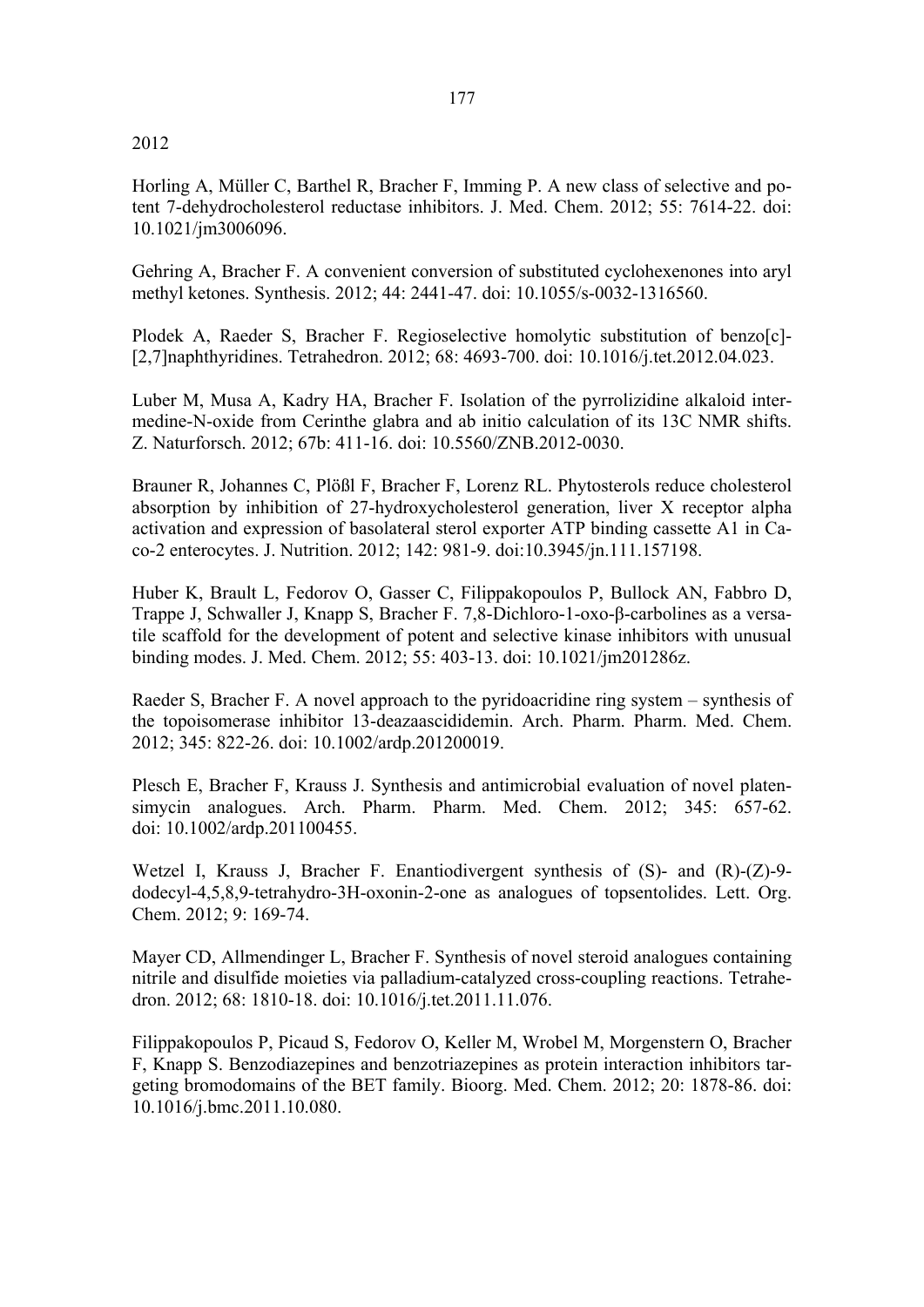Krauss J, Köbler D, Miller V, Bracher F. Synthesis by ring closing metathesis and cytotoxic evaluation of novel thienylmacrolactones. Sci. Pharm. 2012; 80: 29-36. doi: 10.3797/scipharm.1109-09.

#### **Patents**

Honarejad K, Daschner A, Herms J, Bracher F, Kuznicki J, Gehring A. Novel means and methods for treating of the central nervous system, metabolic and cardaic diseases and aging. WO 2013/139929 A1, 2013.

#### **Other Activities**

Editor of the "Kommentar zum Europäischen Arzneibuch" (Scientific commentation of the European Pharmacopoeia).

Member of the expert group for pharmaceutical chemistry of the "Deutsche Arzneibuchkommission" (German Ph. Eur. Commission).

Member of the Scientific Board of the "Deutscher Arzneimittel-Codex".

Co-organizer of Frontiers in Medicinal Chemistry (GDCh), LMU Munich, 2013.

Grant reviewer for Deutsche Forschungsgemeinschaft, Deutscher Akademischer Austauschdienst (DAAD), Fonds zur Förderung der wissenschaftlichen Forschung (FWF, Austria) and Alexander von Humboldt Stiftung. Reviewer for Journal of Medicinal Chemistry, Bioorganic & Medicinal Chemistry, European Journal of Medicinal Chemistry, Synthesis, Tetrahedron, Biochemical Journal, Journal of Natural Products, Letters in Organic Chemistry, and others.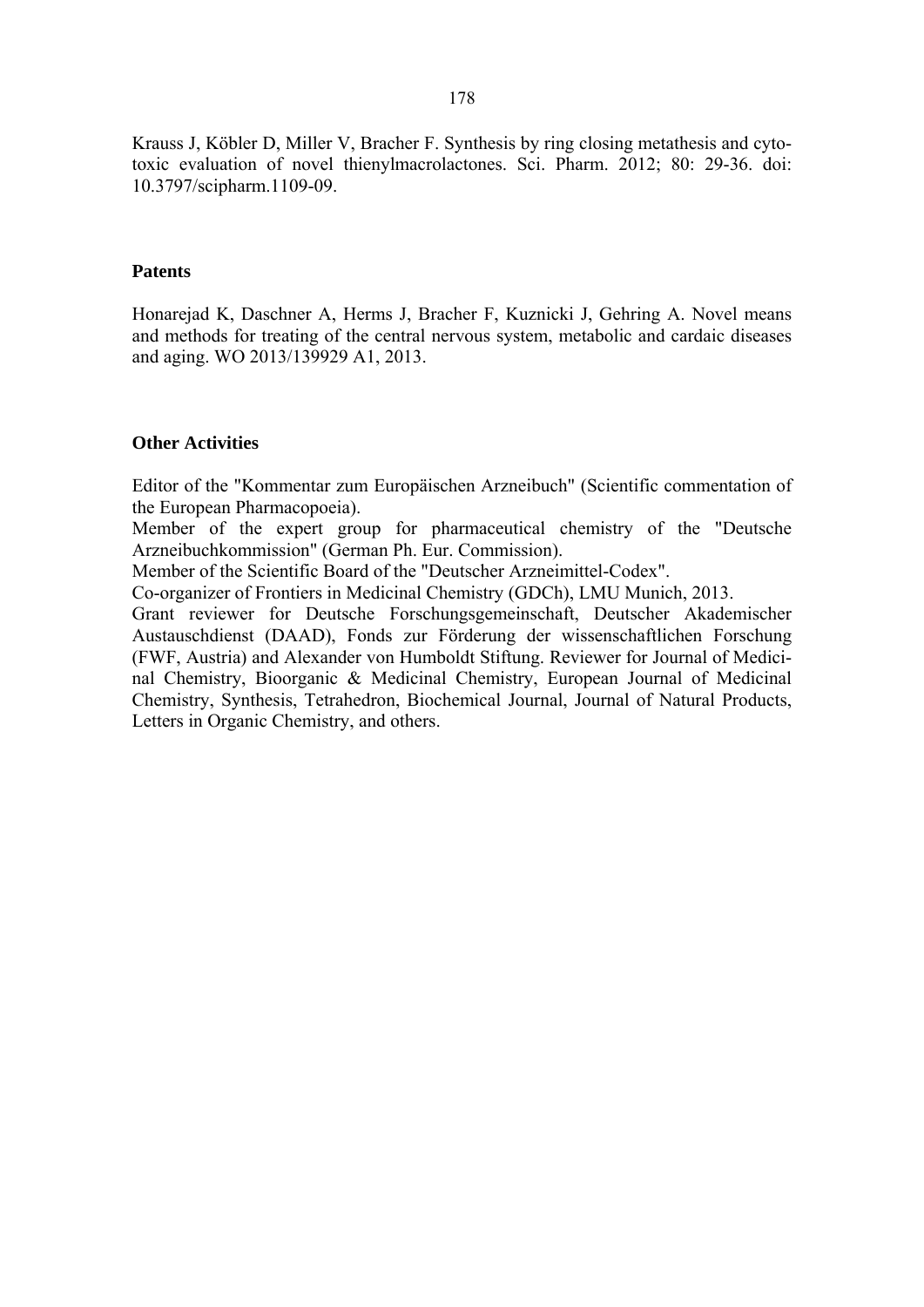# Pharmaceutical Chemistry

## **Dr. rer. nat. Jürgen Krauß**

Born 1968 in Celle, Germany, 1988-1989 military service, 1989-1994 study of pharmacy at TU Braunschweig, 1998 PhD degree in the group of Prof. Dr. F. Bracher, Pharmaceutical Chemistry TU Braunschweig, 1998-2012 postdoc LMU Munich, since 2012 Akademischer Rat LMU Munich.

## **Research Topics**

Synthesis of natural products and their derivatives**.** Development of new antimycotic and antibacterial compounds**.** Screening for antibacterial, antimycotic and cytotoxic activity.

## **Memberships**

Deutsche Pharmazeutische Gesellschaft

## **Publications – Scientific Papers**

2013

Krauß J, Müller C, Kießling J, Richter S, Staudacher V, Bracher F. Synthesis and biological evaluation of novel *N*-alkyl tetra- and decahydroisoquinolines: Novel antifungals that target ergosterol biosynthesis. Arch. Pharm. Pharm. Med. Chem. 2013, [Epub ahead of print]. doi: 10.1002/ardp.201300338.

Krauß J, Gratzl C, Sturm V, Müller C, Staudacher V, Schmidt CQ, Bracher F. Synthesis and biological evaluation of novel alkyl imidazolyl carbinols and their esters: potent antimycotics. Sci. Pharm. 2013; 81: 641-50. doi: 10.3797/scipharm.1304-17.

Müller C, Staudacher V, Krauß J, Giera M, Bracher F. A convenient cellular assay for the identification of the molecular target of ergosterol biosynthesis inhibitors and quantification of their effects on total ergosterol biosynthesis. Steroids. 2013; 78: 483-93. doi: 10.1016/j.steroids.2013.02.006.

## 2012

Krauß J, V. Krauß, Pharmacotherapy of sexual dysfunction. Myths, fairy tales and drugs. PZ Prisma. 2012; 19: 65-74.

Plesch E, Bracher F, Krauß J. Synthesis and antimicrobial evaluation of novel platensimycin analogues. Arch. Pharm. Pharm. Med. Chem. 2012; 345: 657-62. doi: 10.1002/ardp.201100455.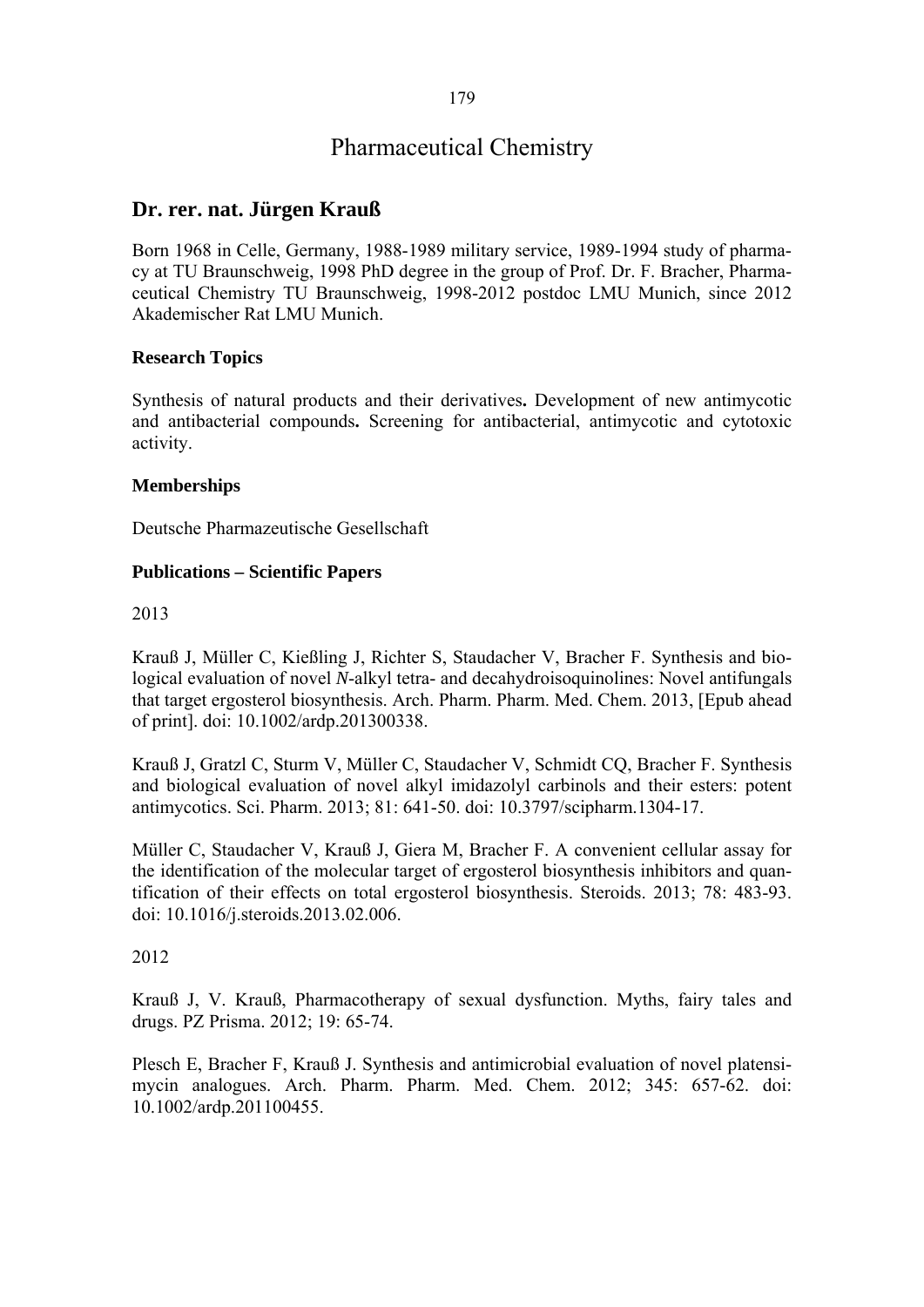Wetzel I, Krauß J, Bracher F. Enantiodivergent synthesis of (S)- and (R)-(Z)-9-dodecyl-4,5,8,9-tetrahydro-3H-oxonin-2-one as analogues of topsentolides. Lett. Org. Chem. 2012; 9: 169-74.

Krauß J, Köbler D, Miller V, Bracher F. Synthesis by ring closing metathesis and cytotoxic of evaluation novel thienylmacrolactones. Sci. Pharm. 2012; 80: 29-36. doi: 10.3797/scipharm.1109-09.

## **Books and book chapters**

2013

Bracher F, Dombeck F, Ettmayr Ch, Krauß J, Grünefeld J. Arbeitsbuch quantitative Analyse, Govi-Verlag, 2. Auflage 2013.

Chapters in

Bracher F, Heisig P, Langguth P, Mutschler E, Rücker G, Scriba G, Stahl-Biskup E, Troschütz R, Seitz G, Schirmeister T. Arzneibuch-Kommentar**,** Wissenschaftliche Verlagsgesellschaft mbH Stuttgart.

2012

Chapters in

Bracher F, Heisig P, Langguth P, Mutschler E, Rücker G, Scriba G, Stahl-Biskup E, Troschütz R, Seitz G, Schirmeister T. Arzneibuch-Kommentar**,** Wissenschaftliche Verlagsgesellschaft mbH Stuttgart.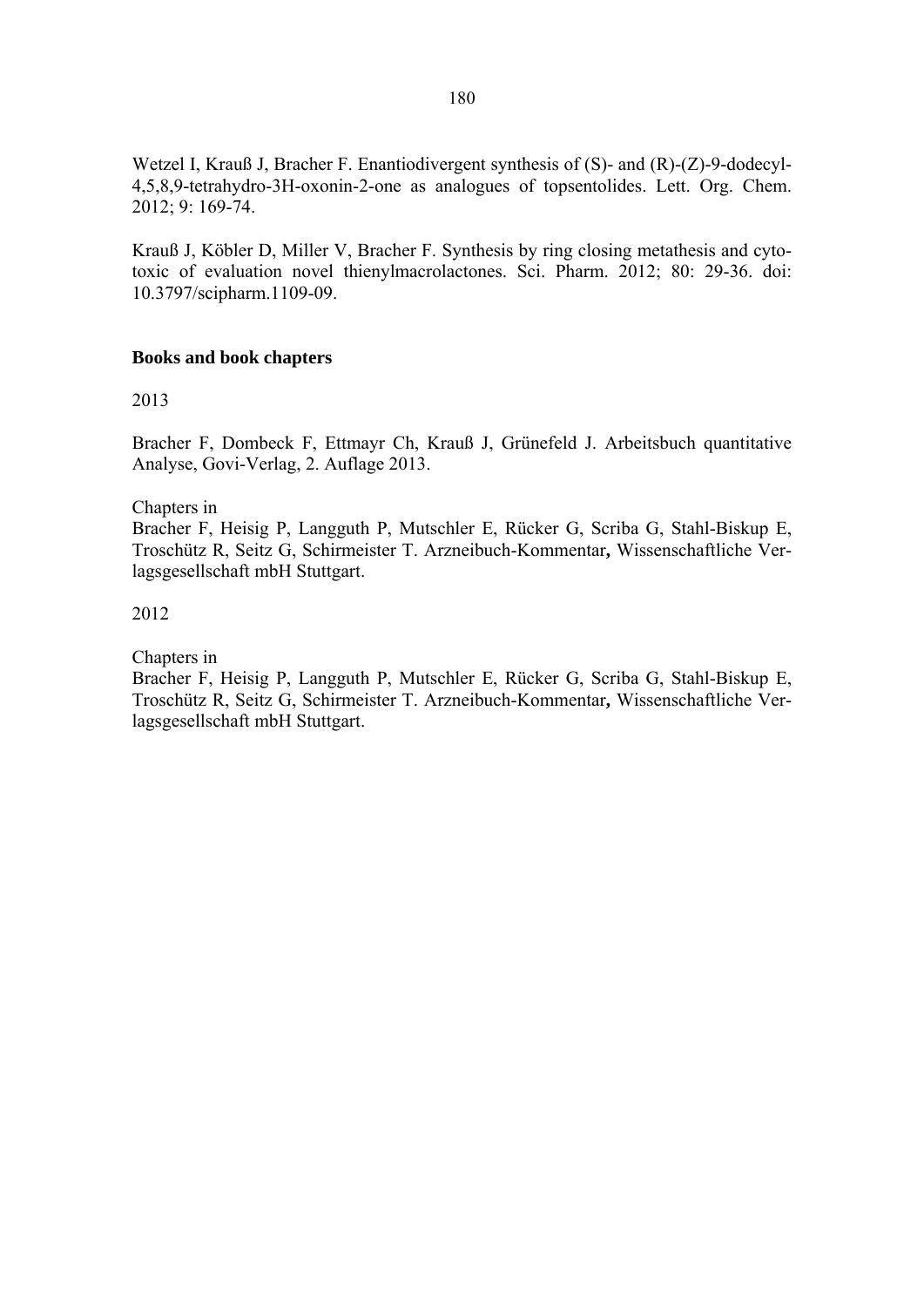## Pharmaceutical Chemistry

## **Prof. Dr. rer. nat. Klaus T. Wanner**

Born 1954 in Schrobenhausen, Obb.; 1979 Diploma in chemistry at TU Munich; 1978- 1981 studies of pharmacy at LMU München; 1983 PhD at LMU München in the group of Prof. Dr. F. Eiden; 1984 licensure as pharmacist; 1984/85 Postdoctoral fellow in the group of Prof. A. I. Meyers, Colorado State University, Fort Collins, Colorado, USA; 1988 habilitation at the Institute of Pharmacy and Food Chemistry at LMU München; 1990 Associate Professor for Pharmaceutical Chemistry FU Berlin; 1993-1994 Vice Dean of the Faculty of Pharmacy FU Berlin; since 1994 Full Professor for Pharmaceutical Chemistry at the LMU München; 1998-2000 Vice Dean and 2000-2001 Dean of the Faculty of Chemistry and Pharmacy; 1999-2000 Member of commision of budget, space and construction affaires; 2008-2010 Head of the Department of Pharmacy at LMU München.

#### **Research Topics**

Development of subtype selective inhibitors of GABA transporters mGAT1-mGAT4, development of MS Binding Assays and drug screening assays, development of fluorescence labelled probes and photoswitchable ligands for neurotransmitter transporters, computer aided drug design, new methods for the synthesis of highly functionalized nitrogen heterocycles, syntheses of amino acids.

#### **Memberships**

German Pharmaceutical Society (DPhG) Society of German Chemists (GDCh)

#### **Publications – scientific papers**

#### 2013

Kowalczyk P, Sałat K, Höfner GC, Guzior N, Filipek B, Wanner KT, Kulig K. 2- Substituted 4-hydroxybutanamides as potential inhibitors of gamma-aminobutyric acid transporters mGAT1–mGAT4: Synthesis and biological evaluation. Bioorg Med Chem. 2013 Sep 1; 21(17):5154-67. doi: 10.1016/j.bmc.2013.06.038.

Schiesser S, Pfaffeneder T, Sadeghian K, Hackner B, Steigenberger B, Schröder AS, Steinbacher J, Kashiwazaki G, Höfner G, Wanner KT, Ochsenfeld C, Carell T. Deamination, Oxidation and C-C bond Cleavage Reactivity of 5-Hydroxymethylcytosine, 5- Formylcytosine and 5-Carboxycytosine. J Am Chem Soc. 2013. in press.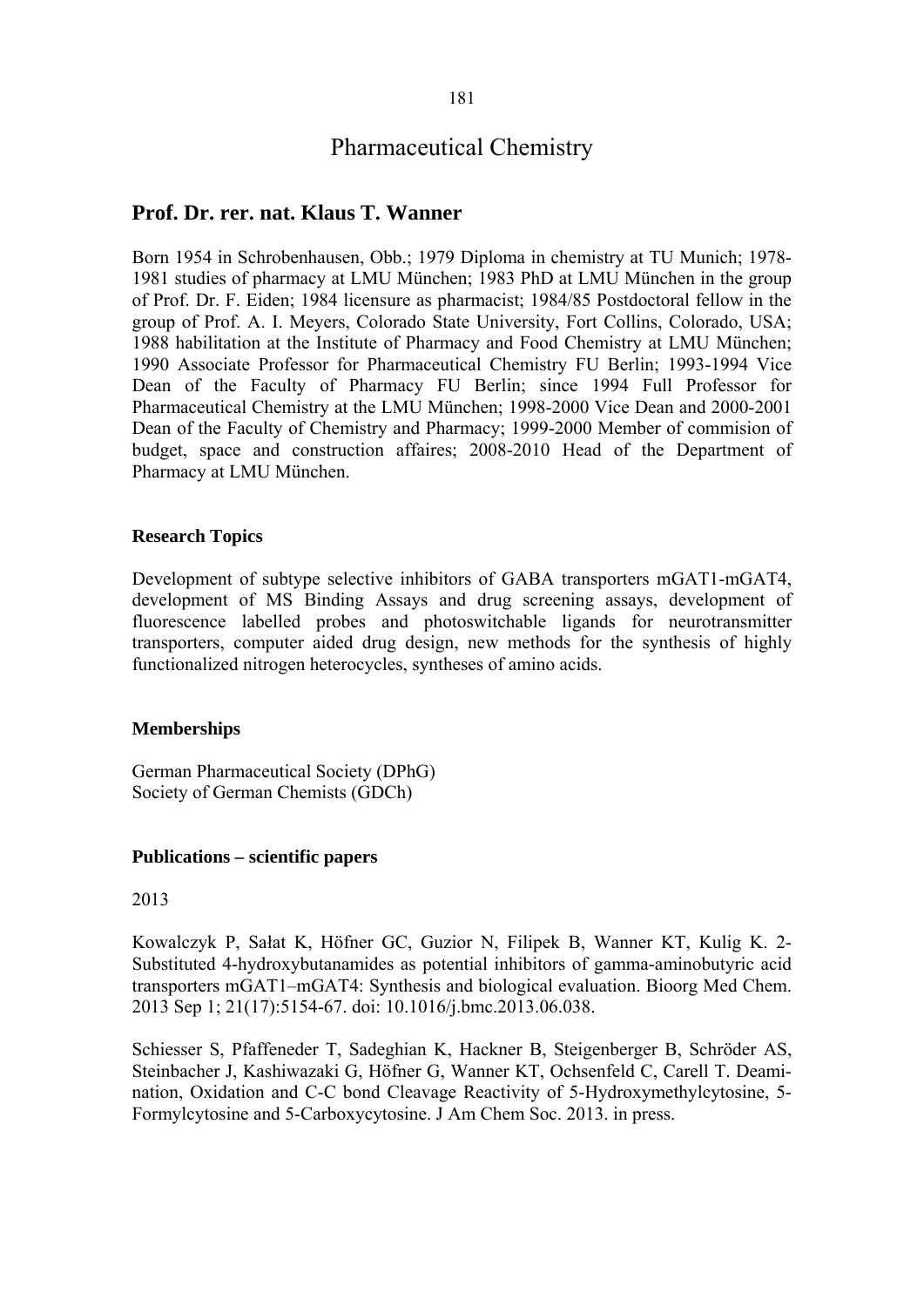Grimm S, Allmendinger L, Höfner G, Wanner KT. Enantiopurity Determination of the Enantiomers of the Triple Reuptake Inhibitor Indatraline. Chirality. 2013 Dec; 25(12):923-33. doi: 10.1002/chir.22235. Epub 2013 Oct 7.

Sitka I, Allmendinger L, Fülep G, Höfner G, Wanner KT. Synthesis of N-substituted acyclic β-amino acids and their investigation as GABA uptake inhibitors. Eur J Med Chem. 2013 Jul; 66:487-99. doi: 10.1016/j.ejmech.2013.04.063.

Petz S, Wanner KT. Synthesis of 3-Azabicyclo[3.2.0]heptane Derivatives as gamma-Aminobutyric Acid Analogues via Intermolecular [2+2] Photocycloaddition. Eur J Org Chem*.* 2013 Jul; 19:4017-25. doi: 10.1002/ejoc.20120172. Epub 2013 May 14.

Quandt G, Höfner G, Wanner KT. Synthesis and evaluation of N-substituted nipecotic acid derivatives with an unsymmetrical bis-aromatic residue attached to a vinyl ether spacer as potential GABA uptake inhibitors. Bioorg Med Chem. 2013 Jun 1; 21(11):3363-78. doi: 10.1016/j.bmc.2013.02.056.

Sindelar M, Lutz TA, Petrera M, Wanner KT. Focused Pseudostatic Hydrazone Libraries Screened by Mass Spectrometry Binding Assay – Optimizing Affinities towards γ-Aminobutyric Acid Transporter 1. J Med Chem. 2013; 56(3):1323-40. doi: 10.1021/jm301800j. Epub 2013 Jan 21.

Zhao X, Pabel J, Höfner G, Wanner KT. Synthesis and biological evaluation of 4- hydroxy-4-(4-methoxyphenyl)-substituted proline and pyrrolidin-2-ylacetic acid derivatives as GABA uptake inhibitors. Bioorg Med Chem. 2013 Jan 15; 21(2):470-84. doi: 10.1016/j.bmc.2012.11.015.

Polley M, Höfner G, Wanner KT. Development and validation of an LC-ESI-MS/MS quantification method for a potential γ-aminobutyric acid transporter 3 (GAT3) marker and its application in preliminary MS binding assays, Biomed Chromatogr. 2013 May; 27(5):641-54. Epub: Dec 6 2012 doi: 10.1002/bmc.2841.

## 2012

Salat K, Wieckowska A, Wieckowski K, Höfner G, Kaminski J, Wanner KT, Malawska B, Filipek B, Kulig K. Synthesis and pharmacological properties of new GABA uptake inhibitors, Pharmacol Rep. 2012 Apr 5; 64(4):817-33.

Zhou Y, Holmseth S, Guo C, Hassel B, Höfner G, Huitfeldt HS, Wanner KT, Danbolt NC. Deletion of the GABA transporter 2 (GAT2, SLC6A13) gene in mice leads to changes in liver and brain taurine contents, J Biol Chem. 2012 Oct; 287(42):35733-46. doi: 10.1074/jbc.M112.368175. Epub Aug 15 2012.

Sindelar M, Wanner KT, Library Screening by Means of MS Binding Assays - Exemplarily Demonstrated for a Pseudo-static Library Addressing GAT1, ChemMedChem. 2012 Sept; 7(9):1678-1690. doi: 10.1002/cmdc.201200201 Epub 2012 Jun 11.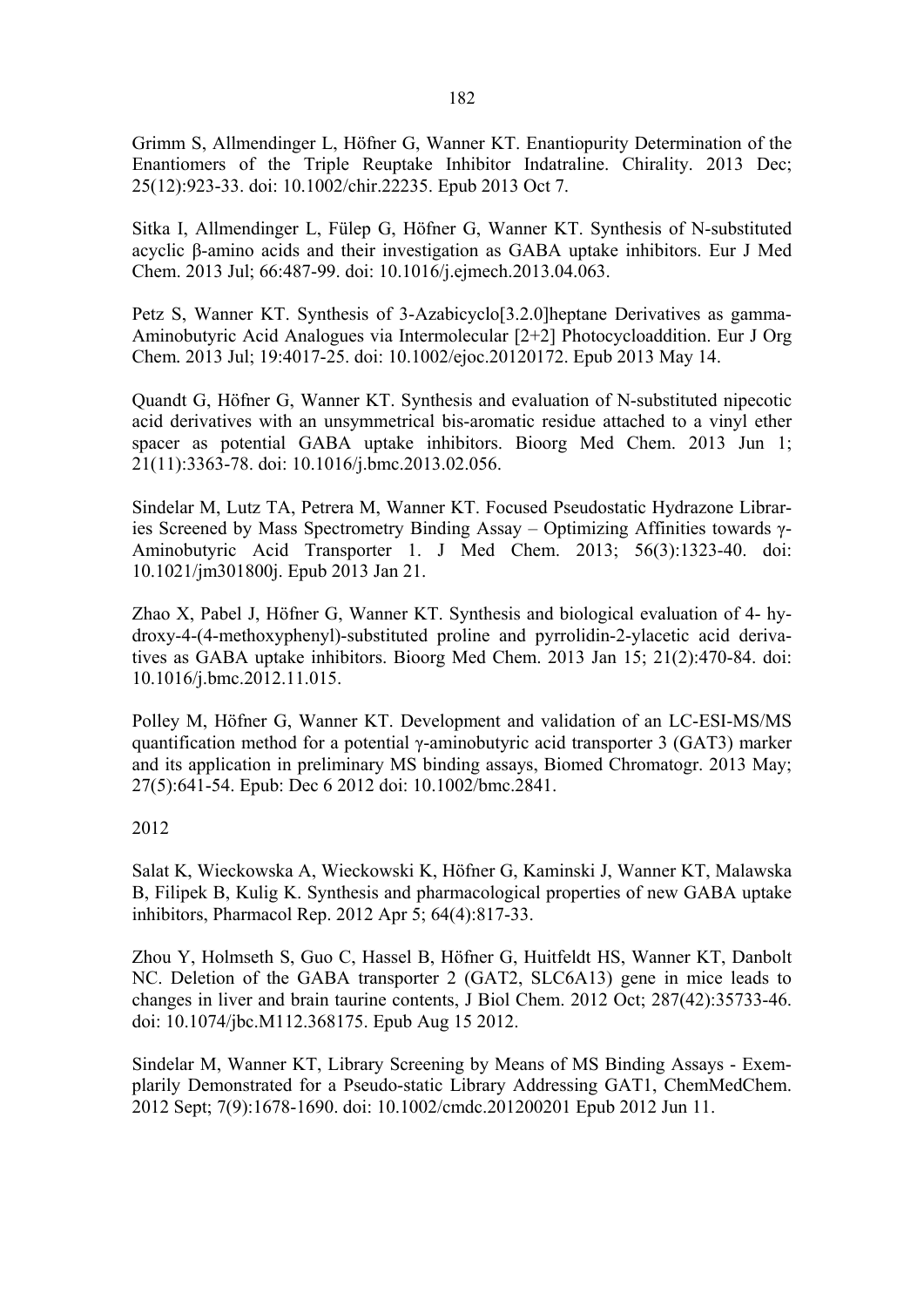Pabel J, Faust M, Prehn C,. Wörlein B, Allmendinger L. Höfner G, Wanner KT, Development of a  $(S)-1-\{2-[tris(4-methoxyphenyl)methoxy]ethyl\}\$ piperidine-3-carboxylic acid [(S)-SNAP-5114] carba analogue inhibitor for murine y- aminobutyric acid transporter type 4. ChemMedChem. 2012 Jul; 7(7):1245-55. doi: 10.1002/cmdc.201200126 Epub 2012 Apr 27.

Kowalczyk P, Höfner G, Wanner KT,. Kulig K. Synthesis And Pharmacological Evaluation Of New 4,4-Diphenylbut-3-Enyl Derivatives Of 4-Hydroxybutanamides As Gaba Uptake Inhibitor. Acta Poloniae Pharmaceutica. 2012; 69:157-60.

#### **Other Activities**

Chairman and organization of the conference of the "Society of German Chemists" (GDCh) and the "German Pharmaceutical Society" (DPhG), "Frontiers in Medicinal Chemistry" March 17-21, 2013;

Grant Reviewer for FWF Austrian Science Found, NOW Netherlands Organisation for Scientific Research, APART Austrian Program for Advanced Research and Technology, Alexander von Humboldt Foundation.

Reviewer for Angew. Chem. Int. Ed., Anal. Bioanal. Chem., Bioorg. Med. Chem., ChemBioChem., Chem - Eur J., ChemMedChem, Eur. J. Med. Chem., Eur. J. Org. Chem, J. Med. Chem., J. Org. Chem., Med. Chem., Synthesis, Tetrahedron.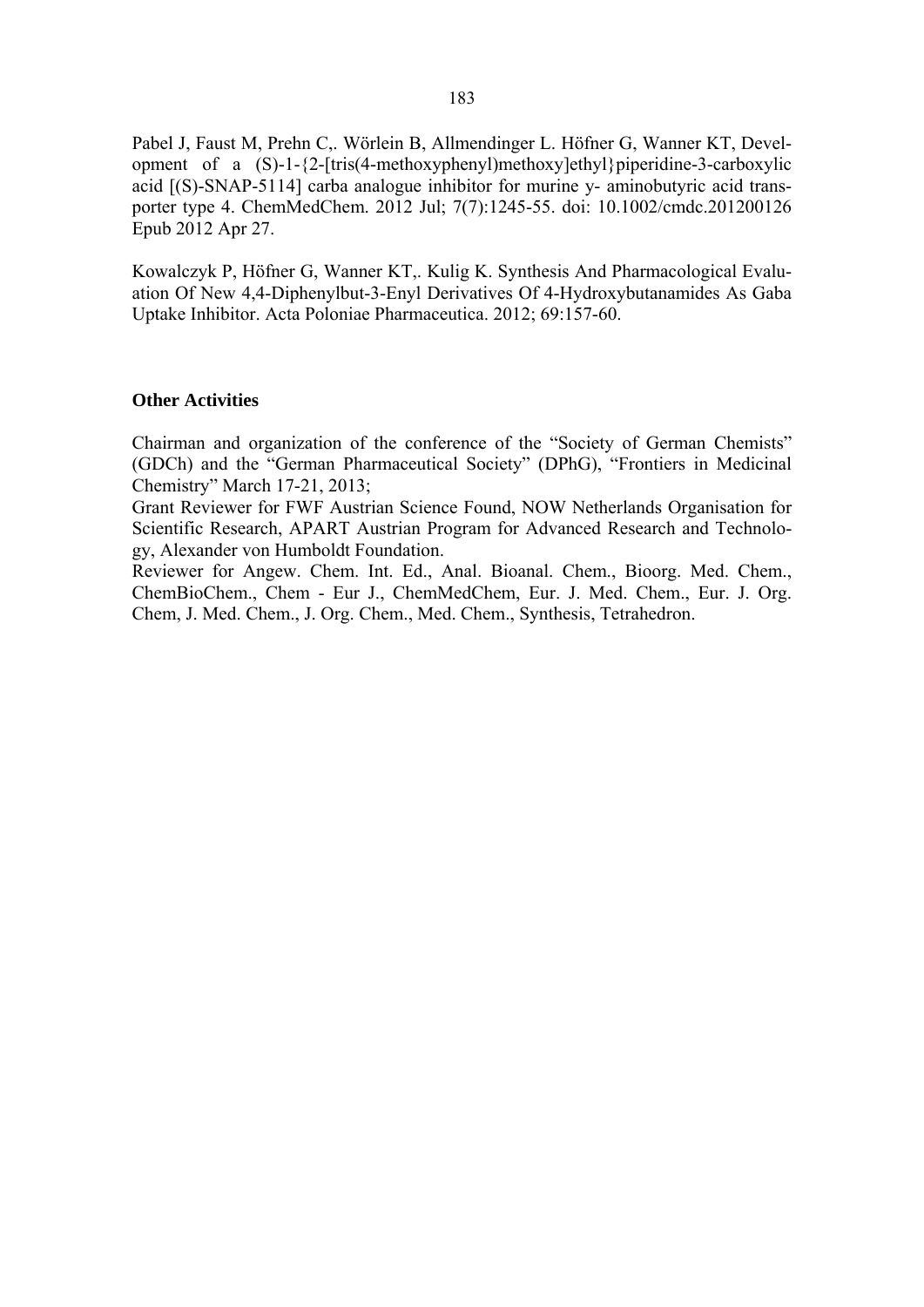# Pharmaceutical Biology

## **Dr. rer. nat. Johanna Liebl**

Born 1980 in Pfarrkirchen/Bayern, 2000-2005 study of pharmacy at LMU Munich, 2008 PhD degree, 2009-2010 Postdoctoral fellow and since 2011 group leader in the group of Prof. Dr. Angelika M. Vollmar, LMU Munich. Research stays at IFOM-IEO Campus, Milan, Italy, group of Prof. Dr. Pier Paolo Di Fiore and Prof. Dr. Giorgio Scita and at University of Uppsala, Sweden, Department of Immunology, Genetics and Pathology (IGP), Prof. Dr. Lena Claesson-Welsh.

## **Research Topics**

Cancer Biology and treatment: Mechanisms of cancer development and progression, angiogenesis, cancer stem cells. Understanding the mechanism of small molecule compounds to treat cancer.

## **Honors, Awards, Memberships**

invited talks at University of Vienna, Department of Pharmacognosy, Prof. Dr. V. Dirsch, at LMU Clinics (Symposium Prof. Dr. G. Paumgarnter) and at Eberhardt Karls University Tübingen (Symposium "Frontiers in Cancer Biology & Therapy - Molecules, Targets, Systems") "Posterpreis" DPhG Jahrestagung 2012, Greifswald DGVS Spring Fellowship, DGVS Spring Conference 2011

2007-2012 Member of LMUMentoring

## **Extramural Research Funding**

Fellowship from Bavarian Research Foundation DAAD travel grant

## **Publications – Scientific Papers**

Liebl J, Moser M, Agalarov Y, Zhang S, Hager B, Bibb JA, Adams RH, Miura N, Petrova TV, Vollmar AM, Zahler S. Cdk5 controls lymphatic vessel development and function by phosphorylation of Foxc2.*submitted.*

Rath S, Liebl J, Fürst R, Vollmar AM, Zahler S. Regulation of endothelial signaling and migration by v-ATPase. Angiogenesis. 2013 Nov 20.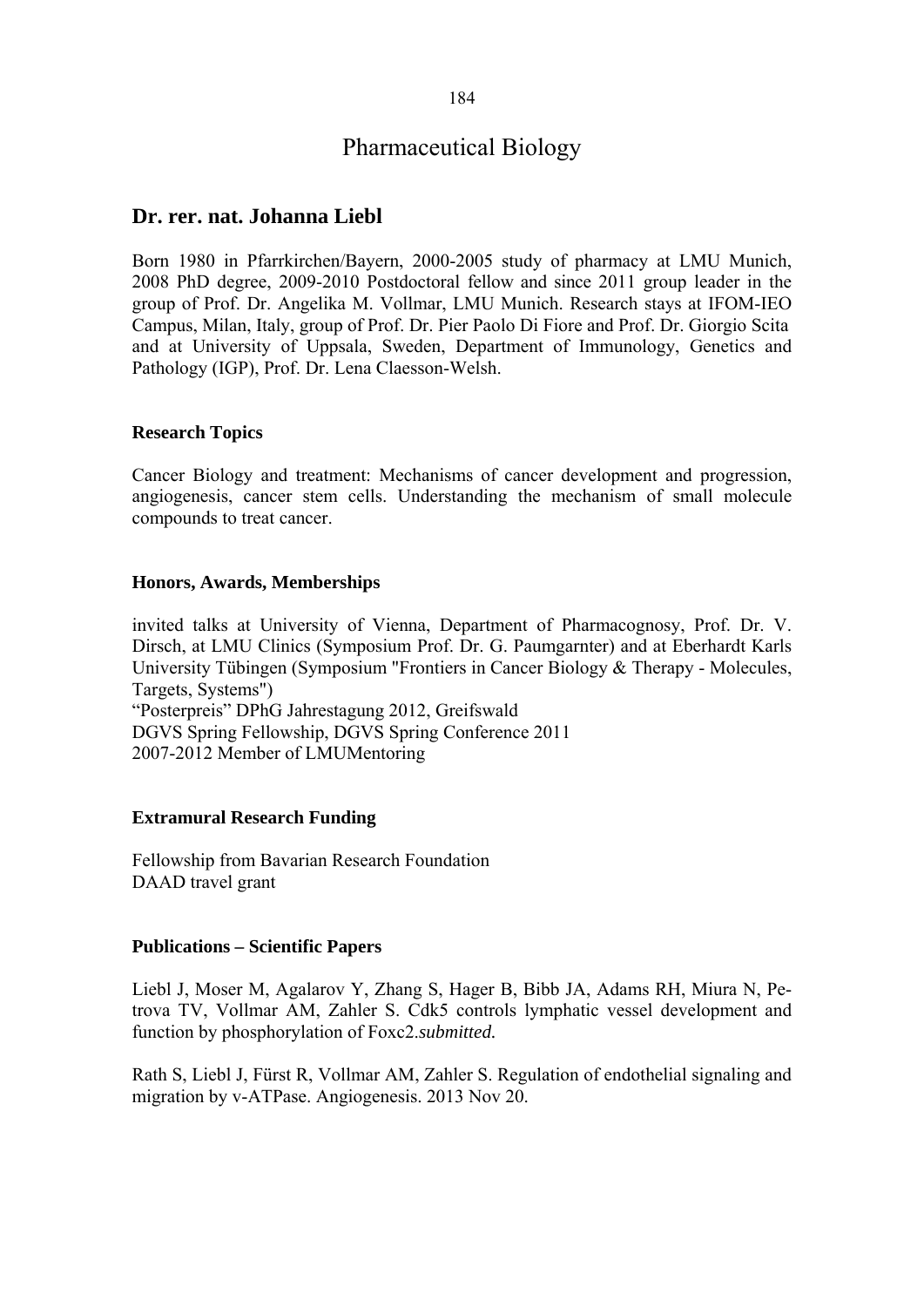Braig S, Kressirer C, Liebl J, Bischoff F, Zahler S, Meijer L, Vollmar AM Indirubin derivative 6BIO suppresses metastasis. Cancer Res. 2013 Oct 1;73(19)*.* 

Ivanov KI, Agalarov Y, Valmu L, Samuilova O, Liebl J, Houhou N, Maby-El Hajjami H, Norrmén C, Jaquet M, Miura N, Zangger N, Ylä-Herttuala S, Delorenzi M, Petrova TV. Phosphorylation regulates FOXC2-mediated transcription in lymphatic endothelial cells. Mol Cell Biol. 2013 Oct;33(19).

Weitensteiner SB, Liebl J, Krystof V, Havlíček L, Gucký T, Strnad M, Fürst R, Vollmar AM, Zahler S. Trisubstituted pyrazolopyrimidines as novel angiogenesis inhibitors. PLoS One. 2013;8(1).

Wiedmann RM, von Schwarzenberg K, Palamidessi A, Schreiner L, Kubisch R, Liebl J, Schempp C, Trauner D, Vereb G, Zahler S, Wagner E, Muller R, Scita G, Vollmar AM. The V-ATPase-inhibitor Archazolid abrogates tumor metastasis via inhibition of endocytic activation of the Rho-GTPase Rac1. Cancer Res. 2012 Sep 17.

Rárová L, Zahler S, Liebl J, Kryštof V, Sedlák D, Bartůněk P, Kohout L, Strnad M. Brassinosteroids inhibit in vitro angiogenesis in human endothelial cells. Steroids. 2012 Sep 4.

Rath S, Liebl J, Fürst R, Ullrich A, Burkhart JL, Kazmaier U, Herrmann J, Müller R, Günther M, Schreiner L, Wagner E, Vollmar AM, Zahler S. Anti-angiogenic effects of the tubulysin precursor pretubulysin and of simplified pretubulysin derivatives. Br J Pharmacol. 2012 May 18.

Regel I, Eichenmuller M, Joppien S, Liebl J, Haberle B, Muller-Hocker J, Vollmar A, von Schweinitz D, Kappler R. IGFBP3 impedes aggressive growth of pediatric liver cancer and is epigenetically silenced in vascular invasive and metastatic tumors. Mol Cancer. 2012 Mar 8;11(1):9.

Reichel CA, Uhl B, Lerchenberger M, Puhr-Westerheide D, Rehberg M, Liebl J, Khandoga A, Schmalix W, Zahler S, Deindl E, Lorenzl S, Declerck PJ, Kanse S, Krombach F. Urokinase-type plasminogen activator promotes paracellular transmigration of neutrophils via Mac-1, but independently of urokinase-type plasminogen activator receptor. Circulation. 2011 Oct 25;124(17):1848-59.

Kryštof V, Rárová L, Liebl J, Zahler S, Jorda R, Voller J, Cankař P. The selective P-TEFb inhibitor CAN508 targets angiogenesis. Eur J Med Chem. 2011 Sep;46(9):4289- 94.

Liebl J, Fürst R, Vollmar AM, Zahler S. Twice switched at birth: cell cycle-independent roles of the "neuron-specific" cyclin-dependent kinase 5 (Cdk5) in non-neuronal cells. Cell Signal. 2011 Nov;23(11):1698-707. Review.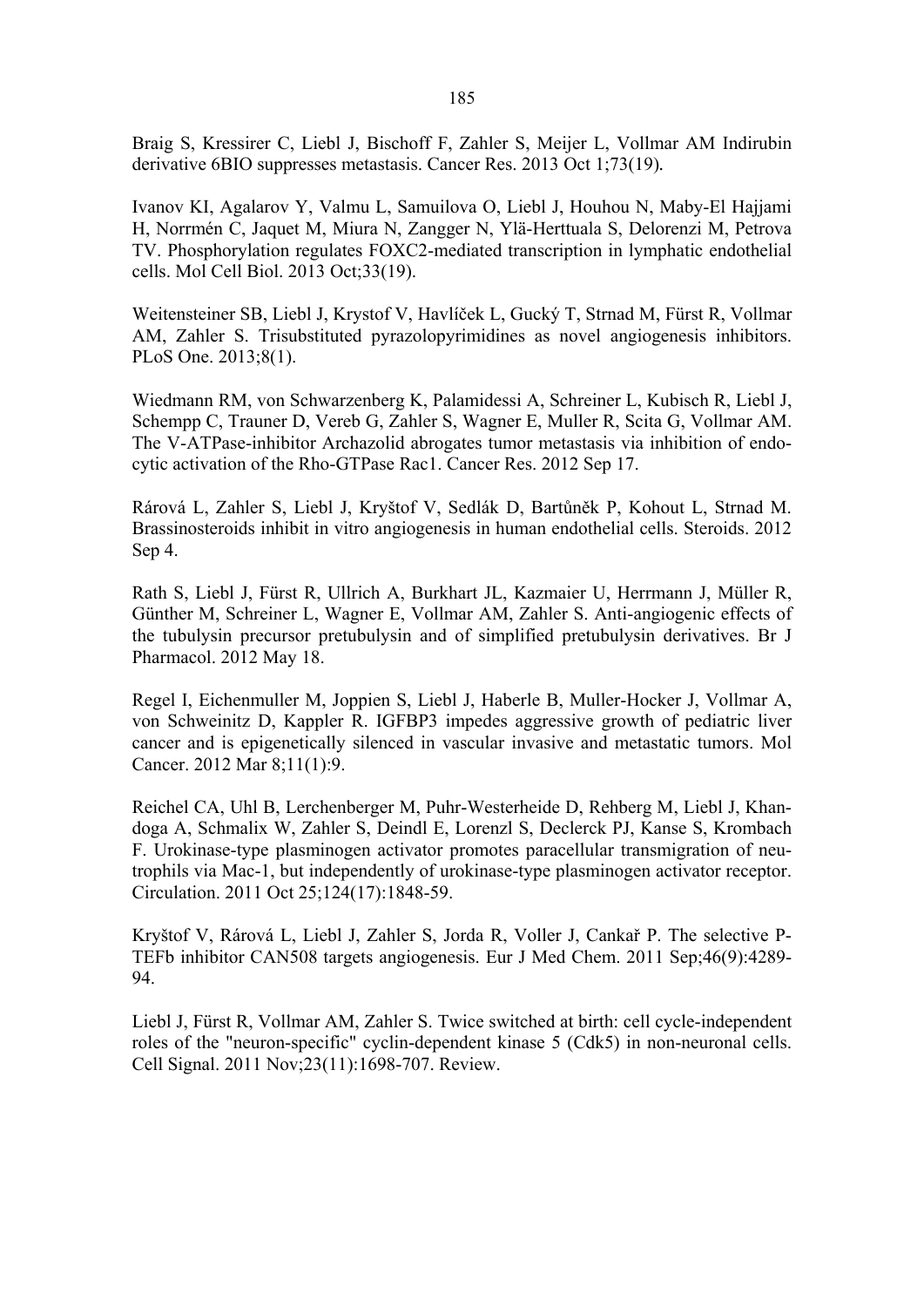Liebl J, Krystof V, Vereb G, Takács L, Strnad M, Pechan P, Havlicek L, Zatloukal M, Fürst R, Vollmar AM, Zahler S. Anti-angiogenic effects of purine inhibitors of cyclin dependent kinases. Angiogenesis. 2011 Sep;14(3):281-91.

Liebl J, Weitensteiner SB, Vereb G, Takács L, Fürst R, Vollmar AM, Zahler S. Cyclindependent kinase 5 regulates endothelial cell migration and angiogenesis. J Biol Chem. 2010 Nov 12;285(46):35932-43.

Zahler S, Liebl J, Fürst R, Vollmar AM. Anti-angiogenic potential of small molecular inhibitors of cyclin dependent kinases in vitro. Angiogenesis. 2010 Sep;13(3):239-49.

Koltermann A, Liebl J, Fürst R, Ammer H, Vollmar AM, Zahler S. Ginkgo biloba extract EGb 761 exerts anti-angiogenic effects via activation of tyrosine phosphatases. J Cell Mol Med. 2009 Aug;13(8B):2122-30.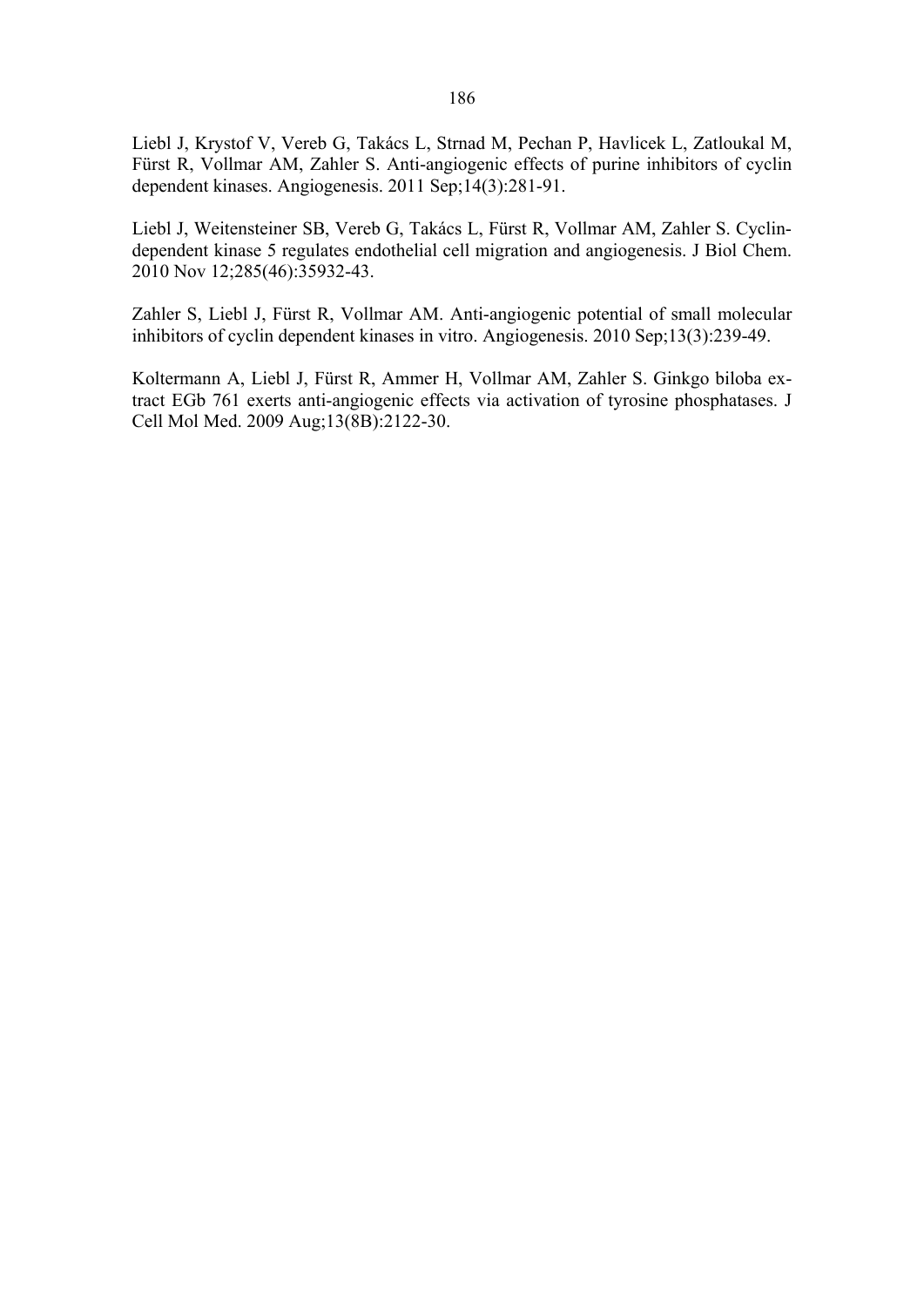# Pharmaceutical Biotechnoloy/Pharmaceutical Biology

## **Univ. Prof. Dipl. Ing. Dr. rer. nat. techn. Manfred Ogris**

Born 1970 in Klagenfurt/Austria, 1989-1996 study of Biotechnology at the University of Applies Life Sciences, Vienna, Austria, 1995-1996 Diploma and 1996-1999 PhD at the Vienna Biocenter, 1999 - 2000 Postdoctoral research fellow at the CRC Institute for Cancer Research in Birmingham/UK, 2000 – 2001 Marie Curie Fellow at the CRC Institute for Cancer Research in Birmingham/UK, 2001 – 2013 groupleader Vectorology, Department of Pharmacy, LMU Munich (since 2004 tenured), 2009 Habilitation in Pharmaceutical Biology and Pharmaceutical Biotechnology, Since 2013 Professor for Pharmaceutical Sciences, Department of Pharmaceutical Chemistry, Centre of Pharmaceutical Sciences, University of Vienna.

## **Research Topics**

Development of macromolecular carrier systems for cancer therapy and diagnostics (theranostics), multimodal molecular imaging, cancer immune therapy, viral and synthetic gene carriers for controlled transgene expression and as molecular sensors, RNA interference and micro RNA in cancer research.

## **Honors, Awards, Memberships**

Member of the Center for NanoScience (CeNS) Member of the Deutsche Gesellschaft für Gentherapie (DGGT) Member of the European Society for Gene and Cell Therapy (ESGCT) Editorial board member of , Recent Patents on Drug Delivery & Formulation' Associate editor of 'Therapeutic Delivery'

## **Extramural Research Funding**

DFG Collaborative research center SFB 824 "Imaging for the Selection, Monitoring and Individualisation of Cancer Therapy": Project 'Tumor specific molecularly targeted therapy using the sodium iodide symporter as reporter and therapy gene' (together with Prof Christine Spitzweg, Klinikum Großhadern)

Center for NanoScience research collaboration grant 'Polymer coated Adenovirus for cancer gene therapy – correlating ultrastructure with biological activity' (together with Prof Christina Scheu, Department of Chemistry, LMU)

Bayerische Forschungsstiftung: PostDoc research fellowship for Dr Joana Viola (PDOC 78-11): 'Development of a tailored non-viral gene delivery system directed to advanced melanoma.'

BMBF grant 01EU1202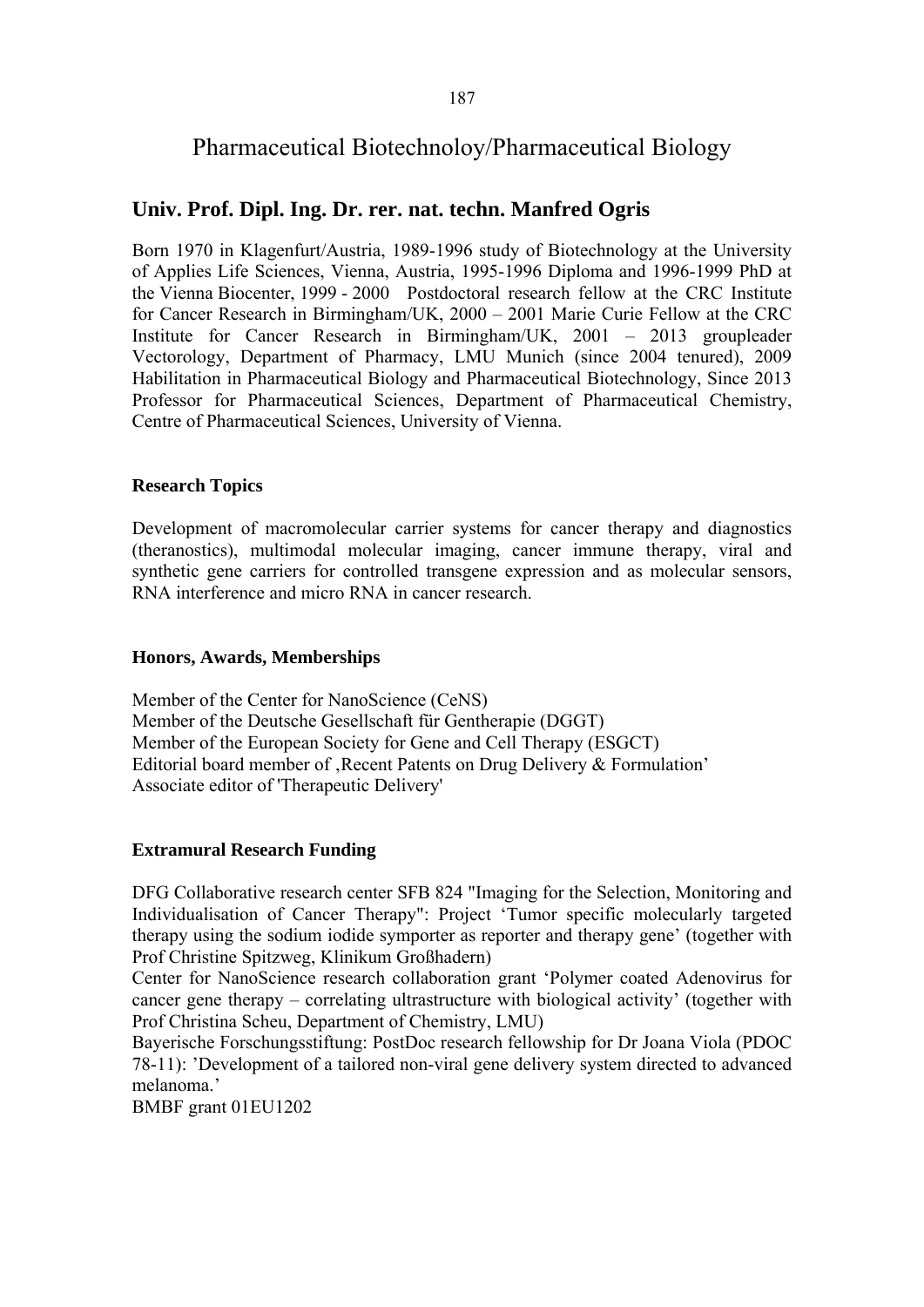Center for NanoScience research collaboration grant 'Covalent vs non-covalent dendrimer coating of Adenovirus: Implications on ultrastructure and transgene expression' (together with Prof Christina Scheu, Department of Chemistry, LMU) 2012-2017

Innovative Medicines Initiative (IMI) collaborative research project COMPACT (Collaboration on the Optimisation of Macromolecular Pharmaceutical Access to Cellular Targets).

## **Publications – Scientific Papers**

2013

Grünwald GK, Vetter A, Klutz K, Willhauck MJ, Schwenk N, Senekowitsch-Schmidtke R, Schwaiger M, Zach C, Wagner E, Göke B, Holm PS, Ogris M, Spitzweg C. EGFR-Targeted Adenovirus Dendrimer Coating for Improved Systemic Delivery of the Theranostic NIS Gene. Mol Ther Nucleic Acids. 2013 Nov 5;2:e131. doi: 10.1038/mtna.2013.58.

Ogris M. Gene therapy in the clinics: shifting into the next gear. Ther Deliv. 2013 Nov;4(11):1359-63. doi: 10.4155/tde.13.109.

Grünwald GK, Vetter A, Klutz K, Willhauck MJ, Schwenk N, Senekowitsch-Schmidtke R, Schwaiger M, Zach C, Wagner E, Göke B, Holm PS, Ogris M, Spitzweg C. Systemic Image-Guided Liver Cancer Radiovirotherapy Using Dendrimer-Coated Adenovirus Encoding the Sodium Iodide Symporter as Theranostic Gene. J Nucl Med. 2013 Jul 10. [Epub ahead of print]

Kopp F, Schnoedt M, Haase R, Wagner E, Roidl A, Ogris M (2013) De-targeting by miR-143 decreases unwanted transgene expression in non-tumorigenic cells. Gene Ther. 2013 Jun 27. doi: 10.1038/gt.2013.37. [Epub ahead of print]

Schaffert D, Ogris M (2013) Nucleic Acid Carrier Systems Based on Linear Polyethylenimine for the Treatment of Metastatic Tumors. Curr Med Chem. 2013 May 27. [Epub ahead of print]

Haase R, Magnusson T, Su B, Kopp F, Wagner E, Lipps H, Baiker A, Ogris M (2013) Generation of a tumor- and tissue-specific episomal non-viral vector system. BMC Biotechnol. 2013 Jun 4;13(1):49. [Epub ahead of print]

Viola JR, Rafael DF, Wagner E, Besch R, Ogris M. (2013) Gene therapy for advanced melanoma: selective targeting and therapeutic nucleic acids. J Drug Deliv. 2013;2013:897348. doi: 10.1155/2013/897348.

Ogris M, Roidl A (2013) Targeted therapy of cancer stem cells: science or fiction. Ther Deliv. 2013 Feb;4(2):135-8. doi: 10.4155/tde.12.153.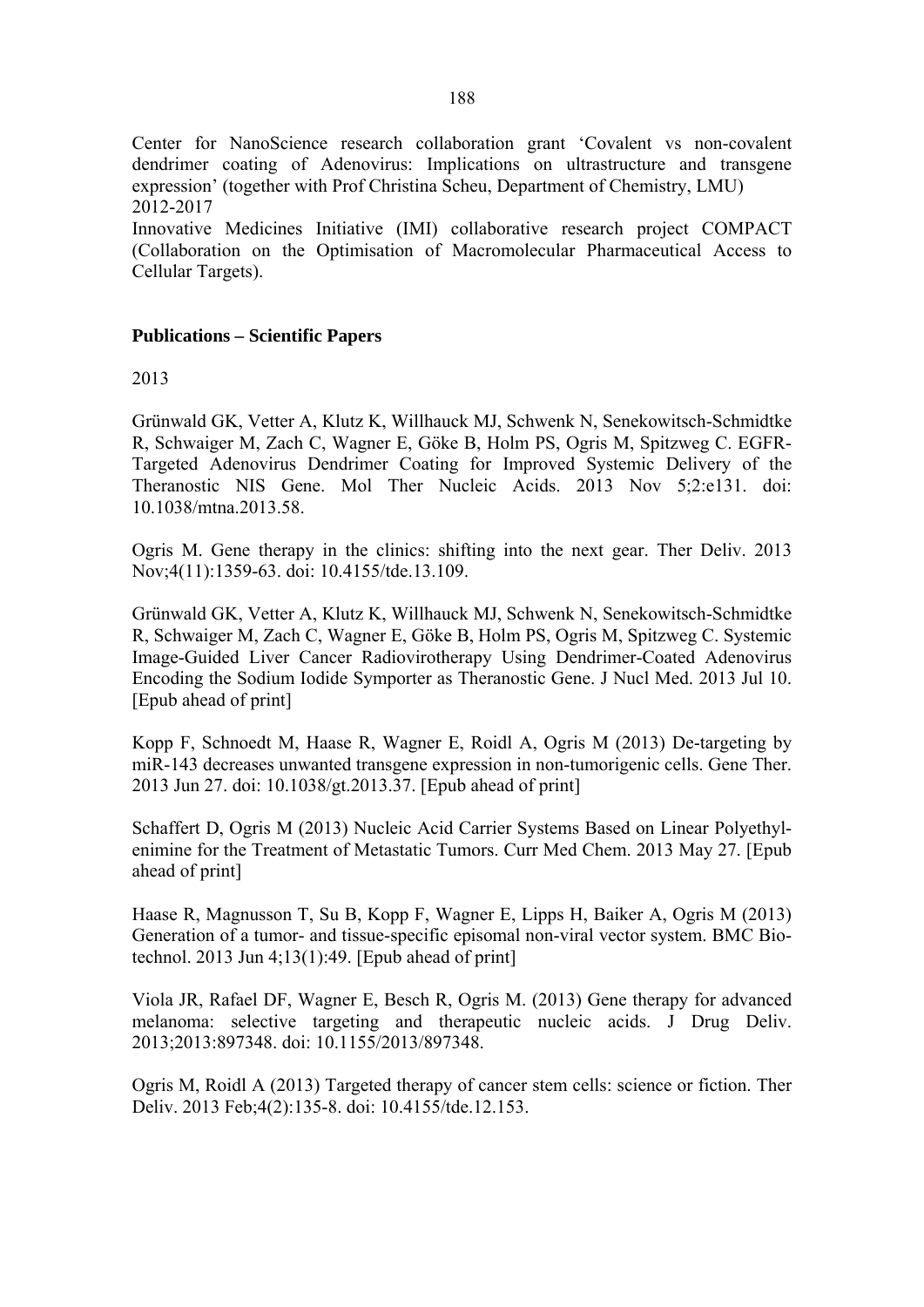Vetter A, Virdi KS, Espenlaub S, Rödl W, Wagner E, Holm PS, Scheu C, Kreppel F, Spitzweg C, Ogris, M (2013) Adenoviral vectors coated with PAMAM dendrimer conjugates allow CAR independent virus uptake and targeting to the EGF Receptor.Mol Pharm. 2013 Feb 4;10(2):606-18. doi: 10.1021/mp300366f.

Rödl, W., Schaffert, D., Wagner, E., Ogris, M (2013) Synthesis of polyethyleniminebased nanocarriers for systemic tumor targeting of nucleic acids. Methods Mol Biol. 2013;948:105-20.

2012

Terziyska N, Alves CC, Groiss V, Schneider K, Farkasova K, Ogris M, Wagner E, Ehrhardt H, Brentjens RJ, Zur Stadt U, Horstmann M, Quintanilla-Martinez L, Jeremias I (2012) In vivo imaging enables high resolution preclinical trials on patients' leukemia cells growing in mice. PLoS ONE. 2012;7(12):e52798. doi: 10.1371/journal.pone.0052798. Epub 2012 Dec 31.

Su, B., Cengizeroglu, A., Farkasova, K., Viola, J.R., Anton, M., Ellwart, J.W., Haase, R., Wagner, E., Ogris, M. (2012) Systemic TNFα Gene Therapy Synergizes With Liposomal Doxorubicine in the Treatment of Metastatic Cancer Mol. Ther, 2013 Feb;21(2):300-8.

Mickler, F.M., Möckl, L., Ruthardt, N., Ogris, M., Wagne,r E., Bräuchle, C. (2012) Tuning nanoparticle uptake: live-cell imaging reveals two distinct endocytosis mechanisms mediated by natural and artificial EGFR targeting ligand. Nano Lett. 2012 Jul;12(7):3417-23.

Abourbeh, G., Shir, A., Mishani, E., Ogris, M., Rödl, W., Wagner, E., Levitzki, A. (2012) PolyIC GE11 polyplex inhibits EGFR-overexpressing tumors IUBMB Life. 2012 Apr;64(4):324-30.

Buyens, K., De Smedt, S.C., Braeckmans, K., Demeester, J., Peeters, L., van Grunsven, L.A., de Mollerat du Jeu, X., Sawant. R., Torchilin, V., Farkasova, K., Ogris, M., Sanders, N.N. (2012) Liposome based systems for systemic siRNA delivery: stability in blood sets the requirements for optimal carrier design. J Control Release. 2012 Mar;158(3):362-70.

Ogris, M., Wagner, E. Synthesis of linear polyethylenimine and use in transfection (2012) Cold Spring Harb Protoc. 2012 Feb;2012(2):246-50.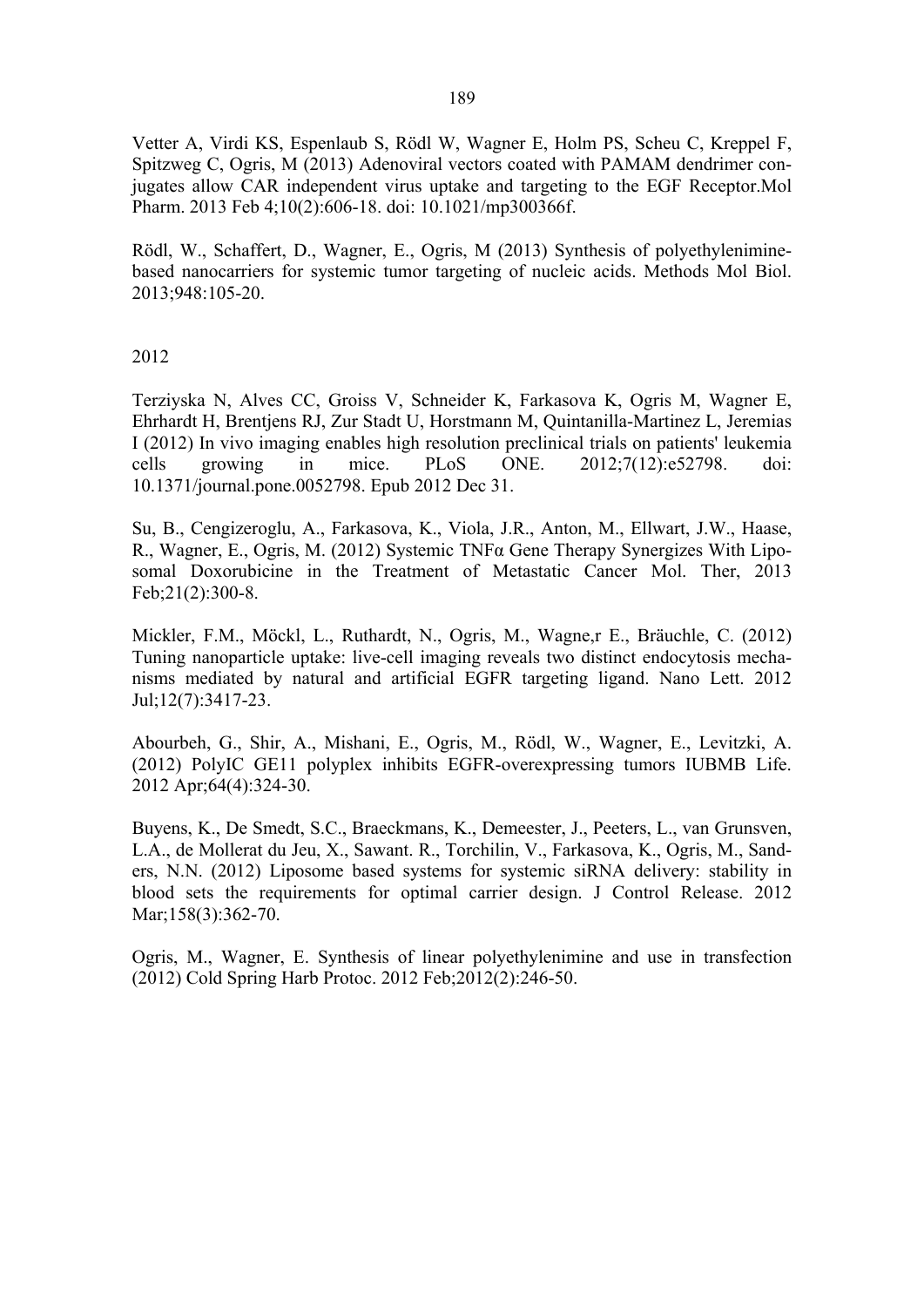## Pharmaceutical Biology

## **Prof. Dr. rer. nat. Angelika M. Vollmar**

Born 1957 in Memmingen, 1978-1982 study of pharmacy at LMU, Munich, 1984 PhD degree in Pharmaceutical Biology, LMU, 1984-1986 DFG-Postdoctoral fellow at Department of Biochemistry and Molecular Biology, University of California, Los Angeles (UCLA) USA, 1991 Habilitation at Institute of Pharmacology, Toxicology and Pharmacy, Veterinary School, LMU. 1991 Visiting scientist at Clinical Research Institute, Montreal, Canada, 1993 call for a Professorship "pharmaceutical biochemistry" University of Heidelberg, 1994-1998 C-3 Professorship Pharmacology Veterinary School, 1998 C4 Professor Pharmaceutical Biology, LMU, 2000-2002 and 2012 Director of the Department of Pharmacy.

#### **Research Topics**

Potential of natural products as chemical tools and therapeutic leads in tumor research. Novel strategies and targets for combating cancer resistance and metastasis.

#### **Honors, Awards, Memberships**

Member of the "Senat" and "Hauptauschuss" of the DFG Member of the "Senatskommission für Klinische Forschung" of the DFG Speaker of the Scientific Board of the "Robert-Bosch Krankenhaus" and Institute of Clinical Pharmacology Member of Life Science Munich (LSM) graduate school, Martinsried Member of the Center for Advanced Studies (CAS LMU) Member of the Executive Committee of the NIM Cluster Speaker of the "Munich Center for System based Drug Research" Speaker of the DFG Research Group 1406

#### **Extramural Research Funding**

DFG-Research group 1406 – two projects Vo 376/15-1; 14-1 Excellence Cluster *NIM* (DFG and the Federal Ministry of Education and Research) DFG project: Crataegus and endothelial barrier function together with R. Fürst (Vo 376/16-1) DFG project: CDK5 and Hepatocellular Carcinoma (Vo 376/17-1) Bavarian research foundation grant (1064-13): Inhibitor of protein-protein interaction as novel anti-tumoral agents Wilhelm Sander foundation: "Characterization of a new class of chemosensitizers-their mode of action and therapeutical use" (2010.087.1) China Scholarship Council, PhD grant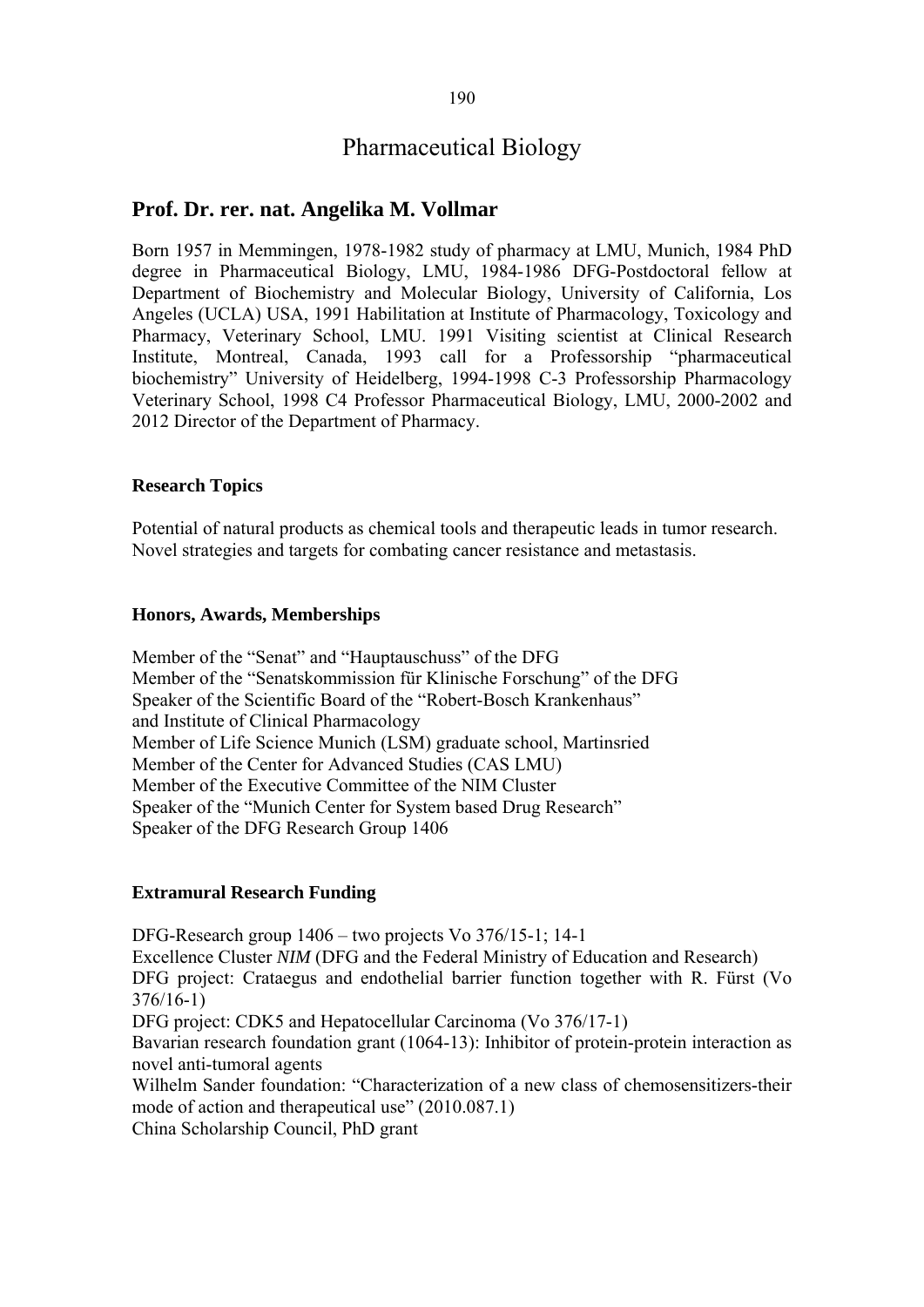## **Publications – Scientific Papers**

## 2013

Rath S, Liebl J, Fürst R, Vollmar AM, Zahler S. Regulation of endothelial signaling and migration by v-ATPase. Angiogenesis. 2013 Nov 20. [Epub ahead of print]

Kubisch R, Fröhlich T, Arnold GJ, Schreiner L, von Schwarzenberg K, Roidl A, Vollmar AM, Wagner E. V-ATPase inhibition by archazolid leads to lysosomal dysfunction resulting in impaired cathepsin B activation in vivo. Int J Cancer. 2013 Oct 25. doi: 10.1002/ijc.28562. [Epub ahead of print]

Braig S, Kressirer CA, Liebl J, Bischoff F, Zahler S, Meijer L, Vollmar AM.Indirubin derivative 6BIO suppresses metastasis. Cancer Res. 2013 Oct 1;73(19):6004-12. doi: 10.1158/0008-5472.CAN-12-4358. Epub 2013 Aug 14.

Fürst R, Vollmar AM. A new perspective on old drugs: non-mitotic actions of tubulinbinding drugs play a major role in cancer treatment. Pharmazie. 2013 Jul;68(7):478-83. Review.

Weitensteiner SB, Liebl J, Krystof V, Havlíček L, Gucký T, Strnad M, Fürst R, Vollmar AM, Zahler S. Trisubstituted pyrazolopyrimidines as novel angiogenesis inhibitors. PLoS One. 2013;8(1):e54607. doi: 10.1371/journal.pone.0054607. Epub 2013 Jan 15.

von Schwarzenberg K, Wiedmann RM, Oak P, Schulz S, Zischka H, Wanner G, Efferth T, Trauner D, Vollmar AM. Mode of cell death induction by pharmacological vacuolar H+-ATPase (V-ATPase) inhibition. J Biol Chem. 2013 Jan 11;288(2):1385-96. doi: 10.1074/jbc.M112.412007. Epub 2012 Nov 20.

## 2012

Wiedmann RM, von Schwarzenberg K, Palamidessi A, Schreiner L, Kubisch R, Liebl J, Schempp C, Trauner D, Vereb G, Zahler S, Wagner E, Müller R, Scita G, Vollmar AM. The V-ATPase-inhibitor archazolid abrogates tumor metastasis via inhibition of endocytic activation of the Rho-GTPase Rac1. Cancer Res. 2012 Nov 15;72(22):5976-87. doi: 10.1158/0008-5472.CAN-12-1772. Epub 2012 Sep 17.

Willer EA, Malli R, Bondarenko AI, Zahler S, Vollmar AM, Graier WF, Fürst R. The vascular barrier-protecting hawthorn extract WS® 1442 raises endothelial calcium levels by inhibition of SERCA and activation of the IP3 pathway. J Mol Cell Cardiol. 2012 Oct;53(4):567-77. doi: 10.1016/j.yjmcc.2012.07.002. Epub 2012 Jul 16.

Eirich J, Burkhart JL, Ullrich A, Rudolf GC, Vollmar A, Zahler S, Kazmaier U, Sieber SA. Pretubulysin derived probes as novel tools for monitoring the microtubule network via activity-based protein profiling and fluorescence microscopy. Mol Biosyst. 2012 Aug;8(8):2067-75. doi: 10.1039/c2mb25144b. Epub 2012 Jun 21.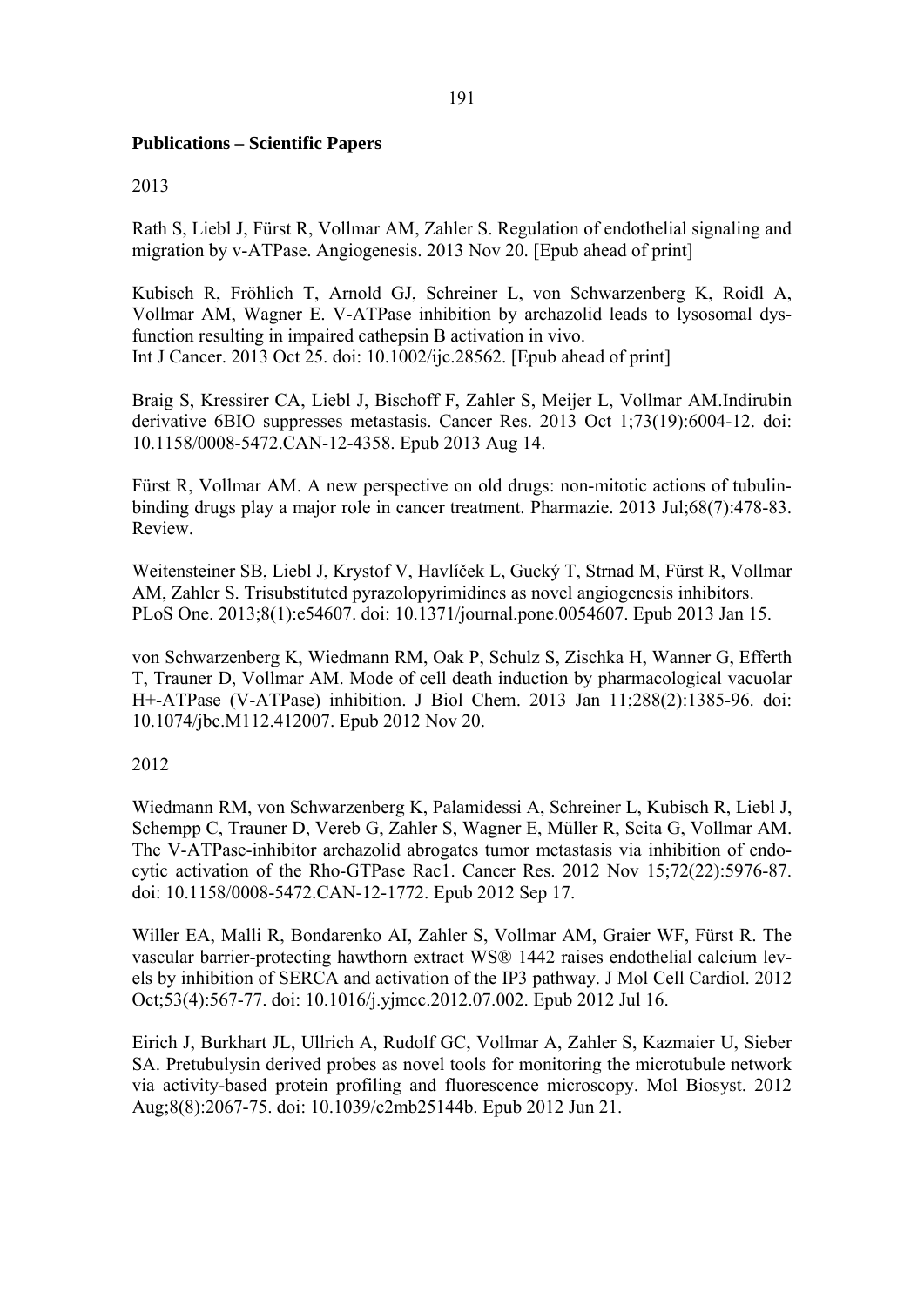Herrmann J, Elnakady YA, Wiedmann RM, Ullrich A, Rohde M, Kazmaier U, Vollmar AM, Müller R. Pretubulysin: from hypothetical biosynthetic intermediate to potential lead in tumor therapy. PLoS One. 2012;7(5):e37416. doi: 10.1371/journal.pone.0037416. Epub 2012 May 17.

Rath S, Liebl J, Fürst R, Ullrich A, Burkhart JL, Kazmaier U, Herrmann J, Müller R, Günther M, Schreiner L, Wagner E, Vollmar AM, Zahler S. Anti-angiogenic effects of the tubulysin precursor pretubulysin and of simplified pretubulysin derivatives. Br J Pharmacol. 2012 Nov;167(5):1048-61. doi: 10.1111/j.1476-5381.2012.02037.x.

I Regel I, Eichenmüller M, Joppien S, Liebl J, Häberle B, Müller-Höcker J, Vollmar A, von Schweinitz D, Kappler R. GFBP3 impedes aggressive growth of pediatric liver cancer and is epigenetically silenced in vascular invasive and metastatic tumors. Mol Cancer. 2012 Mar 8;11:9. doi: 10.1186/1476-4598-11-9.

Bubik MF, Willer EA, Bihari P, Jürgenliemk G, Ammer H, Krombach F, Zahler S, Vollmar AM, Fürst R. A novel approach to prevent endothelial hyperpermeability: the Crataegus extract WS® 1442 targets the cAMP/Rap1 pathway. J Mol Cell Cardiol. 2012 Jan;52(1):196-205. doi: 10.1016/j.yjmcc.2011.10.020. Epub 2011 Oct 31.

## **Other Activities**

Speaker of the DFG-Research group 1406; Member of the "Senat" and "Hauptauschuss" of the DFG; Member of the "Senatskommission für Klinische Forschung" of the DFG; Consultant of the "Deutsche Bischofskonferenz" (Commission for Science and Culture); Speaker of the Scientific Board of the "Robert-Bosch Krankenhaus and Institute of Clinical Pharmacology"; Mentor of the Helmholtz-Academy, Mentor of the Cusanus Carreer Promoting Program, Board Member of the "Dr. Mildred Scheel Stiftung für Krebsforschung"; Member (PI) of the NIM (Nanosystems Initiative Munich) Excellence Cluster; Board Member of the "Goethe Graduate Academy (GRADE) Frankfurt"

Reviewer for various Cancer and Pharmacological/Pharmaceutical Journals i.e. Cancer Research, Mol Oncol, JBC, Am J Pathol, etc .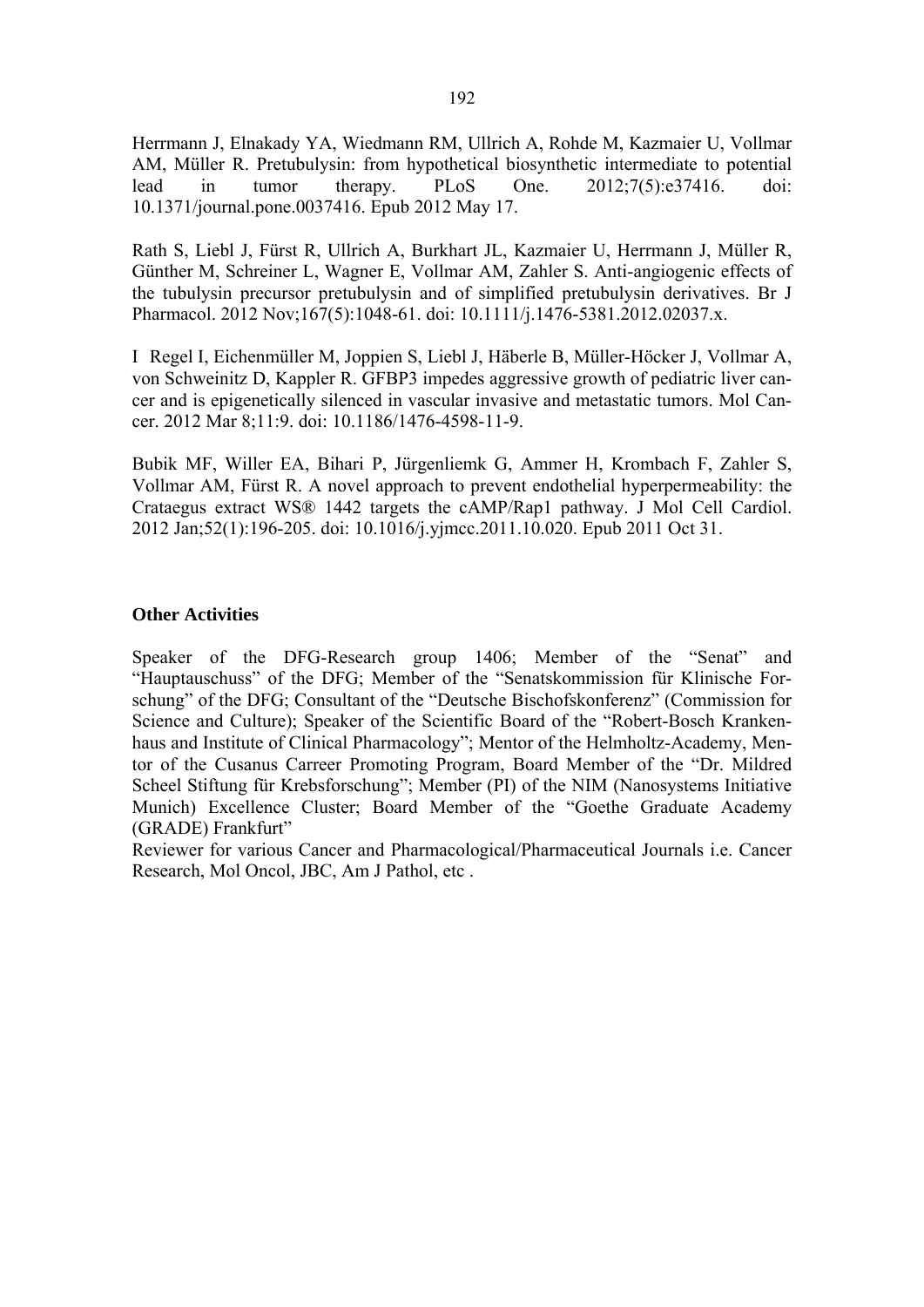# Pharmaceutical Biology

## **Prof. Dr. Ernst Wagner**

Born 1960 in Dachau, study of Chemistry at TU Vienna, 1983 Diploma, 1985 Ph.D. in Organic Chemistry, TU Vienna, 1994 Habilitation in Biochemistry, University Vienna Medical Faculty, 1985-1987 Postdoctoral fellow at ETH Zurich, 1988-1995 Group leader, Institute of Molecular Pathology, Vienna, 1992-2001 Director Cancer Vaccines & Gene Therapy, Boehringer Ingelheim Austria, 1995-2001 Group leader, Vienna University Biocenter, since 2001 C4-full Professor, Pharmaceutical Biotechnology, LMU, 2006-2008 Director, Department of Pharmacy, LMU, 2007-2010 Area Coordinator "Programmed Drug Delivery", since 2010 Area Coordinator "Biomedical Nanotechnologies", Executive Board Member of "Nanosystems Initiative Munich  $(NIM)$ ".

## **Research Topics**

Biomedical Nanotechnology: Bioresponsive carriers and nanoparticle assemblies with therapeutic nucleic acids (plasmid DNA, microRNA), proteins or other bioderived drug substances. Study of bio-interactions of such 'molecular therapeutics', extra- and intracellular delivery processes. Primary focus: Cancer, meeting an urgent medical need for tumor targeted delivery and breaking chemoresistance.

## **Honors, Awards, Memberships**

Senior Scholarship 2012-13, Visiting Professor, Fudan University, Shanghai, China Board of Scientific Advisors of Controlled Release Society (CRS) since 2013 Member of the Austrian Chemical Society (GÖCh) Member of the German Chemical Society (GDCh) Member of the American Chemical Society (ACS) Member of the American Society of Gene Therapy (ASGT) Member of the European Society of Gene and Cell Therapy (ESGCT) Member and Board Member of the German Society for Gene Therapy (DG-GT) Member of the Center of Nanoscience (CeNS, Munich)

## **Extramural Research Funding**

European Community IMI Research Project "COMPACT" German Research Council, Excellence Cluster Nanosystems Initiative Munich (NIM), Research Area V German Research Council, Research Unit (FOR) 1406 "Exploiting the Potential of Natural Compounds" German Research Council, Collaborative Research Center (SFB) 1032 "Nanoagents"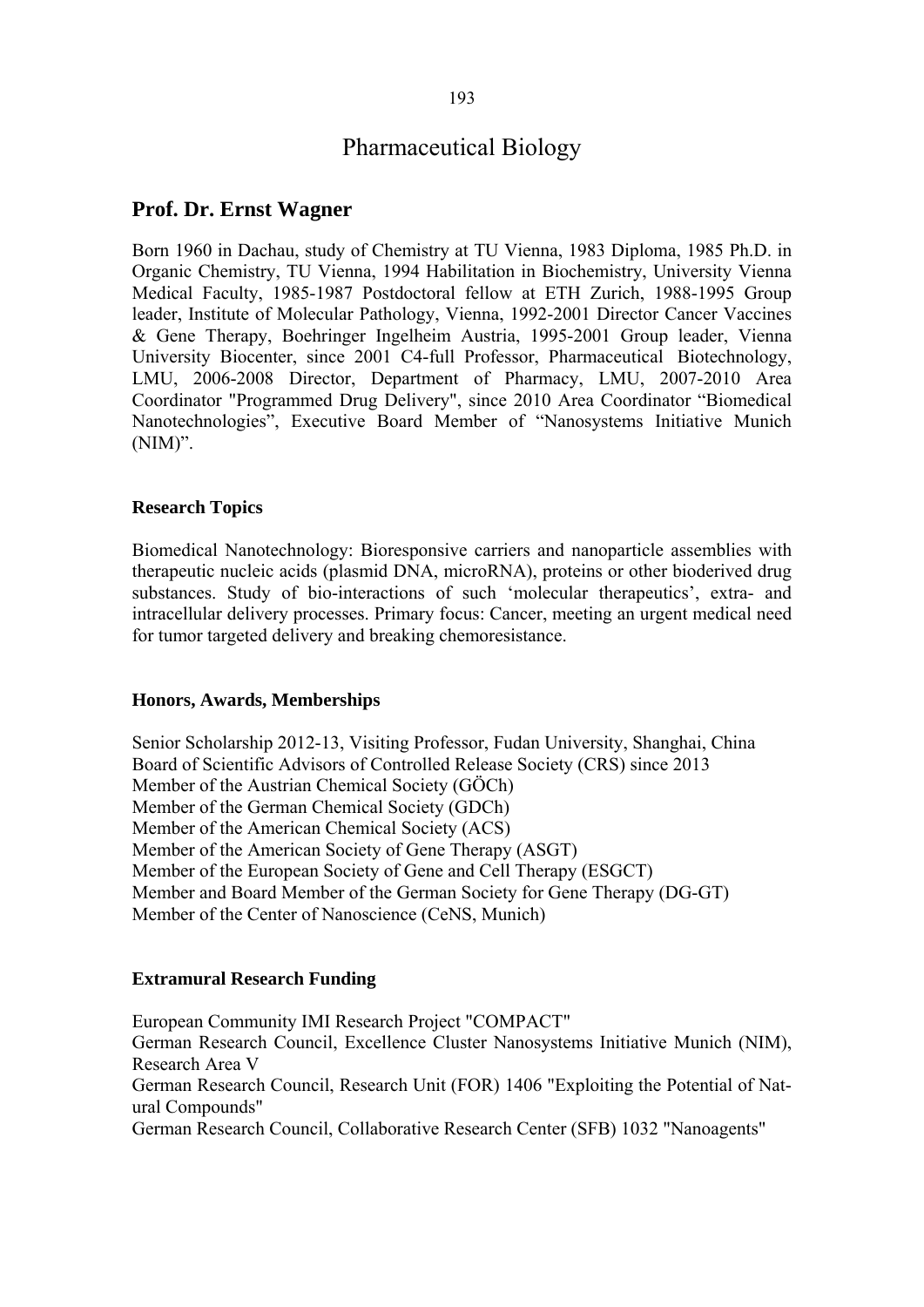German Research Council and Sino-German Center for Research Promotion, "Programmed dual targeted lipopolymeric delivery systems for cancer gene therapy" Roche Kulmbach, "Establishment of RNA Delivery Systems" Research fellowships to PhD student and postdoc from the Bavarian Research Foundation

## **Publications – Scientific Papers**

2013

Bogomilova, A., Höhn, M., Günther, M., Herrmann, A., Troev, K., Wagner, E., Schreiner, L. (2013) A polyphosphoester conjugate of melphalan as antitumoral agent. Eur J Pharm Sci 50, 410–419.

Culmes, M., Eckstein, H.-H., Burgkart, R., Nüssler, A. K., Guenther, M., Wagner, E., Pelisek, J. (2013) Endothelial differentiation of adipose-derived mesenchymal stem cells is improved by epigenetic modifying drug BIX-01294. Eur. J. Cell Biol. 92, 70-79.

Edinger, D., Kläger, R., Troiber, C., Dohmen, C., Wagner, E. (2013) Gene Silencing and Antitumoral Effects of Eg5 or Ran siRNA Oligoaminoamide Polyplexes. DDTR in press.

Grünwald, G.K., Vetter, A., Klutz, K., Willhauck, M.J., Schwenk, N., Senekowitsch-Schmidtke, R., Schwaiger, M., Zach, C., Wagner, E., Göke, B., Holm, P.S., Ogris, M., Spitzweg, C. (2013) Systemic image-guided liver cancer radiovirotherapy using dendrimer-coated adenovirus encoding the sodium iodide symporter as theranostic gene. J. Nuclear Medicine 54(8):1450-7.

Grünwald, G.K., Vetter, A., Klutz, K., Willhauck, M.J., Schwenk, N., Senekowitsch-Schmidtke, R., Schwaiger, M., Zach, C., Wagner, E., Göke, B., Holm, P.S., Ogris, M., Spitzweg, C. (2013) EGFR-Targeted adenovirus dendrimer coating for improved systemic delivery of the theranostic NIS gene. Mol Ther Nucleic Acids 2, e131.

Haase, R., Magnusson, T., Su, B., Kopp, F., Wagner, E., Lipps, H., Baiker, A., Ogris, M. (2013) Generation of a tumor- and tissue-specific episomal non-viral vector system. BMC Biotechnology 13, 49.

Hütz, K., Mejías-Luque, R., Farkasova, K., Ogris, M., Krebs, S., Anton, M., Vieth, M., Schüller, U., Schneider, M., Blum, H., Wagner, E., Wolf, E., Jung, A., Gerhard, M. (2013) The stem cell factor Sox2 regulates the tumorigenic potential in human gastric cancer cells. Carcinogenesis, in press.

Kasper, J., Troiber, C., Küchler, S., Wagner, E., Friess, W. (2013) Formulation development of lyophilized, long-term stable siRNA/oligoaminoamide polyplexes. Eur J Pharm Biopharm 85, 294-305.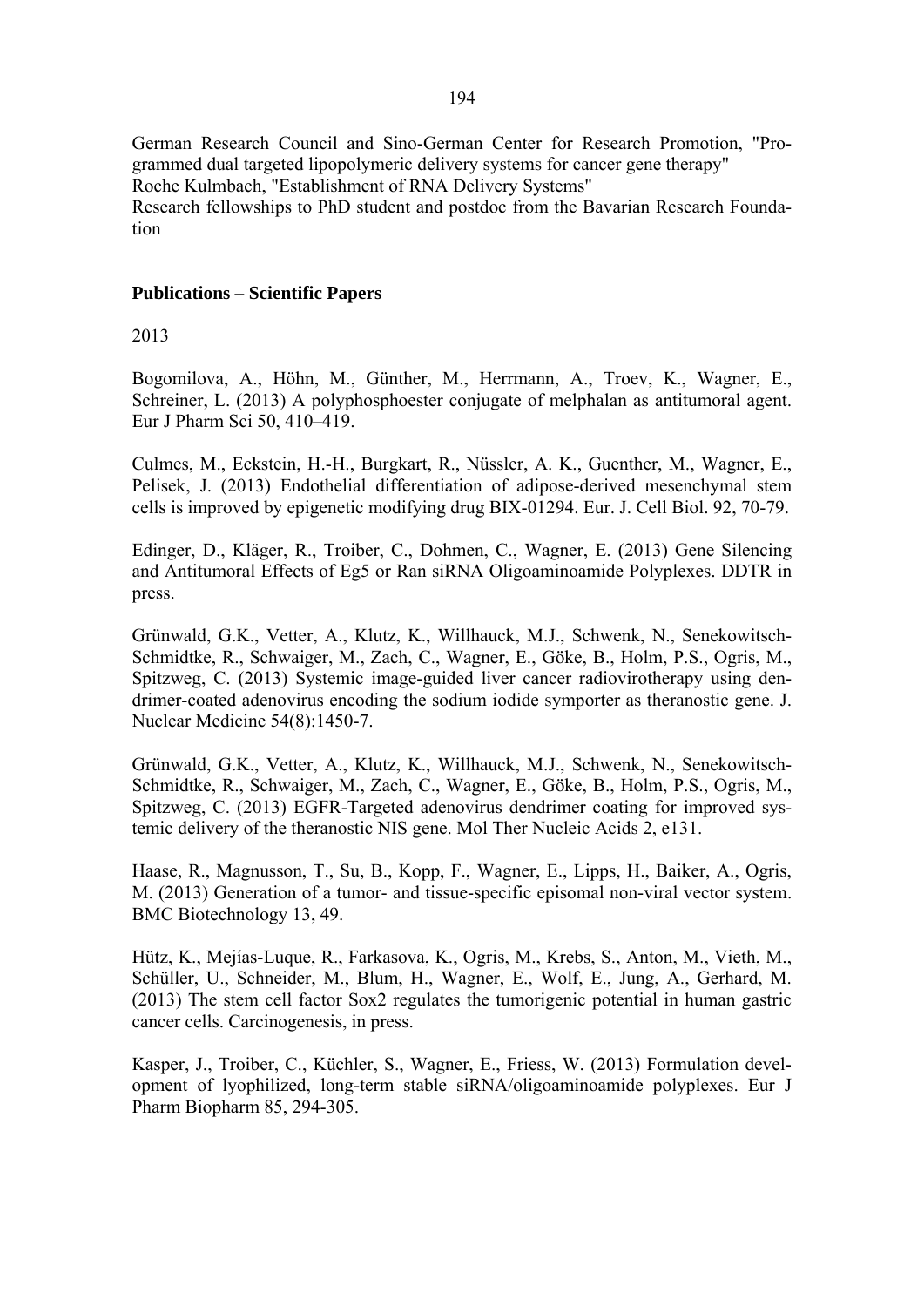Klein, P., Wagner, E. (2013) Bioreducible Polycations as Shuttles for Therapeutic Nucleic Acid and Protein Transfection. Antiox. Red. Signal. In press.

Knoop, K., Schwenk, N., Dolp, P., Willhauck, M.J., Zischek, C., Zach, C., Hacker, M., Göke, B., Wagner, E., Nelson, P.J., Spitzweg, C. (2013) Stromal targeting of sodium iodide symporter using mesenchymal stem cells allows enhanced imaging and therapy of hepatocellular carcinoma. Human Gene Therapy 24, 306-16.

Kopp, F., Schnoedt, M., Haase, R., Wagner, E., Roidl, A., Ogris M. (2013) Detargeting by miR-143 decreases unwanted transgene expression in non-tumorigenic cells. Gene Ther 20, 1104-1109.

Kopp, F., Wagner, E., Roidl, A. (2013) The proto-oncogen KRAS is targeted by miR-200c. Oncotarget, in press.

Kos, P., Scholz, C., Salcher, E.E., Herrmann, A., Wagner, E. (2013) Gene transfer with sequence-defined oligo(ethanamino)amides bioreducibly attached to a polypropylenimine dendrimer core. Pharm Nanotechnology 1, 269-281.

Kos, P., Wagner, E. (2013) Polymers for siRNA Delivery: Combining precision with multifunctionality. Chimica Oggi - Chemistry Today 31(2), 6-10.

Kubisch, R., Fröhlich, T., Arnold, G. J., Schreiner, L., von Schwarzenberg, K., Roidl, A., Vollmar, A.M., Wagner, E. (2013) V ATPase inhibition by archazolid leads to lysosomal dysfunction resulting in impaired cathepsin B activation in vivo. Int J. Cancer, in press.

Kubisch, R., Meissner, L., Krebs, S., Blum, H., Günther, M., Roidl, A., Wagner, E. (2013) A comprehensive gene expression analysis of resistance formation upon metronomic cyclophosphamide therapy. Translational Oncology 6, 1-9.

Lächelt, U., Kos, P., Mickler, F.M., Herrmann, A., Salcher, E.E., Rödl, W., Badgujar, N., Bräuchle, C., Wagner, E. (2013) Fine-tuning of proton sponges by precise diaminoethanes and histidines in pDNA polyplexes. Nanomedicine NBM, 2013 Jul 24.

Lei, Y., Wang, J., Xie, C., Wagner, E., Lu, W., Li, Y., Wei, X., Dong, J., Liu, M. (2013) Glutathione-sensitive RGD-Poly(ethylene glycol)-SS-Polyethylenimine for intracranial glioblastoma targeted gene delivery. J. Gene Med. 15, 291–305.

Li, Y., Lei, Y., Wagner, E., Xie, C., Lu, W., Zhu, J., Shen, J., Wang, J., Liu, M. (2013) A Potent Retro-Inverso D-peptide for Simultaneous Targeting Angiogenic Blood Vasculature and Tumor Cells. Bioconjugate Chem. 24, 133−143.

Marfels, C., Hoehn, M., Wagner, E., Günther, M. (2013) Characterization of in vivo chemoresistant human hepatocellular carcinoma cells with transendothelial differentiation capacities. BMC Cancer 13, 176.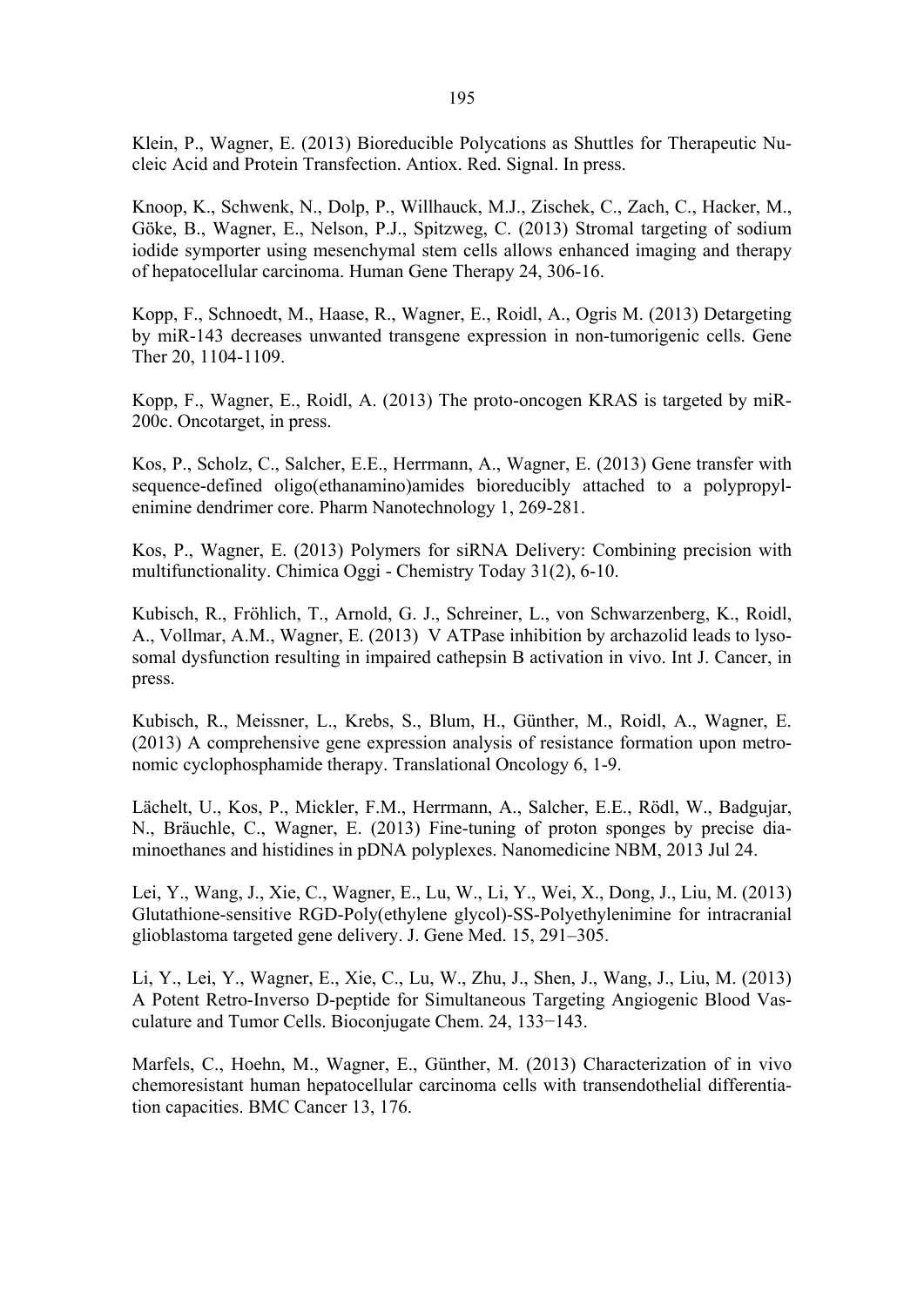Noga, M., Edinger, D., Kläger, R., Wegner, S.V., Spatz, J.P., Wagner, E., Winter, G., Besheer, A. (2013) The effect of molar mass and degree of hydroxyethylation on the controlled shielding and deshielding of hydroxyethyl starch-coated polyplexes. Biomaterials 34, 2530-2538.

Rödl, W., Schaffert, D., Wagner, E., Ogris, M. (2013) Synthesis of polyethylenimine based nanocarriers for systemic tumor targeting of nucleic acids. Methods Molecular Biology 948, 105-20.

Salcher, E.E., Wagner, E. (2013) Nano-encapsulation of Oligonucleotides for Therapeutic Use. Chapter in DNA Nanotechnology.

Su, B., Cengizeroglu, A., Farkasova, K., Anton, M., Ellwart, J.W., Haase, R., Wagner, E., Ogris, M. (2013) Systemic TNF alpha gene therapy synergizes with liposomal doxorubicine in the treatment of metastatic cancer. Mol. Ther. 21, 300-308.

Troiber, C., Edinger, D., Kos, P., Schreiner, L., Kläger, R., Herrmann, A., Wagner, E. (2013) Stabilizing effect of tyrosine trimers on pDNA and siRNA polyplexes. Biomaterials 34, 1624-1633.

Troiber, C., Kasper, J.C., Milani, S., Scheible, M., Schaubhut, F., Küchler, S., Rädler, J., Simmel, F.C., Friess, W., Wagner, E. (2013) Comparison of four different particle sizing methods for siRNA polyplex characterization. Eur J. Pharm. Biopharm. 84, 255– 264.

Vetter, A., Virdi, K., Espenlaub, S., Rödl, W., Wagner, E., Holm, P., Scheu, C., Kreppel, F., Spitzweg, C., Ogris, M. (2013) Adenoviral vectors coated with PAMAM dendrimer conjugates allow CAR independent virus uptake and targeting to the EGF Receptor. Mol. Pharmaceutics 10, 606-618.

Viola, J.R., Rafael, D.F., Wagner, E., Besch, R., Ogris, M. (2013) Gene therapy for advanced melanoma: selective targeting and therapeutic nucleic acids. J Drug Delivery 2013, 897348.

Wagner, E. (2013) Biomaterials in RNA therapeutics: Quo vadis? Biomater. Sci. 1, 804–809.

2012

Abourbeh, G., Shir, A., Mishani, E., Ogris, M., Rödl, W., Wagner, E., Levitzki, A. (2012) PolyIC GE11 polyplex inhibits EGFR-overexpressing tumors. IUBMB Life 64, 324-30.

Bogomilova, A., Günther, M., Wagner, E., Hägele, G., Troev, K. (2012) Synthesis and Characterization of New Platinum (II) Phosphinate Complexes. J. Coord. Chem. 65, 1093-1106.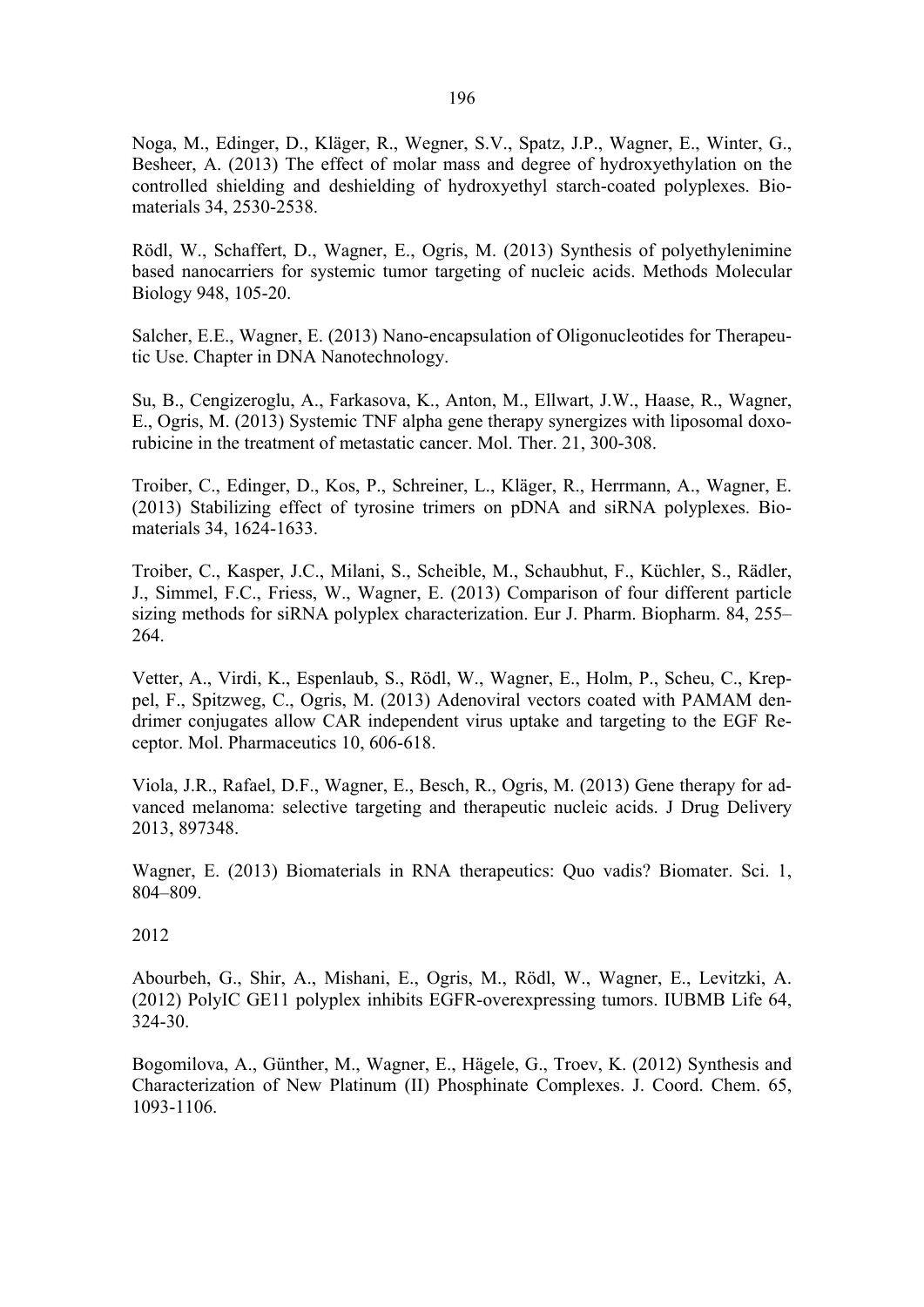Bogomilova, A., Hägele, G., Troev, K., Wagner, E. and Günther, M. (2012) Hydrogen Bonding in α-Aminophosphonic Acids. Phosphorus, Sulfur, and Silicon and the Related Elements 187, 165-180.

Dohmen, C., Edinger, D., Fröhlich, T., Schreiner, L., Lächelt, U., Troiber, C., Rädler, J.O., Hadwiger, P., Vornlocher, H.-P., Wagner, E. (2012) Nano sized carrier system with beneficial biophysical properties for folic acid receptor specific siRNA delivery. ACS Nano 6, 5198–5208.

Dohmen, C., Fröhlich, T., Lächelt, U., Röhl, I., Vornlocher, H.-P., Hadwiger, P., Wagner, E. (2012) Defined Folate-PEG-siRNA Conjugates for Receptor Specific Gene Silencing. Mol. Ther. Nucleic Acids 1, e7, 1-6.

Fröhlich, T., Edinger, D., Kläger, R., Schaffert, D., Troiber, C., Badgujar, N., Martin, I., Salcher, E., Hadwiger, P., Vornlocher, H.-P., Wagner, E. (2012) Structure-activity relationships of precise oligo(ethane amino) amides for siRNA delivery. J. Control Rel. 160, 532-541.

Fröhlich, T., Edinger, D., Wagner, E. (2012) Stabilization of Polyplexes via Polymer Crosslinking for Efficient siRNA Delivery. Eur. J. Pharm. Sci. 47, 914-20.

Kopp, F., Oak, P., Wagner, E., Roidl, A. (2012) miR-200c sensitizes breast cancer cells to doxorubicin treatment by decreasing TrkB and Bmi1 expression, PLOS One 7(11), e50469.

Maier, K, Wagner, E. (2012) Acid-labile traceless click linker for protein transduction. J. Am. Chem. Soc. 134, 10169-73.

Maier, K., Martin, I., Wagner, E. (2012) Sequence Defined Disulfide-linked Shuttle for Strongly Enhanced Intracellular Protein Delivery, Mol. Pharmaceutics 9, 3560−3568.

Martin, I., Dohmen, C., Mas-Moruno, C., Troiber, C., Kos, P., Schaffert, D., Lächelt, U., Teixidó, M., Günther, M., Kessler, H., Giralt, E., Wagner, E. (2012) Solid-phaseassisted synthesis of targeting peptide-PEG-oligo(ethane amino)amides for receptormediated gene delivery. Org Biomol Chem 10, 3258–3268.

Mickler, F.M., Möckel, L., Ruthardt, N., Ogris, M., Wagner, E., Bräuchle, C. (2012) Tuning nanoparticle uptake: Live-cell imaging reveals two endocytosis mechanisms mediated by natural and artificial EGFR targeting ligand. Nano Letters 12, 3417-23.

Nie, Y., Wagner, E. (2012) pH-responsive Polymers for Delivery of Nucleic Acid Therapeutics. In: Polymeric Biomaterials, Volume II (Severian Dumitriu Ed.), Tayler&Francis.

Noga, M., Edinger, D., Rödl, W., Wagner, E., Winter, G., Besheer, A. (2012) Controlled shielding and deshielding of gene delivery polyplexes using hydroxyethyl starch (HES) and alpha-amylase. J. Control. Rel 159, 92-103.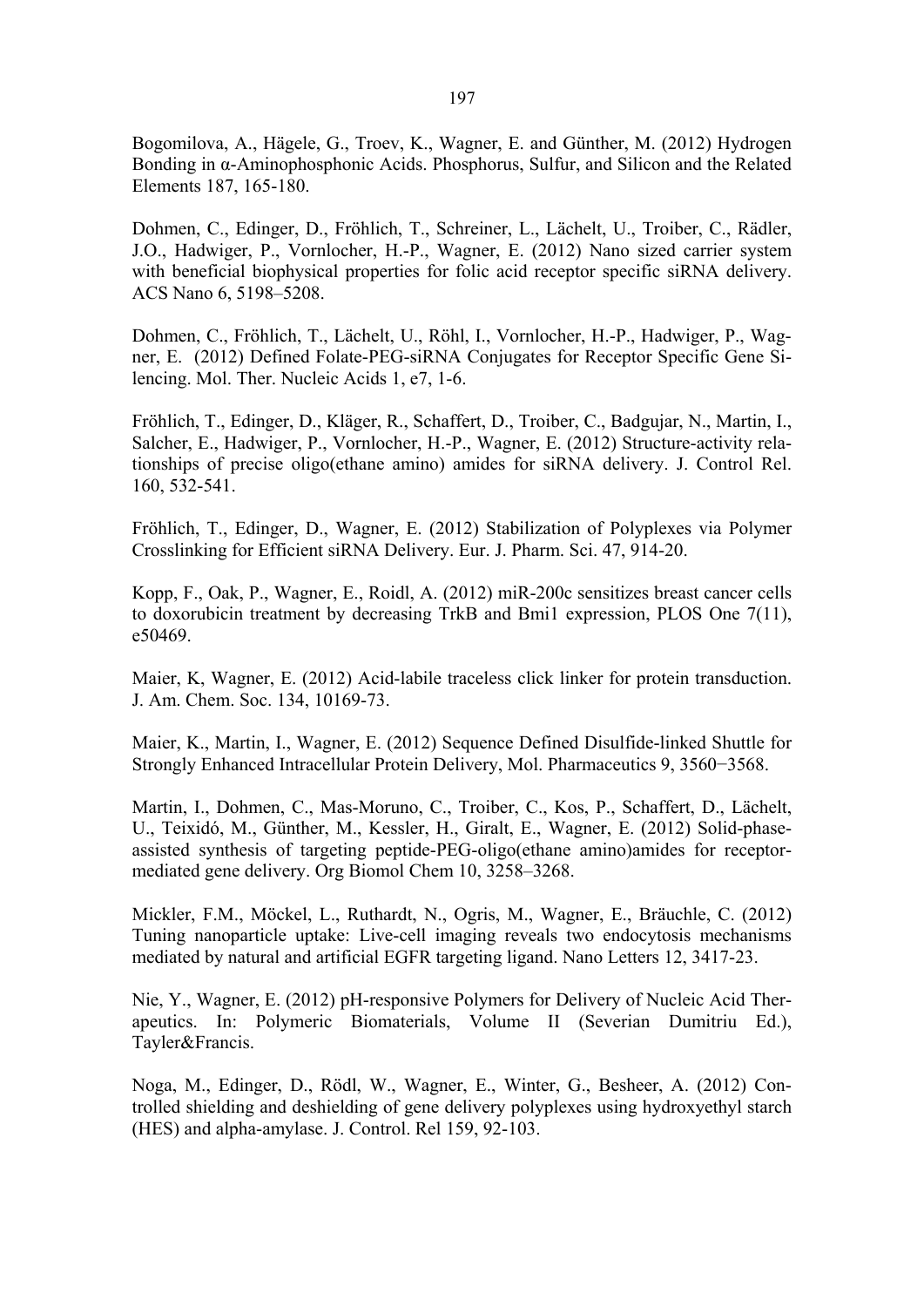Oak, P.S., Kopp, F., Thakur, C., Ellwart, J.W., Rapp, U.R., Ullrich, A., Wagner, E., Knyazev, P., Roidl, A. (2012) Combinatorial treatment of mammospheres with trastuzumab and salinomycin efficiently eradicates HER2-positive cancer cells and cancer stem cells. Int J Cancer 131, 2808-19.

Ogris, M., Wagner, E. (2012) Synthesis of linear polyethylenimine and use in transfection. Cold Spring Harb Protoc. 2012, 246-50.

Rath, S., Liebl, J., Fürst, R., Ullrich, A., Burkhart, J.L., Kazmaier, U., Herrmann, J., Müller, R., Günther, M., Schreiner, L., Wagner, E., Vollmar, A.M., Zahler, S. (2012) Anti-angiogenic effects of the tubulysin precursor pretubulysin and of simplified pretubulysin derivatives. British J. Pharmacology 167, 1048-1061.

Salcher, E., Kos, P., Fröhlich, T., Badgujar, N., Scheible, M., Wagner, E. (2012) Sequence-defined Four-arm Oligo(ethanamino)amides for pDNA and siRNA Delivery: Impact of Building Blocks on Efficacy. J. Control. Rel. 164, 380–386.

Schaffert, D., Troiber, C., Wagner, E. (2012) New Sequence-defined polyaminoamides with tailored endosomolytic properties for plasmid DNA delivery. Bioconjug. Chem. 23, 1157-1165.

Scholz, C., Wagner, E. (2012) Therapeutic plasmid DNA versus siRNA delivery: common and different tasks for synthetic carriers. J. Control. Rel. 161, 554-65.

Terziyska, N., Castro Alves, C., Groiss, V., Schneider, K., Farkasova, K., Ogris, M., Wagner, E., Ehrhardt, H., Brentjens, R.J., zur Stadt, U., Horstmann, M., Quintanilla-Martinez, L., Jeremias, I. (2012) In Vivo Imaging Enables High Resolution Preclinical Trials on Patients' Leukemia Cells Growing in Mice. PLOS One 7(12), e52798.

Wagner, E. (2012) Functional Polymer Conjugates for Medicinal Nucleic Acid Delivery. Adv Polymer Sci. 247, 1–30.

Wagner, E. (2012) Polymers for siRNA Delivery: Inspired by Viruses to be Targeted, Dynamic and Precise. Accounts Chem. Res. 45, 1005–1013.

Wiedmann, R.M., von Schwarzenberg, K. Palamidessi, A., Schreiner, L., Kubisch, R., Liebl, J., Schempp, C., Trauner, D., Vereb, G., Zahler, S., Wagner, E., Muller, R., Scita, G., Vollmar, A.M. (2012) The V-ATPase-inhibitor Archazolid abrogates tumor metastasis via inhibition of endocytic activation of the Rho-GTPase Rac1. Cancer Res. 72, 5976-5987.

## **Other Activities**

Editor of "Pharmaceutical Research"

Associate Editor of "Journal of Gene Medicine"

Editorial Board of "European Journal of Pharmaceutical Sciences", "Gene Therapy and Regulation", "Gene Therapy", "Journal of Controlled Release", "Nanomedicine: NBM", "Polymers", "Pharmaceutical Nanotechnology".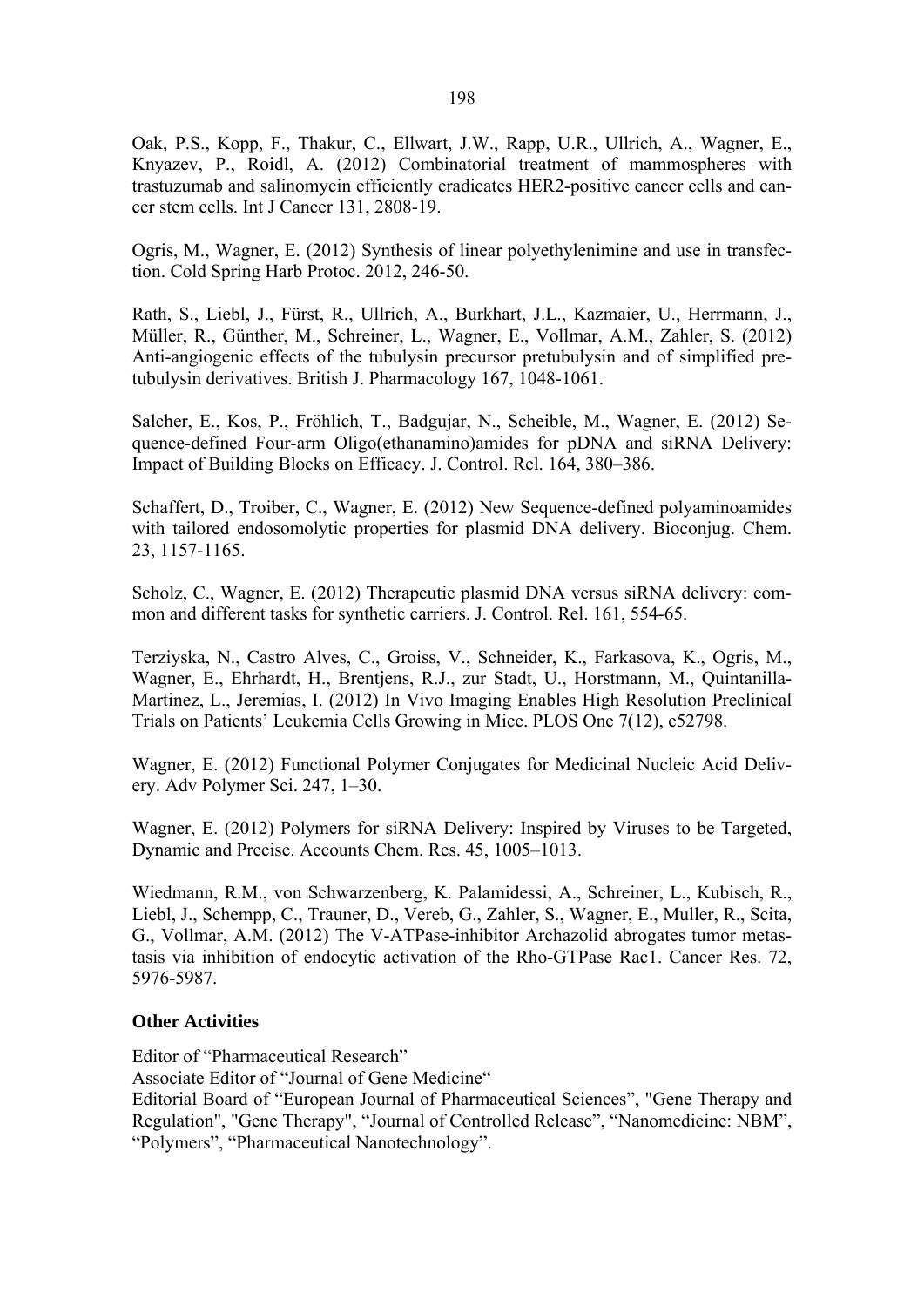# Pharmaceutical Biology

## **Prof. Dr. rer. nat., Dr. h.c.mult. Hildebert Wagner**

Born 1929 in Laufen/Salzach/Bavaria, study of Pharmacy from 1946-1950, 1956 Ph. Degree in the group of Prof. L. Hörhammer, Institute of Pharmacognosy, Ludwig Maximilians Universität Munich, Habilitation 1959, Director and chair holder of Pharmaceutical Biology still 1999, 1971/72 Sabatical as Distinguished Visiting Proessor/Ohio USA, several months Research on the Institute of Arganic Chemistry of the University Budapest (Hungary) 1975-1980, Dean of Faculty of Chemistry/Pharmacy 1981-1983.

## **Research Topics**

Phytochemical investigations with structur elucidation and synthesis of bioactive Natural Products in the field of flavonoids, polyphenols and polysaccharides from foreign countries (China, India, South-America). Pharmacological and immunological work on high and low molecular medicinal drugs.

## **Honors, Awards, Memberships**

Ph. D. honoris causae (h.c.) from Universities of Budapest and Debrecen (Hungary) 1989, Dijon (France) 1992, Helsinki (Finland) 1987 and Iaci (Romania) 2004,

Honorar Prof. of the Medicinal Chinese University of Beijing, member of the Hungarian Academy of Science, branch Org. Chemistry

membership of Editorial

Advisory Boards of the International Journals: *Phytochemistry, Ethnopharmacology and Natural Products* 

Since 1995 Editor in chief of the International Journal of Phytomedicine

Since 1995 the commission from the Bavarian Government to built up a special laboratory for the chemical/analytical quality proof of important Chinese Herbal Drugs for the first Chinese Hospital in Germany (Bad Kötzting), which meets the requirements of the European Regulatory Drug Authority.

## **Extramural Research Funding**

Collaboratory Research Center for the development of new Chinese Phytopharmaceutical for the prevention and therapy of the Metabolic Syndrom (Cardiovascular Diseases, Diabetes and Hyperlipidemia in the framework of a Sino German Joint Venture cooperation.

Editorship of the International Journal Elsevier Publ. Comp. Amsterdam/Munich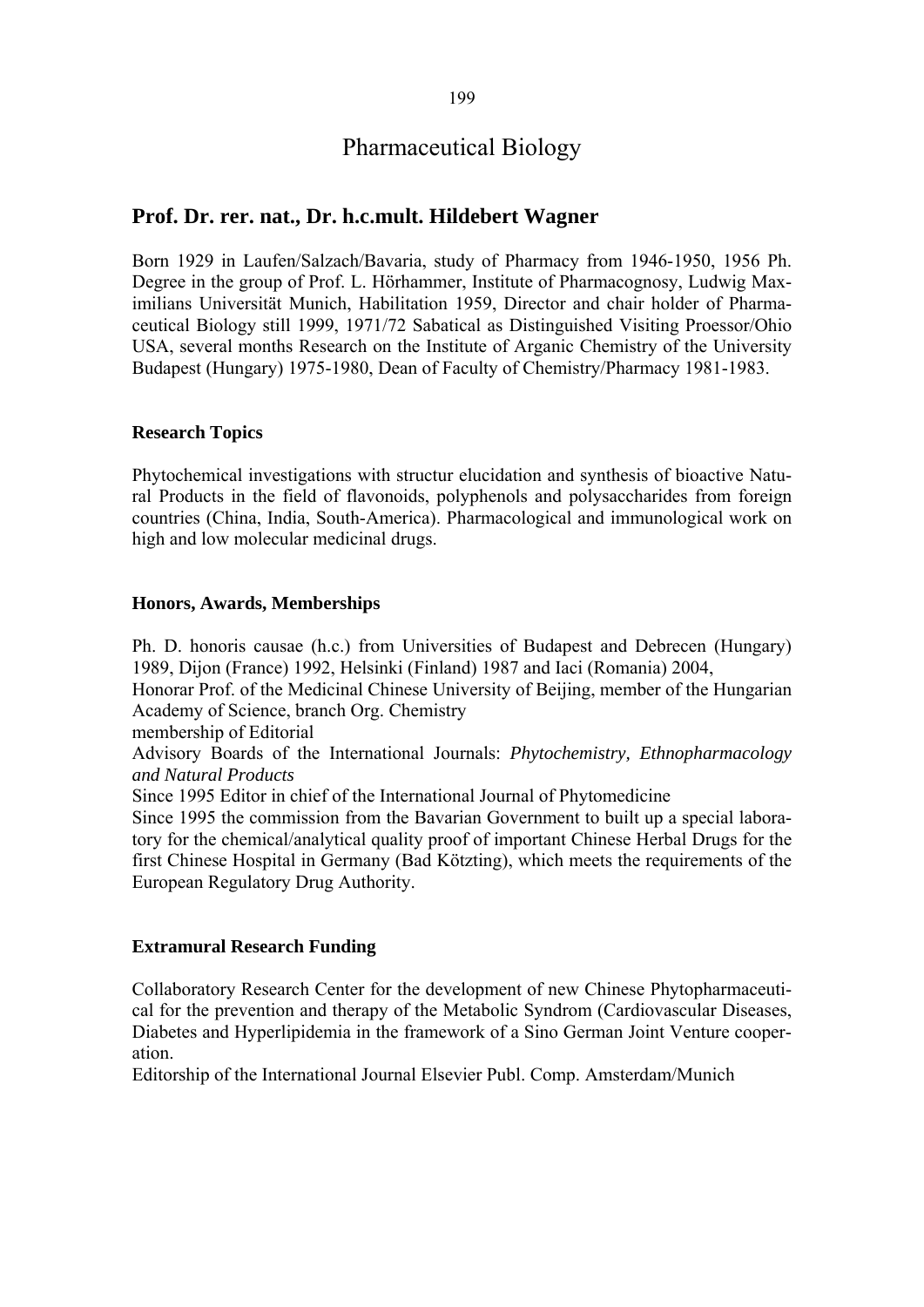## **Publications – Book edition**

Chromatographic Fingerprint Analysis of Herbal Medicines (Thin-layer and High Performance Liquid Chromatography of Chinese Drugs, Vol. 1, 2 (2011), Vol. 3 (2014): H. Wagner,R. Bauer, D. Melchart, Pei-Gen Xiao, A. Staudinger, Springer Wien/New York.

Evidence and Rational Based Research on Chinese Drugs eds. H. Wagner and G. Ulrich-Merzenich, Springer Wien, Heidelberg/New York, Dordrecht, London 2013.

Coauthor in Leitfaden Chinesische Phytotherapie, C.H. Hempen, T. Fischer, Urban & Fischer München, Jena, 2. Aufl.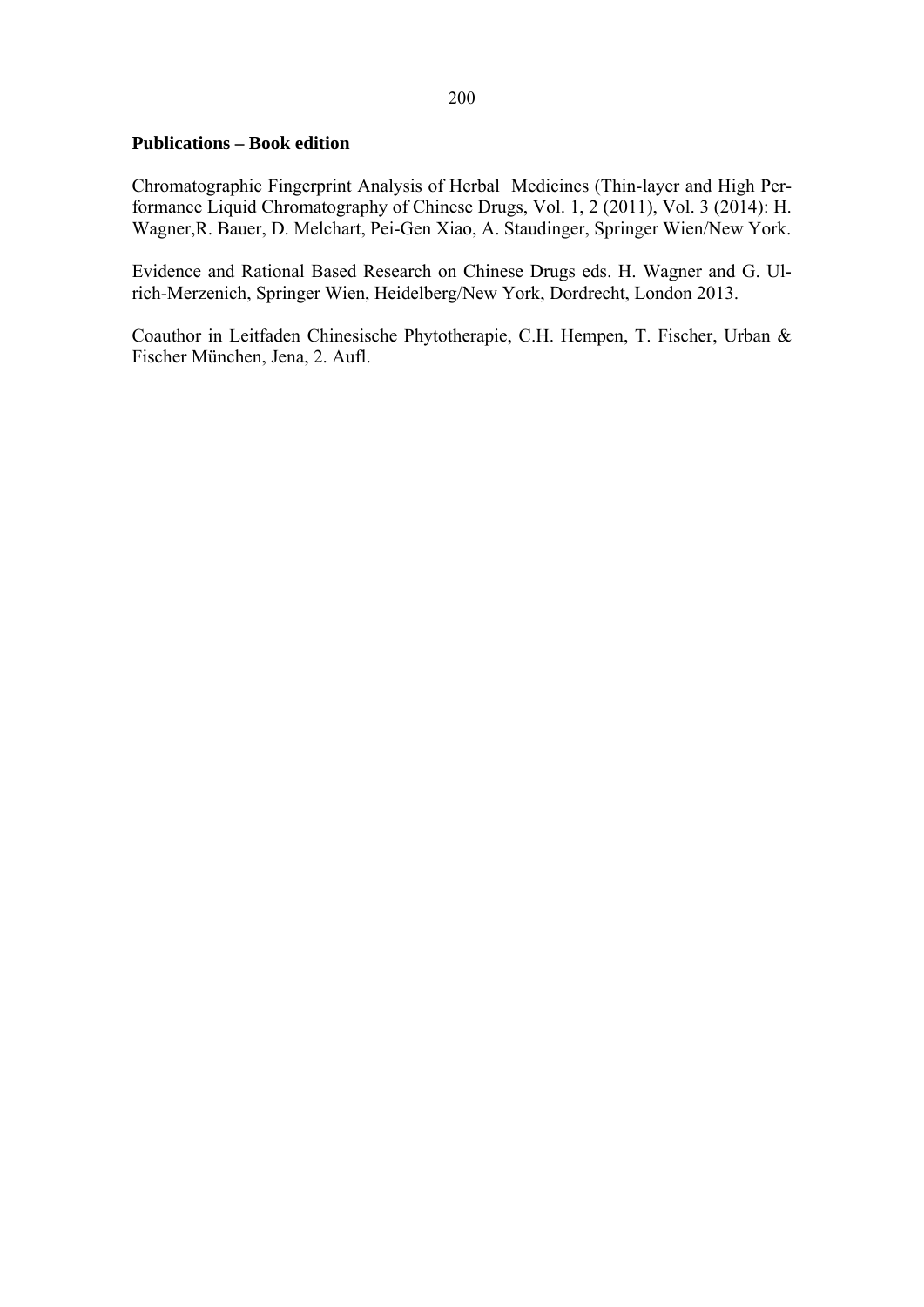# Pharmaceutical Biology

## **Apl. Prof. Dr. rer. biol. Hum. Stefan Zahler**

Born 1964 in Rosenheim/Bayern, 1984-1989 study of biology at Ludwig-Maximilians University, Munich, 1994 PhD degree in the group of Prof. Dr. Gerlach, Medical Faculty of the LMU, 1994-2003 Postdoctoral fellow at the Institute of Physiology, Medical Faculty, LMU (Profs. Gerlach and Pohl), 2001 teaching credentials (Habilitation) in Medical Physiology, since 2003 group leader at the chair for Pharmaceutical Biology (Prof. Vollmar), 2003 teaching credential in Pharmaceutical Biology, 2011 appointment as "außerplanmäßiger Professor" at the Faculty for Chemistry and Pharmacy, LMU.

## **Research Topics**

Molecular pharmacology of natural compounds, angiogenesis (esp. tumor angiogenesis), endothelial cell biology, structured nano-surfaces and hydrogels, cell migration, and imaging techniques.

## **Honors, Awards, Memberships**

Member of the Editorial Board *Current Angiogenesis*

## **Extramural Research Funding**

Collaborative Research Center 1032 (DFG, German Research Council) "Nanoagents" German Research Council (DFG) "The role of Cdk5 as target in hepatocellular carcinoma." ZA 186/7-1 German Research Council (DFG), Inverted and upright confocal laser scanning microscopes for the imaging facility of the Department of Pharmacy

## **Publications – Scientific Papers**

## 2013

Kretzschmann VK, Gellrich D, Ullrich A, Zahler S, Vollmar AM, Kazmaier U, Fürst R. Novel Tubulin Antagonist Pretubulysin Displays Antivascular Properties In Vitro and In Vivo. Arterioscler Thromb Vasc Biol. 2013 Nov 27. [Epub ahead of print] PMID: 24285578.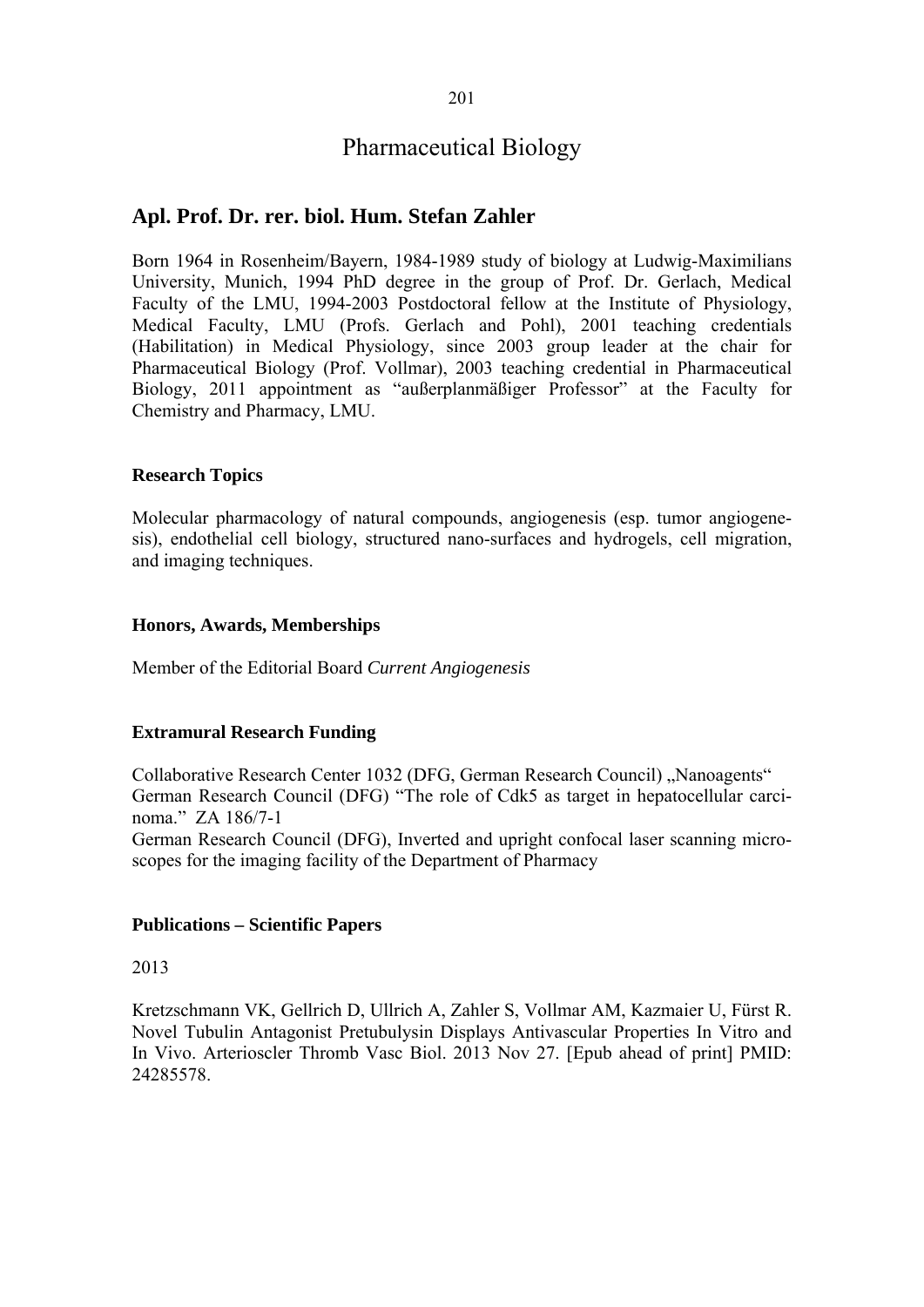Rath S, Liebl J, Fürst R, Vollmar AM, Zahler S. Regulation of endothelial signaling and migration by v-ATPase. Angiogenesis. 2013 Nov 20. [Epub ahead of print] PMID: 24254321.

Braig S, Kressirer CA, Liebl J, Bischoff F, Zahler S, Meijer L, Vollmar AM. Indirubin derivative 6BIO suppresses metastasis. Cancer Res. 2013 Oct 1;73(19):6004-12. doi: 10.1158/0008-5472.CAN-12-4358. Epub 2013 Aug 14. PMID: 23946383.

Weitensteiner SB, Liebl J, Krystof V, Havlíček L, Gucký T, Strnad M, Fürst R, Vollmar AM, Zahler S. Trisubstituted pyrazolopyrimidines as novel angiogenesis inhibitors. PLoS One. 2013;8(1):e54607. doi: 10.1371/journal.pone.0054607. Epub 2013 Jan 15. PMID: 23336010.

#### 2012

Wiedmann RM, von Schwarzenberg K, Palamidessi A, Schreiner L, Kubisch R, Liebl J, Schempp C, Trauner D, Vereb G, Zahler S, Wagner E, Müller R, Scita G, Vollmar AM. The V-ATPase-inhibitor archazolid abrogates tumor metastasis via inhibition of endocytic activation of the Rho-GTPase Rac1. Cancer Res. 2012 Nov 15;72(22):5976-87. doi: 10.1158/0008-5472.CAN-12-1772. Epub 2012 Sep 17. PMID: 22986742.

Rárová L, Zahler S, Liebl J, Kryštof V, Sedlák D, Bartůněk P, Kohout L, Strnad M. Brassinosteroids inhibit in vitro angiogenesis in human endothelial cells. Steroids. 2012 Nov;77(13):1502-9. doi: 10.1016/j.steroids.2012.08.011. Epub 2012 Sep 4. PMID: 22974826.

Schloegl W, Marschall V, Witting MY, Volkmer E, Drosse I, Leicht U, Schieker M, Wiggenhorn M, Schaubhut F, Zahler S, Friess W. Porosity and mechanically optimized PLGA based in situ hardening systems. Eur J Pharm Biopharm. 2012 Nov;82(3):554- 62. doi: 10.1016/j.ejpb.2012.08.006. Epub 2012 Aug 28. PMID: 22947486.

Willer EA, Malli R, Bondarenko AI, Zahler S, Vollmar AM, Graier WF, Fürst R. The vascular barrier-protecting hawthorn extract WS® 1442 raises endothelial calcium levels by inhibition of SERCA and activation of the IP3 pathway. J Mol Cell Cardiol. 2012 Oct;53(4):567-77. doi: 10.1016/j.yjmcc.2012.07.002. Epub 2012 Jul 16. PMID: 22814436.

Eirich J, Burkhart JL, Ullrich A, Rudolf GC, Vollmar A, Zahler S, Kazmaier U, Sieber SA. Pretubulysin derived probes as novel tools for monitoring the microtubule network via activity-based protein profiling and fluorescence microscopy. Mol Biosyst. 2012 Aug;8(8):2067-75. doi: 10.1039/c2mb25144b. Epub 2012 Jun 21. PMID: 22722320.

Reichel CA, Puhr-Westerheide D, Zuchtriegel G, Uhl B, Berberich N, Zahler S, Wymann MP, Luckow B, Krombach F. C-C motif chemokine CCL3 and canonical neutrophil attractants promote neutrophil extravasation through common and distinct mechanisms. Blood. 2012 Jul 26;120(4):880-90. doi: 10.1182/blood-2012-01-402164. Epub 2012 Jun 6. PMID: 22674804.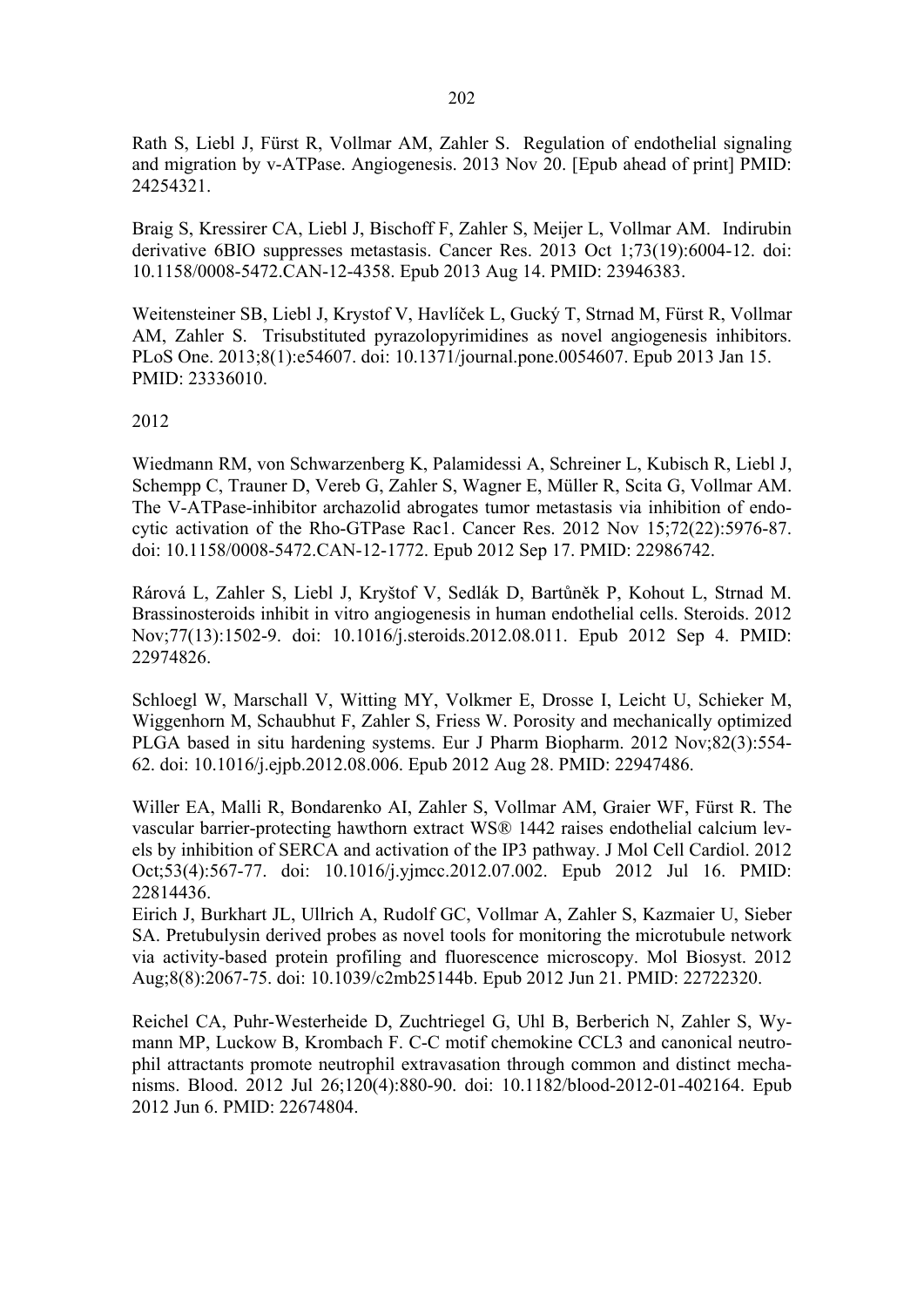Rath S, Liebl J, Fürst R, Ullrich A, Burkhart JL, Kazmaier U, Herrmann J, Müller R, Günther M, Schreiner L, Wagner E, Vollmar AM, Zahler S. Anti-angiogenic effects of the tubulysin precursor pretubulysin and of simplified pretubulysin derivatives. Br J Pharmacol. 2012 Nov;167(5):1048-61. doi: 10.1111/j.1476-5381.2012.02037.x. PMID: 22595030.

Egea V, Zahler S, Rieth N, Neth P, Popp T, Kehe K, Jochum M, Ries C. Tissue inhibitor of metalloproteinase-1 (TIMP-1) regulates mesenchymal stem cells through let-7f microRNA and Wnt/β-catenin signaling.Proc Natl Acad Sci U S A. 2012 Feb 7;109(6):E309-16. doi: 10.1073/pnas.1115083109. Epub 2012 Jan 5. PMID: 22223664.

Bubik MF, Willer EA, Bihari P, Jürgenliemk G, Ammer H, Krombach F, Zahler S, Vollmar AM, Fürst R. A novel approach to prevent endothelial hyperpermeability: the Crataegus extract WS® 1442 targets the cAMP/Rap1 pathway. J Mol Cell Cardiol. 2012 Jan;52(1):196-205. doi: 10.1016/j.yjmcc.2011.10.020. Epub 2011 Oct 31. PMID: 22085704.

#### **Other Activities**

Head of the imaging facility of the Department of Pharmacy.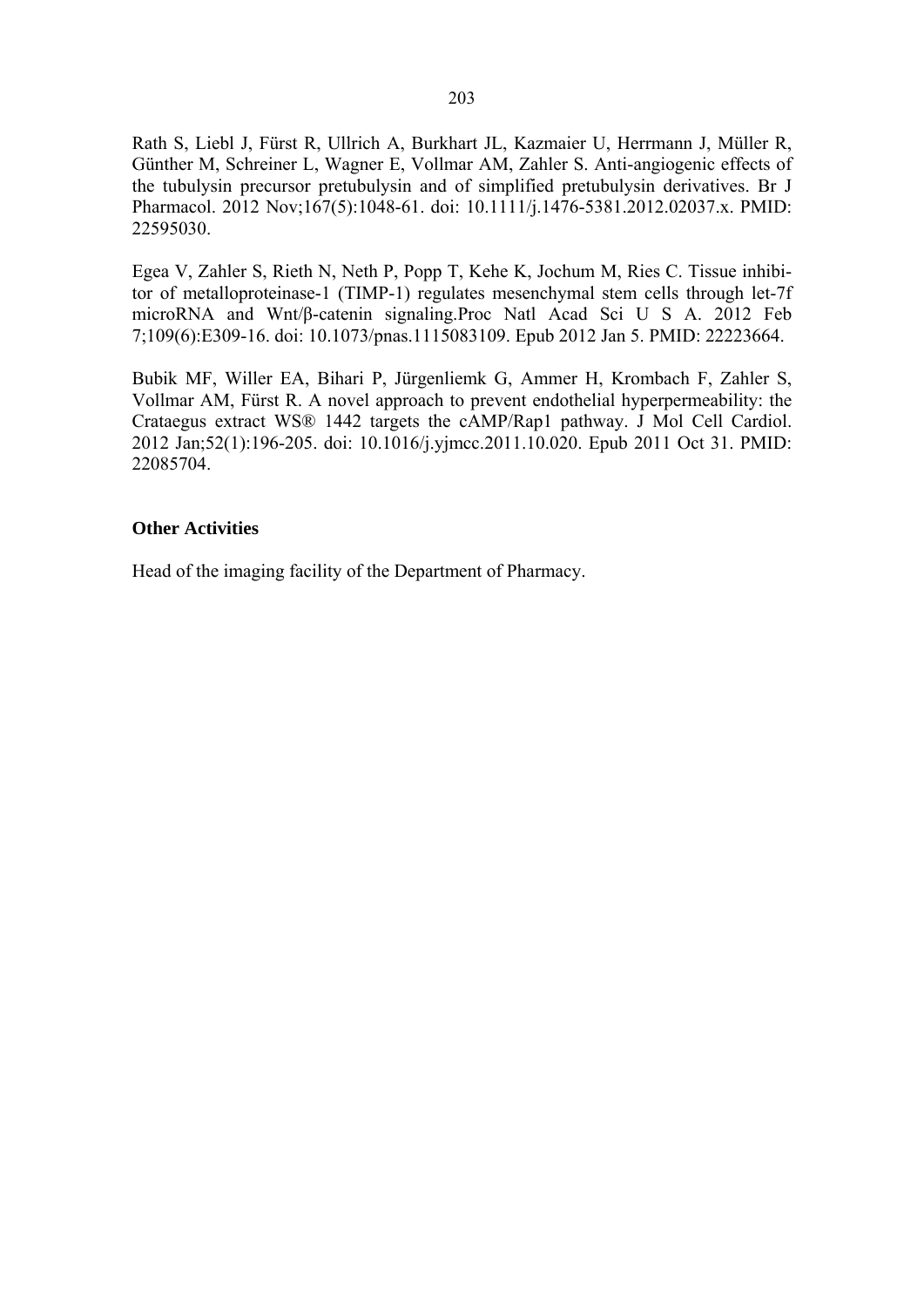# Pharmaceutical Technology & Biopharmaceutics

## **Dr. Julia Engert, geb. Myschik (University of Otago)**

Born 1979 in Steinheim/Westf. Germany. 1999-2003 Pharmacy student at the Westfälische-Wilhelms-University Münster. November 2003 to April 2004 Postgraduate Certificate student at the School of Pharmacy, University of Otago, Dunedin, New Zealand. December 2004 License as a pharmacist in Germany. February 2005 to February 2008 PhD candidate at the School of Pharmacy, University of Otago, Dunedin, New Zealand in the group of Prof. Thomas Rades and Prof. Sarah Hook. Since August 2008 Postdoctoral research fellow in the group of Prof. Gerhard Winter, LMU Munich. Since April 2011 "Akademische Rätin auf Zeit" (tenured research staff), since April 2012 "Habilitandin".

## **Research Topics**

Desired and undesired immunogenicity of protein therapeutics; Immunogenicity of protein aggregates; Use of recombinant spider silk in the area of drug and vaccine delivery; Epidermal powder immunization as an alternative route for vaccination; Preparation and use of antigen-loaded lipid implants for vaccination; Investigation of non-spherical particulate systems for the delivery of drugs or vaccines.

## **Honors, Awards, Memberships**

2012 and 2013 Galenus Support, Galenus Privatstiftung Member of the German Pharmaceutical Society (DPhG) Member of the Controlled Release Society (CRS) Member of the New Zealand Chapter of the Controlled Release Society (NZCRS) American Association of Pharmaceutical Scientists (AAPS)

## **Extramural Research Funding**

2013 Travel grant LMU Mentoring program

## **Publications – Scientific Papers**

2013

Neubauer MP, Blüm C, Agostini E, Engert J, Scheibel T, Fery A. Micromechanical characterization of spider silk particles. Biomaterials Science, 1(11), 1160-1165 2013.doi: 10.1039/C3BM60108K doi: 10.1039/c3bm60108k.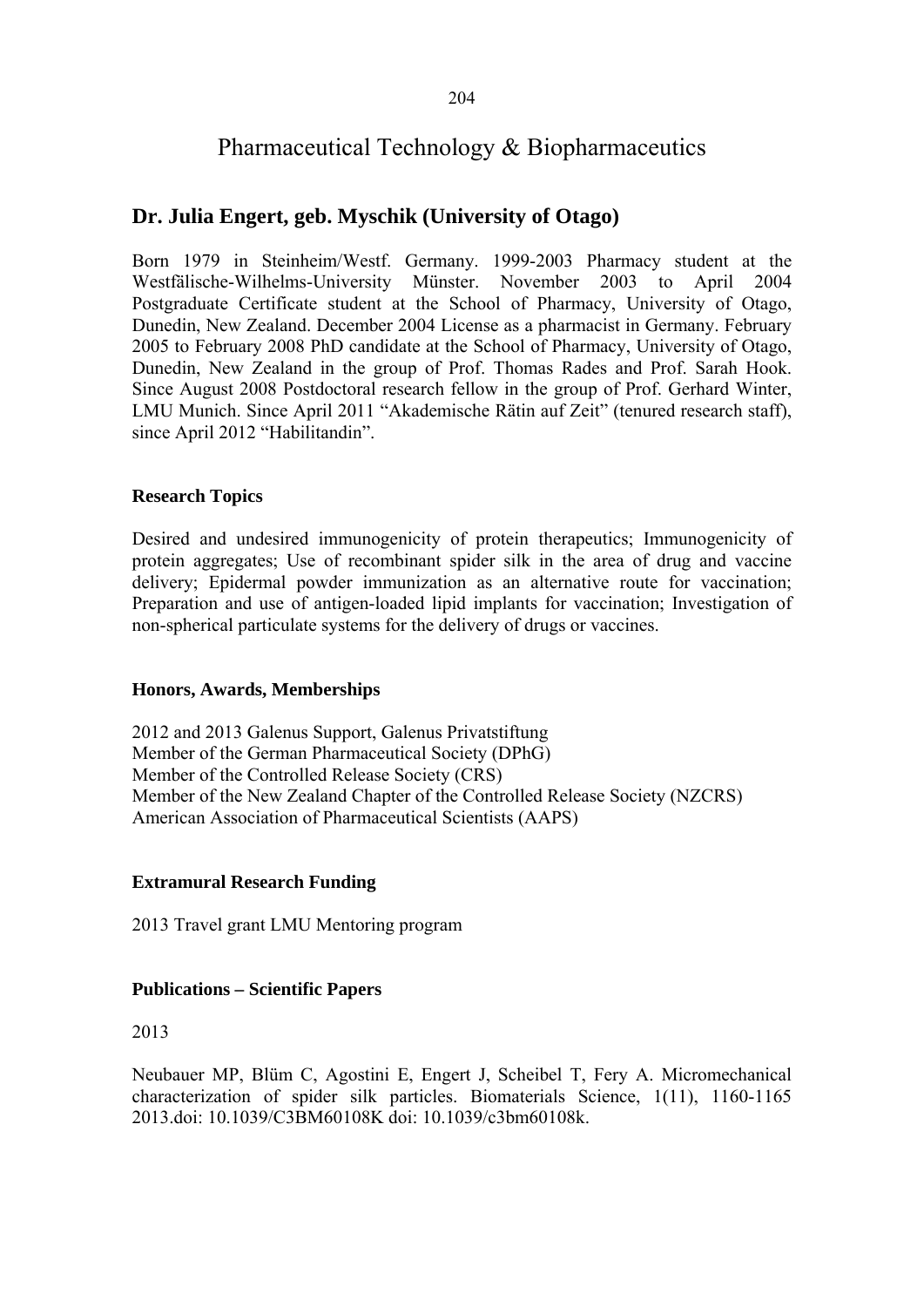Mathaes R, Hildebrandt C, Winter G, Engert J\*, Besheer A\*. Quality control of protein crystal suspensions using microflow imaging and flow cytometry. J Pharm Sci 2013 Oct;102(10):3860-6. doi: 10.1002/jps.23677. Epub 2013 Jul 30. (\*equal contribution)

Mathaes R, Winter G, Engert J\*, Besheer A\*. Application of different analytical methods for the characterization of non-spherical micro- and nanoparticles. Int J Pharm 2013 Sep 10;453(2):620-9. doi: 10.1016/j.ijpharm.2013.05.046. Epub 2013 May 29. (\*equal contribution)

Schwab M, McGoverin CM, Gordon KC, Winter G, Rades T, Myschik J, Strachan CJ. Studies on the lipase induced degradation of lipid based drug delivery systems. Part II – Investigations on the mechanisms leading to collapse of the lipid structure. Eur J Pharm Biopharm 2013 Aug;84(3):456-63. doi: 10.1016/j.ejpb.2012.12.023. Epub 2013 Feb 4.

Weinberger EE, Himly M, Myschik J, Hauser M, Altmann F, Isakovic A, Scheiblhofer S, Thalhamer J, Weiss R. Generation of hypoallergenic neoglycoconjugates for dendritic cell targeted vaccination: a novel tool for specific immunotherapy. J Control Release 2013;165(2):101-109.

## 2012

Deng Y, Winter G, Myschik J. Preparation and validation of a skin model for the evaluation of intradermal powder injection devices. Eur J Pharm Biopharm 2012;81(2):360- 368

Hofer M, Winter G, Myschik J. Recombinant spider silk particles for controlled delivery of protein drugs. Biomaterials 2012;33(5):1554-62.

Kis EE, Winter G, Myschik J. Devices for Intradermal Vaccination. Vaccine 2012;30(3):523-38.

## **Other Activities**

Reviewer for Acta Biomaterialia, AAPS PharmSciTech, Biomaterials, Comparative Medicine, Current Drug Delivery, European Journal of Pharmaceutics and Biopharmaceutics, Expert Review of Vaccines, Journal of Drug Targeting, Journal of Pharmacy and Pharmacology, Molecular Pharmaceutics, Pharmaceutical Research, Polymer Bulletin, Vaccine..,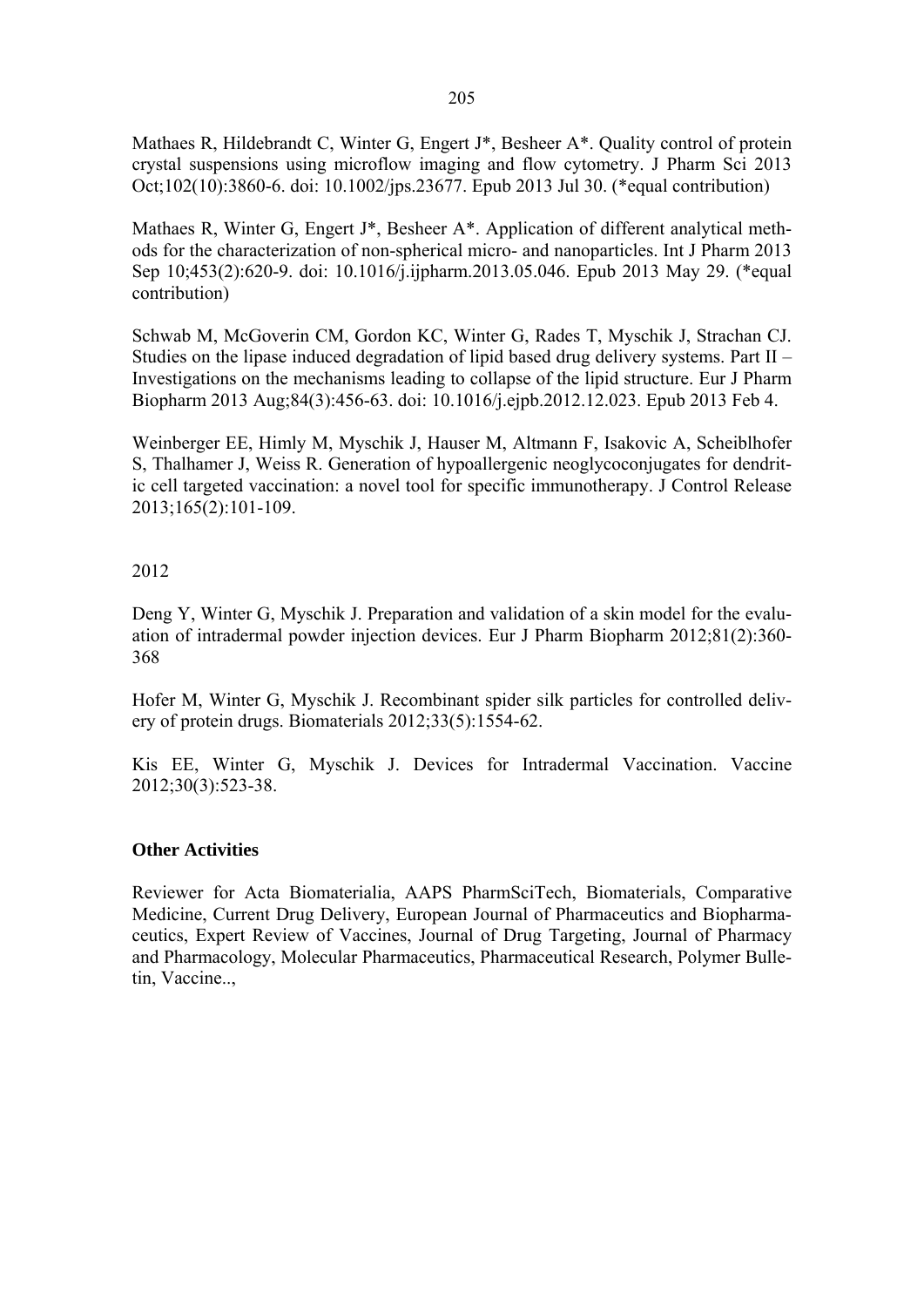# Pharmaceutical Technology & Biopharmaceutics

# **Univ.-Prof. Dr. rer. nat. Wolfgang Frieß**

Born 1966 in Nürnberg; 1984-1988 study of pharmacy at the FAU Erlangen-Nürnberg, 1989 licence as pharmacist; 1993 PhD degree in the group of Prof. Dr. E. Nürnberg FAU Erlangen-Nürnberg, Department of Pharmaceutical Technology; 1994-1995 Postdoctoral Fellow in the group of Prof. Dr. G. Lee FAU Erlangen-Nürnberg, Department of Pharmaceutical Technology; 1995-1996 Postdoctoral Fellow in the group of Prof. Dr. M. Groves, Institute for Tuberculosis Research, University of Illinois at Chicago, USA; 1996-1997 Staff Scientist, Genetics Institute, Andover, MA, USA; 1997-2001 Postdoctoral Fellow in the group of Prof. Dr. G. Lee FAU Erlangen-Nürnberg, Department of Pharmaceutical Technology; 2001 Habilitation at the FAU Erlangen-Nürnberg (Collagen as Biomaterial for Drug Delivery); since 2001 C3- Professor for Pharmaceutical Technology and Biopharmaceutics at the Department of Pharmacy, LMU München; Cofounder of Coriolis Pharma.

## **Research Topics**

Activated Biomaterials for Tissue Regeneration; Formulation and Stabilization of Protein Drugs; Parenteral Depot Formulations; Freeze-Drying.

## **Honors, Awards, Memberships**

Member of the German Pharmaceutical Society, Member of the International Association of Pharmaceutical Technology, Member of the Controlled Release Society, German Chapter, Editor of *European Journal of Pharmaceutics and Biopharmaceutics*, Member of the Editorial Board of *Pharmaceutical Technology and Development*, Member of the Editorial Board of *Generics and Biosimilars Initiative Journal.*

## **Extramural Research Funding**

Industrial funding by Abbott, Roche and Boehringer Ingelheim German Federation of Industrial Research Associations (AiF) Cornet - Program "Encomed" Deutsche Bundesstiftung Umwelt (DBU) Sustainable Pharmacy - Program "Depot-Zyklo" Fellowships of DAAD to postdocs and students

## **Publications – Scientific Papers**

Hawe A., Schaubhut F., Geidobler R., Wiggenhorn M., Friess W., Rast M., de Muynck C., Winter G., Pharmaceutical feasibility of sub-visible particle analysis in parenterals with reduced volume light obscuration methods. Eur. J. Pharm. Biopharm., 85, 2013, 1084-1087.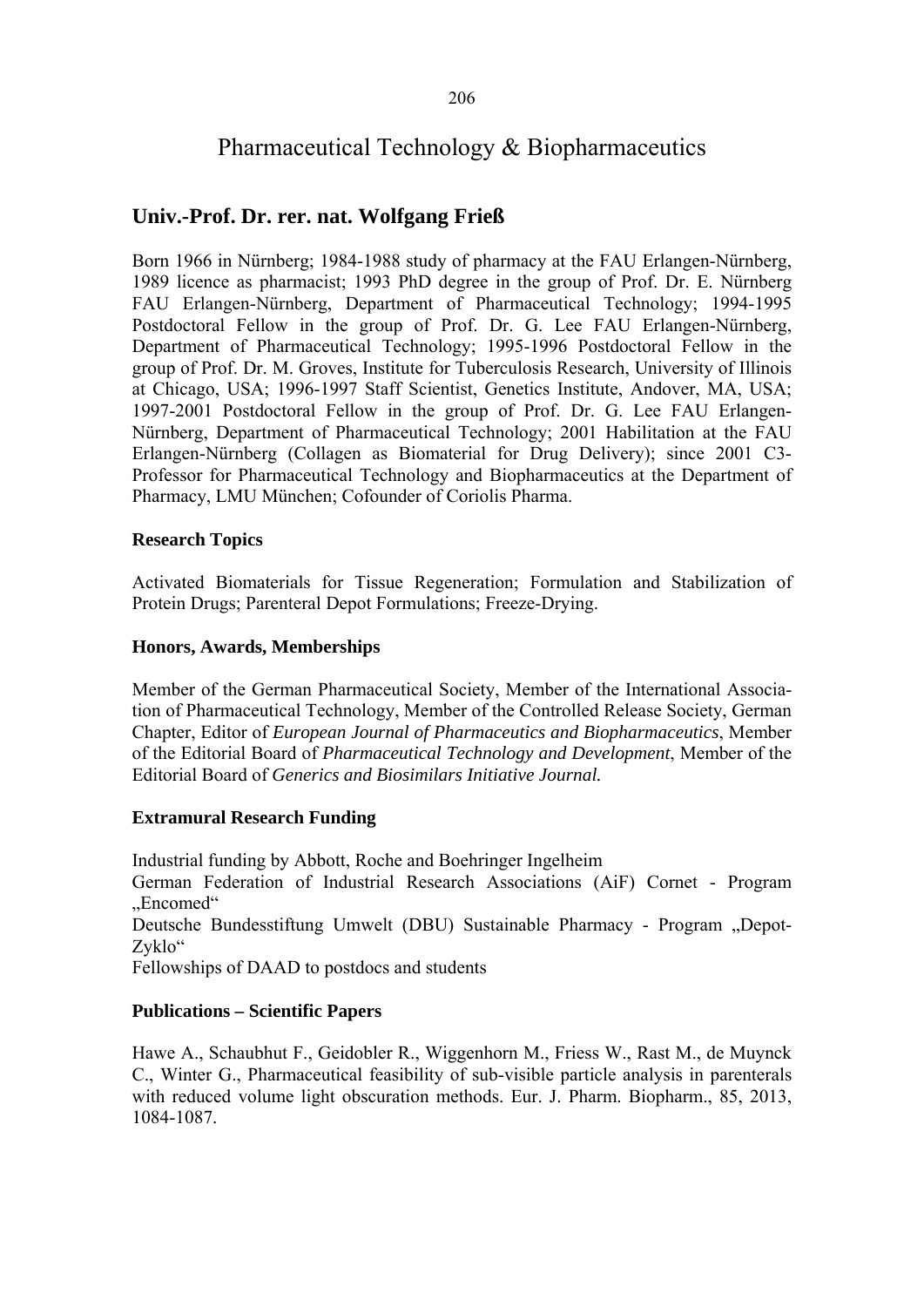Höger K., Becherer T., Qiang W., Haag R., Friess W., Küchler S., Polyglycerol coatings of glass vials for protein resistance, Eur. J. Pharm. Biopharm., 85, 2013, 756-764. Ray N., van Noorden T., Radu F.A., Knabner P., Friess W., Drug release from collagen matrices including an evolving microstructure. J. Appl. Math. Mech. 93, 2013, preprint. (EDITORS PICK)

Zoells S., Weinbuch D., Wiggenhorn M., Winter G., Friess W., Jiskoot W., Hawe A., Flow Imaging Microscopy for Protein Particle Analysis-A Comparative Evaluation of Four Different Analytical Instruments. AAPS Journal 15, 2013, 1200-1211.

Volkmer E., Leicht U., Moritz M., Schwarz C., Wiese H., Milz S., Matthias P., Schloegl W., Friess W., Goettlinger M., Augat P., Schieker M., Poloxamer-based hydrogels hardening at body core temperature as carriers for cell based therapies: in vitro and in vivo analysis. J. Mat. Sci.: Mat. in Med. 24, 2013, 2223-2234.

Kasper J. C., Troiber C., Kuechler S., Wagner E., Friess W., Formulation development of lyophilized, long-term stable siRNA/oligoaminoamide polyplexes. Eur. J. Pharm. Biopharm., 85, 2013, 294-305.

Kasper J.C., Wiggenhorn M., Resch M., Friess W., Implementation and evaluation of an optical fiber system as novel process monitoring tool during lyophilisation. Eur. J. Pharm. Biopharm. 83, 2013, 449-459.

Weinbuch D., Zölls S., Wiggenhorn M., Friess W., Winter G., Jiskoot W., Hawe A., Micro-Flow Imaging and resonant mass measurement (Archimedes) – complementary methods to quantitatively differentiate protein particles and silicone oil droplets. J. Pharm. Sci. 102, 2013, 2152-2165. (TOP 10 DOWNLOADS)

Claus S., Weiler C., Schiewe J., Friess W., Optimization of the fine particle fraction of a lyophilized lysozyme formulation for dry powder inhalation. Pharm. Res. 30, 2013, 1698-1713.

Zölls S., Gregoritza M., Tantipolphan R., Wiggenhorn M., Winter G., Friess W., Hawe A., How Subvisible Particles Become Invisible – Relevance of the Refractive Index for Protein Particle Analysis. J. Pharm. Sci. 102, 2013, 1434-1446.

Higel F., Demelbauer U., Seidl A., Friess W., Sörgel F., N-Glycan-Analysis of Biopharmaceuticals using a Reversed Phase Liquid Chromatography-Mass Spectrometry Platform. Anal. Bioanal. Chem. 405, 2013, 2481-2493.

Kasper J.C., Pikal M.J., Friess W., Investigations on polyplex stability during the freezing step of lyophilization using controlled ice nucleation-the importance of residence time in the low-viscosity fluid state. J Pharm Sci. 102, 2013, 929-946.

Menzen T., Friess W., High-throughput melting-temperature analysis of a monoclonal antibody by differential scanning fluorimetry in the presence of surfactants. J Pharm Sci 2013, 102, 415-428.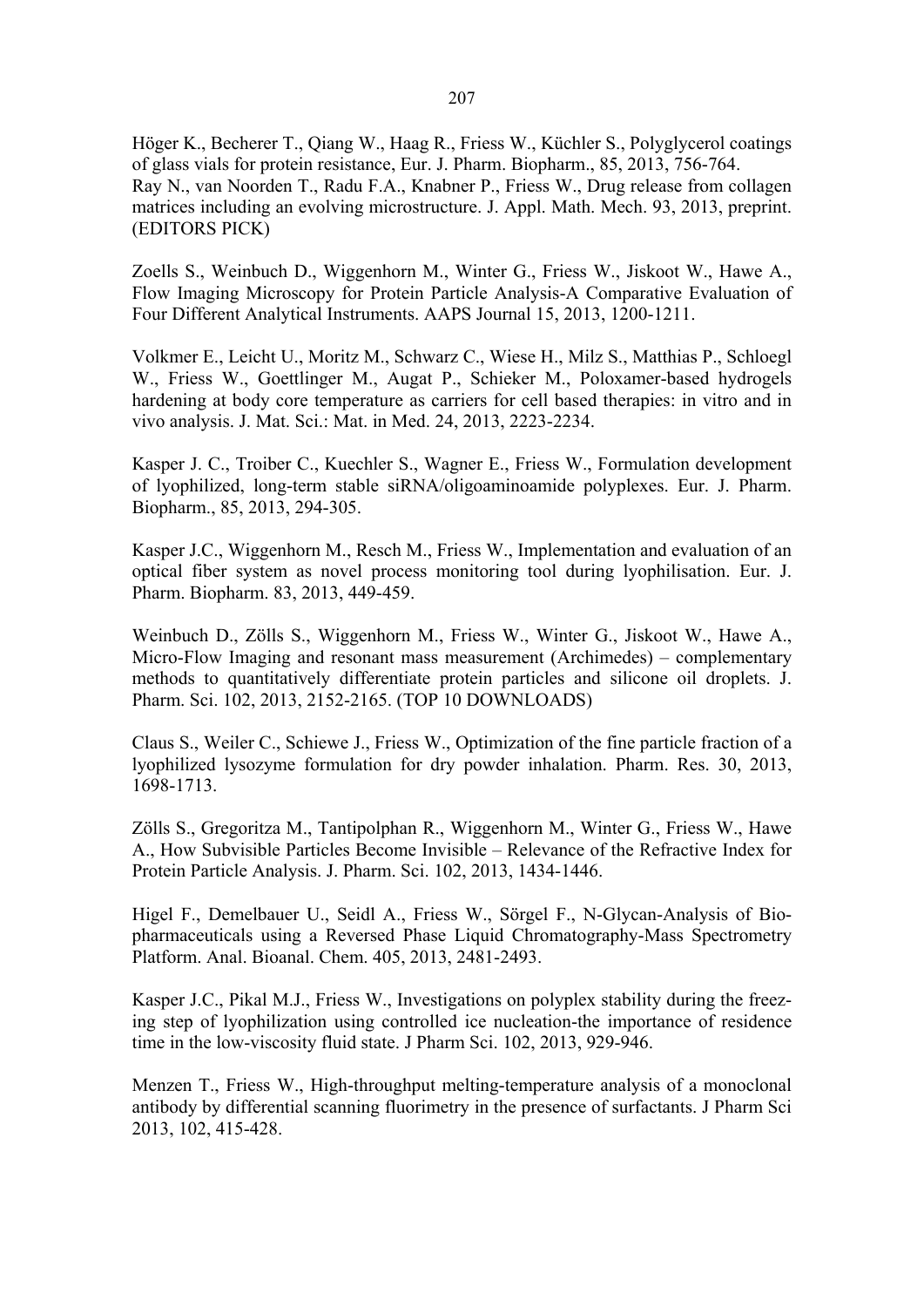Steinhilber D., Witting M., Zhang X., Staegemann M., Paulus F., Friess W., Küchler S., Haag R., Surfactant free preparation of biodegradable dendritic polyglycerol nanogels by inverse nanoprecipitation for encapsulation and release of pharmaceutical biomacromolecules. J. Contr. Rel..169, 2013, 289-295.

Troiber C., Kasper J.C., Milani S., Scheible M., Martin I., Schaubhut F., Kuechler S., Raedler J., Simmel F.C., Friess W., Wagner E., Comparison of four different particle sizing methods for siRNA polyplex characterization. Eur. J. Pharm. Biopharm. 84, 2013, 255-264.

Kasper J.C., Küchler, Sarah; Friess, Wolfgang. Lyophilization of synthetic gene carriers. In Ogris M., Oupicky D., Nanotechnology for Nucleic Acid Delivery - Methods in Molecular Biology 948. Humana Press, New York, 2013, 133-147.

Printz M., Friess W., Integrated approaches to aggregates / particles. In Mahler H.-C., Jiskoot W. H., Analysis of Aggregates and Particles in Protein Pharmaceuticals. Wiley, New York, 2012, 369-387.

Vay K., Friess W., Scheler S., Understanding reflection behavior as a key for interpreting complex signals in FBRM monitoring of microparticle preparation processes. Int. J. Pharm. 437, 2012, 1-10.

Schloegl W., Marschall V., Witting M.Y., Volkmer E., Drosse I., Leicht U., Schieker M., Wiggenhorn M., Schaubhut F., Zahler S., Friess W., Porosity and mechanically optimized PLGA based in situ hardening systems. Eur. J. Pharm. Biopharm. 82, 2012, 554-562.

Vay K., Friess W., Scheler S., A detailed view of microparticle formation by in-process monitoring of the glass transition temperature. Eur. J. Pharm. Biopharm. 81, 2012, 399- 408.

Schloegl W., Klein A., Fuerst R., Leicht U., Volkmer E., Schieker M., Jus S., Guebitz G.M. Stachel I., Meyer M., Wiggenhorn M., Friess W., Residual transglutaminase in collagen - Effects, detection, quantification, and removal. Eur. J. Pharm. Biopharm. 80, 2012, 282-288.

Jiskoot W., Randolph T.W., Volkin D.B., Middaugh C.R., Schoeneich C., Winter G., Friess W., Crommelin D.J.A., Carpenter J.F., Protein instability and immunogenicity: Roadblocks to clinical application of injectable protein delivery systems for sustained release. J. Pharm. Sci. 101, 2012, 946-954. (TOP 10 DOWNLOADS)

Obermeier A., Kuechler S., Matl F. D., Pirzer T., Stemberger A., Mykhaylyk O., Friess W., Burgkart R., Magnetic Drug Targeting as New Therapeutic Option for the Treatment of Biomaterial Infections. J. Biomat. Sci. 23, 2012, 2321-2336.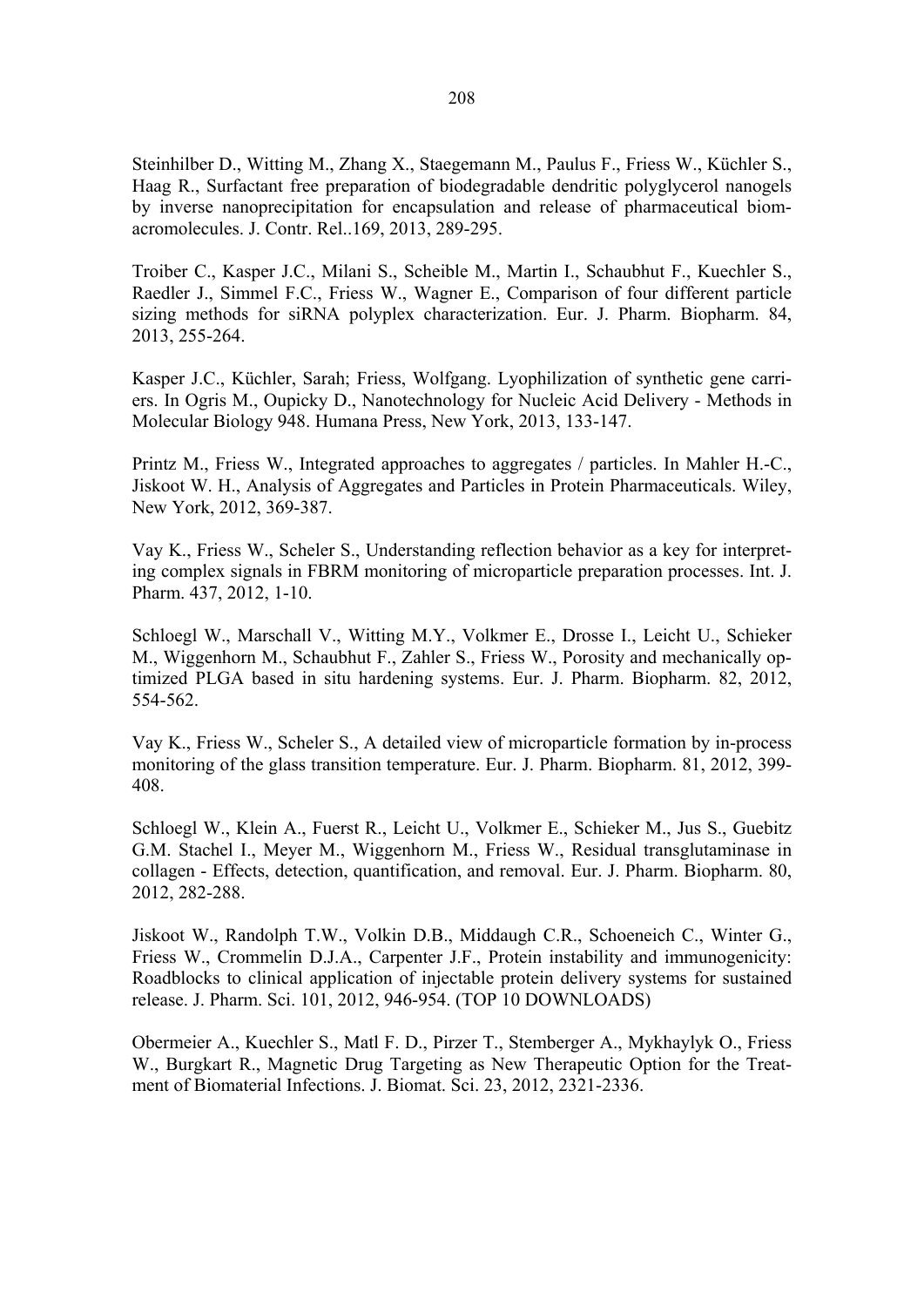Pieters S., De Beer T., Kasper J.C., Boulpaep D., Waszkiewicz O., Goodarzi M., Tistaert C., Friess W., Remon J.-P., Vervaet C. Vander Heyden Y., Near-Infrared Spectroscopy for In-Line Monitoring of Protein Unfolding and Its Interactions with Lyoprotectants during Freeze-Drying. Anal. Chem. 84, 2012, 947-955.

Printz M., Friess W., Simultaneous detection and analysis of protein aggregation and protein unfolding by size exclusion chromatography with post column addition of the fluorescent dye BisANS. J. Pharm Sci. 101, 2012, 826-837.

Printz M., Kalonia D.S., Friess W., Individual second virial coefficient determination of monomer and oligomers in heat-stressed protein samples using size-exclusion chromatography-light scattering. J. Pharm Sci. 101, 2012, 363-372.

#### **Patent Applications**

Haag R., Steinhilber D., Friess W., Küchler S., Witting M.Y., Verfahren zur Herstellung eines Polyglycerin-Nanogels zur Verkapselung und Freisetzung biologisch aktiver Substanzen. Deutsche Patentanmeldung 10 2012 108345.2

#### **Other Activities**

Co-Organizer of Conference on Freeze-Drying of Pharmaceuticals and Biologicals, Breckenridge, CO, 2012; Grant reviewer for DFG and BMBF; Reviewer for EJPB, Pharm Res, J Pharm Sci, J Contr Rel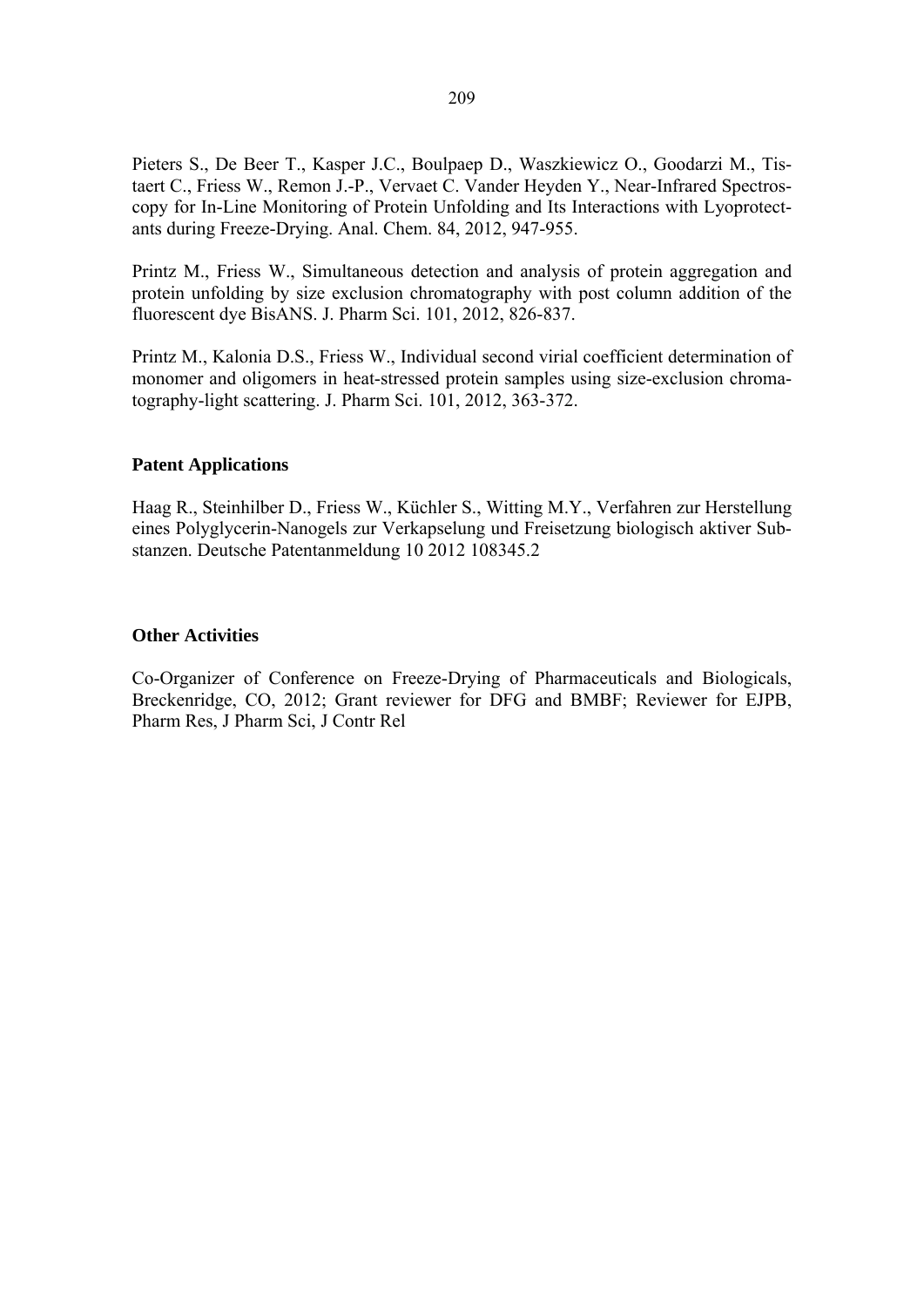# Pharmaceutical Technology & Biopharmaceutics

# **Univ.-Prof. Dr. rer. nat. Gerhard Winter**

Pharmacy studies (Scholarship Studienstiftung des Deutschen Volkes) at University of Heidelberg, Approbation 1982. Ph.D. in Pharm. Technology in Heidelberg 1983-1987. 1987-88 Laboratory Head at E. Merck, Darmstadt, 1988 - 1999 Laboratory Head, Group leader, Director for Pharmaceutical Development at Boehringer Mannheim GmbH, later Roche Diagnostics GmbH, Mannheim. Since 1999 Professor for Pharmaceutical Technology and Biopharmaceutics at the Department Pharmacy – Center for Drug Research at the LMU München. Research Stay at the University of Colorado, Denver 2004 und 2007.

### **Research Topics**

Formulation and delivery of peptide and protein drugs, including parenteral depot systems. Colloidal drug carriers, including targeting and gene delivery aspects. Parenteral process technologies, protein sterilisation. Freeze drying and alternative drying technologies. Field flow fractionation, Nanoscale thermophoresis, Quantitative protein arrays. Lipid based depot systems, protein–lipid interactions. Rec. spider silk and cyclodextrins as new excipients in protein formulation. New vaccination technologies including device and adjuvant aspects. Antibody pharmacokinetics. Thermosensitive Liposomes. Nanoparticles for immunotherapy, non spherical nanoparticles. Formulation of PEGylated and HESylated protein drugs. Inhalation of protein drugs and nanoparticles.

### **Honors, Awards, Memberships**

Arbeitsgemeinschaft für Pharmazeutische Verfahrenstechnik (APV) Controlled Release Society (CRS) Deutsche Pharmazeutische Gesellschaft (DPhG) Beirat der Fachhochschule Biberach

# **Extramural Research Funding**

Public funding: CSC, BFS, BMBF Industrial research partners: AbbVie, Acino, Fresenius, Bayer, Nanotemper, Suppremol, AMsilk Total funding in the review period : about 1,08 Mio  $\epsilon$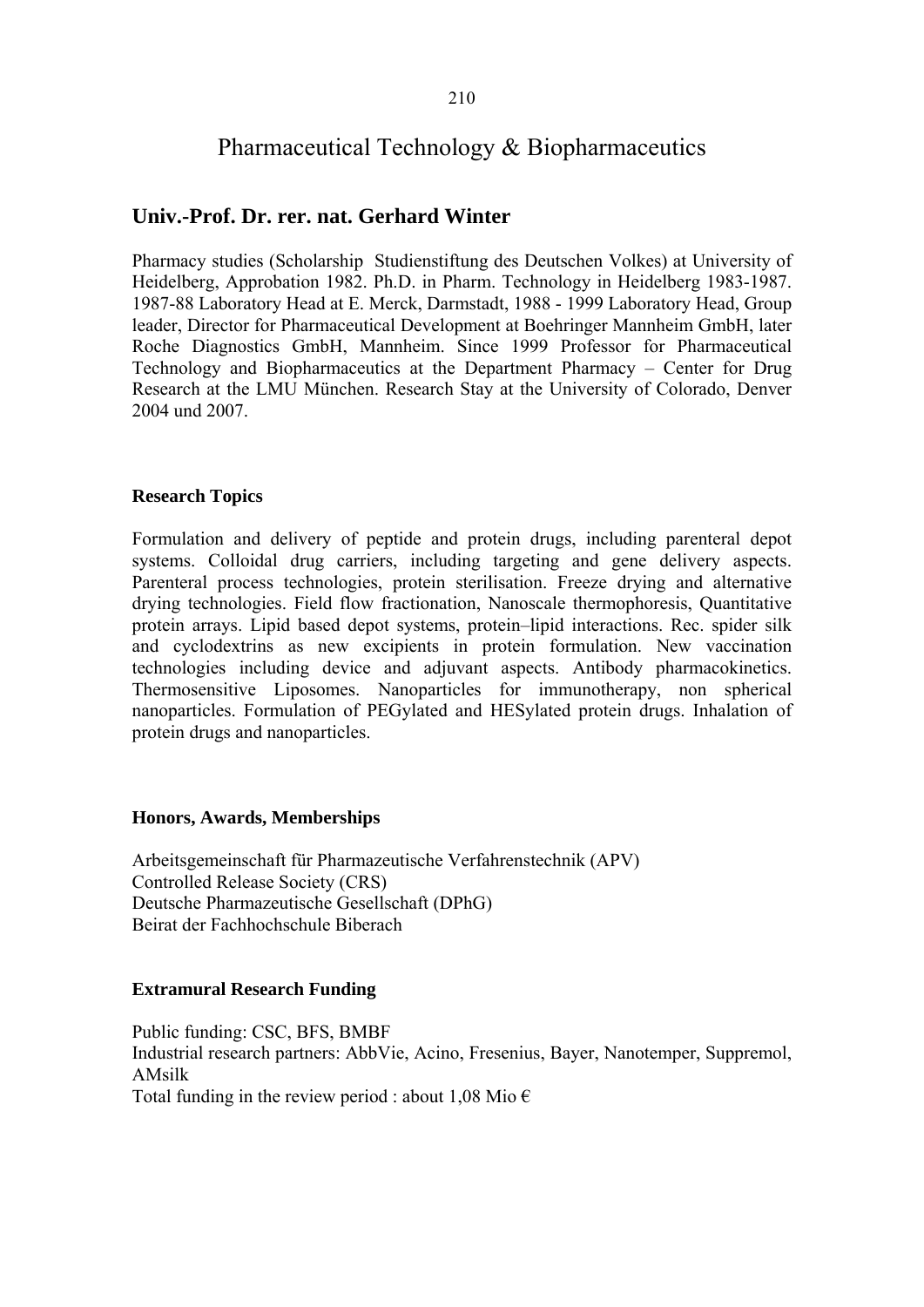### **Publications – Scientific Papers**

### 2013

N.R. Maddux, V. Iyer, W. Cheng, A.M. Youssef, S.B. Joshi, D.B. Volkin, J.P. Ralston, G. Winter, C.R. Middaugh. High throughput prediction of the long-term stability of pharmaceutical macromolecules from short-term multi- instrument spectroscopic data. J Pharm Sci.2014 Jan 13. doi: 10.1002/jps.23849. Epub ahead of print 2013

M. Shomali, A. Freitag, J. Engert, M. Siedler, Z. Kaymakcalan, G. Winter, J.F. Carpenter, T.W. Randolph. Antibody responses in mice to particles formed from adsorption of a murine monoclonal antibody onto glass microparticles. J Pharm Sci. 103(1) (2014) 78- 89. Epub ahead of print 2013

H. Nishi, R. Mathäs, R. Fürst, G. Winter. Label-free flow cytometry analysis of subvisible aggregates in liquid IgG1 antibody formulations. J Pharm Sci 103(1) (2014) 90-99. Epub 2013 Nov 11.

E. Härtl, G. Winter, A.Besheer. Influence of hydroxypropyl-Beta-cyclodextrin on the stability of dilute and highly concentrated immunoglobulin g formulations. J Pharm Sci 102 (11) (2013) 4121-4131.

S. Zölls, D. Weinbuch, M. Wiggenhorn, G. Winter, W. Friess, W. Jiskoot, A. Hawe. Flow imaging microscopy for protein particle analysis- a comparative evaluation of four different analytical instruments. AAPS J. 15 (4) (2013), 1200-1211.

R. Geidobler, I. Konrad, G. Winter. Can controlled ice nucleation improve freezedrying of highly-concentrated protein formulations. J Pharm Sci 102 (11) (2013), 3915- 3919.

R. Mathaes, C. Hildebrandt, G. Winter, J. Engert, A. Besheer. Quality control of protein crystal suspensions using microflow imaging and flow cytometry. J Pharm Sci 102 (10) (2013), 3860-3866.

A. R. Prélaud, S. Fuchs, K. Weber, G. Winter, C. Coester, R. S. Müller. In vitro effects of CpG oligodeoxynucleotides delivered by gelatin nanoparticles on canine peripheral blood mononuclear cells of atopic and healthy dogs – a pilot study. Vet Dermatol 2013 Oct; 25(5): 494-e117

W. Friess, G. Winter. Meeting the challenges in freeze-drying of pharmaceuticals and biological. Eur J Pharm Biopharm 2013 Oct 85(2): 161

J. C. Kasper, G. Winter, W. Friess. Recent advances and further challenges in lyophilization. Eur J Pharm Biopharm 2013 Oct; 85(2):162-169.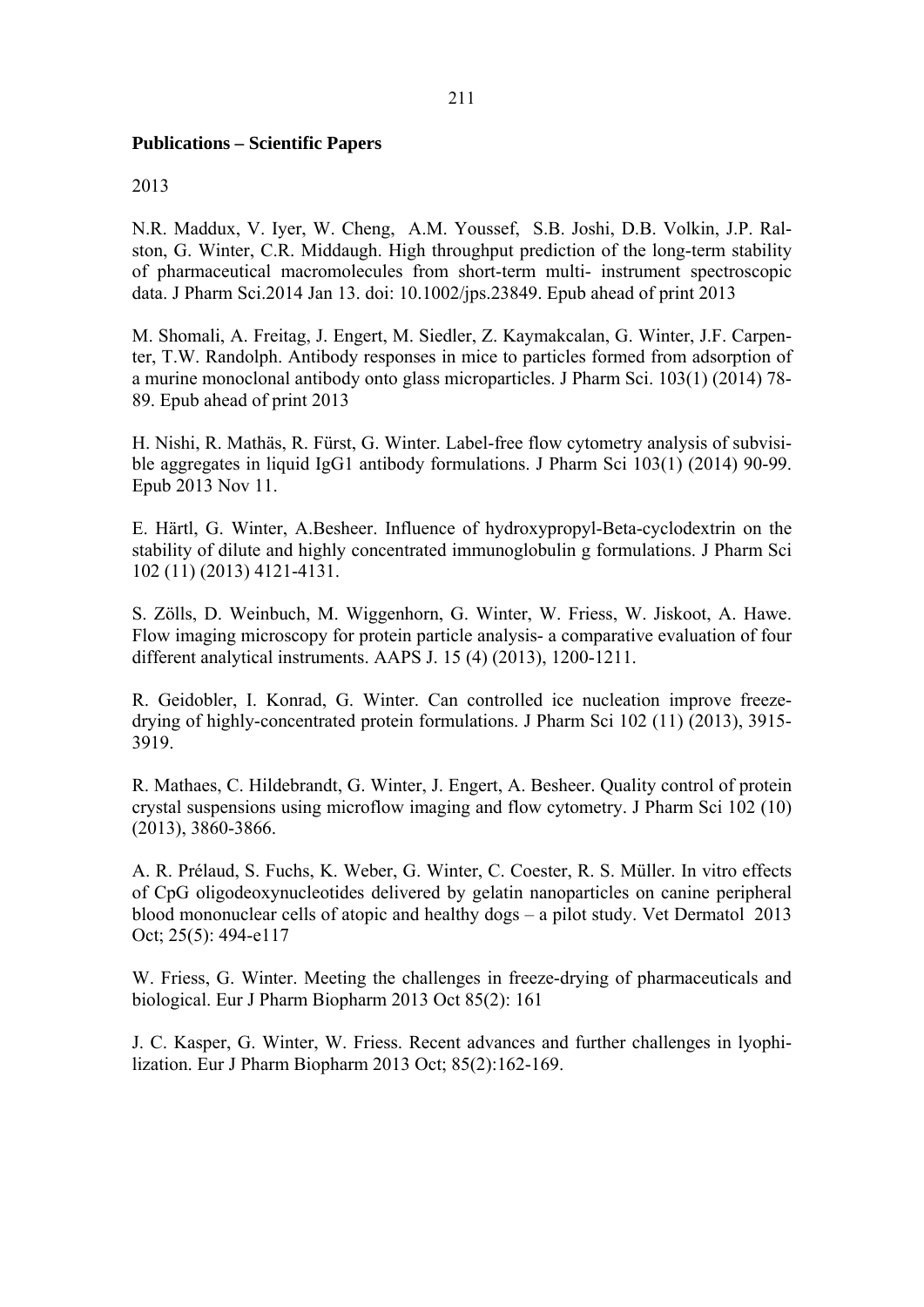K. Schersch, O. Betz, P. Garidel, S. Muehlau, S. Bassarab, G. Winter. Systematic investigation of the effect of lyophilizate collapse on pharmaceutically relevant proteins III: Collapse during storage at elevated temperatures. Eur J Pharm Biopharm 2013 Oct; 85(2):240-52

R. Mathaes, G. Winter, J. Engert, A. Besheer. Application of different analytical methods for the characterization of non-spherical micro- and nanoparticles. Int J Pharm 2013 Sep 10;453(2):620-9.

E. Härtl, N. Dixit, A. Besheer, D. Kalonia, G. Winter. Weak antibody-cyclodextrin interactions determined by quartz crystal microbalance and dynamic/static light scattering. Eur J Pharm Biopharm 2013 Nov;85(3 Pt A):781-9

R. Geidobler, G. Winter. Controlled ice nucleation in the field of freeze-drying: Fundamentals and technology review. Eur J Pharm Biopharm. 2013 Oct;85(2):214-22.

D. Weinbuch, S. Zölls, M. Wiggenhorn, W. Friess, G. Winter, W. Jiskoot, A. Hawe. Micro-flow imaging and resonant mass measurement (Archimedes) – complementary methods to quantitatively differentiate protein particles and silicone oil droplets. J Pharm Sci 102 (7) (2013), 2152-2165.

S. Zölls, M. Gregoritza, R. Tantipolphan, M. Wiggenhorn, G. Winter, W. Friess, A. Hawe. How subvisible particles become invisible-relevance of the refractive index for protein particle analysis. J Pharm Sci 102 (5) (2013), 1434-1446

A. Hawe, F. Schaubhut, R. Geidobler, M. Wiggenhorn, W. Friess, M. Rast, C. de Muynck, G. Winter. Pharmaceutical feasibility of sub-visible particle analysis in parenterals with reduced volume light obscuration methods. Eur J Pharm Biopharm 2013 Nov;85(3 Pt B):1084-7

E. E. Etzl, G. Winter, J. Engert. Toward intradermal vaccination: preparation of powder formulations by collapse freeze-drying. Pharm Dev Technol 2013 Mar;19(2):213-22

M. Schwab, C. M. McGoverin, K. C. Gordon, G. Winter, T. Rades, J. Myschik, C. J. Strachan. Studies on the lipase-induced degradation of lipid-based drug delivery systems. Part II – Investigations on the mechanisms leading to collapse of the lipid structure. Eur J Pharm Biopharm 2013 Aug;84(3):456-63

A. M. Youssef, G. Winter. A critical evaluation of microcalorimetry as a predictive tool for long term stability of liquid protein formulations: Granulocyte Colony Stimulating Factor (GCSF). Eur J Pharm Biopharm 84 (1) (2013), 145-155

M. Noga, D. Edinger, R. Kläger, S. V. Wegner, J. P. Spatz, E. Wagner, G. Winter, A. Besheer. The effect of molar mass and degree of hydroxyethylation on the controlled shielding and deshielding of hydroxyethyl starch-coated polyplexes. Biomaterials 34 (10) (2013), 2530-2538.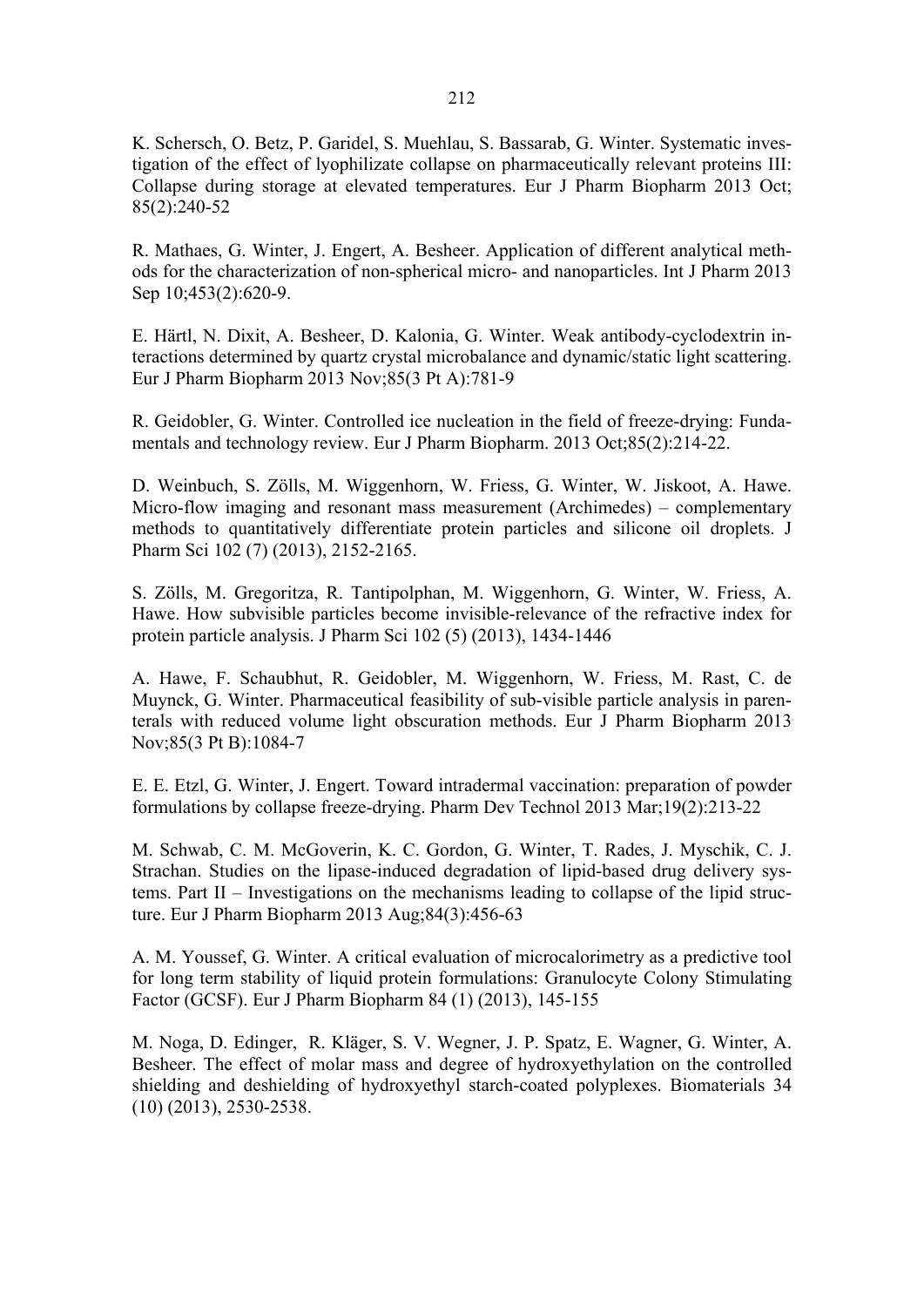V. Iyer, N. Maddux, L. Hu, W. Cheng, A. K. Youssef, G. Winter, S. B. Joshi, D. B. Volkin, C. R. Middaugh. Comparative signature diagrams to evaluate biophysical data for differences in protein structure across various formulations. J Pharm Sci 102 (1) (2013),43-51.

2012

R. Geidobler, S. Mannschedel, G. Winter. A new approach to achieve controlled ice nucleation of supercooled solutions during the freezing step in freeze-drying. J Pharm. Sci. 101 (12) (2012), 4409-4413.

G. Sax, B. Kessler, E. Wolf, G. Winter. In-vivo biodegradation of extruded lipid implants in rabbits. J Control Release 163 (2) (2012), 195-202.

G. Sax, G. Winter. Mechanistic studies on the release of lysozyme from twin-screw extruded lipid implants. J Control Release 163 (2) (2012), 187-194.

S. Buchmann, G.H. Sandmann, L. Walz, H. Hoppe, K. Beitzel, G. Wexel, W. Tian, G. Winter, A.B. Imhoff. Refixation of the supraspinatus tendon in a rat model - influence of continuous growth factor application on tendon structure. J Orthop Res. 31 (2) (2013), 300-305.

T. Serno, E. Härtl, A. Besheer, R. Miller, G. Winter. The role of polysorbate 80 and HP β CD at the air-water interface of IgG solutions. Pharm Res. 30 (1) (2013), 117-130.

G. Sax, F. Feil, S. Schulze, Ch. Jung, Ch. Bräuchle, G. Winter. Release pathways of interferon α2a molecules from lipid twin screw extrudates revealed by single molecule fluorescence microscopy. J Control Release 162 (2) (2012), 295-302.

K. Schersch, O. Betz, P. Garidel, S. Muehlau, S. Bassarab, G. Winter. Systematic investigation of the effect of lyophilizate collapse on pharmaceutically relevant proteins, Part 2: stability during storage at elevated temperatures. J Pharm Sci. 101 (7) (2012), 2288- 2306.

Y. Deng, G. Winter, J. Myschik. Preparation and validation of a skin model for the evaluation of intradermal powder injection devices. Eur J Pharm Biopharm 81(2) (2012), 360-368.

S. Fuchs, J. Klier , A. May, G. Winter, C. Coester C, H. Gehlen. Towards an inhalative in vivo application of immunomodulating gelatin nanoparticles in horse-related preformulation studies. J Microencapsul. 29 (7) (2012), 615-625.

J. Klier , S. Fuchs , A. May, U. Schillinger, C. Plank, G. Winter, H. Gehlen, C. Coester. A nebulized gelatin nanoparticle-based CpG formulation is effective in immunotherapy of allergic horses. Pharm Res. 29 (6) (2012), 1650-1657.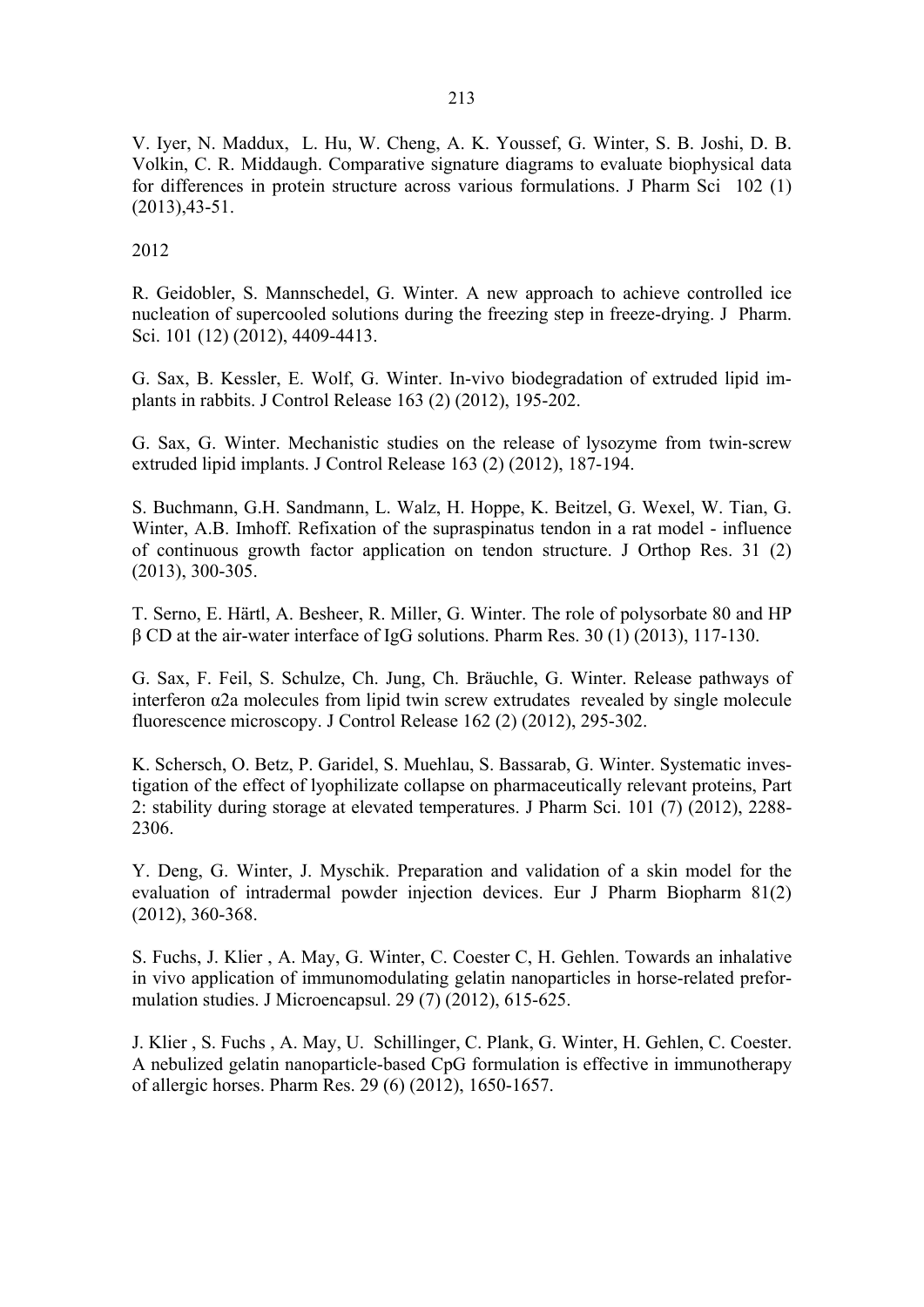M. Noga, D. Edinger, W. Rödl, E. Wagner, G. Winter, A. Besheer. Controlled shielding and deshielding of gene delivery polyplexes using hydroxyethyl starch (HES) and alpha-amylase. J Control Release 159 (1) (2012), 92-103.

W. Jiskoot, T. W. Randolph, D. B. Volkin, C. R. Middaugh, C. Schöneich, G. Winter, W. Friess W, D. J. Crommelin, J. F. Carpenter. Protein instability and immunogenicity: Roadblocks to clinical application of injectable protein delivery systems for sustained release. J Pharm Sci. 101 (3) (2012), 946-54.

S. Zölls, R.Tantipolphan, M. Wiggenhorn, G. Winter, W. Jiskoot, W. Friess, A. Hawe. Particles in Therapeutic Protein Formulations, Part 1: Overview of Analytical Methods. J Pharm Sci. 101 (3) (2012), 914-35

M. Hofer, G. Winter, J. Myschik. Recombinant spider silk particles for controlled delivery of protein drugs. Biomaterials. 33 (5) (2012), 1554-62.

E. E. Kis, G. Winter, J. Myschik. Devices for intradermal vaccination. Vaccine 30 (3) (2011), 523-538.

S. Bauersachs, S.E. Ulbrich, H.D. Reichenbach, M. Reichenbach, M. Büttner, H.H. Meyer, T.E. Spencer, M. Minten, G. Sax, G. Winter, E. Wolf. Comparison of the effects of early pregnancy with human Interferon, Alpha 2(IFNA2), on gene expression in bovine endometrium. Biol Reprod 86 (2) (2012), 1–15.

### **Patents**

EP 2240167 B1 granted Nov 13, 2013 US 8580933 issued Nov 11, 2013 US 8436149 issued May 7, 2013 PCT 2013/0109762 issued May 2, 2013 US 8404819 issued March 26, 2013 WO 2013/021056 published Feb 14, 2013 PCT 2012/0251550 issued Oct 4, 2012 PCT 2012/0231041 issued Sept 13, 2012 PCT 2012/0219990 issued Aug 30, 2012 PCT 2012/0177704 issued July 12, 2012 US 8168760 issued May 1, 2012 PCT 2012/0087975 issued April 12, 2012

### **Other Activities**

Member of the editorial Boards of EJPB and J Pharm Sci. Co-editor of Special Issue of EJPB on freeze drying 2013 Reviewer for many journals, consultant to Pharma and Biotec industry Co-organizer for Int. Symposium on Lyophilisation, Breckenridge 2012 Local Head of German Pharm. Society, organization of 9 public lectures/ year. Co-founder of biopharmaceutical interest group with Copenhagen and Leiden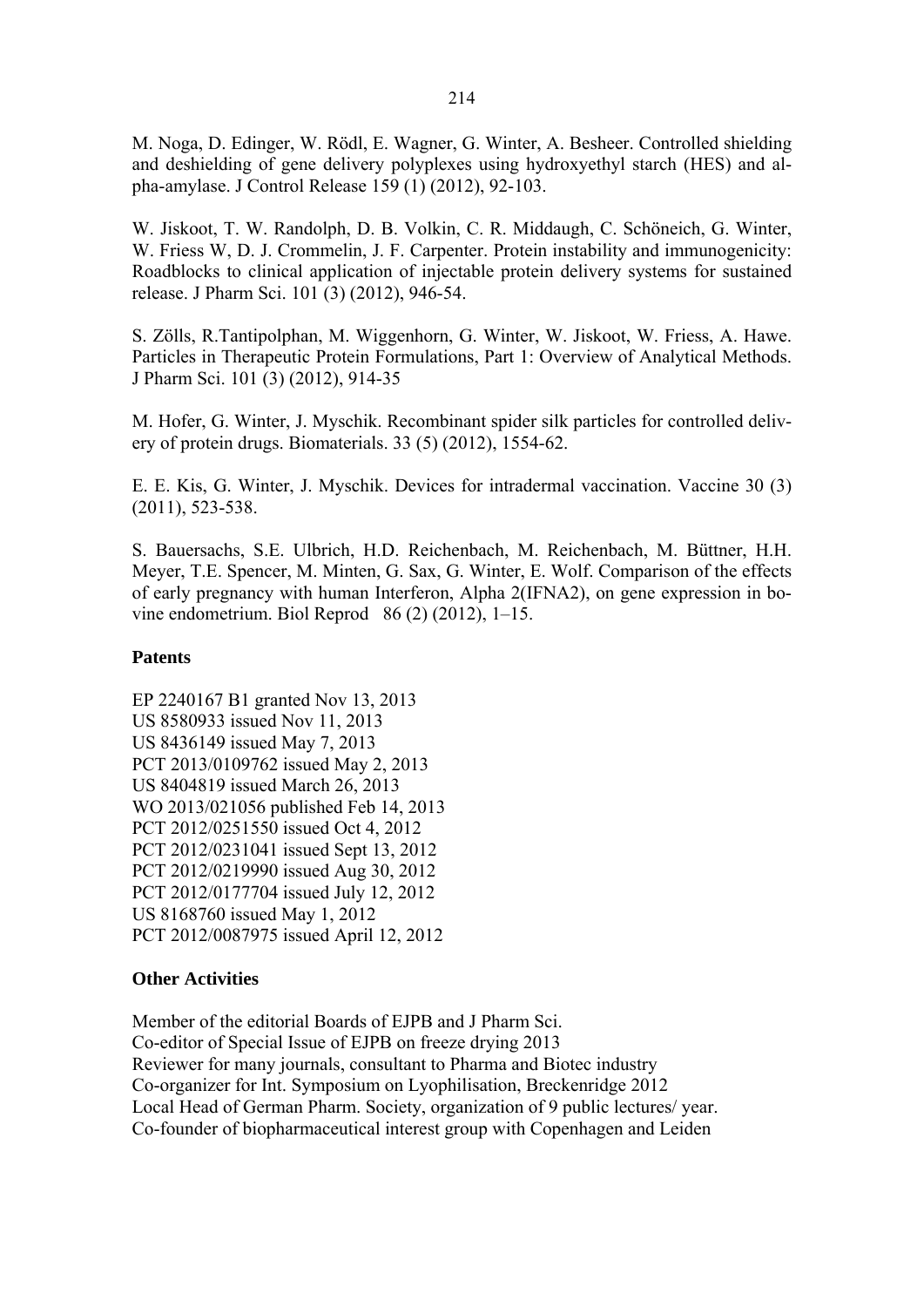# **Prof. Dr. rer. nat. Martin Biel**

Born 1963 in Völklingen/Saar. 1983-1988 Study of Pharmacy at the Saarland University. 1988-1990 Graduate research at the Institute of Physiological Chemistry, Saarland University. 1990 PhD degree. 1991-1996 Postdoctoral Fellow at the Department of Pharmacology and Toxicology, TU Munich. 1996 Venia legendi in Pharmacology and Toxicology at the Medical Faculty of TU Munich. 1996-1999 "Privatdozent" (equivalent to assistant professorship) at the Institute of Pharmacology and Toxicology, TU Munich. 1997 Offer for a Professorship for Pharmacology at the FU Berlin. Since 1999 C4 Professor and Chair of Pharmacology at the Faculty of Chemistry and Pharmacy, LMU. 2007-2009 Vice Dean and 2009-2011 Dean of the Faculty of Chemistry and Pharmacy, LMU.

#### **Research Topics**

Role of ion channels in physiology and disease. Pacemaker channels. Molecular basis of cardiac rhythmicity. Control of neuronal circuit function by ion channels. Visual transduction and analysis of retinal diseases. Development of gene therapy approaches to restore vision. Calcium channels of the plasma membrane and intracellular organells. Development of genetic mouse models as disease models.

#### **Honors, Awards, Memberships**

Feldberg Prize Member of the German Academy of Sciences Leopoldina Member of the Munich Heart Alliance Member of the Munich Center for Neurosciences (MCN) Member of the Editorial Board *Frontiers in Pharmacology of Ion Channel and Channelopathies*  Member of the Editorial Board *Medizinische Monatsschrift für Pharmazeuten*  Member of the German Pharmaceutical Society (DPhG) Member of the German Society for Experimental and Clinical Pharmacology and Toxicology (DGPT) Member of the German Ophthalmological Society (DOG)

### **Extramural Research Funding**

Excellence Cluster *Center for Integrated Protein Sciences Munich* (DFG and the Federal Ministry of Education and Research) Graduate School *Systemic Neurosciences* (DFG and the Federal Ministry of Education and Research)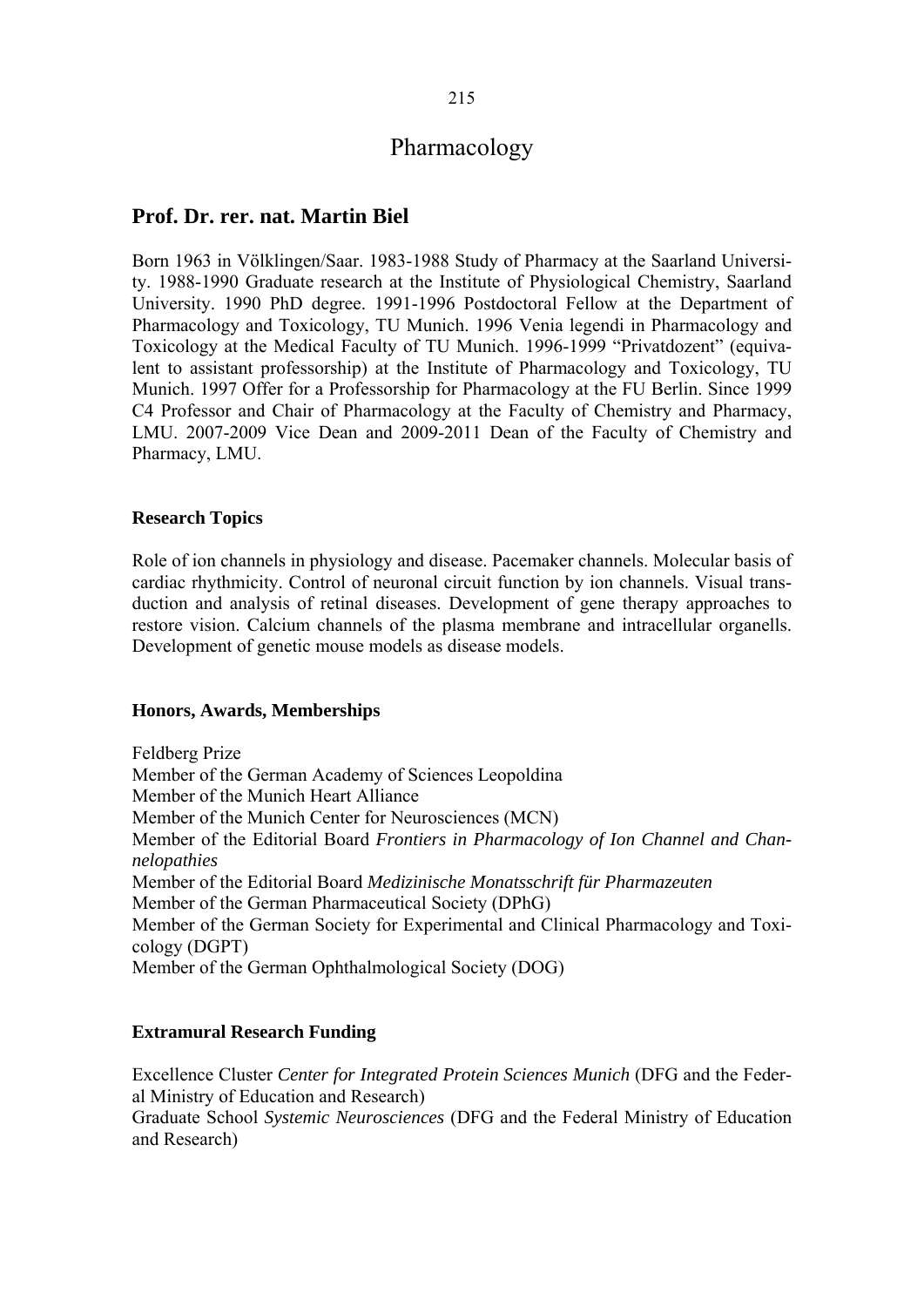Collaborative Research Center 870 (German Research Council) RD Cure: Bringing Gene Supplementation Therapy for Inherited PDE6A- and CNGA3 associated Retinopathies into Clinical Practice (Kerstan Foundation) Bavarian Research Foundation

#### **Publications – Scientific Papers**

#### 2013

Tanimoto N, Sothilingam V, Gloeckner G, Bryda EC, Humphries P, Biel M, Seeliger MW. Auditory event-related signals in mouse ERG recordings. Doc Ophthalmol. 2014 Feb;128(1):25-32. doi: 10.1007/s10633-013-9417-7. Epub 2013 Nov 13. PubMed PMID: 24221507.

Fenske S, Krause SC, Hassan SI, Becirovic E, Auer F, Bernard R, Kupatt C, Lange P, Ziegler T, Wotjak CT, Zhang H, Hammelmann V, Paparizos C, Biel M, Wahl-Schott CA. Sick Sinus Syndrome in HCN1-Deficient Mice. Circulation. 2013 Dec 17;128(24):2585-94. doi: 10.1161/CIRCULATIONAHA.113.003712. Epub 2013 Nov 11. PubMed PMID: 24218458.

Michalakis S, Shaltiel L, Sothilingam V, Koch S, Schludi V, Krause S, Zeitz C, Audo I, Lancelot ME, Hamel C, Meunier I, Preising MN, Friedburg C, Lorenz B, Zabouri N, Haverkamp S, Garrido MG, Tanimoto N, Seeliger MW, Biel M, Wahl-Schott CA. Mosaic synaptopathy and functional defects in Cav1.4 heterozygous mice and human carriers of CSNB2. Hum Mol Genet. 2013 Nov 17. [Epub ahead of print] PubMed PMID: 24163243.

Xu J, Morris L, Thapa A, Ma H, Michalakis S, Biel M, Baehr W, Peshenko IV, Dizhoor AM, Ding XQ. cGMP accumulation causes photoreceptor degeneration in CNG channel deficiency: evidence of cGMP cytotoxicity independently of enhanced CNG channel function. J Neurosci. 2013 Sep 11;33(37):14939-48. doi: 10.1523/JNEUROSCI.0909- 13.2013. PubMed PMID: 24027293; PubMed Central PMCID: PMC3771030.

Schön C, Biel M, Michalakis S. Gene replacement therapy for retinal CNG channelopathies. Mol Genet Genomics. 2013 Oct;288(10):459-67. doi: 10.1007/s00438-013-0766- 4. Epub 2013 Jul 17. Review. PubMed PMID: 23861024.

Ma H, Thapa A, Morris LM, Michalakis S, Biel M, Frank MB, Bebak M, Ding XQ. Loss of cone cyclic nucleotide-gated channel leads to alterations in light response modulating system and cellular stress response pathways: a gene expression profiling study. Hum Mol Genet. 2013 Oct 1;22(19):3906-19. doi: 10.1093/hmg/ddt245. Epub 2013 Jun 4. PubMed PMID: 23740940; PubMed Central PMCID: PMC3766184.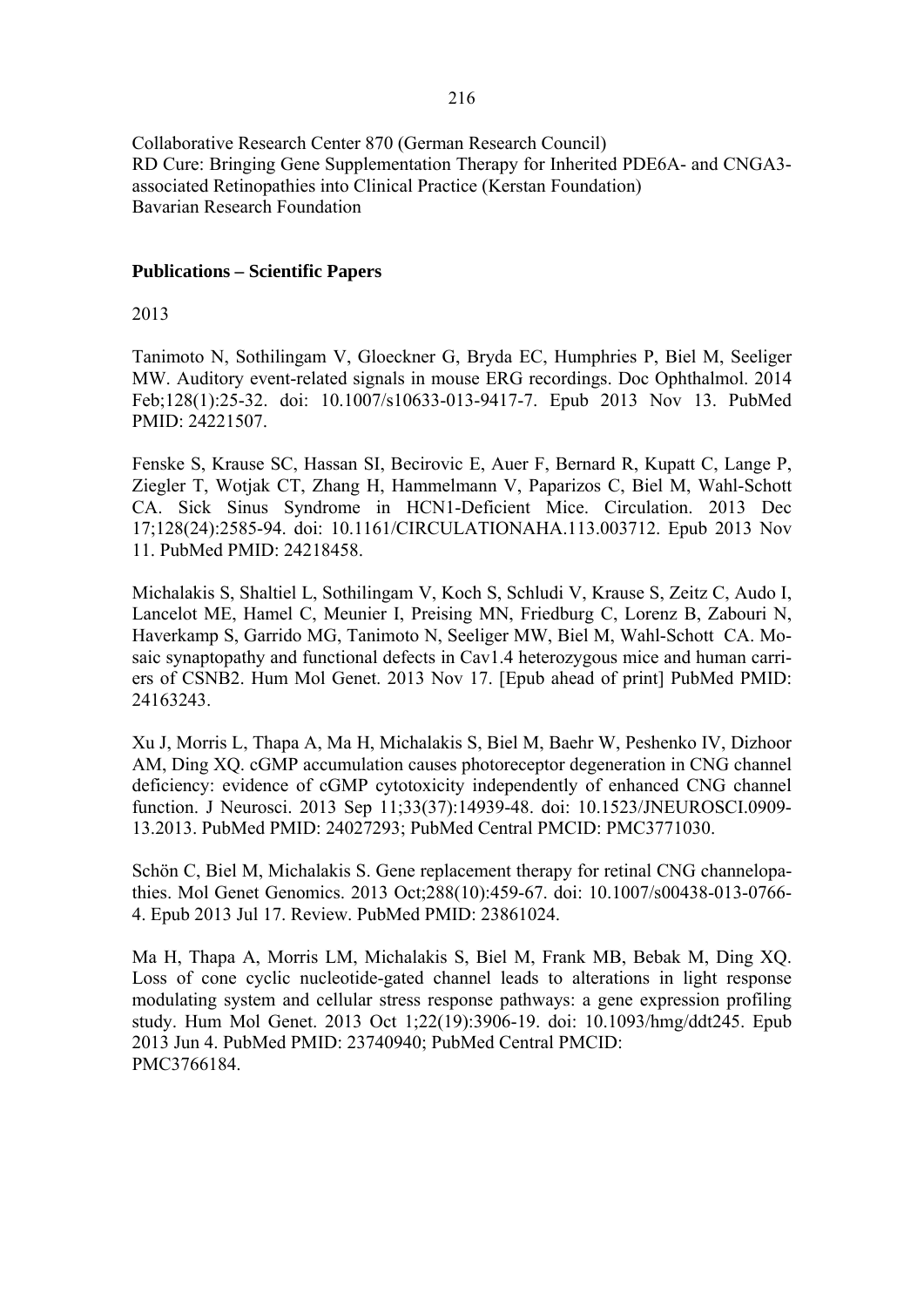Michalakis S, Xu J, Biel M, Ding XQ. Detection of cGMP in the degenerating retina. Methods Mol Biol. 2013;1020:235-45. doi: 10.1007/978-1-62703-459-3\_16. PubMed PMID: 23709038.

Hanke W, Mamasuew K, Biel M, Yang RB, Fleischer J. Odorant-evoked electrical responses in Grueneberg ganglion neurons rely on cGMP-associated signaling proteins. Neurosci Lett. 2013 Feb 28;539:38-42. doi: 10.1016/j.neulet.2013.01.032. Epub 2013 Feb 4. PubMed PMID: 23384572.

Cao-Ehlker X, Zong X, Hammelmann V, Gruner C, Fenske S, Michalakis S, Wahl-Schott C, Biel M. Up-regulation of hyperpolarization-activated cyclic nucleotide-gated channel 3 (HCN3) by specific interaction with K+ channel tetramerization domaincontaining protein 3 (KCTD3). J Biol Chem. 2013 Mar 15;288(11):7580-9. doi: 10.1074/jbc.M112.434803. Epub 2013 Feb 4. PubMed PMID: 23382386; PubMed Central PMCID: PMC3597799.

Michalakis S, Schäferhoff K, Spiwoks-Becker I, Zabouri N, Koch S, Koch F, Bonin M, Biel M, Haverkamp S. Characterization of neurite outgrowth and ectopic synaptogenesis in response to photoreceptor dysfunction. Cell Mol Life Sci. 2013 May;70(10):1831- 47. doi: 10.1007/s00018-012-1230-z. Epub 2012 Dec 27. PubMed PMID: 23269435.

Mühlfriedel R, Michalakis S, Garrido MG, Biel M, Seeliger MW. Optimized technique for subretinal injections in mice. Methods Mol Biol. 2013;935:343-9. doi: 10.1007/978- 1-62703-080-9\_24. PubMed PMID: 23150380.

### 2012

Brandmayr C, Wagner M, Brückl T, Globisch D, Pearson D, Kneuttinger AC, Reiter V, Hienzsch A, Koch S, Thoma I, Thumbs P, Michalakis S, Müller M, Biel M, Carell T. Isotope-based analysis of modified tRNA nucleosides correlates modification density with translational efficiency. Angew Chem Int Ed Engl. 2012 Oct 29;51(44):11162-5. doi: 10.1002/anie.201203769. Epub 2012 Oct 4. PubMed PMID: 23037940; PubMed Central PMCID: PMC3533783.

Shaltiel L, Paparizos C, Fenske S, Hassan S, Gruner C, Rötzer K, Biel M, Wahl-Schott CA. Complex regulation of voltage-dependent activation and inactivation properties of retinal voltage-gated Cav1.4 L-type Ca2+ channels by Ca2+-binding protein 4 (CaBP4). J Biol Chem. 2012 Oct 19;287(43):36312-21. doi:10.1074/jbc.M112.392811. Epub 2012 Aug 30. PubMed PMID: 22936811; PubMed Central PMCID: PMC3476298.

Direnberger S, Mues M, Micale V, Wotjak CT, Dietzel S, Schubert M, Scharr A, Hassan S, Wahl-Schott C, Biel M, Krishnamoorthy G, Griesbeck O. Biocompatibility of a genetically encoded calcium indicator in a transgenic mouse model. Nat Commun. 2012;3:1031. doi: 10.1038/ncomms2035. PubMed PMID: 22929788.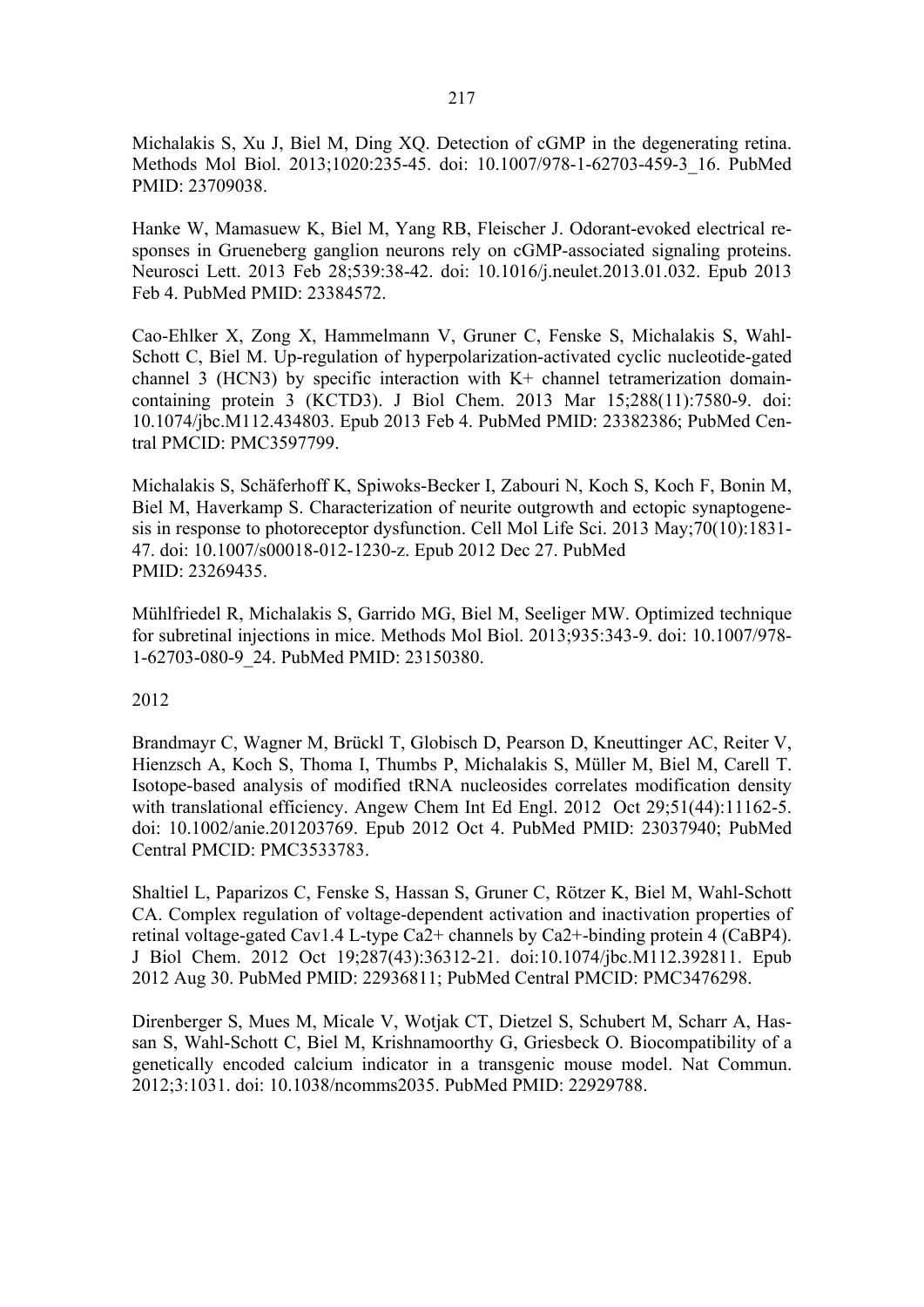Koch S, Sothilingam V, Garcia Garrido M, Tanimoto N, Becirovic E, Koch F, Seide C, Beck SC, Seeliger MW, Biel M, Mühlfriedel R, Michalakis S. Gene therapy restores vision and delays degeneration in the CNGB1(-/-) mouse model of retinitis pigmentosa. Hum Mol Genet. 2012 Oct 15;21(20):4486-96. Epub 2012 Jul 16. PubMed PMID: 22802073.

Zong X, Krause S, Chen CC, Krüger J, Gruner C, Cao-Ehlker X, Fenske S, Wahl-Schott C, Biel M. Regulation of hyperpolarization-activated cyclic nucleotide-gated (HCN) channel activity by cCMP. J Biol Chem. 2012 Aug 3;287(32):26506-12. doi: 10.1074/jbc.M112.357129. Epub 2012 Jun 19. PubMed PMID: 22715094; PubMed Central PMCID: PMC3410992.

Grimm C, Hassan S, Wahl-Schott C, Biel M. Role of TRPML and two-pore channels in endolysosomal cation homeostasis. J Pharmacol Exp Ther. 2012 Aug;342(2):236-44. doi: 10.1124/jpet.112.192880. Epub 2012 Apr 19. PubMed PMID: 22518024.

Thapa A, Morris L, Xu J, Ma H, Michalakis S, Biel M, Ding XQ. Endoplasmic reticulum stress-associated cone photoreceptor degeneration in cyclic nucleotide-gated channel deficiency. J Biol Chem. 2012 May 25;287(22):18018-29. doi: 10.1074/jbc.M112.342220. Epub 2012 Apr 9. PubMed PMID: 22493484; PubMed Central PMCID: PMC3365688.

Xu J, Morris LM, Michalakis S, Biel M, Fliesler SJ, Sherry DM, Ding XQ. CNGA3 deficiency affects cone synaptic terminal structure and function and leads to secondary rod dysfunction and degeneration. Invest Ophthalmol Vis Sci. 2012 Mar 1;53(3):1117- 29. doi: 10.1167/iovs.11-8168. PubMed PMID: 22247469; PubMed Central PMCID: PMC3339899.

Michalakis S, Mühlfriedel R, Tanimoto N, Krishnamoorthy V, Koch S, Fischer MD, Becirovic E, Bai L, Huber G, Beck SC, Fahl E, Büning H, Schmidt J, Zong X, Gollisch T, Biel M, Seeliger MW. Gene therapy restores missing cone-mediated vision in the CNGA3-/- mouse model of achromatopsia. Adv Exp Med Biol. 2012;723:183-9. doi: 10.1007/978-1-4614-0631-0\_25. PubMed PMID: 22183332.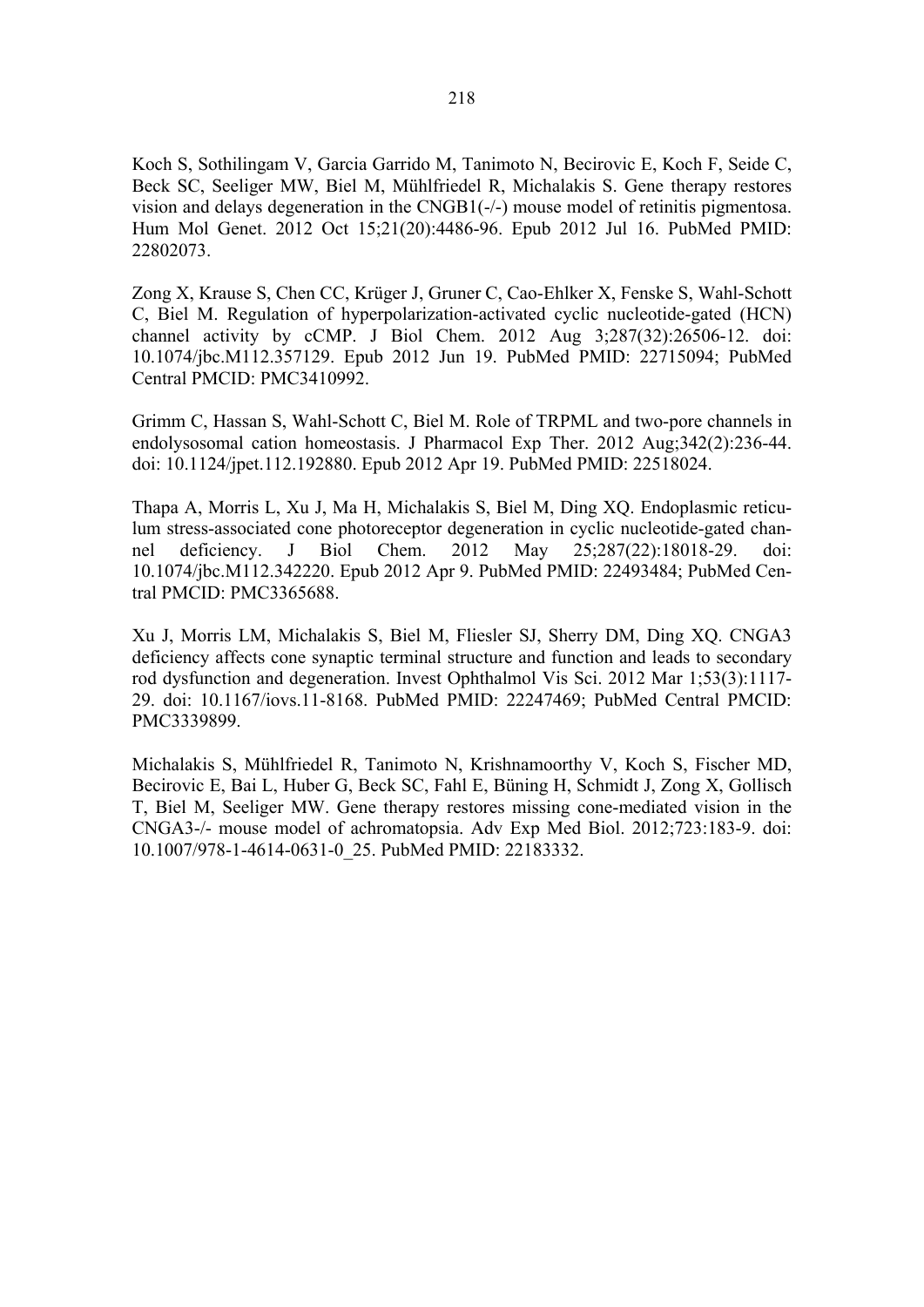# **Dr. Dr. Christian Michael Grimm**

Born 1975 in Würzburg/Bavaria, 1995-2000 study of pharmacy at Univ. Würzburg, 2004 PhD degree in the group of Prof. Dr. Günter Schultz, Institute for Pharmacology, Medical Faculty, FU Berlin, 2004-2005 Postdoctoral fellow at Harvard University (USA), 2005-2009 Postdoctoral fellow at Stanford University (USA) in the group of Prof. Dr. Stefan Heller, 2009-2011 Group Leader, Pfizer Pain Research Group, UK, 2011 PhD degree in Philosophy (Univ. Kassel and Max-Planck Institute for the History of Science, Berlin), 2011 Group Leader (Habilitand), LMU Munich, Department of Pharmacology, Faculty of Pharmacy and Chemistry, in the group of Prof. Dr. Martin Biel.

#### **Research Topics**

Endolysosomal cation channels (TRPML channels and Two-pore channels). Endosomes and lysosomes are important cell organelles involved in trafficking and breakdown of different macromolecules. We investigate the functional roles of TRPML as well as Two-pore channels in endolysosomal trafficking, fusion, pH regulation and cation homeostasis.

### **Extramural Research Funding**

Three-year fellowship for a PhD student, funded by the Bavarian Research Foundation (Bayerische Forschungsstiftung), DOK-154-13

Project: Functional characterization of the endolysosomal cation channel TRPML3 using knockout mice and novel activators.

DFG (German Research Foundation) Research Grant, GR-4315/1-1

Project: Investigation of the role of TRPML channel family and two-pore channel family members in intracellular fusion processes and the cation homeostasis of endolysosomal vesicles

### **Publications – Scientific Papers**

2013

Gao, Z., Grimm, C., Becker, L., Ricci, A.J., Heller, S. (2013) A novel ion channel formed by interaction of TRPML3 with TRPV5. PLoS ONE, accepted Grimm, C. and Cuajungco, M.P. (2013) Mucolipidosis type IV and TRPML channels, in: Koschak, A. and Weiss, N., Pathologies of Calcium Channels, Springer Publishing, accepted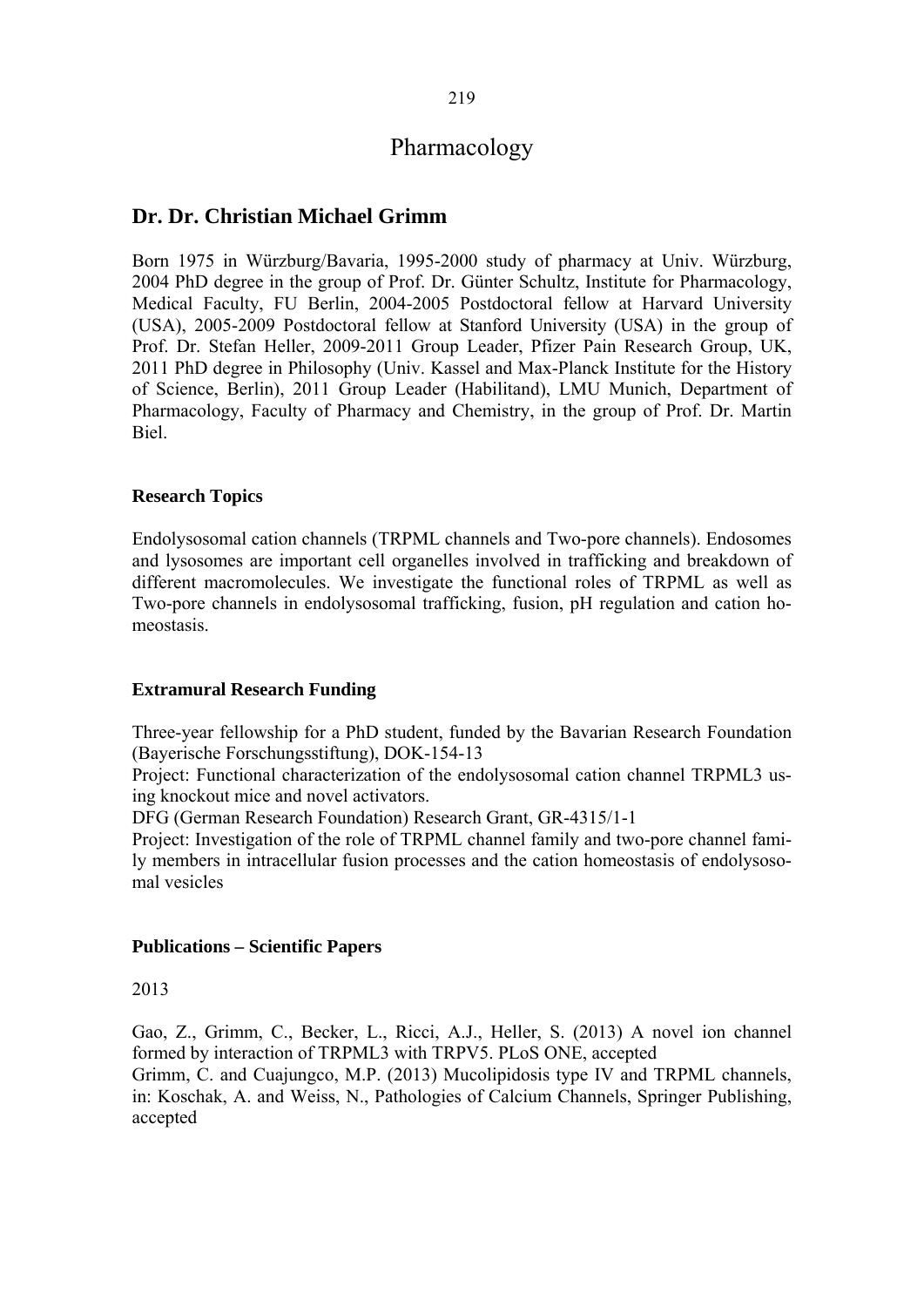#### 2012

Grimm, C., Jörs, S., Gao, Z., Obukhov, A.G., Heller, S. (2012b) Constitutive activity of TRPML2 and TRPML3 channelsversus activation by low extracellular sodium and small molecules. J. Biol. Chem., 287: 22701-22708

Grimm, C., Hassan, S., Wahl-Schott, C., Biel, M. (2012a) Role of TRPML and twopore channels in endolysosomal cation homeostasis. J. Pharmacol. Exp. Ther. (Perspectives in Pharmacology), 342:236-244

#### **Other Activities**

Reviewer for Journal of Pharmacology and Experimental Therapeutics (JPET) (www.jpet.aspetjournals.org), Assay and Drug Development Technologies (ADT) (www.liebertpub.com/ADT), and BBA Molecular Cell Research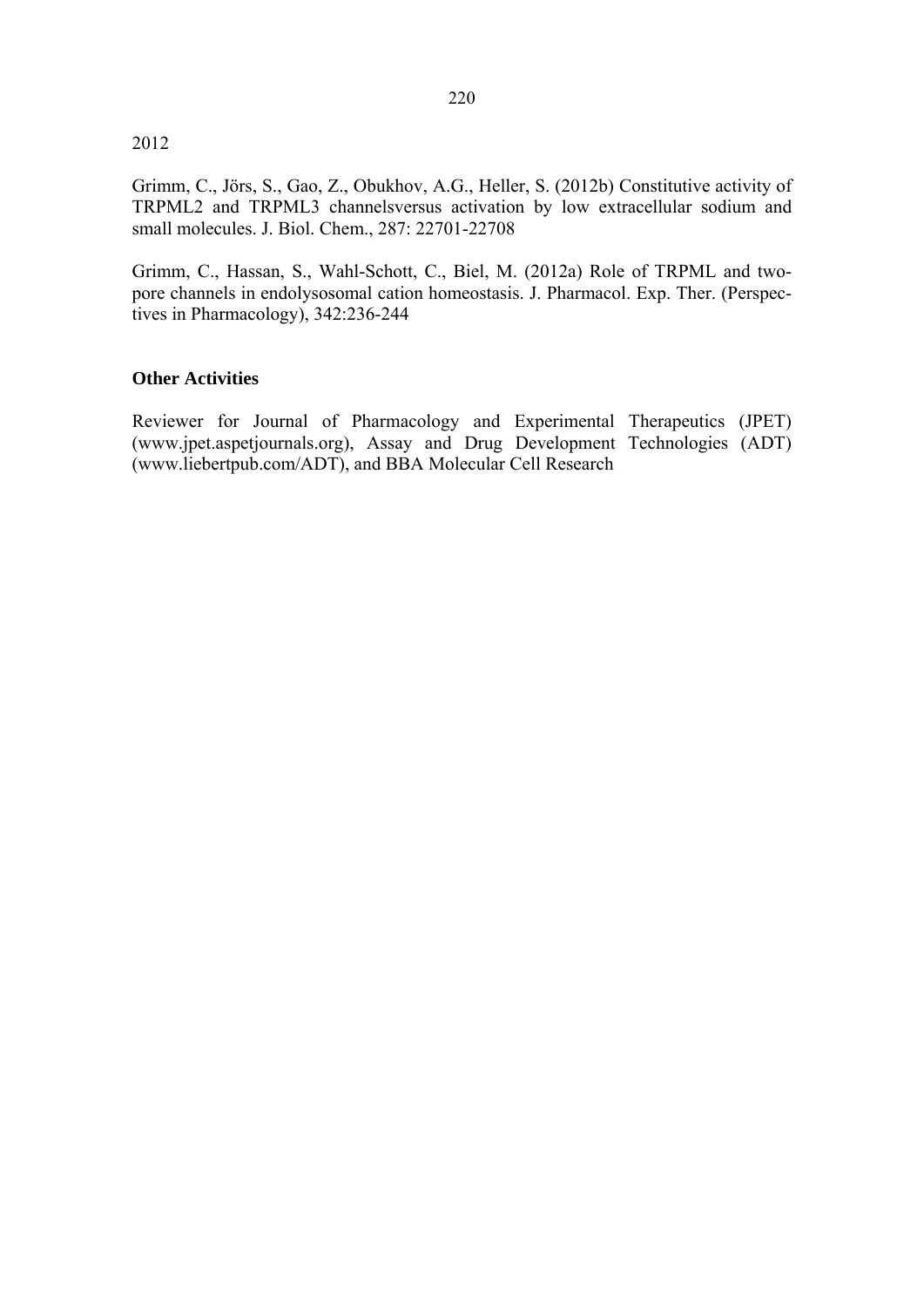# **Priv. Doz. Dr. rer. nat. Stylianos Michalakis**

Born 1975 in Augsburg, 1995-1999 study of pharmacy at LMU Munich, 2003 PhD (Dr. rer. nat.) degree in the group of Prof. Dr. Martin Biel LMU Munich, 2003-2005 postdoctoral fellow at the Chair of Pharmacology for Natural Sciences LMU Munich, 2005- 2011 Academic Counselor at LMU Munich, since 2011 Senior Academic Counselor. November 2011 habilitation in pharmacology.

## **Research Topics**

Gene therapy for inherited retinal diseases. Mechanisms of retinal degeneration. Epigenetic regulation of gene expression in retinal development and retinal degeneration.

## **Honors, Awards, Memberships**

Thieme Award of the German Academy of Sciences Leopoldina for Medicine Habilitation prize of the Munich University Society Member of the German Society for Experimental and Clinical Pharmacology Member of the German Society for Gene Therapy Member of the Association for Research in Vision and Ophthalmology (ARVO) Member of the German Ophthalmological Society

### **Extramural Research Funding**

Excellence Cluster *Center for Integrated Protein Sciences Munich* (DFG and the Federal Ministry of Education and Research) Tistou and Charlotte Kerstan Foundation (RD-CURE Project) Graduate School of *Systemic Neurosciences,* GSN (DFG and the Federal Ministry of Education and Research) The Munich Center for Neurosciences – Brain & Mind, MCN (DFG and the Federal Ministry of Education and Research)

### **Publications – Scientific Papers**

Michalakis S, Shaltiel L, Sothilingam V, Koch S, Schludi V, Krause S, Zeitz C, Audo I, Lancelot ME, Hamel C, Meunier I, Preising M, Friedburg C, Lorenz B, Zabouri N, Haverkamp S, Garcia Garrido M, Tanimoto N, Seeliger MW, Biel M, Wahl-Schott CA. (2013) Mosaic synaptopathy and functional defects in Cav1.4 heterozygous mice and human carriers of CSNB2. Hum Mol Genet. 2013 Nov 17. [Epub ahead of print]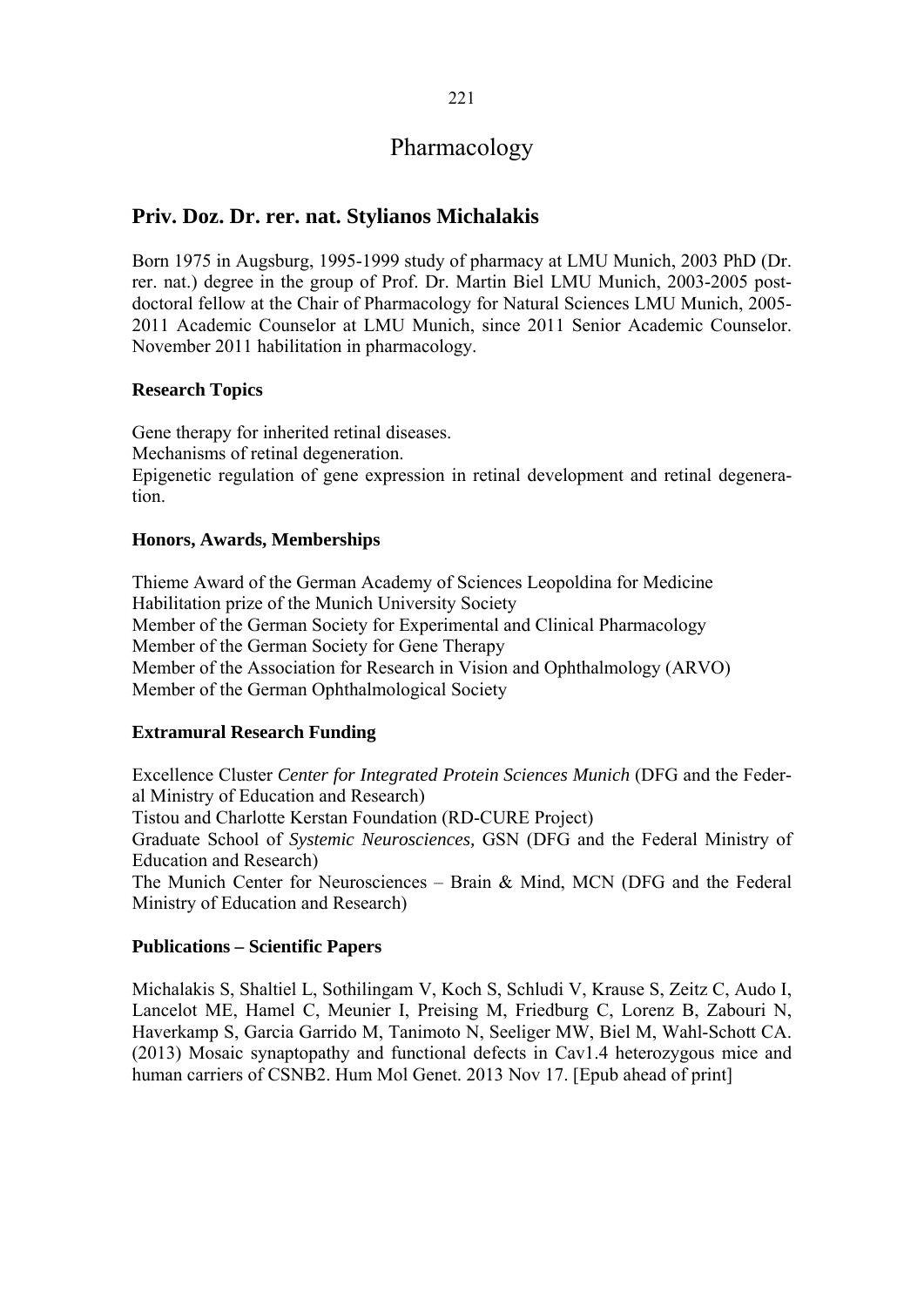Schön C, Biel M, Michalakis S (2013) Gene Replacement Therapy for Retinal CNG Channelopathies. Mol Genet Genomics. Oct;288(10):459-67.

Xu J, Ma H, Morris L, Thapa A, Ma H, Michalakis S, Biel M, Baehr W, Peshenko I, Dizhoor A, Ding XQ. (2013) cGMP Accumulation Causes Photoreceptor Degeneration in CNG Channel Deficiency: Evidence of cGMP Cytotoxicity Independently of Enhanced CNG Channel Function. J Neurosci. Sep 11;33(37):14939-48.

Ma H, Thapa A, Morris L, Michalakis S, Biel M, Frank MB, Bebak M, Ding XQ. (2013) Loss of cone cyclic nucleotide-gated channel leads to alterations in light response modulating system and cellular stress response pathways: a gene expression profiling study. Hum Mol Gen. Oct 1;22(19):3906-19.

Michalakis S, Xu J, Koch F, Koch S, Biel M, Ding X-Q Detection of cGMP in the degenerating retina. (2013) Methods Mol Biol. 2013;1020:235-45.

Cao-Ehlker X, Zong X, Hammelmann V, Gruner C, Fenske S, Michalakis S, Wahl-Schott C, Biel M. Upregulation of HCN3 by specific interaction with K+ channel tetramerization-domain containing protein 3 (KCTD3). J Biol Chem. Mar 15;288(11):7580-9.

Michalakis S, Schäferhoff K, Spiwoks-Becker I, Zabouri N, Koch S, Koch F, Bonin M, Biel M, Haverkamp S. Characterization of neurite outgrowth and ectopic synaptogenesis in response to photoreceptor dysfunction. Cell Mol Life Sci. May;70(10):1831-47.

Mühlfriedel R, Michalakis S, Garcia Garrido M, Biel M, Seeliger MW (2013) Optimized technique for subretinal injections in mice. Methods Mol Biol. 2013;935:343-9.

Brandmayr C, Wagner M, Brückl T, Globisch D, Pearson D, Kneuttinger AC, Reiter V, Hienzsch A, Koch S, Thoma I, Thumbs P, Michalakis S, Müller M, Biel M, Carell T. (2012) Isotope-Based Analysis of Modified tRNA Nucleosides Correlates Modification Density with Translational Efficiency. Angew Chem Int Ed Engl. Oct 29;51(44):11162- 5.

Koch S, Sothilingam V, Garcia Garrido M, Tanimoto N, Becirovic E, Koch F, Seide C, Beck SC, Seeliger MW, Biel M, Mühlfriedel, Michalakis S. Gene therapy restores vision and delays degeneration in the CNGB1-/- mouse model of retinitis pigmentosa. Hum Mol Gen. Oct 15;21(20):4486-96.

Thapa A, Morris L, Xu J, Ma H, Michalakis S, Biel M, Ding XQ. (2012) Endoplasmic reticulum stress-associated cone photoreceptor degeneration in cyclic nucleotide-gated channel deficiency. J Biol Chem. May 25;287(22):18018-29.

Xu J, Morris L, Michalakis S, Biel M, Fliesler SJ, Sherry DM and Ding XQ (2012) CNGA3 deficiency impairs cone synaptic terminal function and maintenance and leads to secondary rod degeneration and loss of rod terminal integrity. Invest Ophthalmol Vis Sci. Mar 1;53(3):1117-29.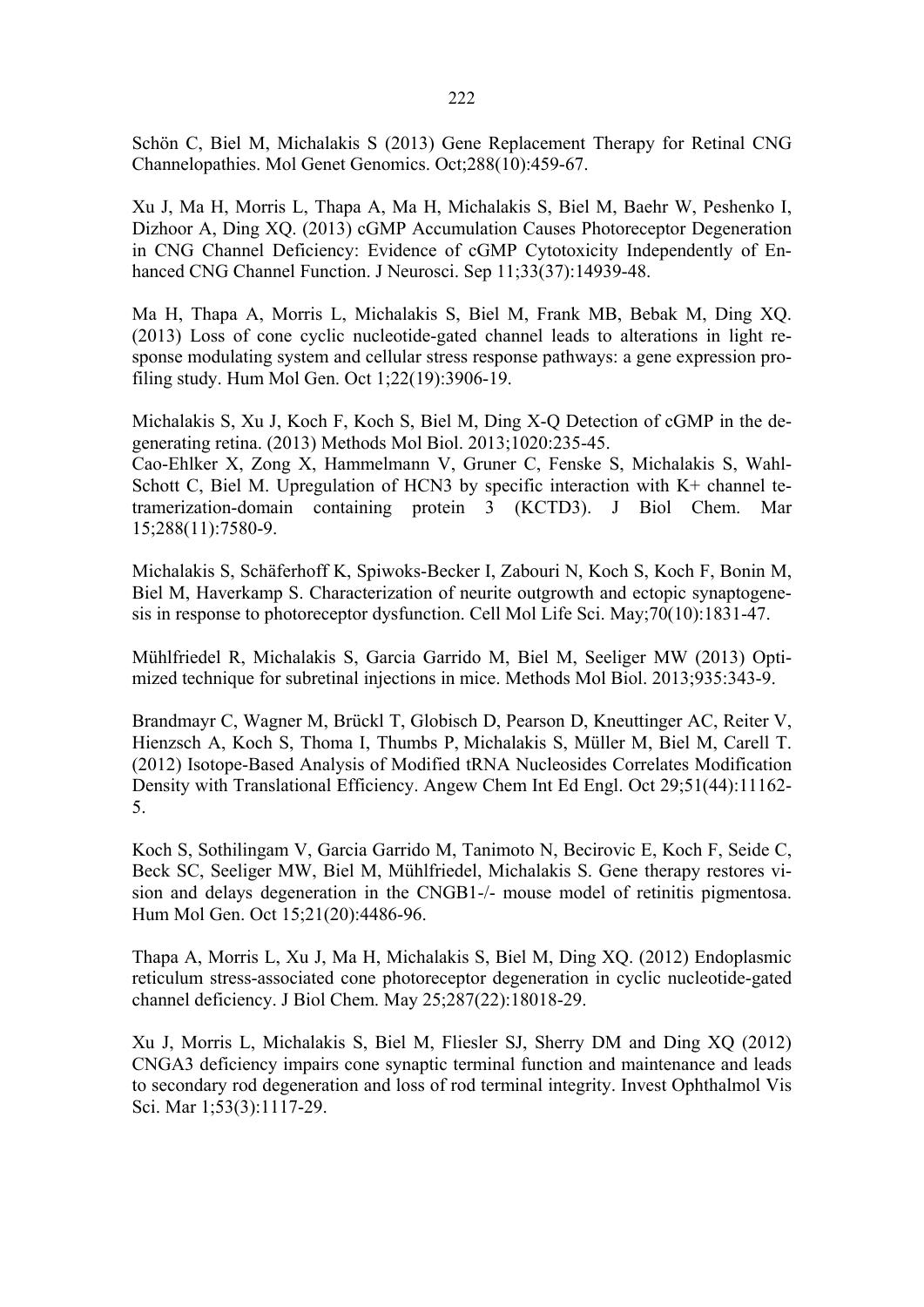# **Prof. Dr. med. Christian Wahl-Schott**

Born 1971 in Bielefeld/Nordrhein-Westfalen, 1991-1998 study of medicine at the Albert-Ludwigs-University in Freiburg and Ruprecht-Karls-Universität, Heidelberg; 1997 MD degree in the group of Klaus Starke, Institut of Pharmacology and Toxicology, University of Freiburg; 1999-2000 research assistant at the Medizinische Klinik I, Klinikum der Universität München, Großhadern (chair: Prof. G. Steinbeck); 2000 full license to practice medicine (approbation); 2000-2007 postdoctoral fellow at the institute for Pharmacology for Natural Sciences, LMU Munich; 2007 habilitation. 2007-2013 W2 tenure track professor for molecular pharmacology, LMU Munich, Since 2012 W2 tenure professor for molecular pharmacology, LMU, Munich.

### **Research Topics**

Physiology and patophysiology of voltage gated  $Ca^{2+}$  channels and pacemaker channels in the cardiovascular system, the retina and the central nervous system. Functional role of Endo-lysosomal cation channels TPC1 and TPC2. Lysosomal patch clamp. Genetic mouse models. Cardiac electrophysiology and neurophysiology. In vivo cardiac electrophysiology.

#### **Honors, Awards, Memberships**

2007 Phoenix Pharmazie-Wissenschaftspreis 2011 Phoenix Pharmazie-Wissenschaftspreis Member of the German Society for Pharmacology and Toxycology Member of the Bayerische Akademie für klinische Pharmazie

## **Extramural Research Funding**

Excellence Cluster *Center for Integrated Protein Sciences Munich* (DFG and the Federal Ministry of Education and Research).

Collaborative Research Center 870 (DFG, German Research Council) "Assembly and Function of Neuronal Circuits in Sensory Processing"; project title:" Regulation of retinal network activity by intracellular  $Ca^{2+}$  channel domains"

Research Grant (DFG, German Research Foundation), "Functional characterization of TPC channels in vitro and in vivo."